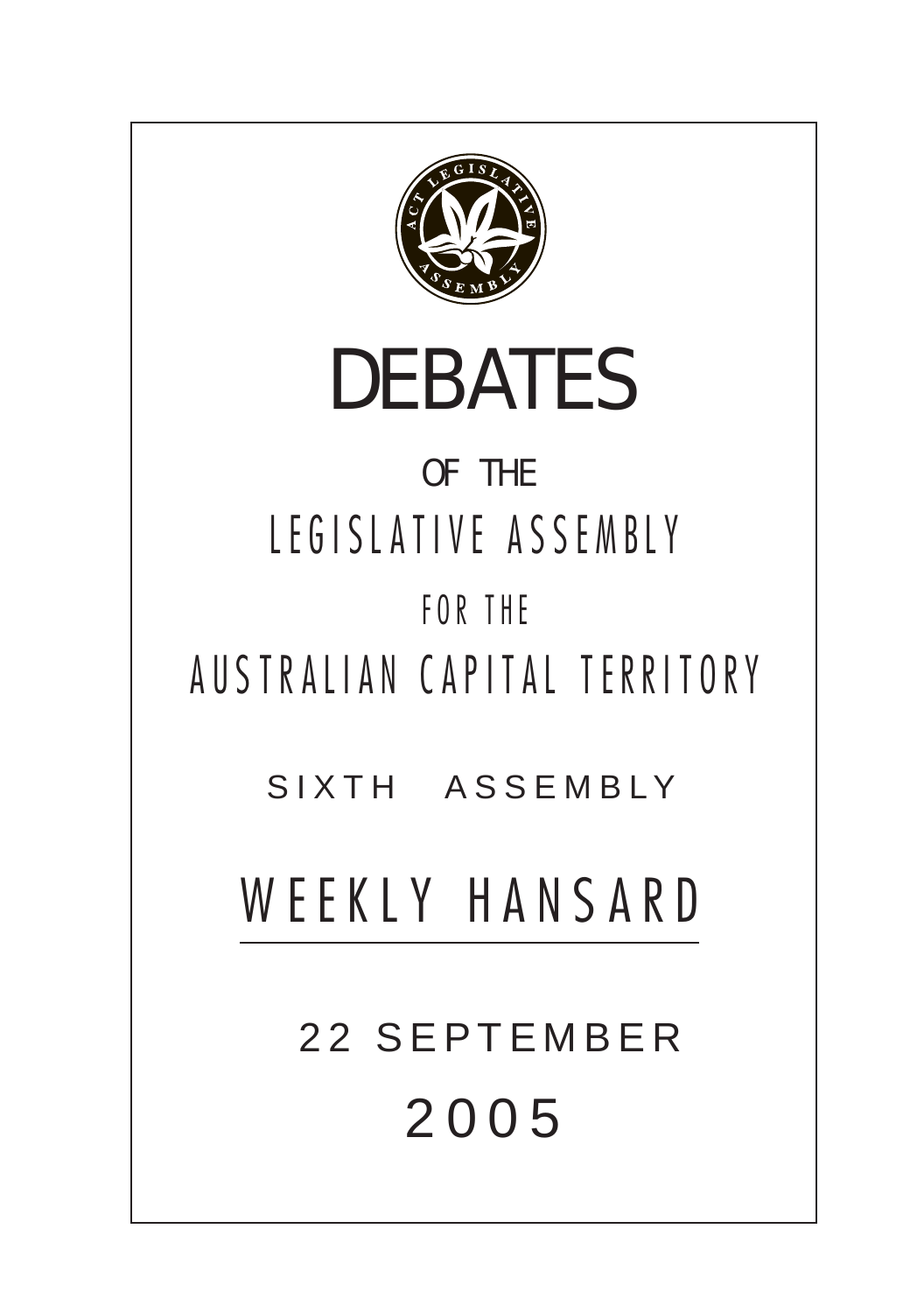# Thursday, 22 September 2005

| Health Records (Privacy and Access) Amendment Bill 2005 (No 2) 3522 |  |  |
|---------------------------------------------------------------------|--|--|
|                                                                     |  |  |
|                                                                     |  |  |
|                                                                     |  |  |
|                                                                     |  |  |
|                                                                     |  |  |
|                                                                     |  |  |
| Questions without notice:                                           |  |  |
|                                                                     |  |  |
|                                                                     |  |  |
|                                                                     |  |  |
|                                                                     |  |  |
|                                                                     |  |  |
|                                                                     |  |  |
|                                                                     |  |  |
|                                                                     |  |  |
|                                                                     |  |  |
|                                                                     |  |  |
|                                                                     |  |  |
| Supplementary answer to question without notice:                    |  |  |
|                                                                     |  |  |
| Answers to questions on notice:                                     |  |  |
|                                                                     |  |  |
|                                                                     |  |  |
|                                                                     |  |  |
|                                                                     |  |  |
|                                                                     |  |  |
|                                                                     |  |  |
|                                                                     |  |  |
|                                                                     |  |  |
|                                                                     |  |  |
|                                                                     |  |  |
|                                                                     |  |  |
| Adjournment:                                                        |  |  |
|                                                                     |  |  |
|                                                                     |  |  |
|                                                                     |  |  |
|                                                                     |  |  |
|                                                                     |  |  |
|                                                                     |  |  |
|                                                                     |  |  |
|                                                                     |  |  |
|                                                                     |  |  |
|                                                                     |  |  |
|                                                                     |  |  |
|                                                                     |  |  |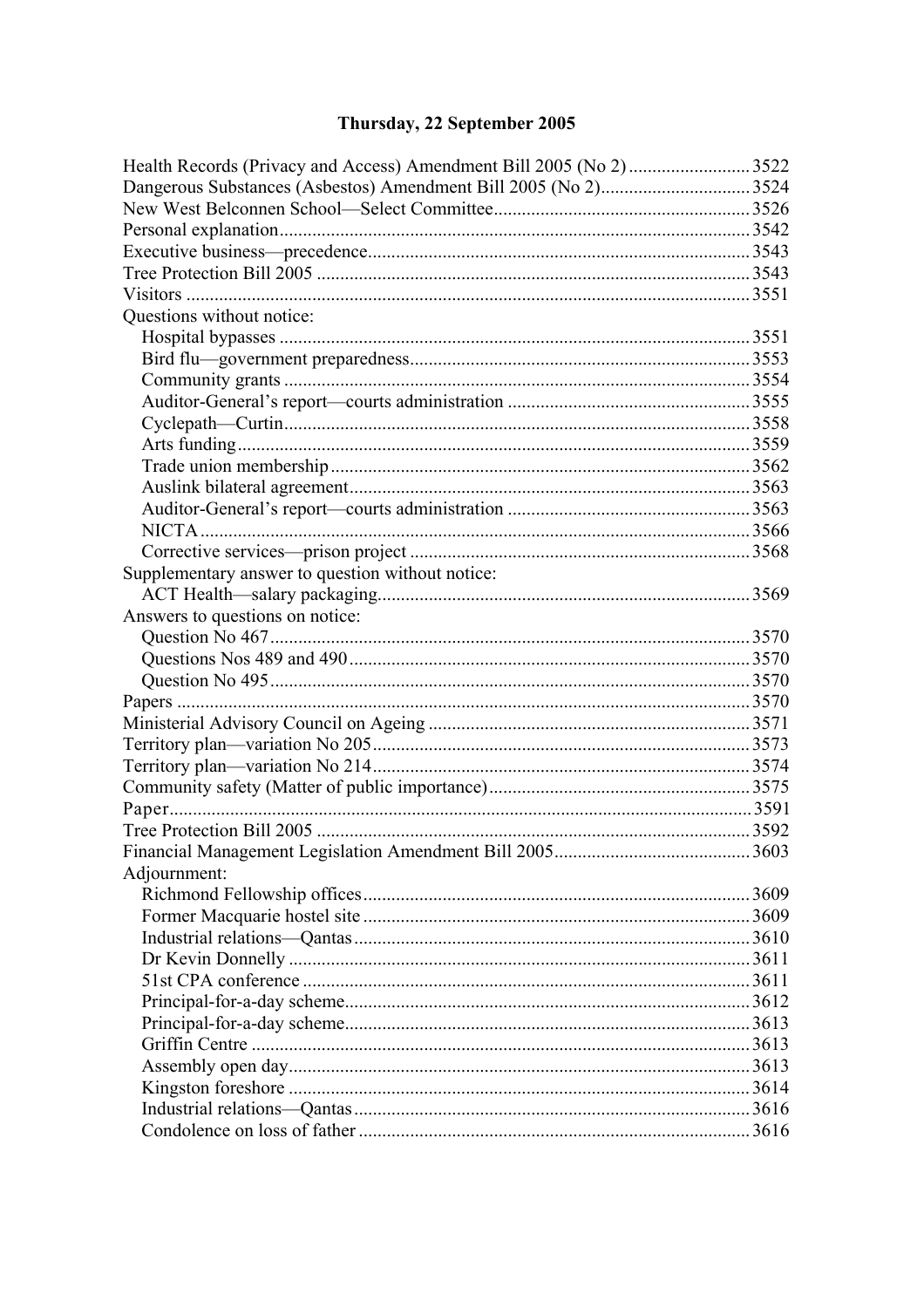| Schedules of amendments:                                                           |  |
|------------------------------------------------------------------------------------|--|
|                                                                                    |  |
|                                                                                    |  |
|                                                                                    |  |
|                                                                                    |  |
| Answers to questions:                                                              |  |
|                                                                                    |  |
|                                                                                    |  |
|                                                                                    |  |
|                                                                                    |  |
|                                                                                    |  |
|                                                                                    |  |
|                                                                                    |  |
|                                                                                    |  |
|                                                                                    |  |
|                                                                                    |  |
|                                                                                    |  |
|                                                                                    |  |
| Aboriginal and Torres Strait Islander regional health plan (Question No 474)  3634 |  |
| Office of Aboriginal and Torres Strait Islander Affairs (Question No 475)  3634    |  |
|                                                                                    |  |
|                                                                                    |  |
|                                                                                    |  |
|                                                                                    |  |
|                                                                                    |  |
|                                                                                    |  |
|                                                                                    |  |
|                                                                                    |  |
|                                                                                    |  |
|                                                                                    |  |
|                                                                                    |  |
|                                                                                    |  |
|                                                                                    |  |
| Environment and conservation—tree plantings (Question No 493) 3643                 |  |
|                                                                                    |  |
|                                                                                    |  |
|                                                                                    |  |
|                                                                                    |  |
|                                                                                    |  |
|                                                                                    |  |
|                                                                                    |  |
|                                                                                    |  |
|                                                                                    |  |
|                                                                                    |  |
|                                                                                    |  |
|                                                                                    |  |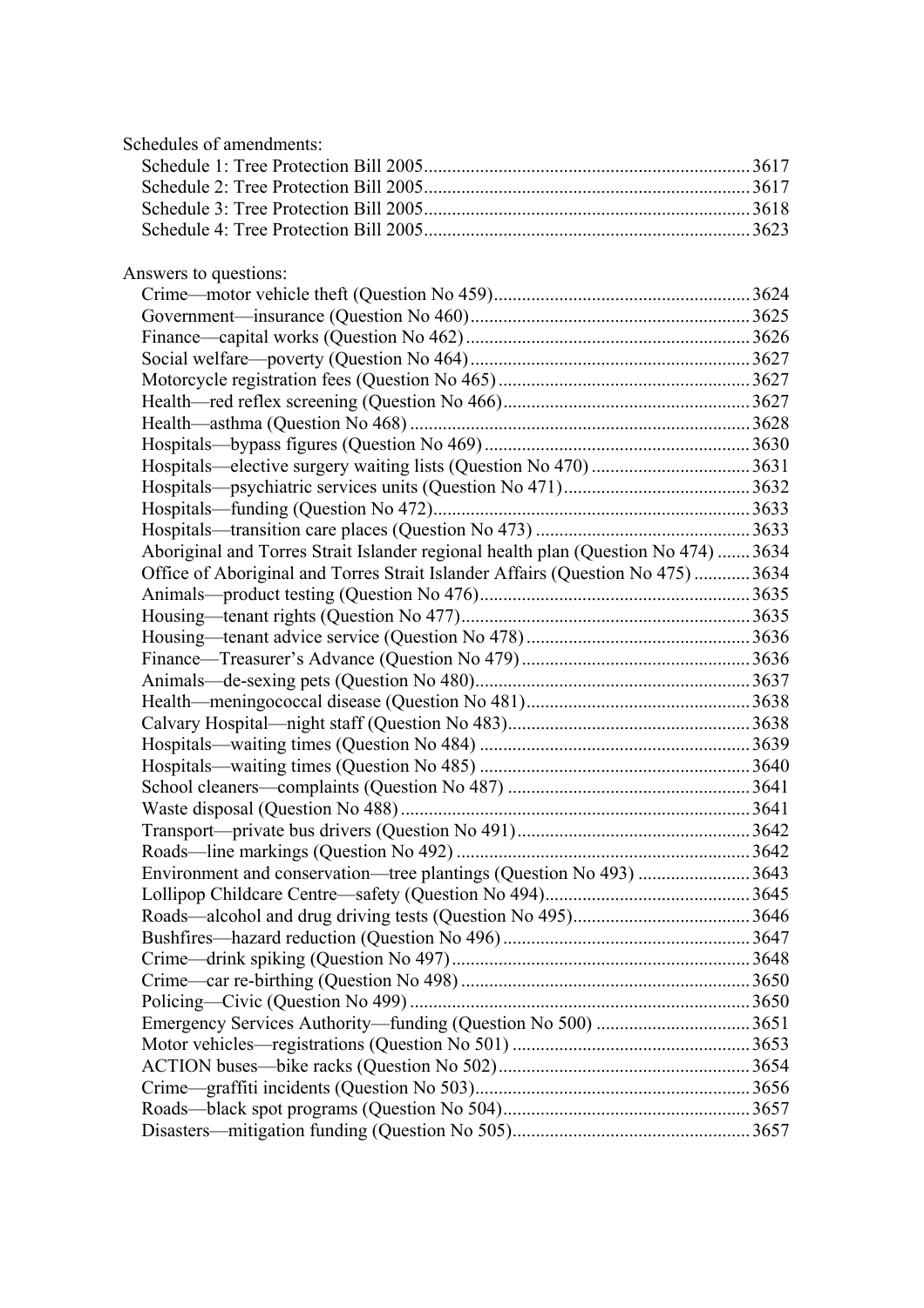|                                                                                | 3658  |
|--------------------------------------------------------------------------------|-------|
|                                                                                |       |
|                                                                                |       |
|                                                                                |       |
|                                                                                |       |
|                                                                                |       |
|                                                                                | .3663 |
| Aboriginals and Torres Strait Islanders—partnership plan (Question No 514)3664 |       |
|                                                                                |       |
|                                                                                |       |
|                                                                                |       |
|                                                                                |       |
|                                                                                |       |
|                                                                                |       |
|                                                                                |       |
|                                                                                |       |
| Registrar General's Office—identity documentation (Question No 529)3671        |       |
|                                                                                |       |
|                                                                                |       |
|                                                                                |       |
|                                                                                |       |
|                                                                                |       |
|                                                                                |       |
|                                                                                |       |
|                                                                                |       |
|                                                                                |       |
|                                                                                |       |
|                                                                                |       |
|                                                                                |       |
|                                                                                |       |
|                                                                                | .3683 |
|                                                                                |       |
|                                                                                |       |
|                                                                                |       |
|                                                                                |       |
|                                                                                |       |
|                                                                                |       |
|                                                                                |       |
|                                                                                |       |
|                                                                                |       |
|                                                                                |       |
|                                                                                |       |
|                                                                                |       |
|                                                                                |       |
|                                                                                |       |
|                                                                                |       |
|                                                                                |       |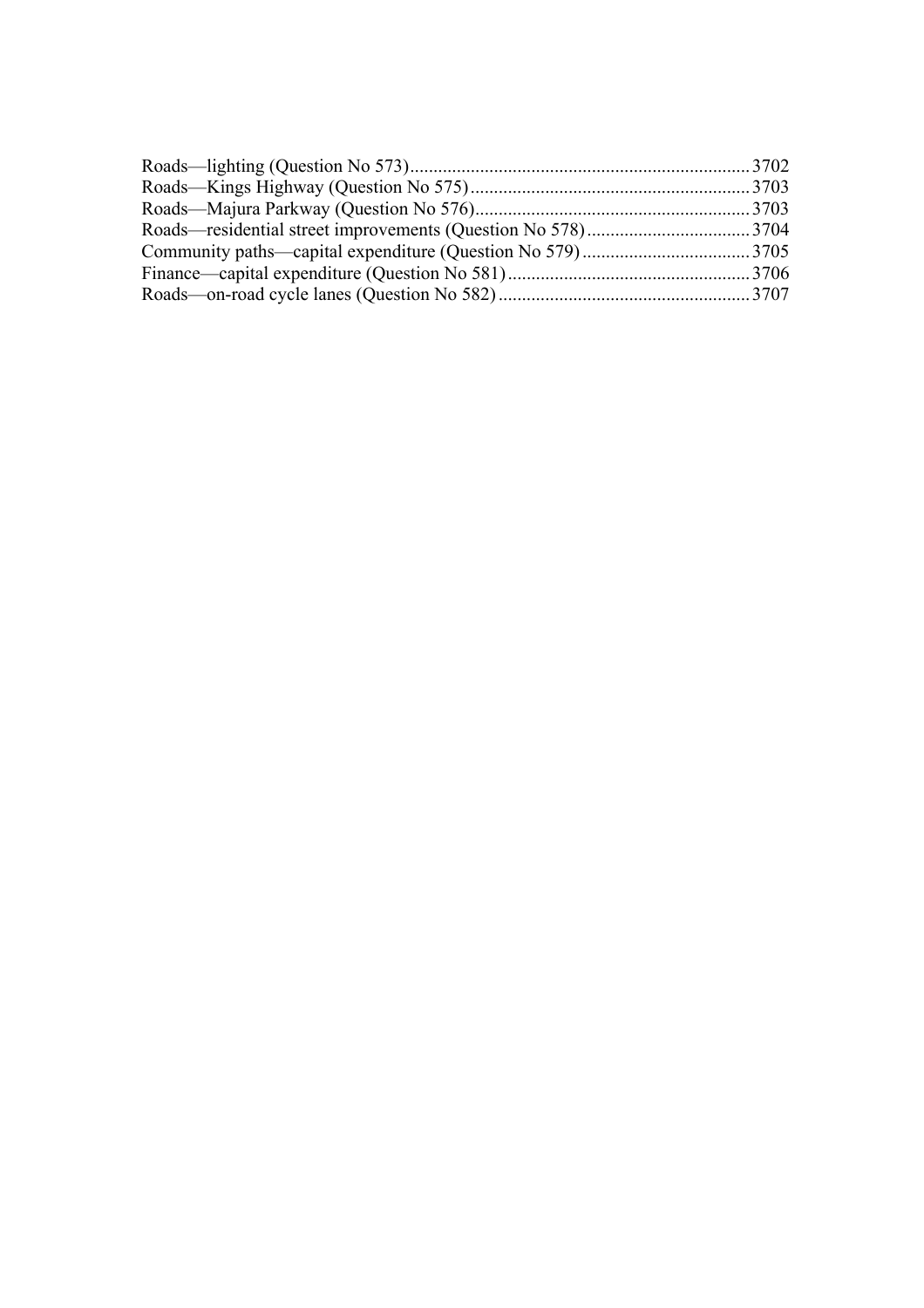# **Thursday, 22 September 2005**

### **The Assembly met at 10.30 am.**

*(Quorum formed.)* 

**MR SPEAKER** (Mr Berry) took the chair and asked members to stand in silence and pray or reflect on their responsibilities to the people of the Australian Capital Territory.

## <span id="page-5-0"></span>**Health Records (Privacy and Access) Amendment Bill 2005 (No 2)**

**Mr Corbell**, pursuant to notice, presented the bill, its explanatory statement and a Human Rights Act compatibility statement.

Title read by Clerk.

**MR CORBELL** (Molonglo—Minister for Health and Minister for Planning, and Acting Minister for Children, Youth and Family Support, Acting Minister for Women and Acting Minister for Industrial Relations) (10.32): I move:

That this bill be agreed to in principle.

The proposed Health Records (Privacy and Access) Amendment Bill 2005 (No 2) amends the Health Records (Privacy and Access) Act 1997 to address issues not covered by the legislation and to make some minor changes to some of the provisions of the legislation that do not work well in practice. In addition, some further minor amendments are proposed to ensure that the legislation is consistent with the National Health Privacy Code.

The Health Records (Privacy and Access) Act 1997, which is the current legislation, came into effect on 1 February 1998. The intention of the legislation is to provide for the privacy and integrity of, and access to, personal health records and information. Over several years the Community and Health Services Complaints Commissioner has been approached by a number of individual health service providers, provider organisations, consumer groups and individuals in relation to the limitations of the current act. A working party was formed by the Community and Health Services Complaints Commissioner to consider the aspects of the legislation that needed to be improved and what other amendments were necessary to keep the ACT legislation in line with the National Health Privacy Code.

This bill proposes amendments to the current act by adding a provision to include minimum periods for retaining health records; amending section 7 to ensure that access to health records by third parties protects the consumer's privacy; amending the act to allow access to health records in defined circumstances by families, guardians and carers of deceased people where the person dies intestate or is legally incompetent; amending the act to allow access to health information by carers in limited circumstances and allowing the disclosure of identifiable data for research purposes in controlled circumstances.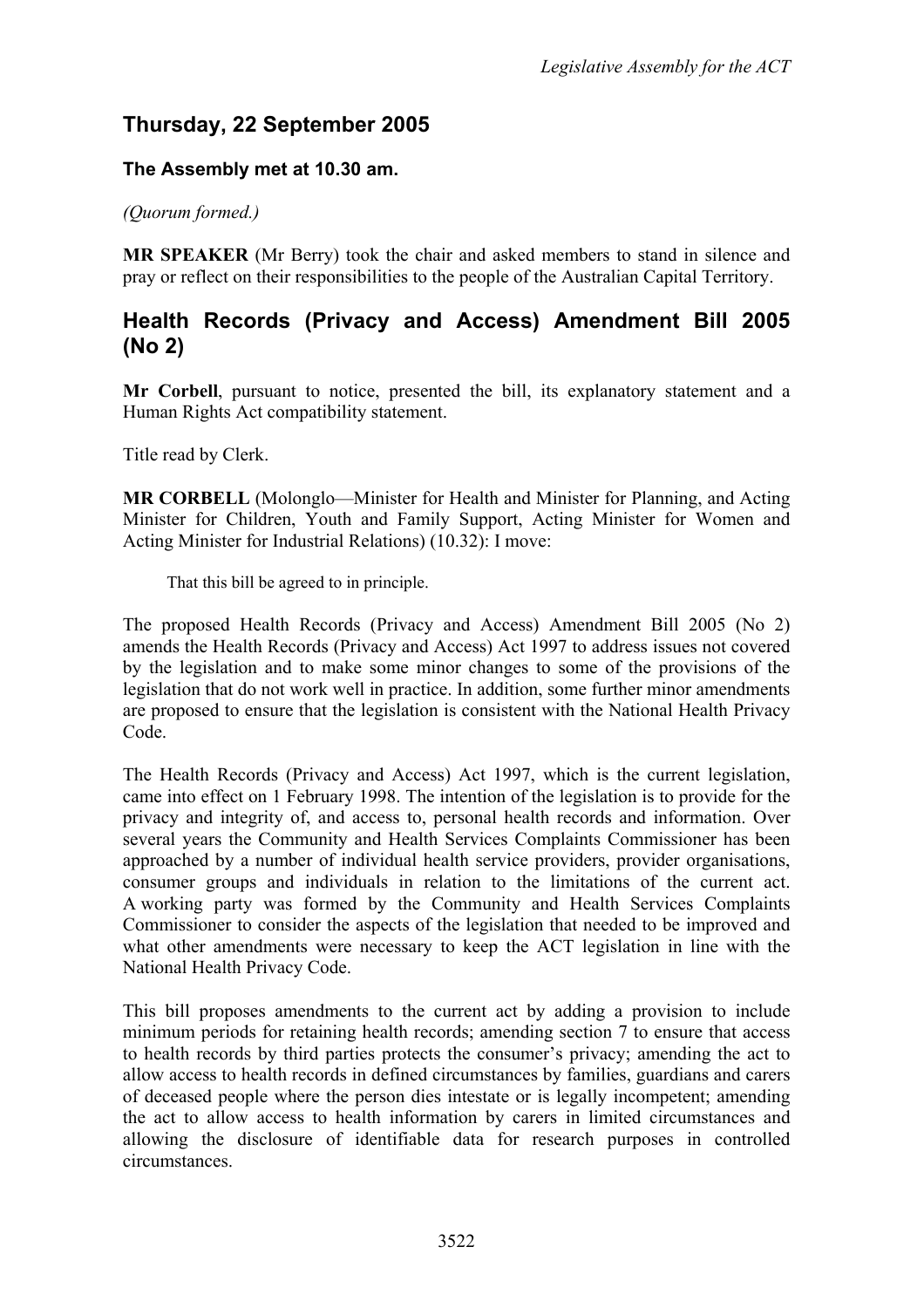The bill proposes to include minimum prescribed time frames for keeping health records. At present the current act does not proscribe a minimum period of time for keeping health records. The proposed amendments to the act will prescribe a minimum standard for retaining health records: for persons 18 years of age or more, seven years from the date the last entry was made and, for persons less than 18 years of age, seven years from the time the person turns 18.

The time frames proposed in the bill are consistent with the National Health Privacy Code, as well as current practice. It is also a reasonable time in which any clinical issue may arise. In relation to children, the time frames proposed will allow them time to bring a legal action once they are legally able to do so as an adult. The time frames proposed are a minimum standard and other legislative or administrative requirements can override them. There may be occasions where it is appropriate to keep health records for a longer period or, for example, when a patient has had a hereditary condition or a complex medical history or complex event. As the time frames are a statutory minimum, there may well be other circumstances where it is appropriate, or even obligatory, to maintain health records for a longer period of time, for example, in relation to genetic information. These situations will not be affected by the proposed time frames in this bill.

The proposed amendments in the bill also include a similar provision to the National Health Privacy Code in relation to the destruction of ACT health records. The National Health Privacy Code makes it clear that people or organisations who are not health service providers should destroy or de-identify personal health information once it is no longer needed. In this bill it proposed to impose an obligation on people or organisations to destroy such information once it is no longer needed, as opposed to the current provisions requiring them to take only "reasonable steps" to destroy the records.

The National Health Privacy Code also requires the record keeper to create and maintain a register of destroyed, deleted or transferred health records. The proposed amendments in this bill include a similar requirement to the code for the current act. This register will help ensure that health records are only destroyed, deleted or transferred in accordance with the destruction schedule. These amendments will also allow the consumer certainty about whether or not their health records exist.

The bill also seeks to enhance the provisions to protect a consumer's privacy when third parties access health records. Under the current act a consumer may authorise another person to access his or her health records. However, in many instances, a consumer is asked to sign a generic authorisation allowing an organisation to access all health information, regardless of its relevance. The proposed amendments in this bill will provide consumers with more control over the parts of their health records accessed by third parties by enabling them to specify which aspects of their health records can be accessed.

The amendments in the bill provide that this can be done by means of an approved form, which will be in two parts, the first part relating to the person seeking the information about the consumer and the second part detailing the information requested, the consumer's agreement to the request and any conditions the consumer wants to place on access to, and use of, the information. In this way the consumer's right to privacy in respect of his or her personal health information can be protected.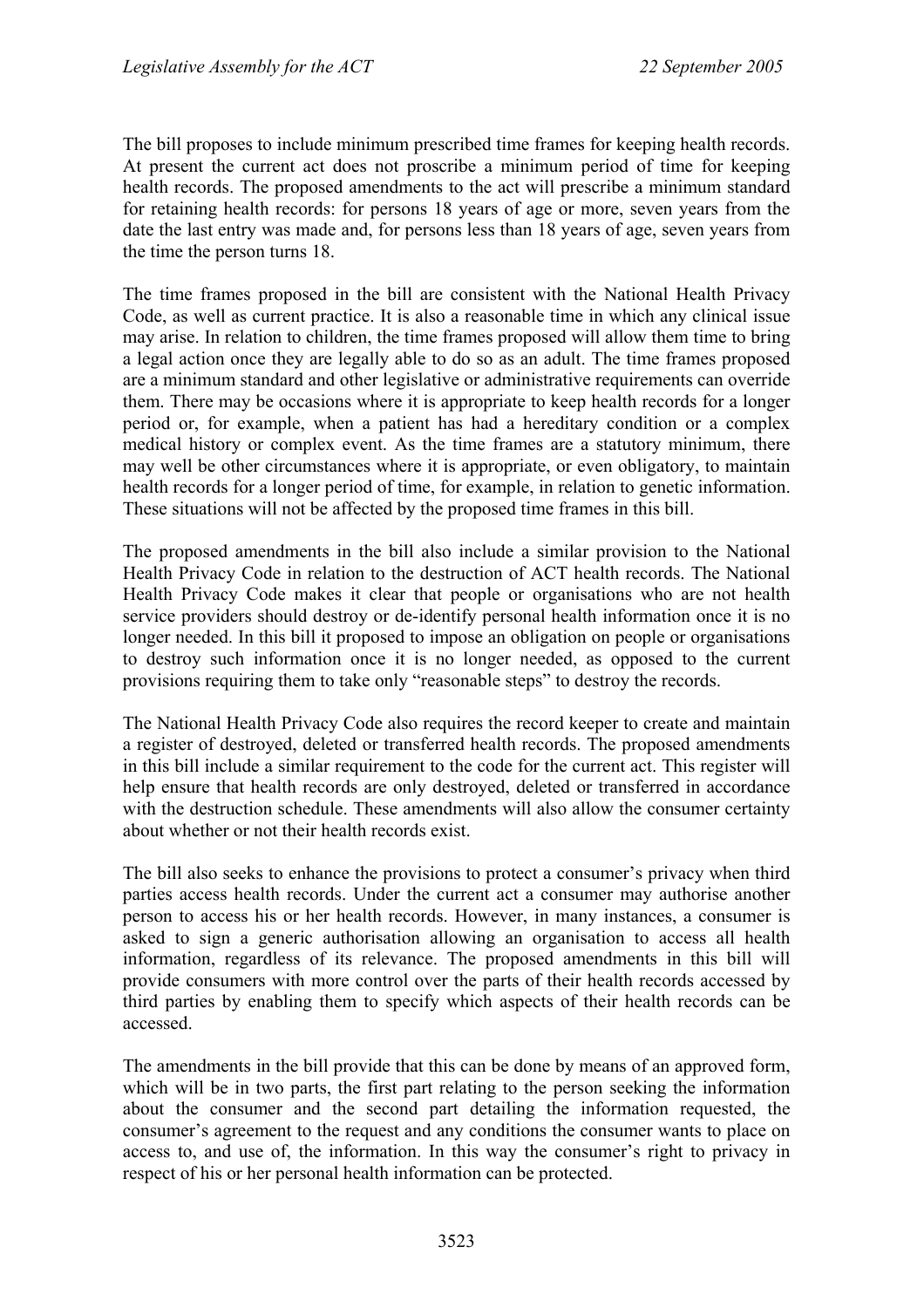This bill also improves access by relatives to a deceased consumer's health records in compassionate circumstances where this is not contrary to the expressed wished of the consumer. Under the current act, when a consumer has died, the only person who can access his or her health records is a legal representative. In practice, this means that if a person dies intestate, so that there is no administrator of the estate or executor of the will, no one, including a spouse, parent, or child can access the deceased person's health records until a court appoints an administrator. This could take some time.

The bill proposes that the act be amended to allow an immediate family member access for compassionate reasons to personal health information of a deceased consumer in situations where such disclosure would have been expected by the consumer and are not contrary to any wishes expressed by the consumer. These changes are consistent with the current definitions contained in the act and the National Health Privacy Code and will not impinge upon the consumer's right to confidential treatment of health information as provided for in section 17 (3) of the current act.

The bill also enhances the access to health information by carers of consumers in certain limited circumstances. As a result of complaints received, the Community and Health Services Complaints Commissioner has recommended for some time that the existing act be amended so that personal health information can be received from carers and that carers can have access to personal health information they need in order to carry out their functions as carers safely and effectively.

In order to allow carers to have access to the personal health information they need to be effective carers, it is proposed that the current act be amended to allow carers of consumers to be given personal health information about the consumer in limited defined circumstances. The proposed amendments in this bill will allow personal health information to be given to a carer of a consumer in the following circumstances: firstly, if the consumer is capable of giving consent and does so and, secondly, if the consumer is incapable of giving consent and there is an emergency, or the information is necessary to prevent or lessen a serious or imminent risk, or there is a need for the carer to know in order to carry out their functions safely and effectively, or for compassionate reasons or where the person given the information is the legal guardian.

Finally, the proposed amendment to principle 10 to allow for the disclosure of identifiable data for research purposes in controlled circumstances is consistent with the model provisions in the National Health Privacy Code as well as consistent with current best practice. The proposed amendment to the bill has been drawn directly from similar provisions contained in the New South Wales and Victorian health records acts. I commend the bill to the Assembly.

Debate (on motion by **Mr Smyth**) adjourned to the next sitting.

# <span id="page-7-0"></span>**Dangerous Substances (Asbestos) Amendment Bill 2005 (No 2)**

**Mr Corbell**, pursuant to notice, presented the bill, its explanatory statement and a Human rights Act compatibility statement.

Title read by Clerk.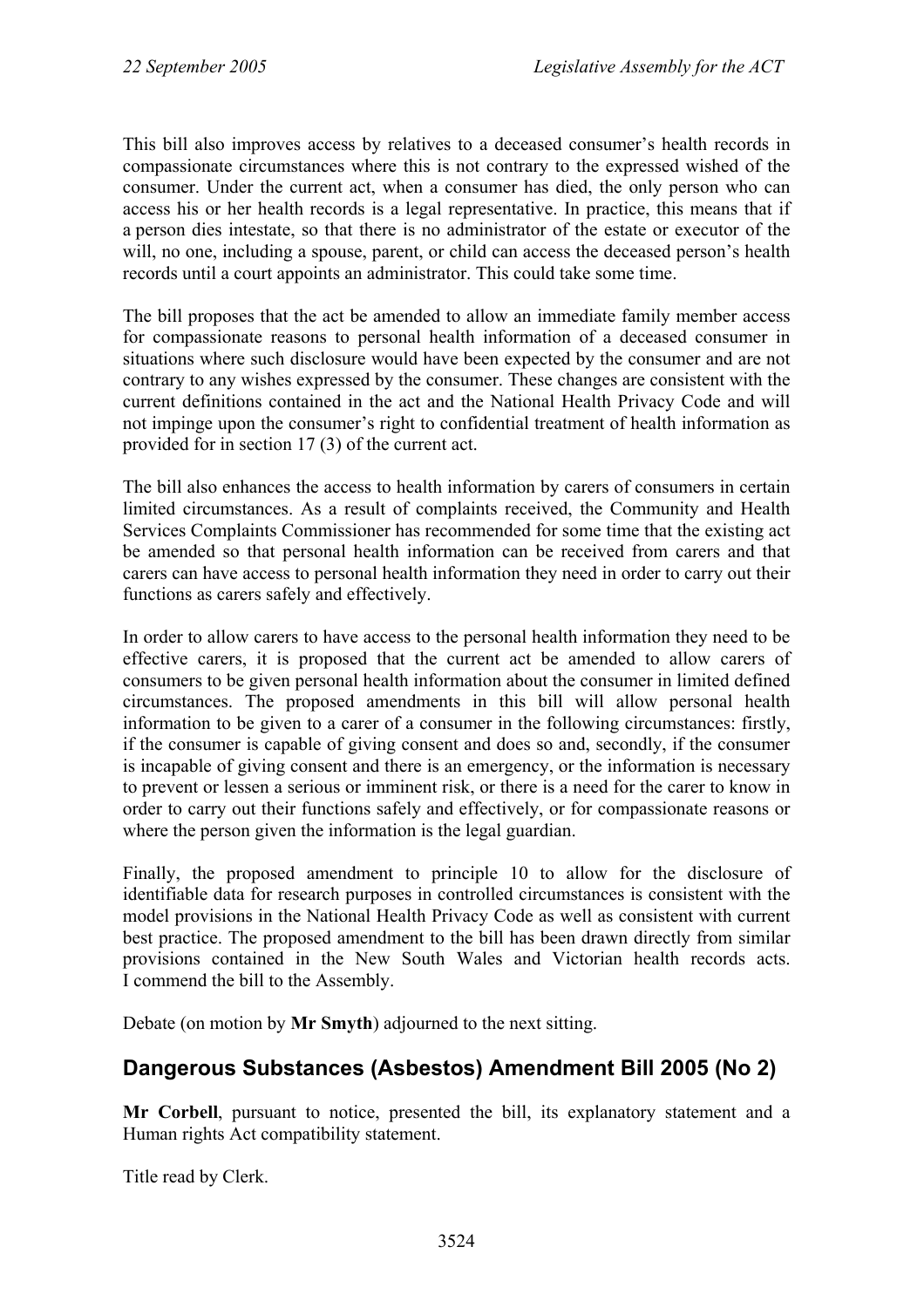**MR CORBELL** (Molonglo—Minister for Health and Minister for Planning, and Acting Minister for Children, Youth and Family Support, Acting Minister for Women and Acting Minister for Industrial Relations) (10.42): I move:

That this bill be agreed to in principle.

Today I present the Dangerous Substances (Asbestos) Amendment Bill 2005 (No. 2) to amend the Dangerous Substances (Asbestos) Amendment Act 2004 and the Dangerous Substances (Asbestos) Amendment Act 2005. It is a bill to repeal sections 47K and L of the act prior to their scheduled commencement on 16 January 2006. Section 47K of the act requires that an asbestos survey report be obtained when high-risk activities are being undertaken and section 47L requires that asbestos survey reports be obtained for properties listed for sale.

Members will recall that Ms Gallagher, the Minister for Industrial Relations, recently tabled the ACT Asbestos Task Force Report *Asbestos management in the ACT* and the government response to the report recommendations. The task force report proposed new management regimes for residential and non-residential sectors in light of research undertaken through the extent and impact survey and research into national and international best practice management tools.

In addition, the task force's review of sections 47K and L raised a number of issues that would affect the implementation and effectiveness of these provisions. These included: limited industry capacity and insurance cover available for asbestos assessors and surveyors to prepare asbestos survey reports, coupled with limited regulation of the industry; the relatively high cost of asbestos reports; the difficulty in being able to regulate the residential sector in the provision of asbestos survey reports; the unlikely outcome that obtaining a report, which has a limited lifetime, would result in ongoing improved management practices and the potential impact on property market valuation for buildings with materials containing asbestos.

The task force also concluded that obtaining a report at the point of sale or when engaging in high-risk activities was unlikely to improve asbestos management practices or protect those people most likely to be at risk of exposure to asbestos fibres during particular activities. What are needed are practical and effective approaches to management awareness and training. Education and training targeted towards tradespeople who are likely to come in contact with asbestos materials on a daily basis, along with targeted education and advice for do-it-yourself home renovators are more practical and effective approaches in raising asbestos awareness and improving asbestos management.

In responding to the task force report, the government supported the new regimes for the residential and non-residential sectors. The task force recommended that the government defer sections 47K and L to a later date in 2006 to allow time for consideration of the recommendations put forward. However, to ensure that there is no confusion in the community about the government's intentions for the future management of asbestos in the residential and non-residential sectors, it is now proposed to repeal sections 47K and 47L, rather than to defer them to a later date. This approach is consistent with the government's response to the task force report. I commend the bill to the Assembly.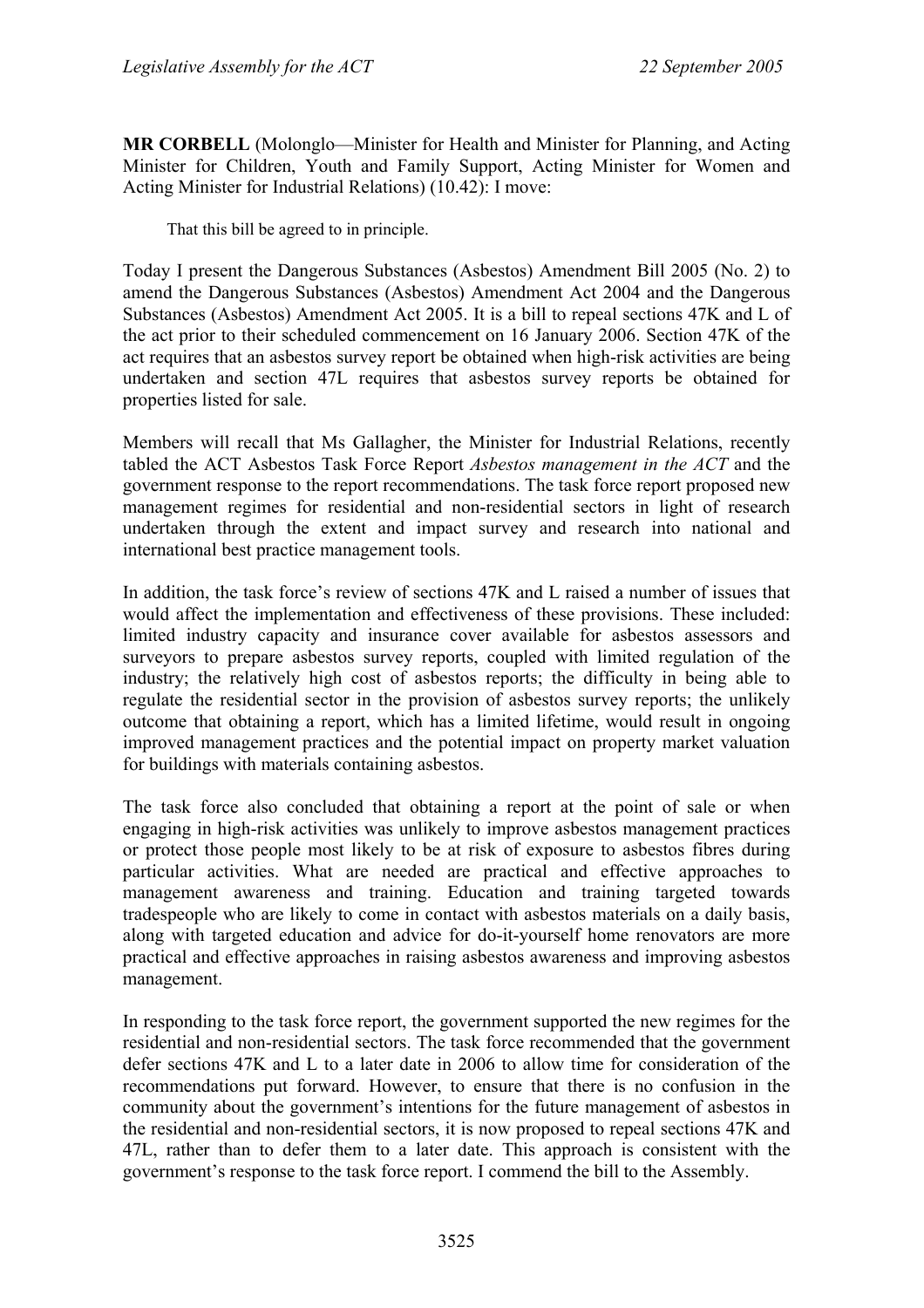Debate (on motion by **Mr Mulcahy**) adjourned to the next sitting.

### <span id="page-9-0"></span>**New West Belconnen School—Select Committee Appointment**

**MRS DUNNE** (Ginninderra) (10.46): I move:

That:

(1) a Select Committee on the establishment of a new P–10 school in West Belconnen be appointed to:

(a) examine:

- (i) the process by which the Government determined to close and demolish Ginninderra District High School and replace it with a 1500 student school;
- (ii) the educational research that underpins the Government decision;
- (iii) the feasibility of the project including the demographic support for a school of 1500 students;
- (iv) the effect on educational choice in Belconnen;
- (v) the effect on Belconnen families;
- (vi) the impact on other schools in Belconnen; and
- (vii) the likely ramifications on Government schooling elsewhere in the ACT; and
- (b) investigate and report on options for the future delivery of schooling in West Belconnen, taking into account of educational, financial and social impacts on students, their families and the broader community;
- (2) the Committee be composed of:
	- (a) one member to be nominated by the Government;
	- (b) one member to be nominated by the Opposition; and
	- (c) one member to be nominated by the cross bench;

to be notified in writing to the Speaker within four hours after the passing of this resolution;

- (3) the Committee report by the first sitting day in 2006;
- (4) the Committee may also provide interim reports on its progress; and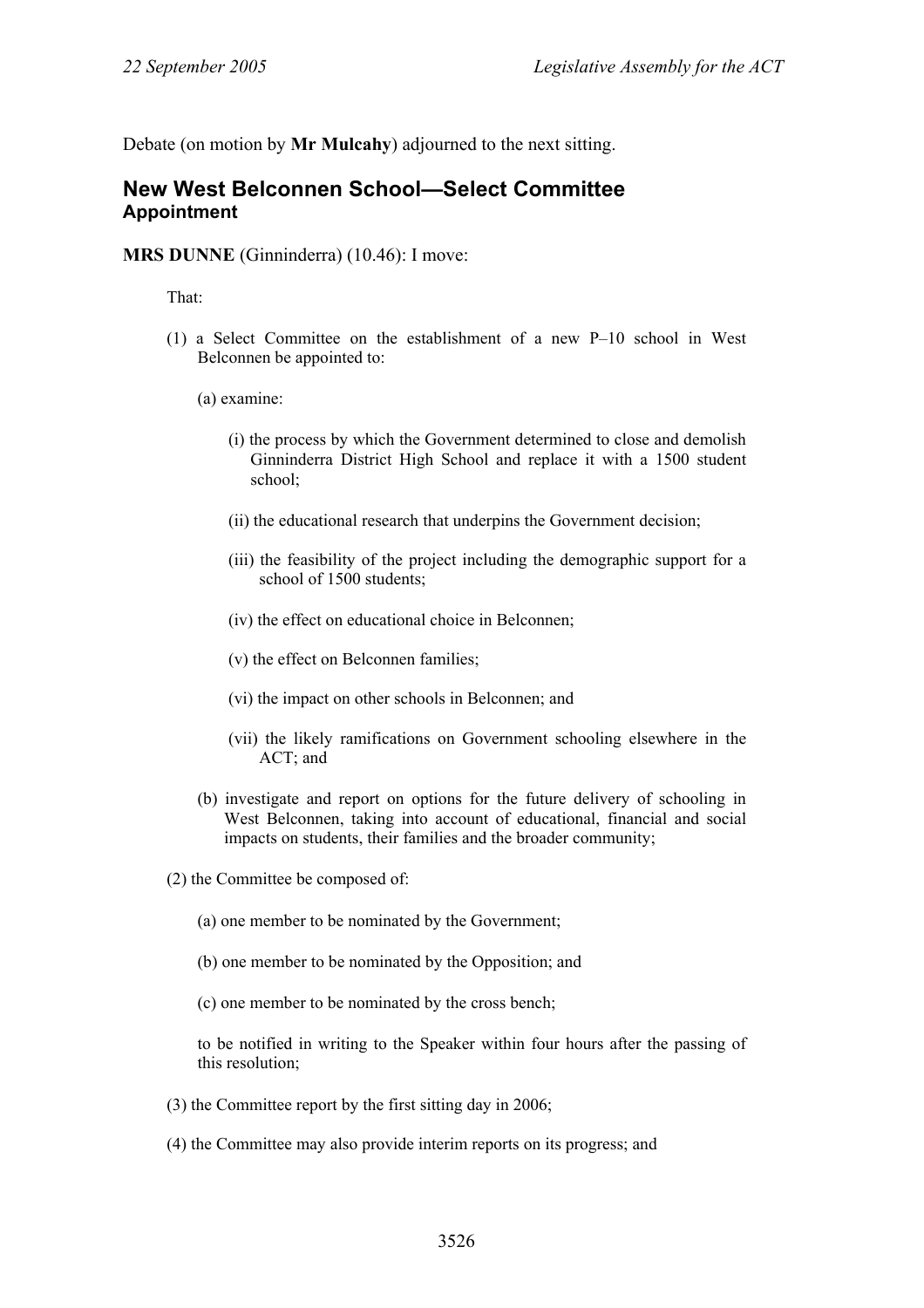(5) the foregoing provisions of this resolution so far as they are inconsistent with the standing orders have effect notwithstanding anything contained in the standing orders.

There are several reasons for establishing a select committee to examine the proposed demolition of Ginninderra district high school and surrounding schools in order to make way for a mega school in west Belconnen. All have to do with the process by which the policy has been foisted upon us, most particularly the parents, students and teachers of west Belconnen, and the secrecy, if not duplicity, with which the government has attempted to pursue it. This was bad enough when the scheme was originally announced, but after the evidence we have received through the Freedom of Information Act, evidence that the government had no intention of making public otherwise, it has become clear that the problem is one of systematic obfuscation that in all probability goes well beyond the education portfolio.

The first thing to note is that this major policy initiative, this \$43 million or \$48 million project to herd all the children of west Belconnen into a single compound, was simply not mentioned at the last election; nor did the government say a word about it during the May budget. Not a single word! But we now know that it had been discussing it in some detail at the end of last year even after one of the minister's spokesmen had categorically said that there would be no school closures in the second term of a Labor government. It was being discussed even before a senior ministerial adviser to the minister told the ACT Council of Parents and Citizens Associations that there was no need to resuscitate earlier guidelines covering community consultation over school closures because there would be no school closures in the life of this government.

That was an undertaking that was made to the Parents and Citizens Association in December last year. But it is also worth noting that in January of this year the same officer made a similar undertaking to me in my office that there was no need to look at guidelines for closing schools because we would not be closing schools. In itself, this constitutes a serious dereliction of duty, perhaps not a legal dereliction, but it certainly shows contempt for ordinary democratic practice and a betrayal of the trust of people of the ACT. Yet, as the FOI documents consistently show, the government's hubris and cynicism run far deeper than is indicated by mere refusal to inform the electorate about its intentions.

I would like to give a few examples from the FOI documents. An official from the department of education was asked to give his thoughts on the possible redevelopment of Ginninderra district high school. The official made various individual points and then summarised his position this way:

My feeling is that we need to develop a comprehensive strategy, including extensive community consultation processes, to consider the future provision of government education facilities throughout Belconnen before we contemplate development options for specific schools. Such a strategy would allow the integration of latest approaches in education facility provision as well as considering equity and accessibility issues for students.

If the government had taken this advice from one of their officials and taken this considered approach, we would not be here today debating this. If the government had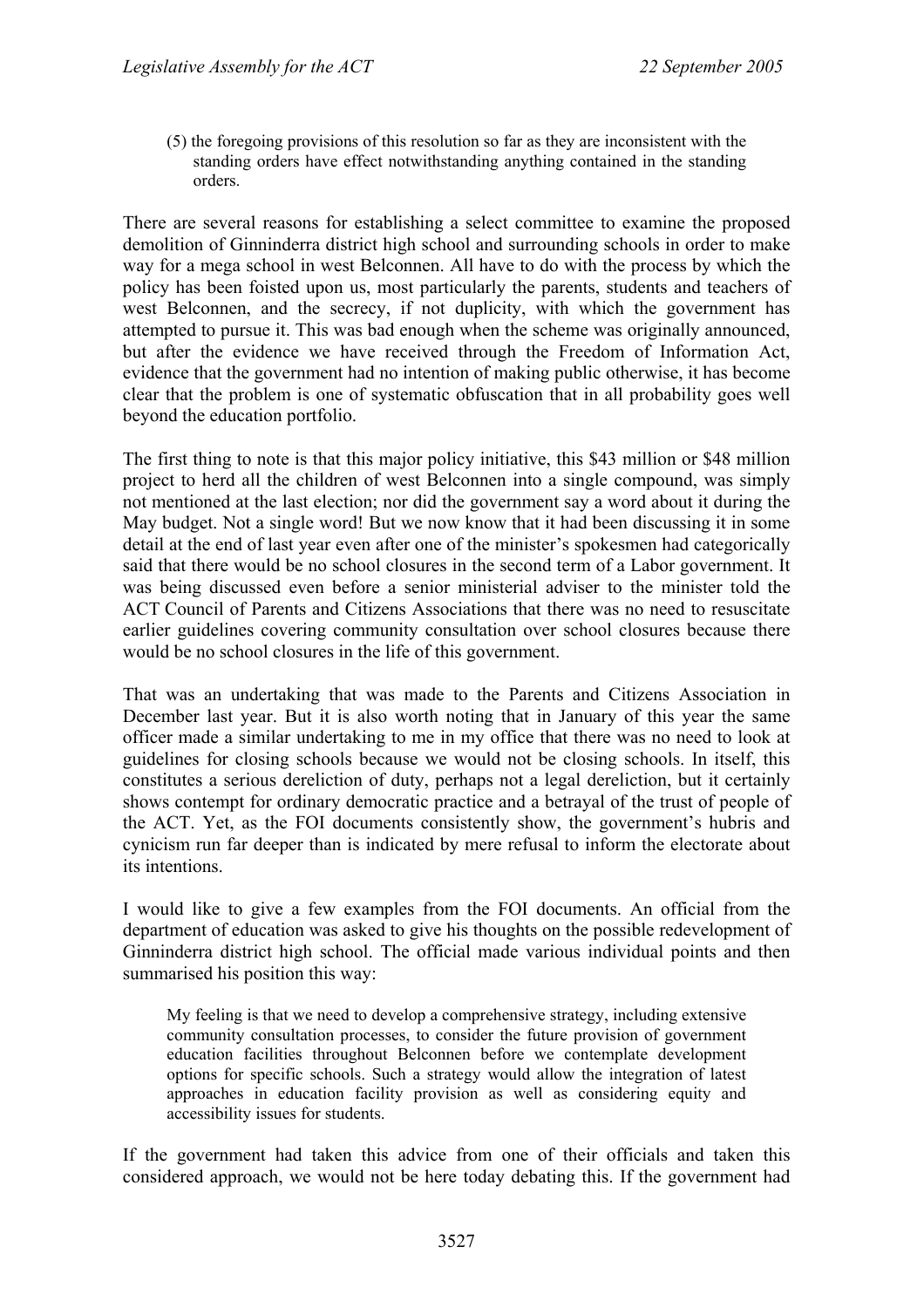taken this advice and taken us on trust and openly discussed education needs in Belconnen, they would have won plaudits from me and from the members of the community.

This piece of advice in the FOI documents is in stark contrast with almost everything else in the pile of documents that we have received. By contrast, a letter to the department's director of budget and facilities by the acting manager of the facilities management section on 16 May this year states, in part:

There is no allowance in this timeline for public consultation with community groups or other interested bodies. This consultation will have to be done concurrently with progressing the project. It will mean that the designs will be approved with little or no input from these bodies.

Indeed, the acting manager goes further to declare that:

Consideration should be given to alternative approaches to reduce time in construction … there will be some inefficiency—

That means it will be more expensive:

in this approach but time will be the critical issue.

There is no room in the government documents for a comprehensive strategy, including extensive community consultation processes, which is what more thoughtful officials advocated. It gets better. The acting manager also blithely notes:

ACTPLA and building approval times are minimal. It is assumed that ministerial call-in powers will be exercised to meet the deadlines. If a project follows normal procedure it could be in the approval process for three times the allowed time and this will cause it to miss the finish deadline.

As Mr Seselja has pointed out, the approval process for Amaroo took four to five times the normal time. Of course, everyone is in such a hurry to build this school that there can be no delay anywhere along the line. To speed things up even more consultants are to be appointed on a single/select tender basis. This is for a \$43 million project. The acting manager proposes that the design consultants for the Amaroo school should be commissioned without public tender. These, incidentally, were the same consultants who produced a so-called independent report in August examining their own earlier recommendations.

I should point out here that I am not criticising the company that was called upon to do this. I think the department of education has abused their relationship with the company and, by their ill-considered approach, has put the company's reputation in jeopardy. They should not do these things. It goes on. The director of schools, northern Canberra breezily recommends selecting staff for one of the project teams, rather than advertising the positions. He says he would be quite happy to suggest specific names. This is all because of the extremely tight time frames for the construction of a new school. All of this was decided before the announcement of the mega school and, it goes without saying, before the charade of public consultation that we are now seeing.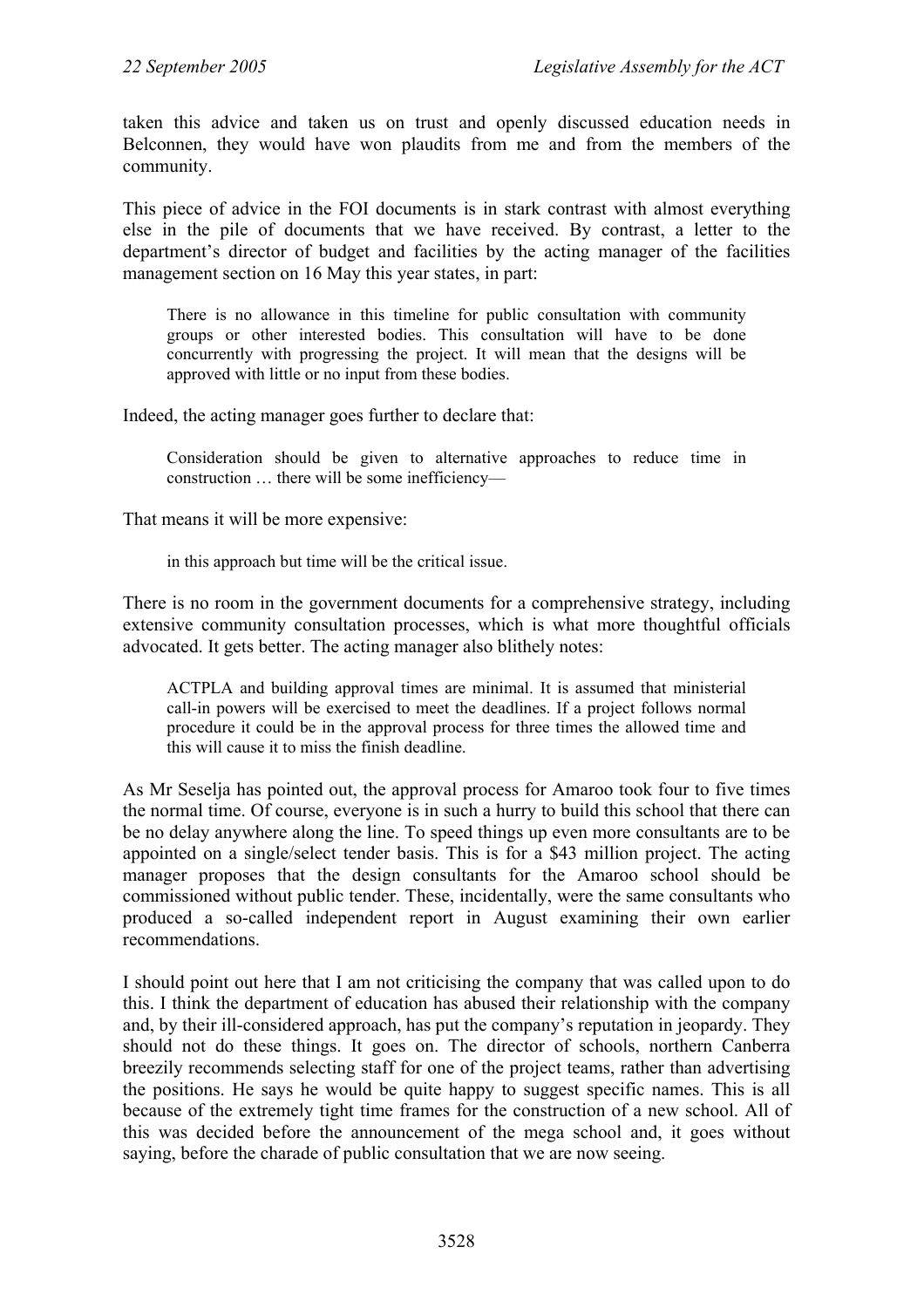Not all of these devious machinations went entirely unremarked. The procurement process for the market research tender for the improving educational outcomes project, for example, possibly went a little too far even for this government. Correspondence between the manager of the education department's risk management and audit unit and the deputy chief executive warned that the single/select tender quotation process the department followed contravened the relevant sections of the government's own procurement guidelines. Among the breaches was a failure to submit a procurement proposal to the department's approved procurement unit for the exemption from the normal tender process. On top of this, the government apparently sought to have the appropriate exemption approval signed retrospectively.

This had nothing to do with the service provider and the risk management and audit manager quite rightly recommended that payment should be made because the work was undertaken in good faith. What was not in good faith was the government's readiness to circumvent its own rules. One of the recommendations the manager makes in relation to this dodgy tender is that the chief executive should not sign the approval to use a single/select quotation as the correct procedures have not been followed and it would be a breach of government guidelines.

First the government presents the parents and students of Ginninderra district high school with a fait accompli. Now we learn that they have attempted to treat the law in much the same way. In case anyone is wondering why the government is in such a hurry to build this new monument to collectivism, we need only note that the community engagement study reveals that the department is planning a public launch and open day for the new mega school in September 2008. When is that, Mr Speaker? It is exactly one month before the next election. It is almost paradoxical. A government that did not dare mention the project in October 2004 or in this year's budget is planning to launch the thing it has been avoiding talking about just before the October 2008 election. It is almost paradoxical, but only if you ignore the fact that the government regards the citizens of Canberra as gullible electoral fodder with a memory as short as the government's own moral fuse.

Incidentally, in question time on Tuesday this week, the Chief Minister inadvertently clarified what he understands by "consultation". In response to a question from Mr Mulcahy about an advertisement in the *Sunday Times*, he indicated that a quarter-page spread, 90 per cent of which consists of government self-promotion, topped off by a notice of a forthcoming forum is, as far as Jon Stanhope is concerned, community consultation. "The Stanhope Labor government," he said, "could not possibly be charged with engaging in political advertising." According to our eponymous leader, "We were consulting."

I suppose it is not quite as dramatic or alarming as: war is peace, freedom is slavery or ignorance is strength, but the Stanhopian newspeak version nevertheless has the same objective as Big Brother. That is Orwell's Big Brother, not Channel 10's. The dictionary definition of "consultation": "to seek information or advice; to seek permission or approval; to take into account" is now substituted by, "We will tell you what we are going to do whether you like it or not." Mind you, on second thought, ignorance is strength is the kind of slogan that appeals to the Chief Minister in this context, so long as it is other people's ignorance, and that is ignorance, for example of the government's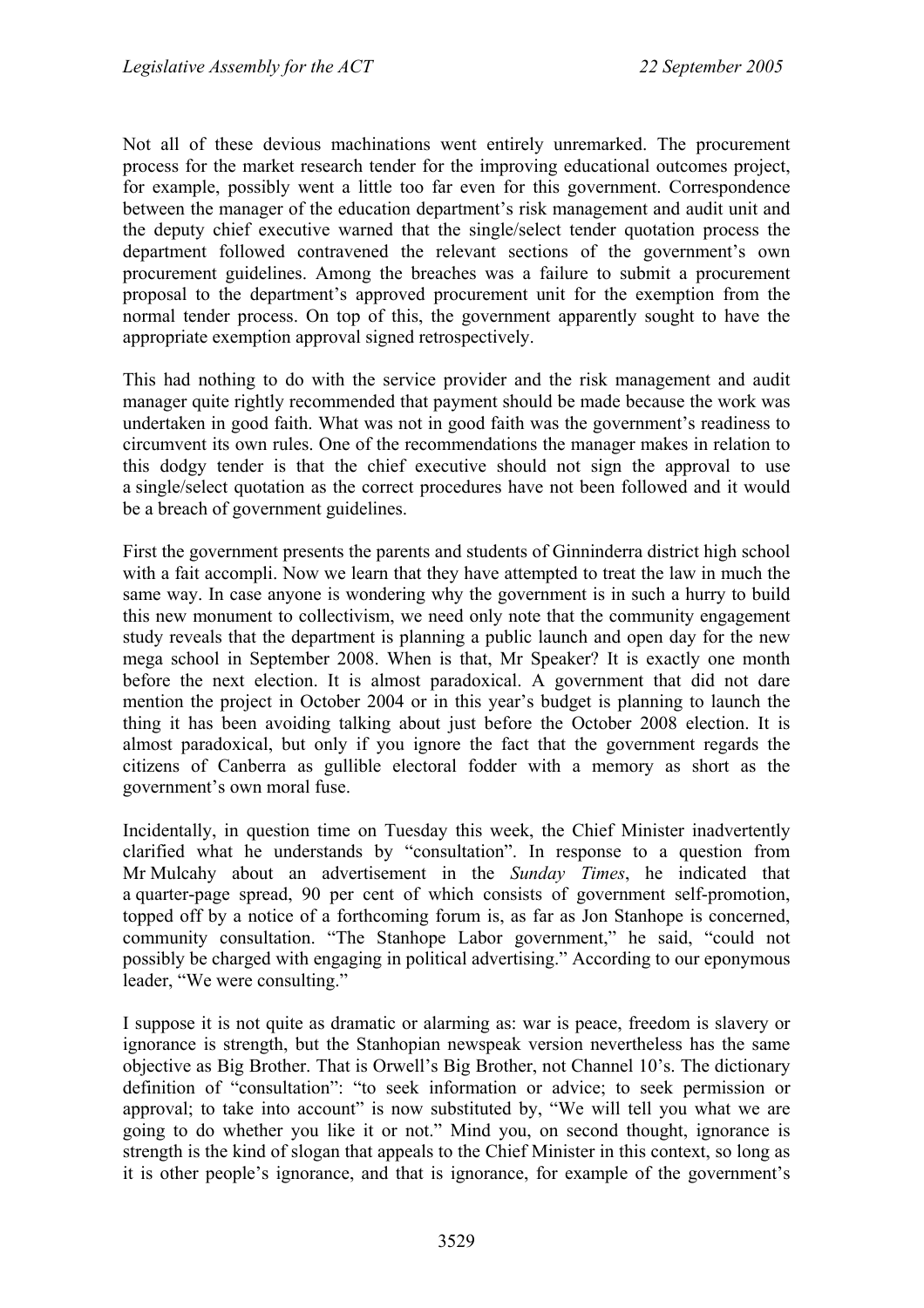intentions, such as when you keep the electorate in the dark about your design to close and demolish several schools in west Belconnen to make way for a mega school with its monolithic, faddish curriculum.

Given this arrogance and disregard for community opinion and given the travesty that is the current process that Mr Stanhope dares to call community consultation, one of the few avenues left for proper scrutiny of the government's high-handed action is a select committee of the Assembly. To ensure some of semblance of independence it is necessary that the committee have equal representation of government, opposition and crossbench, unlike the current education committee. Otherwise, like the Assembly itself, its deliberations will be predestined to find in favour of the government, rather than the public interest.

I only ask that, for once, those present have the courage to remember that their first allegiance should be to the people of the ACT, rather than to their usual tribal instincts. It is absolutely vitally important that the people of the ACT, especially the people of west Belconnen—my electorate and the electorate of Mr Stanhope, Ms Porter and Mr Stefaniak—get a say in the educational future of their children and their neighbourhood. There is no way that his can be done in the current climate.

As Mr Stanhope, who vaunts public consultation, told the parents of Ginninderra district high school outside the Labor party conference at the end of July; "This is not a community consultation about whether your school will close. This is a consultation about how to close your school". This is no way to treat the people of west Belconnen. This is no way to treat your and my electors. This is why this Assembly must institute a select committee to draw upon all the expertise within this Assembly and to do it in as unbiased a way as possible, so that we can come to this with an open mind. If we come to this with an open mind, then we may end up with a good educational outcome for the people of west Belconnen.

**MR STANHOPE** (Ginninderra—Chief Minister, Attorney-General, Minister for the Environment and Minister for Arts, Heritage and Indigenous Affairs, and Acting Minister for Education and Training) (11.00): Mrs Dunne suggested during her presentation that, if only we had taken her on trust, this could all have been avoided. That is a rather quaint notion that I would like to put to bed once and for all. This government will never take Mrs Dunne on trust. Perhaps we could put that rather quaint notion to one side before we actually get down to the debate. I think that the presentation that Mrs Dunne has just given in relation to this proposed committee, the silly and superfluous political stunt that it is, illustrates why it is that we did not take her on trust.

This particular motion, this idea, denies the comprehensive community consultation that the ACT government has engaged in on its proposal to build a state-of-the-art school, a \$43 million investment in education, for the people of west Belconnen on the current site of Ginninderra district high school. A \$43 million investment in public education in west Belconnen, the greatest single investment by any government at any time in the ACT for the people of west Belconnen, is at the heart of the government's proposal. That is what we intend. The promise we make is that the new school at the Ginninderra district high school site will be the best school in the ACT, the best bar none, at a cost of \$43 million. That is what we propose.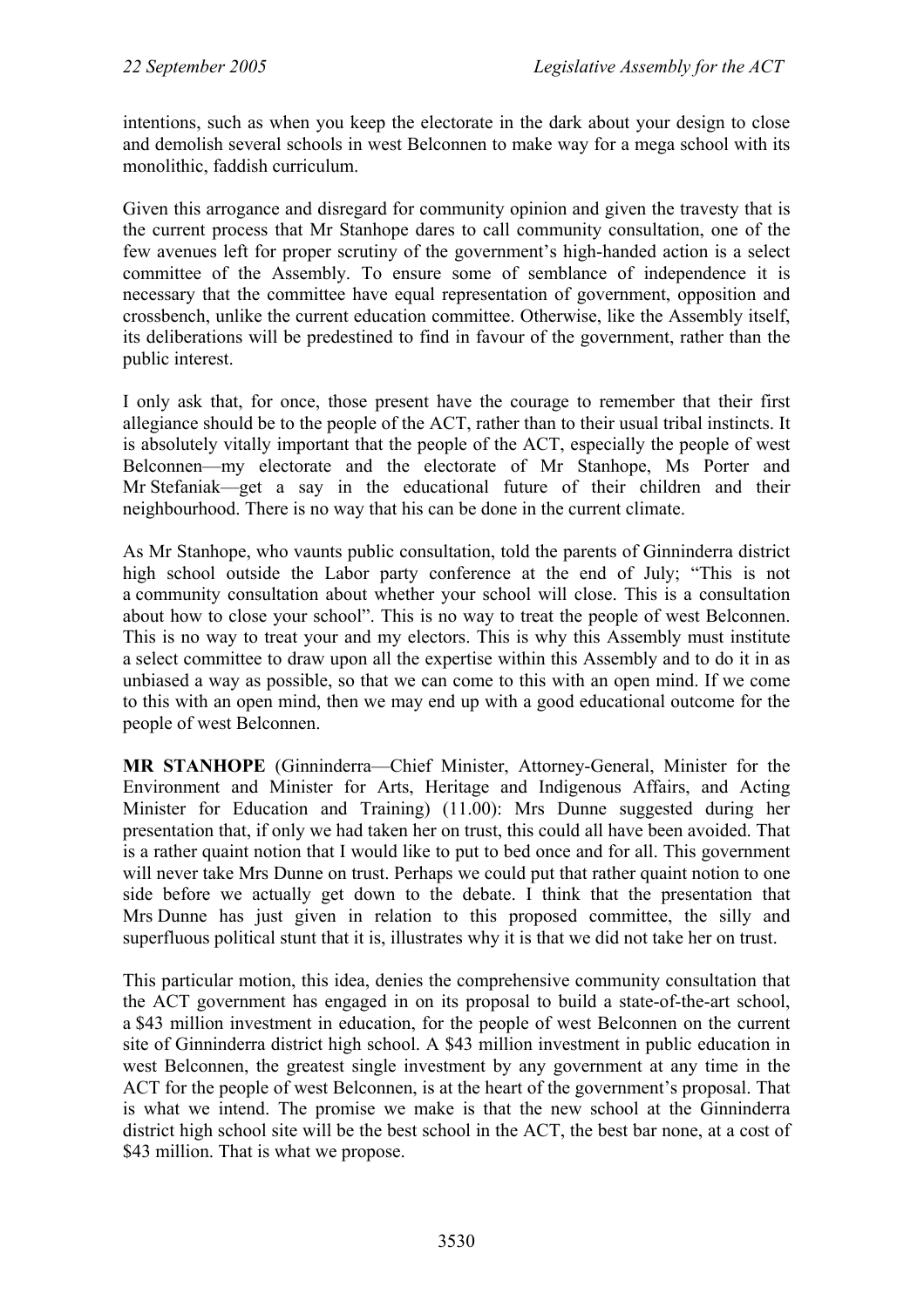This motion by Mrs Dunne would, at best, delay the opening of what will be the territory's best school and, at worst, potentially force the abandonment of plans to provide this top-flight educational opportunity to an area in Canberra of undeniable need. A new inquiry would not make the consultative process any clearer for the community; in fact, it would cause unnecessary confusion and concern. There is already a very robust consultative process in place. There is simply no need to introduce a superfluous political inquiry designed to score political points rather than to add to the consultation.

The new school complex proposed to be built on the site of the existing Ginninderra district high school is designed to provide, and will provide, to the young people of west Belconnen unparalleled educational facilities and opportunities. Schools of the  $21<sup>st</sup>$  century need to be more adaptable and to respond to new ways of teaching and learning. The best are able to provide students with exciting learning opportunities through a range of innovative facilities, including new technologies and specialised equipment. Students at ACT government schools deserve the best opportunities, the broadest choices and the best facilities. That is the expectation of the people of Canberra and the commitment of this government. It is what this proposed development will deliver to the people of west Belconnen.

The new school will include specialist technology areas catering for project development, design, construction, electronics and robotics. It will provide purpose-built facilities for visual arts, for textiles, for media, for music, for drama, and for home science. It will provide a library with defined areas for various age groupings and it will provide a multipurpose gymnasium capable of hosting dramatic and music performances and other presentations. That is what the government is offering. That is the proposal that we are consulting on, and the consultation process is proceeding well.

Since the announcement of the proposal in July, the government has undertaken a comprehensive community consultation process. The minister for education and I have had many questions, comments, alternative suggestions and indications of support from many people in the community. There have been a number of comments through web sites, through individual letters and phone calls, and from those attending one of the many meetings facilitated by the department. Meetings have been held with a broad range of stakeholders, including the ACT Parents and Citizens Association, some school P&C associations, the Belconnen Community Council, the Canberra Preschool Society, the ACT Community Council and Belconnen Community Services.

Open days were held at Amaroo school, with free bus transport from Ginninderra district high school, so that the community could see what a comprehensive P to 10 school would look like and ask questions as to how it would work. Further open days at Amaroo will be held in October. There have been two community forums at Ginninderra district high school, one in July and one last Wednesday night. Consultation is continuing and the web site is continually being updated with information in response to questions from the community.

Mr Speaker, my government is providing comprehensive information on the proposal. Any person who attends a meeting, requests information or goes to the department's web site will find all the information available. Included on the web site are briefing papers on the proposed new school and the concept of middle schooling. There is detailed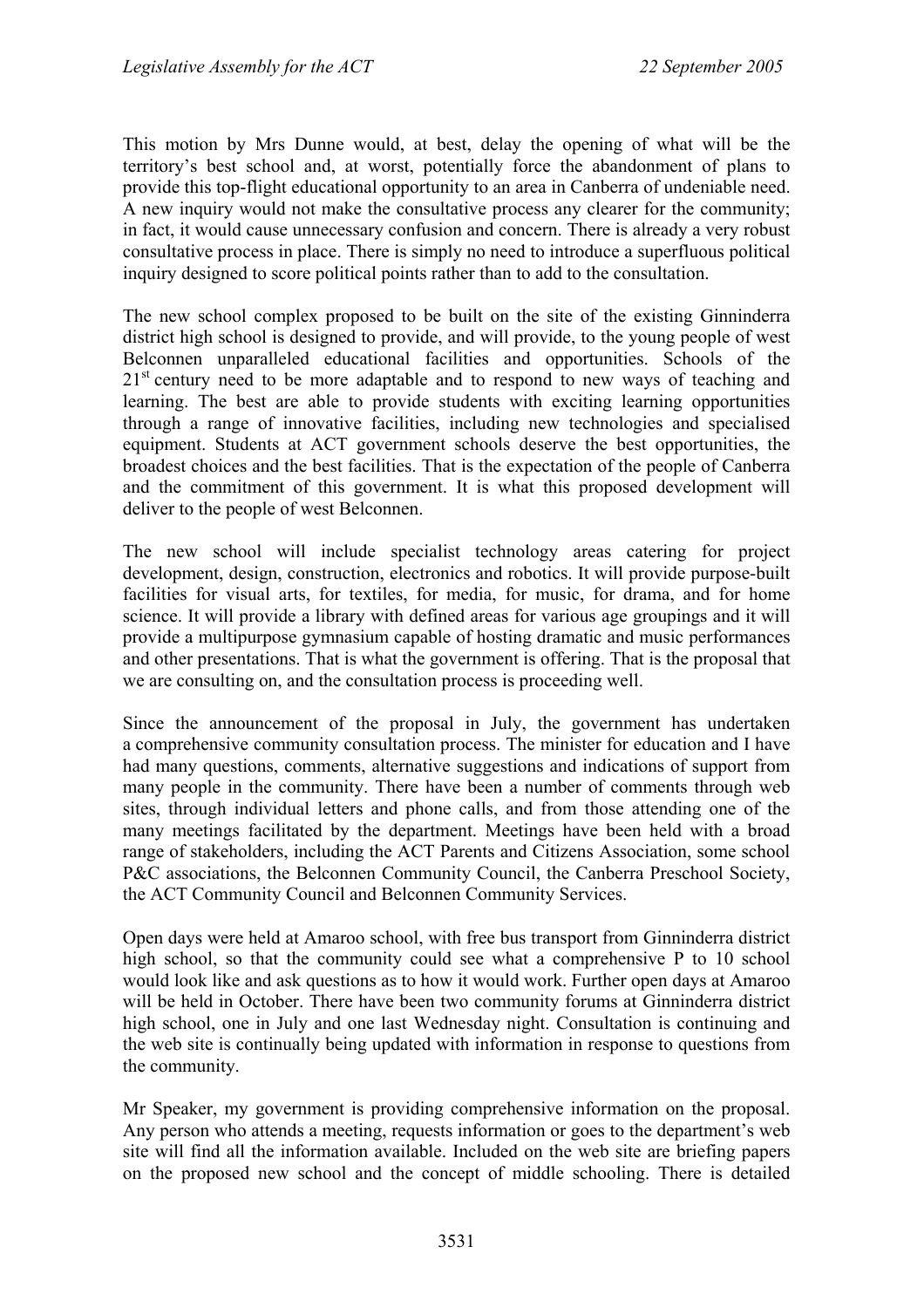research on the educational benefits of middle schooling. Details of the projected school enrolments for the whole of Canberra for 2005 to 2010 were included.

This is the information that the community has asked for. The community has asked many questions and the government has published a booklet answering frequently asked questions. The booklet was delivered to every letterbox in the west Belconnen area, is available at the school and was handed out at the Kippax shopping fair on Friday nights during September. Finally, the Ginninderra high school P&C has been, understandably, very vocal in its questioning of the proposal. It put to the minister for education a number of questions and all of them, every single one, has been answered and published in full on the web site.

Just this week, I was able to outline in the Assembly some of the great results that the ACT education system has produced in national and international awards. I outlined outstanding results achieved in literacy and numeracy and maths and science, not just in comparison with other jurisdiction in Australia but in international comparisons, including a first ranking in the world, in concert with Singapore and Taipei, in relation to year 4 maths and science.

We all know that the ACT leads the nation in education. We have always known that and we accept it. We are not complacent about it and we strive to maintain our position. We match the best schools in the world on a jurisdiction basis, not Australia as a whole. The rest of the nation pulls us down, but when we extract the performance of the ACT educationally from that of the rest of Australia and compare ourselves against the leading jurisdictions in the world in science and maths, which are Singapore and Taipei, we match it with them. We produce the best outcomes in the world in the ACT.

The families of students who attend ACT government schools are, of course, pleased with those results, as shown in the surveys of parents and carers. The latest survey shows that 95 per cent of parents believe that things their children are learning are relevant to their needs and 96 per cent of parents believe that they have had the opportunity to be involved to the level they wish in school activities. This community satisfaction and community involvement in schools is a hallmark of the ACT public education system. It is reinforced by the community involvement and the consultation being undertaken over the proposal for Ginninderra district high school. As the proposal proceeds, there will be many more opportunities for the community to get involved in the design phase and ultimately in the operations of the proposed new school.

The government's proposal for west Belconnen is one of renewal and innovation. It is not the only area where this government is moving on these fronts. Our curriculum renewal project, much derided by Mrs Dunne, is just one further example. Mrs Dunne's criticisms on both fronts should be seen for what they truly are: ill informed, completely irresponsible, entirely contradictory and alarmist drivel. Let us take a closer look at Mrs Dunne on curricular renewal. In her media and other comments on the public record and elsewhere—

**Mrs Dunne**: I take a point of order, Mr Speaker, on relevance. This debate is about the development of Ginninderra district high school. I am quite happy to have a debate about curriculum renewal. We had one the other day.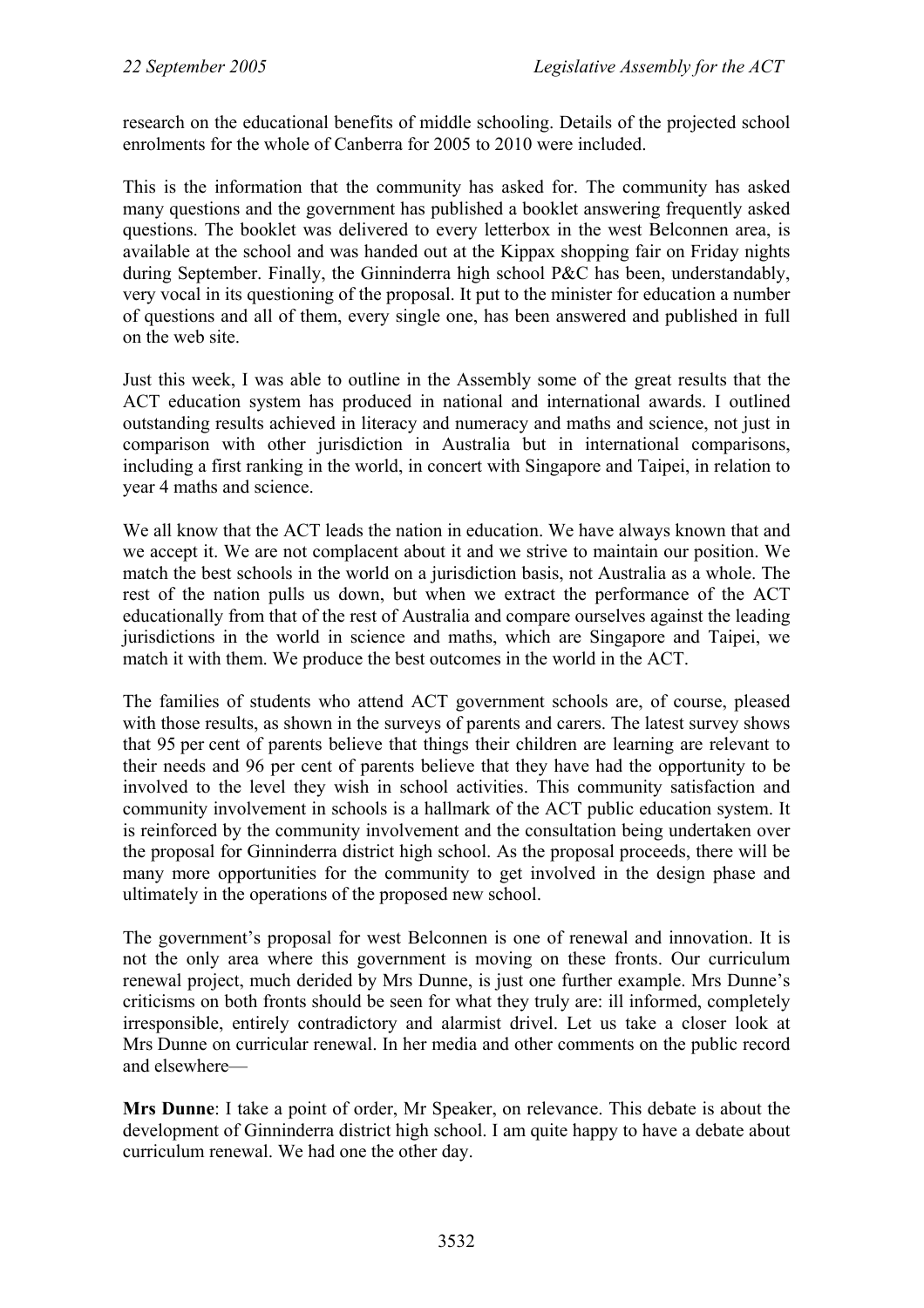**MR SPEAKER**: It is a broad-ranging debate, Mrs Dunne, and I think that your contribution to the debate was fairly broad ranging as well.

**Mrs Dunne**: But there was no discussion of curriculum renewal and there is no discussion in the motion of curriculum renewal. I am quite happy to have the debate, but this is not the place.

**MR SPEAKER**: Resume your seat. There is no point of order. We might as well go over this point now. Yesterday, there was an exchange of points of order in relation to a question by Mr Seselja. Mr Seselja asked a broad-ranging question in which he mentioned architects and developers working interstate, the development application process and frustration with the ACT Planning Authority. It was a broad-ranging question and he used, as an example, Amaroo school. Mr Corbell covered those broad-ranging issues in his response to the question.

You raised an absolutely non-existent point of order in relation to the matter. But it was not just once that you did that; you repeatedly raised points of order that had nothing to do with the question that had been asked. I point you to standing order 202(a), which refers to persistent and wilful obstruction of the business of the Assembly. Points of order of this nature, which deliberately interfere with the debate, are not going to be tolerated. I will name you, Mrs Dunne, if you continue with this practice. It is interference with the course of debate in this place.

Let me say as well that I am not one to see this chamber became a place where nothing humorous can be said in debate and I do not want to be in a position where I have to be extraordinarily firm in relation to the assessment of contributions to debate in this place, because it would stifle discussion, but I am not going to tolerate debates being interfered with by points of order which do not have substance.

**MR STANHOPE**: Mrs Dunne, in her media and other comments on the public record and elsewhere, has a habit of complicating the debate with pompous rhetoric, such as "half-digested, postmodernist theory," as we heard again today, to describe critical literacy, which simple MLAs like me have trouble understanding. Had I been fortunate enough to study critical literacy in school, I might have been in a better position to understand her comments. I challenge anybody in this place to say that they know what Mrs Dunne is talking about when she talks about half-digested, postmodernist theory.

Had each of us had the benefit of studying it, we might have had a better chance of understanding what she means, but Mrs Dunne seems to be suggesting that the ACT is the only jurisdiction in the country that includes critical literacy in its curriculum. Of course, as we all know, that is just not true. There is no evidence to suggest that any jurisdiction anywhere in Australia is abandoning critical thinking and critical literacy from their curriculum. On the contrary, critical literacy skills have been a core component of literacy teaching and learning for a long time, supported incidentally by Mrs Dunne's federal colleagues, and will remain an important part of English curricula in all states and territories.

The recently developed national statement of learning for English, agreed to by all Australian education ministers in 2004, commits jurisdictions to providing an English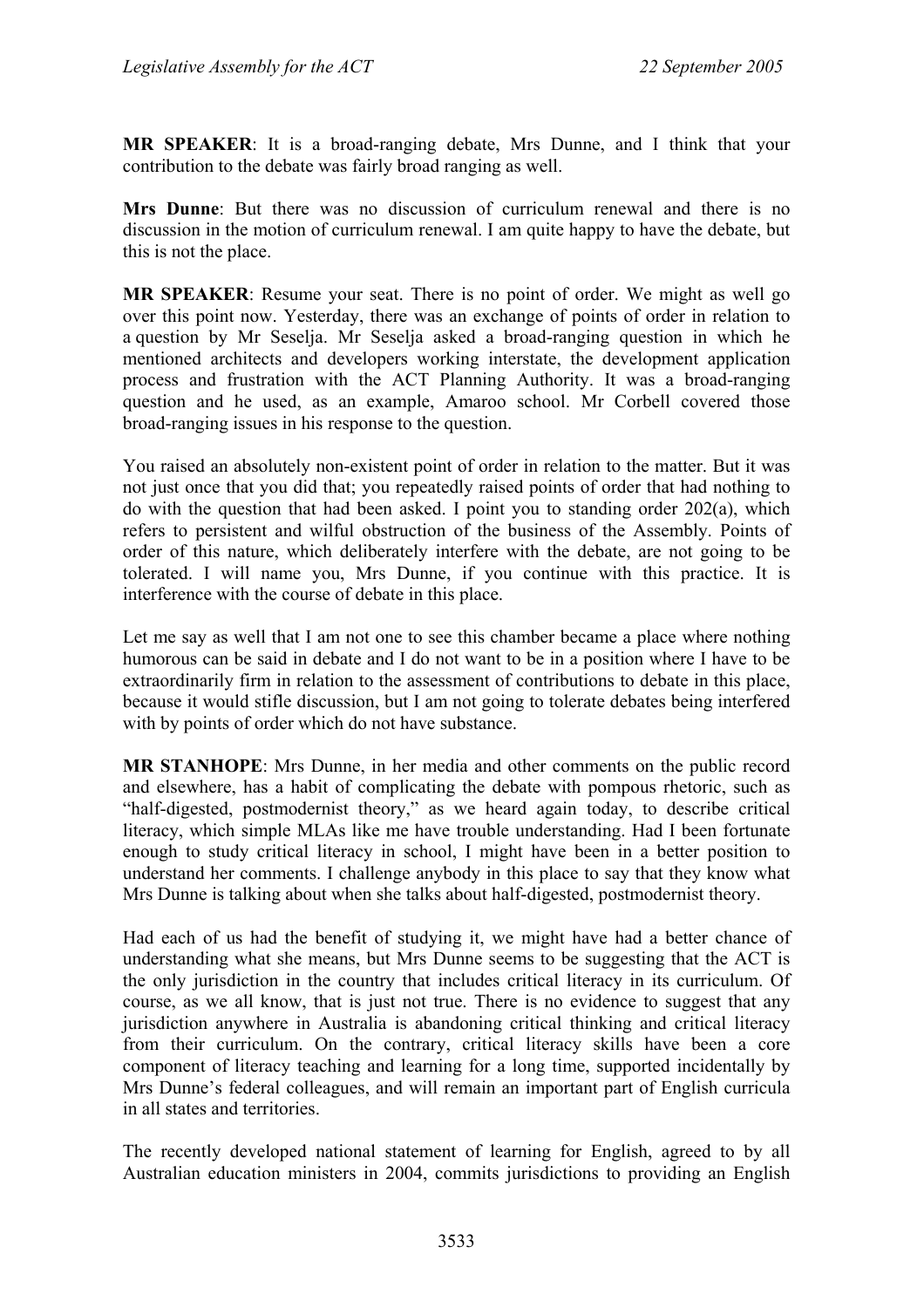curriculum which enables students to develop the capacity to critically interpret and construct spoken, written, visual and multimoded text in a broad range of mediums and the capacity to use critical, analytical and imaginative abilities when interpreting, constructing, evaluating, discussing and using language and texts.

In fact, Mrs Dunne is completely isolated. None of her colleagues in the states or in the commonwealth, no government anywhere in Australia, supports her views on critical literacy and suggestions that it should be removed from the curricula anywhere in Australia. I take this opportunity to refute her attempts to undermine the curriculum renewal we have undertaken in the ACT.

The new ACT curriculum framework has been developed through extensive consultation with teachers, students, parents, professional associations, business leaders and tertiary institutions across all sectors. It reflects what the ACT community believes is essential for our students to know, understand, value and be able to do. The only dissenting voice in the whole of the ACT, perhaps in the whole of Australia, is—surprise, surprise!—that of Mrs Dunne. In the ACT, the teaching of critical literacy is about equipping students with the literacy skills that they need for this century. It is not the same as teaching postmodernist theory.

Critical literacy is about teaching students how to question and analyse what they read, hear, see or watch on television, and this is surely what we want our children and young people to do as consumers and as informed citizens in a democratic society. National and international definitions of literacy have included critical literacy as a core component for decades. It is not a matter of teaching basic reading and writing skills or critical literacy skills. Both are essential for all students in today's world.

As a result of the approach that we have adopted, the PISA testing results show that ACT students are achieving amongst the best in the world in reading literacy. The suggestion that the curriculum will not help those from low socioeconomic backgrounds is wrong and, given that it comes from a party that went to the last election with a policy to close government schools, is plainly offensive. I have heard it suggested that they did no such thing. One needs only to refer to Mr Pratt's comments in the *Canberra Times* of 12 August 2004 to understand the hypocrisy of the Liberals' position in this regard. Just before the election, Mr Pratt said, "In certain parts of the ACT it will be fairly certain that schools will have to close. You can't keep schools open which are not productive, the money could be better spent elsewhere. If enrolments were falling and there was another school nearby, you would have to say the merge is on."

**MR SPEAKER**: Order! The minister's time has expired.

**DR FOSKEY** (Molonglo) (11.15): I am going to support the motion because I think that the proposed P to 10 school is contentious and the process by which the government has gone about addressing the need for new school infrastructure in west Belconnen has been manifestly inadequate.

I have said before, and I will say it again in case I am misunderstood, that I am not opposed to the proposal for a new P to 10 superschool. I know that "superschool" is a word that the media, not the government, has chosen, but somehow or other it has stuck. But, like many other people in the community, I am yet to be convinced that it is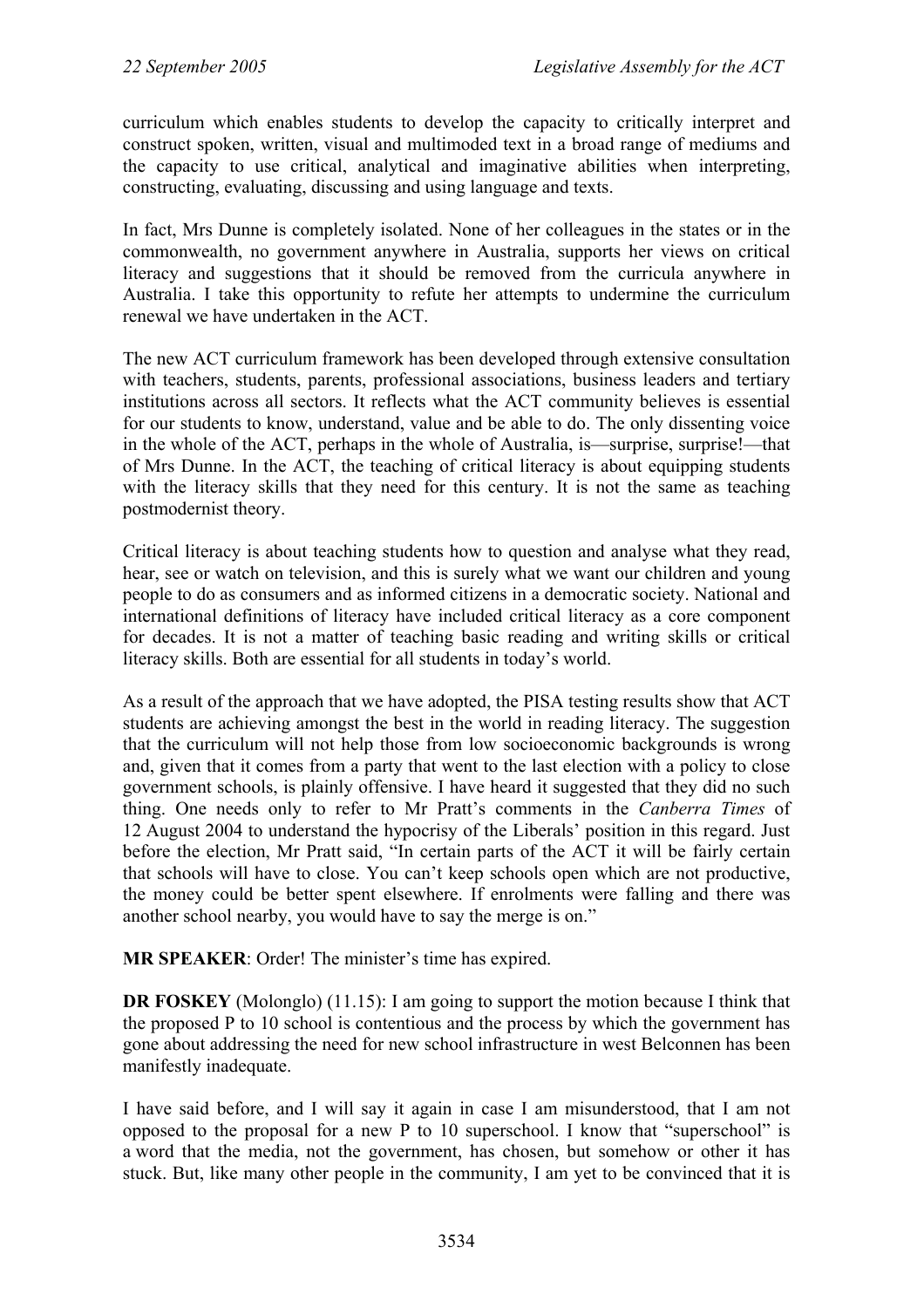the only model that should be considered. I have talked with a number of people and I have not yet heard clear arguments as to why other models are not worthy of consideration. I am yet to see a substantial body of evidence in support of this model.

In the various briefings and consultations I have had, I have heard that the rationale for the proposed superschool in Ginninderra is based almost entirely on the success of the school at Amaroo. The school at Amaroo is undoubtedly a wonderful place physically. It is relatively new, it is a school of its times and it is located in a newly established community. Unlike the proposed school for Ginninderra, it did not replace existing schools and it does not yet cater to the full range of students from P to 10. It is very hard to evaluate its success educationally. I am sure that, like public schools in the ACT, the outcomes will be good, but whether they will be better and on what criteria we will make that decision are not yet clear.

It seems clear to me that the issues in west Belconnen could be quite different—they are different—and that the community is well placed to articulate these differences if the government is willing to listen to those things that do not agree with its own view on this matter. I find it quite mystifying that the government is willing to risk its credibility and its relationship with the community by doggedly refusing to develop and consider alternatives or provide the community will the full base of evidence for its decision to propose a P to 10 model.

I understand that the government is not inclined to support this motion and I think that that is a shame. The government would gain by allowing the inquiry to go ahead. The community would see that the government is prepared for the Assembly to look at the evidence in a transparent way and in a way that can engage stakeholders in the process. Parents, teachers and students would have a proper opportunity to give voice to their concerns, to their commendations, to their needs, to their preferences and perhaps to their gratitude. This would ensure that all of the issues in evidence for and against the proposal were put on the record.

If the P to 10 model had clear advantages over any alternative, that would be bound to be the conclusion of the inquiry. If the government is confident that its decision is rationally based, it has nothing to fear from such an inquiry. I also believe that it is reasonable to have a full and proper process before the government invests \$43 million in new school infrastructure. This is a substantial investment and any non-profit or corporate agency spending this kind of money would take a great deal of care and might be expected to invest considerable time and money in its decision-making process.

I anticipate that one of the government's reasons for not supporting this motion will be that it would delay the construction of the new school. If I were not aware of the election cycle, as pointed out by Mrs Dunne, I would be perplexed at the government's insistence that the new school be completed by 2009, come what may, even if that means ignoring calls from the community to slow down and consult, or ignoring their own research that indicates that Higgins might be a better site for the new school if a 12-month delay is accommodated.

Just because Mr Stanhope brought it up, I did see an article in today's paper that indicates that Cardinal Pell is making similar points about education to those made by Mrs Dunne.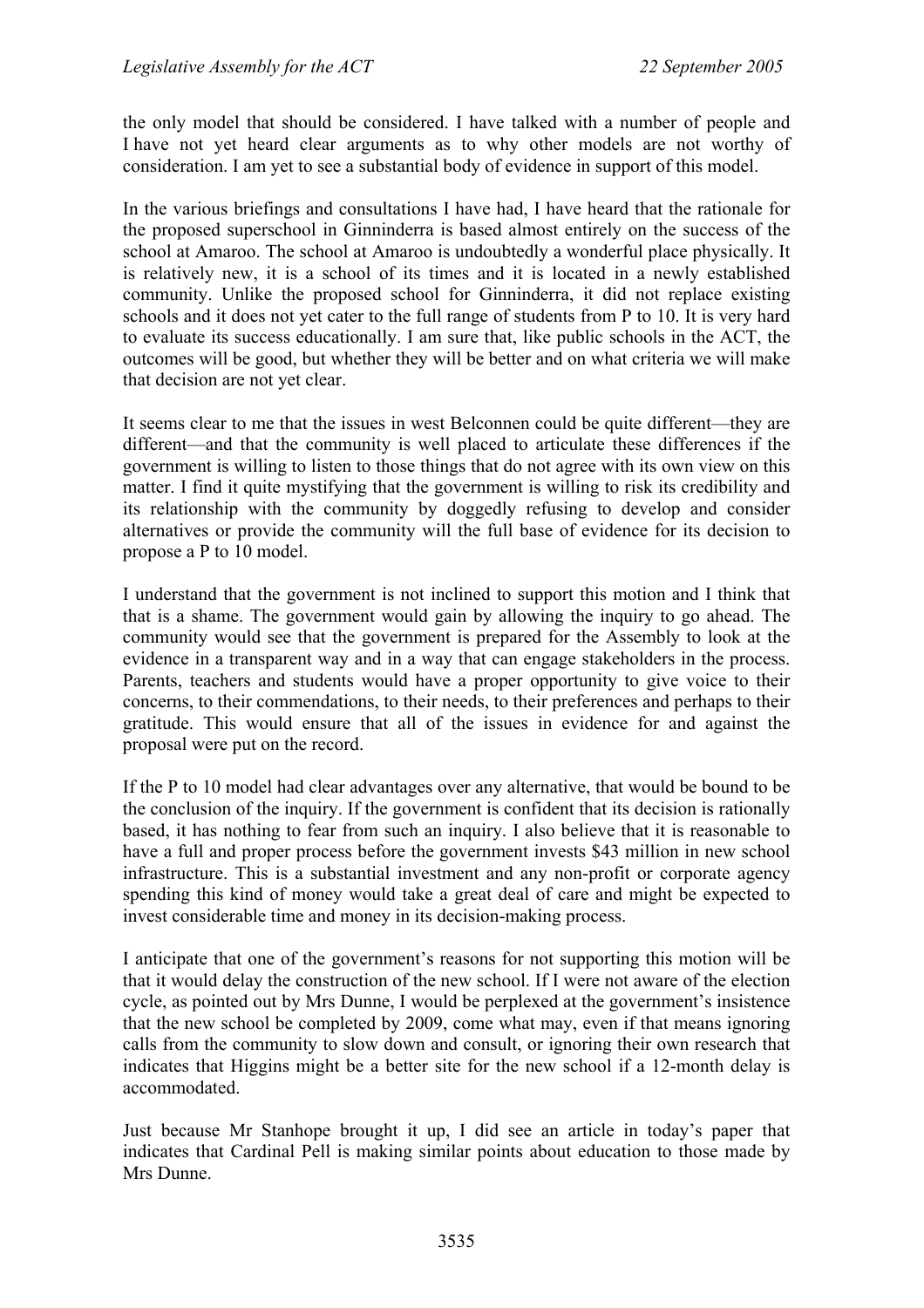**Mrs Dunne**: I did not read the article in the paper this morning.

**DR FOSKEY:** It happened yesterday at the National Press Club. There has been a concerted attack on critical thinking from various perspectives—normally we would see it positioned on the right across the country—and we are not the only jurisdiction experiencing that.

**MR STEFANIAK** (Ginninderra) (11.21): Mr Speaker, I was interested in what Dr Foskey said. I hope the government listened to it. In supporting the motion, she made a quite reasonable statement when she said that she was not opposed to the process, but was yet to be convinced that this model was, in fact, the only one; in other words, she had an open mind. I think that Mrs Dunne's suggestion is eminently sensible in relation to this very controversial decision by the government to build this superschool, especially when one considers the views of the community. I will go through a couple of the points Mrs Dunne makes in support of her sensible motion.

The Chief Minister, in his diatribe against Mrs Dunne, certainly did not address the issue. In the rest of his speech he seemed to be indicating that the government had made up its mind and the proposed school is going to be absolutely fantastic, blocking out all other views to the contrary. He accused Mrs Dunne of seeking to have an inquiry simply to score political points. She is a politician, she is a representative in this Assembly and, indeed, she will continue to score some very good political points as a result of the government's arrogant attitude in relation to this proposal. She is doing so already. It is her job to do so. So I think that that was a ludicrous statement by the Chief Minister. Let us look at some of the points Mrs Dunne raises in her motion.

**Mr Stanhope**: Where were you when Charnwood high school closed?

**MR STEFANIAK**: At least we consulted.

**Mr Stanhope**: And then closed it.

**MR STEFANIAK**: And at least there were options there for consideration, such as—

**Mr Stanhope**: Close it or close it.

**MR STEFANIAK**: To give one example, such as twinning with Melba.

**MR SPEAKER**: Order! Discussions across the floor are disorderly.

**MR STEFANIAK**: But we did not approach that with a completely closed mind, Mr Stanhope. There were similar problems with numbers. So I would not use that one as an example. Let us look at some of these points.

**Mr Stanhope**: No, let's not use Charnwood high school as an example.

**MR STEFANIAK**: I would not use it as an example because at least we consulted. We did not say, "This is going to happen. Bang, that's it. Bad luck." In fact, if you look at Mrs Dunne's first point you will see that she wants to examine the process by which the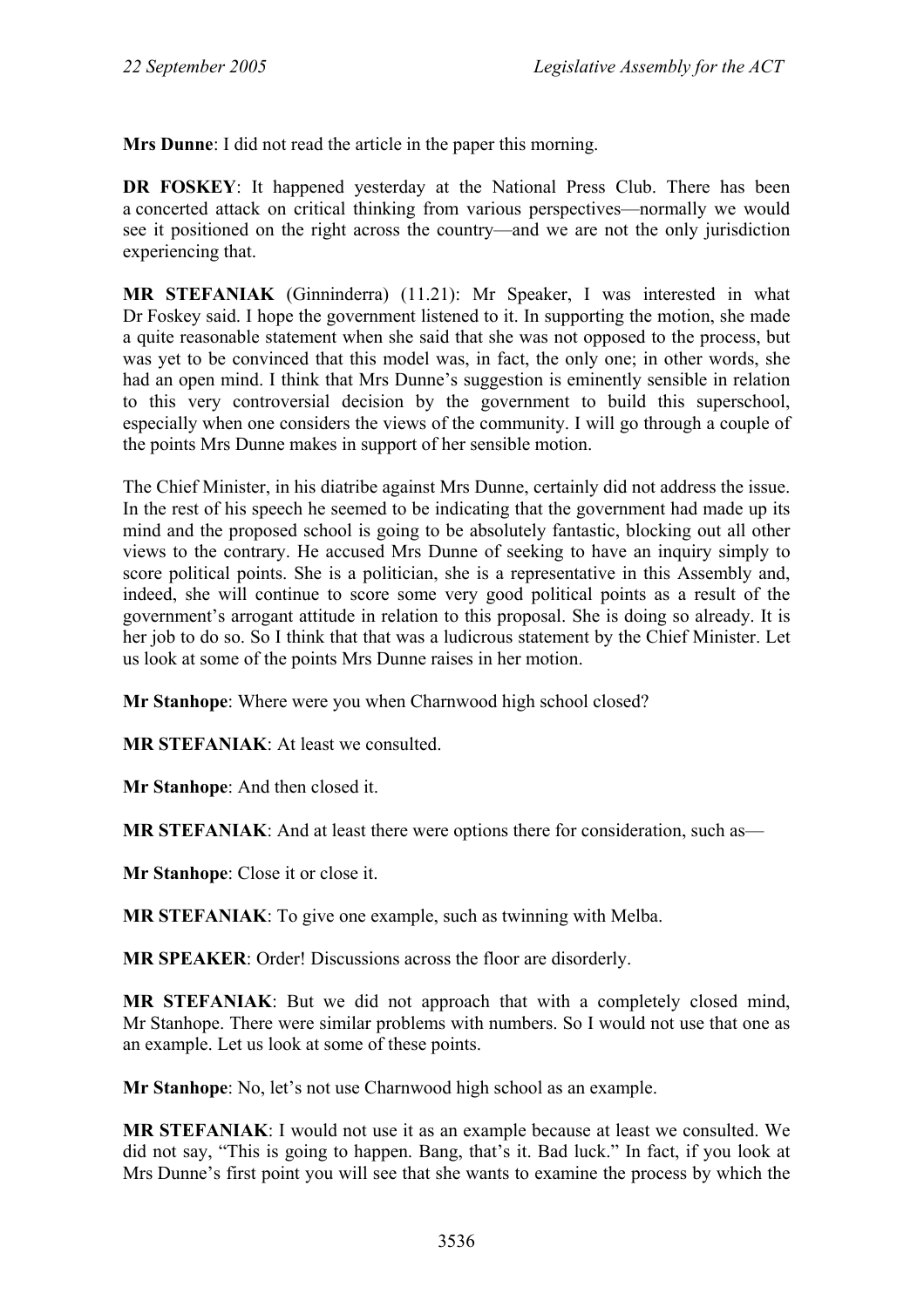government determined to close and demolish Ginninderra district high school and replace it with a 1,500-student school. The government simply announced that that was what it was going to do and, after announcing it, it then had a consultation period. Wouldn't it be better to do it the other way round? It is what is called in the military— Mr Pratt will certainly appreciate this—situating the appreciation. You work out first what you want to do and then you try to justify it later and work out where you get to your original decision. It is putting the cart before the horse.

Mrs Dunne wants to look at the educational research that underpins the government's decision. As we have seen from the debate since the government made its decision, not everyone thinks that this proposal is necessarily the best educational outcome for west Belconnen. It is one of a number of possibilities. It may be a very good outcome, but people have big concerns about it. An inquiry would give them a proper chance to look at the various views in terms of what is best for the area.

There is then the feasibility of the project, including the demographic support for a school of 1,500 students. I must admit that I have some concerns about that, living in the area. I know that there will be some new houses going into a part of Macgregor. Dunlop seems to be pretty well full. There might well be some new houses going into some other areas. But are we actually going to have the student numbers there to make this proposal viable? What will happen if the proposal falls short of the target of 1,500 students? I think that those issues need to be canvassed before the government actually goes in and does the job with this new superschool. How can the government be confident that these 1,500 students will eventuate in the area in which, Mr Speaker, you and I live?

There is then the effect on educational choice in Belconnen, which probably flows into the impact on other schools in Belconnen. Which other schools are going to close? We know already that Higgins primary and Holt primary will close as a result of the construction of this superschool. They will be part of it. But what about Macgregor primary? What about Latham primary? What is going to happen to Melba high school? There are a number of schools potentially facing some significant ramifications from having this superschool there. Obviously, that in itself will have an effect on Belconnen families. It is obvious that it will even have an effect on the students in the catchment area who might go to this superschool, assuming that none of the other schools closes.

How about the likely ramifications for government schooling elsewhere in the ACT? Mention has been made of Amaroo. The government trumpets Amaroo as a wonderful model, and it is an excellent school. But there are other areas in the ACT where similar schools might be set up by the government. What effect is that going to have on the local communities and on other schools in those areas. Do we necessarily want to have a situation where we have a small number, maybe not too many, of superschools in the ACT and very few other schools?

I have been to both of these meetings and talked to parents there. A lot of them have said, "We don't think big fits all. We like the idea of a smaller school. We like the more personal attention the students get. We fear that kids might get lost in a bigger school." No matter how good your staff, how good your methodology and how good perhaps the buildings are, that is a logical argument. That is a distinct possibility. Some students are better suited to other types of educational institutions.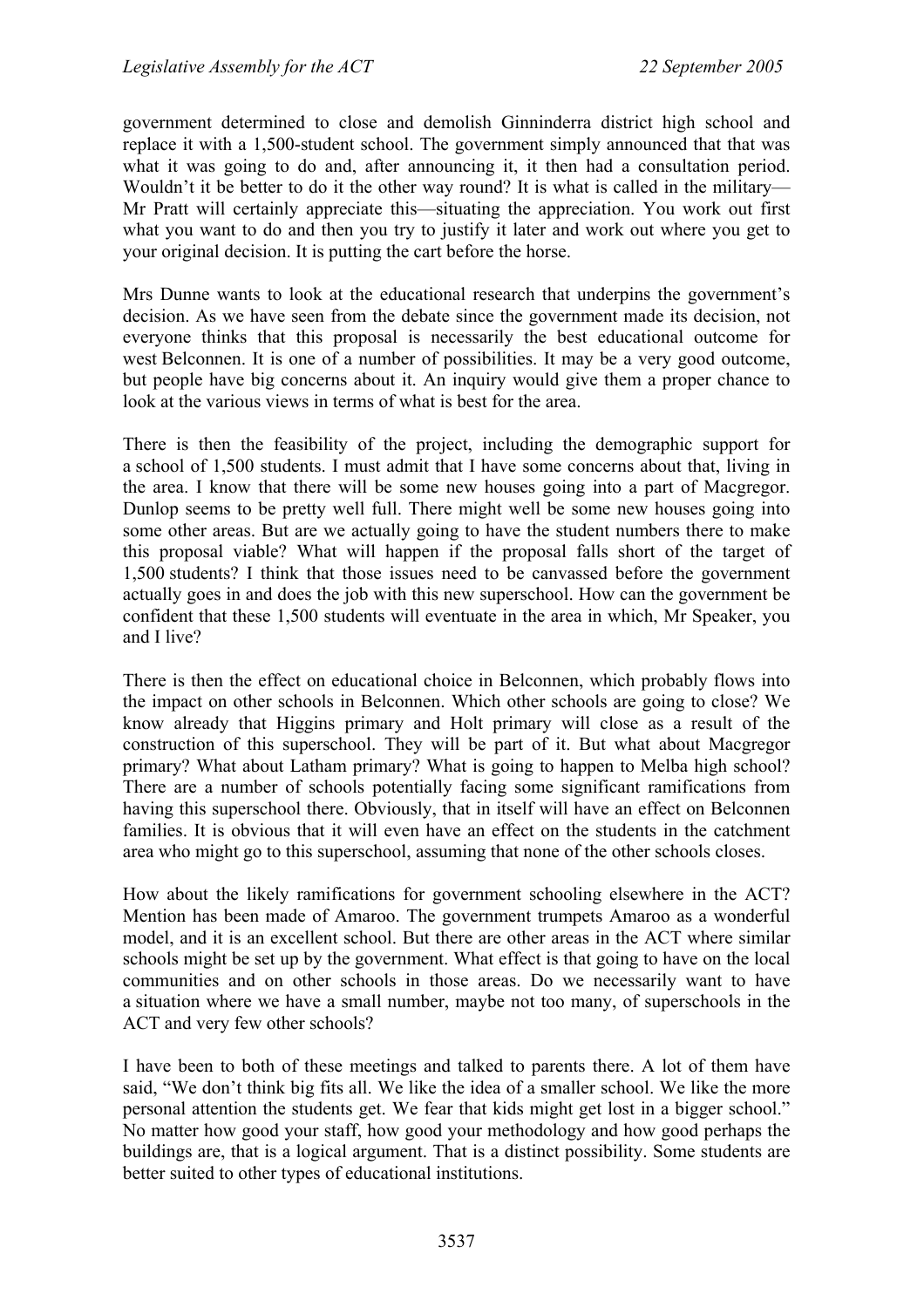These are subjects worthy of being investigated, but the arrogant government we have is just saying, "No, nine beats eight every time. You can all go and get stuffed; we are not going to do it." All right, the government has the numbers and it is not going to change its mind, but I would counsel the government to have a bit of a think about the matter. Mrs Dunne only wants this inquiry to go on until the first sitting day in 2006. Dr Foskey obviously has a completely open mind about this matter and has raised some very good points.

The committee would comprise a government member, an opposition member and obviously Dr Foskey, being the crossbench member, unless she wanted to nominate someone else. I think having the committee would give people lots of opportunities to raise terribly important issues, probably not only in relation to this school but also, if you are thinking of going down the path of superschools across Canberra, perhaps future educational directions over the next few decades even, and it would enable people specifically concerned with this project to give their opinions—some probably would vent their spleen—and discuss the various educational options. It would give the government a chance to pause and gain a proper and full appreciation of the situation, taking the views of the committee into consideration.

The government would still have the numbers and could still do what it wanted to do after the first sitting day of 2006, but at least that would give members of the community an opportunity to have their say and would actually provide for some form of consultation. I suspect that the government is not going to be remotely interested as the government made its decision before there was any real consultation, but it would provide at least for an airing of views, for details to be put forward and, hopefully, for the government to take note of a number of points it had not considered before it irreversibly went down this track. I commend the motion to the Assembly. It is obviously going to fail. I think that that is a real shame.

**MS PORTER** (Ginninderra) (11.29): Mrs Dunne is asking the Assembly to form a select committee to examine what I believe we are already in the process of doing. It is really interesting that she did not approach me, as the chair of the education committee, and run this idea by me when she had an opportunity to do so. She is, in fact, a member of the education standing committee and she did not approach me.

### **Mr Stanhope**: I wonder why?

**MS PORTER**: I guess she did not approach me because she is not interested really in discussing this school or the value of this school to the community as a whole and to the students and young people of west Belconnen in particular. She is really only interested in standing up in this place and bagging this school and trying to undermine the whole of the public school system in the ACT. All that I have seen her do since this debate began about Ginninderra high school is bag our public education system and undermine it. I think that is really what she is on about.

Why didn't you come to see me and discuss this matter with me, Mrs Dunne? I think you did not do it because you really did not want to and now, of course, the opportunity has gone. By the sounds of it, you have been leading Dr Foskey and the community up the garden path, Mrs Dunne. Her rhetoric is the same as your rhetoric and her language is the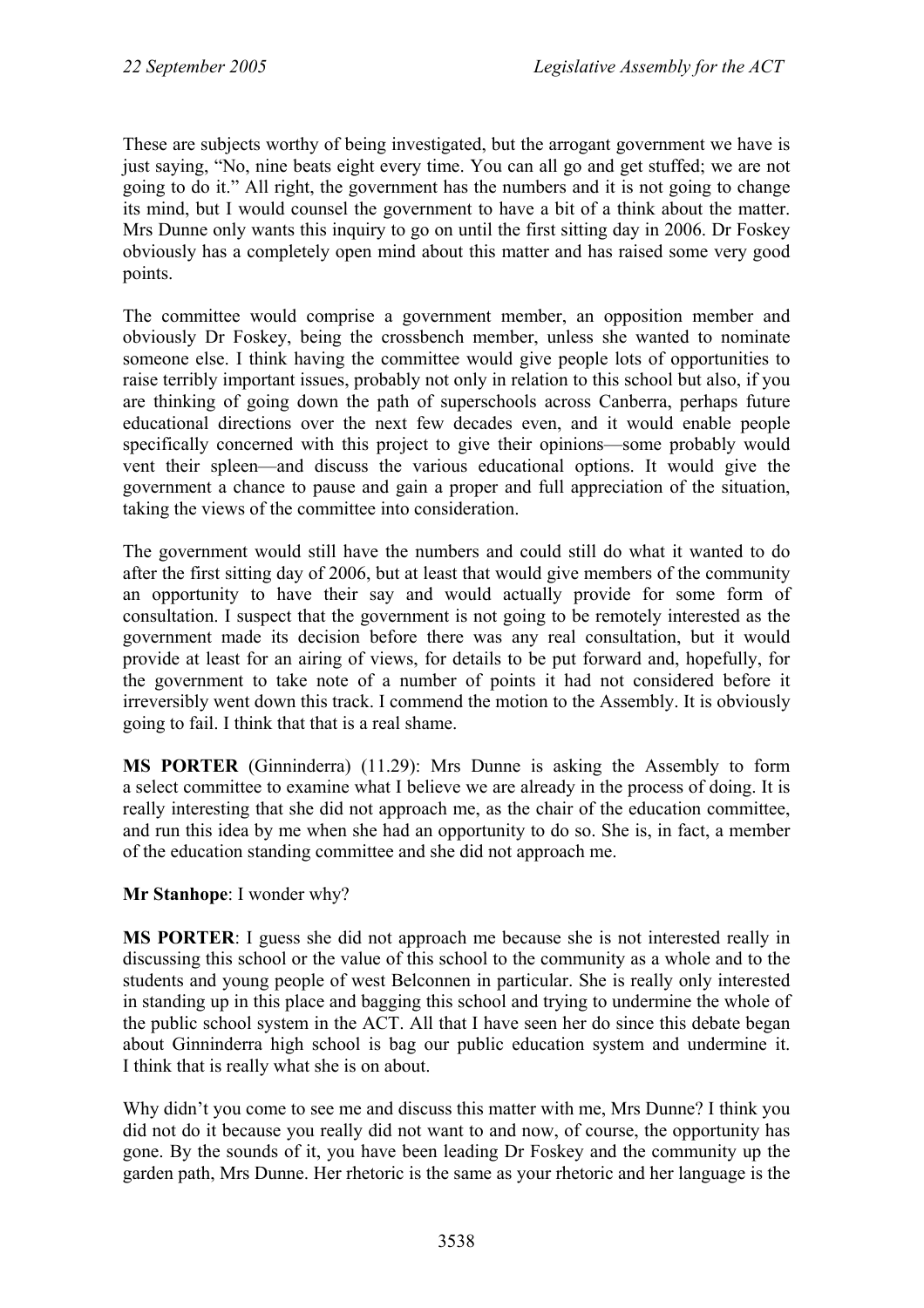same as your language. She is just mimicking you in talking about a superschool, but she has admitted that a superschool it is not. It will not be a superschool, of course. Mr Stefaniak is jumping on the bandwagon as well with the superschool rhetoric.

We know that it is not a superschool. All you want to do is to paint it as a monolith, a monster, rather than being four schools on the one campus, which will provide to the young people of west Belconnen the most brilliant educational opportunity that we can possibly offer. Somehow you want to paint it as some kind of monster that will gobble up our children. What rubbish! What about the opposition, Dr Foskey? What is this opposition, Mrs Dunne? I have attended most of the meetings that you have attended, Mrs Dunne; in fact, probably all the meetings that you have attended.

*It being 45 minutes after the commencement of Assembly business, the debate was interrupted in accordance with standing order 77. Ordered that the time allotted to Assembly business be extended by 30 minutes.* 

**MS PORTER**: I have stood outside and inside many shopping centres in the west Belconnen area for a number of weeks running my mobile offices—on Friday nights, Saturdays and Sundays for many weeks—and what have I heard? I have heard some members of our community expressing some concern, but mainly they are in favour. Even those expressing concern are not totally against the concept; they just want to know how it is to work and they want answers to their questions, which is fair enough. Of course they want answers to their questions and they are getting answers to their questions.

I field phone calls and get emails, too, and, in the main, they are supportive. I am not convinced that there is opposition out there. I am convinced that there is only a handful of parents left who are concerned. I am convinced that young people were distressed initially and were experiencing some form of grief. What do people do when they are experiencing grief? They want to blame, they want to question, and they want to get angry. When there is talk about closing a school and when there is talk about change, there are reasons for people to get upset. But people are now looking rationally at the options and are looking rationally at what this proposal will offer them: four schools on the one campus and excellent educational opportunities. They are not coming to me and telling me that they do not want this school. In fact, they are saying to me, "Let's stop this discussion. We do not want any more discussion. Please stop discussing it. We are sick of that. We want to get on with it. We want to build this school."

Another thing they are saying to me is, "Can't you tell Mrs Dunne to stop? Can't you tell Mrs Dunne just to leave it alone?" These are students, these are parents of young people at that school and these are parents of other young people at other schools in the west Belconnen area that are concerned that you are undermining the education system in the whole of the ACT, not just west Belconnen, and they want you to stop, Mrs Dunne. This motion is not going to help that. We do not want to continue to talk about it and they do not want to continue to talk about it; they just want to get on with it.

**MRS DUNNE** (Ginninderra) (11.35), in reply: Unfortunately, in this debate the Chief Minister had nothing new to say. He read his pre-prepared speech, prepared by officials in the department of education, and tended to dwell on things in a way that showed that he was not listening to the debate and was not listening to what was being put forward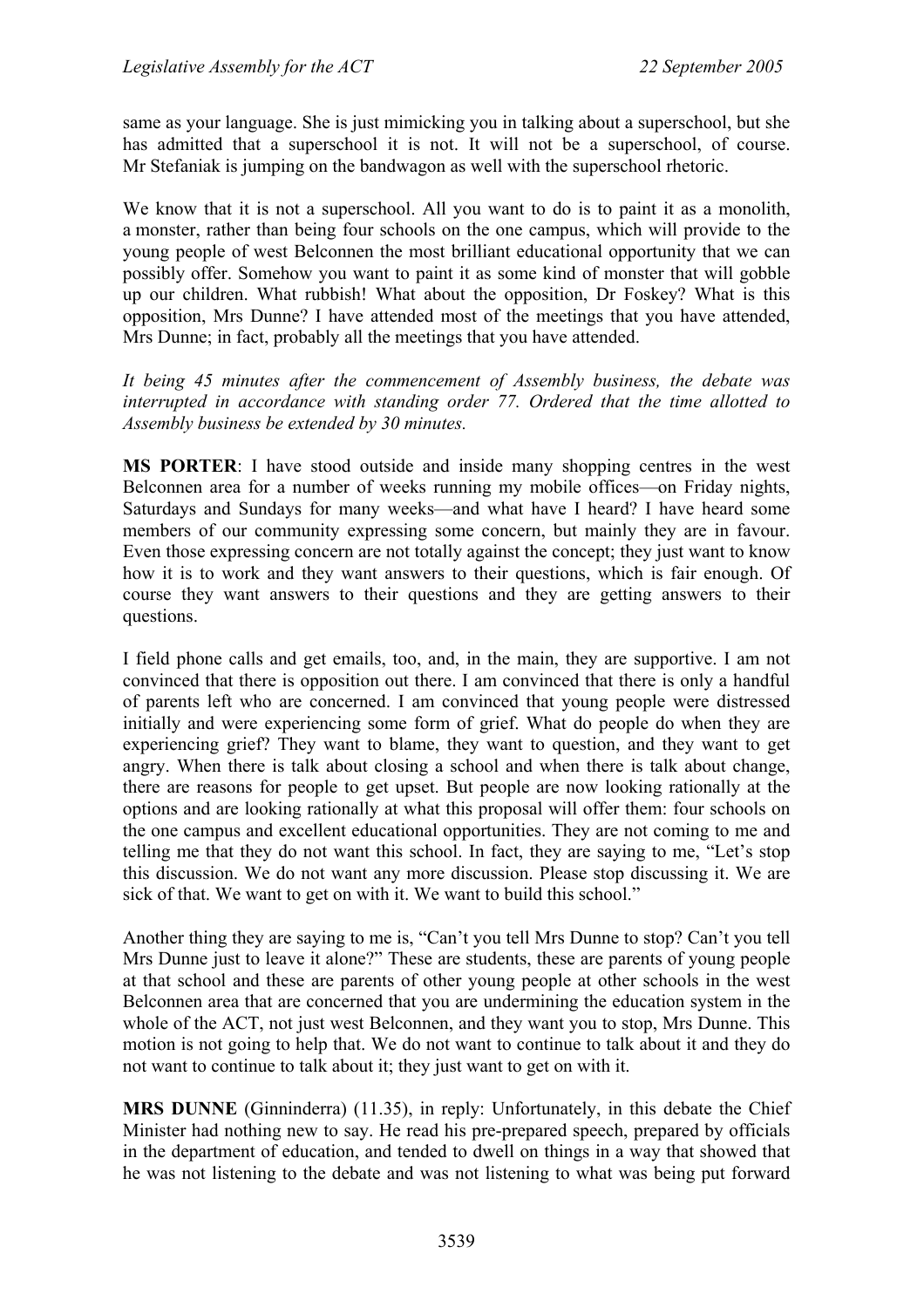and the purpose of the debate. While it is no surprise, it is a great shame that there is such closed-mindedness amongst those people on the government benches about the decision that they have made.

I have expressed a great many reservations about large schools. Ms Porter says it is a four-campus school on the one site. If it were a four-campus school it would have four principals, a different ethos for each and four separate sets of curriculum and approaches. The school within the school model, as I have said in this place on a number of occasions, is a reasonable way of dealing with declining enrolments and things like this. But this is not a schools within schools model; this is like the Amaroo school. It has one principal; it has one ethos; it is a large school.

Dr Foskey is right. As she has rightly pointed out, the physical set-up of Amaroo school is very pleasant, in a fairly modern way. It is quite a pleasant school. The education committee—Mr Gentleman, Ms Porter and I—have visited the school. Without a doubt, it is a very pleasant school in its physical structure. But we do not know whether or not it is a great success because it is a school that has operated for 18 months; it is not a fully subscribed school; there is no year 9 or year 10; and there will not be a year 10 for another year. We will not know whether that school and that model are a success unless there is a full cohort of children going through it. Then we might start to get some answers.

The government spends its time casting around for other models that are a bit like it. There are other models that are a bit like it in the ACT. We look at Telopea. Telopea in many ways is a selective school. We look at Wanniassa. Wanniassa has a number of campuses. We look at Gold Creek. Gold Creek has two campuses. They are not side by side; there is quite a deal of separation between the two campuses. There is, as yet, no model for Amaroo. Amaroo breaks the mould. Amaroo may be a startling success. It certainly has a good foundation. We just do not know.

When Mr Gentleman, Ms Porter and I were in South Australia the other day we heard about one South Australian school's attempts at creating, in their case, a reception to year 12 school. They had a high school that was in decline and turned it into a reception to year 12 school to try to build it up. By the descriptions of the officials of the problems that they were confronting in that school, it was an unmitigated disaster.

So the big amalgamation may not be a success. There may be a whole lot of things that are different between Ginninderra district high school and its proposed new school and the William Light school in South Australia, but the description given to us by officials in another context was that this was the classic model being recapitulated. I inquired about it at great length afterwards. It is very much like the model that we are looking at here but it was an unmitigated disaster in many ways. The school body is attempting to turn that around. But we have no model that we are hanging our hat on.

The Chief Minister said he was never going to trust me; so trust was not an issue. When will the Chief Minister get it into his head it is not about me and it is not about him? He will not trust me because I am a member of the Liberal Party. That is ground into him. It is not about me; it is about trusting the electorate, going to the electorate and saying, "We have a problem. How can we, as a community, sort it out?"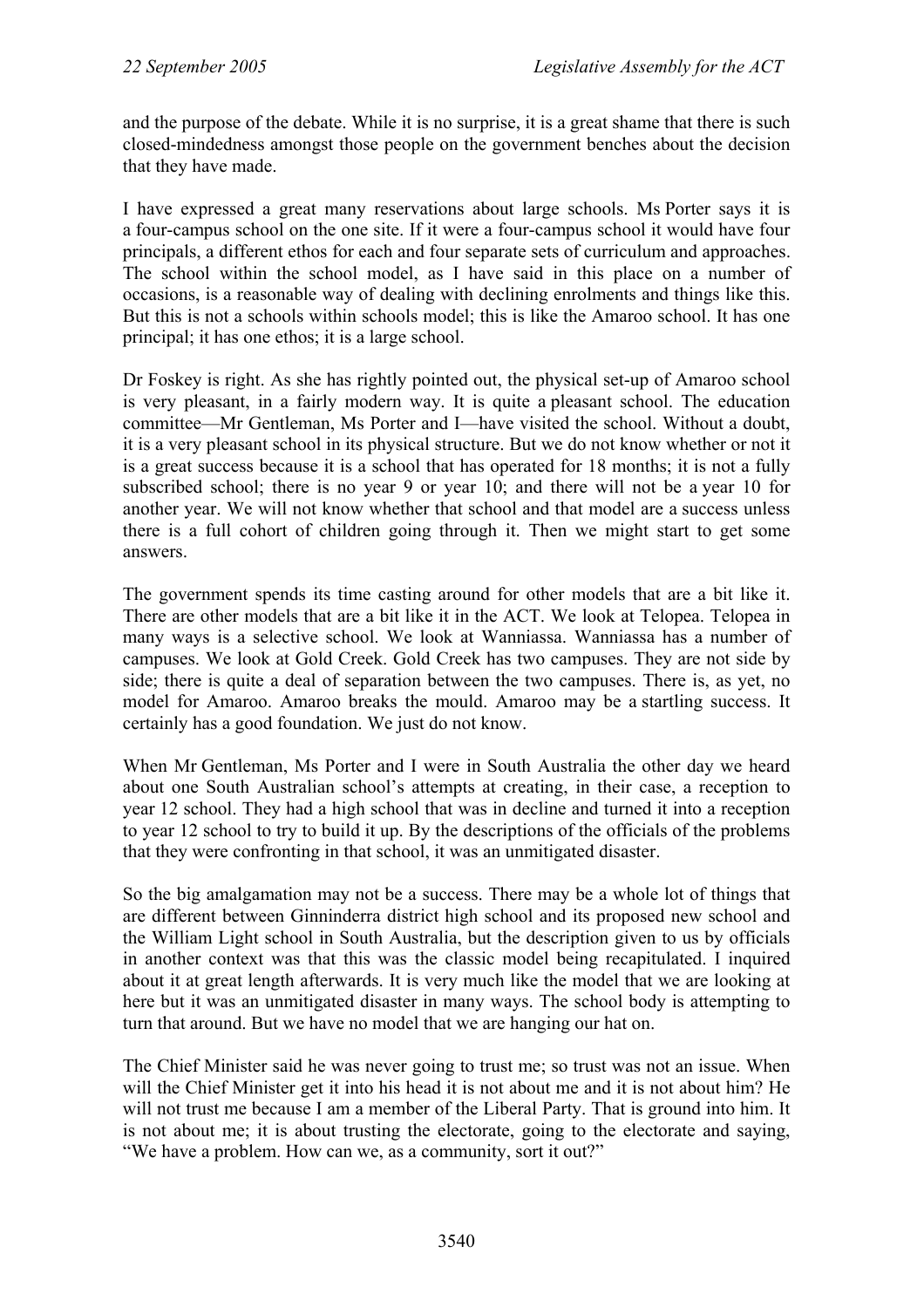Again, he verballed Mr Pratt. Let us finish the quotation. Mr Pratt went to the last election saying exactly what I have been saying: there are problems about declining enrolments and falling school numbers; and somewhere along the line this community needs to have a conversation about how to approach this. The *Canberra Times*, just after the bit that the Chief Minister quoted, reported:

Mr Pratt said mergers or closures had to be decided on a case-by-case basis, and the process had to be open and transparent, to alleviate any concern in the community.

That is about trust. The trust that was portrayed by this government in that particular debate, back in August last year, was for a spokesman on behalf of the minister to stand up and say, "Don't you worry; trust us; we won't close any schools in the next term of a Stanhope government." This is what trust is about. I have spoken about trust in this place on a number of occasions and it seems to be a notion completely alien to this government.

**Mr Stanhope**: Read the *Canberra Times* of 12 August 2004.

**MRS DUNNE**: I just did, Mr Stanhope; you were not here to listen to it.

**Mr Stanhope**: I was listening. Just read it.

**MRS DUNNE**: The Chief Minister has nothing new to say. What he did, in his speech, was spend a considerable amount of his time saying again what he said on Tuesday, "We are spending \$43 million—\$43 million on this, \$43 million on that, \$43 million on something else." It is the cargo-cult approach. This minister has nothing to add, has nothing to say, except to regurgitate what the department has written for him.

Dr Foskey is quite right. The point that she made is quite right. If you are so secure, Chief Minister, in the belief that this is the best way forward, you have nothing to fear from scrutiny of this Assembly and the people of the ACT. Dr Foskey hit the nail on the head. They are concerned; they are running scared on this issue; and they do not want the people of the ACT to have these things.

I know that, when members of parliament go and stand outside shopping centres and talk to people, only friends come up to talk to you. Most people come up to you and say, "You're doing a good job." Very few people come up to you and bag you out and say you are doing the wrong thing, because, generally speaking, Australians are polite people. People who agree with Mary Porter go to Mary Porter. When Bill Stefaniak and I are out there, people who agree with us come out and talk to us. It is not a very good barometer of an issue for you to stand there and wait for people to come and tell you that you are doing a good job.

I have stood outside the Kippax shops on a couple of occasions with parents from Ginninderra district high school, collecting signatures on petitions. I have tabled 600-odd so far. There is another lot coming. The really interesting thing is that I have never found an issue where it was as easy to collect signatures; people were queuing up to sign the petition. Often it is very hard. Mr Stefaniak and I, on regular occasions, take petitions. People go, "No, I am not interested; no, I do not want to sign that." But it was very rare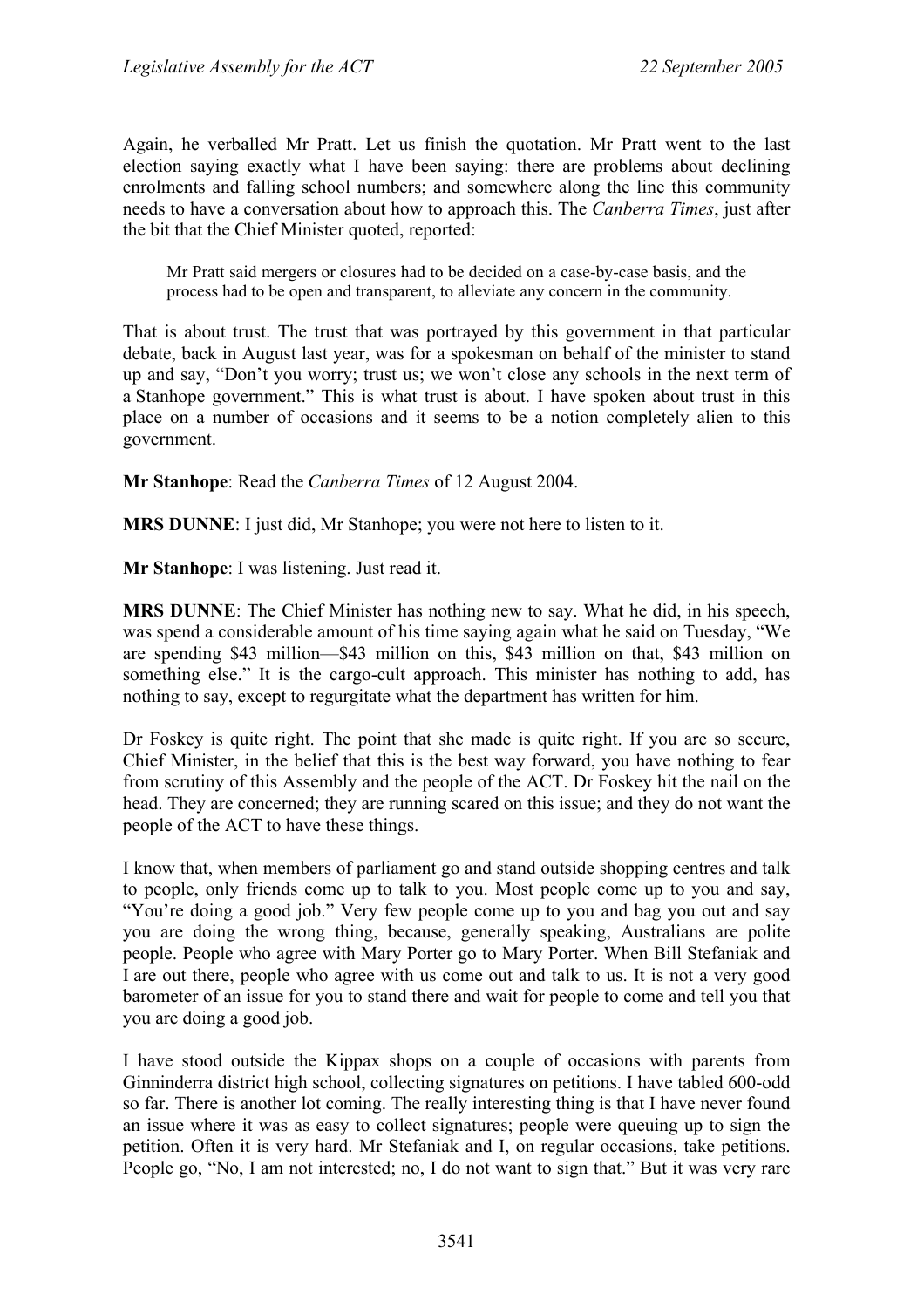that you got a knock back when we said, "Do you want to sign a petition about Ginninderra district high school?" People queued up to do it. That is one barometer; it may not be particularly accurate; but it was by far and away the easiest collection of signatures on a petition that I have ever encountered.

There was a diversion in the Chief Minister's speech about critical literacy. Seeing that the Speaker has ruled that it is relevant, I will touch on it lightly. The Chief Minister said I was the only person in this country, virtually, who was critical of the critical literacy in the curriculum. Off the top of my head, and it is not a exhaustive list, the Queensland minister for education, Rod Welford—I think he is a member of the Labor Party; he was last time I looked; he was previously the Labor Attorney-General in Queensland—on 2 August made a public statement that critical literacy will be removed from the Queensland curriculum. He made very scathing comments about that.

There has been an ongoing debate in the pages of the major publications, particularly the *Australian* but also the *West Australian* and the *Hobart Examiner* on this very issue. There is a range of articles by Luke Slattery, which draw on a range of academics, whose names escape me at the moment. Dr Andrew Leigh from the ANU has spoken recently about the failures of critical literacy. There is much that could be done, and this is why we should support this motion.

**MR SPEAKER**: The member's time has expired.

Question put:

That **Mrs Dunne's** motion be agreed to.

The Assembly voted—

Ayes 7 Noes 8 Mrs Burke Mr Seselia Mr Berry Ms MacDonald Mrs Dunne Mr Smyth Mr Corbell Ms Porter Dr Foskey Mr Stefaniak Mr Gentleman Mr Quinlan Mr Pratt Mr Hargreaves Mr Stanhope

Question so resolved in the negative.

## <span id="page-25-0"></span>**Personal explanation**

**MRS DUNNE** (Ginninderra): In the debate just past, Mr Speaker, I took a point of order, which you dealt with. Then you dealt with the matter that arose yesterday. I would like to put on the record, probably more by way of personal confession than personal explanation, that Mr Seselja pointed out to me, after the question was dealt with, that he had asked a more broad-ranging question than I had imagined and that I had made a mistake. In light of what Mr Seselja pointed out and what you pointed out, those points or order were inappropriate. I apologise to you and to members for that.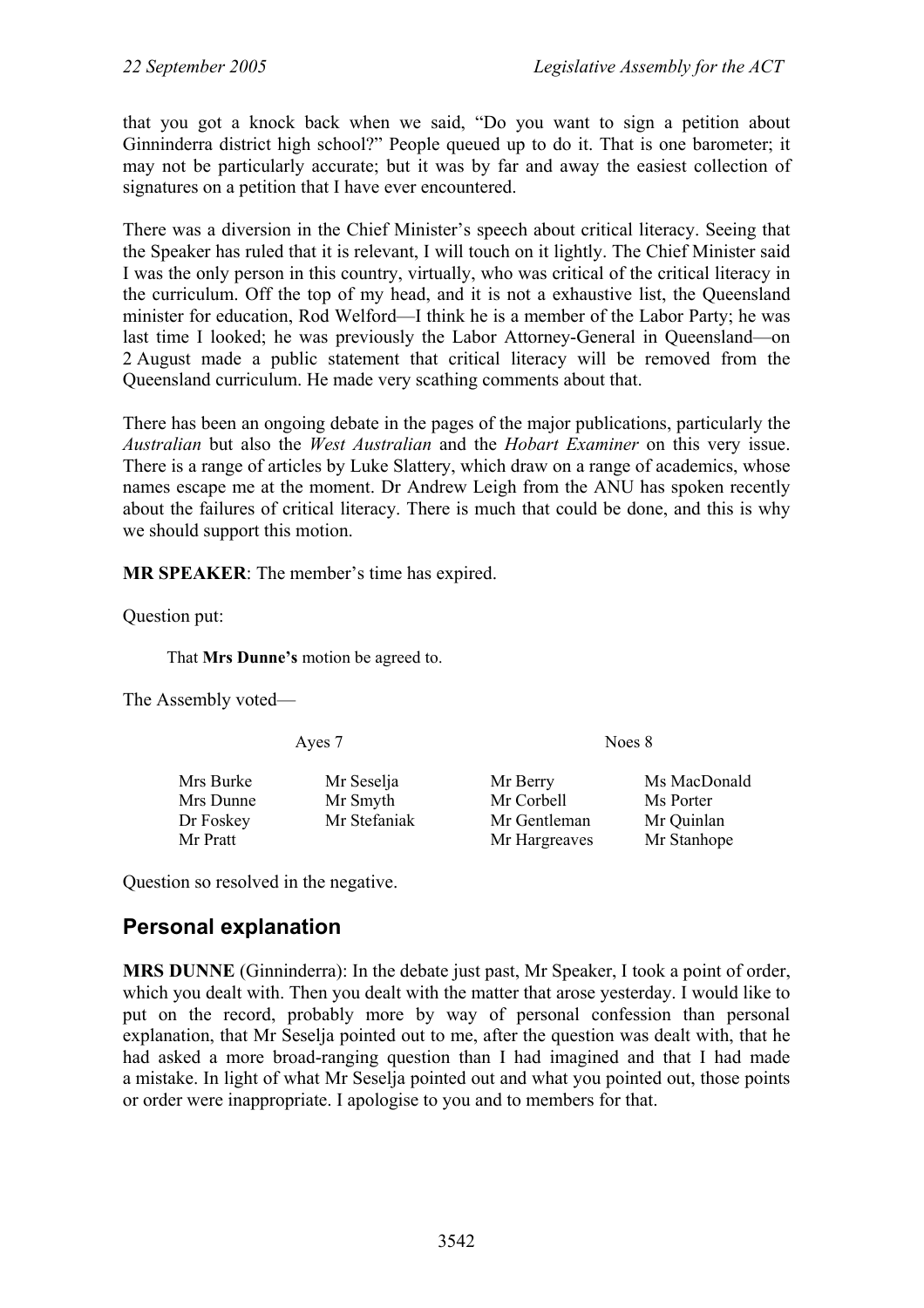## <span id="page-26-0"></span>**Executive business—precedence**

*Ordered that executive business be called on.* 

### <span id="page-26-1"></span>**Tree Protection Bill 2005 Detail stage**

Debate resumed from 20 September 2005.

Clauses 60 and 61, by leave, taken together and agreed to.

Clause 62.

**MR STANHOPE** (Ginninderra—Chief Minister, Attorney-General, Minister for the Environment and Minister for Arts, Heritage and Indigenous Affairs, and Acting Minister for Education and Training) (11.50): I seek leave to move amendments Nos 23 and 24 circulated in my name together.

Leave granted.

**MR STANHOPE**: I move amendments Nos 23 and 24 circulated in my name together *[see schedule 3 at page 3619]*. Many of the amendments that we are still to deal with today, including these amendments, are of the same order as amendments that we previously dealt with and spoke to in the debate on Tuesday of this week. That is the case in relation to amendments 23 and 24. These amendments relate to the way that processes in the bill deal with trees that are included on the tree register due to their Aboriginal cultural significance.

To recap, as we recommence the debate on these matters today: these two amendments will require the conservator to provide the representative Aboriginal organisation with a copy of the declaration restricting information relating to trees of Aboriginal heritage significance. It is important, in the government's opinion, that the bill provide for information relating to these trees to be treated with some discretion in order to ensure the respect that is due to trees of such cultural sensitivity and other sensitivities that may exist is afforded, to avoid highlighting their location to those in the community who may, regrettably, not respect the cultural significance of the trees, even to the point perhaps of causing them damage.

I might say, in relation to this provision and other provisions, that there has been very considerable consultation by Environment ACT with the government on this provision and other provisions of this particular bill, despite some assertions that have been made to the contrary through the media and certainly by others within this place about the way in which this particular legislation has been developed. For the information of members, in that regard, it is relevant for me to advise that, in relation to this clause and in relation to the bill as a whole and in relation to the discussion paper which preceded it, formal consultation was undertaken with ACT For Trees; the Australian Native Plants Society; the arboriculture industry, sourced from the *Yellow Pages* and including all of those identified through the *Yellow Pages* as involved in the arboriculture industry; the broad development industry as such, including, and sourced again through our mailing lists,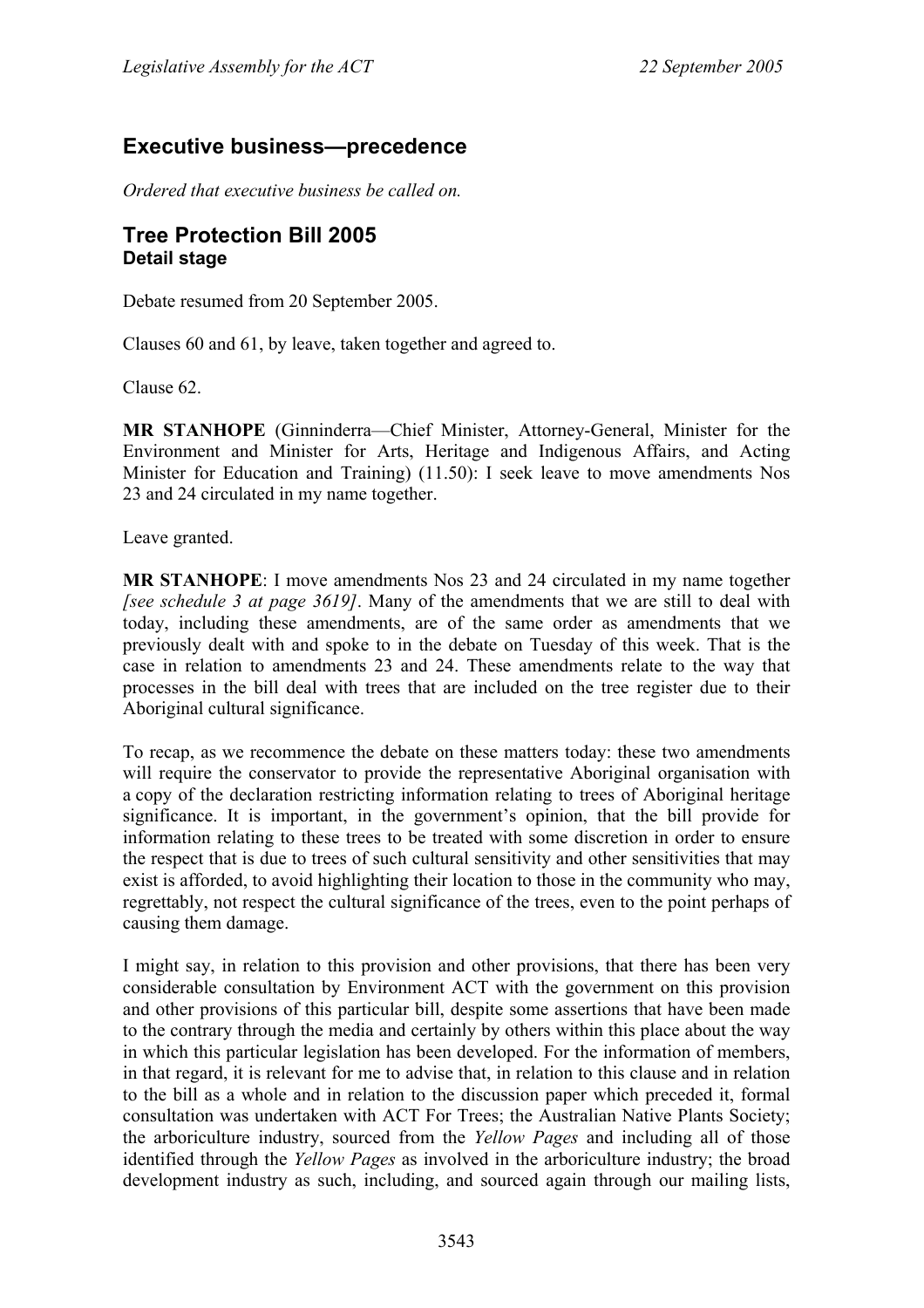landscape architects across the ACT, the Institute of Spatial Surveyors, the Housing Industry Association and the Property Council.

In addition, there was specific and deliberate consultation with the Environmental Defender's Office, the Conservation Council of the South East Region and Canberra, the Commissioner for the Environment, the Heritage Council, every local area planning and advisory committee in the ACT, and the Tree Protection Working Group. There were a number of public meetings. Noted tree advisers such as Dr Robert Boden and Dr John Banks were specifically consulted in the preparation of a discussion paper and in the preparation of the legislation and, of course, the provisions that we are dealing with today.

In that context, the fact sheet on the Tree Protection Bill was mailed out to all of those significant stakeholders and, indeed, to a whole range of individuals who had expressed some interest in the issue and whom the government and Environment ACT were aware would have a very specific interest. In that regard, Environment ACT met, for instance, with the Australian Native Plants Society at their annual general meeting. It met, of course, with ACT government agencies such as ACTPLA and Canberra Parks and Places and with individuals, on request.

Through that process, as I said, a number of community meetings were held to engage the broad community and all those within the ACT who have an interest in, or expressed an interest in, this particular matter. In that regard, specific meetings, for instance, were also held with the Interim Namadgi Advisory Board, the Aboriginal and Torres Strait Islander Advisory Council and individual representatives of the Aboriginal community, particularly those who had representative status for the indigenous community. This is the range of people and individual expert stakeholder groups that were consulted in the preparation of this legislation.

I might say, for instance, in relation to representative groups representing the community at large, not necessarily environmental groups, it was in that context that the discussion paper was provided. Comments and responses were sought from the Majura, west Belconnen, Manuka, Burley Griffin, Ginninderra and inner north local area planning advisory councils.

I should say, to conclude this explanation of consultation, because of comments that have been made in this place that are blatantly wrong and comments that were made most particularly on ABC radio yesterday that were blatantly wrong, that it is important to correct the record. Community views were, as I say, explicitly sought. A number of people in relation to the discussion paper responded positively and took the opportunity to make submissions to Environment ACT or the government on the proposals. Some of those, which I have not referred to before, did take that opportunity to specifically respond. I know Dr Foskey and Mrs Dunne had critical comments to make about an alleged lack of consultation, comments that are simply false.

I will go through some of the others that did respond specifically by way of submission. They included the Environment Institute of Australia and New Zealand, the Environmental Defender's Office, a whole range of individuals, Robert Boden and Associates, more individuals, the conservation council, Purdon Associates, the west Belconnen local area planning group, the ACT National Trust, the Aranda residents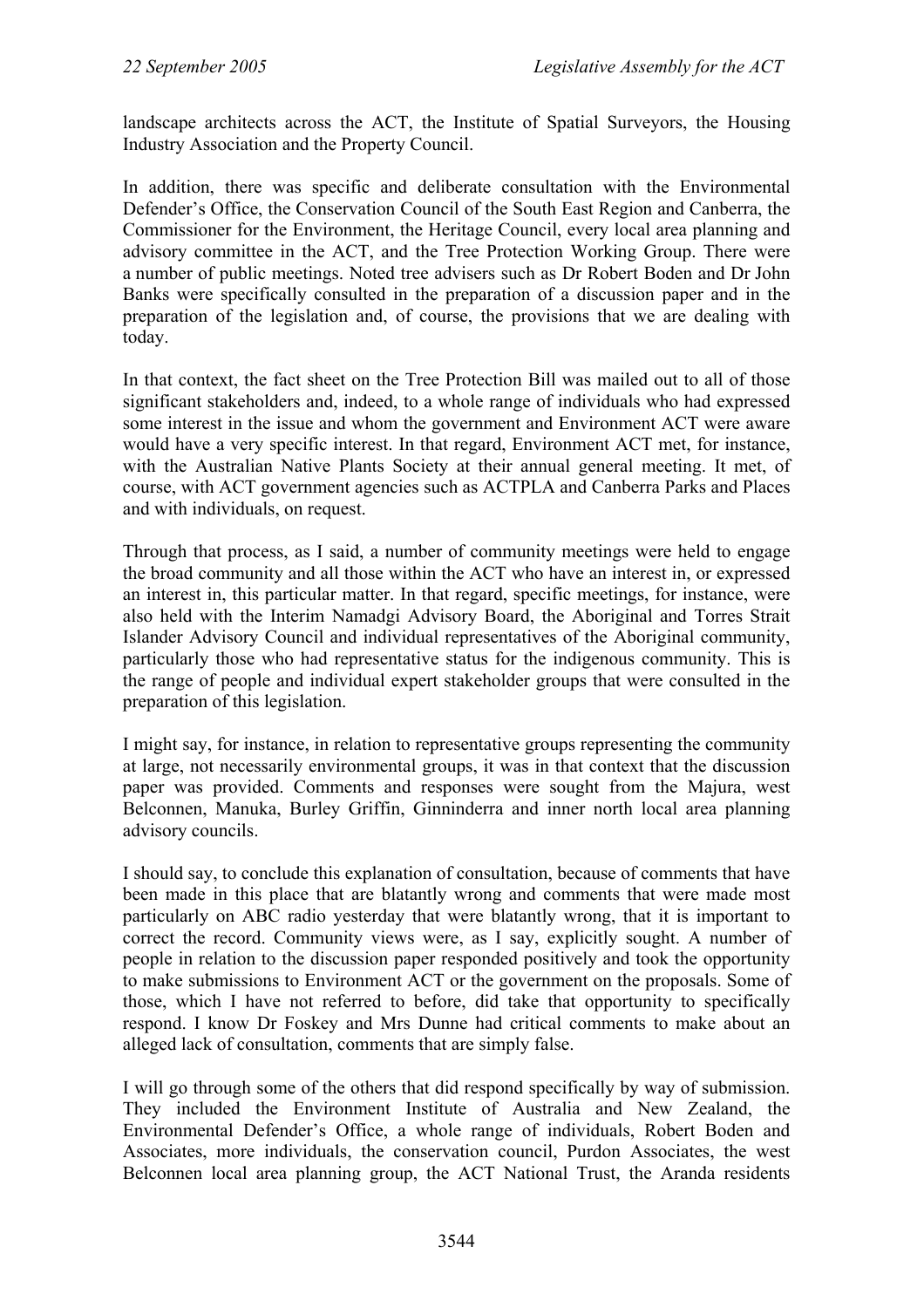group—it goes on and on—the ACT Sustainable Rural Lands Group, a number of other individuals, the Property Council of Australia, the Master Builders Association of the ACT, ActewAGL, the Australian Native Plants Society Canberra Region, the National Capital Authority, a range of LAPACs, including the west Belconnen area and other LAPACs, the Local Residents Association and a range of other individuals who took the opportunity to contribute to the debate and to respond.

I will conclude my comments about the enormous lengths that the government and Environment ACT went to to consult by saying that there was simply no effort spared in consulting on this legislation over a number of years. I do not think it is possible to imagine how we might have consulted further or otherwise than we did. And the record shows that.

To clear up the one area of confusion, which was very much the feature of ABC radio yesterday and led to a question from the opposition on ACT Tree Felling, one of those fine ironies: the person that appeared on the ABC breakfast show yesterday morning and insisted that he had never heard of the legislation, did not know about it, and was somewhat stunned by its introduction, made a submission. ACT Tree Felling is the company for which the person, who appeared on ABC radio yesterday to say he had never heard of the legislation and was completely dumbfounded at its introduction, made a submission. Mr Damien Smyth signed a submission under the letterhead of his company, ACT Tree Felling. There it is, the submission.

I will just read one part of it. He said that, whatever form the tree protection legislation takes, he believes that it will be good for the community; the option he would vote for would be option 1, because it includes trees in backyards. The submission goes on and on. I am not quite sure what led to Mr Smyth's confusion in his interview with the ABC yesterday, but he made a submission directed to Environment ACT, received by the ACT and registered and distributed as a submission to the inquiry into the new tree legislation.

There certainly has been some confusion put about in relation to this, but let me assure members that the discussion was full; the deliberation was detailed; and the government is grateful to all those who took the opportunity over an enormous period of consultation, at every level, to deal with the government on this particular proposal. So I thank all of those that participated in this most detailed consultation process.

**MRS DUNNE** (Ginninderra) (11.59): Before I speak to the amendments, pursuant to standing order 213, I move:

That the document quoted from by Mr Stanhope be presented to the Assembly.

Question put.

The Assembly voted—

Mrs Burke Mr Seselia Mr Berry Ms MacDonald Mrs Dunne Mr Smyth Mr Corbell Ms Porter Dr Foskey Mr Stefaniak Mr Gentleman Mr Quinlan Mr Pratt Mr Hargreaves Mr Stanhope

Ayes 7 Noes 8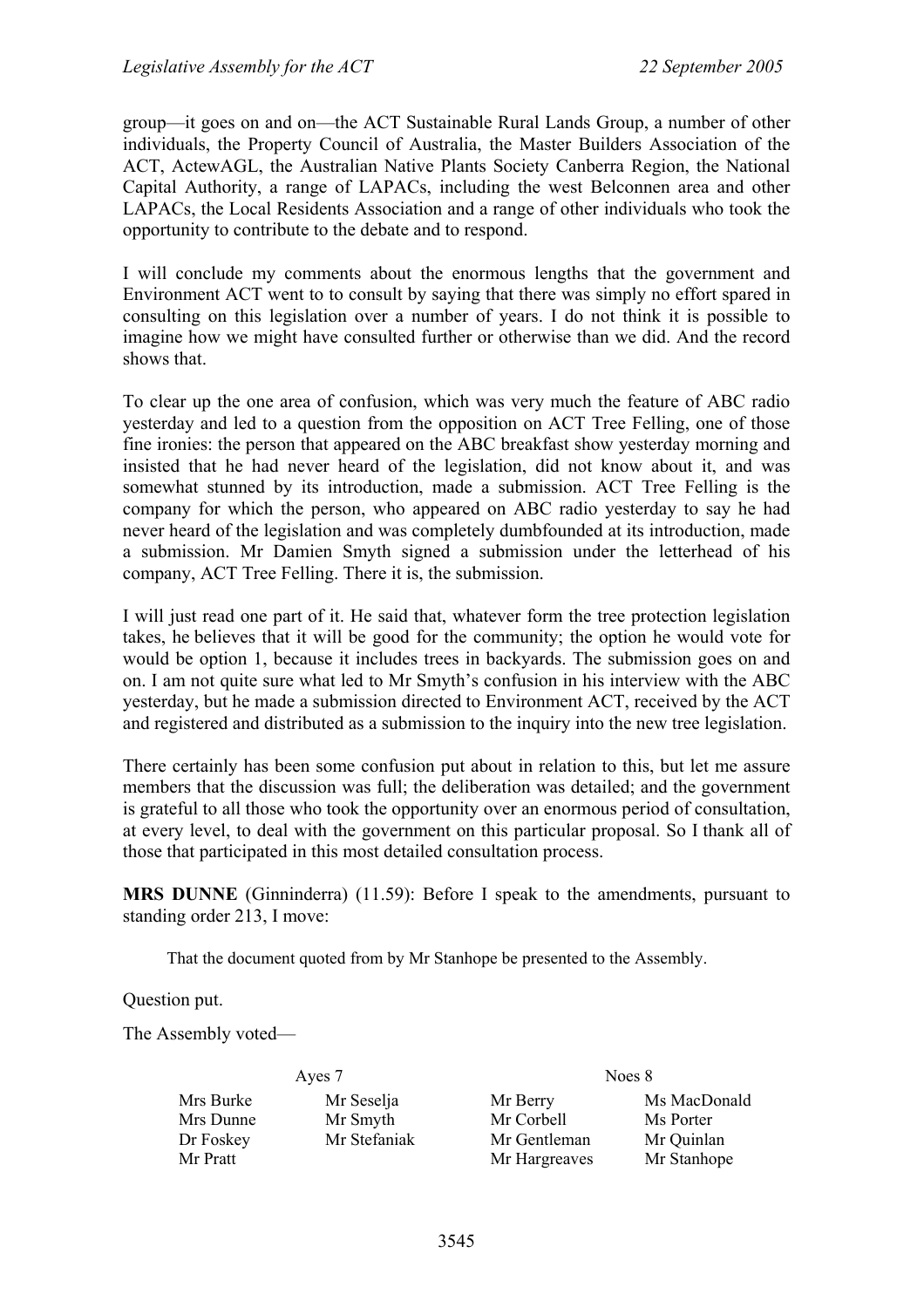Question so resolved in the negative.

**MRS DUNNE** (Ginninderra) (12.04): The opposition will be supporting this suite of amendments in relation to Aboriginal trees and their heritage. This is a useful suite of amendments that complement provisions in the Heritage Act itself. For the most part, they are uncontroversial.

On the matter of consultation that the Chief Minister dwelt upon, I may stand corrected but I do not know that I have ever said anything about there not being enough consultation. But may stand corrected; I will go back and check the record.

Yesterday I did not ask a question criticising the government about lack of consultation; I asked a question to obtain information. It turned out that the chap who spoke on the radio seems to have been wrong. People make mistakes. But it seemed so startling an oversight that I thought that it was reasonable to clarify that with the government. Yesterday in question time I did, however, ask the Chief Minister to table a list of the consultations and when they took place. I had not realised quite how important it was to ask the question when they took place.

I noticed that in both the press release the minister put out yesterday and in his statements today he refers to the fact that a number of LAPACs were consulted. Correct me if I am wrong, but it will probably come out that it has been two years since LAPACs were abolished. So that is not recent consultation. Presumably that was consultation on the 2004 bill. There are a large number of changes between the 2004 bill and the 2005 bill that we are currently debating. I would like the Chief Minister to table the list of consultations and when they took place. I do not have a problem with his saying that we consulted the LAPACs; that is fine and dandy but it is not recent consultation.

I would also be interested to know when Mr Smyth signed off that letter where the Chief Minister claims that he is in support of the legislation. It may have been so long ago that Mr Smyth has forgotten about it. We have to be very careful that we do not hold members of the pubic up to ridicule in here. The question that I asked yesterday was seeking information. It would have been a grave omission from the government if they had not consulted the arboriculturists.

I can only take the Chief Minister's word that he did. It is probably a little unfortunate that the Chief Minister has used this as a means of ridiculing a member of the public. Sometimes we are put under pressure and we say things that are inappropriate, but we should be very careful about the way we treat members of the public. They are our electors; they are our masters; and we should be more respectful of them.

Amendments agreed to.

Clause 62, as amended, agreed to.

Clauses 63 and 64, by leave, taken together and agreed to.

Clause 65.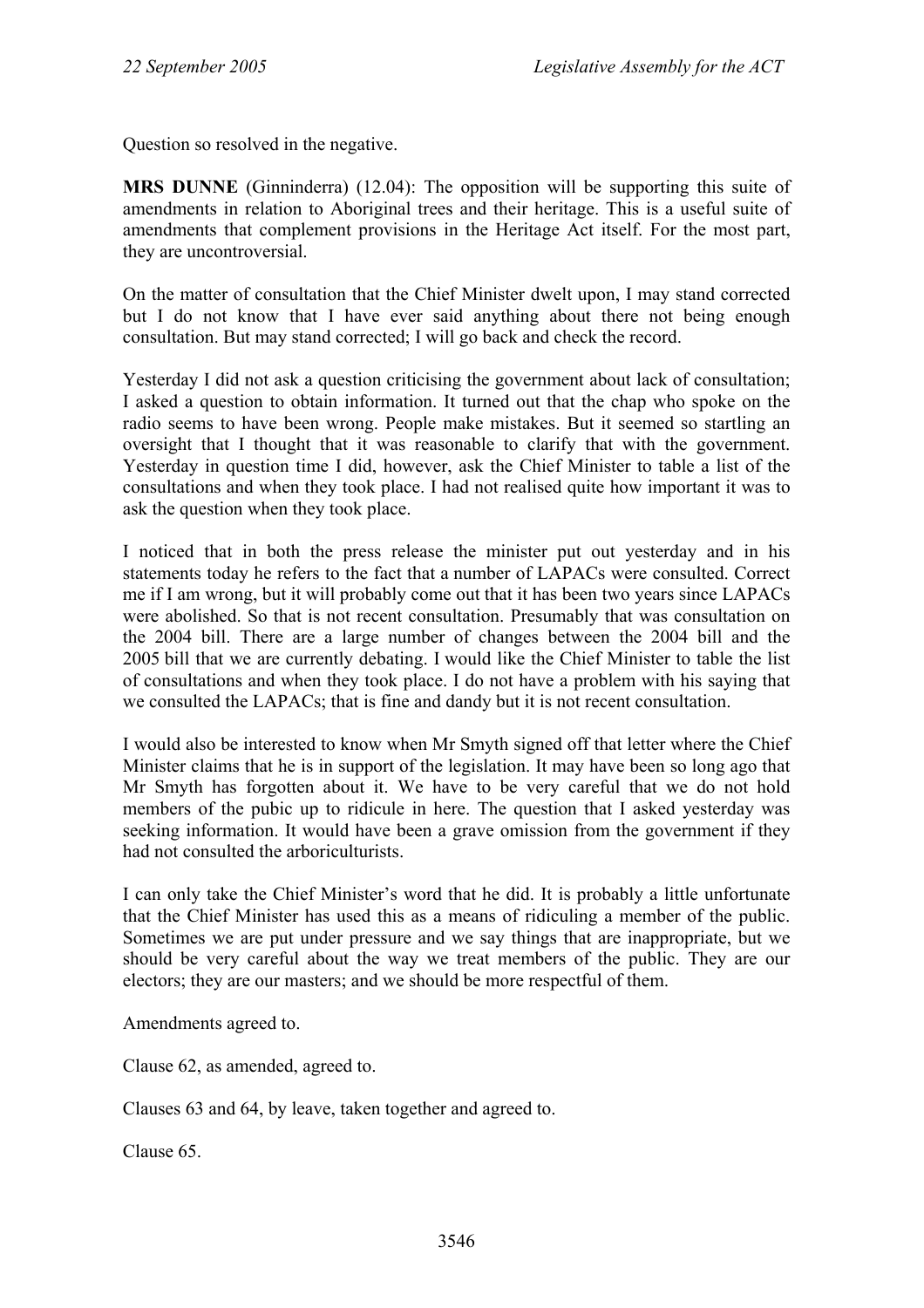**MR STANHOPE** (Ginninderra—Chief Minister, Attorney-General, Minister for the Environment and Minister for Arts, Heritage and Indigenous Affairs, and Acting Minister for Education and Training) (12.07): I move amendment No 25 circulated in my name *[see schedule 3 at page 3619]*. This amendment is in the same vein as the amendments that we have just debated.

Amendment agreed to.

Clause 65, as amended, agreed to.

Clause 66 agreed to.

Clause 67.

**DR FOSKEY** (Molonglo) (12.09): I seek leave to move amendments Nos 6 to 8 circulated in my name together.

Leave granted.

**DR FOSKEY**: I move amendments Nos 6 to 8 circulated in my name together *[see schedule 1 at page 3618]*. It seems to be to be an oversight in the bill that the Tree Advisory Panel lacks any expertise in ecology. Obviously I am referring here to ecological expertise based around trees and the context in which they are placed. That is why these amendments are put forward. They broaden the skills base of the Tree Advisory Panel to require that at least one member has extensive experience in ecology in addition to the current requirement that one or more members must have extensive experience in arboriculture or forestry. A forester is not an ecologist; an arboriculturist is not an ecologist; they are very different lines of training. They will not bring this expertise to the committee.

These amendments also provide scope for more than one member having experience in ecology. The Greens believe that is important to look at these individual trees in a broader context and to look at ecological issues as well. We believe that it is important to note the health and viability of the trees in the area as well as the context of the tree itself. For instance, we may be talking about deciding a tree is not significant but it may be that it is amongst a group of trees that are all dying.

There are a whole lot of questions here. There is not time to raise them all, but it concerns me that Assembly members realise the importance of this amendment as the Greens see it, because it goes to the basis, to the heart, of the bill's environmental credentials as far as I am concerned. Ecologists are trained to be able to take the age and habitat value of the tree into account. This is my argument for these amendments and I put it really strongly and quite passionately.

I also want to commend the government on the consultation that it did in the creation of the bill. I was really surprised at the reaction of Mr Stanhope to my comments yesterday. At that moment, at the time, clearly he did go off. It was good that what has come out is the amount of consultation that the government has done.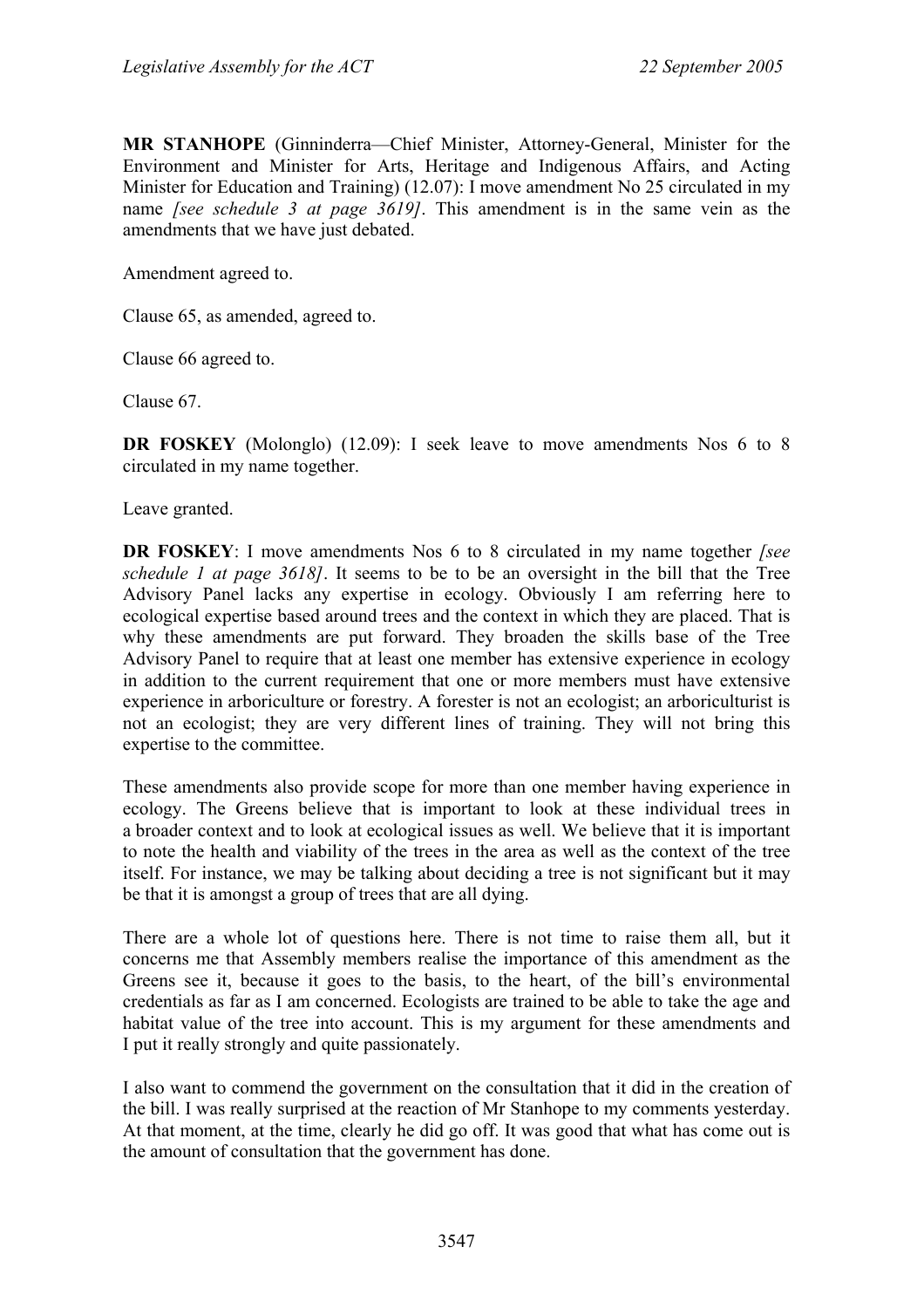I feel that, in a sense, that is an argument for our bill, which is where I raised my points in presenting a bill that asked government members and other members to refer in their explanatory statements to the consultation that they have done. Had I had access to that when this bill was tabled, I would have had a much clearer understanding and that misunderstanding would not have needed to excite the government.

It is interesting that some of the bodies that were consulted no longer exist. To me, it shows the importance of groups like LAPACs. There is nothing like that now. It is very difficult to consult local communities if they do not have a body. Some of those LAPACs were in areas where this bill will have particular application. That point needs to be made.

Finally on that issue, the concern that we had put was that it must go to the time over which these consultations had taken place. The concerns that were expressed to me were not so much that groups were not consulted; it was more to the effect that they had not been told the bill was coming on. I know that it is up to us all to tell our constituent organisations when the bill is coming up. Maybe it was not as big an issue as the government thought.

In case you have lost track of why I am standing up here, I want to reiterate how important it is to have an ecologist on the Tree Advisory Panel and that it would be a bad oversight not to set up questions about the environmental worthiness of this bill.

**MRS DUNNE** (Ginninderra) (12.14): The opposition will be supporting Dr Foskey's suite of amendments. Despite what has been said in this place by the government about the opposition's views on this legislation, it is not that we are opposed to tree protection; we are opposed to this version of tree protection. The most important part of the legislation, the bits that we are most concerned about, about maintaining the substance, is the register and the Tree Advisory Panel. It is very important those things are given a great deal of strength. A little later in the debate I will elaborate on those views, but these are very important amendments from Dr Foskey that should be supported by members.

**MR STANHOPE** (Ginninderra—Chief Minister, Attorney-General, Minister for the Environment and Minister for Arts, Heritage and Indigenous Affairs, and Acting Minister for Education and Training) (12.15): The government will not be supporting these particular amendments. Certainly an argument is well made that it could be appropriate that somebody with the sorts of skills that one imagines ecologists would have would be a member of the Tree Advisory Panel. Certainly there is nothing in the way in which the Tree Advisory Panel will be constituted that would prevent the minister appointing an ecologist. To the extent that the Tree Advisory Panel would require a person who has some expertise or background in the field of natural heritage, that would of course include an ecologist.

This is an issue that governments face every time a piece of legislation is introduced that provides in the body of the legislation for the establishment of a particular panel or advisory group. We are confronted by questions about the requisite suite of qualifications or expertise that should be represented on the particular advisory group, committee or panel, as in this case.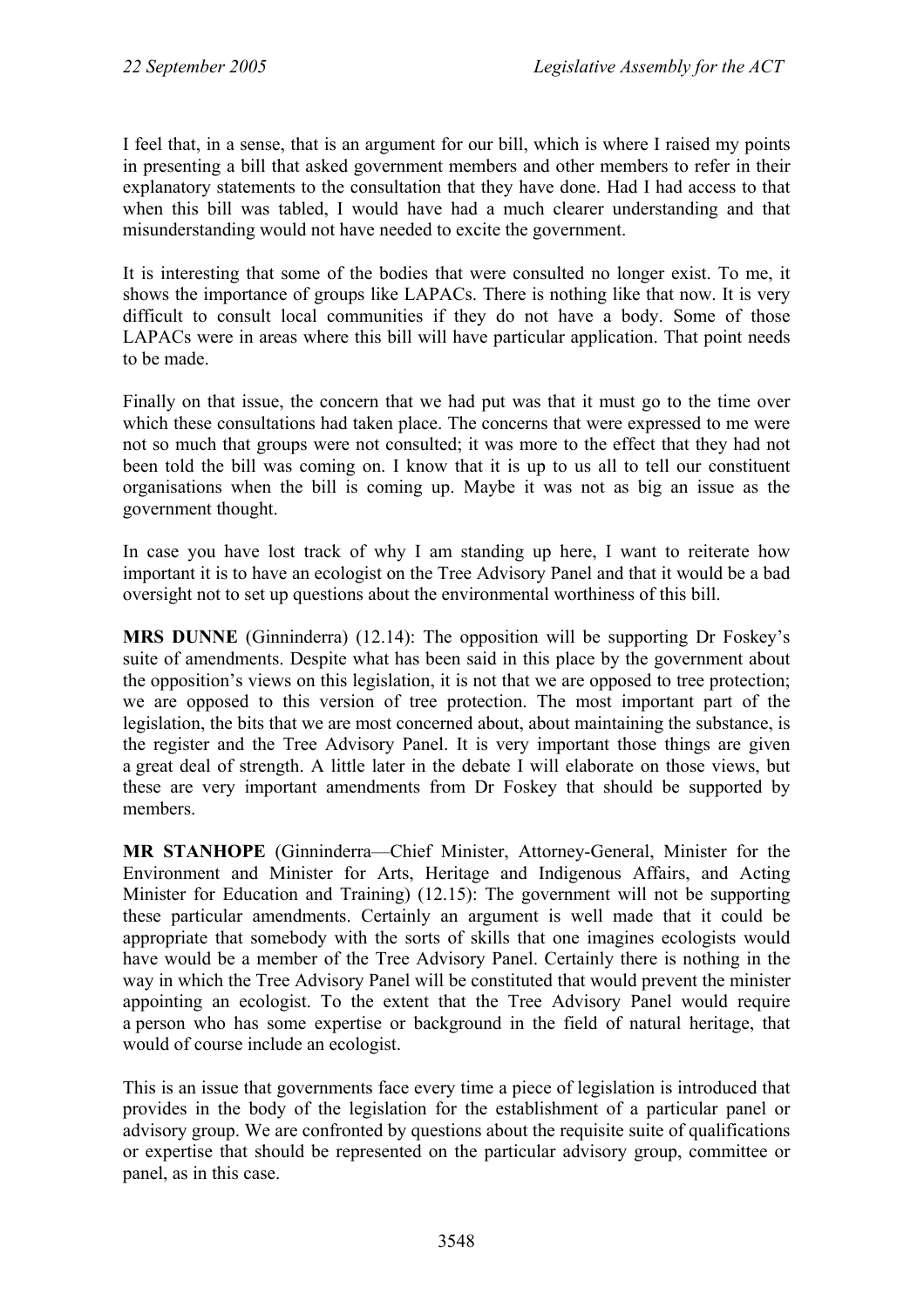In relation to an issue such as this, an assessment of trees in particular circumstances of the ACT and trees in an urban area, we can all sit here now and do a brainstorm around the chamber on the other qualifications that would potentially be relevant. We have provided that a relevant qualification will be a person in the field or an expert in the field of natural heritage. An amendment is proposed that we specifically provide for an ecologist. In the context of comments that have been made by others: I see that the Housing Industry Association has a particular view about trees close to houses or trees that might impact on a built form, trees that might impact on a person's capacity to build an extension. Should we perhaps have a building engineer on the Tree Advisory Panel for specific advice on the implications around the specific concerns of the Housing Industry Association?

Maybe it would be better, in the context of some of the debate around the co-location of trees and buildings and the impact of a building on the capacity for a tree to receive appropriate water, to have a hydrological expert on the panel, somebody to give detailed advice. The impact on the hydrology of the tree in a certain location beside a road or a big building was a very significant feature of the debate in relation to the trees at Nettlefold Street in Belconnen. Perhaps rather than say an ecologist, why not a hydrologist, as somebody with particular expertise and understanding of the impact of the built form?

Then again, perhaps there should be a town planner in relation to issues around the declaration of a treed precinct. Maybe it is appropriate that we, in taking the advice most specifically in relation to these large areas of protection, seek specifically to appoint to our Tree Advisory Panel somebody with town planning expertise.

Maybe we should have somebody, particularly in relation to that same issue of larger areas of trees and the implications of maintaining an urban forest, with expertise in fire behaviour. Perhaps we should elevate that as a qualification for the Tree Advisory Panel. The first amongst all of the mix that we should appoint, having regard to the danger from bushfire to trees, the first of the qualifications that should be sought, is that of an expert in relation to fire behaviour, the fire qualities of different trees and the extent to which our urban forests and our treed precinct areas need to be assessed in relation to the potential hazard.

We can all do that. I just raise those by way of debate. We can say, "I believe that the number one qualification, the number one expert on the Tree Advisory Panel, has to be an ecologist." You can go around the room and everybody else will have a favourite qualification they would like to see. It might be that Mr Corbell would say, "We should have a town planner." It might be that Ms Porter will say, "We need a fire expert." We could go on forever. This is a piece of string of no given length once we sit down and say we are going to establish a Tree Advisory Panel to be a panel of experts. I have a certain predilection for an expert of this particular flavour; I do not agree with your list of experts; we could go on forever.

The government has made a decision about the constitution of the Tree Advisory Panel. I have no argument about the suggestion that an ecologist or somebody with experience in ecology or understanding or expertise would have relevant qualifications for the Tree Advisory Panel. At the end of the day, particularly in the context of a requirement for an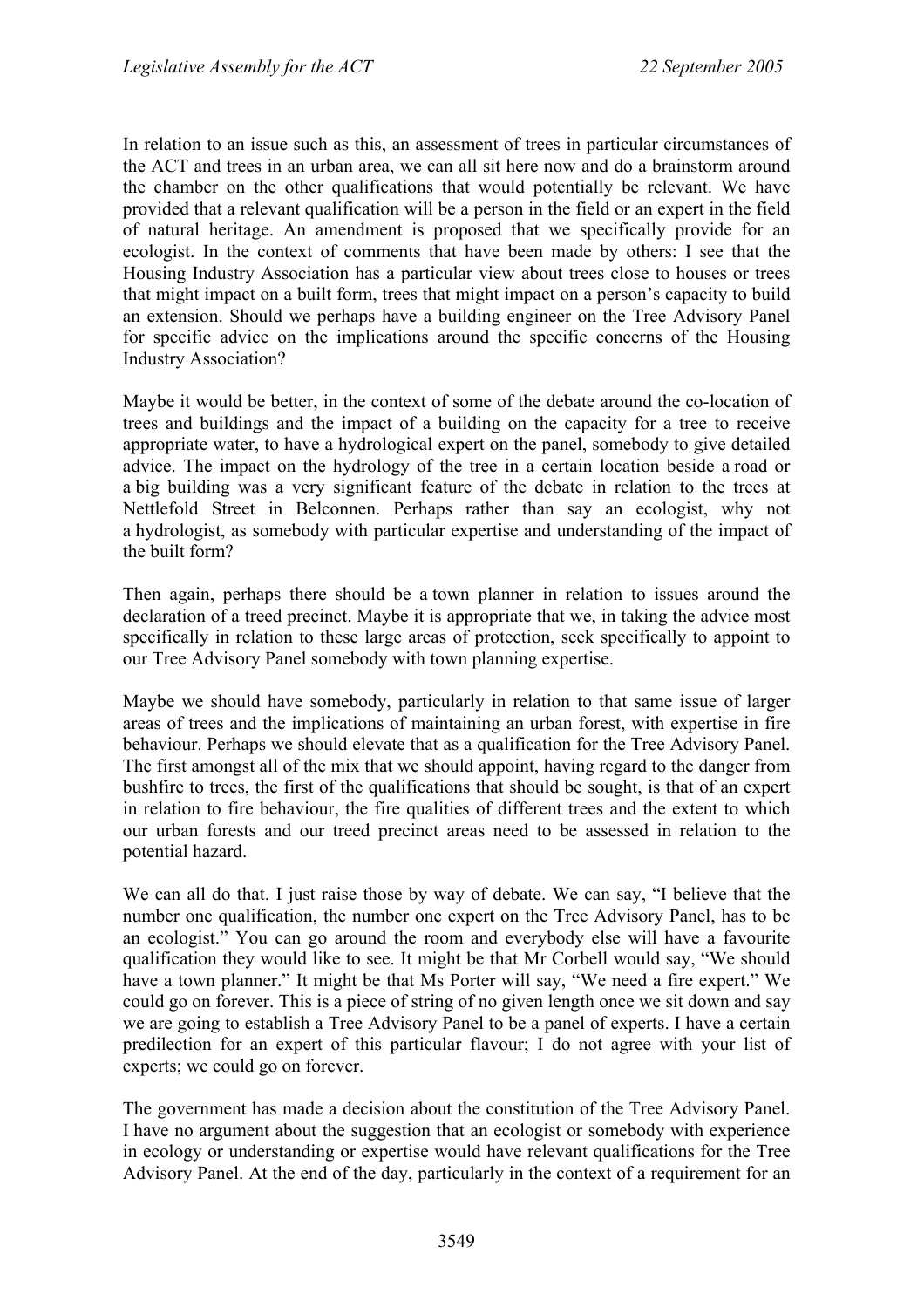expert in the field of natural heritage, the person to be appointed might very well be an ecologist. But there has to be some limit. The government has decided on a certain constitution.

I am unpersuaded. Whilst I have absolutely no issue with the appointment of an ecologist, I am unpersuaded that we should be changing this particular provision to add to the list of expertise that of an individual when there are probably a dozen different views on the subject around the room.

**DR FOSKEY** (Molonglo) (12.21): I take the opportunity to respond to that. Yes, of course, there would be any number of experts on it. I commend the Minister for the Environment for a particularly loquacious response. But yet again, it is not really an answer to why those areas of expertise were chosen and not the expertise in ecology, which he admitted had at least as much right to be there. I would like to think that it was just an oversight, not that an ecologist was deliberately left off the list of the possible alternatives.

I want to reiterate the reasons why I think it is important. If I make those points clearly and strongly now an ecologist might end up being on this committee anyway because we have got a number of members for whom the expertise is not prescribed. At the moment, by rejecting these amendments, the government is refusing to even have an ecologist listed as one of the areas of expertise that might be sought for those extra, non-prescribed members.

I want to refer to a document that was produced very early in the years of self-government; it was one that I had occasion to look at very closely because I was looking at it for some study I was doing at the time. It was a 2020 vision. I do not know if people remember this process. It was quite an expensive one. David Hilliard was commissioned by the Follett government at the time to conduct this vision of what people wanted their city to be in 2020.

Interestingly enough, after these consultations, which were very extensive—and I attended most of them because I was studying; I read all the reports and the submissions—one of the things that came out was that what people appreciate about this city is its bird life. Birds live and nest in trees. Sometimes they annoy us hugely by coming along and eating blossoms and nuts that we would prefer developed into fruit. In fact, I have got birds in my garden, currawongs, that come into my laundry and eat the pet food. We do not always love the birds but, on the whole, people appreciate them. Most particularly they appreciate the native indigenous birds.

One thing that David Hilliard suggested this city should be characterised as is the city of parrots. There might have been a bit of a joke subtext here because maybe some of us are cockatoos. On the other hand, some of us emptily reiterate phrases that we have been taught. In this case he was referring to the real birds that we see. At the moment, I have got them, parrots, eating the blossoms off my fruit trees. I am making the point that trees are habitat. Something the Canberra people really love and appreciate is bird life. An awful lot of people go to a lot of trouble to plant gardens that attract particular kinds of birds. At the same time we are talking about introducing cat containment legislation that will safeguard those birds. Another way we can safeguard those birds is to keep their habitat. That means that we need an ecologist on the committee.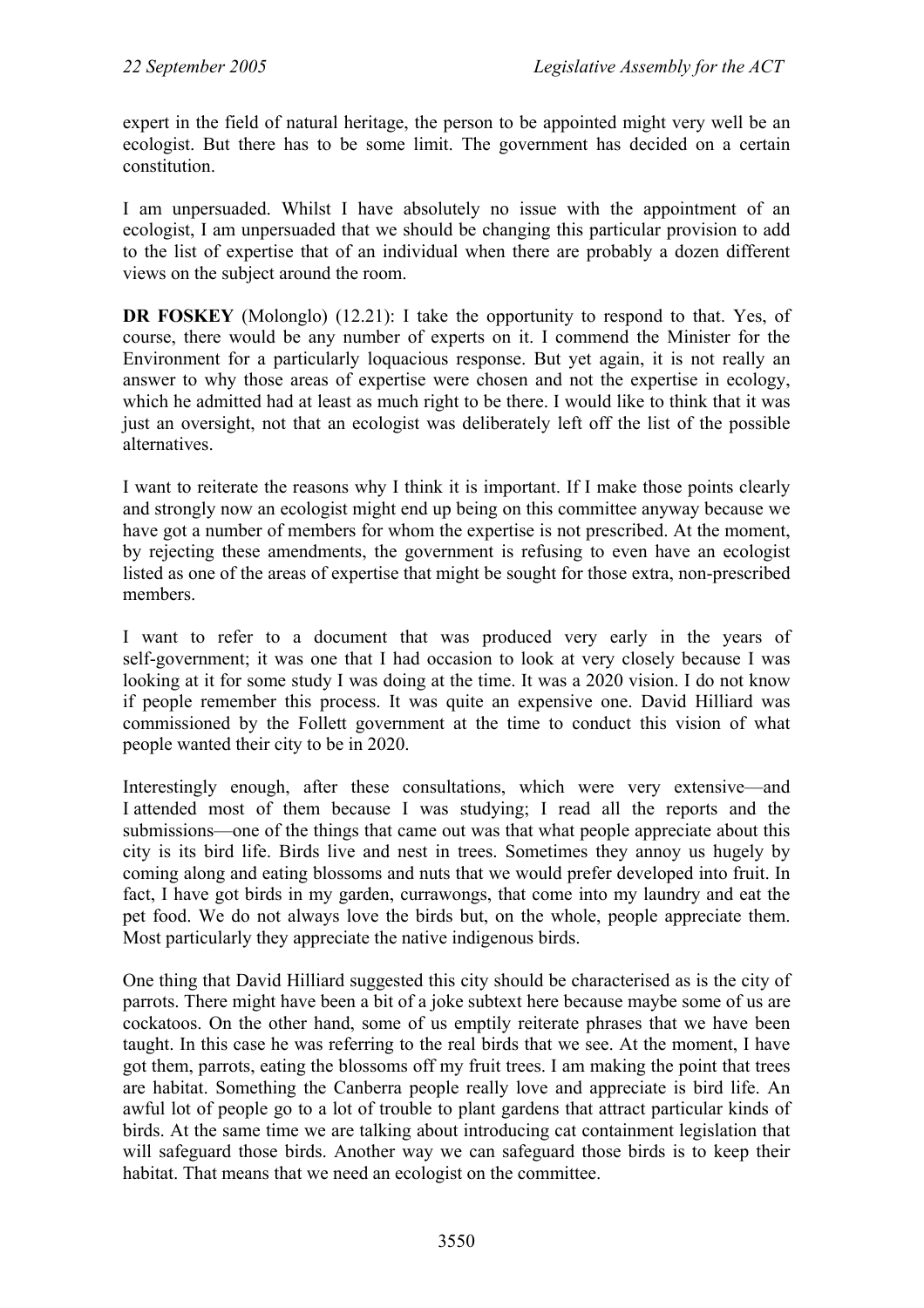I will let the argument rest there. I enjoyed your response, Mr Stanhope, but I did not really believe it. Those are my concerns.

Question put:

That **Dr Foskey's** amendments be agreed to.

The Assembly voted—

| Ayes 7    |              | Noes 8        |              |  |
|-----------|--------------|---------------|--------------|--|
| Mrs Burke | Mr Seselja   | Mr Berry      | Ms MacDonald |  |
| Mrs Dunne | Mr Smyth     | Mr Corbell    | Ms Porter    |  |
| Dr Foskey | Mr Stefaniak | Mr Gentleman  | Mr Quinlan   |  |
| Mr Pratt  |              | Mr Hargreaves | Mr Stanhope  |  |

Question so resolved in the negative.

Amendments negatived.

Clause 67 agreed to.

*Debate interrupted in accordance with standing order 74 and the resumption of the debate made an order of the day for a later hour.* 

#### **Sitting suspended from 12.29 to 2.30 pm.**

### <span id="page-34-0"></span>**Visitors**

**MR SPEAKER**: I acknowledge the presence of year 10 students from Canberra Girls' Grammar School.

### <span id="page-34-1"></span>**Questions without notice Hospital bypasses**

**MR SMYTH**: Mr Speaker, my question, through you, is to the Minister for Health. Minister, in the eight months to the end of August 2005 the Canberra Hospital was placed on ambulance bypass 41 times and Calvary Hospital was placed on bypass 11 times. Thus, in total there have been 52 occasions of bypass in eight months. As access block is the usual cause of bypass, it follows that in the last eight months there have been high levels of access block. Minister, why have your much-vaunted reforms failed to address access block and ambulance bypass?

**MR CORBELL**: I thank Mr Smyth for the question. The government continues to address issues in relation to access in our public hospitals. As members would be aware, even as recently as the most recent budget the government outlined an ongoing access improvement program which is designed to address system issues in the hospitals to ensure that access to acute care is continually improved. Members would also be aware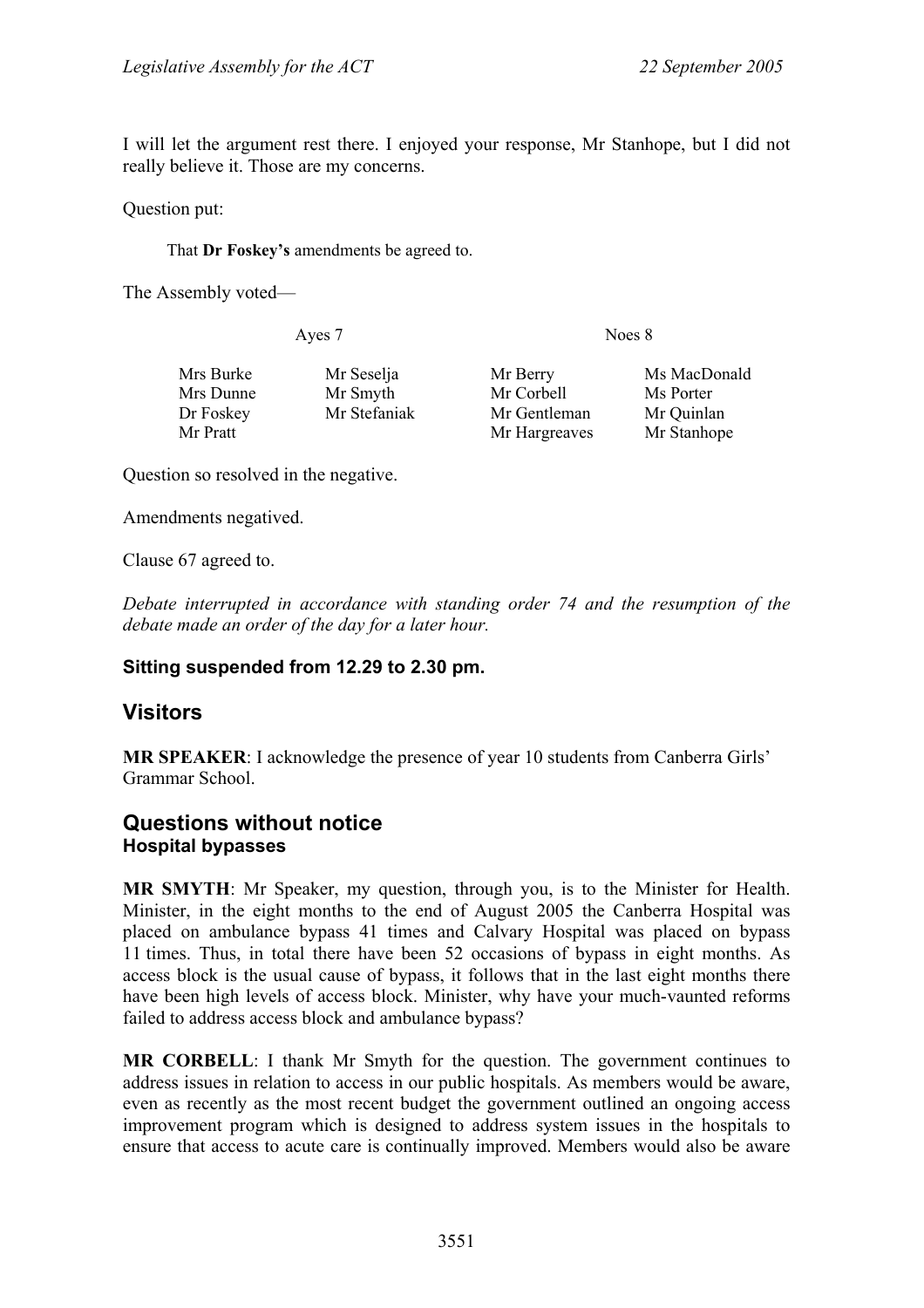that in my most recent statement to the Assembly on improvement to access I outlined a range of strategies that are continuing to be adopted to address these issues.

I think the real issue here is that we have the Leader of the Opposition again making the hysterical claim that people's lives are being put at risk. On each occasion that he has made this assertion over the past 24 hours or so he has been in no position to back it up. I think it is incumbent on the Leader of the Opposition that if he is going to make such an hysterical and scaremongering claim he backs it up with some sort of substantiation. Anything else is simply an attempt to undermine public confidence in the public hospital system. I am quite happy to have a rigorous debate about health services in this place but I am not happy about the claim that people's lives are being put at risk when Mr Smyth can in no way substantiate the claim. It is a shameful act, it is an irresponsible act and it is one in respect of which he should be asked to either put up or shut up.

In relation to the occurrences of bypass or load sharing at our public hospitals in the past number of months, it is worth making the point that just for the month of August, for example, the total number of hours during which the Canberra Hospital emergency department was on bypass was only three per cent of the total number of hours that the public hospital emergency department was open—for three per cent out of all the hours that it operated in that month of August the hospital was on bypass.

Load sharing or bypass is an entirely normal and appropriate mechanism to share the load when things get busy. What would Mr Smyth have us do—tell people to wait outside the door because they cannot be seen at Canberra but they can be seen at Calvary? What an absurd suggestion that is. What happens is that when Canberra Hospital or Calvary Hospital get busy, the other hospital takes the load. People are not turned away. People are not refused treatment. People get the treatment they need when they need it in accordance with the normal triage arrangements.

We have heard the claim from Mr Smyth over the past 24 hours or so that people's lives are being put at risk. I note that whenever he is pushed on that by a journalist, as he was this morning on ABC radio, he quickly retreats and that shows he cannot substantiate the claim, he cannot make the argument, he is only scaremongering, he is only undermining public confidence in the public hospital system. It shows how desperate he is as shadow Minister for Health that he has to resort to the age old but completely unreliable and unsubstantiated claim that people's lives are being put at risk. What a lot of nonsense.

**MR SMYTH**: Mr Speaker, I ask a supplementary question. It is interesting to note that three per cent of one month is, of course, a full day.

**MR SPEAKER**: Come to the question, please, Mr Smyth.

**MR SMYTH**: Minister, how many individual patients were directly affected by the 52 bypasses in our hospital system as at the end of August this year?

**MR CORBELL**: Mr Speaker, I will take the question on notice.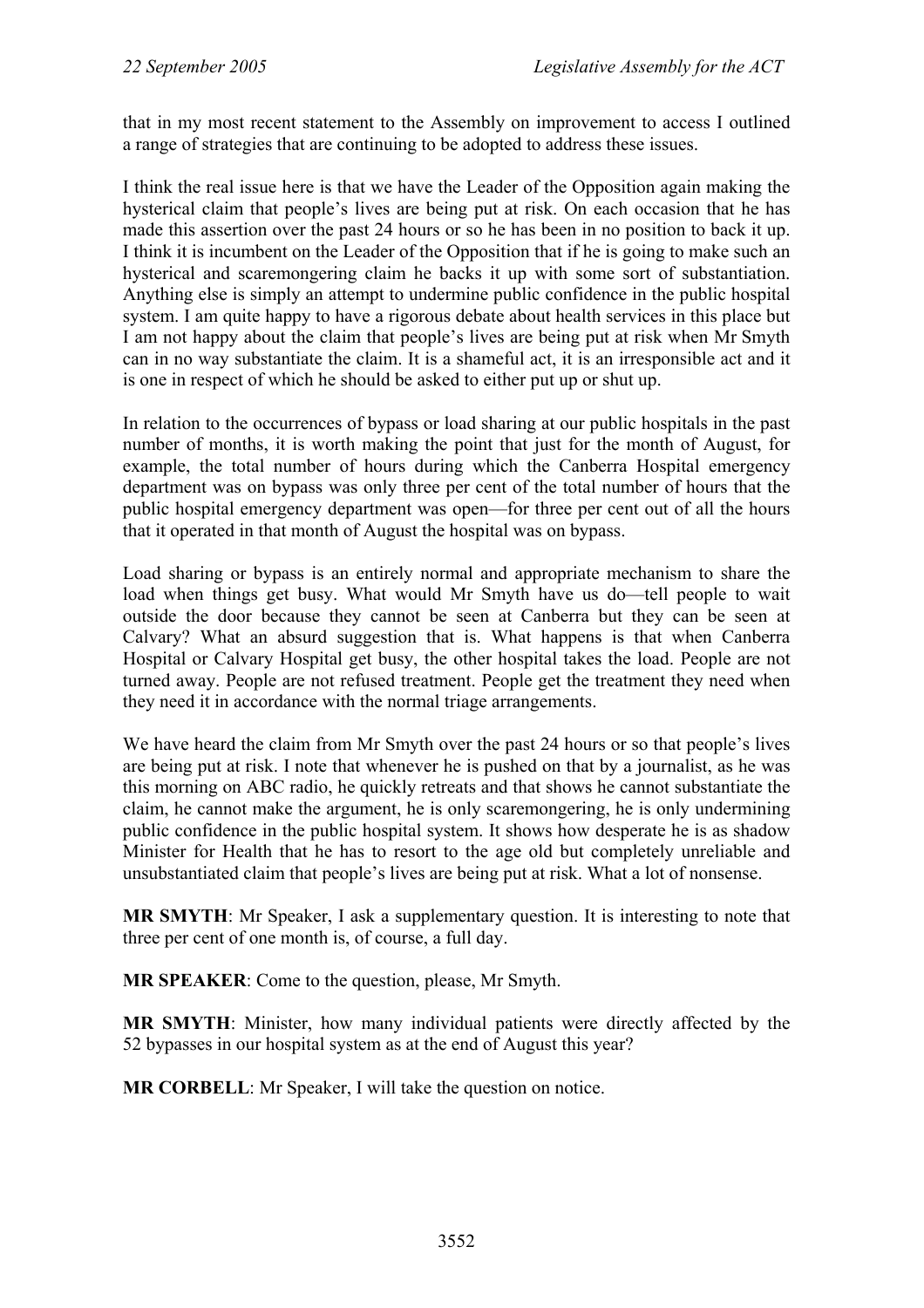#### **Bird flu—government preparedness**

**MR MULCAHY**: My question is directed to the Minister for Health. I refer to media reports on the outbreak of bird flu in Indonesia. Will the minister inform the Assembly, in broad terms, of the state of preparedness by ACT health and emergency authorities should an outbreak of bird flu occur in Canberra? Will the minister also indicate what advice has been provided to ACT medical practitioners in relation to the method and location of treatment of patients who display symptoms of this deadly virus?

**MR CORBELL**: At this stage there is no indication of any concern in Australia in relation to any suspected cases of bird flu. The ACT participates in national response arrangements in relation to any potential epidemic or pandemic. We do that, primarily, through our cooperation with commonwealth and other state and territory authorities. We are represented by the Chief Health Officer in that regard.

A comprehensive national response strategy is in place. At their most recent meeting, health ministers agreed to a national pandemic plan. That pandemic plan would guide the actions of individual state and territory governments were a pandemic to occur. A pandemic is clearly an extremely serious situation. At this stage, that issue is not in any way being raised or brought to my or other ministers' attention in Australia. I am kept informed by my Chief Health Officer on the state of preparedness and alert in Australia in relation to any potential outbreak of such a flu here.

I understand that the Australian government continues to monitor the situation in Indonesia—it is kept in contact through the normal channels—and that the Australian government would advise the state and territory governments should there be a requirement to upgrade our preparedness or alert status to respond to any particular outbreak of this very dangerous flu.

**MR MULCAHY**: Mr Speaker, I have a supplementary question. What is the current bed capacity in Canberra hospitals for patients with infectious diseases? What advice has been provided to medical practitioners in relation to the method and location of treatment of patients who display symptoms?

**MR CORBELL**: We have mechanisms in place for advising medical practitioners as and when that is required. My most recent advice is that, at this stage, no such steps have been required. But there are mechanisms and channels in place to inform the medical community, particularly general practitioners, should there be the potential of this disease breaking out in any community such as Canberra. That mechanism is in place for doctors to be advised of what they should be aware and conscious of when they are seeing patients.

In relation to our hospital capacity, we have a limited number of negative air pressure rooms in the Canberra Hospital, which are designed to address the isolation of patients. But it is a limited number. That is no different from hospitals in many other places around the country.

In the event of a pandemic, the disaster response and the national response mechanisms are quite comprehensive. If members are interested in understanding the complexity and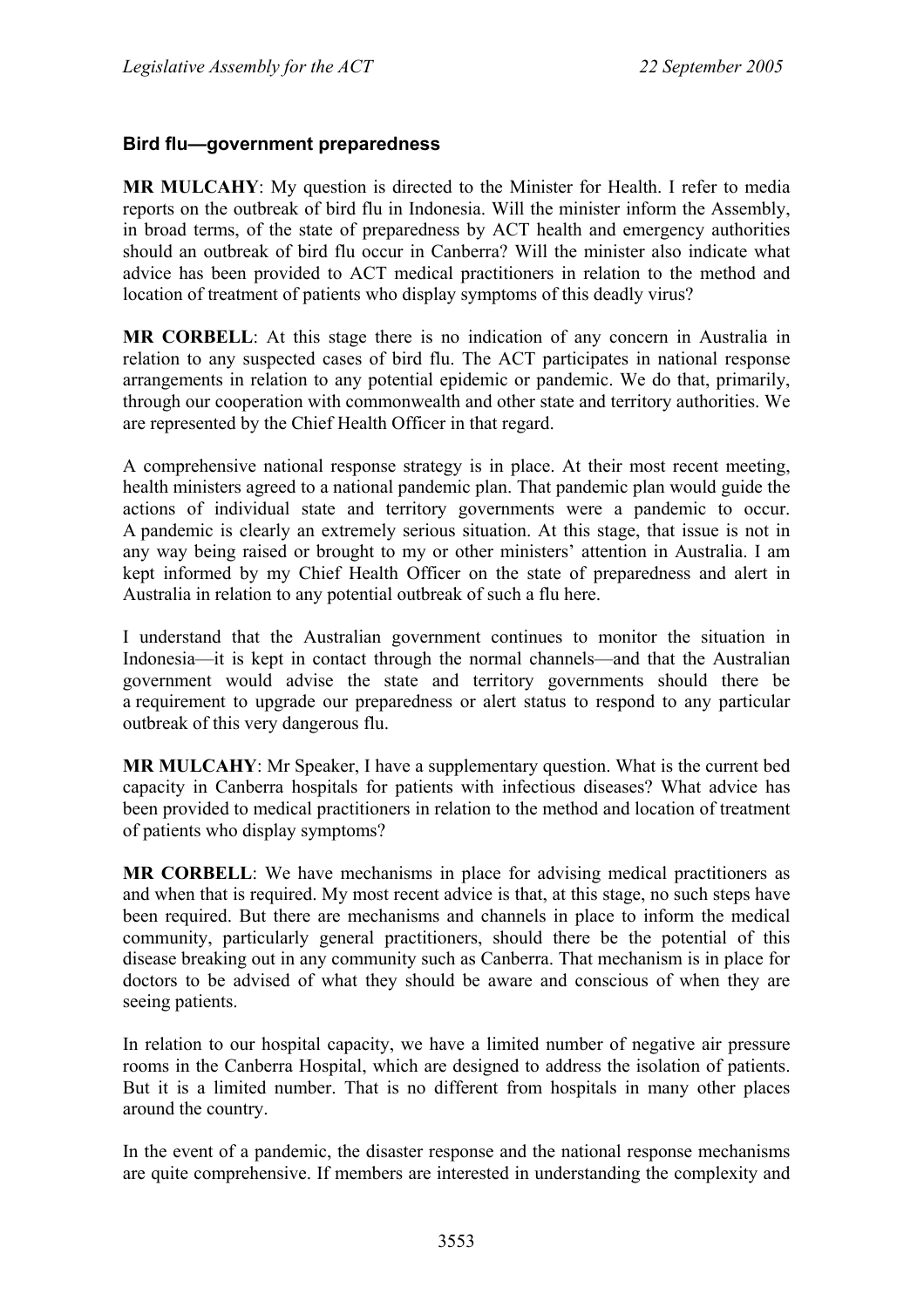the nature of the response that would be put in place—and it would be a national response coordinated by the commonwealth but flowing through to each state and territory—I would be very happy to provide them with a briefing from the Chief Health Officer on the status of that work.

# **Community grants**

**DR FOSKEY:** Chief Minister, in response to a question I asked of you, as environment minister, on 25 August regarding environment grants, you said that the process of assessing applications occurs at arms length of you as minister. You also said that there was a rigorous process involving members of the community and that this philosophy applies to all ACT government grant programs. My question relates to the community infrastructure and renewal grants. One grant from this fund was announced in July but until very recently, a few minute ago, we had heard nothing more. What is the process used to allocate these grants? Can you guarantee that all applications were duly considered in a rigorous and unbiased way and that allocations have been made on the basis of an objective assessment of relative merit at arms length of you as minister?

**MR STANHOPE**: There were a number of parts to the question. I cannot give you now the specific detail of the assessment process. I cannot off the top of my head recall, for instance, how many members of the assessment panel there were or who they were. But, in the broad, it is very much an open, objective and transparent process. Applications were called. There was a broad distribution of very significant interest, from memory, in the renew infrastructure grants scheme. A significant number of applications were lodged.

From memory once again, a number of those applications were ruled by the department not to be consistent with the terms of the application form. The applications were assessed by a departmentally organised and arranged assessment panel. I am more than happy to provide Dr Foskey with the names of the members of that panel; I simply cannot recall them. In the last round, \$1 million was available in grants. I understand that just under \$1 million was provided in successful grants. Offers of grant were made to all of the successful applicants.

I just happen to have, coincidentally, the names of the organisations that were successful and the amounts. I will just go through some of them. The Canberra Riding and Pony Club received \$23,000 to upgrade their facilities. Others were the Parent Support Service, Woden Valley Gymnastics Club, Home Help Services ACT, Canberra Society of Model and Experimental Engineers, Majura Mountain Scouts, Chisholm Community Centre Association, Hindu Temple and Cultural Centre, LASA Youth Centre, Belconnen Church of Christ, Lowana Young Women's Service, Marymead Child and Family Centre, Scouts Association of Australia, Mental Health Foundation, Baringa Childcare Centre, Barnados Australia, Northside Community Service, Noah's Ark Resource Centre, Kippax Uniting Church, Guides New South Wales, Islamic Society of the ACT, Canberra Bridge Club, Riding for the Disabled of the ACT Inc, Anglican Church Property Trust, Canberra Christian Life Centre, Southern Canberra Gymnastics Club, St Phillips Anglican Parish, Respite Care ACT, Aboriginal Corporation for Sporting and Recreational Activity, Pearce Community Centre, Southside Community Service, Canberra Islamic Centre, Belconnen Community Service, Woden Senior Citizens Club, Church of Christ Ainslie, Karma Scout Group, Communities@Work, Yarralumla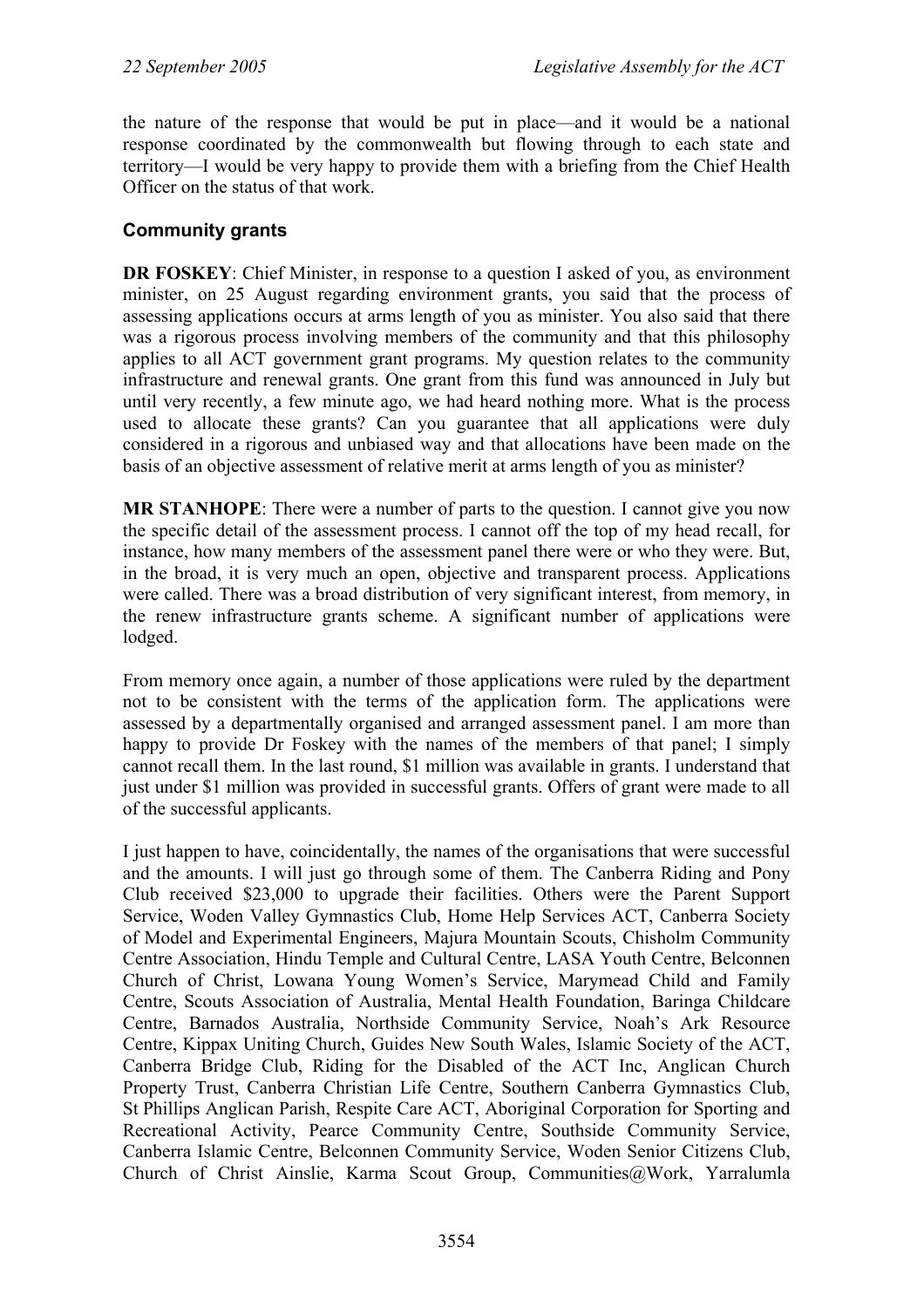Uniting Church, Spence Children's Cottage Association, Gordon Early Childhood Centre, Canberra Rape Crisis Centre, Salvation Army, Salvation Army Eastern Territory Social Work, Abbeyfield Society, St Vincent de Paul, YWCA, Burringiri, Wanniassa Scouts, Woden Community Service, Treehouse in the Park Early Education and Childcare Centre, and Association for Learning Mandarin in Australia.

Between them, those organisations, I can see from my notes, received \$971,000 of the \$1 million. As far as I am aware, the process was open, transparent and fully accountable. The grants have been awarded and in many instances, I think, spent.

**DR FOSKEY**: I have a supplementary question. Have all the funds for this program been fully expended? Can you guarantee that any further successful applications will meet the criteria for the fund and will have been through a rigorous and arms-length process?

**MR STANHOPE**: The last round was for \$1 million. I just noticed in my notes a reference to \$971,000. I must say that I do not know why the amount is \$971,000 and not \$1 million. There is a shortfall there of \$29,000, which, I have to say, I do not quite understand. I am more than happy to get that information for Dr Foskey.

In relation to the program, it is run over two years. At this stage, it does not have a future in its current form. It is being reformatted. Of the funds that were initially allocated for future expenditure, the significant majority of them—in fact, two-thirds—have been sacrificed as departmental savings. The scheme will not be repeated in its current form. It is being revised to be broader and more encompassing; so, no, it will not continue in its current or existing form and some of the funds that initially had been identified have been sacrificed as departmental savings. I am happy to get better and more detailed information about that and provide it to Dr Foskey.

#### **Auditor-General's report—courts administration**

**MR STEFANIAK**: My question is to the Attorney-General. The ACT Auditor-General, in her report on courts administration in the ACT, states:

There has been a continuing pattern in recent years of planned deficits, and actual deficits exceeding those planned. There appears to be a lack of effective action to resolve these deficits.

The auditor also notes that the major budget and expenditure issue is the consistent deficit budgets and deficit outcomes of recent years. Table 7 of the report indicates that the deficits before extraordinary items such as the bushfire and Eastman inquiries exceeded \$2 million for two of the past three years. What are the reasons for these continuing deficits occurring?

**MR STANHOPE**: The reason is almost certainly the same as the reason that applied to the deficit that was produced by the courts in your term as Attorney-General, Mr Stefaniak.

**Mr Stefaniak**: I don't think it was as big as yours; but go on.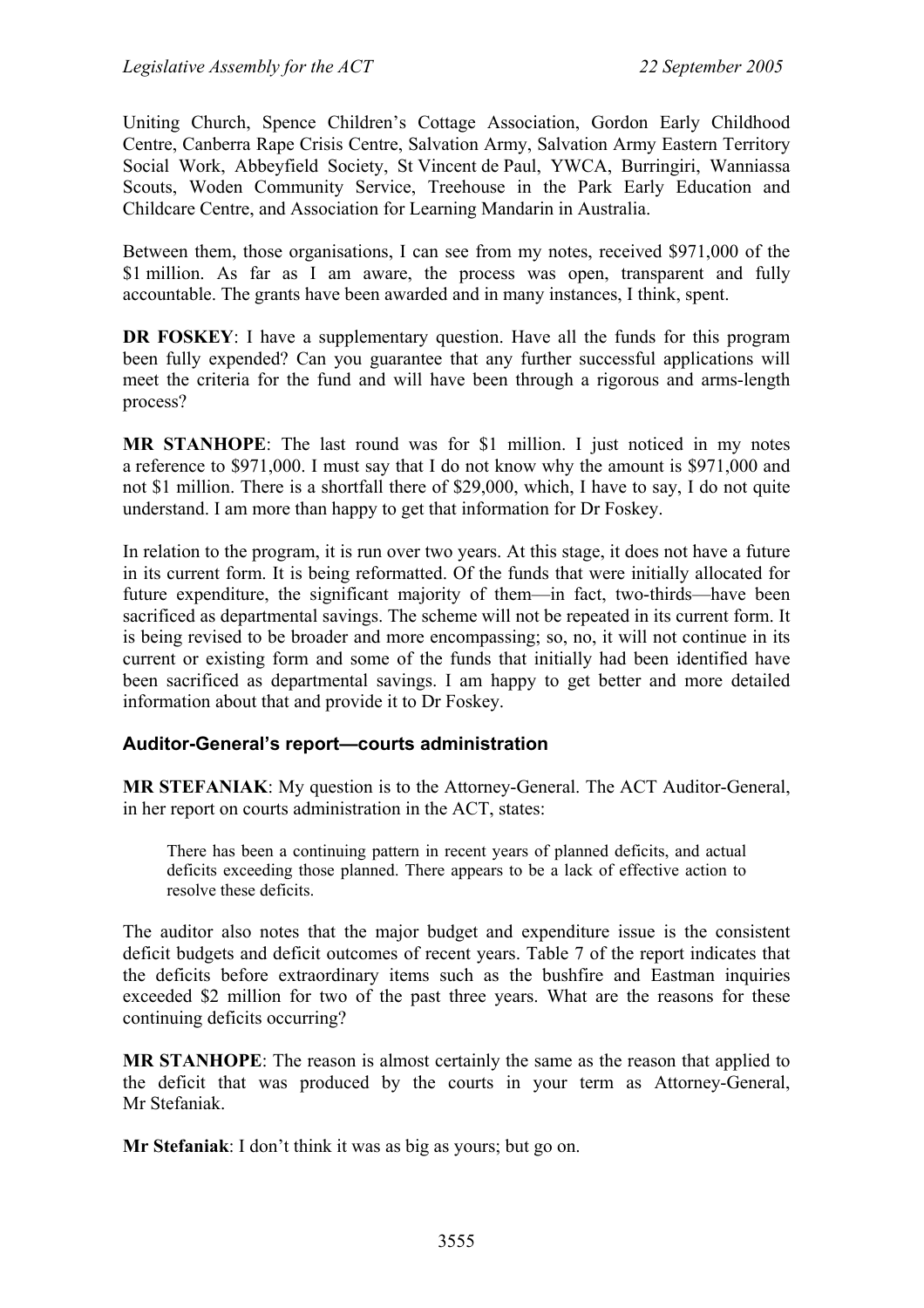**MR STANHOPE**: The deficit may be larger. Nevertheless, one is always interested in the convenient quoting of a particular position. As the shadow attorney indicates, the Auditor-General delivered a report that was tabled by the Speaker in the house yesterday. I need to confess that I have not read it in detail. I cannot verify some of the assertions. I do not understand, at this stage, in detail the reasons for the accumulated deficits that the court traditionally produces.

As I say, to put it in some historical context: it certainly has been a feature of the courts management in the past three years that it runs over its budget every year, just as it was a feature of the court when Mr Stefaniak was Attorney-General, just as it was a feature of the courts budget management when Mr Humphries was Attorney-General. It is a feature of the management of the courts that it has had enormous difficulty in remaining in budget.

That is not an acceptable situation or outcome. That is why the government has put in place a range of measures over the past two years in relation to the courts budgeting and appropriations that sought to address the base funding requirement of the courts and sought to address the issue of the continual failure by the courts to work within budget a requirement which this government and all previous governments, including previous Liberal governments, had with all budget-funded organisations, namely, that they are given a budget and are expected to live within their budget. It is a demand made of every organisation funded by this and every other government in Australia. The parliament determines a particular allocation or appropriation for an organisation. That organisation then is expected, in every instance, to work within the budget. The courts have failed consistently to do that.

In relation to the detail of it, you need to go to the courts and the courts administration and to some extent you need to go the Chief Magistrate. That is some of the difficulty. As you very well know, Mr Stefaniak, as a previous Attorney-General, as a result of the separation of powers, a subject in relation to which we know you are expert, governments, attorneys-general and parliaments do not oversight the management or the administration of courts.

In relation to the Magistrates Court, section 5 of the Magistrates Court Act vests statutory responsibility in the Chief Magistrate for the management and administration of his organisation. I do not interfere in the management or administration of the courts, Mr Stefaniak; nor did you because of your respect for the separation of powers. Because of my respect for and understanding of the separation of powers, it is one of the difficulties in circumstances such as this in relation to courts.

We all know that the report that was brought down vesterday by the Auditor-General in relation to the courts is not pretty reading. It makes some quite strong, if not at times strident, criticisms of the management and administration of the courts. It draws attention to the fact that over the years, including during your time as Attorney-General, reports have been initiated and many of the recommendations have not been implemented.

One of the reasons for that is that governments and ministers do not have the capacity to stand on the floor of the courts and make decisions or judgments around how the courts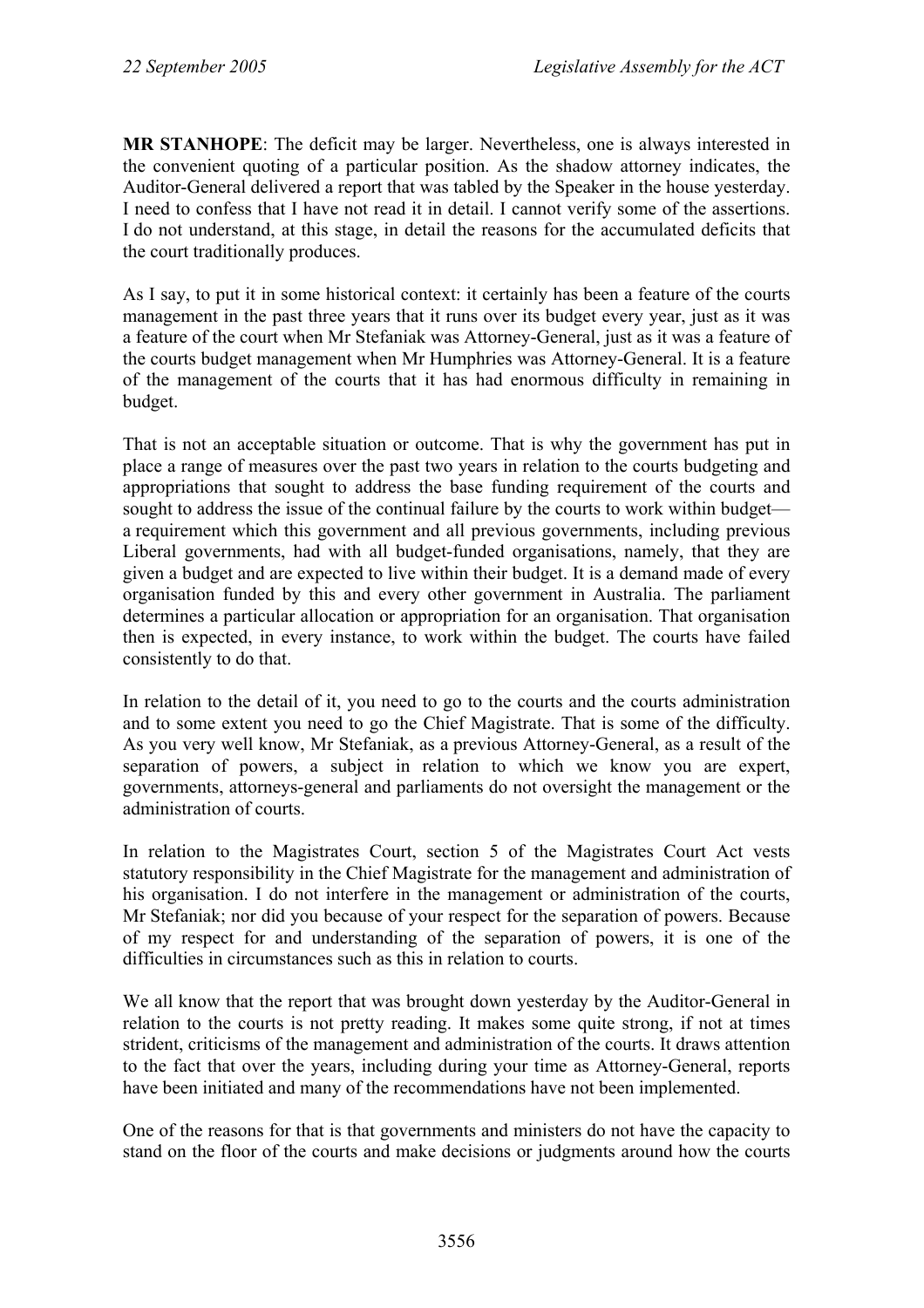will be administered. These are issues within the ken, the wit and the statutory responsibilities of the Chief Justice and the Chief Magistrate.

These are the complexities and difficulties. In recognition of those, I have, through this particular process, made arrangements to work with the Chief Magistrate and the Chief Justice. Acknowledging that the decisions are theirs, I have arranged to work with them in a cooperative way to seek to support them in the decisions that they need to make to address the very serious criticisms that the Auditor-General has made about the management of the courts. It is perhaps the only area of administration in which ministers' hands are essentially tied.

**MR SPEAKER**: The minister's time has expired.

**MR STEFANIAK**: I thank the attorney for that answer. I note the 2002 report into financial management processes was not addressed. Why didn't you adopt a similar principle then, which might have saved us a few problems?

**MR STANHOPE**: For the same reasons in relation to respect for the doctrine of the separation of powers. Many of the reports that have been commissioned in relation to the courts over the past 15 years have a litany of recommendations and suggestions that have not been implemented.

Every Attorney-General in the ACT, including you, Mr Stefaniak—and you and I know this because you and I understand, over our time in here, each as an attorney now and as a previous attorney—knows the issues around the implementation of recommendations in reports that apply to the administration of the courts. It essentially concerns the statutory responsibility that the Chief Magistrate has for the administration of his court and the operation of the separation of powers.

It is the one area of administration in which governments cannot operate in a hands-on fashion; we simply do not have the statutory authority or responsibility. The separation of powers simply prevents a degree of intervention that is possible in relation to all other organisations that are budget funded.

In retrospect, to the extent that the department of justice has worked assiduously with the court, particularly with the Chief Magistrate, to address issues around the budget overrun and funding, we sought, through some amendments to listing and case management, to refine, streamline and assist the courts in being more efficient and coming in on budget. To date, much of what we have done has not had the effect that we would have hoped for at the end of the day.

We now have a detailed, rigorous report by the Auditor-General. It highlights a range of apparent shortcomings in the management and administration and issues that go to efficiency. We are all aware of some of the statistics that have been revealed—the fact that it takes months longer, on average, for a matter to be concluded in the Magistrates Court than the Australian average; that a matter in the Magistrates Court in the ACT is likely to be adjourned almost, on average, twice as often as the national average and five times more than in the magistrates system within Queensland.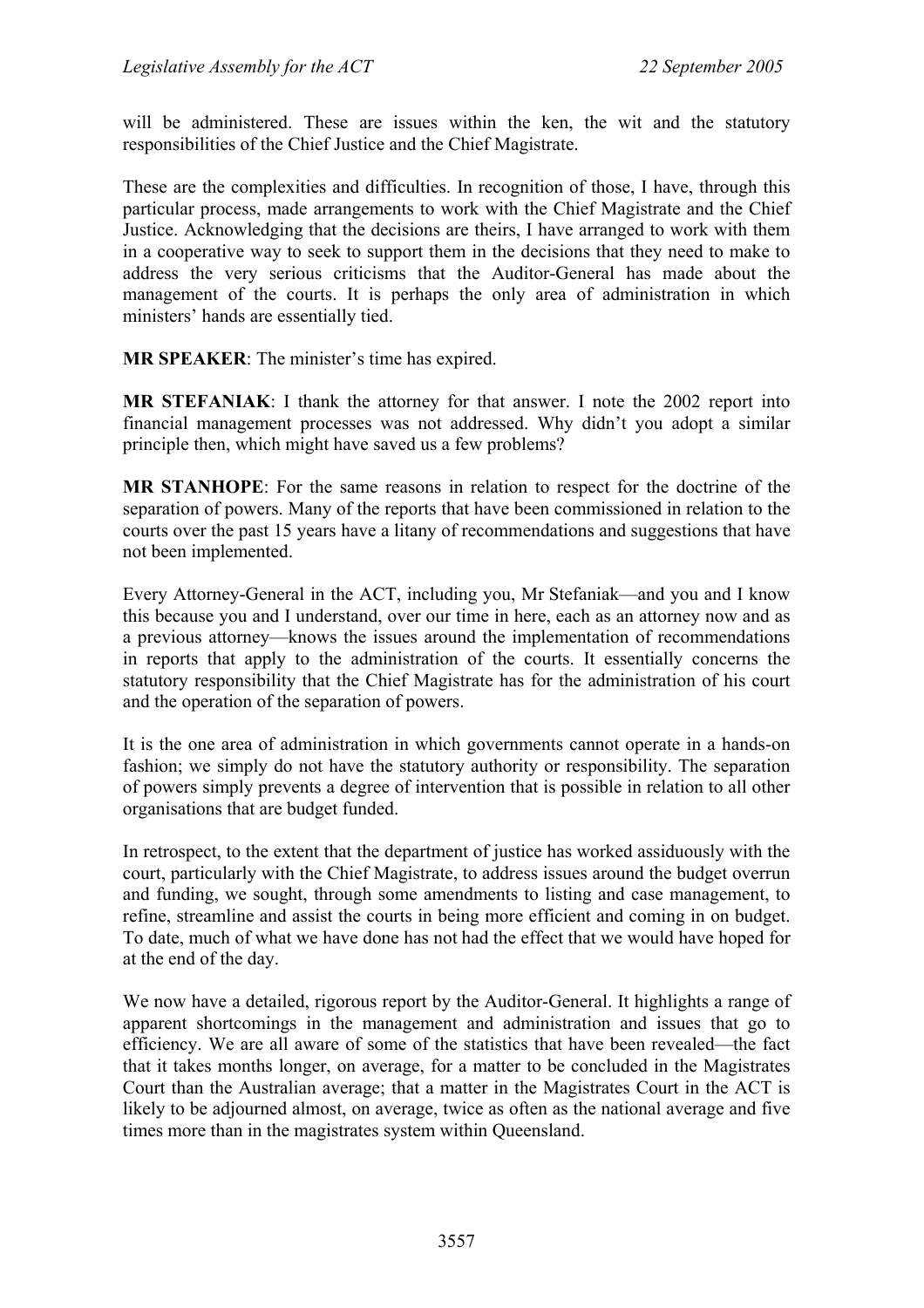We need to address the impact of continual adjournments and the abandonment of matters on the work of both the Supreme Court and the Magistrates Court. They go to issues around continual adjournments, issues in relation to case listing, issues in relation to the management of the courts. These are complex issues in the hands of the managers of the courts.

The Chief Magistrate and his magistrates are responsible for the management of the court; the government is not. The Supreme Court is managed by the Chief Justice of the Supreme Court. The Magistrates Court is managed by the Chief Magistrate. The issues are in relation to constant adjournments, matters falling off, matters not being relisted and difficulties with the program. The Auditor-General's report reveals, for instance, that, on average, our magistrates sit for two hours or thereabouts a day. That goes to issues around how matters are listed and the fact that matters fall off. These are serious issues that need to be addressed.

## **Cyclepath—Curtin**

**MR SESELJA**: My question is to the Minister for Urban Services. Minister, I refer to recent work performed by urban services where a bicycle and walking path in the vicinity of Jennings Street and Dunstan Street in Curtin was dug up and removed. Comments by the urban services chief executive in the *Canberra Chronicle* indicate the path was removed because of public safety concerns. Minister, when was the department first aware the path was a risk to public safety? Why was there no consultation, signage or notice given prior to removal of the path?

**MR HARGREAVES**: The path that Mr Seselja is talking about is located on the Curtin ridge connecting Jennings Street to the north Curtin district playing fields. The total length of the path removed was about one and a half kilometres and the path width was 1.2 metres, the same as a normal suburban footpath. This path took a circuitous route, weaving through strands of trees and some local space.

The asphalt path was constructed in the 1970s and was of very low standard. The thin asphalt had generally been laid directly on the natural surface instead of on a granular base. During the last five years this path has been the subject of complaint from the public about its poor condition. Following a number of complaints, the condition of the path was assessed. It was noted that extensive areas of the path were in a dangerous condition. Defects included edge breaks, missing path, root intrusions, severe cracking, edge drop-off and building up of sediment. The old path meandered around the open space and many users had developed informal shortcuts to reduce the distance travelled or to avoid hazards.

The decision to remove the path was made to ensure public safety. Arrangements were made for the path to be removed commencing on Wednesday, 24 August, and the landscaping component was completed by Tuesday, 30 August. A new path is to be constructed in the coming months on an improved route to connect Jennings Street and the north Curtin playing fields.

Mr Seselja asked me when I became aware of this. It was a gradual thing over time. The Department of Urban Services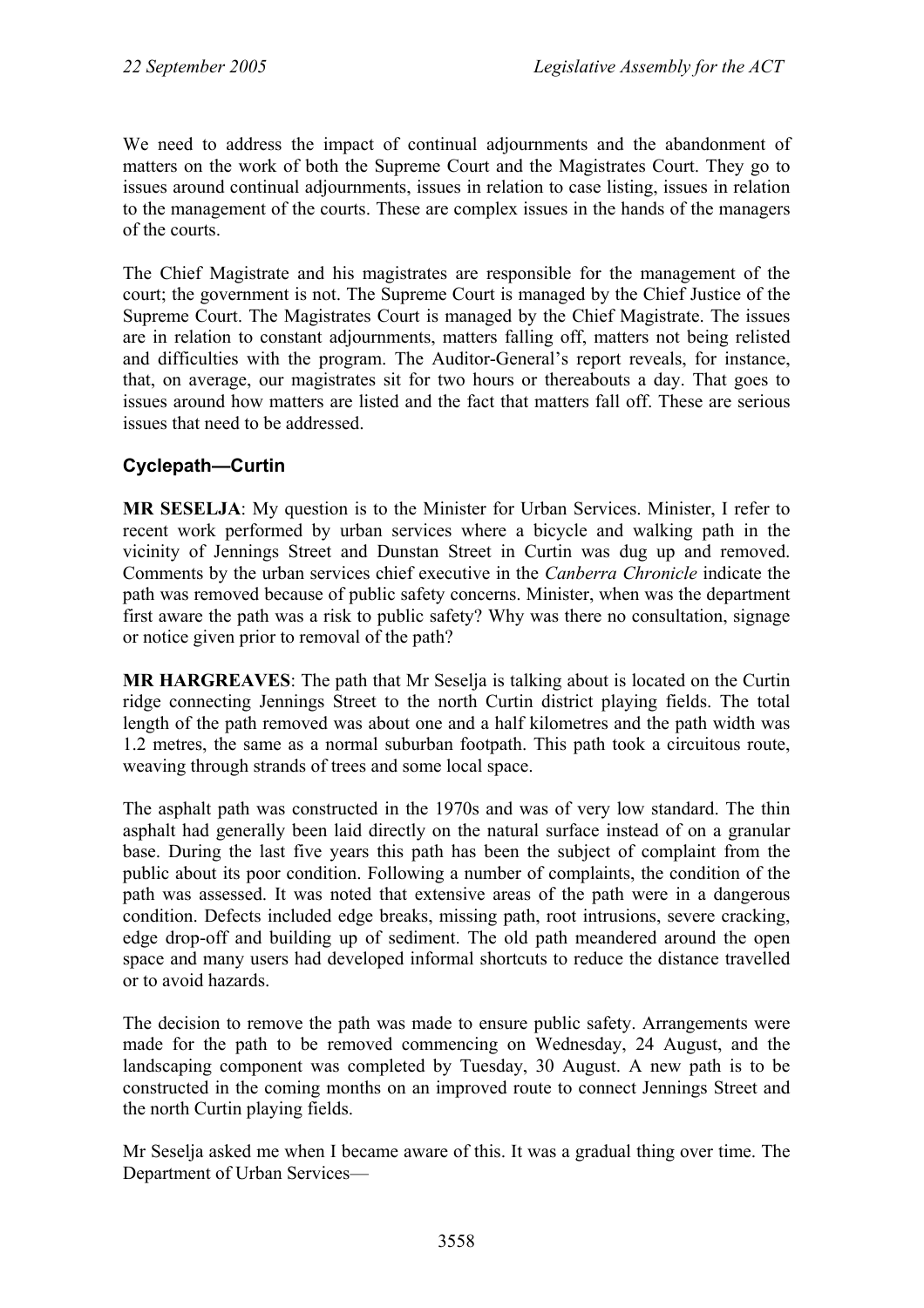*Mr Seselja interjecting—* 

**MR HARGREAVES**: The first time I became aware that it had a crack in it was in 1980 as I walked along it. At least I know where it is. I have to say for the record that quite a number of people have emailed my office saying, "You have taken away the footpath. What are you going to do about it?" My office has advised those people, each and every one of them, by return email, under my signature, not on my behalf by an adviser. I have received a considerable number of emails in return saying, "Thanks very much. It's really good that you are getting on and doing something about it."

There are hundreds of kilometres of paths in this town. From time to time stretches of them become a higher priority for replacement than others. Let me be quite clear about this. This path is to be replaced. It will be replaced within existing resources.

**MR SESELJA**: I ask a supplementary question. Minister, was the decision to construct a new path made before or after the old path was removed?

**MR HARGREAVES**: That is a really odd question coming from a really odd person. I am having difficulty with it. All of the paths in the ACT are assessed over a period of time. They are either maintained or removed, depending on the extent to which they are unserviceable. You will find grinding on some of the paths, rather than actual replacing of them. Some are such that they need to be totally replaced.

This particular path, as I have already indicated, was straight onto a soil base and not onto a granular base. It had to be replaced. The decision to replace it was made the moment we knew that it was unsafe. The question that was unresolved is exactly when it would be replaced. The decision has been taken. Instead of running around the place trying to find something wrong, perhaps Mr Seselja ought to congratulate the Department of Urban Services for identifying and fixing it in the first place.

# **Arts funding**

**MS PORTER**: Mr Speaker, my question is to the minister for the arts. As members are well aware, the Stanhope government is a great supporter of the arts. The government has announced a number of important initiatives to promote the community's enjoyment of the arts, none more significant than the development of the glassworks in the old Kingston power station. Can the minister provide the Assembly with an update of progress on this important contribution to the territory's cultural landscape?

**MR STANHOPE**: There certainly is no doubt that the government is a great supporter of the arts. I am very pleased to be given the opportunity today to speak on the matter. I think Canberra is very fortunate to have a most active and vibrant arts and cultural life. The government is very proud to be able to play a role in supporting that aspect of the city. I agree that a number of very important initiatives have been introduced by the government to promote the community's enjoyment of the arts. None currently is more significant than the glass centre in the former Kingston powerhouse.

The Kingston powerhouse, as members would know, has the distinction of being the oldest public building in Canberra, although ironically—I guess, to match the original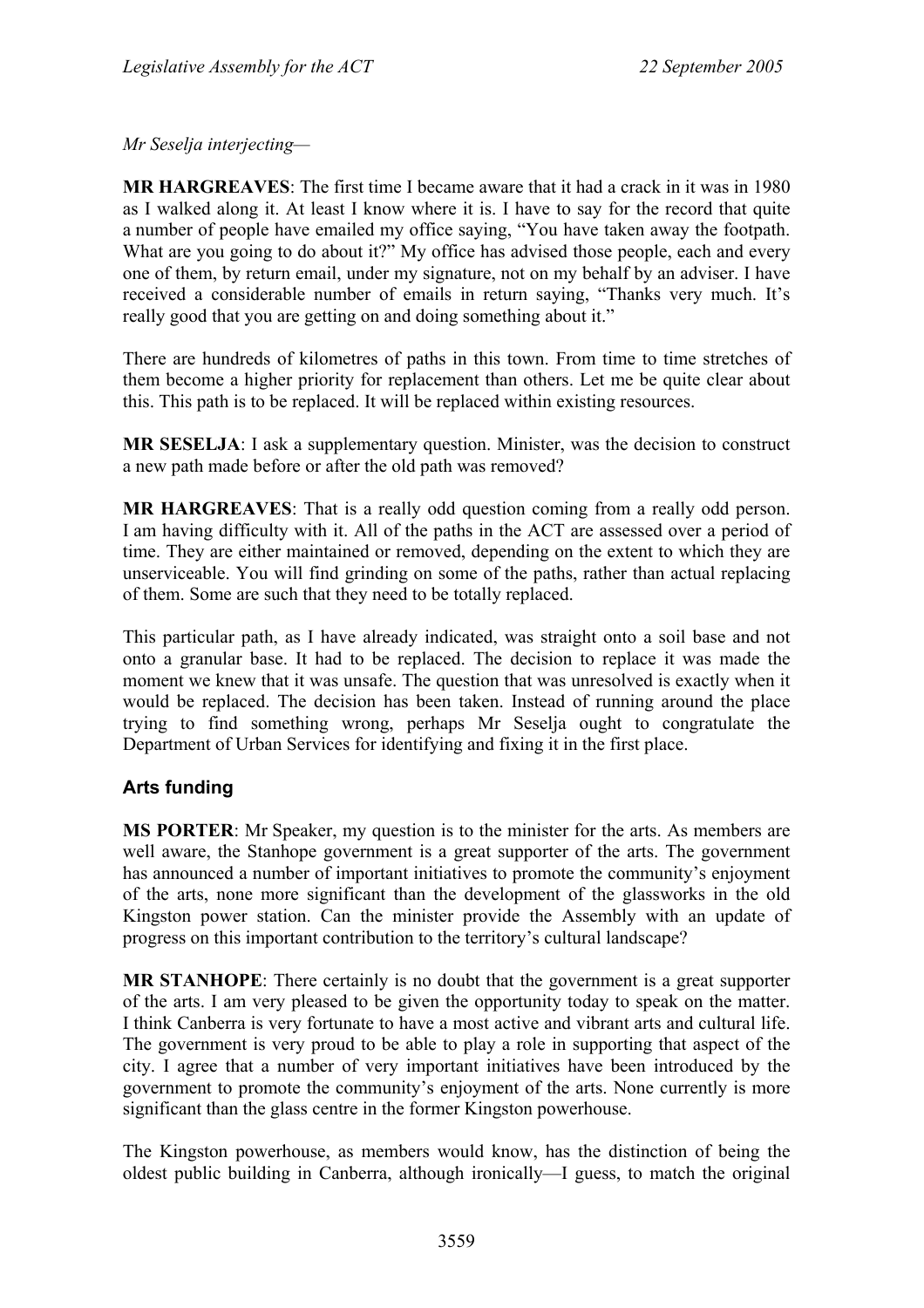Parliament House—was also built as a temporary facility. In fact, the powerhouse began generating electricity in 1915, just two years after the time that we celebrate our birthday. In fact, the powerhouse is just two years younger than the establishment of the city of Canberra. To that extent it is also relevant to note that this is the 90th anniversary of the establishment of ActewAGL and its predecessor organisations. Together with my colleague, Ted Quinlan, I am looking forward to joining Actew to celebrate their birthday next week.

We are very fortunate that this iconic industrial building still remains for us to appreciate. It has often been regarded as the rough diamond of the other great buildings designed by perhaps one of the great architects of Canberra, JS Murdoch, who, in addition to designing the powerhouse, also designed old Parliament House, the Hotel Canberra, both East and West Blocks, and Gorman House. It is important that heritage buildings such as this maintain a life, albeit in the case of many a different life from that for which they were established.

The establishment of a contemporary glass centre in the former powerhouse will be a landmark project for the ACT government and I think one potentially of international significance for Canberra. The decision to establish a centre for glass art production will build on the huge local success which has been enjoyed both nationally and internationally of Canberra glass artists. It will be the only centre of this kind anywhere in Australia.

I recently opened the Australian and New Zealand Ranamok glass prize, which has been on show at the craft centre across the square. That is a most fantastic exhibition of glass. As always, Canberra glass artists feature very prominently in that prestigious competition. That gives some indication of the extent to which Canberra has a great future as a centre for glass art. I think that, through the new glassworks, that will, over time, come to be appreciated both nationally—that is certainly the case now—and internationally.

The new glassworks will provide a range of opportunities for visitors to the centre, including observing the pouring or making of hot glass, and the furnaces. They will also be able to observe glassblowing from platforms or display points around the glassworks. There will be an opportunity for visitors to buy high quality work across a broad price range from the retail outlet to be located within the glassworks.

Tours of the facility will be supported by education programs. Visitors will be assisted in their understanding of the history of the building through the provision of interpretative material and the retention of the building's original industrial character and capacity. In any event, the powerhouse is on the ACT Heritage Places Register. In its new design and new life, the new design will, of course, have regard for key ecologically sustainable design principles.

We have a key partner in the redevelopment of the powerhouse in the Land Development Agency, who of course have significant interest in and responsibility for development of the Kingston foreshore. It is very pleasing that they have agreed to join the ACT government in partnership for the future of the glassworks at Kingston. Tenders have just been called for the construction of the glassworks. I am sure members will all be pleased about that. That gives some indication of the status of progress on this project. Tenders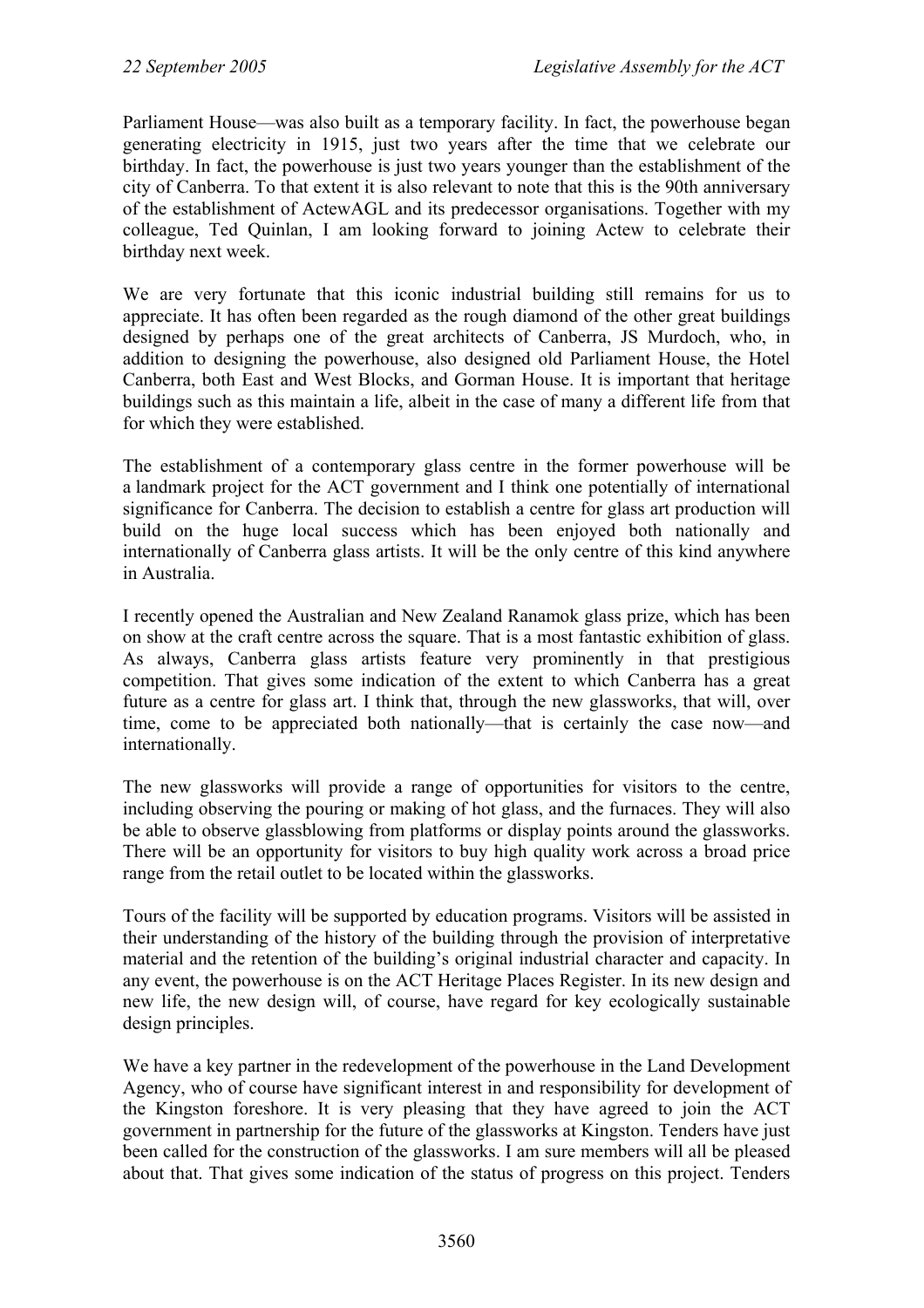have now been called and the glassworks are on track to be opened to the public towards the end of next year.

**MS PORTER**: Mr Speaker, I have a supplementary question. Can the minister provide the Assembly with an update on progress on another important addition to Canberra's cultural landscape? I speak of the Belconnen Arts Centre.

**MR STANHOPE**: Certainly. Thank you, Ms Porter. I know of your very keen support—

**Mrs Dunne**: Mr Speaker, I wish to raise a point of order.

**MR SPEAKER**: It has to be supplementary to the main question, Ms Porter.

**Mrs Dunne**: Thank you, Mr Speaker.

**MR STANHOPE**: On the point of order, Mr Speaker, the initial question asked me to expand on this government's commitment to the arts and its contribution to the territory's cultural landscape. The question referred specifically to one project—the glassworks. The second question relates to exactly the same subject and refers to a separate example.

**MR SPEAKER**: You may proceed.

**MR STANHOPE**: Thank you, Mr Speaker; I misunderstood; I beg your pardon.

**MR SPEAKER**: I thought it was only about the glassworks.

**Mr Stefaniak**: We are not pushing the objection, so there you go!

**MR STANHOPE**: I know that Mrs Dunne, as a member for Ginninderra, objects to anything this government does in her electorate because she knows that—

**Mrs Dunne**: I said it was a fair cop. My point of order was not right.

**MR STANHOPE**: with her 528 votes, she is on something of a razor edge. When your donkey vote is bigger than your actual vote, you—

**MR SPEAKER**: Order! Come back to the question.

**MR STANHOPE**: We have observed that Mrs Dunne objects to everything the government does in Belconnen but, most particularly, she objects in her own electorate. History, of course, will show that. As members are aware, my government is very committed to supporting the arts and cultural activities in Belconnen. At the moment, in Belconnen, for instance, we have recently increased annual funding to the Belconnen Community Service's arts and cultural program to allow, for the first time, the employment of a full-time arts officer through the Belconnen Community Service.

We have funded many Belconnen artists and arts organisations to develop and undertake projects in music, dance, theatre, film and the visual arts through the Arts ACT funding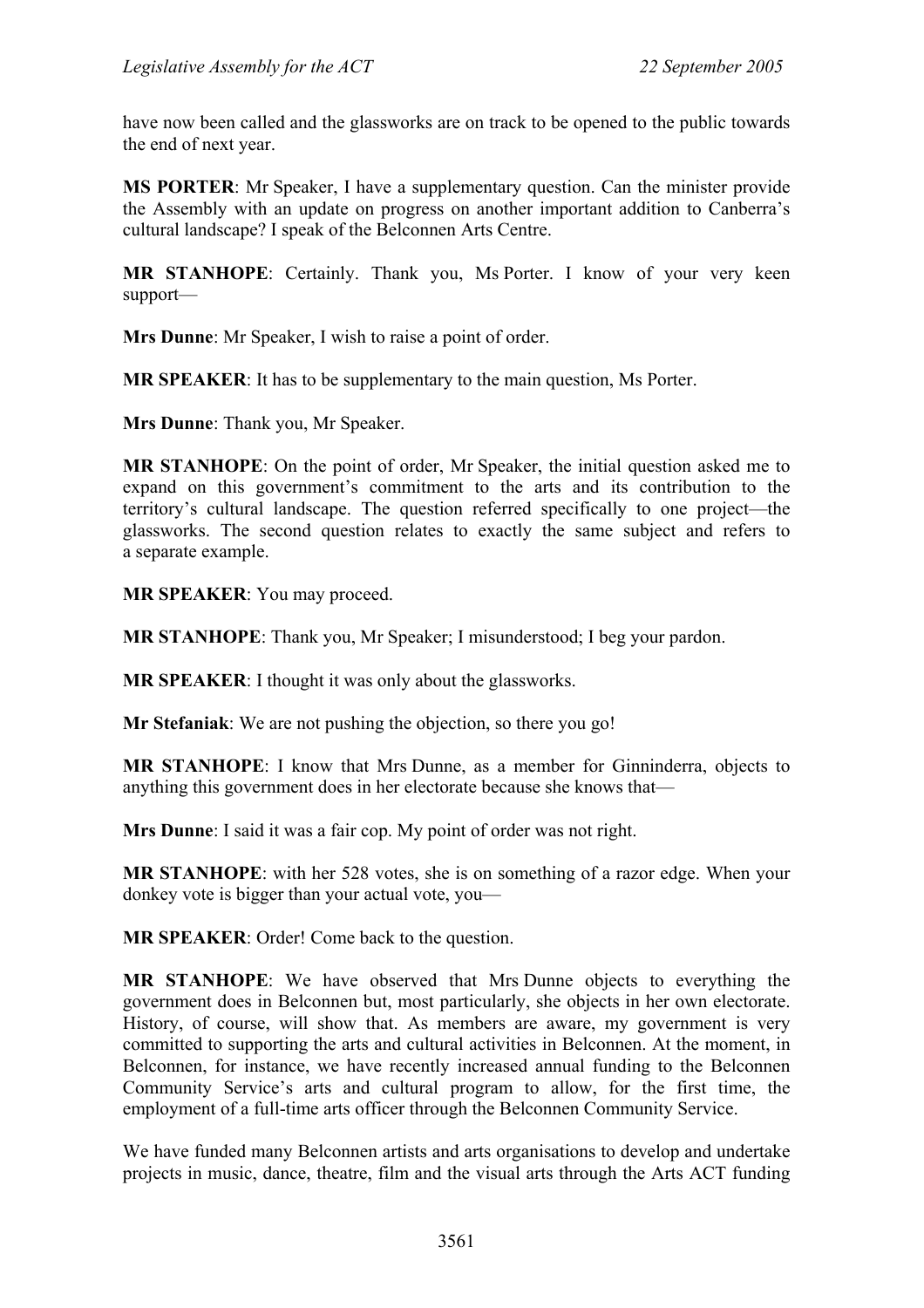program. We are investing in a significant new public artwork for Lake Ginninderra and we, of course, continue to provide Strathnairn homestead to the community for arts activities. As Ms Porter—a dedicated member for Ginninderra—has just mentioned, the government is committed to the development of an arts and cultural facility on the shores of Lake Ginninderra which will provide Belconnen residents with a major new arts destination in the heart of Belconnen.

The new funding to the Belconnen Community Service has allowed them to enjoy a full-time community cultural development worker and to expand most significantly the range of activities they foster. The government has also allocated \$200,000 towards the design of the new arts and cultural centre, and a further \$500,000 in the next year. We are working closely with the Belconnen Arts and Cultural Centre community advisory group and Munns Sly Architects to develop a detailed functional requirements brief for the centre. The work includes detailed planning facilities to meet the needs of the community, both in the immediate future and in the longer term. The process has, of course, given very close consideration to connecting the new arts centre to the town centre and the lake shore to ensure complementarity with existing arts facilities in Belconnen.

In response to identified needs for outdoor events space and access to the centre and lake shore, the government has recently included a modest additional block of adjacent open space land on the lake shore into the program for the centre. That is block 2, section 187. The refurbishment of that space will connect the centre with other lake shore works that are currently underway in the vicinity of Lake Ginninderra. This will ultimately provide a well-designed lake shore promenade across the entire southern edge of Lake Ginninderra.

These are some of the things my government is currently working on with the Belconnen community. They, of course, are very significantly located to that major other addition to the cultural or arts facilities as expressed through the fantastic new Kippax library, a facility which I was very pleased to open just in the last month. With the opening of a fantastic new state-of-the-art library for west Belconnen, complemented by the very significant other works that are currently in train in relation to enhancement of the arts in Belconnen, this is a real reflection of this government's commitment to Belconnen, to the electorate of Ginninderra and to the arts in Canberra.

# **Trade union membership**

**MRS DUNNE**: My question is directed to the Acting Minister for Industrial Relations. Yesterday in the Assembly the Chief Minister said that members of the Master Builders Association had told him that they did not want the federal government workplace relations reforms. Scanning the news services lately, the minister would no doubt be aware—and alarmed to learn—that early this week the Victorian government pleaded guilty to discriminating against a contractor in the construction industry who had had a non-union agreement. Does the ACT government have a policy of preferring to deal with companies that require their employees to be members of unions?

**MR CORBELL**: The government supports employers taking appropriate steps to recognise the rights and entitlements of their employees: paying them award wages, meeting their superannuation obligations and meeting all the other obligations that you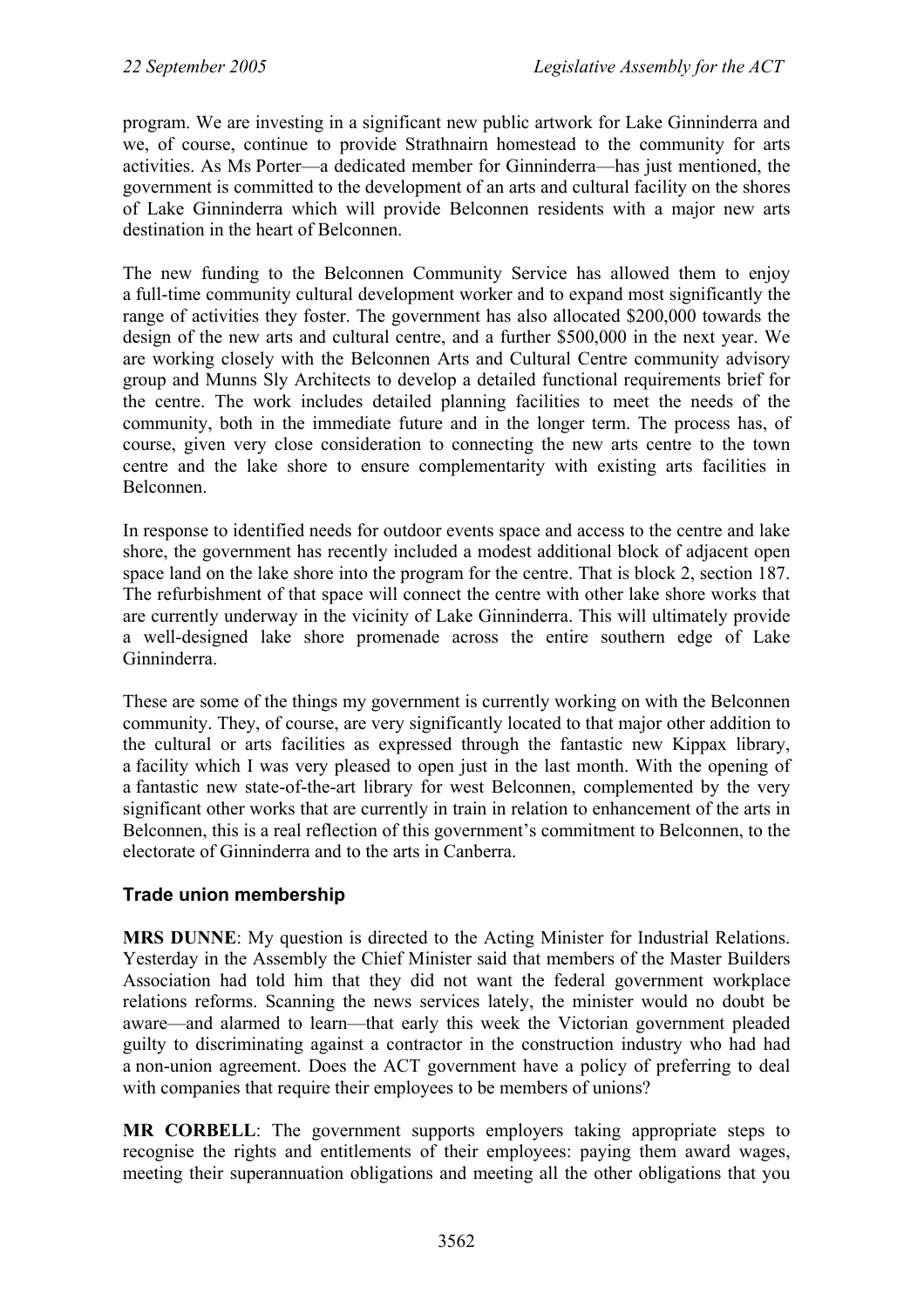would expect of any good employer. This is an issue that the government takes into account in relation to all of its tenders and contracts. We have due regard to whether employers appropriately fulfil their obligations in employment of staff. That includes, as I have said, meeting award wages, meeting superannuation requirements, and meeting other requirements in terms of the proper and dignified treatment of their staff when they are doing work for the government.

**MRS DUNNE**: Mr Speaker, I have a supplementary question. I am not sure whether that was a yes or a no. Minister, does your government discriminate against companies that have a non-union agreement with their employees?

**MR CORBELL**: As I have already said, the government supports employers who take their employment responsibilities seriously. The government has a clear policy of saying that people who do work for the ACT government should, first, abide by their award obligations; secondly, abide by their superannuation obligations; and, thirdly, abide by all the other obligations that any reasonable person would expect of their employers.

## **Auslink bilateral agreement**

**MRS BURKE**: My question is to the Minister for Urban Services, Mr Hargreaves. Minister, I understand that you are refusing to sign off on the Auslink bilateral agreement, risking \$490,000 in federal funding for roads maintenance in the ACT and a possible \$1.97 million over the life of the current agreement. Minister, why are you refusing to sign off on this agreement?

**MR HARGREAVES**: I was not aware that Mrs Burke had such ability to look into my mind and work out something that I have not decided to do or not do.

**Mrs Burke**: So you have not decided?

**MR HARGREAVES**: I have not got the faintest idea what she is talking about, Mr Speaker.

**MRS BURKE**: I ask a supplementary question. Minister, are you therefore then putting the Labor Party line above road safety in the ACT at a time when the road toll is unacceptably high and you claim that you want to reduce the road toll?

**MR HARGREAVES**: The short answer to Mrs Burke's supplementary question is no. The long answer to Mrs Burke's supplementary question is that we have a commitment to road safety and the quality of roads in this city. We take it very seriously. I suggest that they would do well to follow our lead.

#### **Auditor-General's report—courts administration**

**MR PRATT**: My question is directed to the minister for police. After the release of the Auditor-General's report into courts administration showing our courts being the slowest in the country, the media has been scathing about a four-year delay in the bringing to trial of a man from Reid. Minister, what was the cause of the extraordinary delay in this case? Was it poor management of the court system or was it your failure to properly resource the police?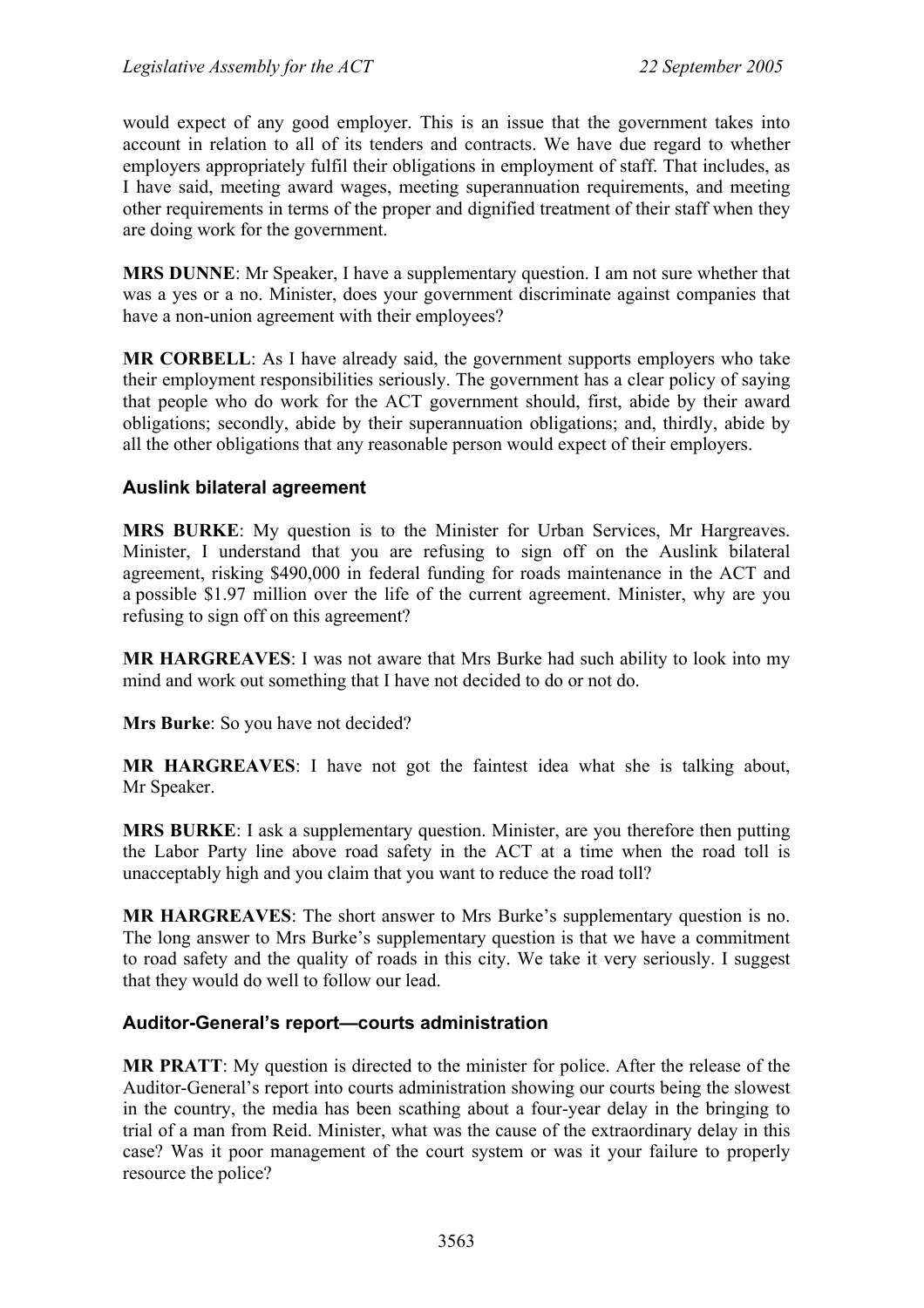**MR HARGREAVES**: First, I will let Mr Pratt know that I have been the minister for police for only a year. Secondly, I am aware, through reading the report in the *Canberra Times* this morning—as I do every morning, hoping not to choke on my Weeties; but I always read it—that Magistrate Somes had some concern about police handling in this case.

I believe that Magistrate Somes is writing to the Attorney-General with his concerns. As yet, I have not seen any of the detail. It is the afternoon of the same day—I have not received any correspondence on it. But when I do, I will treat this with the utmost seriousness. Nobody likes to see this sort of thing reported, let alone whether or not it is true. I will also have the magistrate's concerns raised at my regular meeting with the Chief Police Officer.

At this stage it is unwise to jump to conclusions based purely on today's report. I have the greatest confidence in the work and the professionalism of the ACT Police. I do not spend my whole day looking through bits and pieces around the traps to denigrate the work of our police. The shadow minister for police has not had a good thing to say about anything that the police have done in living memory.

I am looking forward to the MPI this afternoon when Mr Pratt will congratulate our police officers for the sterling job they do. I am looking forward to the litany of congratulations that he comes out with this afternoon when he joins with the government. I cannot wait for this one. Alternatively, we will see another litany of negativity and demoralising comment on this police force. He must absolutely have licked his lips this morning when he read the *Canberra Times* and thought—

**Mr Stanhope**: Belt the coppers again.

**MR HARGREAVES**: He thought, "You little beauty. I can go and belt the coppers again." It made his day.

**Mr Smyth**: Mr Speaker, I rise on a point of order. Under standing order 118 (b), the minister cannot debate the issue, which he is clearly doing now. Can he please come back to the subject matter of the question.

**MR SPEAKER:** He was asked a question about police—

**Mr Pratt**: Mr Speaker, I rise on a point of order—

**MR SPEAKER**: One thing at a time Mr Pratt. He asked a question about police administration of their duties, and he asked Mr Hargreaves to respond.

**Mr Smyth**: Thank you for your wisdom. But the minister did say that he did not know the answer to the question and that he would find out on Monday when he has his regular meeting. Why he goes on when he clearly does not know the answer is clearly against the standing orders.

**MR SPEAKER**: Order! This is the second question. Mr Pratt, what is your point of order?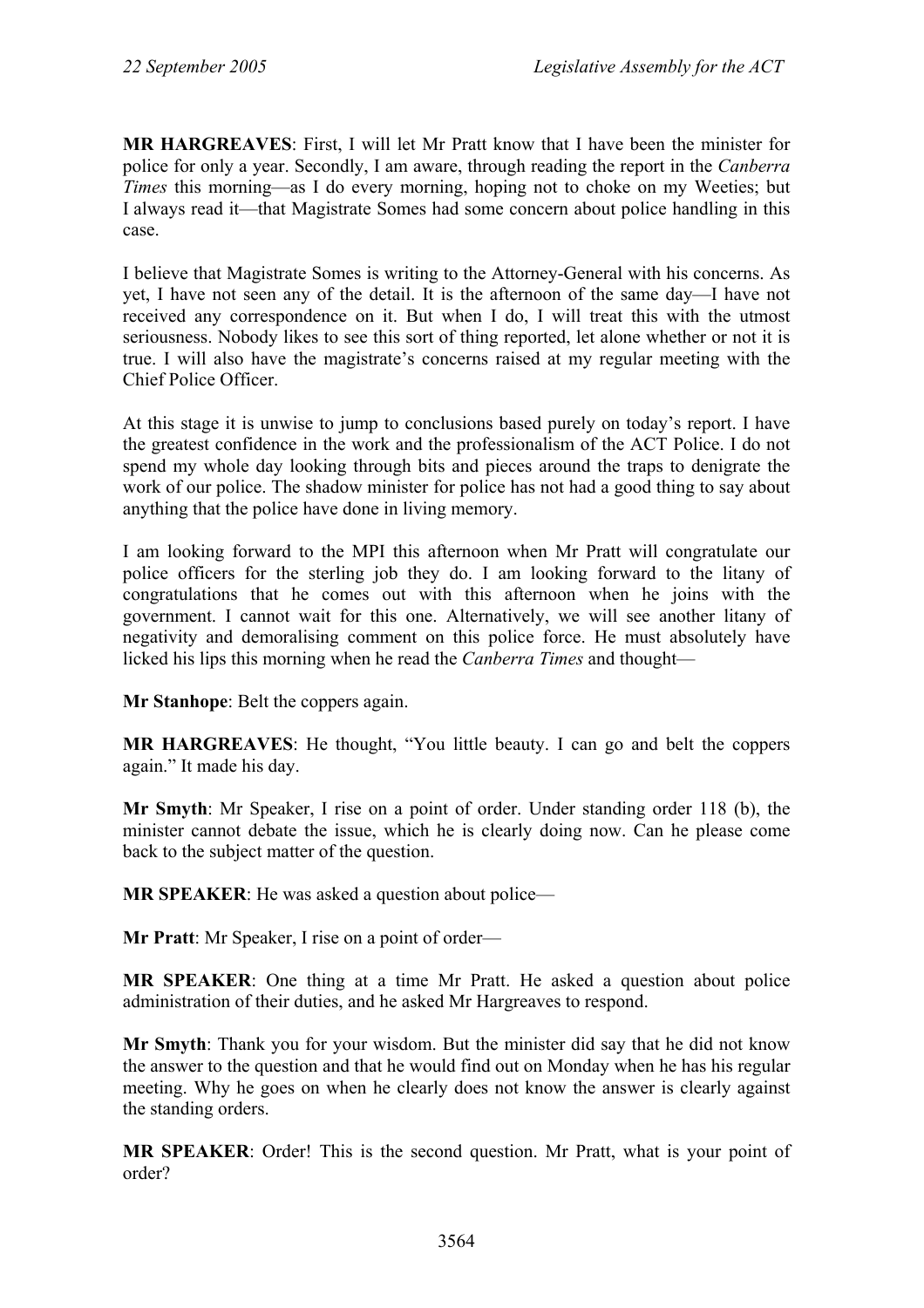**Mr Pratt**: Mr Speaker, I rise on a point of order. I ask the Chief Minister to withdraw that character-reflecting comment about "police basher". I ask him to withdraw that.

**Mr Stanhope**: I said that there is a police basher in the ranks; I did not name anybody. I said, "There's a police basher in the ranks"; I named nobody.

**MR SPEAKER**: It is a term that has been used here so many times before, Mr Pratt. It is—

**Mr Pratt**: Well, it is unparliamentary.

**Mr Smyth**: No, Mr Speaker, the last time it was used, Mr Hargreaves called the police "Keystone Cops" in fact.

**MR SPEAKER**: Sit down.

**MR HARGREAVES**: It is interesting that Mr Smyth has such a phenomenal memory, but he cannot remember what I said only five minutes ago. Nowhere did I say I would be having a meeting with the Chief Police Officer on Monday. Mr Smyth has misled this place with that statement.

**MR SPEAKER**: Order! Withdraw that.

. **MR HARGREAVES**: I ask him to withdraw it.

**MR SPEAKER**: Mr Hargreaves, withdraw that.

**MR HARGREAVES**: All right, Mr Speaker, he has told a porky.

**MR SPEAKER**: Withdraw that.

**MR HARGREAVES**: All right, I withdraw that too. The fact is that I did not say that I was meeting with the Chief Police Officer on Monday and Mr Smyth asserts that I did. Let me put this into perspective: I have confidence in the police. Mr Pratt searches around in the rubbish bins of life trying to find something with which to belt the police. I guess he will do that until the day they kick him out of here.

**MR PRATT**: Mr Speaker, I have a supplementary question. Minister, given this stark example, when will you properly resource the police service including sufficient police numbers to ensure that they can discharge their duties properly, the way they wish to?

**MR HARGREAVES**: Mr Pratt trolls through the rubbish bins of life and he finds one thing that is wrong with it. He has now found something that he can hang his hat on. I reject his assertions that the police do not do a really good job in this town; they are great.

**Mr Stefaniak**: Mr Speaker, I rise on a point of order. Mr Pratt asked a very specific supplementary: minister, when will you properly resource the police service—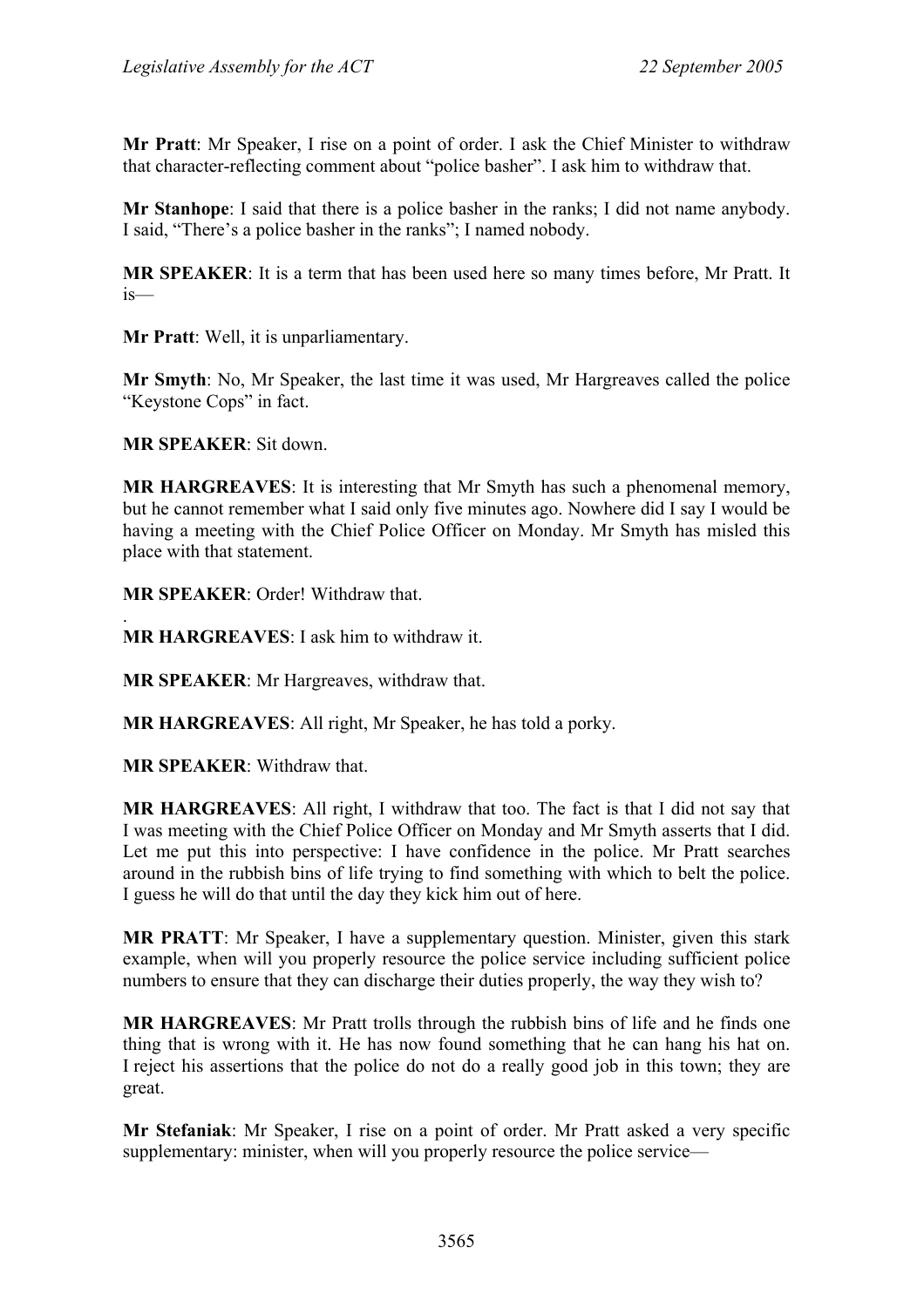**MR SPEAKER**: Sit down, Mr Stefaniak. The minister has not got to the question; he is not a half-minute into it yet.

**MR HARGREAVES**: Since Jon Stanhope won the 2001 election, he has put an extra \$26 million into policing—

**MR SPEAKER:** He is coming to the question very quickly!

**MR HARGREAVES**: I know. They are frightening me—especially this police basher.

**MR SPEAKER**: Mr Hargreaves! Come to the question.

**MR HARGREAVES**: Mr Speaker, I am trying to come to the point of the question.

**Mr Stefaniak**: Mr Speaker, I rise on a point of order. He did say "especially this police basher"?

**MR SPEAKER**: Mr Hargreaves, come to the subject matter of the question.

**MR HARGREAVES**: The question was whether we would resource it properly. We have put in \$26 million since Stanhope came to government. We have changed policing in this town. We have a double-digit reduction in crime. I think we have the best police force in the country. We have the safest city. And it is just not good enough for the bloke over there.

## **NICTA**

**MS MacDONALD**: My question is to Mr Quinlan, the minister for economic development. Minister, can you provide an update on the NICTA project and what benefits it will bring to the ACT?

**MR QUINLAN**: I thank Ms MacDonald for the timely question, given that yesterday, during a debate on the Mulcahy manifesto, I detected across the house a very keen interest in the NICTA project. I think it is appropriate that you ask this question today.

To give a bit of background, the ACT government has provided a package of \$20 million for the new Canberra home of NICTA. This represents one of the largest commitments by any ACT government in its own economic future. The package includes \$10 million for acquisition of land and \$5 million for industry development initiatives, which include scholarships for local research and study, grants to ACT-based SMEs to encourage research, commercialisation and activities in the local ICT industry and up to \$5 million in payroll tax waivers. Our investment has secured a \$381 million commitment from the federal government over the next 10 years. Of that, \$127 million will be spent in Canberra. This will directly create 100 new jobs and 100 PhD student positions.

The construction of the building to house NICTA in Canberra will result in nearly \$60 million in additional investment in Canberra and up to 280 jobs during the course of construction. This represents guaranteed new investment of \$187 million in Canberra during the first 10 years of NICTA, a nine times increase on the original investment. As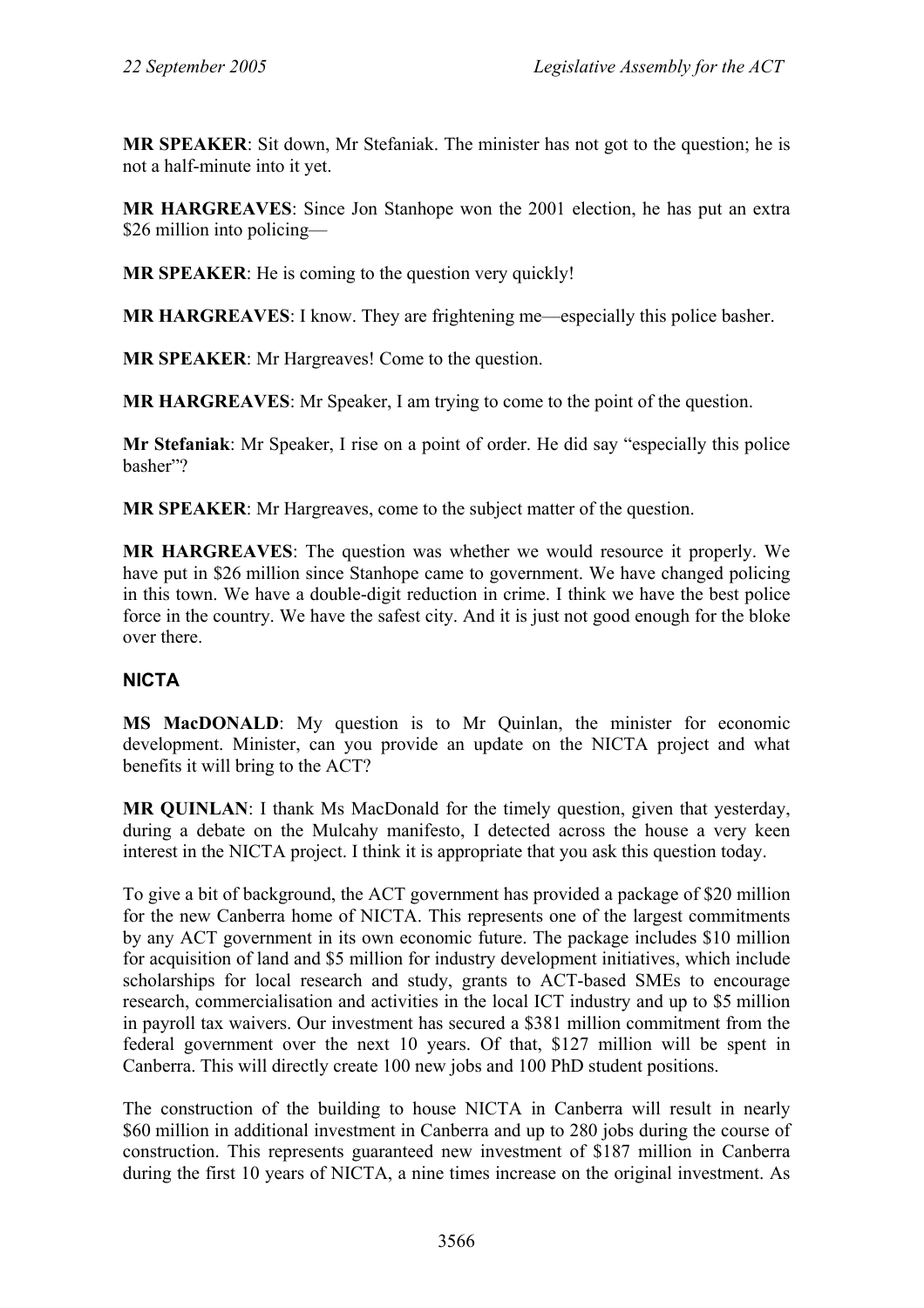a result of our investment, the projected economic impact of NICTA on the ACT is in the vicinity of \$600 million in research, education and commercialisation activities over the next 10 years.

On 30 May, NICTA and Leighton Contractors agreed to commercial terms for the construction of a new building in Civic West, where the cranes are growing out of the ground. Recently the Minister for Planning announced the approval of a building that will become the headquarters for NICTA. Site works for the new building are expected to commence late this year. Completion is expected in about April 2007, with commissioning and occupation by May 2007.

The NICTA DA was lodged on 28 July 2005 and approved on 8 September 2005, within the statutory time frame, despite some claims to the contrary yesterday. The primary areas of research being conducted in Canberra include—

*Opposition members interjecting—* 

**MR QUINLAN**: This is educational. Listen. Primary areas of research include statistical machine learning—the development of techniques that can, when learned from data in flexible, non-parametric fashion—

**Mrs Dunne**: Do you understand what that means?

**MR QUINLAN**: Not a clue. This approach combines classical signal processing, statistics, pattern recognition and artificial intelligence in a powerful way. I have about four more of those paragraphs. I am sure you do not really want to hear them. But I do want to advise the Assembly that very early in the time that I took this portfolio I was given a comprehensive tour of research facilities within the ANU that will feed into this. The work that has already been done within the ANU and the work that will be accelerated and expanded by the presence of NICTA is, I have to say, mind-blowing. Certainly it is with great pride that this government has associated itself with that. We will continue to build partnerships that will benefit all of us, certainly benefit this town and its repute around the world and its security and economy over the long term.

**MS MacDONALD**: I ask a supplementary question. Minister, what is NICTA doing to integrate with local ACT business and, in particular, small and medium enterprises?

**MR QUINLAN**: I am glad you asked that question. NICTA has a total staff of 67 in Canberra. Currently there are 50 NICTA endorsed PhD candidates studying at the ANU. The process of NICTA is well under way, despite the fact that the building is yet to come out of the ground amongst those cranes in the sky over there.

NICTA has established research and collaboration projects with four local SMEs and is finalising a contract for another. The interaction with local industry is currently far more advanced in the ACT than in New South Wales. NICTA is working with the Canberra Business Council to establish student placements in local ICT companies, present a program of seminars for SMEs and conduct a series of boardroom lunches with representatives from significant organisations.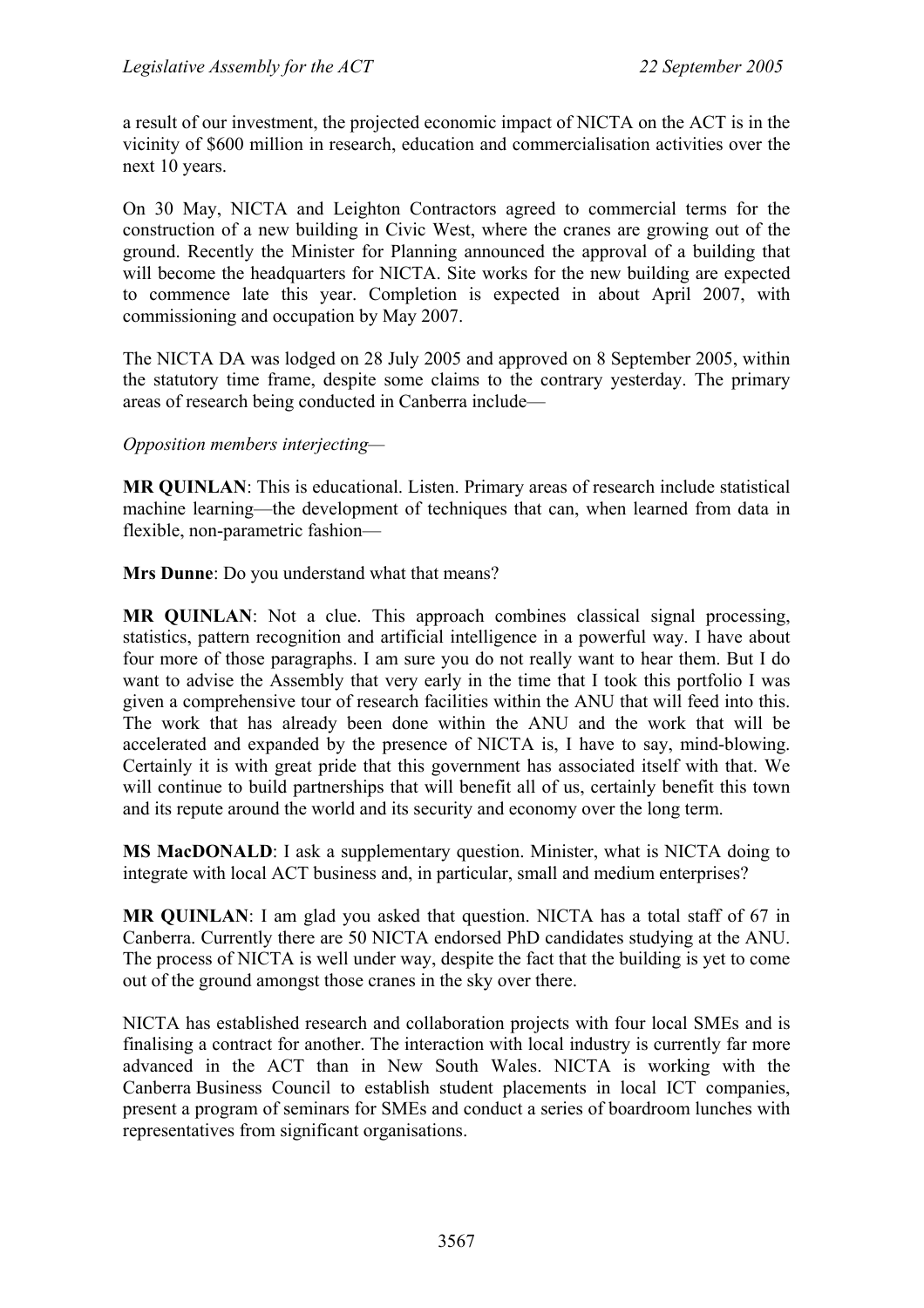Canberra's ICT industry possesses a number of strengths, including a skilled work force and close linkages with leading edge customers. NICTA is a unique opportunity for the development of a local ICT sector and Canberra's credentials in the global ICT industry. NICTA will provide Canberra's ICT industry with access to world-class skills and knowledge and will encourage our local sector to increase its global competitiveness. It will generate new start companies that are effectively born global in their product sets and outlook. I remind members that this government is also involved in setting up a \$30 million venture capital fund with the support of the MTAA that dovetails with this process and makes for very bright prospects for the spinouts of the research that occurs, particularly in the ANU, but not exclusively to the ANU.

As has been demonstrated in the answers I have already given, NICTA will spread its wings across the ICT industry in the ACT. I am sure that it will make a fantastic contribution in the future to the growth of the ACT and, as I said earlier, to the repute of Canberra amongst the world's centres of research and development.

## **Corrective services—prison project**

**MR GENTLEMAN**: My question is to the Attorney-General. Can you bring members up to date on progress with the planning and building of the Alexander Maconochie Centre, the territory's new corrections facility?

**MR STANHOPE**: I thank the member for the question, an important question, in relation to a most important facility for the ACT, the Alexander Maconochie Centre. The latest of the significant steps in the progress towards the construction of the Alexander Maconochie Centre has just been announced in the decision to award a \$2.5 million site works contract to a local Canberra company, Canberra Contractors. I am very pleased that we have now reached that particular stage.

The preliminary site works would allow us, once the final tender for the construction is presented and concluded, to commence the construction of the Alexander Maconochie Centre in full. The works constituted by the latest contract, the Canberra Contractors contract, will see work on an intersection on the Monaro Highway that would lead into the site, the realignment of a sewerage line, the connection of water and, as I say, preliminary site works of that particular order. The project office for the Alexander Maconochie Centre is also working closely with ActewAGL, and ActewAGL at this stage expect to have power to the site by November, in the next two months.

The Alexander Maconochie Centre project office, together with its consultants, have now completed the preliminary sketch plans for the Alexander Maconochie Centre. They are now moving to the final sketch plan phase. ACTPLA have recently advised that it is satisfied with the design work that has been undertaken to date. A development approval for the main works associated with the project will be sought, hopefully within the next four weeks.

Tenders have also been called for the provision of vocational education and training services to prisoners in the new prison when it is established. Those tenders for vocational education and training are currently under evaluation. There is significant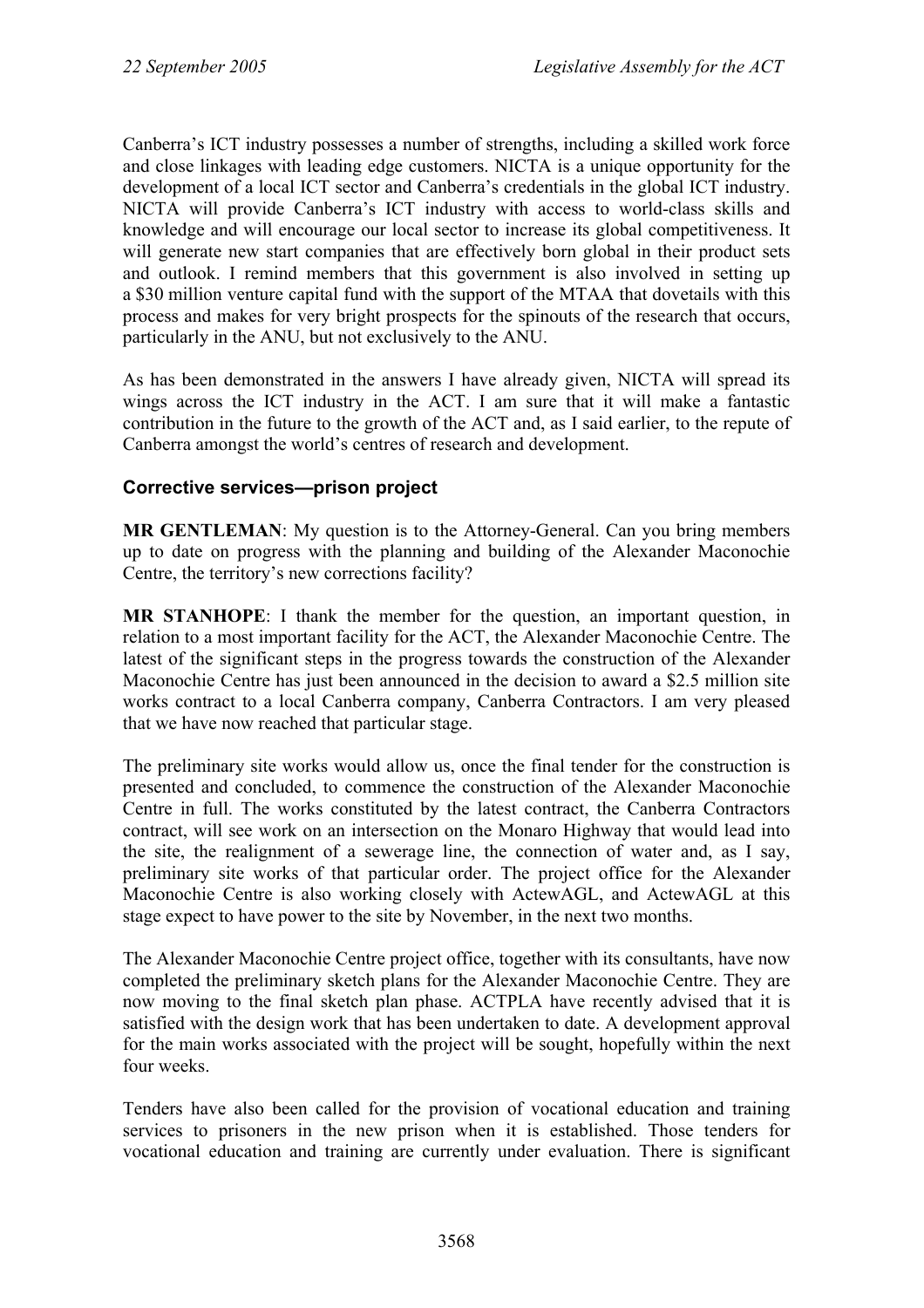communication between stakeholder individuals and groups and the Alexander Maconochie Centre project office and staff and a range of advocacy groups.

It would be of interest to members, I am sure, in relation to this very significant project that, consistent with the planning the project team have put in place, they meet regularly with 70 or thereabouts stakeholder groups and individuals, each with a specific interest in the project.

Members of the AMC project team, as members here are aware, have visited prisoners— I accompanied them on their last visit—on several occasions to inform them about progress on the project. Indeed, pamphlets informing ACT prisoners about the Alexander Maconochie Centre's philosophy and design operations have been posted to all ACT prisoners in New South Wales.

Just recently, the project office wrote to 130 community organisations within the ACT, including churches, sporting and recreation clubs and associations, craft groups, music groups and others, to inform them about the operating philosophy for the Alexander Maconochie Centre and canvassing their interest in being involved with prisoners once the AMC is established and operational. The project office has also written to all businesses in Hume, advising them of the opportunities presented by the construction and the operation of the centre and asking businesses in Hume, at this stage in particular, to register their interest in providing prisoners on work release and former prisoners on release with work or employment opportunities. This is some of the work that is in hand. It is a reflection of our determination to establish in the Alexander Maconochie Centre—

**Mr Stefaniak**: Do we have an agreement with New South Wales to get some prisoners back?

**MR STANHOPE**: Not yet, Mr Stefaniak. It reflects our determination to establish a state-of-the-art correctional facility for the ACT, one which is consistent with the ACT Human Rights Act.

In that regard—and I will conclude on this point—it is interesting that there is enormous interest in the operating philosophy, the design and plans for the Alexander Maconochie Centre from the general public, researchers, students and professionals. Material that has been generated by the project is now being cited regularly in books and academic papers dealing with justice and criminology issues. There is enormous interest in the project from all around the world, with the project office now receiving requests for information about this project from Austria, India, Japan, Thailand, Canada, the UK and the United States.

**MR SPEAKER**: The minister's time has expired.

**Mr Stanhope**: I ask that all further questions be placed on the notice paper.

## **Supplementary answer to question without notice ACT Health—salary packaging**

**MR CORBELL**: In question time yesterday Mr Mulcahy asked me a question in relation to salary packaging arrangements for staff of ACT Health. I can now advise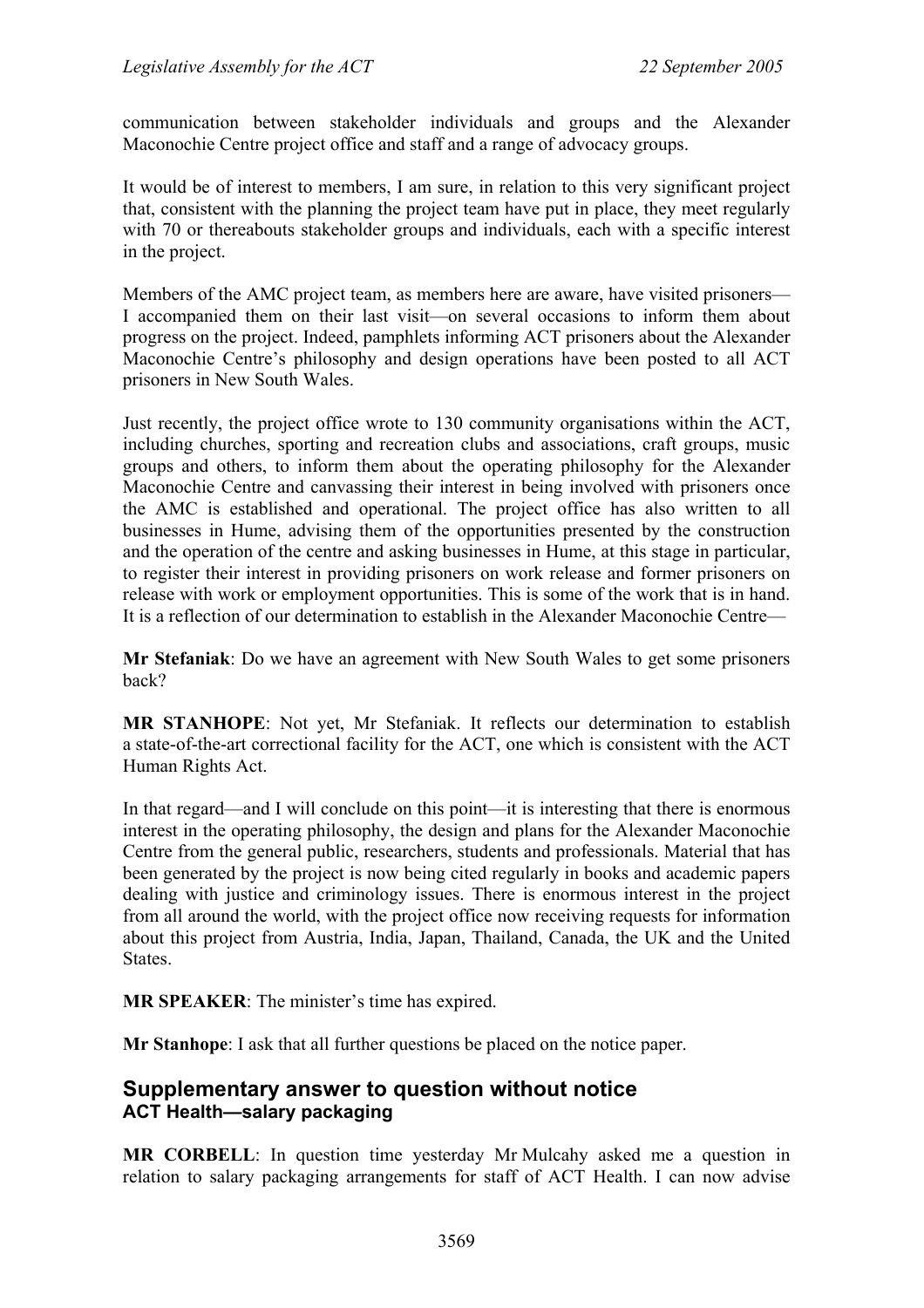Mr Mulcahy and members that the process of gaining clarification from the ATO on the application of fringe benefits exempt salary packaging arrangements to staff of ACT Health is continuing, with ACT Health officials providing information to the ATO as recently as August of this year. It is anticipated that formal advice will be received in November of this year from the ATO regarding the manner in which ACT Health has self-assessed the application of FBT exemption to its staff salary packaging arrangements. There have been no changes to salary packaging arrangements to date.

## **Answers to questions on notice Question No 467**

**MR SMYTH**: Under standing order 118A (a), I ask the Minister for Health when I can expect an answer to question on notice 467, concerning paediatric ward funding, which was due on 16 September.

**MR CORBELL**: I thank Mr Smyth for the question. The department is currently finalising the detail of the answer. We want to ensure we give an absolutely accurate answer. I anticipate that Mr Smyth will receive an answer shortly.

## **Questions Nos 489 and 490**

**MR PRATT**: Under the same standing order, I want to ask a couple of ministers about a number of overdue questions on notice which were due on 17 September. I would firstly like to ask the planning minister about questions on notice 489 and 490. These concerned ACT Roads and ACTPLA approvals.

**MR CORBELL**: I think I have answered those questions.

## **Question No 495**

**MR PRATT**: Thank you, minister. I will double-check that. I ask the minister for police about question 495 on drug-driving tests.

**MR HARGREAVES**: I believe I have seen and signed off on that. I would expect that response to be with the member within a very short period of time.

# **Papers**

**Mr Quinlan** presented the following papers:

Financial Management Act, Pursuant to section 14—Instrument directing a transfer of funds within the Chief Minister's Department, including a statement of reasons, dated 14 September 2005.

Territory Owned Corporations Act, pursuant to subsection 19(3)—Statement of Corporate Intent—ACTTAB, 1 July 2005 to 30 June 2006.

#### **Mr Stanhope** presented the following paper:

Utilities Act—Utilities (Variation of Industry Code) Determination 2005 (No 2)— Disallowable Instrument DI2005-132—Revised explanatory statement.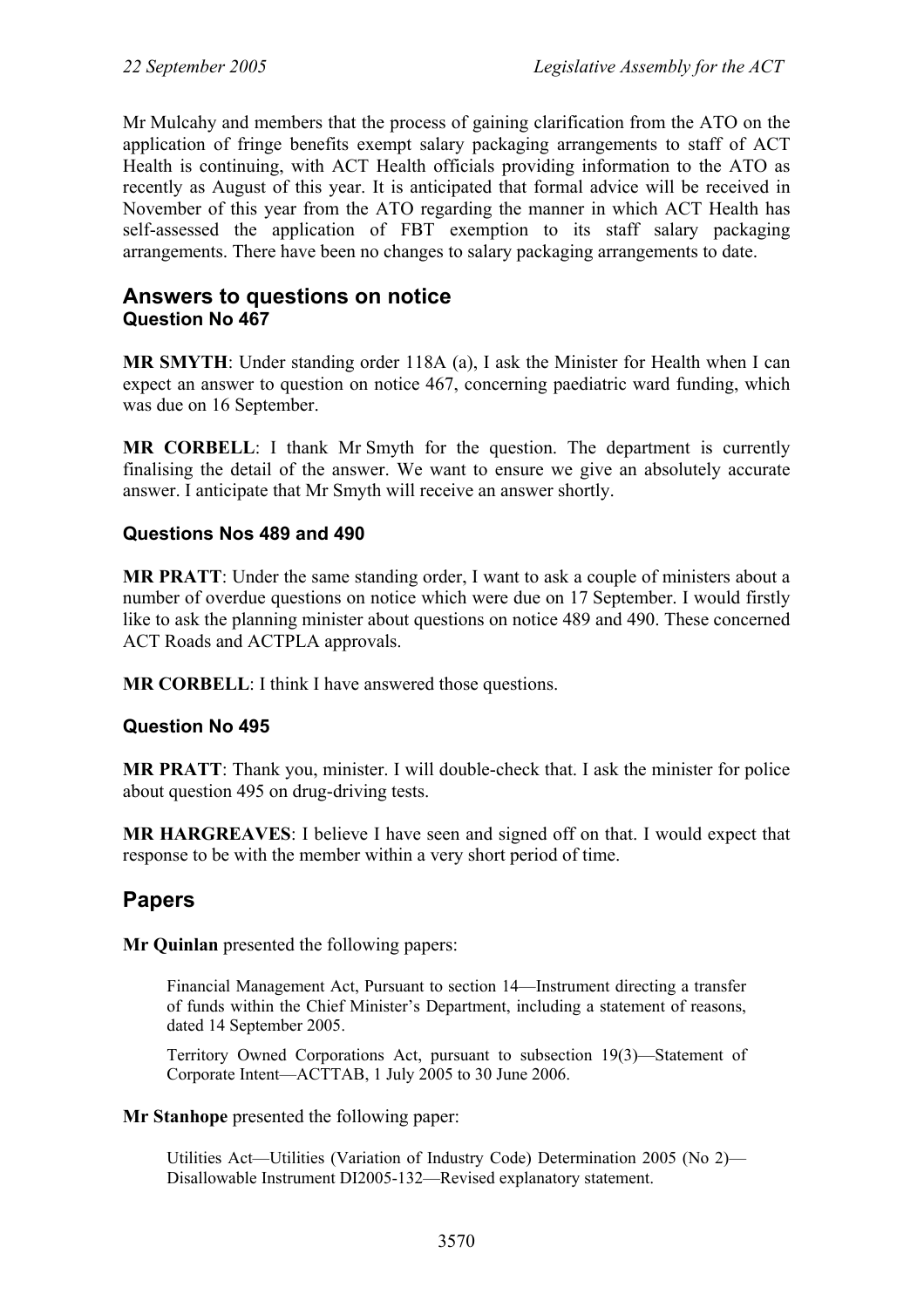# **Ministerial Advisory Council on Ageing Paper and statement by minister**

**MR STANHOPE** (Ginninderra—Chief Minister, Attorney-General, Minister for the Environment and Minister for Arts, Heritage and Indigenous Affairs, and Acting Minister for Education and Training): For the information of members, I present the following paper:

ACT Ministerial Advisory Council On Ageing—Annual Report 2004-2005.

I ask leave to make a statement in relation to the paper.

Leave granted.

**MR STANHOPE**: Today I table the 2004-05 annual report of the ACT Ministerial Advisory Council on Ageing. The ministerial advisory council on ageing, established as part of this government's commitment to senior Canberrans, is the first of its kind since the introduction of self-government in the ACT. It gives Canberrans an opportunity to play a real and significant role in advising government on the future needs of older people. Ours is an ageing community. Too often this reality is seen in negative terms because of the strain it will place on our health system, the changes it will demand of our housing and the potential decline in government revenue as the working age population shrinks.

An ageing population does present challenges. So did the baby boom, and so does any demographic shift over time. Societies have always accommodated these shifts. We have built more schools when the population bulge has been at the other end of the lifecycle; we have built four-bedroom houses instead of three-bedroom ones; we have constructed new office blocks when they have been needed. Now, and in the future, we will need something different again. We will not only accommodate that difference, we will celebrate it. We will find ways of adding value to the life experiences of older people.

Since its inception, the ministerial advisory council on ageing has been actively involved in promoting positive ageing and providing important advice to the government on the needs of older Canberrans. It has drawn on the skills, expertise and creativity of people of exceptional calibre from a diverse range of community sectors. The council has gone from strength to strength since its inauguration. The success of this council sets a high standard for other advisory bodies to aspire to. The 2004-05 annual report is proof of this.

The annual report details achievements against the council's strategic plan, released in December 2003, and highlights directions for the coming year. Considerable progress has been made against a number of priorities, including promoting meaning and purpose in later life through such forums as the successful social isolation seminar and the meaningful ageing forum; encouraging portrayal of positive images of senior people, through participation in such initiatives as the "life's reflections" photographic competition, and through working with media outlets to promote the portrayal of positive images of older people.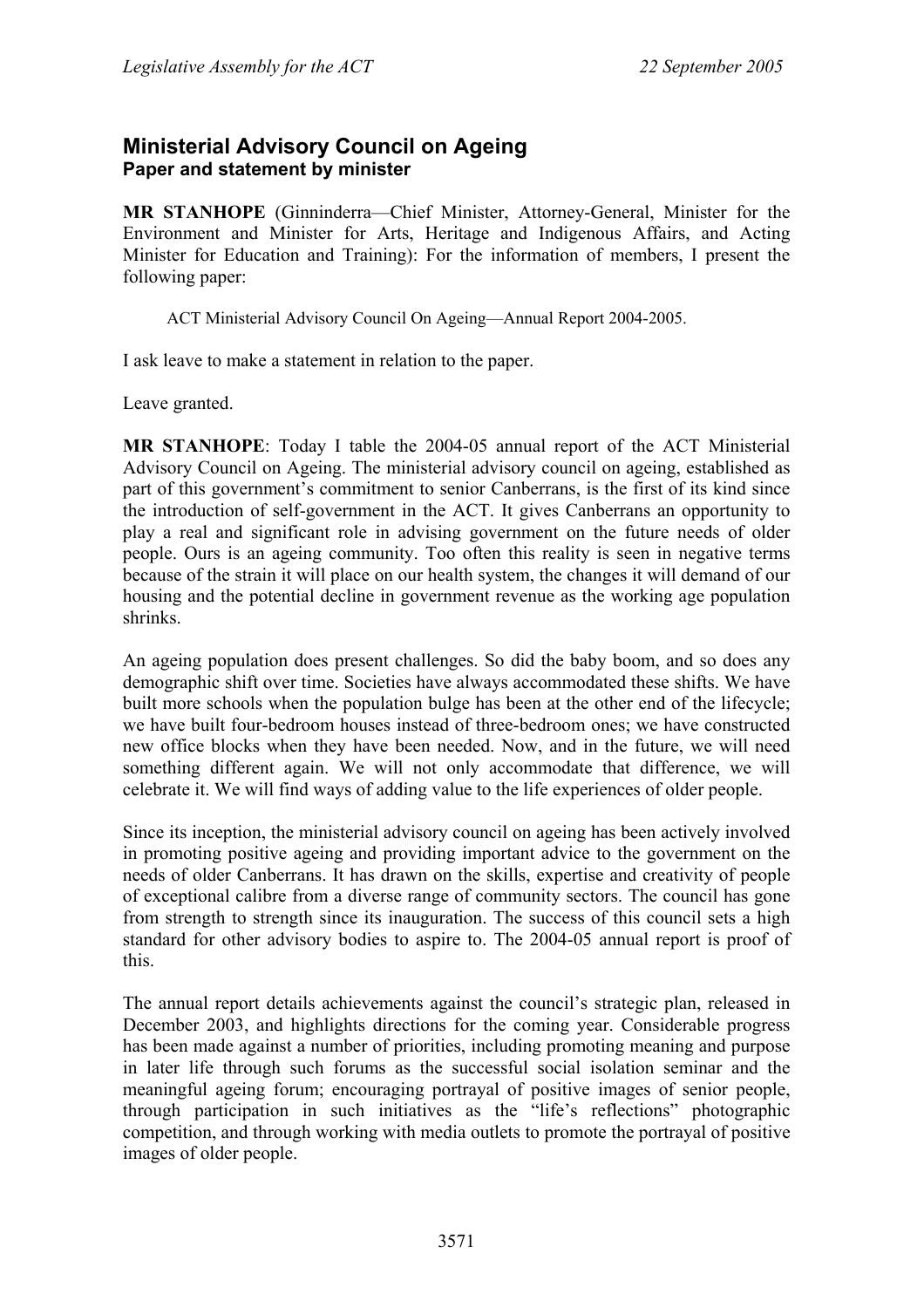The council has also had valuable input into the provision of aged care facilities through the implementation of the "building for our ageing community" strategy. It has advised on flexible employment and retirement conditions—advice that was incorporated into the mature age employment action plan. It has taken a leading role in assessing applications for ACT seniors grants and held preliminary discussions to develop a needs analysis brief to consider options for increasing access and mobility for older people.

Future plans for the council include monitoring the elder abuse prevention project; working with the ACT Community Inclusion Board on programs to reduce social isolation; taking a major role in the 2005 Canberra Retirement and Lifestyle Expo, and developing a new strategic plan to guide the future work of the council. The council has an important impact on every aspect of ageing in the ACT. I am personally grateful to the council members for volunteering their expertise and time.

I take this opportunity to put on the record the government's appreciation for the contribution made by Peter Brady, the recently retired director of the ACT Office for Ageing. Mr Brady's tireless advocacy and his clear grasp of the need to ensure that older Canberrans are fully engaged in every aspect of the life of the community have truly made a difference to the quality of life of many in our community. His contribution to the success of the ministerial council cannot be overstated.

Mr Brady contributed significantly to public policy formulation in the ACT over a period of more than two decades, particularly in the planning, community affairs and social policy areas. His most notable contribution was to implement the plan for older persons—a Labor Party commitment in 2001. This involved, among other things, creating and managing the ACT Office for Ageing; providing policy support for members of the ACT Ministerial Advisory Council on Ageing; developing and leading the implementation of the response to the Assembly's report on elder abuse; enhancing the Seniors Week activities and the seniors card scheme, and securing significant government funding for refurbishment of seniors club premises. Mr Brady's commitment and personal approach to the engaging of seniors in the representative groups greatly strengthened the links between Canberra's older residents and the ACT government and its agencies, as well as generating well thought out and innovative responses to their complex concerns.

Mr Brady was well regarded by seniors and seniors groups in the ACT. He made a genuine difference to the lives of many seniors during his time as manager of the ACT Office for Ageing in the Chief Minister's Department. It is thanks to the energy of people like Mr Brady and the members of the ministerial council that the concerns of older Canberrans are so central to the policy-making and program delivery of the government. The Canberra community can be confident in the knowledge that the policies and programs this government makes in relation to ageing are informed and enriched, and that our perceptions and perspectives on ageing are greatly broadened by the professional, community and business representatives appointed by the council.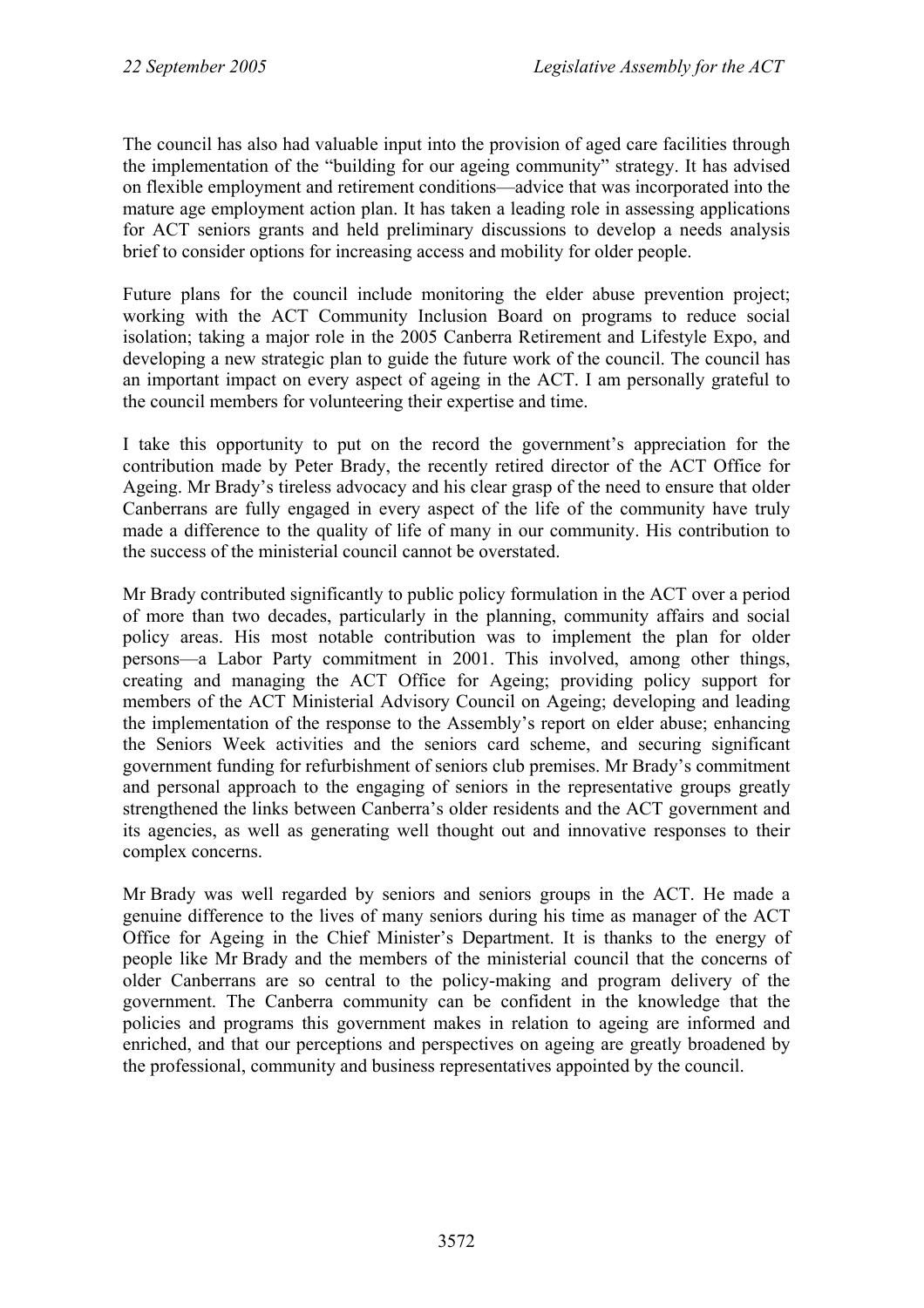## **Territory plan—variation No 205 Papers and statement by minister**

**MR CORBELL** (Molonglo—Minister for Health and Minister for Planning, and Acting Minister for Children, Youth and Family Support, Acting Minister for Women and Acting Minister for Industrial Relations): For the information of members, I present the following paper:

Land (Planning and Environment) Act, pursuant to subsection 29 (1)—Approval of Variation No 205 to the Territory Plan—Oasis Leisure Centre Deakin—Block 11 Section 68 Deakin, dated 21 September 2005, together with background papers, a copy of the summaries and reports, and a copy of any direction or report required.

I ask leave to make a statement in relation to the papers.

Leave granted.

**MR CORBELL**: Draft variation 205 proposes to change the land use policy for the Oasis Leisure Centre site in Deakin to commercial B2E, corridors and office sites. During public consultation, one submission was received which raised opposition to the proposed condition that leases for other units cannot be changed to include office use until unit 17 is refurbished. The submission also raised concern that there was no justification for vacant medical suites to remain vacant until the pool is refurbished and that the smaller units would have very little impact on the dynamics of the total use of the site.

The Standing Committee on Planning and Environment, in its report on the draft variation, made four recommendations. The first was that the authority develop a master plan for the west Deakin area to address traffic, parking, public transport, environmental and retail facility issues. The committee recommended that, if resources are not available in the 2005-06 budget to prepare a master plan, the issues be addressed in either a revised draft variation 205 or a new draft variation. In response to this recommendation, variation 205 has been revised, as detailed in Annexure A to the approval instrument.

Secondly, the committee recommended that the authority amend the variation to enable the office development to be built before the pool at the Oasis centre is refurbished, on condition that the pool is upgraded under a performance bond. The government does not support this recommendation. The original proposal for the draft variation put forward by the proponents was to add "office use" to the existing uses of entertainment, accommodation and leisure. The financial difficulties in meeting the conditions of the proposed variation were first raised by the proponents with the planning and environment committee, but this was not what the proponents initially raised with the authority when they sought the variation. It is also contrary to what the proponents arranged with the authority during the planning study stages.

I believe, and the government believes, it is important that the proponents address the issue of refurbishment of the pool, which is in extremely poor condition, prior to the development of the office building. The swimming clubs that use the pool are anxious to see the future of the pool addressed before any office building or development occurs. The insertion of such a requirement into the territory plan variation will ensure that this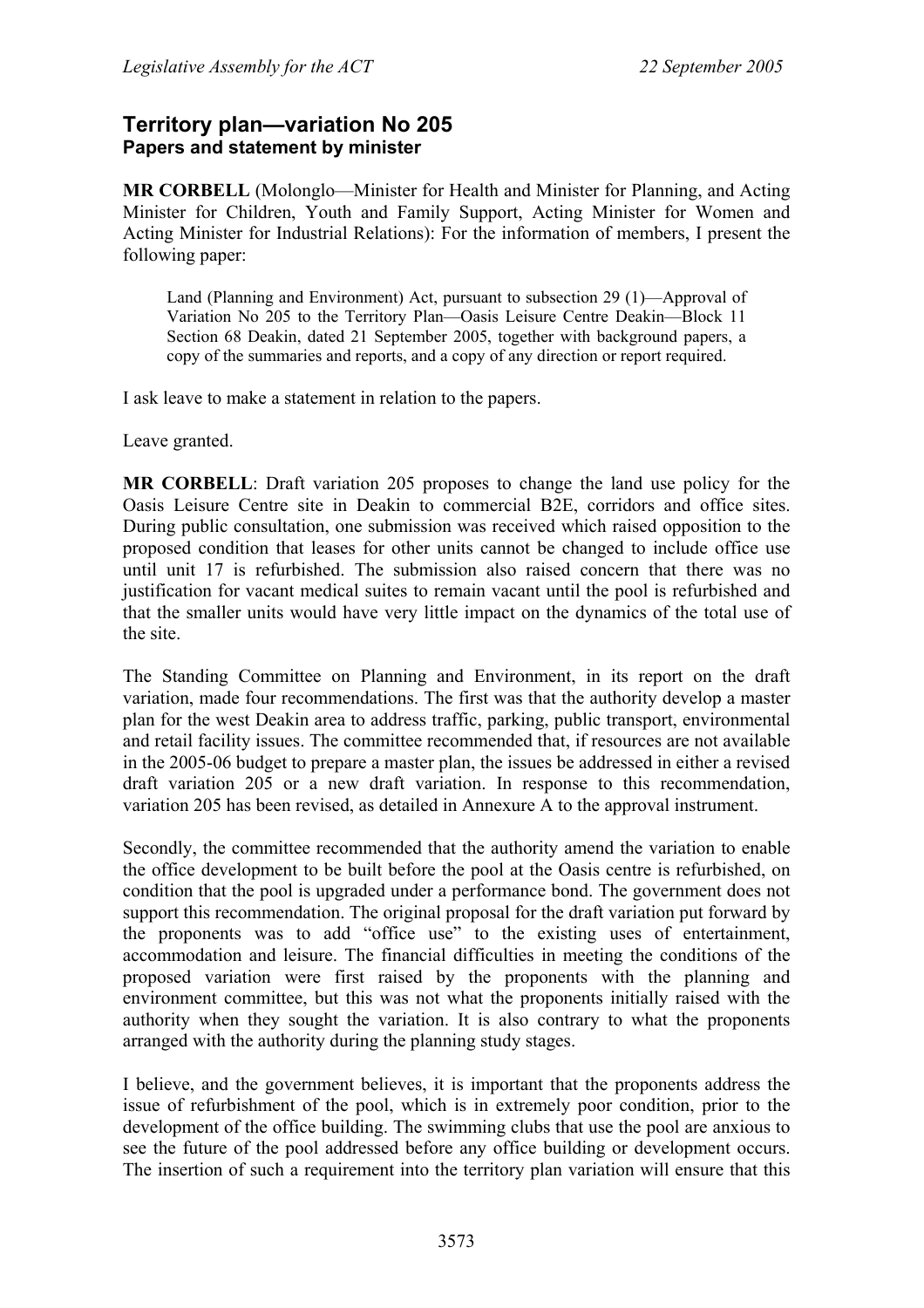happens. The Planning and Land Council, in its advice to the Planning and Land Authority, supported the draft variation, subject to any office development being permissible only after the swimming pool has been refurbished.

The third and fourth recommendations of the committee are that the proponents be required to provide security lighting for the car park on block 23 section 67, and that access to the Oasis Leisure Centre complies with relevant standards and guidelines. These recommendations are both design-related issues that will be addressed at the development application stage. I commend the variation to the Assembly.

## **Territory plan—variation No 214 Papers and statement by minister**

**MR CORBELL** (Molonglo—Minister for Health and Minister for Planning, and Acting Minister for Children, Youth and Family Support, Acting Minister for Women and Acting Minister for Industrial Relations): For the information of members, I present the following paper:

Land (Planning and Environment) Act, pursuant to subsection 29 (1)—Approval of Variation No 214 to the Territory Plan—Village of Hall, dated 21 September 2005, together with background papers, a copy of the summaries and reports, and a copy of any direction or report required.

I ask leave to make a statement in relation to the papers.

Leave granted.

**MR CORBELL**: Draft variation No 214 proposes to implement the outcomes of the 2002 master plan for the village of Hall. The Hall master plan identified the significance and uniqueness of Hall and established strategies to protect the village and its surrounds from inappropriate development. The Hall village precinct was included in the Interim Heritages Places Register in 2001. The proposals in the variation include the following:

- changing the land use policy for part of Kinlyside valley from "residential" to "hills, ridges and buffer areas", which will define the rural buffers to the village;
- deleting the 12B area-specific policy overlay which applies to the showground, Hall village reserve and Halls Creek reserve and including these areas within the "urban open space land use" policy instead;
- including the Hall polocrosse field within the "urban open space land use" policy for consistency in land management; and
- expanding the boundary of the Hall cemetery on the principle that it is retained for its historic value and managed to protect endangered grassy woodland and endangered orchid specimens found on the site.

This draft variation was released for public comment on 4 December 2004 and three written submissions were received. These submissions raised concerns regarding land management and conservation, particularly within the existing cemetery and the new hills, ridges and buffer area. As a result of the consultation process, a revision was made to the variation to include the polocrosse field in urban open space to facilitate land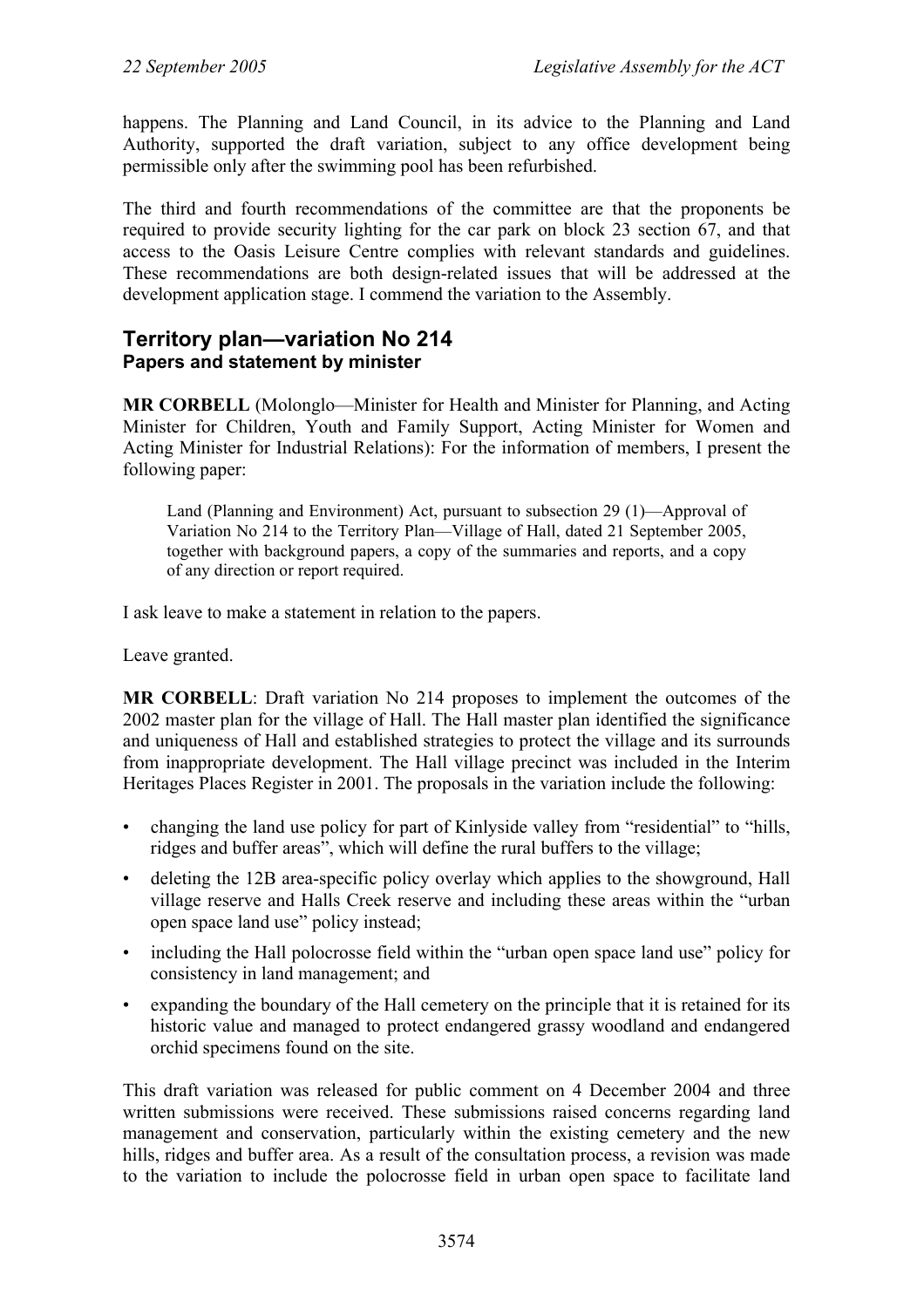management. In its report No 14 of 16 August this year, the Standing Committee on Planning and Environment made three recommendations on this variation. The committee's first recommendation was that burials in the existing cemetery cease as soon as possible and that new land be made available. This recommendation is supported by the government. I am advised that Environment ACT is currently involved in discussions with the ACT Public Cemeteries Board to achieve this.

The second recommendation was that Environment ACT consider planting local woodland species such as yellow box and red gum, as well as understorey grassy woodland species, in the extended cemetery on blocks 310 and 312 to create a consistent landscape setting. Both Environment ACT and the government support this recommendation. Work has already commenced on advanced tree planting by the Parks and Conservation Service in conjunction with the cemeteries board.

The committee's final recommendation was that the planning system reform project consider the need for a consistent approach to sustainability principles in rural villages across the ACT in the revised territory plan. The Hall variation does not propose to increase the intensity or area of residential land, but rather seeks to protect the existing character of the village.

The sustainability principles for Stromlo settlement and Uriarra rural village relate primarily to the rebuilding of those villages. In the case of Hall, development is already complete and such principles could only apply to redevelopment. Based on this approach, the committee's recommendation will be considered in the context of the planning system reform project. This variation is a great outcome for the village of Hall because it gives certainty for the protection of its unique rural setting. I am pleased to table the variation and I commend it to members.

## **Community safety Discussion of matter of public importance**

**MR SPEAKER**: I have received letters from Mrs Dunne, Dr Foskey, Ms Porter and Mr Pratt proposing that matters of public importance be submitted to the Assembly. In accordance with standing order 79, I have determined that the matter proposed by Mr Pratt be submitted to the Assembly, namely:

The management of community safety under the current ACT government.

**MR PRATT** (Brindabella) (3.56): I rise on this matter of public importance because of a deep concern about what we see as the government's generally poor management and handling of a range of emergency management issues. Over the last few years of local government we have seen a gradual gravitation towards human rights that has occurred at growing expense to the delivery of essential services and good governance of the ACT.

An increasing number of Canberrans grow worried by this human rights obsession at the expense of human safety and, more broadly, the neglect to ensure that local government delivers fundamental services, protects the community and faithfully defends the national interest. Indeed, we saw reported in the *Canberra Times* only yesterday that Mr Stanhope's Human Rights Act may now mean that the range of counter-terrorist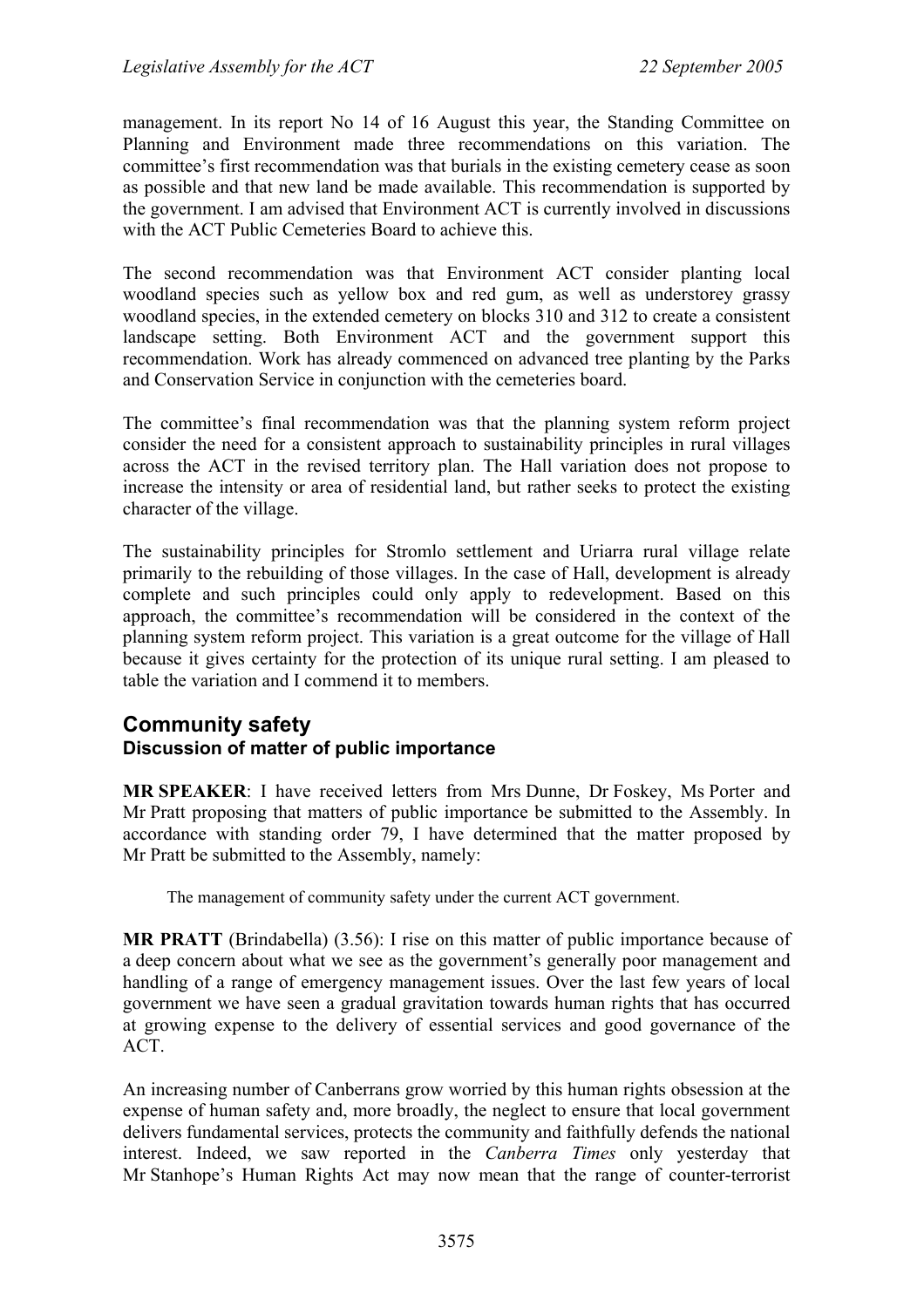reforms that the federal government has proposed may be illegal in the ACT. Therefore, the rights of ACT citizens to be protected from acts of terrorists may be severely compromised, thanks to this delusional Chief Minister who puts the rights of potential terrorists over and above the rights of the law abiding majority. I hope the Chief Minister will significantly change his attitude prior to the COAG meeting on terrorism next week. To combat the terrorist threat we need uniformity across the states and territories. Mr Stanhope is the pathetically dismal odd guy out and is at risk of making the ACT the soft touch when it comes to allowing radical attitudes, or allowing potential terrorists space to plan and carry out their criminal activities.

The Labor government has driven this negligent attitude towards emergency management since the January 2003 fires by not working hard to unearth the truths behind the emergency management failures that saw the ACT community not warned about the impending danger. The Chief Minister demonstrated only a superficial commitment to inquiring deeply into perhaps the worst natural disaster the ACT has ever seen, with its tragic loss of life and extensive property and environmental damage. Since McLeod, the Stanhope government has moved with some urgency to implement some of the McLeod recommendations, yet the list of failures to improve essential emergency capability, or to at least do so within budget, is significant.

There are many examples to highlight this government's lack of sincerity towards community safety via bushfire preparedness. We see that bushfire fuel loads in parts of Namadgi national park, for example, are still at levels equal to those prior to the 2003 bushfire disaster. We also see that the strategic bushfire management plan, version two, has been delayed for at least another 12 months. We have not seen specific bushfire operational plans, or evacuation plans for specific areas or suburbs, so that urban residents and CFUs are instructed on what to do in the event of another bushfire or other disaster.

We see the failure by the Labor government to continue the formation of community fire units because of a lack of training and funding. We see the disbanding of the fire management unit of the Department of Urban Services, contrary to the McLeod recommendation to strengthen the capability of public land managers in bushfire preparedness. The minister will not provide either the public or the opposition with a strategic fuel hazard reduction list, pointing out areas that have been burnt off, grazed or mowed in readiness for the coming bushfire season.

We have also seen the government impede Coroner Maria Doogan and then downright attempt to destroy the entire January 2003 bushfire disaster coronial inquiry, particularly once it became clear that it was moving uncomfortably close to exposing the failure to adequately warn the community. The rights of nine government personnel involved in the fires apparently take priority over the rights of the community—the rights of the community to be safe. That is where this Chief Minister has failed in his fundamental duty to community safety, over and above his own self-preservation. The Chief Minister has also failed massively to ensure the safety of the ACT community by failing to educate and brief the community on terrorist incident management and evacuation policies. This is almost three years after the Bali bombings, which tragically highlighted that Australia and Australians are terrorist targets.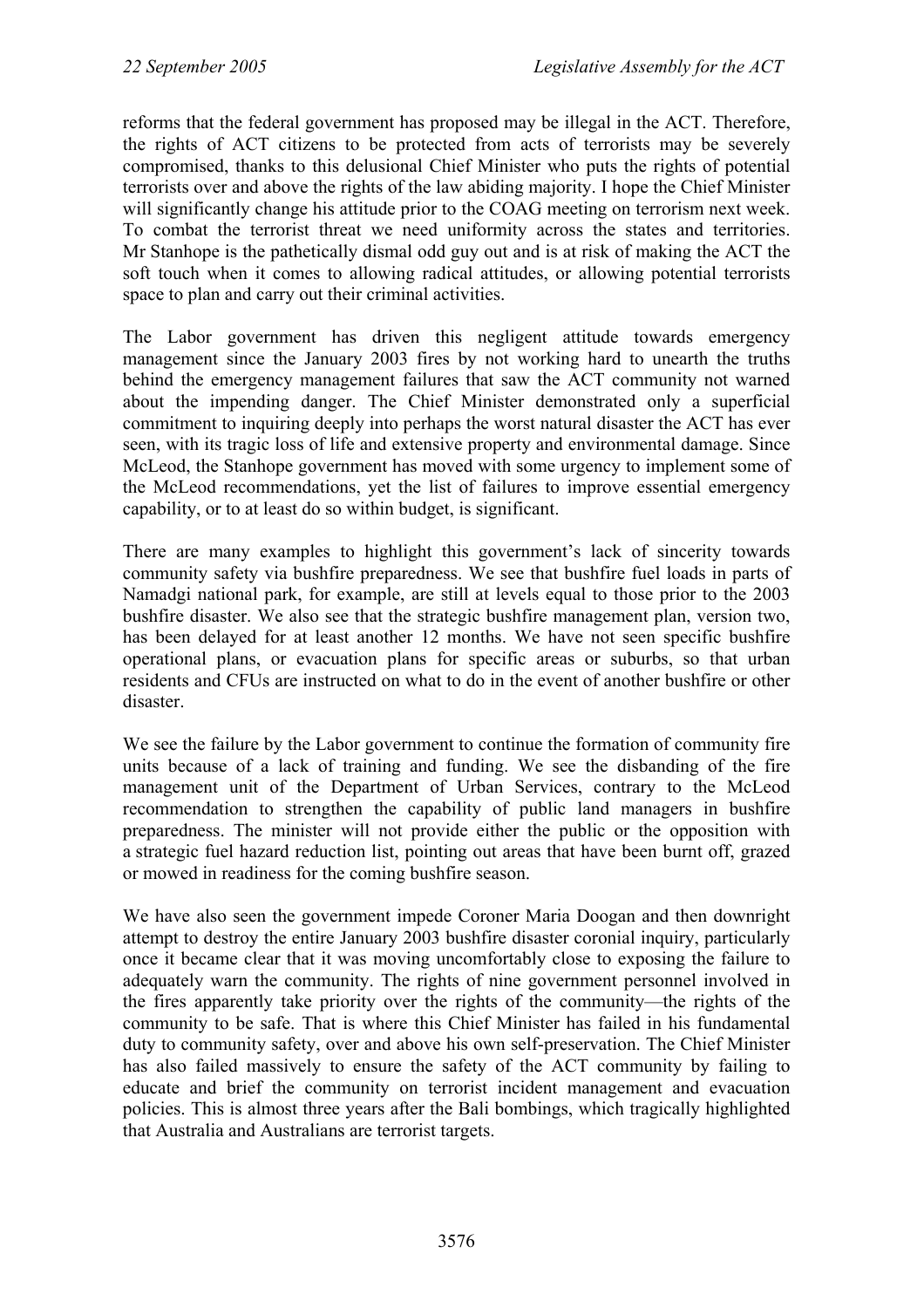The terrorist threat to the ACT is probably at medium level only, but a clear threat that this government is responsible to respond to exists. The community has a right to know. Indeed, it needs to know and be included in planning for such emergencies to the extent that classified information allows, rather than being kept in the dark like mushrooms. The community needs confidence. The community needs to know as much as possible about the actual risk and what protection measures are in place.

Police and emergency services, despite the government's lack of interest, have progressed relatively well in the building of a range of counter-terrorist capabilities—for example, bio and chemical attacks and probably atomic dirty bomb attacks. Urban search and rescue capabilities for fire brigade, ambulance, SES and ESA have developed those capabilities. The fire brigade is leading the way in the other threat attacks I have previously listed; and the police have developed excellent special response capabilities as far as the security arena is concerned.

The success of the management of the embassy white powder scare incident is to be applauded, but this was relatively small-scale incident management. What we saw there was professionally well done; it was excellent work, but still on a relatively small scale compared to the threat levels that could indicate the possibility of something much larger. We are not seeing serious preparation for larger-scale terrorist emergencies.

All of our agencies have professionally and diligently, on their own initiatives, developed excellent capabilities in the security arena. At least the government has provided some funding for them to be able to achieve those standards, but it does not possess a serious management culture in relation to emergency planning and overarching policy to meld those agencies together for broader activities. Members of this government fly by the seat of their pants in what is purely reactionary-based governance. They lack the proactive ability and forethought that is greatly needed in order to protect our community.

Critically, we now discover that the Labor government, contrary to announcements made as long ago as last year and again recently, has failed to significantly progress any large-scale terrorist attack management and evacuation plans for vulnerable, likely target areas throughout the ACT. I will quote the Chief Minister's exact words from the last sitting. He said that there is a suggestion that, because there is no piece of paper that states, "This is the plan for Civic," we do not have a plan. He said, "We have a detailed plan for what will occur in the event of an emergency." Maybe the Chief Minister happens to have a Ros Kelly whiteboard, rather than a piece of paper.

The Stanhope government needs to complete and publicise, as soon as possible, terrorist incident management and evacuation policy and, hanging off that policy, the appropriate plans. It must adapt existing tried and tested urban fire evacuation procedures to incorporate terrorist threat management and evacuation procedures—I believe the ESA is beginning to move down that track—and it must introduce these plans rapidly. It must commence community education and emergency drills for building wardens, for example, and emergency personnel who would be involved in broader-scale activities, on a much larger scale than existing building evacuation scenarios. It must have those people trained and drilled, in the event of strikes occurring.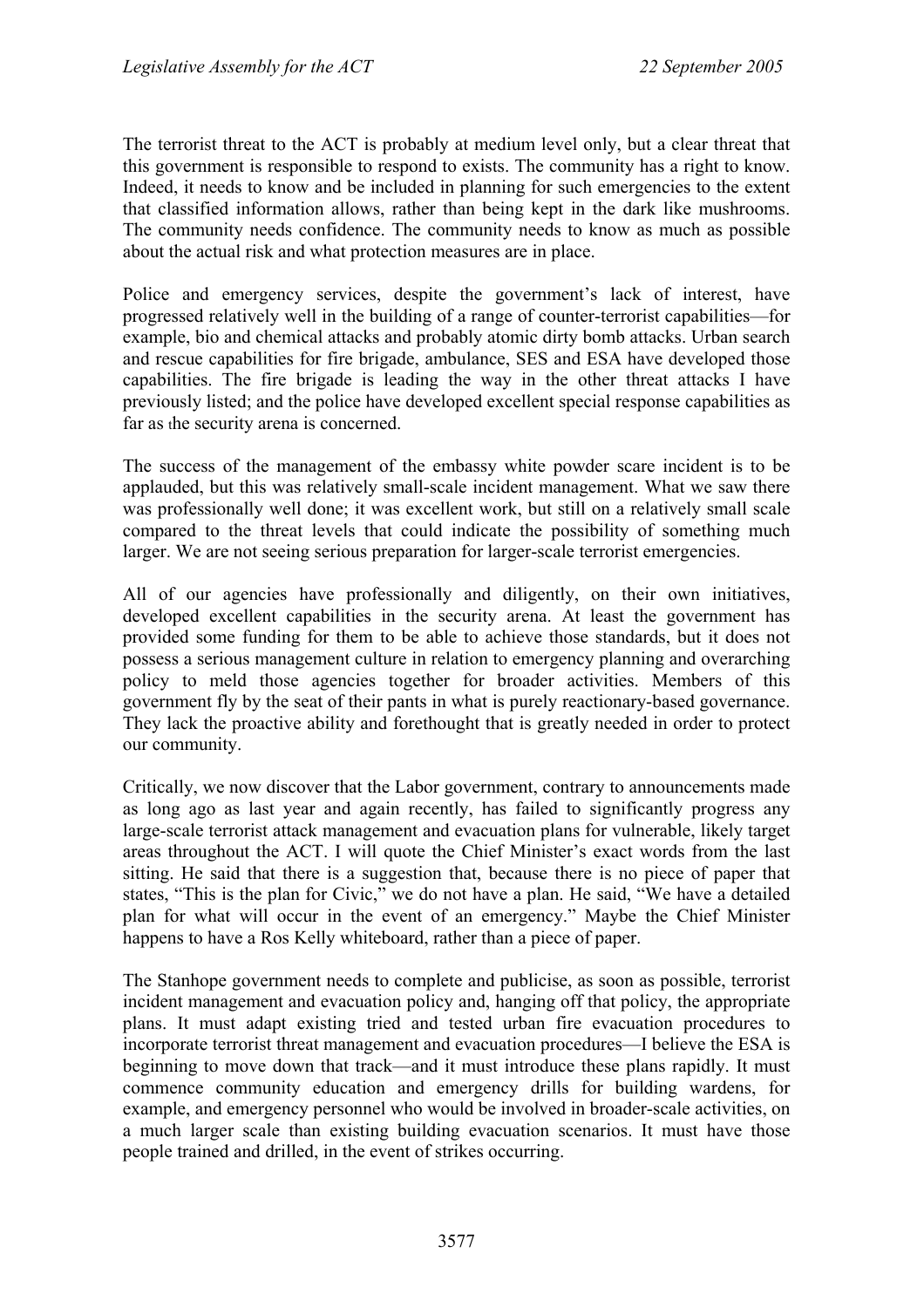Next there is ACT policing. It apparently goes against the grain of this government's philosophy to properly protect the community against crime. Again, an unbalanced obsession with human rights dictates a soft-on-crime attitude that sees the running down of ACT police numbers and the erosion of police capacity to properly do the job they wish to do. Numbers in the ACT police force are well below the Australian average. I have gone through that a number of times. In fact, there has been no effective increase in police numbers since 2001. The claim by the government that they have increased police numbers since 2001 was exposed as folly in the recent estimates. The number of sworn police officers in the ACT has dropped by 14, at the same time as the population has grown.

The police minister, Mr Hargreaves, defends the position, arguing that it is all about intelligence-based policing. It is not good enough when the police cannot even engage in intelligence-based policing because there are not enough of them to engage regularly with the community to gather intelligence. In fact, we hear report after report from members of the public of the police being unable to respond to incidents due to a lack of available police to do the job. We continue to receive complaints on a daily basis.

We hear the Chief Minister rattling off declining statistics of serious crime, and these are encouraging. A number of major crime activities have decreased significantly. This is due mainly to taskforce policing—targeted policing—which is effective policing, but we see a massive imbalance. Low to medium level crime increases elsewhere due to a lack of police presence in other areas. We call this the plunger effect. I remind you of the 22-odd armed robberies that occurred in the space of just three weeks earlier this year. Unfortunately, this pattern continues.

The road traffic statistics also highlight the problem. Our current road death toll of 20 is over twice that of the whole previous year. There is an increasing percentage of positive random breath tests from the lowest number of random breath tests carried out in five years. These statistics further illustrate that, while incidents of unsafe practices on roads continue to rise, police capacity to carry out random breath tests declines. Through the latest Auditor-General's report into administration of the courts, we have magistrates claiming that the severe court delays are likely to be due to a lack of police resources. The police minister must explain to the community why he has allowed the police force to be so underresourced that it neither can respond to crime nor has the capacity to progress law enforcement through the courts.

The government's failings are starkly demonstrated by the recent discovery that badly needed closed circuit television cameras in Civic were not working, and that systemic failures had gone undetected for some days. While initially stating that he would prefer more police on our streets to additional CCTV cameras, the Chief Minister also stated that he feels the cameras are something the government must urgently review and that their implementation on all ACTION bus services, as well as across the territory, is imminent.

In contrast to this note of urgency by the Chief Minister it is disturbing to note that, during estimates hearings, Simon Corbell, the minister for transport, stated that the implementation of cameras on older ACTION buses would only be considered in future years, as the government has been unable to find the resources to do so this coming year.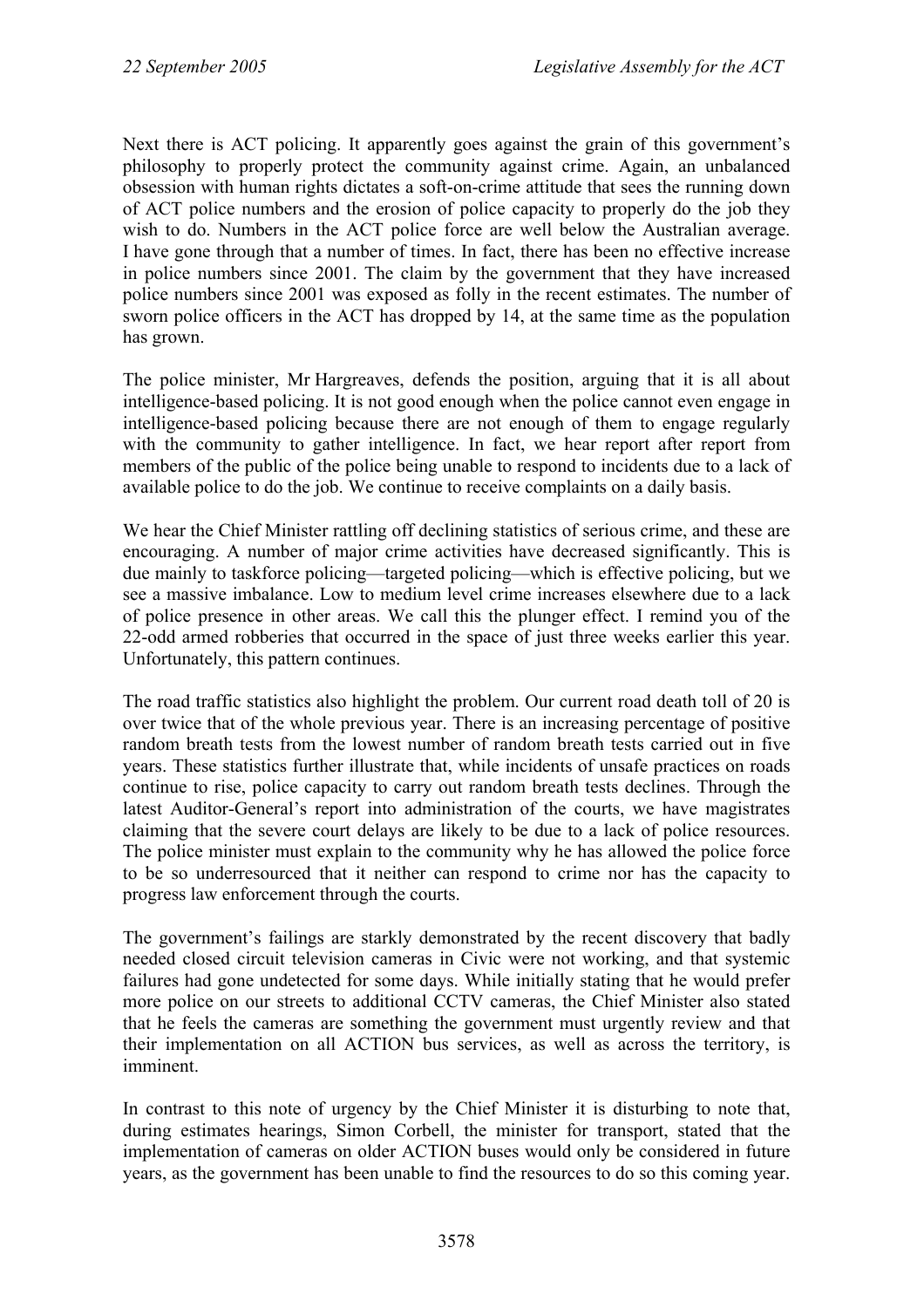Perhaps the funding has been diverted away from the Chief Minister's expensive legacy, known as the \$12 million arboretum, or by Mr Corbell's \$6.7 million real-time information system.

Mr Stanhope's newly announced "see something, say something" campaign to report suspicious packages on buses is another example of this government's implementing measures that, while they are welcome, address only part of the problem. It is one thing to put the onus on the community to do its bit, but this can only be effective if the government is doing its bit too by tightening up the laws, sufficiently resourcing police and having proper incident management plans in place.

Clearly, the Stanhope government has not come to grips with a wide range of essential community safety policy issues and simply does not possess the operational culture required to properly protect the community from substantial threats or lower level domestic threats. Simply said, the Stanhope government's track record on the management of community safety issues in the ACT is abysmal. This, I fear, is not set to improve unless this Chief Minister and his government make community safety the number one priority over and above their non-essential ideological pet projects.

**MR STANHOPE** (Ginninderra—Chief Minister, Attorney-General, Minister for the Environment and Minister for Arts, Heritage and Indigenous Affairs, and Acting Minister for Education and Training) (4.11): The government, contrary to the diatribe we just heard from the anti-police minister, has put considerable effort into developing the Emergency Services Authority as a major force in the protection of community safety in the ACT. The McLeod report into the 2003 bushfires provided a way ahead and my government has acted, as members know, on all of its recommendations.

The Emergencies Act 2004 merged four separate pieces of legislation into one, and in plain English. It now clearly defines the responsibilities of all agencies as well as the ACT Bushfire Council and the emergency management committee. It required ESA to communicate with the community before, during and after emergencies, and it introduced a state of alert and state of emergency. For the first time, the ESA is required to audit bushfire season preparations, with this requirement to become mandatory in agency annual reports from next year. The legislation also required the production of the strategic bushfire management plan, a national first, and the subordinate bushfire operational plans. We have clearly placed responsibility for the ACT emergency management plan with the ESA and have removed previous confusion around the territory controller role in major emergencies.

Emergency services agencies not only protect life and property but also, of course, the environment. Responsibility and accountability for strategic direction of all elements of the ESA are now allocated to a single person, the ESA Commissioner. Very importantly, the legislation specifically highlights the value of volunteers to the ACT community and establishes the State Emergency Service in its own right within the authority.

The ACT has adopted an all-hazards approach to emergency management that addresses both natural and non-natural threats. The Emergencies Act 2004 provides for the declaration of a state of alert or a state of emergency by the ACT government. This enables a proactive approach to be taken for evacuation. The requirement for evacuation arrangements in the ACT was identified following the bushfires. A similar requirement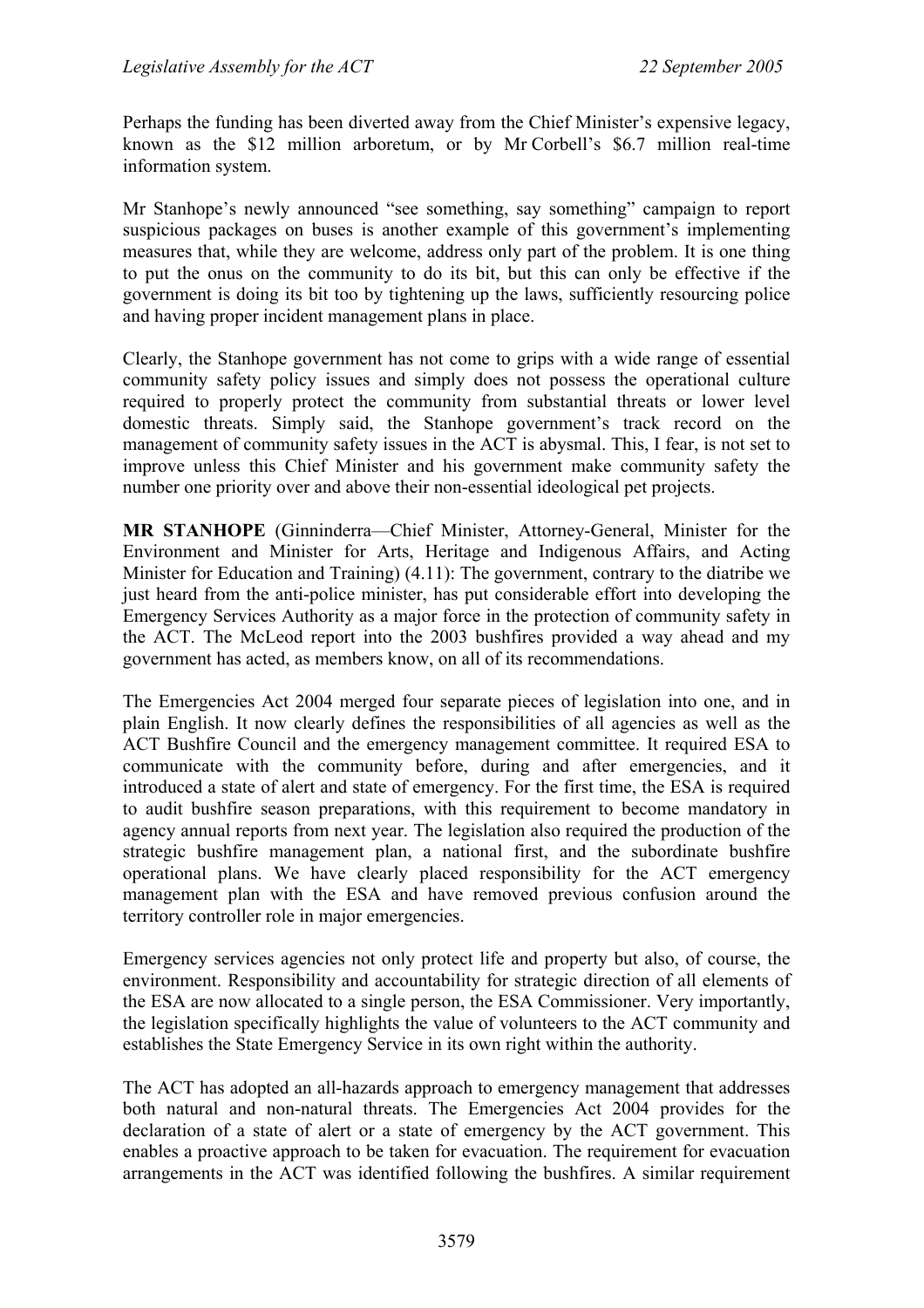had been identified in other jurisdictions following major bushfires and had focused on the contentious issue of whether to stay and protect houses or to evacuate before the fire approached areas. The evacuation strategy is part of the ACT emergency management plan.

The ACT has adopted an all-hazards warning system. The system is intended to provide clear information to the community on the likelihood that an incident will occur that will require evacuation or alternative action. It provides direction on the actions required by ACT Policing, the ESA and other agencies, and a public information message. The message is preceded by the standard emergency warning signal. The levels of warning comprise blue, which is potential impact within 24 hours; yellow, probable impact within 12 hours; orange, certain impact between four and 12 hours; red, immediate impact within the next four hours; and white, return after the threat or danger to residents has passed.

The ACT handy map in the *Yellow Pages* is intended to provide a simple means to communicate the location of an incident of the likely area in relation to the warning system. The alphanumerical grid covers the ACT and surrounding region. The community is asked to identify the grid squares in which they live and work and those where special needs members of their family are located. This is a key requirement in larger scale incidents and is used in north Queensland for cyclone tracking.

The ESA is rightly proud of its media memorandum of understanding. Its purpose is to provide a reliable flow of information to the community through the media. This overcomes reliance on mobile/fixed telephone and internet services that may not be operating during a major emergency. The ACT is the first jurisdiction to have an approved MOU with all media organisations—TV, radio and print—that establishes a partnership in the dissemination of information. The MOU includes the provision of timely and accurate information from the ESA to the media organisations through liaison officers; the provision of pooled recordings and photographs; training and deployment of accredited journalists; and participation in simulated exercises and activities to develop procedures.

Operational analysis is an essential action that is intended to maintain best practice within the ACT. Operational analysis will occur through simulated incidents/discussion exercises for existing areas, and to guide risk assessments and planning considerations in proposed new developments. The development of partnerships with the community provides a greater capacity to manage complex situations and enables the emergency services to better deal with the specific incident. Its strength lies in a shared knowledge of all hazards, shared responsibilities and provision of reliable and timely information.

ESA and the ACT land managers have been working closely together to be ready for the next fire season. Since last fire season land management agency firefighting staff have increased their skill levels by attending a number of nationally recognised training courses, including four-wheel drive, incident planning, incident operations, navigate in urban and rural environments, and operate pumps. Land management agency staff also participated in a major remote area firefighting exercise.

Twelve land management agency firefighting staff have received their certificate II in firefighting operations, while four received their national firefighting medal, recognising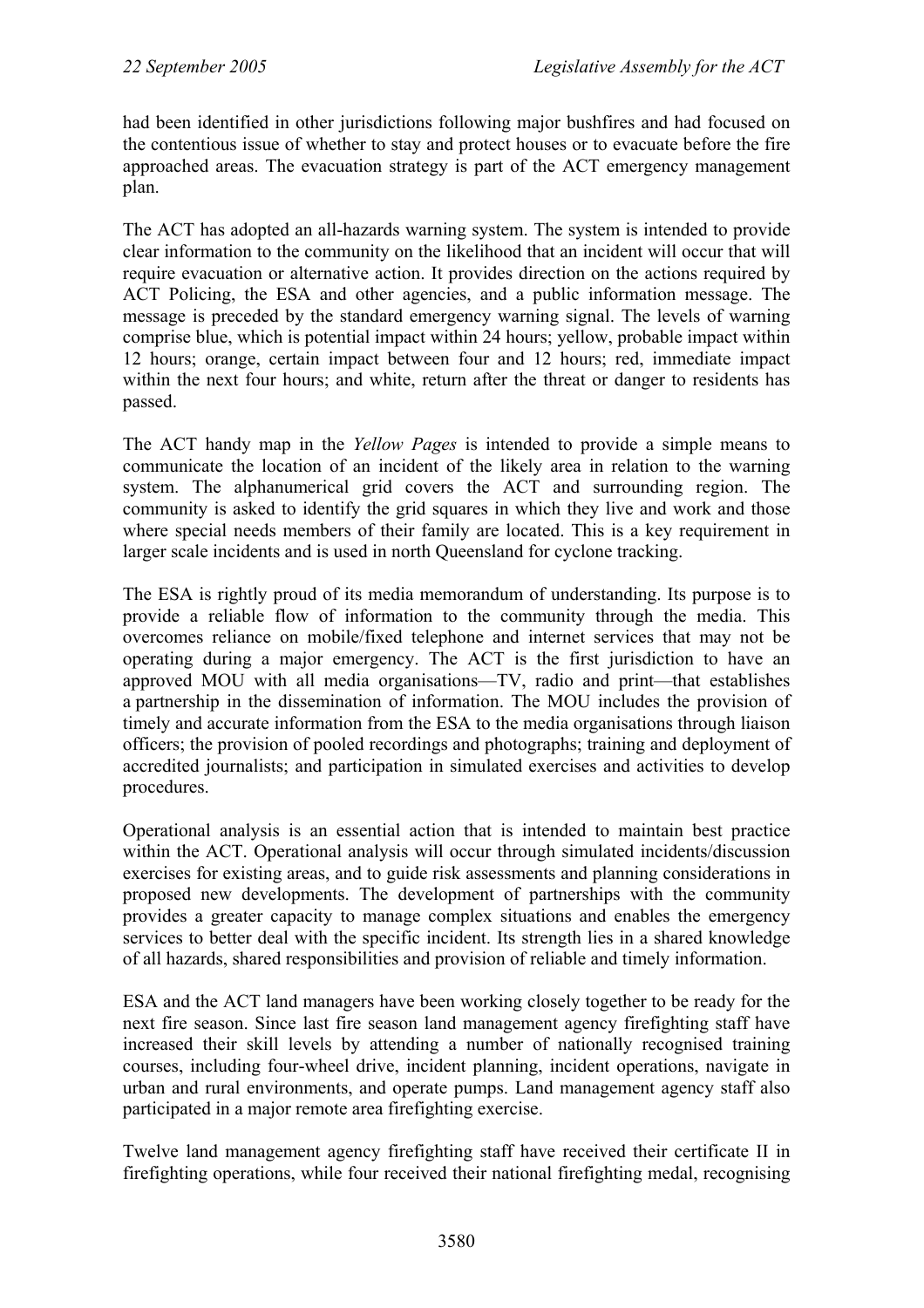15 years of service. Five received their national firefighting clasp, recognising 25 years of service and one received their second clasp, recognising 35 years of service. Twelve land management agency staff also received a national medal.

Since the last fire season, land management agencies have conducted over 600 hectares of prescribed burns, including burns on Black Mountain; on Macarthur hill behinds the suburbs of Macarthur and Fadden; Wanniassa hill behind the suburb of Fadden; Red Hill, behind the suburbs of Deakin and Red Hill; the Pinnacle, behind the suburb of Hawker; Amber Ridge, behind the suburb of Gordon; Jerrabomberra wetlands; the Kowen escarpment adjacent to the Kowen pine plantation; Boboyan pines in Namadgi; and in pine plantations burnt during the 2003 fires, including at Kowen, Ingledene and Uriarra. Many of the burns within pine plantations were conducted with an aerial drip torch specifically obtained for that purpose from Tasmania.

Approximately 100 hectares of physical fuel removal activities have been completed, including on Red Hill behind the suburbs of Deakin and Red Hill, on the Pinnacle behind the suburb of Hawker, on Macarthur hill behind the suburbs of Macarthur and Fadden, Lyneham ridge and Tidbinbilla Nature Reserve. Grazing for fuel management purposes has been undertaken on over 5,000 hectares of nature reserves and agisted land throughout the territory. Access maintenance and upgrades have been conducted on over 150 kilometres of fire trials. Three new helipads have been constructed in the Uriarra area to increase the ability to respond to fires in remote parts of the ACT. Signposting of trail names and water points has commenced in many areas, which will make navigation for firefighters easier.

Fuel management and access management activities will continue in the lead-up to and throughout the fire season. In particular, a number of burns are planned for the next few weeks in a range of locations, including at Kowen and Stromlo. These burns will result in smoke that will be visible from many areas in the ACT. Arrangements are also in place to engage 17 seasonal firefighters to provide increased capacity to respond to fires and to assist with implementing fuel hazard reduction works. Advertisements for these seasonal firefighters appeared in the paper last weekend and they will be employed for a period of 19 weeks, commencing in early January 2005.

The annual memorandum of understanding is currently being finalised. The MOU outlines the agreed arrangement for bushfire preparedness and response between the land management agencies and the Emergency Services Authority. The draft bushfire operations plans are with the Emergency Services Authority and were presented to the Bushfire Council this week.

The draft fuel reduction program of works undertaken along the urban edge includes: four controlled burns of a total of 5.05 hectares, including Fisher parkland, Spence-Kuringa Drive, Mitchell, and Aranda-Caswell Drive. There will be one ecological burn of native grass in Yarralumla as well as bushfire mowing of 1,840 hectares of the urban edge and 214 hectares along rural roads. There will be the physical removal of 37.81 hectares, including areas in Flynn, Latham, Chapman, Fraser, Spence, Hughes, O'Connor, the Fisher parkland, Weston, Mitchell and Fadden. Grazing will commence on 61.19 hectares in the Bonython-Mount Stranger and Curtin areas.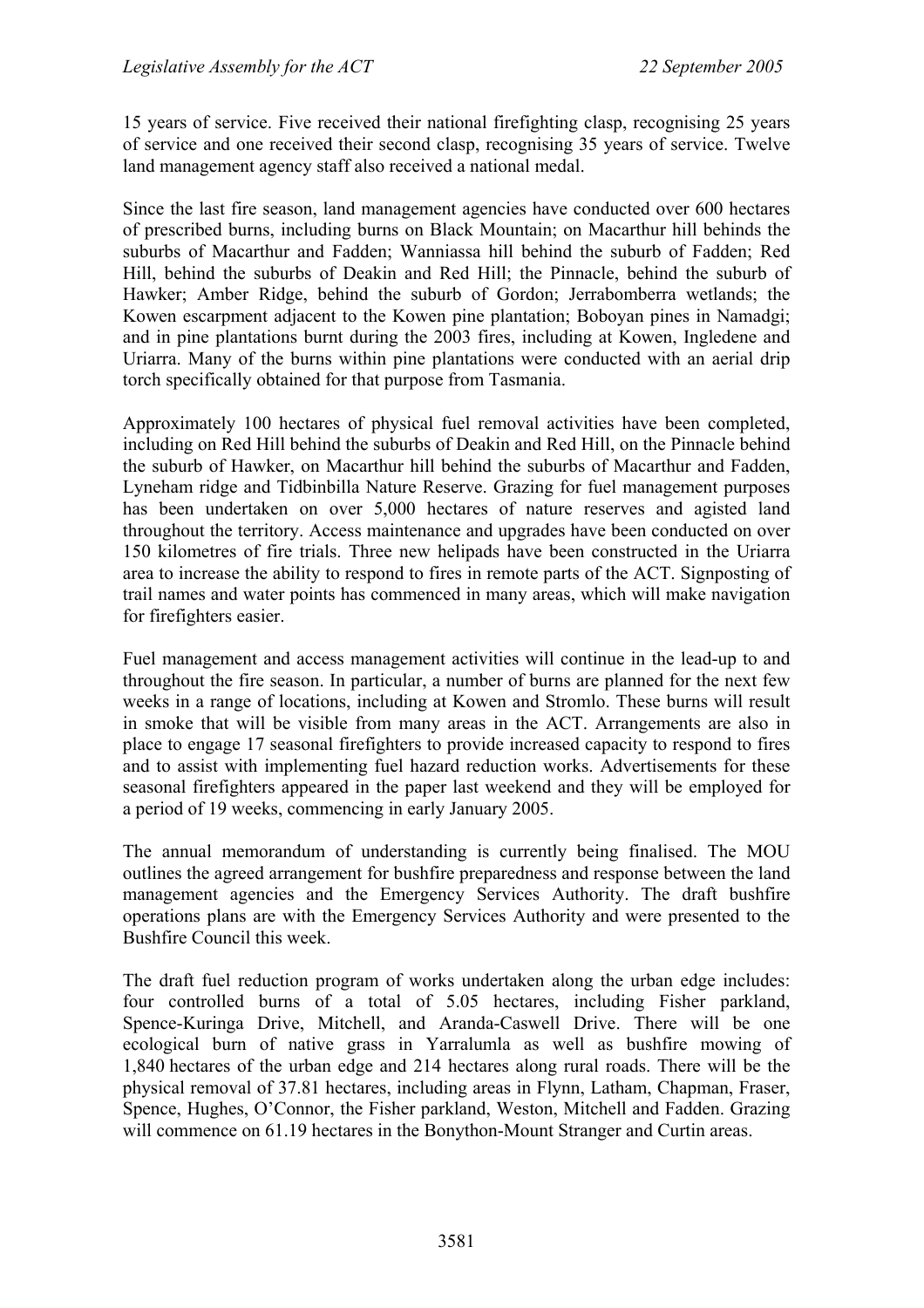Parks and places are currently engaging 14 staff for this fire season to undertake fuel reduction activities and to be available for fire suppression. In addition, there will be an ongoing training program undertaken to ensure that firefighters are adequately trained and experienced for firefighting duties. A reminder needs to be sent to the public that it is time to clean up their yards and gutters in preparation for the coming fire season. The Emergency Services Commissioner is currently considering whether or not to declare the start of the official bushfire season on 1 October or to delay the declaration by a month. The commissioner will be seeking the advice of the ACT Bushfire Council when they meet later on today.

The ACT Rural Fire Service has spent the autumn and winter months planning for the hot summer months ahead. A lot of work occurs in the off-season, getting ready for the next bushfire season. ACT Rural Fire Service staff and volunteers have put considerable time and effort into training and preparation since the end of last season. These activities have included assisting additional ACT government land management agencies to carry out extensive fuel hazard reduction across the territory. All of this work has been conducted in accordance with risk priorities.

All firefighting vehicles have been put through their pre-season workshop checks. The ACT Rural Fire Service also expects the arrival of three new compressed air foam units in the next six weeks to boost tanker stocks. The brigades are taking stock of personnel and skill level checks and databases are being updated to reflect the new information.

Canberra residents should most certainly start turning their minds to their own preparations by making sure that their homes are well protected from the threat of bushfires. A full guide to achieving that level of personal and home protection is available through the free copy of *Bushfires and the Bush Capital*, which can be obtained from Canberra Connect shopfronts or by ringing Canberra Connect on 132281 or online at the ACT Emergency Services Authority's website , www.esa.act.gov.au.

The government has invested considerably in new people and equipment over the past three years. We have appointed 35 new firefighters; 720 CFU volunteers have been trained, with 400 being fully equipped; the Rural Fire Service has 71 new volunteers; the ACT State Emergency Service has 50 new volunteers; and there are 16 new ambulance officers. We have developed our operational support with a new computer-aided dispatch system; a trunk radio network, phase one; and the emergency coordination centre, which has been activated five times. The ESA has practised devolved incident control processes and increased 24/7 media liaison capability. In addition to that, they have also established a new automatic weather station in the Brindabellas.

As members can see from this short description, the government has demonstrated to the utmost its commitment to community safety through the development of the Emergency Services Authority, providing it with effective legislation, ensuring it is well resourced and highly professional, as well as ensuring that other agencies are resourced adequately to deliver on their responsibilities for community safety. My colleague the Minister for Police and Emergency Services will give some details of the matching steps that this government has taken in relation to other areas of community safety.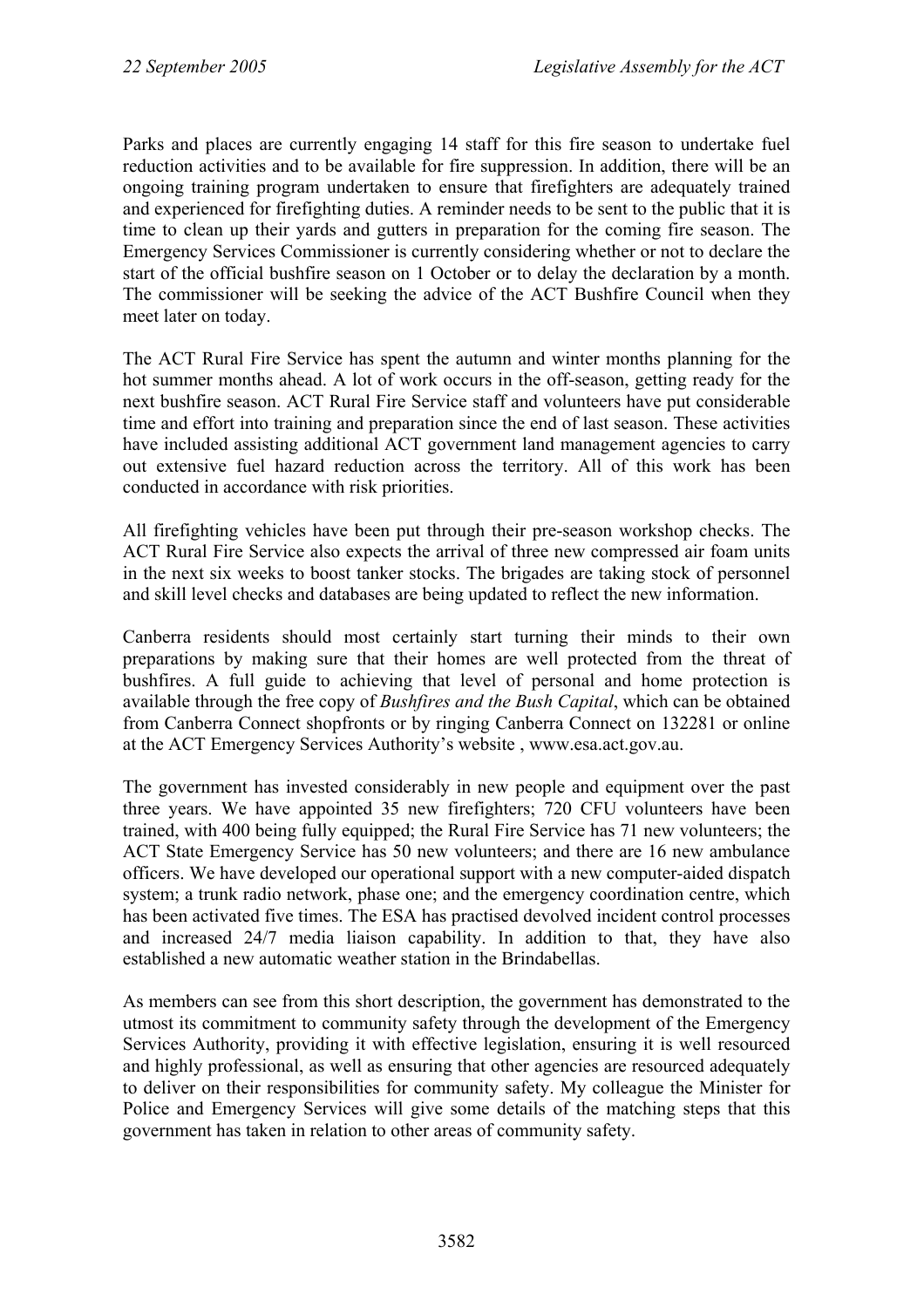What this resume shows is the extent to which my government has, to a large measure, addressed the shortfalls of previous governments in relation to ensuring that the community is safe. The work, the expenditure and the resourcing that we have provided to the Emergency Services Authority, to the ambulance, to the urban fire service, the Rural Fire Service and to the police really show up as embarrassing the lack of commitment and the lack of resources and funding that previous governments provided in these areas.

One only has to look at the level of expenditure just in relation, say, to the Emergency Services Authority. Just compare the level of expenditure and commitment which my government has shown to the Emergency Services Authority, to the urban fire service, to the engagement of additional full-time staff, volunteer staff, additional police, additional firefighters, additional ambulance officers. It really does highlight the complete lack of commitment and the hypocrisy of those opposite in relation to the safety of this community. Whether it be in relation to crime, whether it be in relation to the urban fire service or the Rural Fire Service, whether it be in the provision of ambulance services, this government's record in relation to our commitment to each of these areas leaves as an embarrassing hole the complete lack of commitment by those opposite to any of these particular issues.

The level of expenditure just in relation to capital really must be of an order of two or three times greater than what was ever provided by those opposite. We have now addressed some of that inheritance. Our inheritance from those opposite is now a matter of, I think, some shame. The complete lack of capacity and preparedness of the Emergency Services Authority that we inherited from you really is to your eternal shame and people will remember that.

Similarly, there is a continual bashing of our services. We are aware of the state of preparedness of our police force and the crime rates. My colleague the Minister for Police and Emergency Services will go into the enormous success of the police. During question time today he put particularly well the point about the continuous bashing, the gleeful grabbing of any opportunity to bash our police.

I have never known an opposition so prepared to put the boot into the firefighters, to put the boot into the police, to put the boot into ambulance drivers, to put the boot into everybody who volunteers or works to protect this community. You really are quite shameful in how you attack our hardworking services.

**MADAM TEMPORARY DEPUTY SPEAKER** (Mrs Burke): Order! The Chief Minister's time has expired.

**MR STEFANIAK** (Ginninderra) (4.26): Madam Temporary Deputy Speaker, I was getting a bit concerned because for about the first 12 minutes of his speech the Chief Minister was quite reasoned. But he then went off on a complete tangent. He referred to my colleague as the anti-police minister and he referred to a lack of commitment by previous governments. It is not just a matter of money, although, as Mr Smyth will tell you, we had more sworn police officers in 1998 than we did in June 2005. But let us talk about police-bashing; let us talk about not supporting those fine men and women, that thin blue line—which is getting thinner—that protects our community.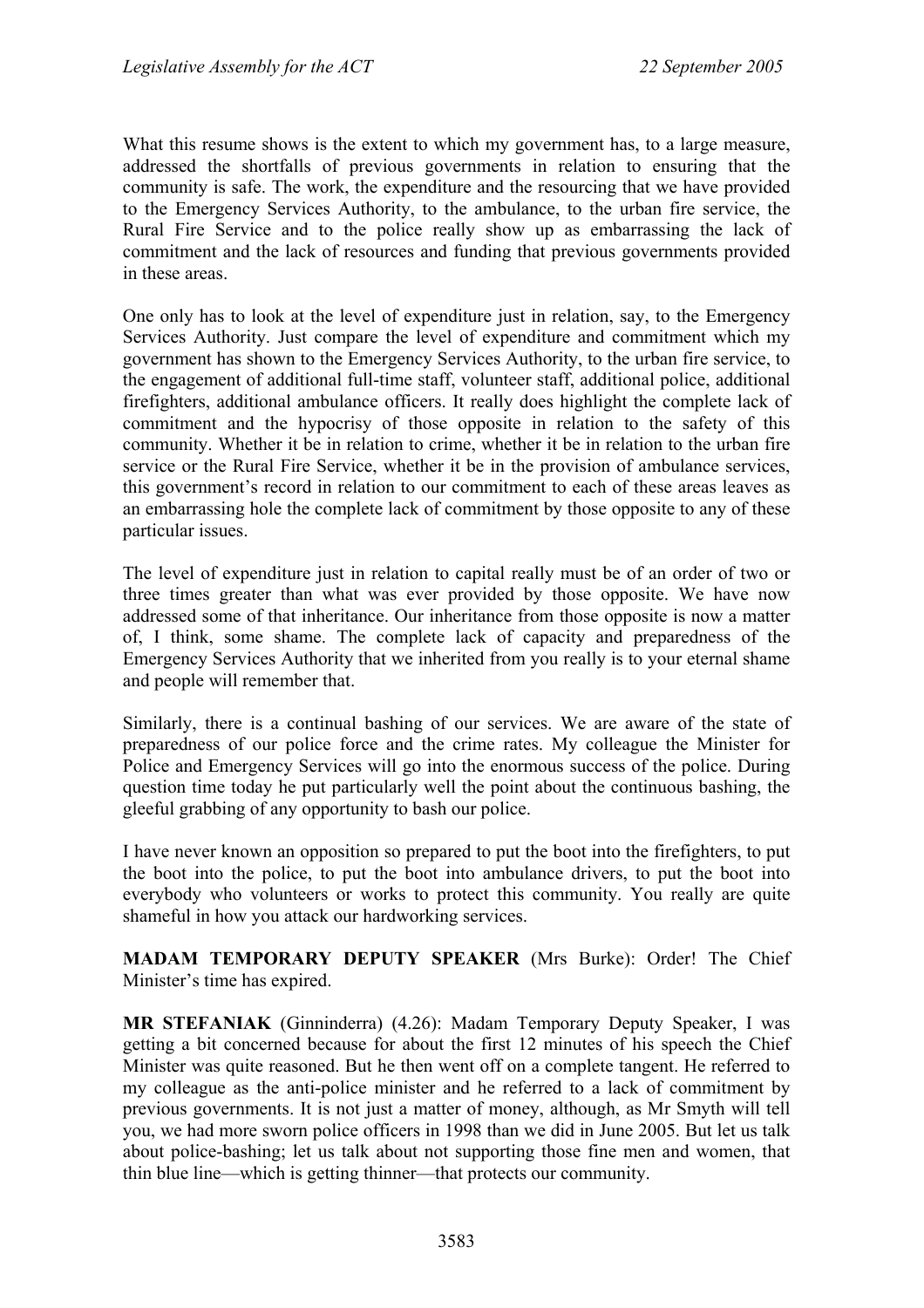All sensible measures, bar one, over the whole period of self-government have been opposed by Labor governments and Labor oppositions. In the last couple of years they have opposed such things as stronger sentencing for serious crimes. Back in 2001 they opposed a most important measure to enable police to bring perpetrators of crimes to justice by backing reasonable belief as opposed to reasonable suspicion—something the police were particularly keen to see included in improvements that the previous Liberal government, towards the end of its term, wanted to make to the Crimes Act. To their credit, the then Labor opposition did back stronger bail laws. But when some further improvements were put forward in August 2001, they could not quite come at backing reasonable belief.

In the past, Labor has opposed prevalence of offence. It was a Labor Attorney-General in 1992 who took out prevalence of offence from the sentencing provisions of the Crimes Act. That was put back in by a Liberal government. Labor opposed sensible measures to assist police—measures such as move on powers and banning drinking around bus interchanges and shopping centres. Apart from one instance—the bail laws—they have opposed every single sensible law and order measure to make the job of our policemen and women easier in stopping crime, ensuring community safety and bringing perpetrators to justice. They have opposed every sensible measure to make it easier to prove cases once perpetrators have been brought before the court. They have also opposed the adoption of proper sentencing laws to ensure that people who commit serious crimes are dealt with adequately.

How can you people opposite have the hide to tell me and this Assembly that any of my colleagues are police-bashing when that has been something you lot have been doing on a regular basis since 1989? It is something that the police in this town have known for many years. Despite your attempts to whitewash what you have done, there is no way in the world that my colleagues would be involved in such behaviour.

I am now going to talk about one of the biggest problems that I think affect community safety now and certainly into the future. Mr Pratt touched on terrorism and I think he is right in saying that probably we are a medium terrorist target, and that can be fairly scary. I think he was very right when he said that the first duty of any government is to ensure the security and the safety of its citizens. That is something we just simply have not seen from this government or, sadly, in most instances, from the Labor Party in government and opposition during self-government.

I think the Human Rights Act is a real problem here. Let me talk a little about some of the threats we may be facing. Acts of terrorism are a fundamental breach of the human rights of our community. So those who preach acts of terror are preaching against human rights. Why would one use the notion of human rights to defend their rights to attack human rights? Such an argument only makes sense in the minds of ideologues like the Chief Minister and his colleagues and comrades opposite. Acts of terrorism, and the extremist religious beliefs that inspire them, show a total rejection of the principles of diversity and tolerance.

Now we hear that the federal government's proposed antiterror reforms are likely to be illegal in the ACT because of Mr Stanhope's and his Labor government's human rights legislation. The Chief Minister said that he has received advice that the antiterror reforms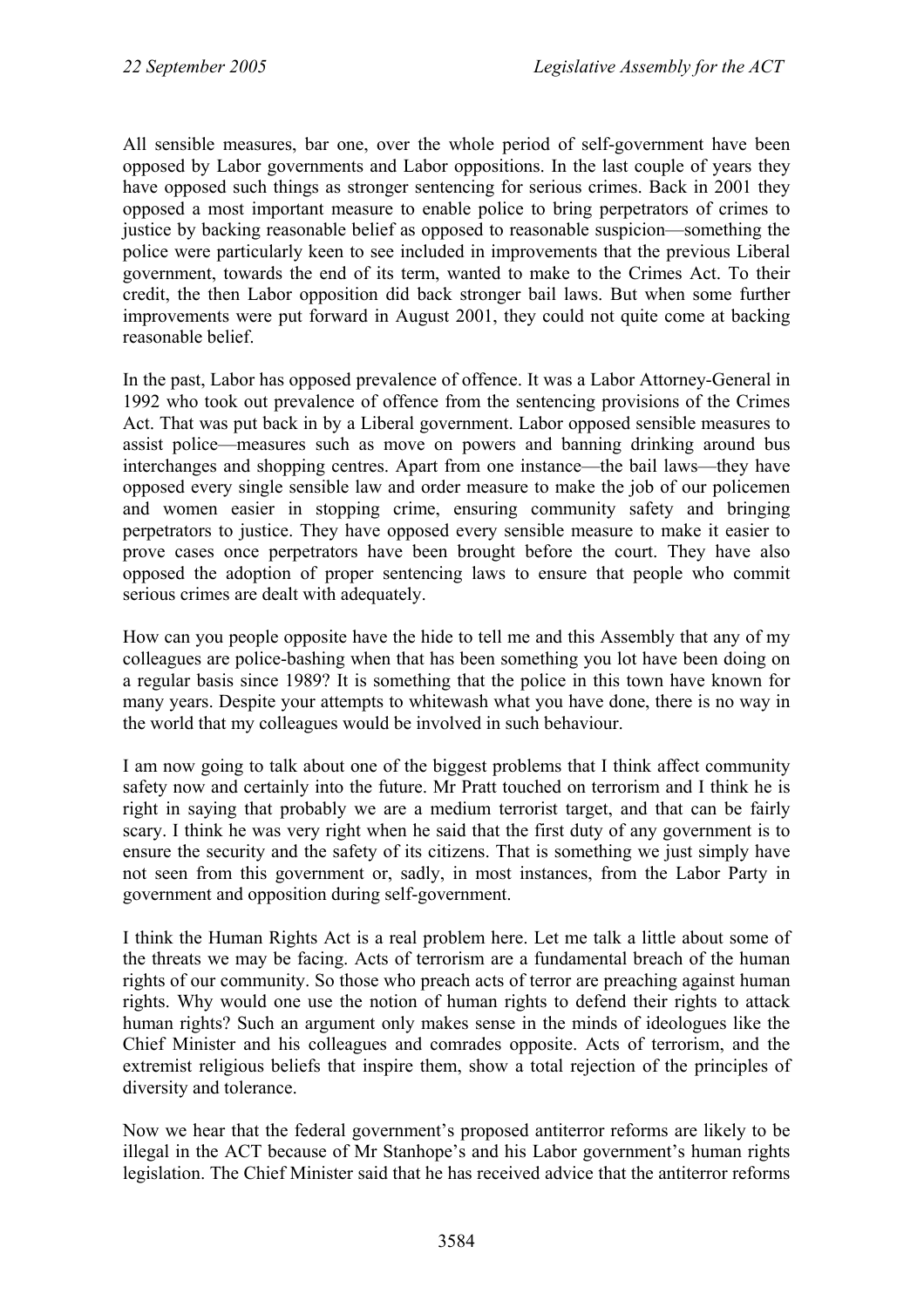proposed by the federal government will breach the territory's human rights law, the bill of rights, which, of course, no other state or territory has been foolhardy enough to adopt to this point in time. The Chief Minister says he has been advised by the Human Rights Commissioner, Dr Watchirs, that the proposals of the federal government would appear to breach the legal rights of territory citizens to liberty, privacy and a fair trial. What rights are they protecting—the liberty of would-be criminals to go and kill and maim others; the privacy of would-be criminals to make it harder to bring these evil people to justice? What about ordinary citizens' rights to liberty, to go about their daily business without fear of being victims of crime?

The Chief Minister has been quoted as saying:

As Dr Watchirs points out in her advice, a number of commentators have voiced their concerns that the sorts of measures being proposed by the Prime Minister, John Howard, are draconian.

Apparently Dr Watchirs has found that the plan to allow police to detain suspects for 14 days without charge contravenes the right to liberty in the Human Rights Act, and I am sure it probably does. But this is a question of balance: is this necessary in the circumstances? It may well be, and I am sure that is something that the ministers will, in fact, sort out. I hope the Chief Minister goes to this conference prepared to deal with this with an open mind, although I somehow doubt it.

But at the end of the day, if the situation is so dire that we have to enact laws like this, which certainly would go against our Human Rights Act, then we should do so. I, for one, would much rather be detained illegally for 14 days and then be told, "Sorry Bill, we have got the wrong bloke. Off you go." All right, my liberty may have been taken away from me for 14 days but I think that may be a reasonable trade-off. I would rather this happen than being blown up, or seeing my wife and kids blown up, or seeing people I know in my community blown up. Other issues, such as the electronic shackling of terror suspects, tighter checks on citizen applications and a new crime of inciting violence, are on the table for discussion at the Council of Australian Governments meeting.

We are concerned that this Chief Minister is so hogtied by his ideological mindset and by his obsession with what is really a very skewed and selective variant of human rights, that he would put at risk the human rights of citizens of the ACT. Governments have to balance the rights of individuals with the need to prevent acts of terror causing death and injury to hundreds of innocent people going about their daily activities. I think people know that there has to be a balance. However, I fear that the government has neither the judgement nor the political will to put in place proper antiterror measures that would best protect the population of the ACT.

Again, I would stress to the Chief Minister that he needs to put aside some of his ideological ideas and go to the conference with an open mind. I am sure there will be changes made to some of the initial proposals but I think it is crucially important that we take a united stand. If the states and territories need to enact laws it is important that this be done properly right across the states and territories. I certainly would hate to see the ACT be the odd state or territory out.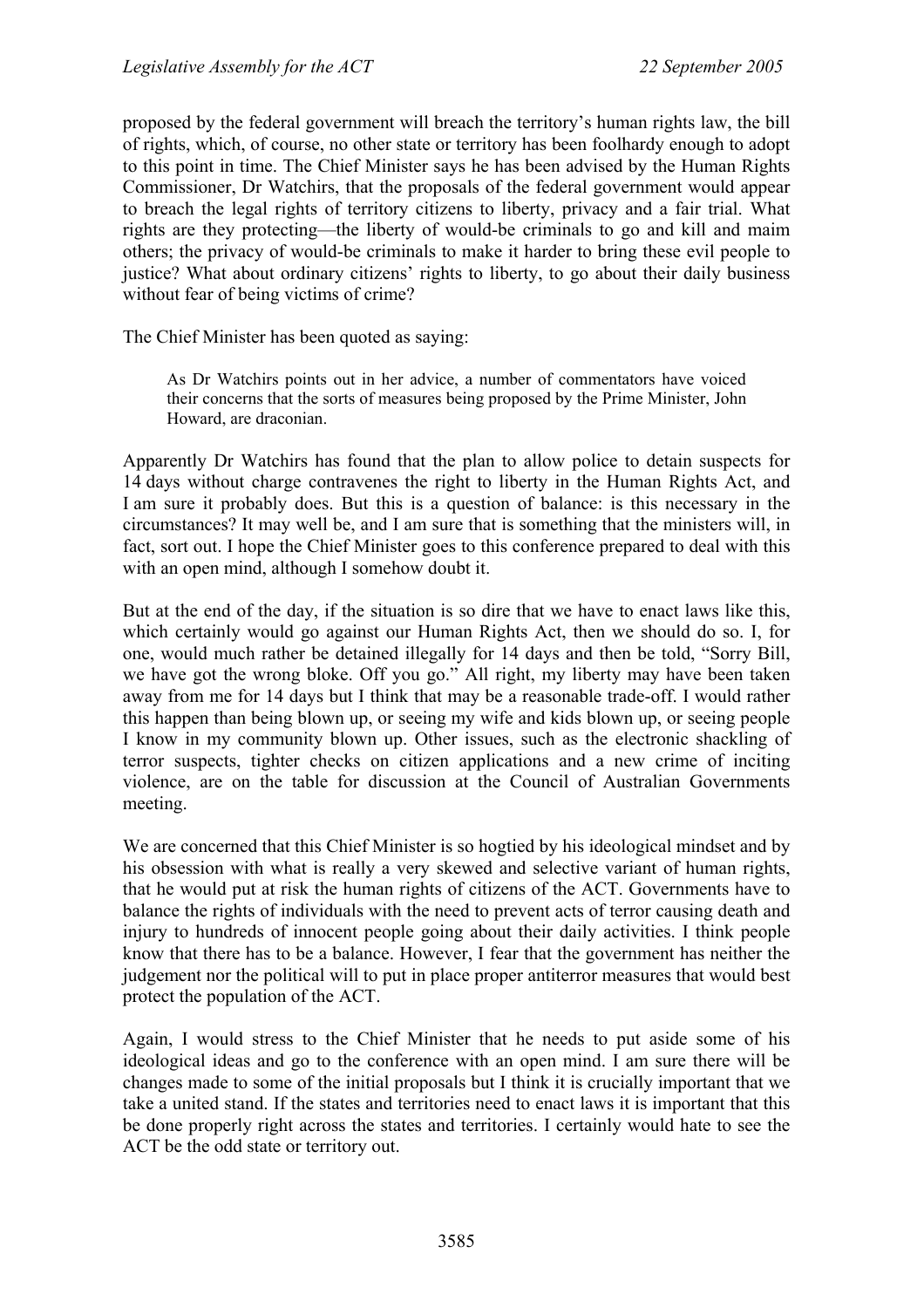I would like to take a different tack. Another security issue that is causing concern—this is something that my colleague Mr Smyth will talk about and which Mr Pratt has touched on—is lack of police resourcing. We are seeing more incidents of violence in our community. We are seeing more and more regular reports of young people—they are the ones who usually go to this venue to enjoy themselves—being the subject of mindless, vicious violence in Civic. It is not a case of normal traditional pub brawls or something like that. Gangs of people are attacking individuals. Individuals are being seriously wounded not just by the use of fists, as happens in normal fights, but with knives and other implements, and that is really of very much concern indeed.

I have lived in Canberra all my life I have been around with the old beat squad in Civic. When you have a large group of people and mix alcohol with late nights you often get youthful overexuberance and you often have trouble. But I think the incidents we have seen in recent times point to the fact that this government is neglecting community safety; it is neglecting properly resourcing its police force to ensure that there are sufficient police out there to counter the violence that we are seeing in our society. That is a very real concern of mine.

Recently Mr Smyth showed me some figures that indicated that we are some 29 police officers short of what we had in 1998. This is the situation, despite a lot of money being thrown at police numbers. You lot really do need to lift your game when it comes to community safety in the ACT, and I urge you to do so for the sake of the people in the ACT.

**MR HARGREAVES** (Brindabella—Minister for Disability, Housing and Community Services, Minister for Urban Services and Minister for Police and Emergency Services) (4.36): Madam Temporary Deputy Speaker, I rise today to speak on the matter of public importance raised by Mr Pratt about community safety. I will agree with Mr Pratt on one thing—that community safety is indeed a matter of great public importance. It is something that this government takes very seriously.

The ACT is one of the safest cities in Australia and, indeed, the best in which to live and work. The *Recorded Crime—Victims 2004* report released earlier this year by the Australian Bureau of Statistics shows that between 2003 and 2004 the number of victims of crime in Canberra reduced in almost all categories. This is contrary to the frightening picture that Mr Stefaniak just painted.

Similarly, the criminal justice statistical profile for the June 2005 quarter shows—and I will say this slowly so that Mr Pratt can write these numbers down—assaults down 14 per cent, sexual assaults down 15 per cent—

**Mr Pratt**: I have got all that stuff. Thanks John.

**MR HARGREAVES**: Have you? Good. Maybe you should pay everybody the courtesy of acknowledging them. The profile also shows burglary and break and enter down eight per cent, robbery down 17 per cent, property damage down 16 per cent and weapons offences down 12 per cent. Most of those figures are double digit reductions. This is not the picture painted by Mr Pratt and Mr Stefaniak. These significant reductions in crime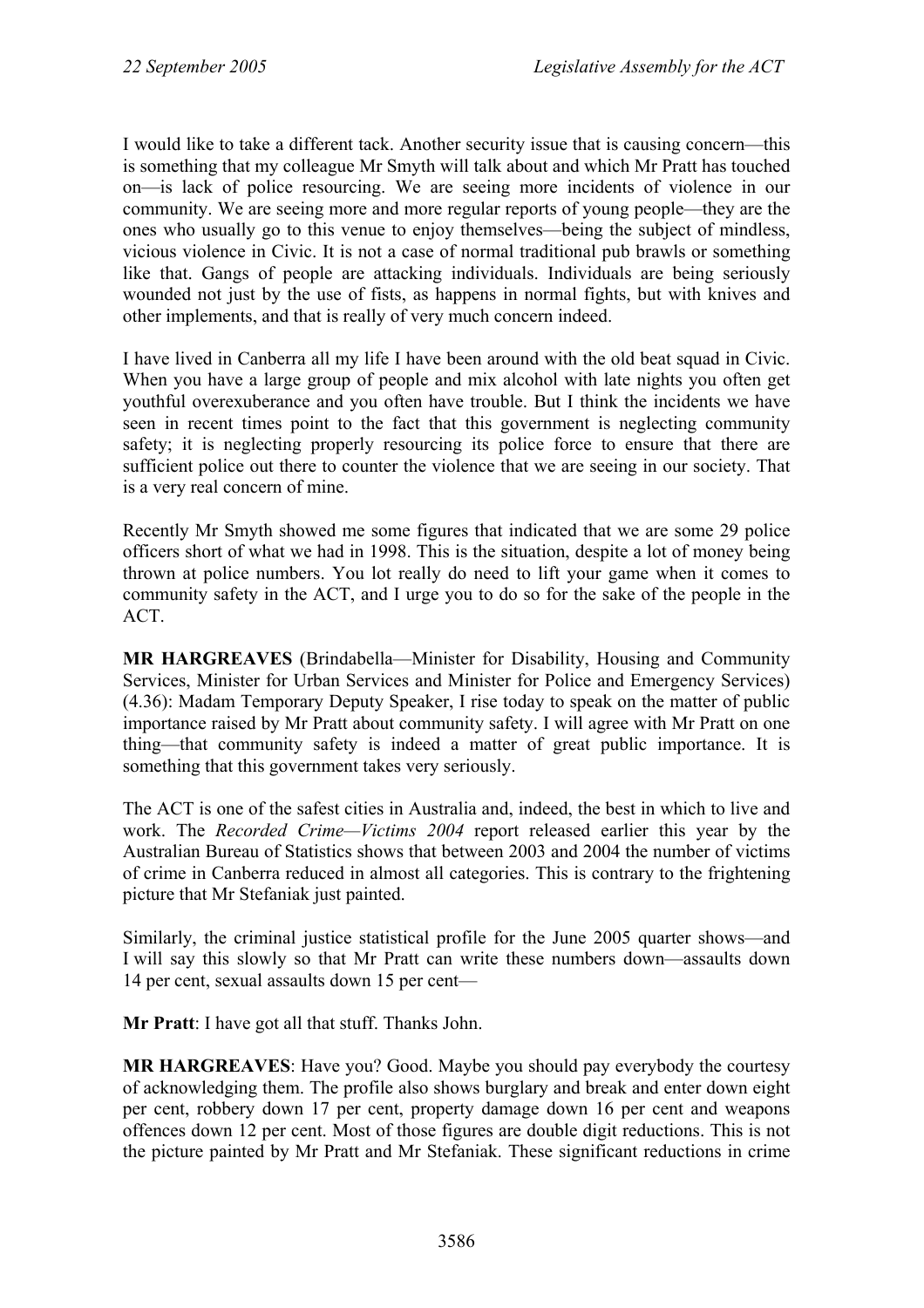show that Canberrans are continuing to benefit from a safe community. Contrary to the protestations we heard from opposition members, the people of Canberra feel safe.

Figures from AC Nielson show that the ACT performs consistently well against other jurisdictions when it comes to the community's perception of safety. This is despite Mr Pratt's best efforts to scare our community into thinking we are not safe in our beds. The ACT police are a community police. They work to create a safer and more secure ACT through involving the community in crime reduction and prevention.

Community policing is a collaborative effort between the police and the community that identifies problems of crime and disorder and involves all elements of the community in the search for solutions to these problems. It is founded on close, mutually beneficial ties between the police and community members. Community policing offers a way for law enforcement to help re-energise our communities. Developing strong, self-sufficient communities is an essential step in creating an atmosphere in which crime can be prevented.

This partnership with the community is particularly important for the intelligence-led approach to crime that is being adopted by ACT Policing. For intelligence-led policing to work, the police need to have a very good relationship with the community, where members of the public are encouraged to call Crime Stoppers or ACT Policing to report incidents that they have witnessed or concerns they have. The police then gather a body of evidence to apprehend someone or stop a certain crime from occurring.

This approach has been very successful. We have seen a number of operations by the police that, with community help, have been successful in heightening the safety of our city. Under the auspices of Operation Halite, ACT Policing has developed and coordinates the partnership crime group, a group of ACT government and business representatives formed to address volume crime issues in the ACT. The group meets on a monthly basis to discuss issues of concern and to formulate responses. The group is an integral part of Operation Halite, sharing information and intelligence as well as resources for specific operations.

The partnership crime group consists of representatives from Operation Halite, ACT Policing territory investigations group and about 13 other organisations and departments across Canberra. ACT Policing is also working in close cooperation with the Real Estate Institute to educate property managers in the identification of and responses to clandestine laboratories and hydroponic cultivation of cannabis in rental properties.

On 4 April 2005 ACT Policing established Operation Globin to target offences such as burnouts and street racing. In this initiative the ACT Policing traffic team is working in collaboration with district patrols to collect intelligence on offenders and provide a unified response to identified issues. An important element of Operation Globin is community assistance. ACT Policing advises that since commencement of the operation, 52 vehicles have been seized under the Road Transport (Safety and Traffic Management) Act 1999.

The police have been targeting unsafe driving practices, including the use of mobile phones when driving. Traffic enforcement and community safety on our roads is the number one priority for ACT Policing resources at this time. Dedicated resources from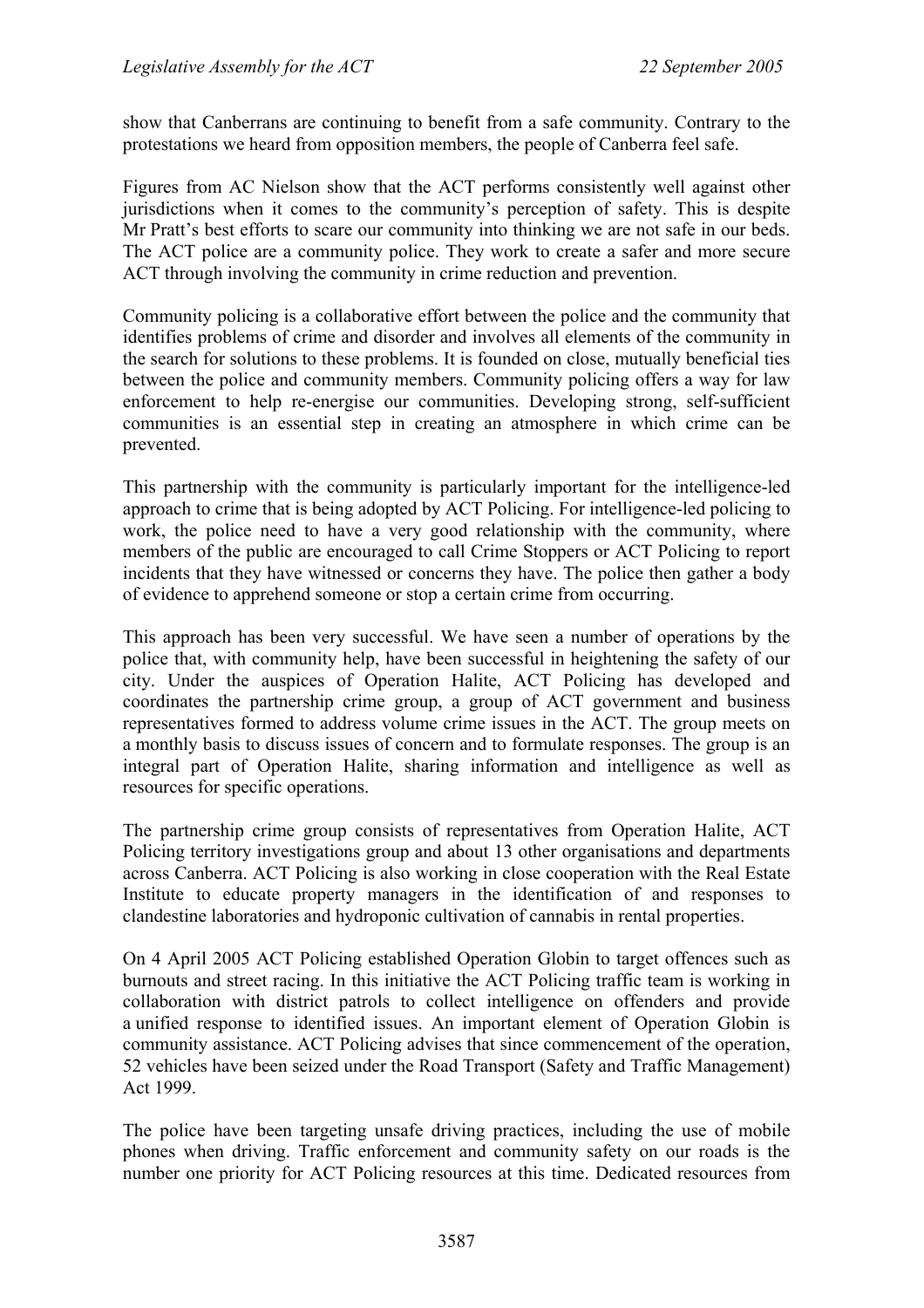both traffic operations and the districts have undertaken high visibility patrols of the ACT, incorporating all areas of traffic enforcement utilising speed measuring devices such as laser and radar. This has been undertaken in conjunction with a community awareness campaign throughout the local media.

The men and women in our police force are sick and tired of Mr Pratt criticising them and denigrating the work they are doing to keep our community safe. He might try to couch it in terms of criticising the government but in the end what he is really saying is that the police are failing in their efforts to protect Canberrans. What an insult. Madam Temporary Deputy Speaker, we have the best police force in this country. They are professional, dedicated and successful. We have seen significant reductions in crime. We are one of the safest cities in Australia and people feel safe in their homes—something not acknowledged publicly by Mr Pratt.

Since being elected in 2001, the Stanhope government has recognised the importance of our police force and has increased funding to ACT Policing from \$68.2 million in the last Liberal government budget in 2001-02 to \$94.4 million in 2005-06—an increase of over \$26 million. We have committed funding for an extra 60 full-time equivalent officers to the force. Since 2001, crime rates in the ACT have decreased significantly. Overall offences against the person have reduced by 11.5 per cent. Overall offences against property have decreased by 27.8 per cent and total offences have decreased by 20.9 per cent. I do not see any acknowledgment of those sorts of achievements in the public arena from the opposition. Following specific targeted campaigns led by ACT Policing over this period, the territory has experienced a 36 per cent decrease in burglary offences since 2000-01 and a 32 per cent reduction in motor vehicle theft.

Madam Temporary Deputy Speaker, again Mr Pratt brings up police numbers. He will not be happy until there is yet again a police officer stationed at the bottom of his driveway, and even then he will say it is not enough because some other jurisdiction wholly unrelated to the ACT has more. On many occasions in this place and in the media we have been through the issue of the national average and why it is not directly relevant to the ACT. Variations in policies, socioeconomic factors and geographic/demographic characteristics have an impact on expenditure for police services in each jurisdiction. The scope of activities undertaken by police services also varies across jurisdictions.

An analysis of police annual reports in the various jurisdictions illustrates differences in services provided between other jurisdictions and the ACT. Other police services have functions the ACT simply does not need to fulfil through our police force. For example, most jurisdictions employ police prosecutors. In the ACT, all prosecutions are handled by the DPP. Other examples include stock squads, marine/water police, railway squads and Aboriginal police liaison officers. Based on a headcount, not FTE, Western Australia has 125 sworn Aboriginal police liaison officers.

According to the Productivity Commission, community safety and support accounted for the largest component—46.3 per cent—of expenditure on police services across jurisdictions in 2003-04. Looking across the jurisdictions, the proportion of expenditure on community safety and support was the highest in the ACT at 65.8 per cent and the lowest in Queensland at 33.8 per cent. Let me repeat that: the proportion of policing expenditure spent on community safety and support was the highest in the ACT. Madam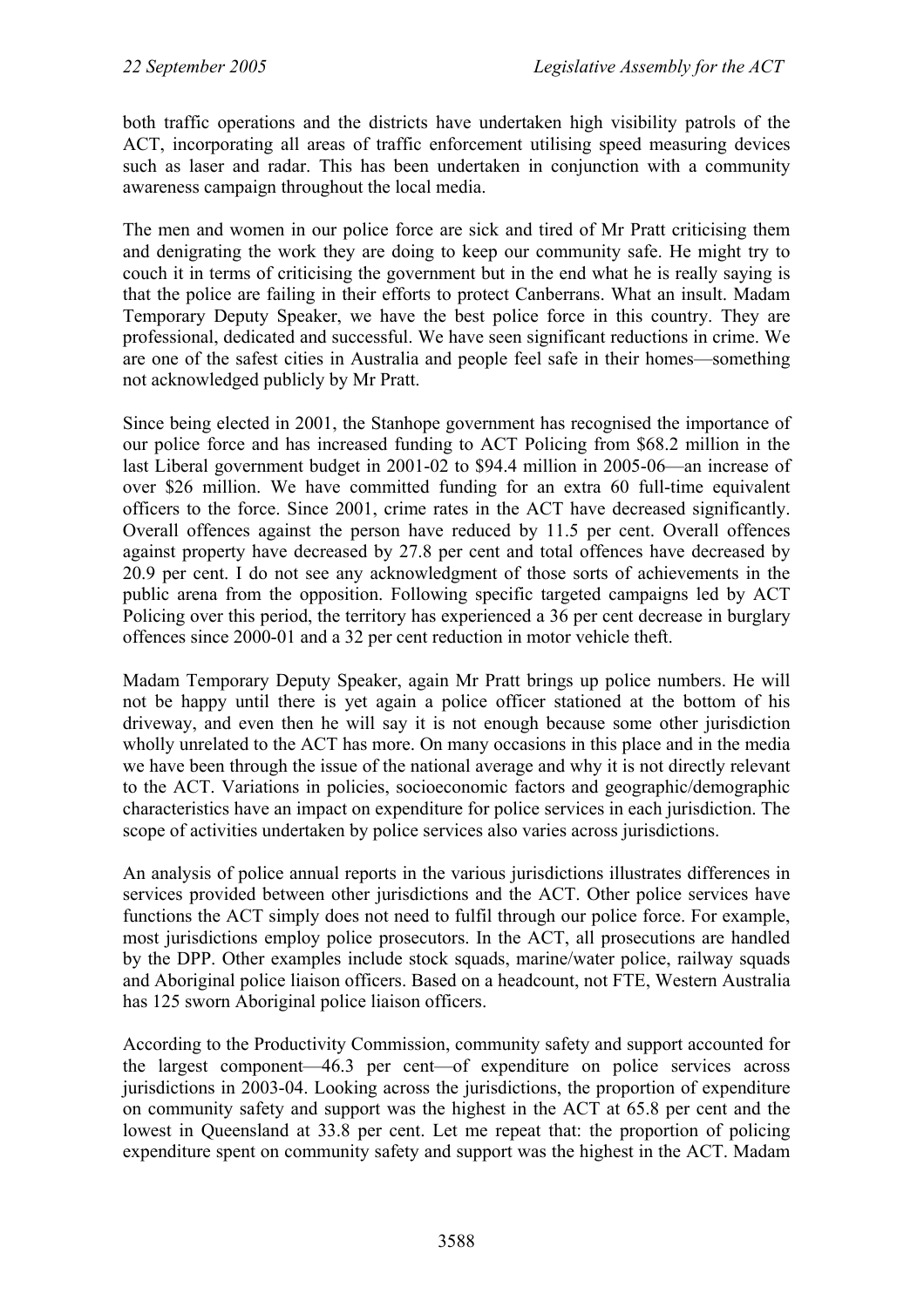Temporary Deputy Speaker, our focus and our priority in the ACT is community policing and community safety.

**MR SMYTH** (Brindabella—Leader of the Opposition) (4.46): I would like the police minister to cast his mind back to 3 September 1998 when, oddly enough, we were having a debate about policing. The minister, a member for Tuggeranong, said that the number of police that we have on the beat is insufficient. Let me say that again. On 3 September 1998 the minister thought that the number of police that we have on the beat is insufficient.

How many police did we have on duty when Mr Hargreaves, the minister, made that statement? How many sworn officers did we have in 1998? In 1998, seven years ago, how many police officers could the people of the ACT rely on? The answer is 612 sworn officers. So you can imagine all of our surprise, at estimates this year, after the supposed extra \$26 million that this government has put into policing, at the number of extra police officers that we got.

Was it 10, 20, 30, 40, 50, 60 or 100? No. There was a reduction. At estimates this year the minister's cover was blown. We finally managed to get an answer out of his officials, not from the minister, who ducked and weaved and twisted and turned and spun every number, except the real one, the one that counted. That number is 583 officers. In 1998, seven years ago, there were 612. Now there are 583, a reduction of 29 officers. In percentage terms, there has been a 4.7 per cent, more or less five per cent reduction in the number of police officers on the street under the man who wanted more cops. Mr Hargreaves went on to say that some of the trouble that he was talking about could have been prevented and certainly could have been addressed had we had a couple more police in Tuggeranong.

Did we get a couple more coppers for Tuggeranong? No, we did not. We got a reduction of 29 officers, a five per cent reduction in the number of sworn police officers available to protect the ACT. This is the constant theme of this government, and the Chief Minister fell into the trap as well. They say, "We are spending more. It must be better." We are spending more, but what do we get—less.

In the hospital system we are spending more and getting less. In the judiciary we are spending more and getting less. In the AFP service we are spending more and getting less. This is the point that Mr Pratt has been making. The pressure that this puts on our officers—

**Mr Hargreaves**: Take advice from people who are not reading.

**Mr Pratt**: Read the community feedback, John.

**MADAM TEMPORARY DEPUTY SPEAKER**: Order! Resume your seat, Mr Smyth. Mr Hargreaves and Mr Pratt, Mr Smyth has the floor.

**MR SMYTH**: The problem here is that the minister believes his own rhetoric. We have consistently defended the police officers. We recognise the additional stress and pressure this five per cent reduction in their number puts them under. That is the problem. The system has become more complicated because of the laws that this government is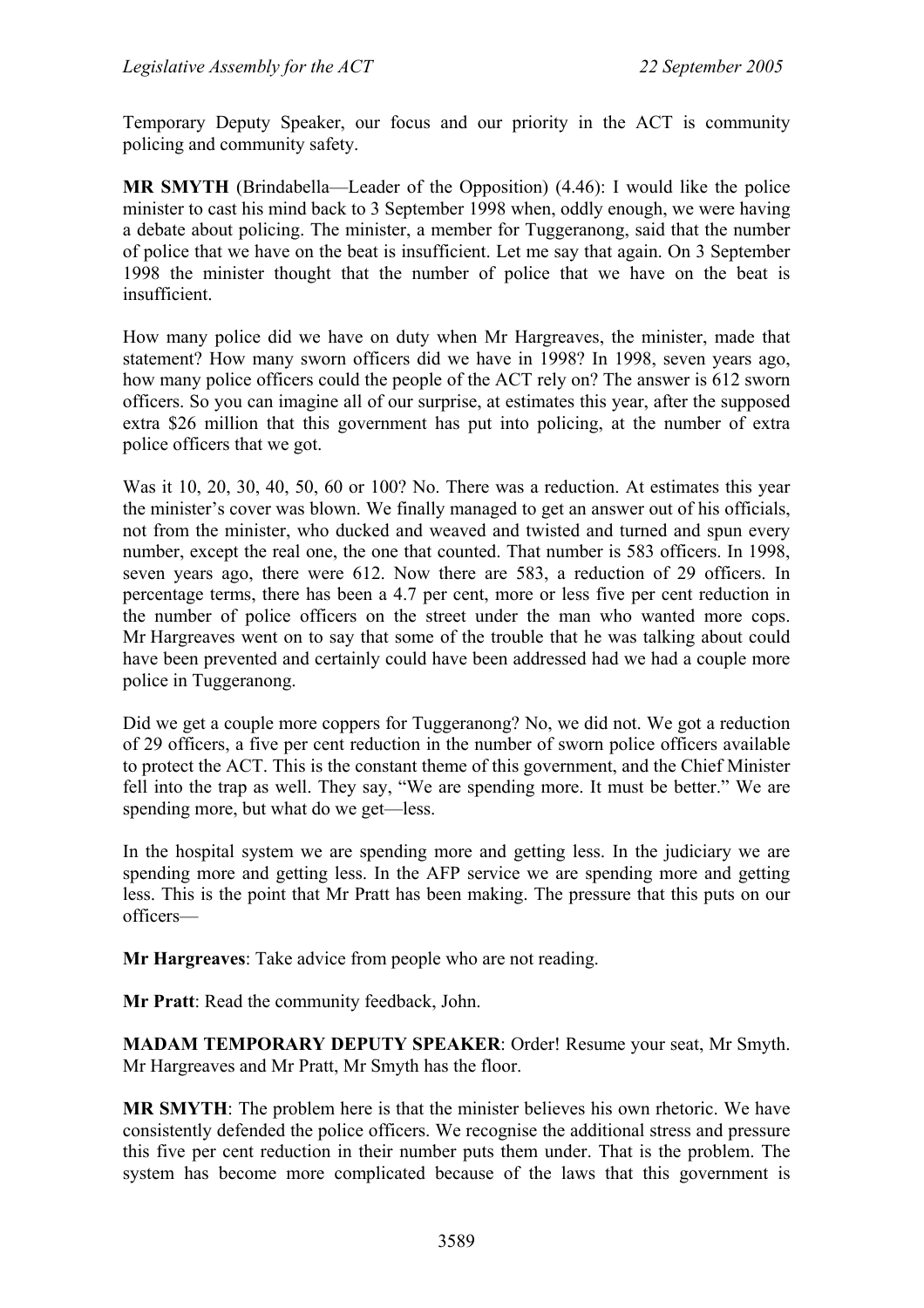passing, with fewer and fewer police officers available to respond. Therein lies the problem.

This is not an attack on the police force. Our sworn officers, male and female, in uniform, plain clothes or undercover do a great job to the best of their ability. But they are sick of the pressure that they are put under by a government that just does not care. I want to highlight the lack of care and the lack of support that eats constantly at the morale of AFP officers in the ACT.

Next Thursday, 29 September, is Police Remembrance Day. It is the day each year that we remember those officers who were killed in the line of duty. I remind the minister that it is next Thursday. I hope to see the minister at the remembrance ceremony at St Christopher's. The record of appearance of ACT Labor police ministers at this ceremony has been abysmal. At the 2003 ceremony, there was not anybody to actually take the wreath up and lay it on the altar at St Christopher's on behalf of the ACT government.

The federal minister was present, as well as various other police commissioners, but when the time came for the ACT government's wreath to be laid on the altar at St Christopher's, there was no movement at all. Not one member of the Labor government had turned up. The police minister certainly was not there. Not one of them had turned up to put the wreath on the altar. The then chief police officer, John Murray, had to scurry back, scoop up the wreath and lay it on behalf of the government. They did not bother to come and they did not bother to arrange a replacement. That is what Mr Pratt is talking about.

There is a lack of police numbers. This morning Magistrate Somes outlined a case that took four years to solve, and the Labor Party has been in office for four years. We have seen a reduction in numbers. It is the lack of leadership from successive Labor police ministers that has led to this deterioration in morale and safety in the ACT.

In planning terms, activity brings safety; people attract people. So, in planning a plaza or a streetscape, ideally the goal is to get people on the street. Activity attracts more people and that results in increased safety, particularly at night. The point that Mr Pratt has made time after time is that seeing police officers on the street leads to a community perception of safety. It has a calming effect. I think it also has a deterring effect. Mr Pratt makes the point that we need patrols in the suburbs and on the street and random breath testing at the level that should be going on, not at half the level that should be going on, as is happening. If the police are targeting, that is good, but they are doing it at half the rate they used to. When we were in office they used to achieve it. They do not achieve it now. This government lacks commitment to our AFP officers. It fails to give them the encouragement and assistance they need to make things happen.

It has been reported to me—and perhaps the minister can answer this at some stage—that the police no longer assist with the community liaison and advisory safety program, CLASP. CLASP helps older people secure their homes, and officers from the fire brigade or the ambulance or the police force go along and give practical advice on how they can make things better. My understanding is that the AFP no longer participates in that because they do not have the resources. Mr Pratt has had several calls from people who have been told that officers cannot attend because they do not have the resources.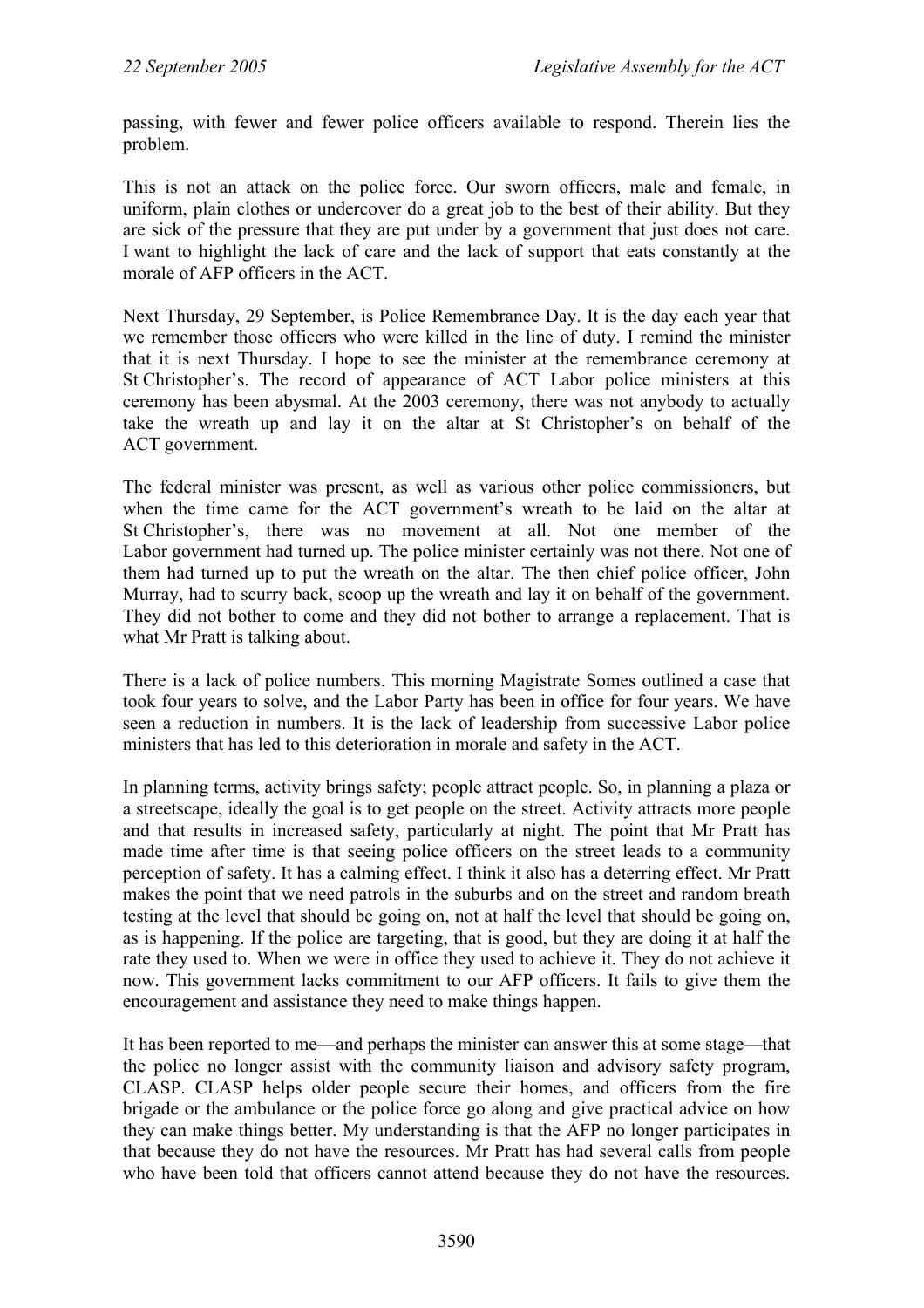That is eroding the community's confidence in community safety. They want to see police officers on the street.

We have all seen the police advertisements: "It's what you don't see." We all agree that it is what we do not see that is important. They do that work, and they do it very well. But they used to have a community presence that, firstly, raised their profile; secondly, got them the respect that they deserved and; thirdly, acted as a deterrent. On 7 May we had an incident here and yesterday the minister used some very glib and well-constructed words about what actually happened.

Mr Pratt has been trying to say that we have to have plans that work, coordination that works. From the Chief Minister we have had the "we've spent more money; therefore we're better than you ever were" sort of approach. Well, there were fires in the ACT during Christmas 2001 and we did not lose any houses. The system that we left you worked. We all know what befell the ACT in January 2003.

The problem with the bomb scare the other night was that the incident action plan that the Chief Minister promised us would work did not work. The Waldorf was not informed; half the people in this building were not informed. I compliment you and your staff, Mr Speaker, for the way they took the matter in hand and did something that should have happened as a matter of course. The way we have had it relayed to us, the way that we have heard it from people who were in this room, is that, until the Assembly staff asked the question, the police did not know there were people in this building. It was a staff member undertaking to do his job properly and professionally that led to a sense of safety in the building, and well done to the staff.

The problem is that the incident accident plan model still must have in it standard operating procedures that guarantee safety, that look at the surrounding buildings, that do not evacuate half the building. How can you evacuate half a building? It is like being half pregnant. Somebody said, "Well, they were at the back of the building. Therefore it's okay." What if someone in the back of the building unknowingly moves to the front of the building because they have not been told? That is the problem.

We do not believe you should be publishing the plans. We do not believe you should be putting them out there so that people can view them and abuse them. But, as was said by a former SAS officer, if you are just going to rely on the fire evacuation plan for a building, then you are putting people at risk. That is the point that Mr Pratt has made consistently.

**MR SPEAKER**: The time for this discussion has now expired.

# **Paper**

**MRS DUNNE** (Ginninderra): I seek leave to table a petition that has 917 signatures on it. It relates to Ginninderra district high school, and it calls on the government not to proceed with closing Ginninderra district high school until there has been proper community consultation.

Leave granted.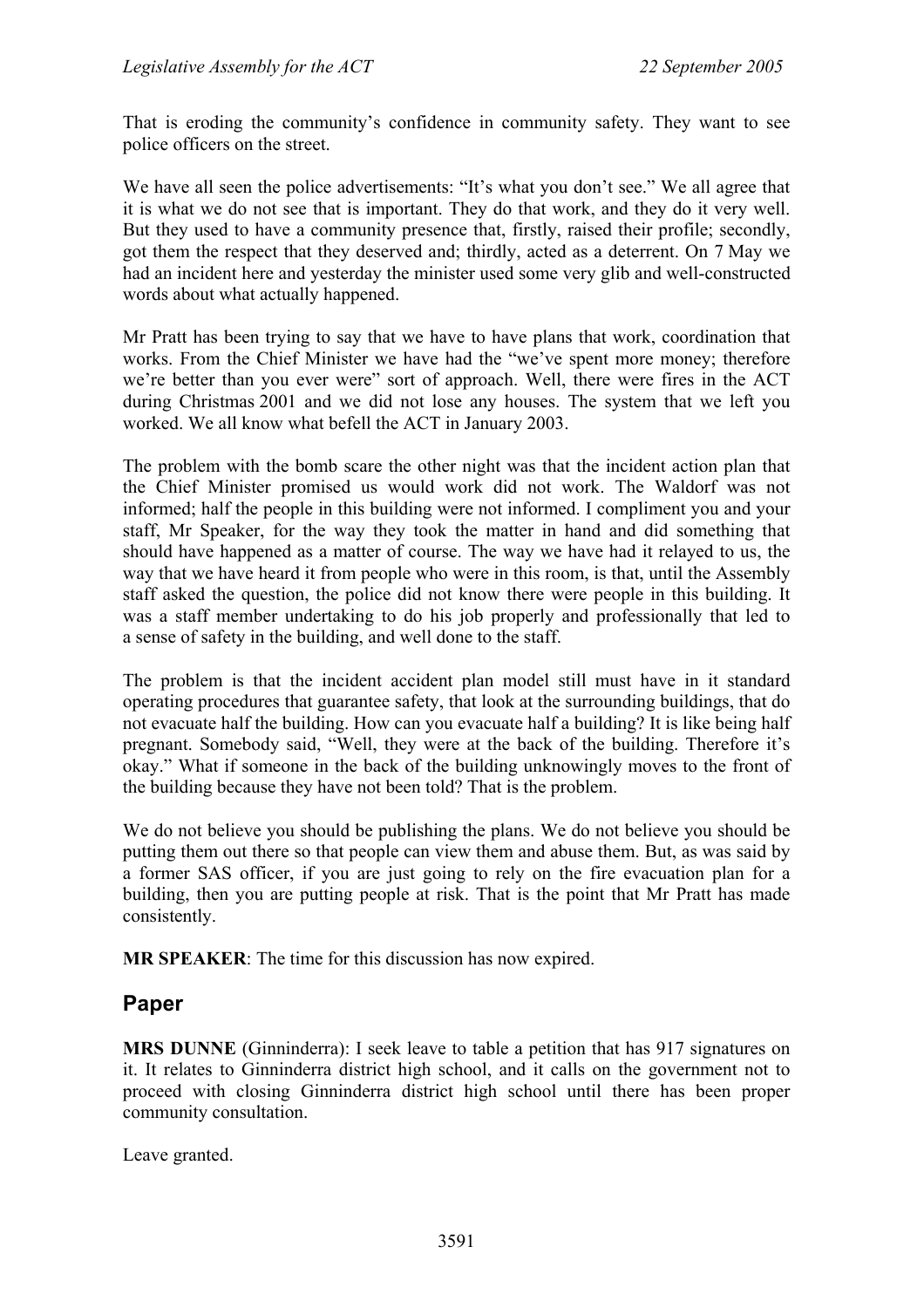**MRS DUNNE**: I table the following paper:

Ginninderra District High School—petition not to close until consultation.

## **Tree Protection Bill 2005 Detail stage**

Debate resumed.

Clauses 68 to 72, by leave, taken together and agreed to.

Clause 73.

**MRS DUNNE** (Ginninderra) (4.58): I move amendment No 8 circulated in my name *[see schedule 2 at page 3618]*. This amendment turns what is now a notifiable instrument into a disallowable instrument. It is one of a suite of amendments. It is, as I have said on other occasions, to allow greater scrutiny of this legislation by the legislature. But I can read the numbers and the government has already said that it will not support this amendment.

**MR STANHOPE** (Ginninderra—Chief Minister, Attorney-General, Minister for the Environment and Minister for Arts, Heritage and Indigenous Affairs, and Acting Minister for Education and Training) (4.58): The government will not support the amendment. In the debate on Tuesday, when we debated this same issue, I made the point that the criteria in this particular case determined the situation in which the conservator may make a tree protection direction for a person to do something to protect or stop doing something that is placing at risk the protected tree or a tree that is being considered for the tree register.

As I indicated on Tuesday, the government considers that decisions that potentially substantially alter the policy outcome of the legislation should certainly be the subject of scrutiny by the Assembly. But we do not believe that that is the case in relation to this particular amendment and we do not support it.

Amendment negatived.

Clause 73 agreed to.

Clauses 74 to 78, by leave, taken together and agreed to.

Clause 79.

**MR STANHOPE** (Ginninderra—Chief Minister, Attorney-General, Minister for the Environment and Minister for Arts, Heritage and Indigenous Affairs, and Acting Minister for Education and Training) (4.59): Mr Speaker, I seek leave to move amendments Nos 26 and 27 circulated in my name together.

Leave granted.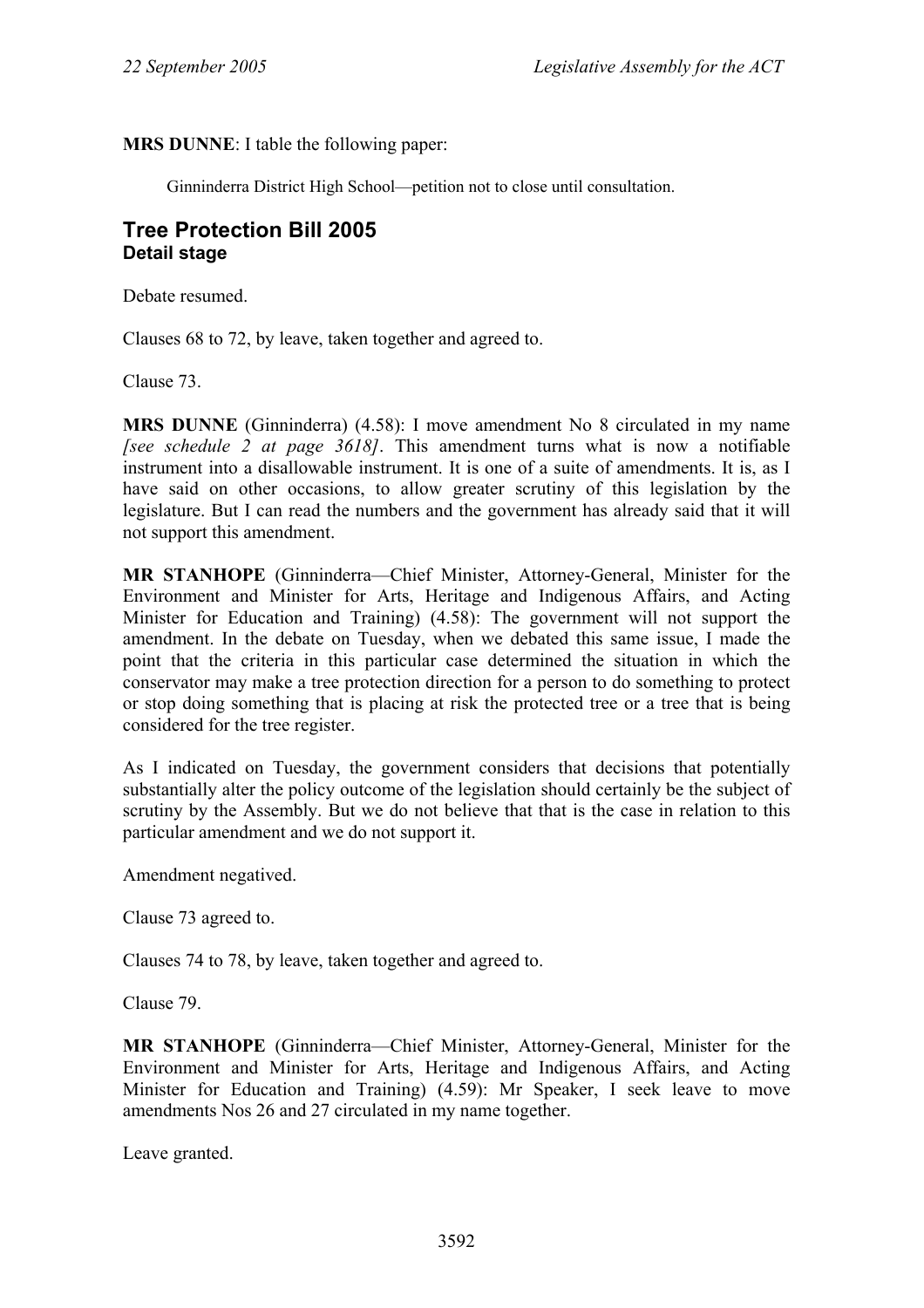**MR STANHOPE**: I move amendments Nos 26 and 27 circulated in my name *[see schedule 3 at page 3619].* 

The Tree Protection Bill provides a major rethink of the way tree protection needs are incorporated into the development application process. While the bill already provides for significant improvements to the current interim scheme, these amendments provide further finetuning of the processes. The government proposes amending the bill to make tree management plans the primary vehicle for the inclusion of tree protection matters in development applications.

A tree management plan will be required for all development applications that include a protected tree or the tree protection zone of a protected tree. This will simplify the process for consideration of trees in the development assessment process, streamline the operation of the development approval process and improve compliance with tree protection requirements.

The ongoing nature of an approved tree management plan provides the lessee and subsequent lessees with the confidence to manage and protect their trees and plan for future improvements of their property while meeting their obligations in regard to protected trees. As the bill is, it will be possible for more than one tree management plan to exist—for example, a tree management plan approved by the conservator under the Tree Protection Act and one approved as part of the development application under the Land Act.

This may create confusion for the applicant and cause significant compliance problems for the government. The proposed amendments will remove this uncertainty and further improve the integration of tree protection requirements in the development application process by providing that tree management plans approved by the planning authority as part of the development application become a valid tree management plan under the Tree Protection Act.

In order to achieve these improvements, it is necessary to amend the consequential amendments to the Land (Planning and Environment) Act 1991. It has been identified that the requirement in the bill for the referral of DAs to the conservator—consequential amendment 1.7 to amend 229 (4) of the land act—will result in many applications being referred unnecessarily. The government intends to address this issue by drafting regulations under the Land Act to provide exemptions from this provision.

In addition to these amendments, the government intends to amend the Land (Planning and Environment) Regulations 1992 to address differences between the notification requirements in the Land Act and this bill. These differences may result in neighbours not having access to appeal a decision relating to a tree management plan due to the exemptions under the Land Act. Given the complex nature of these regulations, further time is required to amend them and achieve the successful integration of tree protection into the planning process. This will be undertaken in the period between the passage of the bill in the Assembly and its commencement.

Amendments agreed to.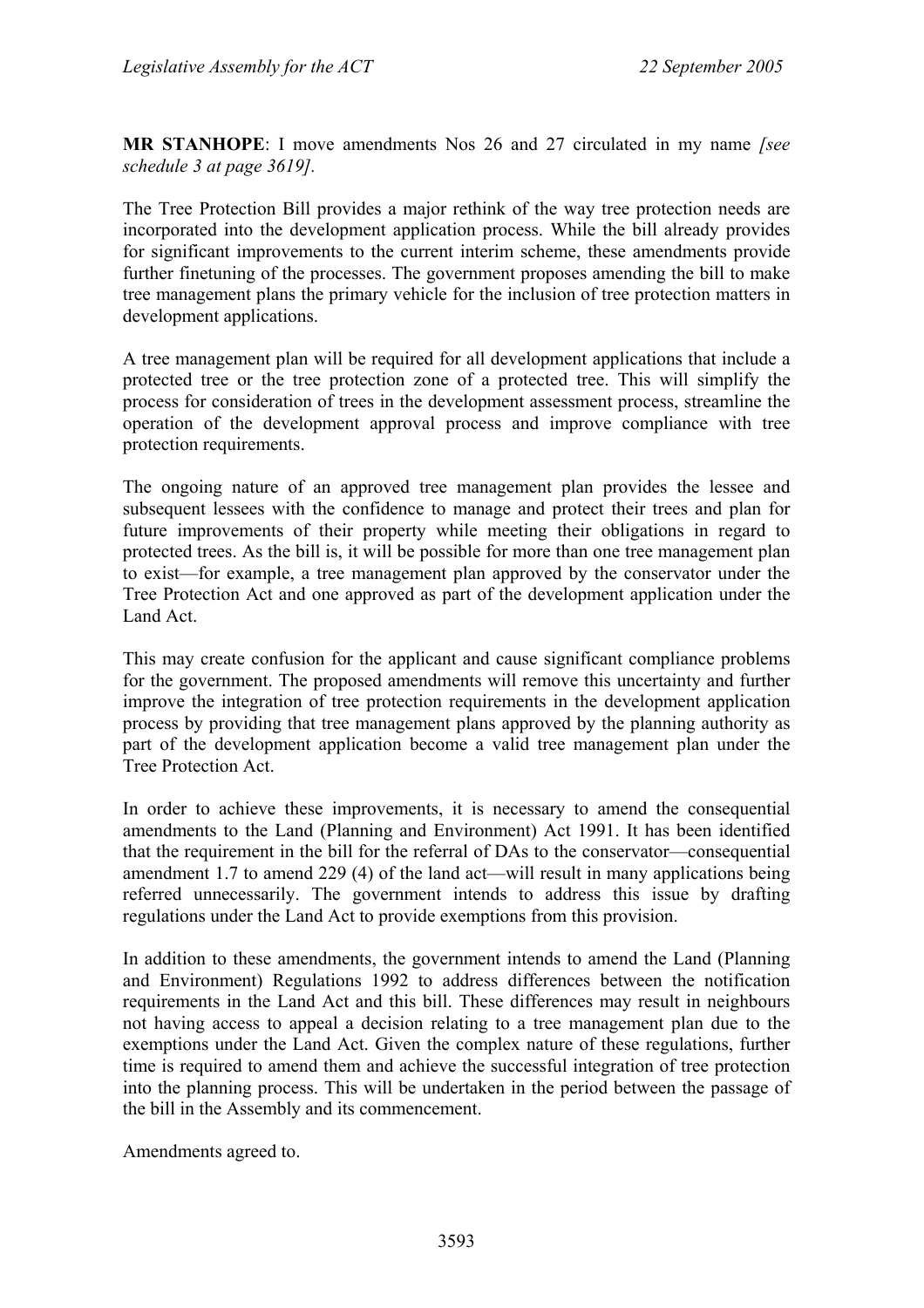Clause 79, as amended, agreed to.

Clause 80.

**MR STANHOPE** (Ginninderra—Chief Minister, Attorney-General, Minister for the Environment and Minister for Arts, Heritage and Indigenous Affairs, and Acting Minister for Education and Training) (5.02): I seek leave to move amendments Nos 28 and 29 circulated in my name together.

Leave granted.

**MR STANHOPE**: I move amendments Nos 28 and 29 circulated in my name *[see schedule 3 at page 3619]*. The rationale for these amendments is the same as for previous amendments. I will not speak again.

Amendments agreed to.

Clause 80, as amended, agreed to.

Clause 81.

**MR STANHOPE** (Ginninderra—Chief Minister, Attorney-General, Minister for the Environment and Minister for Arts, Heritage and Indigenous Affairs, and Acting Minister for Education and Training) (5.03): I move amendment No 30 circulated in my name *[see schedule 3 at page 3619]*.

Amendment agreed to.

Clause 81, as amended, agreed to.

Clauses 82 to 89, by leave, taken together and agreed to.

Clause 90.

**MRS DUNNE** (Ginninderra) (5.04): I move amendment No 9 circulated in my name *[see schedule 2 at page 3618].* 

This amendment removes clause 90 (6). Section 90 relates to the power to seize things. It is an interesting notion of itself, and part of me actually wonders why we need to have this sort of provision in this piece of legislation. I know that, for the most part, all these enforcement provisions are template enforcement provisions that appear in a whole range of acts. Subclause (6) makes any breach against clause 90 a strict liability offence with a maximum penalty of 50 penalty units.

In my crusade against strict liability offences, I propose to remove this. I think it is an unwarranted infringement. It probably will be a very little used part of the legislation, but I am very uncomfortable about the existence of strict liability offences in these provisions and I propose to remove it. I do not expect support.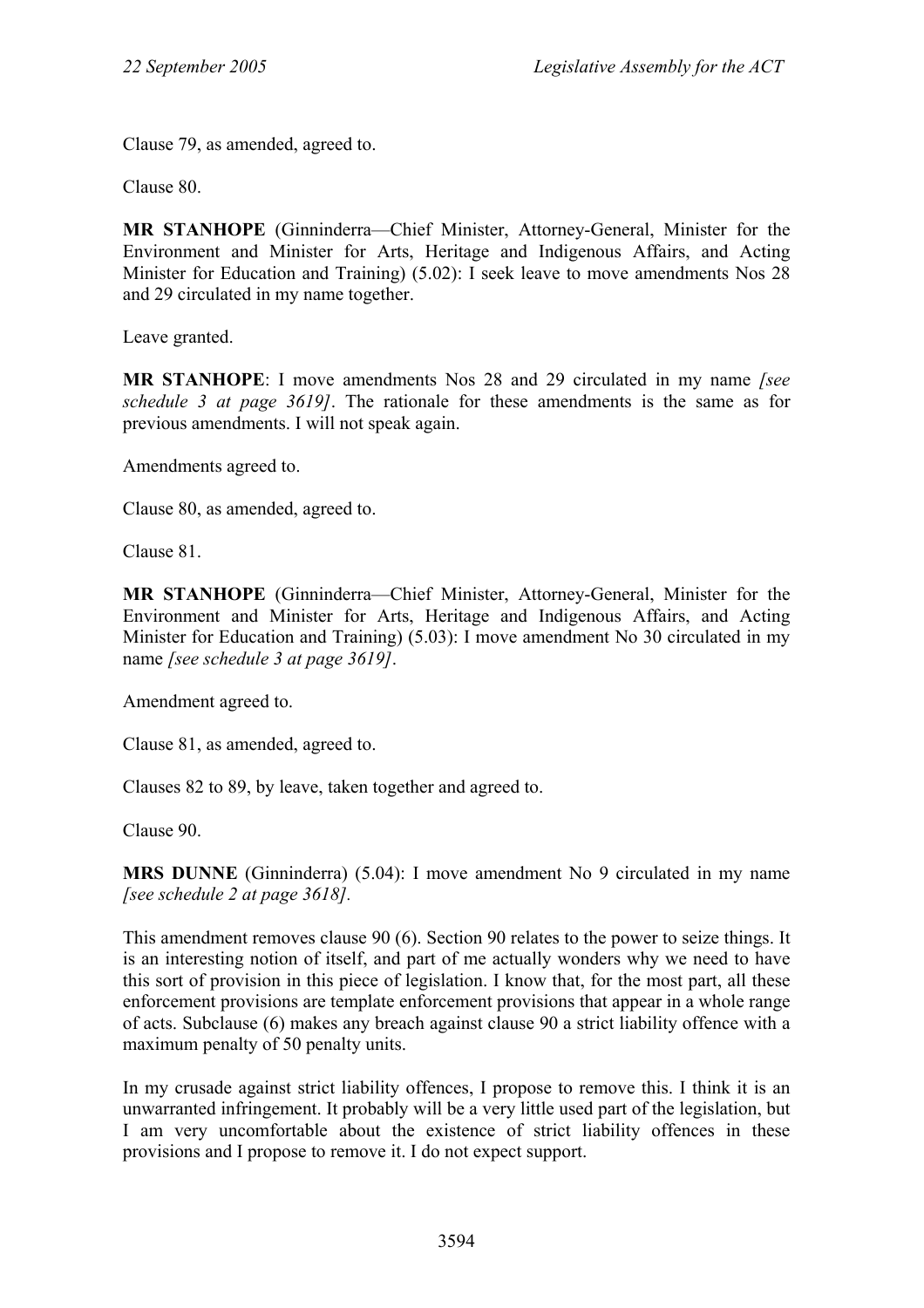**MR STANHOPE** (Ginninderra—Chief Minister, Attorney-General, Minister for the Environment and Minister for Arts, Heritage and Indigenous Affairs, and Acting Minister for Education and Training) (5.05): The government gave its position in relation to the use of strict liability amendments in the debate on Tuesday. Consistent with that, the government will not support this particular amendment.

The government has already addressed all of the strict liability offences, with the exception of clause 90 (6), the power the seize things. This is a standard clause that complies with the requirements of the Criminal Code 2002 and is consistent with many pieces of legislation that have been passed in the Assembly. The Criminal Code provides for the use of strict liability as a mechanism to discourage reckless behaviour by forcing potential defendants to take every possible precaution. The use of strict liability for this offence is warranted as it is important that, if an officer suspects a crime has been committed, he or she needs to be confident that evidence relating to that crime is not going to be tampered with or removed. The government is satisfied that the concerns raised regarding the use of strict liability have been adequately addressed in the government's amendments. The government does not support this particular amendment.

Amendment negatived.

Clause 90 agreed to.

Clauses 91 to 105, by leave, taken together and agreed to.

Clause 106.

**MR STANHOPE** (Ginninderra—Chief Minister, Attorney-General, Minister for the Environment and Minister for Arts, Heritage and Indigenous Affairs, and Acting Minister for Education and Training) (5.07): I move amendment No 31 circulated in my name *[see schedule 3 at page 3619]*.

This is a technical amendment that is necessary due to the changes to the offence provisions in the government's earlier amendments, which we debated on Tuesday.

Amendment agreed to.

Clause 106, as amended, agreed to.

Clauses 107 to 112, by leave, taken together and agreed to.

Clause 113.

**MRS DUNNE** (Ginninderra) (5.08): I move amendment No 10 circulated in my name *[see schedule 2 at page 3618]*.

This is something that I alluded to in the in-principle stage. Clause 113 (2) states:

A regulation may create offences and fix maximum penalties of not more than 10 penalty units for offences.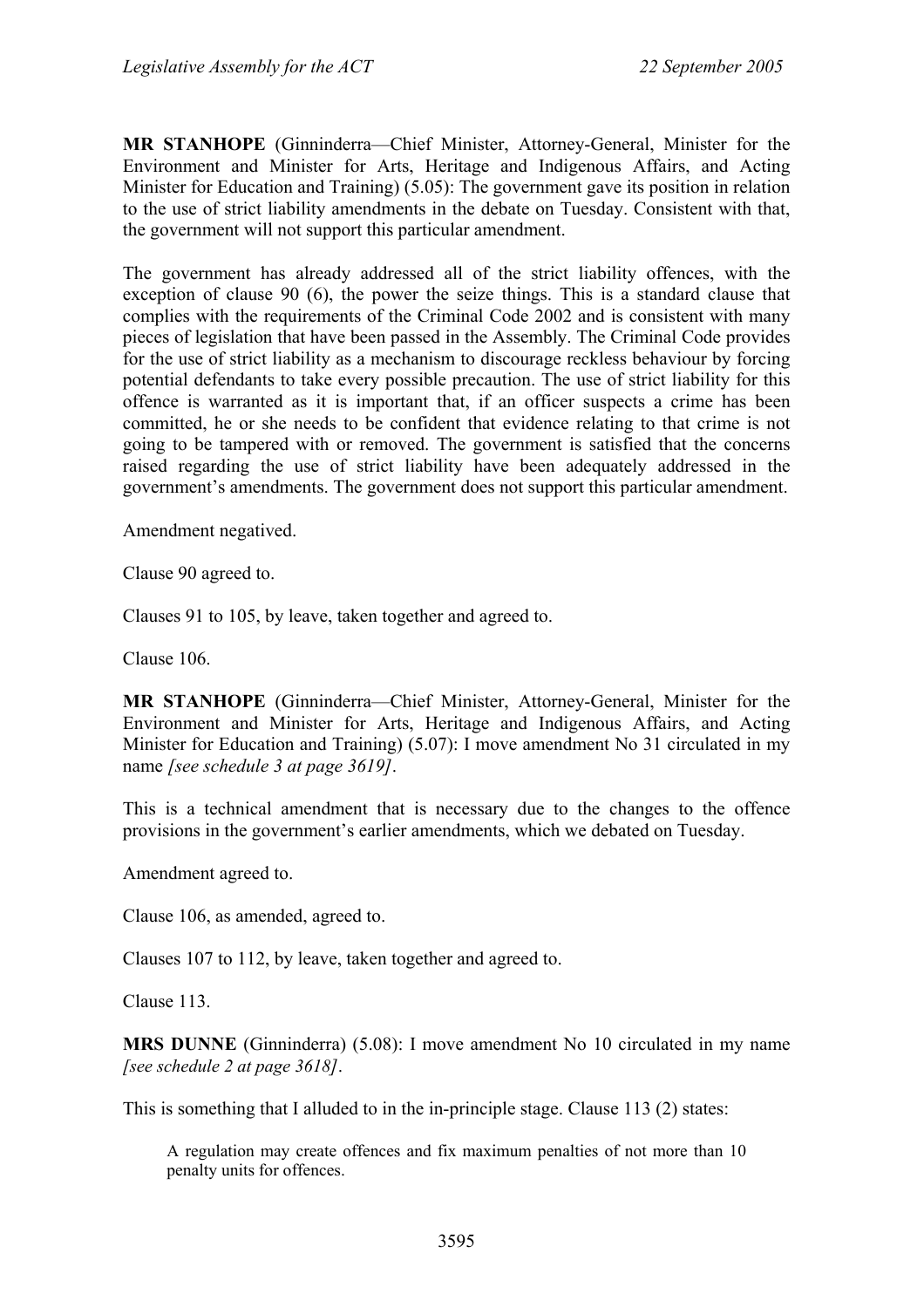This is offensive to me as a member of the Liberal Party. It has long been Liberal Party policy in the ACT that we would not have penalty-making provisions in subordinate legislation. I know that there have been lapses of that in the past. This has been spoken about on a number of occasions by the scrutiny of bills committee. I think it was amongst the comments that were made in relation to this bill. It certainly was in relation to other legislation that we have debated this year.

I think that this is an inappropriate thing to do. There are enough penalties in this legislation as it is. It gives a bureaucrat to power to create an offence for which the penalty is currently \$1,100. I think that that is unreasonable. Good legislators and people who are in favour of upholding the liberties of their citizens should oppose having such provisions in legislation and should support my amendment.

**MR STANHOPE** (Ginninderra—Chief Minister, Attorney-General, Minister for the Environment and Minister for Arts, Heritage and Indigenous Affairs, and Acting Minister for Education and Training) (5.09): Clause 113 of the bill enables the executive to make regulations that create minor offences of no more than 10 penalty units. This provision is quite common in ACT legislation. It is useful as it enables the government to address circumstances unforeseen at the time of the creation of the legislation that may be hindering the policy intent. The creation of offences and regulations usually carries a very low penalty threshold as it represents a delegation of the legislative power of the Assembly. The government considers it necessary to retain this provision and does not support the amendment.

Amendment negatived.

Clause 113 agreed to.

Clause 114 agreed to.

Clause 115.

**MR STANHOPE** (Ginninderra—Chief Minister, Attorney-General, Minister for the Environment and Minister for Arts, Heritage and Indigenous Affairs, and Acting Minister for Education and Training) (5.10): I move amendment No 32 circulated in my name *[see schedule 3 at page 3619]*.

Amendment agreed to.

Clause 115, as amended, agreed to.

Clause 116.

**MR STANHOPE** (Ginninderra—Chief Minister, Attorney-General, Minister for the Environment and Minister for Arts, Heritage and Indigenous Affairs, and Acting Minister for Education and Training) (5.11): I move amendment No 33 circulated in my name *[see schedule 3 at page 3619]*.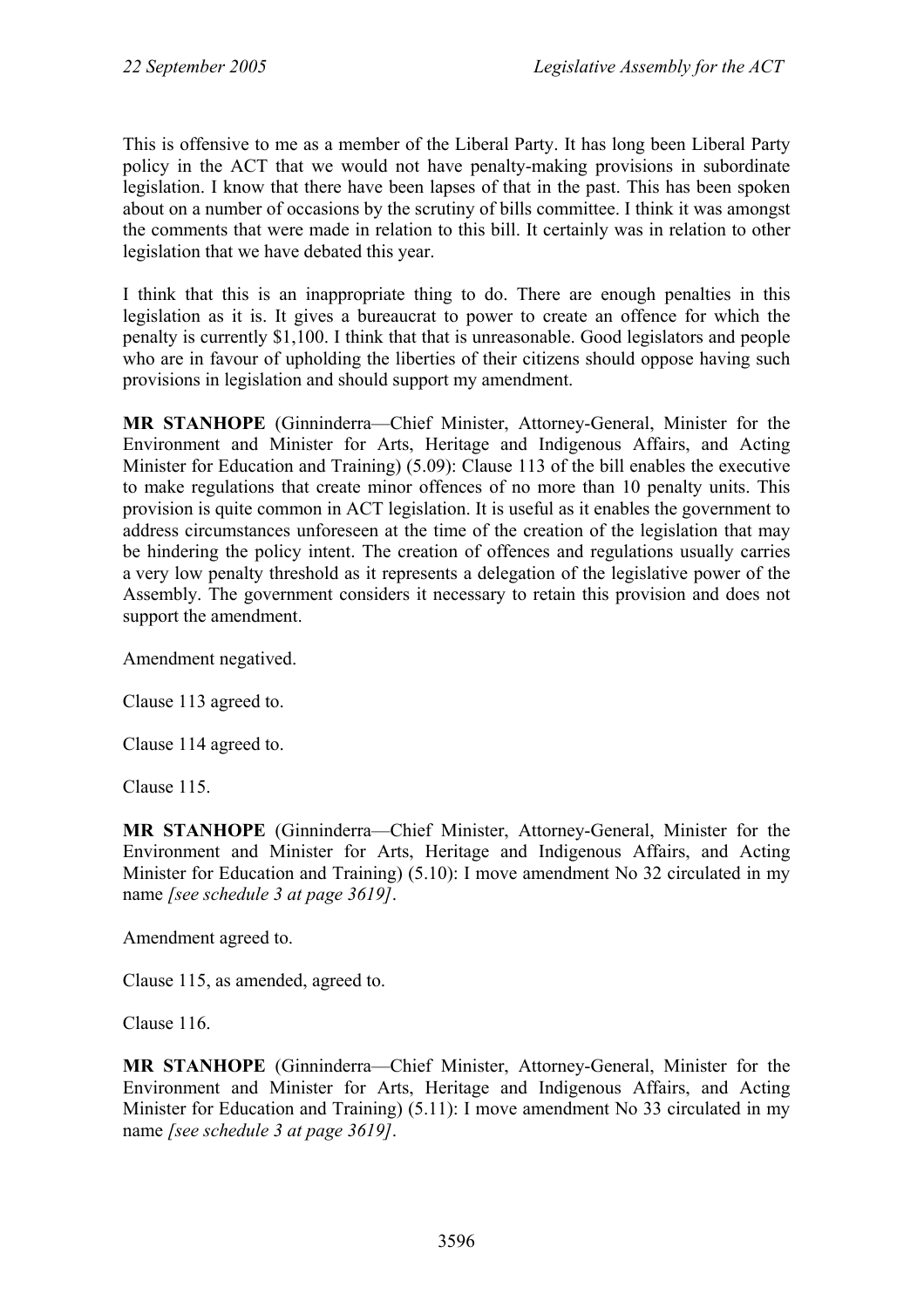The bill provides for trees in the built-up area to be placed on the tree register. The heritage register provided for by the Heritage Act 2004 may protect trees outside the area. This amendment is a technical amendment that ensures that this provision operates correctly.

Amendment agreed to.

Clause 116, as amended, agreed to.

Clause 117.

**MR STANHOPE** (Ginninderra—Chief Minister, Attorney-General, Minister for the Environment and Minister for Arts, Heritage and Indigenous Affairs, and Acting Minister for Education and Training) (5.11): I move amendment No 34 circulated in my name *[see schedule 3 at page 3619]*.

This is a technical amendment relating to transitional arrangements.

Amendment agreed to.

Clause 117, as amended, agreed to.

Clauses 118 to 121, by leave, taken together and agreed to.

Schedule 1.

**MR STANHOPE** (Ginninderra—Chief Minister, Attorney-General, Minister for the Environment and Minister for Arts, Heritage and Indigenous Affairs, and Acting Minister for Education and Training) (5.12): I seek leave to move amendments Nos 35 to 40 circulated in my name together.

Leave granted.

**MR STANHOPE**: I move amendments Nos 35 to 40 circulated in my name *[see schedule 3 at page 3619]*.

Amendment No 35 changes the consequential amendments to the Heritage Act 2004 to ensure that only trees within the built-up area are transferred to the tree register, leaving heritage trees outside the built-up area under the protection of the heritage register. Amendment No 36 is a technical amendment relating to the placement of definitions in the dictionary provided in the bill.

Amendments Nos 37, 38 and 39 change the consequential amendments to the Land (Planning and Environment) Act in light of amendments previously debated relating to the integration of tree protection into the development application process. Amendment No 40 is a technical amendment relating to the consequential amendments placing relevant definitions in the dictionary provided in the Land (Planning and Environment) Act 1991.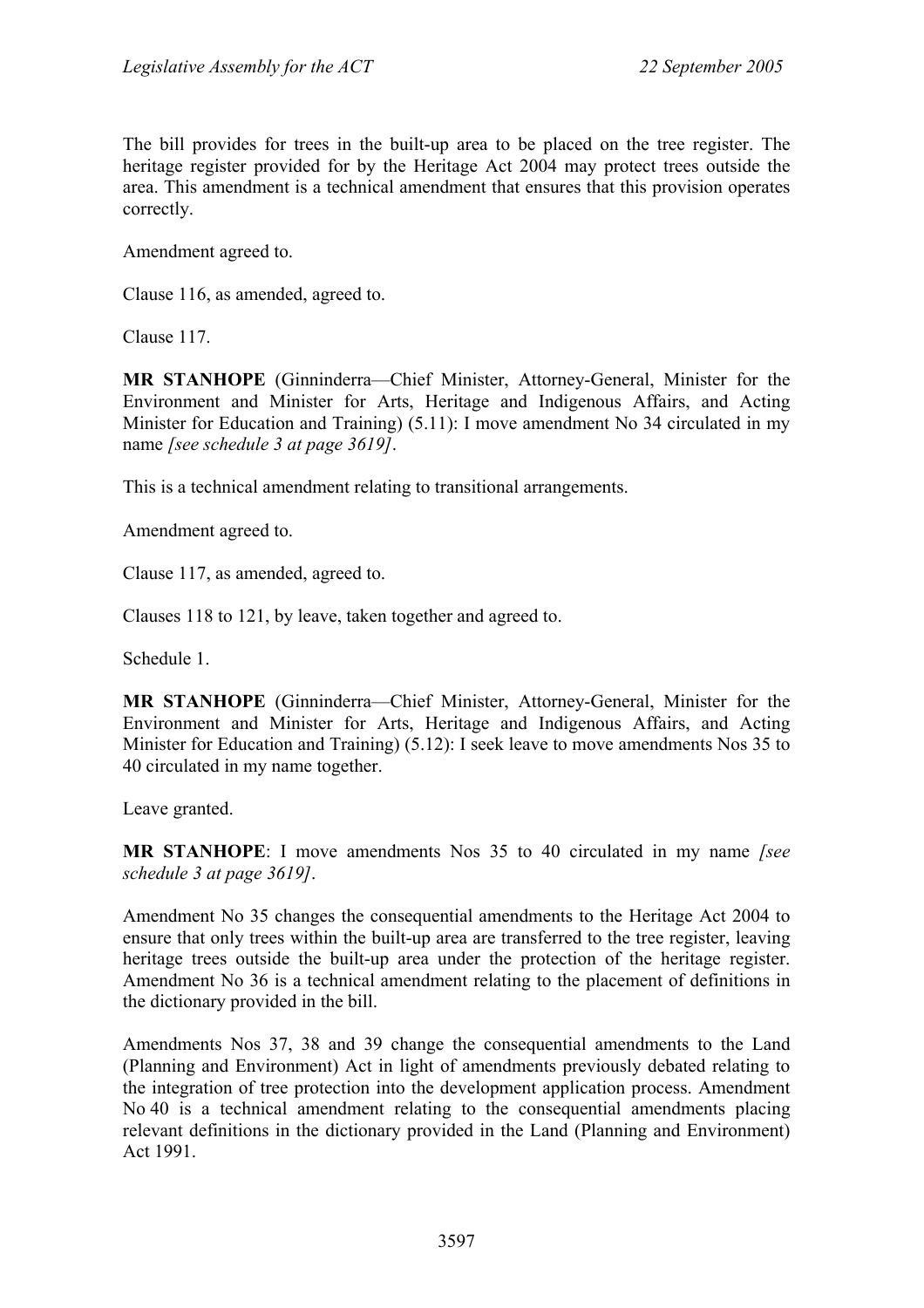Amendments agreed to.

Schedule 1, as amended, agreed to.

Dictionary.

**MR STANHOPE** (Ginninderra—Chief Minister, Attorney-General, Minister for the Environment and Minister for Arts, Heritage and Indigenous Affairs, and Acting Minister for Education and Training) (5.14): I seek leave to move amendments Nos 41 to 43 circulated in my name together.

Leave granted.

**MR STANHOPE**: I move amendments Nos 41 to 43 circulated in my name *[see schedule 3 at page 3619]*. These are also technical amendments relating to the placement of definitions in the dictionary provided in the bill.

Amendments agreed to.

Dictionary, as amended, agreed to.

**Title** 

**MRS DUNNE** (Ginninderra) (5.15): At this point I would like to reiterate some of the reasons why the Liberal opposition opposes this particular piece of legislation. There have been things said in this place in the last few days that imply that the Liberal opposition is opposed to tree protection. Nothing could be further from the truth. We are opposed to this version of tree protection. The Liberal opposition, when in government, attempted what I think would have been a far superior model of tree protection.

One of the original aims of the Tree Protection (Interim Scheme) Bill was to create a register of important, significant trees. But the passage of that bill—and it is perpetuated in the current bill—resulted in the extension of the scheme into the private backyards of a large number of Canberrans. The government, in damage control in the last few days, has tried to play it down and say that this would affect only 25 per cent of blocks in the ACT. That is a huge number of people. Since the discussion in the media in the last couple of days, people have been coming out of the woodwork and saying to me, "Why didn't I know about this?"

The Chief Minister has said that there has been a lot of consultation. I do not know when that consultation took place. We know, from some of the forensic investigation that I have been able to put together, that some consultation probably took place at least two years ago. There was probably a press release that went out when the Minister for the Environment tabled the legislation. That is not community consultation. That is not community warning. Surprising as it may seem, most people do not follow every word that is said in this place. I suspect that the *Canberra Times* and other places did not even pick up that this was an important issue when the press release went out.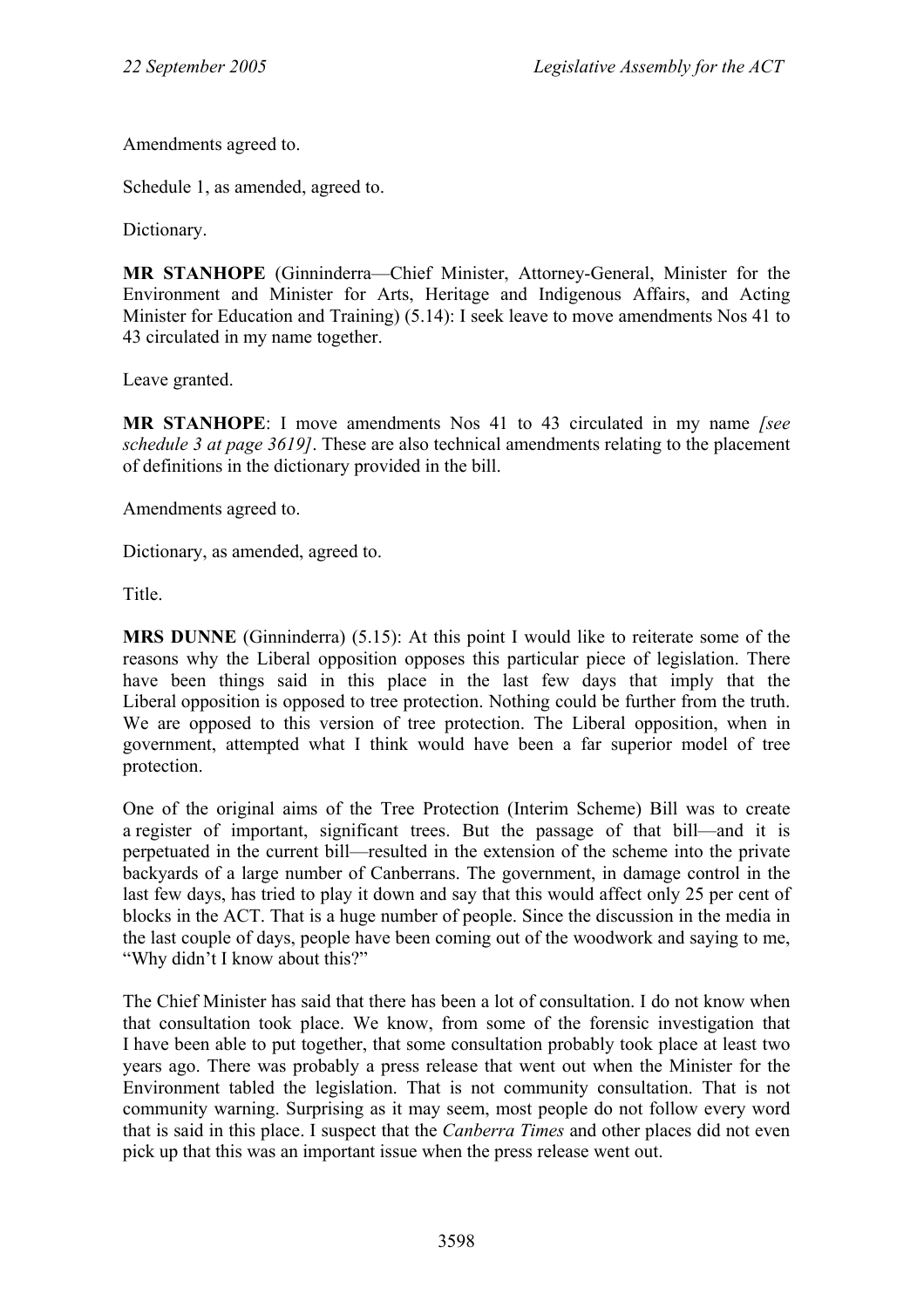I have written to a lot of people, a lot of groups, and there is a fair amount of overlap with the consultation that I have done and the consultation the government has done. Today Mr Stanhope rattled off a list of all those people, but not everybody who responded responded favourably. There is a lot of criticism of this across the board. When the average homeowner realises the implications of this legislation, there will be increased criticism. That is why we are opposed to this version of tree protection.

I want to put on the record now that the Liberal Party is in favour of tree protection. I also want to put on the record that, when we come to government in 2008, we will repeal this legislation and replace it with rational tree protection that looks after important trees, trees that are on the register because of their cultural significance, their heritage significance, their scientific significance, and the landscapes in which they are. These are the things that we will continue to maintain and support, irrespective of whether they are on leased or unleased land.

We will take away the draconian provisions that make every large tree that grows in someone's backyard subject to decisions by the government on what will happen. As a representative of the Housing Industry Association so rightly said on radio yesterday, this 12-metre rule will mean that people will start to denude their blocks when their trees reach 10 or 11 metres. That is the exact opposite of what this bill sets out to do. People will not let their trees get to 12 metres because then they will be subject to a whole lot of rules and regulations imposed by the government that will not allow them to undertake proper development of their blocks.

The government's intentions are wrongheaded. We will end up with less urban amenity and less urban forest than we currently have. That is why the opposition opposes this legislation. This is bad legislation. It is not a bad idea, but its manifestation here is bad. I will put it on the record again. We are in favour of tree protection. We are not in favour of this version. We will repeal this legislation and we will replace it with coherent tree legislation that is to the benefit of all Canberrans.

**MR STANHOPE** (Ginninderra—Chief Minister, Attorney-General, Minister for the Environment and Minister for Arts, Heritage and Indigenous Affairs, and Acting Minister for Education and Training) (5.19): Despite the weasel words of the shadow environment minister today, the Liberal Party walks away from tree protection in the ACT. The record will show that. They are today prepared to completely abandon the notion of protection of significant trees within the ACT.

Nothing that Mrs Dunne says can change the fact that today they walk away from tree protection. They abandon it completely. It is now part of their platform, to the point that Mrs Dunne is reduced to relying on comments of the Housing Industry Association to support her position. As if the Housing Industry Association does not have more than just a touch of a vested interest in knocking down trees in the interests of development! When it comes to a choice between profit and trees, I think the philosophy of the Housing Industry Association will be for profit every time.

I heard the comments of the Housing Industry Association spokesperson and I have to say I found them totally unconvincing. Goodness me! Trees get in the way of development; the trees have to go. There is no consideration of the importance of trees to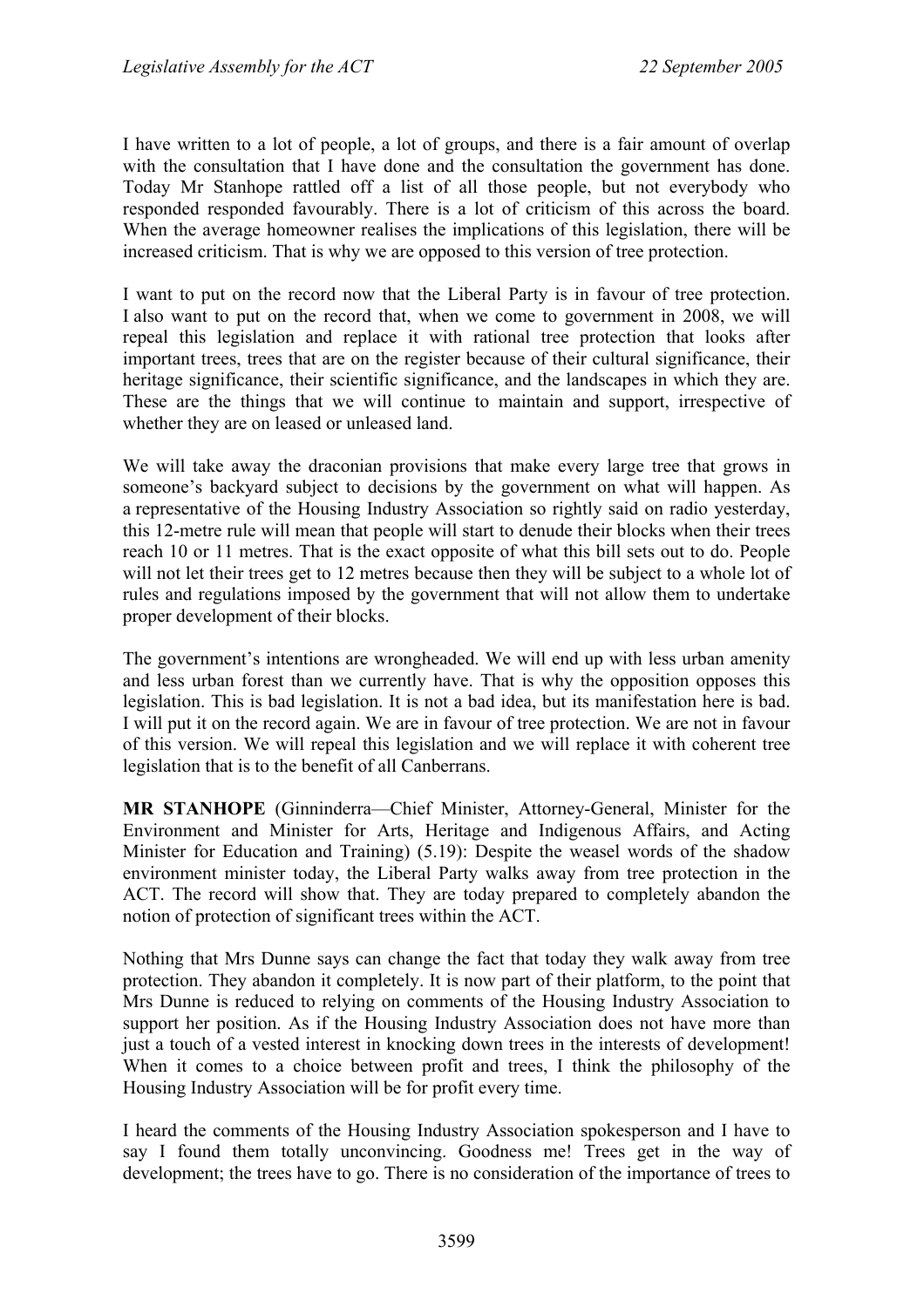the people of the ACT. Those are the facts. From this day the people of the ACT will know and acknowledge that the Liberal Party in the ACT does not support the protection of significant trees or trees at all within the Australian Capital Territory.

Having said that, I do extend my appreciation to the representatives of the development community who had had a key role throughout the development of the bill, in particular the developers, the architects, the arboriculturalists, the landscape architects and the builders who assisted at the early stages when the framework to the bill was devised. I would also like to mention the hard work of Environment ACT staff and acknowledge the extensive processes that they have taken to consult so broadly with the stakeholders and through approaches taken in drafting the bill.

The bill represents a turning point in the management of our urban environment. It recognises the importance of Canberra's urban forest to the liveability and sustainability of Canberra. Walter Burley Griffin's vision saw the creation of a garden city. He understood the importance of trees and the role they would play in the realisation of the vision. This legislation respects the Walter Burley Griffin vision and the role that Canberra householders have played through the planting of trees in their gardens. Since then we have learnt a lot more about the importance of trees in our cities. We now know that they are essential to live in a sustainable manner.

The healthy urban forest that covers the established parts of Canberra provides us with a multitude of benefits. For example, since 1915 Canberra's urban forest has been responsible for a 15 per cent reduction in wind speed in the Canberra area. It reduces the need for heating in winter, thus reducing our energy consumption and greenhouse emissions. Shade provided by trees helps reduce the retention of heat in paving and reduces the need for air-conditioning, also reducing our greenhouse impact.

Research has found that a lower wind speed and the ability of leaves to collect particulate matter reduce respiratory illnesses. The trees in our city also help us with our water strategy by lowering wind speeds and shading, thereby reducing evaporation from gardens and helping to maintain our water quality by intercepting stormwater flows. The urban forest also provides habitat for wildlife that live in or around our city. This legislation is a valuable tool in the management of our trees and demonstrates this government's commitment to ensuring that future Canberrans enjoy the environmental, economic and social benefits provided by our urban forest.

Finally, I wish to acknowledge a range of individuals within the ACT public service who, over an extended period, have worked on this legislation. It has been a very, very significant task, a major piece of legislation. It is a credit to each of the officers that have been involved in its negotiation, its development and indeed in its passage. At the risk always, of course, of excluding some that were also involved in an instrumental way, I wish to acknowledge the contribution to the development of this legislation of Chris Golding, Bill Logan, Joka Stekovic, Paul Coleman, Gary Croston, David Jongeneel, Dick Johnston, Ray Brady, Terrance Raath and Odile Arman of Environment ACT; Mary Toohey of the parliamentary counsel's office; and a number of officers within ACTPLA, most particularly Mr Paul Lees. I acknowledge the fantastic contribution of all those officers. This legislation is a credit to them.

Title agreed to.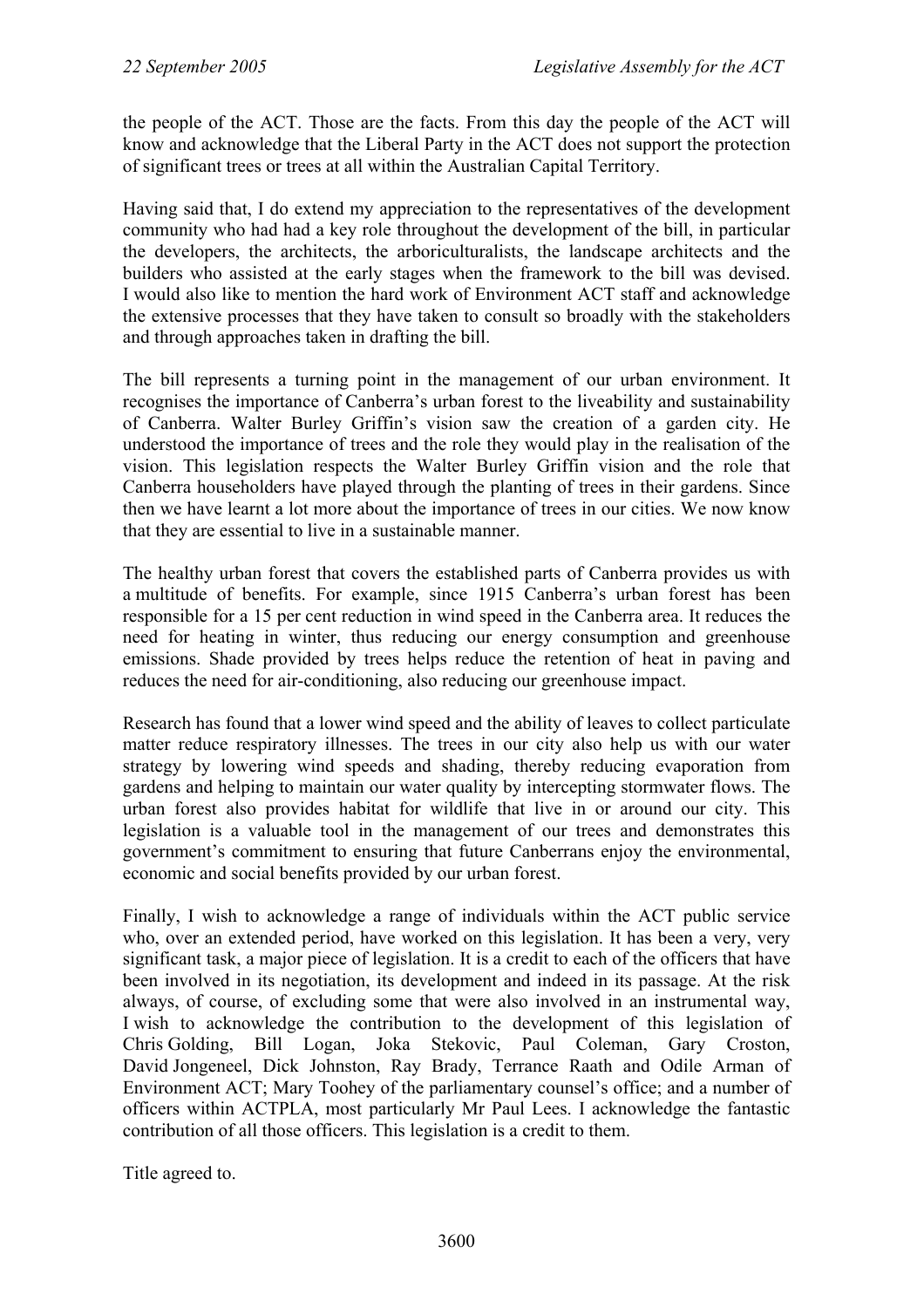### Motion (by **Mrs Dunne**) agreed to:

That clause 10 be reconsidered.

Clause 10—reconsideration.

### **MRS DUNNE** (Ginninderra) (5.24): I move amendment No 1 circulated in my name *[see schedule 4 at page 3624]*.

This amendment goes to the heart of the Liberal Party's concerns about regulated trees in this legislation. The real problem with this legislation is that not all people are equal; not all trees are equal. Trees on leased land, that is, on privately occupied land, are covered by this legislation. But trees on the verge, a median strip or any other unleased land inside the urban area, do not come under the legislation. So you could actually have a twin planting, one on a verge and one on a private block, but only one of those regulated trees would be protected. The one on the verge would not be a regulated tree. The government could come along and do to it what it liked or any other person could come along and do to it what they liked and there would be no sanction against vandalism or destroying that tree.

This is about having a level playing field. If it is good enough for private landholders to bear the burden of this legislation, it should be equally the case that the government should bear the burden of this legislation. This is going to be a test of the government to see whether they are open to treating themselves the way they want to treat their electors, the people of the ACT. If they do not, they will show themselves to be hypocrites. This is about creating a level playing field. This is about treating all trees the same.

**MR STANHOPE** (Ginninderra—Chief Minister, Attorney-General, Minister for the Environment and Minister for Arts, Heritage and Indigenous Affairs, and Acting Minister for Education and Training) (5.26): Mr Speaker, the government does not support this amendment. Registered trees are protected by this legislation, regardless of the tenure of the land upon which they grow.

Under the bill, the Department of Urban Services would be required to seek the approval of the conservator if it needed to remove a registered tree growing on land it managed. To go behind this approach would be to create an unnecessary burden upon the management of our street and park trees by requiring urban services to seek approval from the conservator prior to removing any tree above 12 metres, et cetera, including street and park trees that are within an area declared as a tree management precinct. Considerable time and resources would be consumed that would be better used to continue managing and enhancing our urban environment.

It appears that the point of the declaration of tree management precincts has been completely missed. The predominant aim of a tree management precinct is to prevent the erosion of the urban forest due to an unnecessary loss of trees relating to development activity. Urban services is not in the habit of removing street or park trees to facilitate development. Our public tree assets are well managed by urban services, which takes a conservative approach to tree removal, removing a tree only if it presents a risk to public safety or if it is dead or dying or conflicting with essential services. In addition,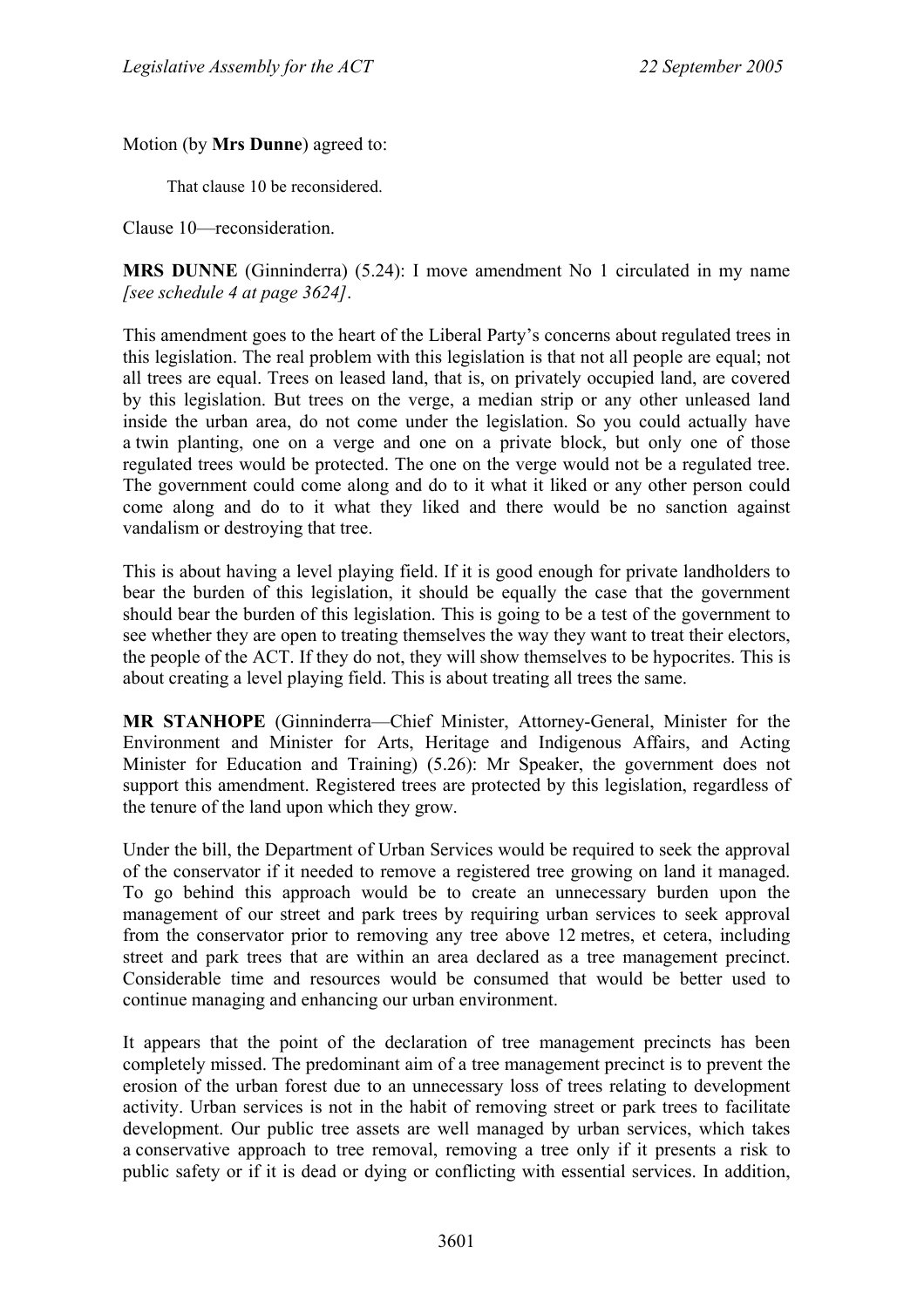public trees are protected from activities by persons other that the government under both the Nature Conservation Act 1980 and the Trespass on Public Land Act 1932. It is for these reasons that the government does not support this amendment. It would place a considerable administrative burden upon the management of our public trees for no actual or stated benefit beyond what is already provided for in the protection of trees.

**MRS DUNNE** (Ginninderra) (5.28): Sadly, as I had feared, the government has shown the complete hypocrisy of its approach to this issue. The reason that the Minister for the Environment gives is that it would be an unnecessary burden on urban services. What about the average landholder in the ACT? If it is good enough for urban services, it is good enough for the average landholder. That is the whole fault with this legislation and that is why the Liberal Party has declared that it will repeal this part of the legislation that deals with regulated trees. It is because of the hypocrisy of this government. The government is not prepared to be treated in the same way as it wants to treat its constituents.

Question put:

That **Mrs Dunne's** amendment be agreed to.

The Assembly voted—

Ayes 6 Noes 7

| Mrs Burke  | Mr Pratt     | Mr Berry      | Ms Porter   |
|------------|--------------|---------------|-------------|
| Mrs Dunne  | Mr Stefaniak | Mr Gentleman  | Mr Quinlan  |
| Dr Foskey  |              | Mr Hargreaves | Mr Stanhope |
| Mr Mulcahy |              | Ms MacDonald  |             |

Question so resolved in the negative.

Amendment negatived.

Clause 10, as reconsidered, agreed to.

Question put:

That this bill, as amended, be agreed to.

The Assembly voted—

Ayes 8 Noes 5

| Ms MacDonald | Mrs Burke  | Mr Stefaniak |
|--------------|------------|--------------|
| Ms Porter    | Mrs Dunne  |              |
| Mr Quinlan   | Mr Mulcahy |              |
| Mr Stanhope  | Mr Pratt   |              |
|              |            |              |

Question so resolved in the affirmative.

Bill, as amended, agreed to.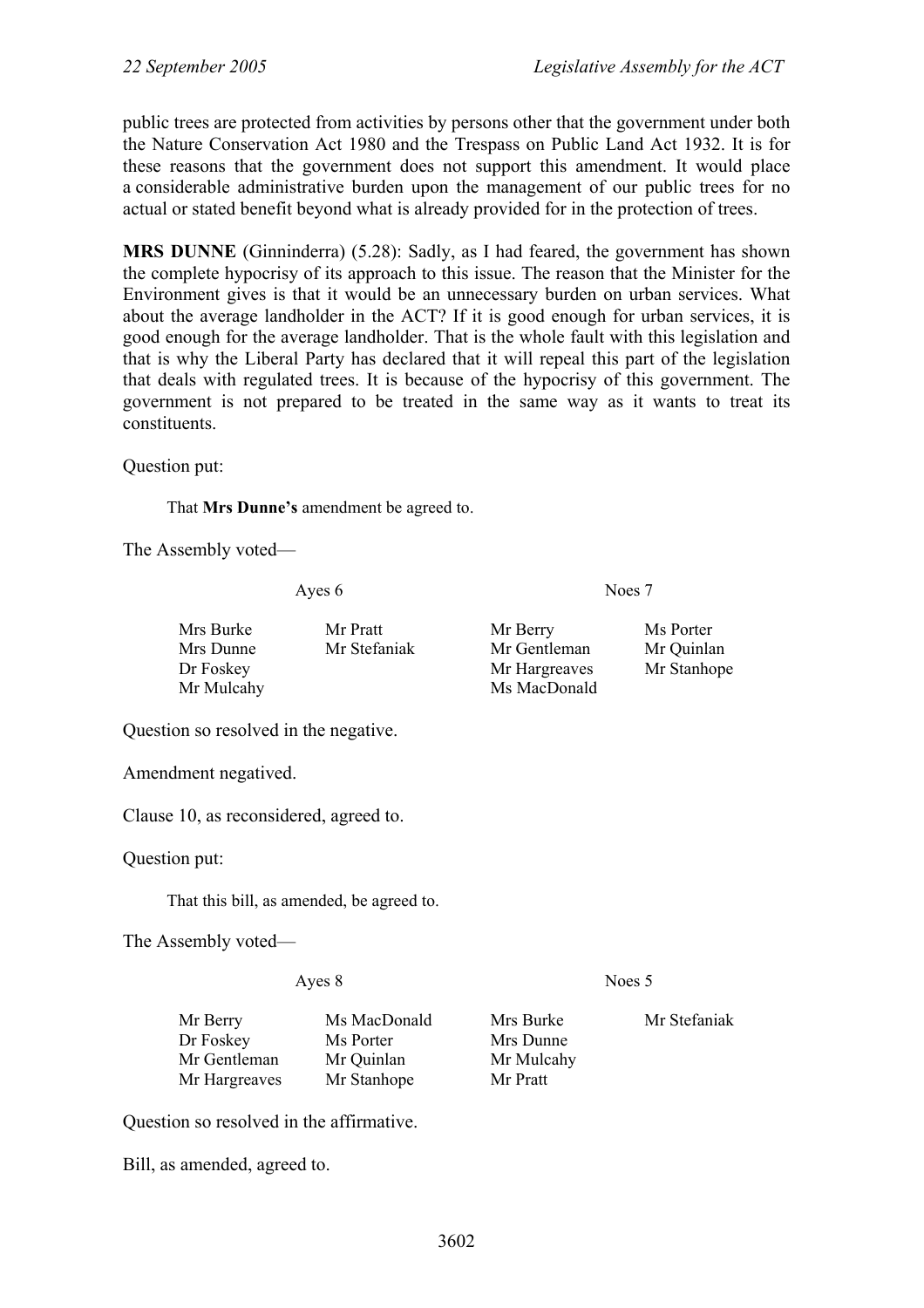# **Financial Management Legislation Amendment Bill 2005**

Debate resumed from 18 August 2005, on motion by **Mr Quinlan**:

That this bill be agreed to in principle.

**MR MULCAHY** (Molonglo) (5.35): Mr Speaker, the essential elements of this bill are: changed reporting requirements, with some elements an improvement but others not satisfactory in respect of timing; the capacity for appropriations to be made direct to territory authorities and corporations; and several consequential amendments to provide for the new funding and accountability arrangements to apply to 22 territory authorities and corporations.

I am pleased to see the government is at last responding to calls to improve the quality of information in its annual financial and performance statements. I and others have been critical of the paucity of useful information in budgets and annual reports and have spoken of the need for data to be presented in a form that allows ready comparison of performance from year to year, compares results achieved with the original budget and shows how the budget has been revised throughout the year. The inclusion of a column showing the original budget and a separate column showing the revised budget will clear up confusion as to what the starting point was and give a presentation of actual performance against the original plan.

The proposed changes in performance measurement are obviously yet to be tested in the field. It will probably take a couple of years of experience, I suspect, to fully evaluate how effective the new approach will be in actually conveying meaningful information about agencies' performance in financial management and the delivery of quality services to the community in a timely and efficient manner. No doubt the performance measures will be refined and improved in light of that experience.

Mr Speaker, the approach outlined in the supplement to the 2005-06 budget has two categories of performance measures. The first relates to the results compared with longer term and strategic outcomes. Since these are not readily quantified, especially those in the human services area, they do not lend themselves to a full audit opinion as to the accuracy of numbers, as required by the current Audit Act.

So it is not appropriate to try to make them subject to annual scrutiny by the Auditor-General in the same way as financial information. It is better that the audit office separately evaluate agencies' performance against longer term and strategic outcomes along the lines that it has done recently; for example, on waiting lists for elective surgery and the development application and approval process.

The second category of performance measures is effectiveness and efficiency in delivering outputs. These are more readily measured in terms of volume and cost, and will be subject to annual scrutiny and report by the Auditor-General.

The opposition supports these changes in principle but, of course, it may take a couple of budget cycles to see how useful this information is and what the net benefits are in terms of disclosure and better delivery of outputs. However, a matter of concern is that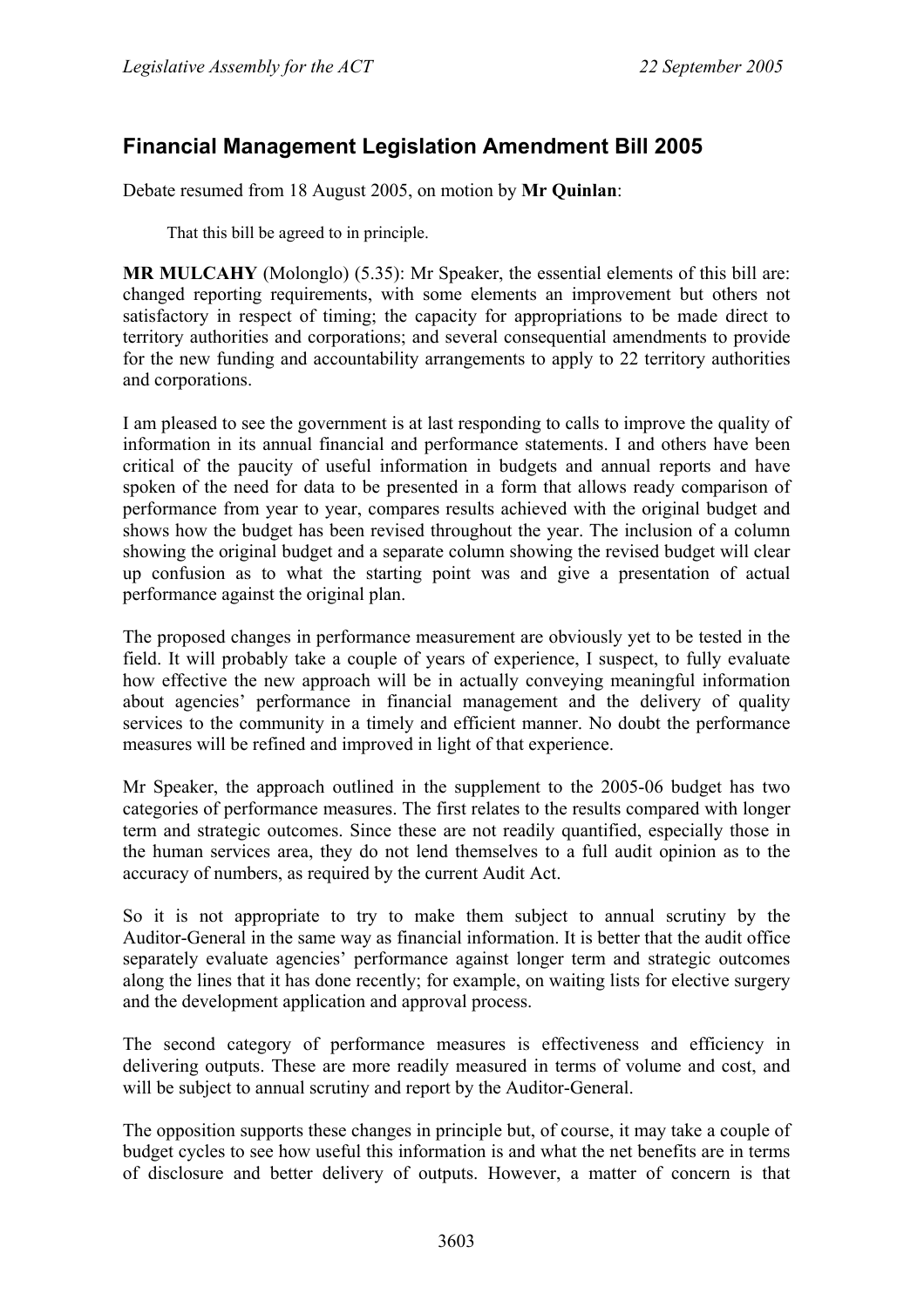ministers will only have to present annual statements of performance and associated Auditor-General's reports to the Assembly within six sitting days of the responsible chief executive receiving the Auditor-General's report. I refer to proposed section 30D.

The problem is that there is no time limit in legislation for when statements of financial performance are to be received by chief executives. That could result in lengthy and unnecessary delays in members of the Assembly receiving reports, especially if the Assembly is not sitting. For example, if an Auditor-General's report associated with a departmental annual financial statement is received by the responsible chief executive at the end of September of this year, the composite document may miss the October sittings of the Assembly, because there are only four sitting days, and may not be tabled until the third week of November.

I believe that that situation is clearly unsatisfactory and quite unnecessary. Those reports should be delivered to members of the Assembly out of session, if necessary, and as soon as they are available. I would like the Treasurer to assist this debate by explaining why the six sitting days rule is included in this bill, especially as reporting by the end of September has worked quite well in the past, even though financial reporting, as distinct from performance reporting, by that point in time is not in fact required by law.

To overcome this problem, the opposition will seek to move amendments to provide for annual financial reports and the accompanying audit opinions to be delivered to the Assembly according to the requirements of the Annual Reports (Government Agencies) Act 2004. At present, there is no formal link between the Financial Management Act and the annual reports act. These amendments seek to create that link and bring into line the timing of the presentation of all annual reports to the Assembly.

The effect of that would be that the Treasurer would be required to deliver annual financial reports of departments and authorities, including the reports of the Auditor-General, to the Assembly within three months of the end of the relevant financial year. The rules governing the presentation of annual financial reports, along with audit comments and performance reports, should be the same for each and simplified. Basically, that would mean that all reports must be presented to the Assembly within three months of the end of the relevant financial year.

Another matter of concern is the proposal for departments to report on their performance in delivering outputs every six months, instead of quarterly. I am referring to proposed section 30E. Although it was not mentioned in the Treasurer's presentation speech, I understand that his defence or rationale for this move is that less frequent reporting will be offset by higher quality measures and more useful reporting. The opposition finds this explanation a tad unconvincing. I think that the problem really is that government agencies frequently do not provide information to Treasury on time and that the information they provide is incomplete or inadequate.

We are aware from various meetings, briefings and discussions with the Auditor-General of the challenges facing some agencies in terms of their capacity to deal with financial management issues, but I would suggest that the answer to that problem is not to reduce the demand on accountability or the presentation of information. The solution to this underperformance by agencies is not, I would suggest, to acquiesce by taking off the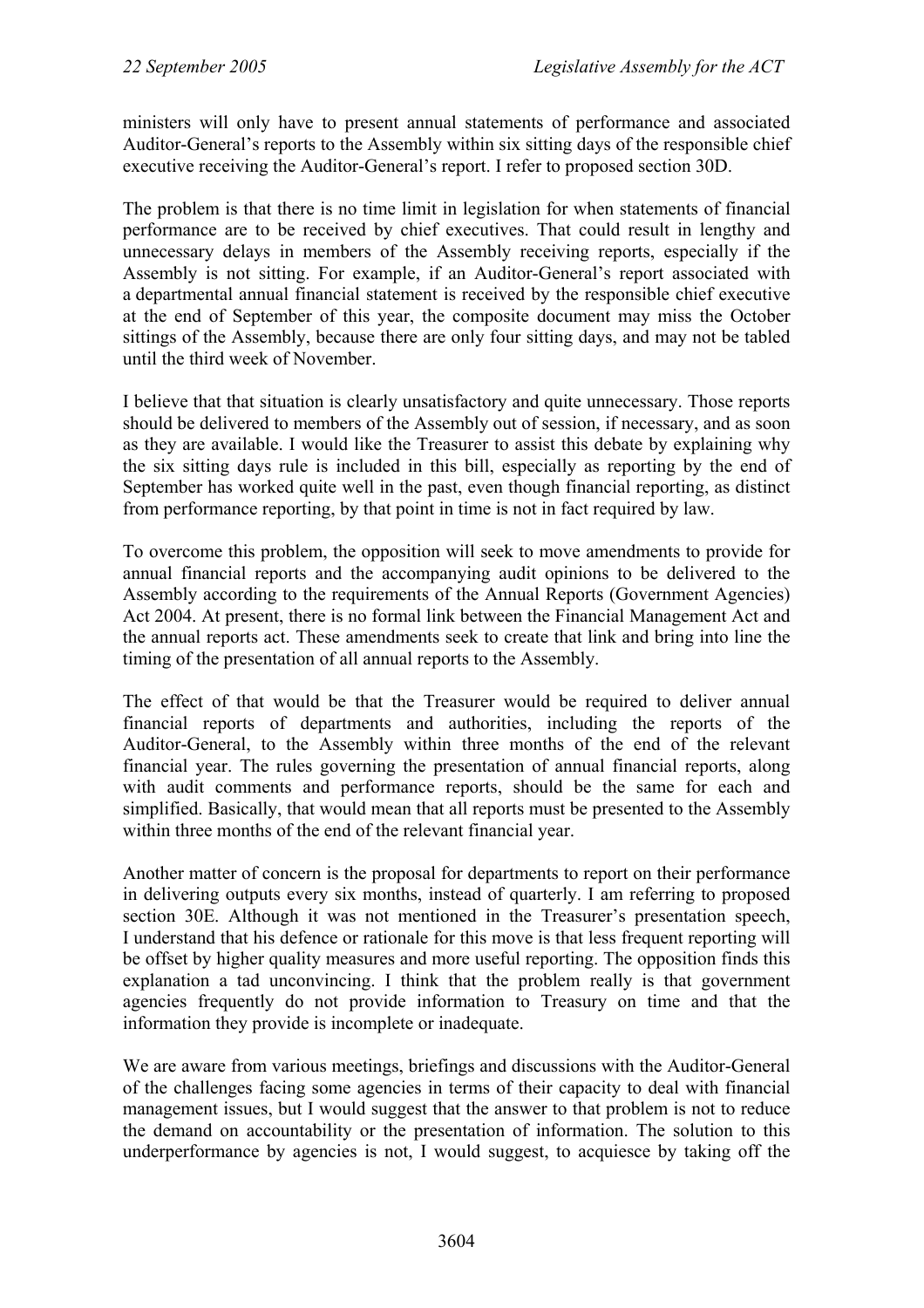pressure to provide the information required on time. Rather, it should be to take what action is required to ensure that they do their job properly and in a timely fashion.

The opposition cannot see how six-monthly reporting on outputs is going to improve accountability. In fact, it is more likely to have the opposite effect. Accordingly, we will be proposing amendments to require ministers to present to the Assembly quarterly performance reports for the departments and agencies for which they are responsible within 30 days of the end of each of the first three quarters of the financial year.

We see this as necessary to keep members of the Assembly well informed in a time frame relevant to emerging trends. By contrast, the delay inherent in six-monthly reporting would mean that key events and measures of performance had passed more into history and disclosure of them would be less likely to lead to public interest. I do not believe that that is a desirable outcome.

Turning to other aspects of the bill, the opposition supports the amendment to section 31 (2) (b) and the deletion of sections 12 (1) (d) and 19E to focus on meeting financial and output targets of departmental budgets for the year, rather than giving technical accounting reports of little interest to members or the community. We are also supportive of providing for direct appropriations to territory authorities and corporations, along with the corresponding responsibility of those authorities to account to the Assembly for their operations and performance in much the same way as is required of departments.

A related improvement is for clearer and more demanding governance responsibilities for territory authorities akin to those of a corporation, although understandably the proposed rules for advisory boards are not as strict as for governing boards. The capacity for territory authorities to borrow from the territory banking account with the Treasurer's approval is also, in my view, an improvement. Although this facility would be outside the annual appropriation process, it would be a disallowable instrument and the Assembly would be informed of the purpose and amount of the borrowing as well as the total financial exposure of the authority.

The opposition supports the bill in principle and I will move amendments at the detail stage to ensure timeliness of presentation of reports to the Assembly.

**DR FOSKEY** (Molonglo) (5.45): I will support the Financial Management Legislation Amendment Bill, since it seeks to improve some of the territory's fiscal operations regulatory framework, but I foreshadow that I will move an amendment at the detail stage to the new governments arrangements for territory authorities.

The bill proposes a number of changes to government financial reporting operations. I specifically support those proposals that improve the accountability and transparency of the government's financial management. These changes include allowing appropriations to be made directly to territory authorities and territory-owned corporations, requiring most territory authorities and territory-owned corporations to report on these appropriations, and including an original budget column in government annual financial statements in accordance with the Australian Accounting Standards Board's proposed changes to public sector financial accounting.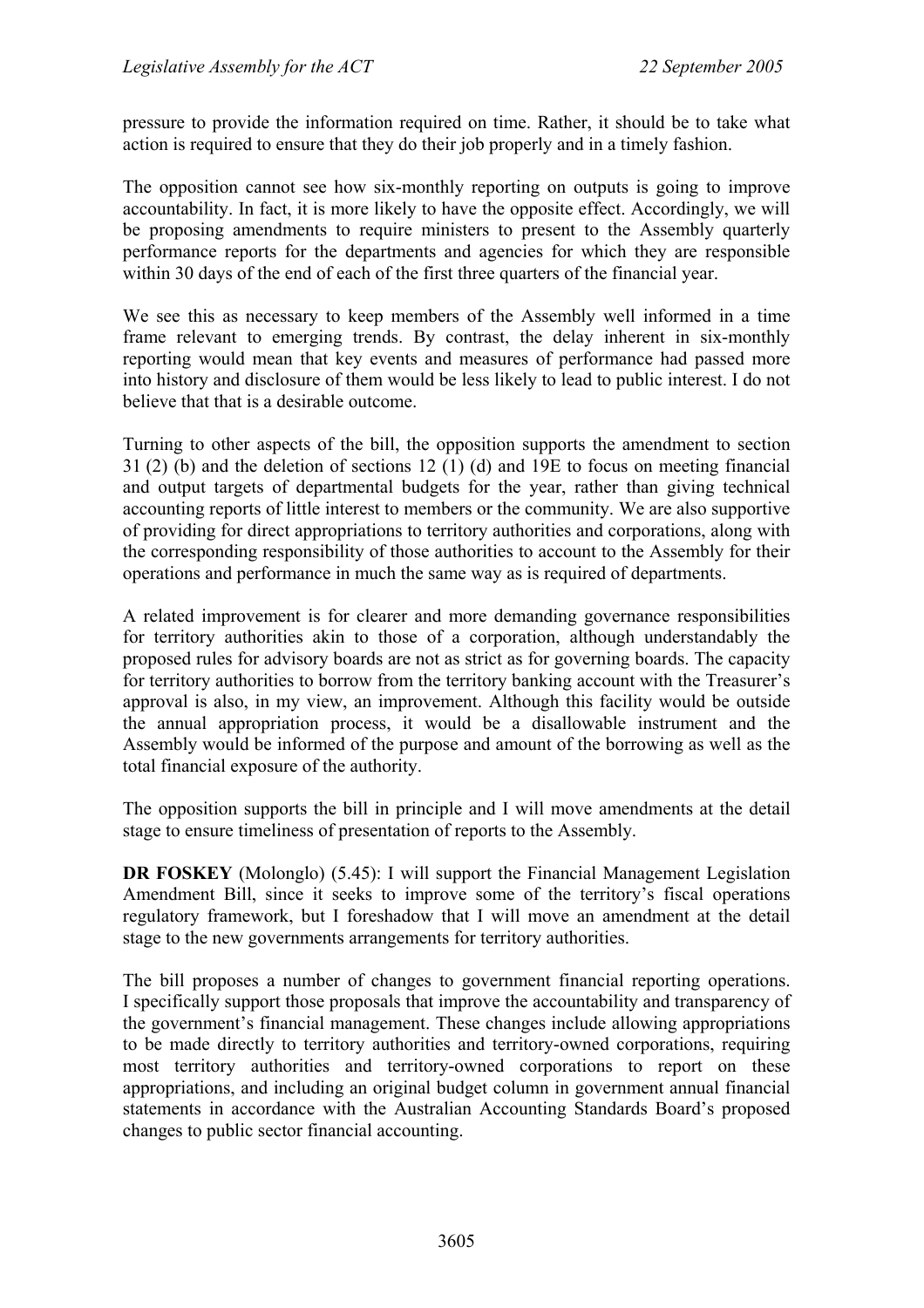More contentiously, this bill requires agencies to deliver biannual rather that quarterly reports, which is not necessarily the best way of ensuring transparency, although the degree to which the quarterly reports are closely or usefully scrutinised is probably open to question. I appreciate the view that a biannual approach could be more efficient and I understand that with this move agencies intend to improve the quality of those reports.

I really think that that is a moot point. Given that agencies have monthly internal reporting procedures, one could argue that quarterly reporting ought not to be too great an imposition. On the other hand if, as we understand is the expectation, the quality of the six-monthly reports really would be raised, we might be better off cutting our losses. I appreciate that the Liberals argue that we should be able to ask for both. Unless it can be demonstrated by the Treasurer that such a task is unreasonable, I am inclined to support them.

I am also sympathetic to the notion of requiring annual reports to be distributed to the members of the Assembly by the end of September, rather than being tabled in the Assembly within six sitting days of being presented to the Treasurer, leading to their becoming available as late as mid-November. I do not believe that getting them to us by the end of September would make any greater demand on government officers. I think we are all aware of the problems that come from committees looking at annual reports too late in the next financial year.

I understand the argument that the Auditor-General ought not to be required to audit sustainability and various qualitative performance measures in the same way as financial transactions are audited, although I am not entirely comfortable with the shift away from scrutiny of these "softer" goals. To quote the explanatory statement, "measures that measure performance against longer term and strategic outcomes will be exempt from annual scrutiny by the Auditor-General." Given the Auditor-General's recent useful review of sustainability performance measures and the government's exploration of sustainability indicators and triple bottom line accounting, I would say that we need to look at other ways of evaluating longer-term performance.

I would suggest that the Auditor-General's recommendation that one agency take leadership of sustainability indicators be taken up and that the sustainability unit might be the best place to coordinate sustainability performance measures for each agency. Given the review is under way, that is not a measure for this bill. However, I will propose an amendment to ensure that boards of territory authorities have the capacity to understand such measures when they adopt them.

I accept the proposition that departmental chief executives should be held, and in effect be seen to be held, accountable to their department's proposed budget rather than to financial targets. The management of the budget overall is really scrutinised by the public and Assembly members during the estimates process. Financial targets as the key accountability measure are a reflection of the view that a government department is, in essence, a business. Whilst we expect departments to operate in a business-like way, we measure their effectiveness more subtly and more broadly than we do a business. Financial targets may well be useful internally, but they do not usefully define a chief executive's performance.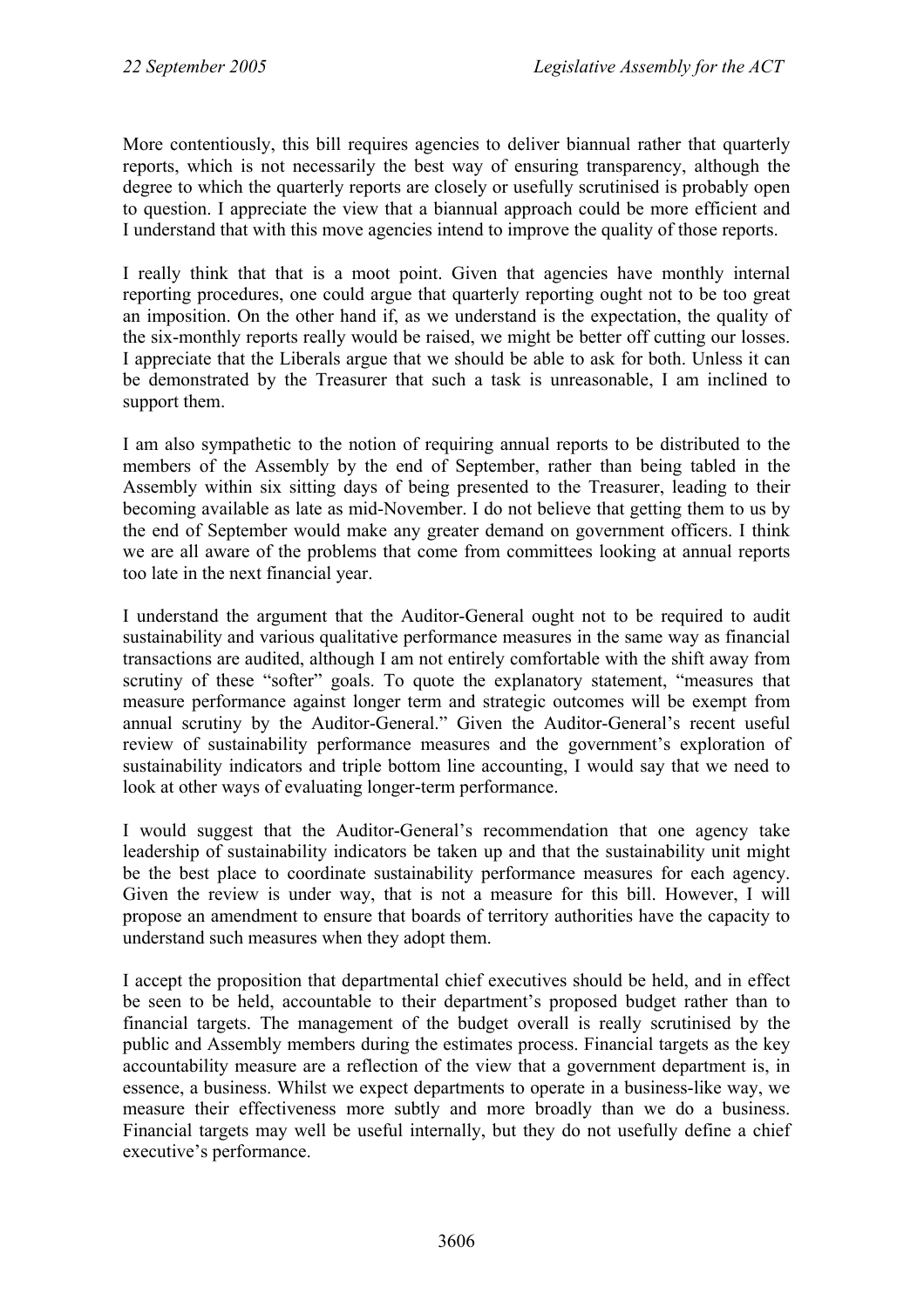I am happy to support the proposal for a territory authority credit facility to allow authorities to borrow from territory accounts up to a limit established through the appropriation process. The key flexibility offered by this arrangement is that an authority may borrow and repay the territory on more than one occasion during the year, rather than needing those funds to be appropriated on each separate occasion.

The controls exerted in the first instance by the Treasurer, and subject to scrutiny and disallowance by the Assembly, would seem to give sufficient security. It has been argued that authorities need the independence and flexibility to borrow on the open market. This arrangement whereby the control rests with Treasury and the responsibility to lend—or borrow, if necessary—rests with the territory is both safer and less expensive.

I would also like to make a comment on the statement of intent process that is being amended by this bill. Many's the slip between policy and programs and any mechanism to make the policy direction clearer and more transparent is welcome. This bill builds in a more formal relationship between the responsible minister and a territory authority in the preparation of a statement of intent before it is given to the Treasurer. The only requirement of the authority is that it must take the minister's comments into consideration. So we will need to watch how it works.

As I have already indicated, I will in the detail stage put an amendment as to the governance arrangements for territory authorities. This bill includes amendments to the general governance arrangements covering all authorities and, consequentially more or less, amendments to the acts covering a number of authorities, including ACTION, the ACT Insurance Authority and the University of Canberra.

The bill specifies what ought to be considered by a minister when appointing people to the governing board of an authority. Reference is made to other government policies, which would seem on inspection to suggest some consideration of the gender and ethnic diversity of the board, although the only specific criterion is that the person have the skills to contribute to the goals and objects of the authority.

I intend to seek to amend that section so as to require the minister to consider the capacity of the board and also to consider the social and environmental impact of the actions of the authority. I will explain in more detail my thinking in suggesting this amendment when we come to debate it.

**MR QUINLAN** (Molonglo—Treasurer, Minister for Economic Development and Business, Minister for Tourism, Minister for Sport and Recreation, and Minister for Racing and Gaming) (5.53), in reply: I thank members for their acceptance of the bill in total. In the interests of brevity, let me just say in relation to the amendments that will be moved that the government will accept those amendments that bring the bill into line with the annual report legislation and incorporate them into the Financial Management Act as the cornerstone act.

The government does not agree with reverting to quarterly reports. The reason is that the report for the first quarter is not a great deal of use in terms of where the organisation is heading in the longer term. You will note that in the legislation elsewhere there is a requirement for the organisations to keep government informed of major issues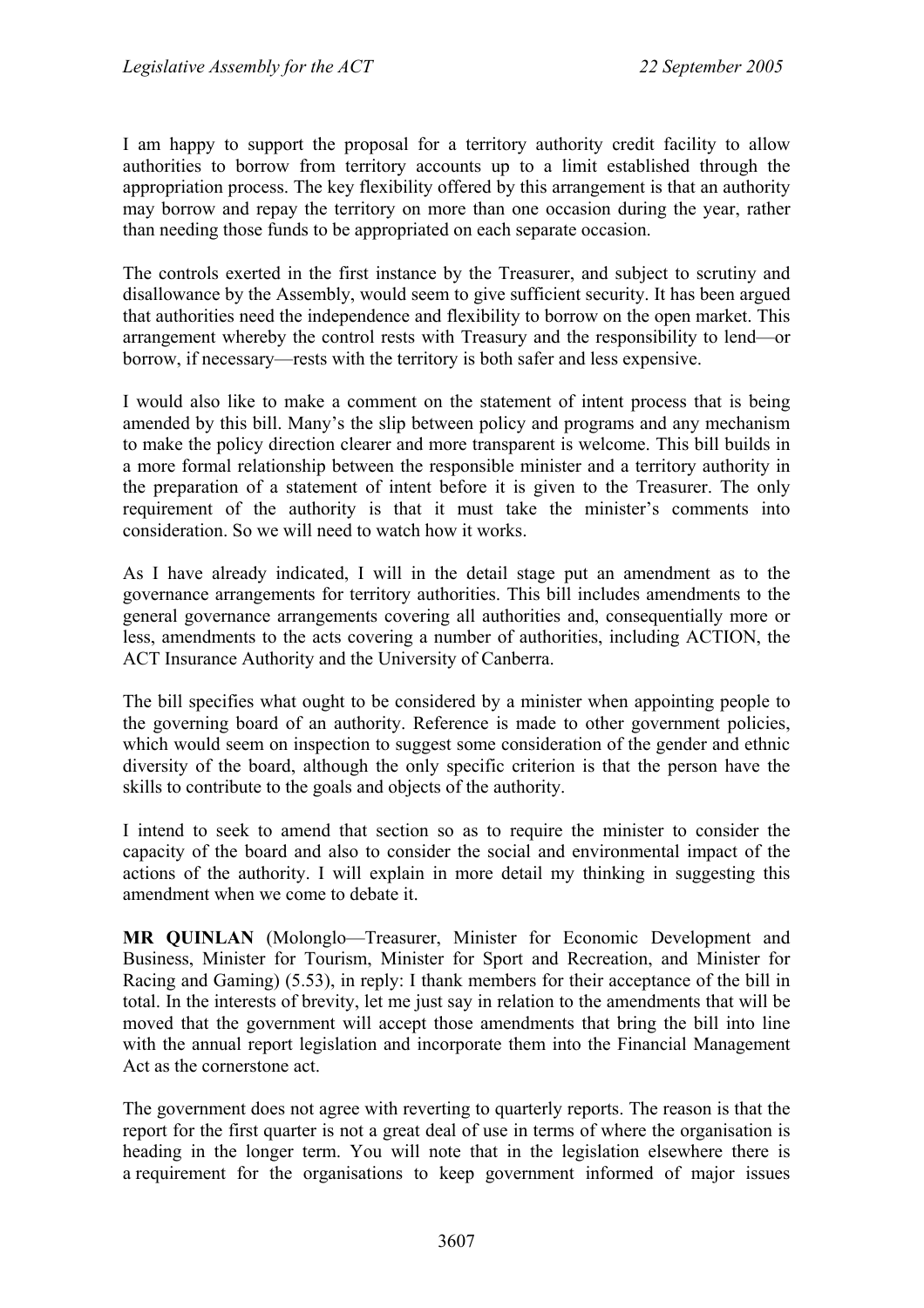anyway. The second quarterly report becomes a half-yearly report, and that should take place. The third quarterly report will be available at about the same time as the estimated outcome published in the annual budget; so, because the budget cycle starts at the beginning of the year and a budget comes down in May, you probably have more information contained in the budget.

For those members who may be a little less familiar with what goes on with preparing a set of books, particularly for a commercially oriented organisation, the case is that there are lots of balance day adjustments and measurements to be done for accruals, unpaid bills, unpaid leave and depreciation and a whole lot of figuring that needs to happen each time you want to prepare a decent set of books. I was instrumental in this place in the past, from opposition actually, of relieving government of the task of preparing monthly statements because they were just rubbish and because there just was not time to do all of the balance day adjustments and prepare a set of books that would be truly indicative of where the business was each month.

We went back to quarterly reporting, which is the reporting we have for government agencies. I think that works well and generally does not raise much debate anyway as those reports come down. For commercially oriented entities, this requires a lot of work to be done for no good purpose, as I have said. The first quarter is just too fresh in the year. The half-yearly one will be done. The third quarter one would be being done in parallel with the preparation of the budget and you are going to get the budget in the first week in May. Therefore, I think that the information needs of Assembly members are being and will be satisfied anyway, so that some of the work that goes into that would be a futile exercise.

As I said, we are happy to accept the changes proposed to bring the bill into line with the reporting requirements of the annual report legislation. In relation to the amendment that Dr Foskey has indicated she will move, the government will not be supporting that. Already today the Chief Minister has stood in this place and clearly articulated in relation to another bill why an organisation's direction can be skewed if everything it does is required to be looked at through a particular prism. Particularly with the commercial organisations that we have, if we have a need for awareness of social issues or environmental issues, they must be, I think, articulated in the objectives of each of the organisations, as opposed to saying that everybody on the board has to have some understandings, perceptions or values. So we will not be supporting that. We will be supporting most of Mr Mulcahy's amendments. I thank members for their support.

Question resolved in the affirmative.

Bill agreed to in principle.

## **Detail stage**

Clause 1.

Debate (on motion by **Mrs Dunne**) adjourned to the next sitting.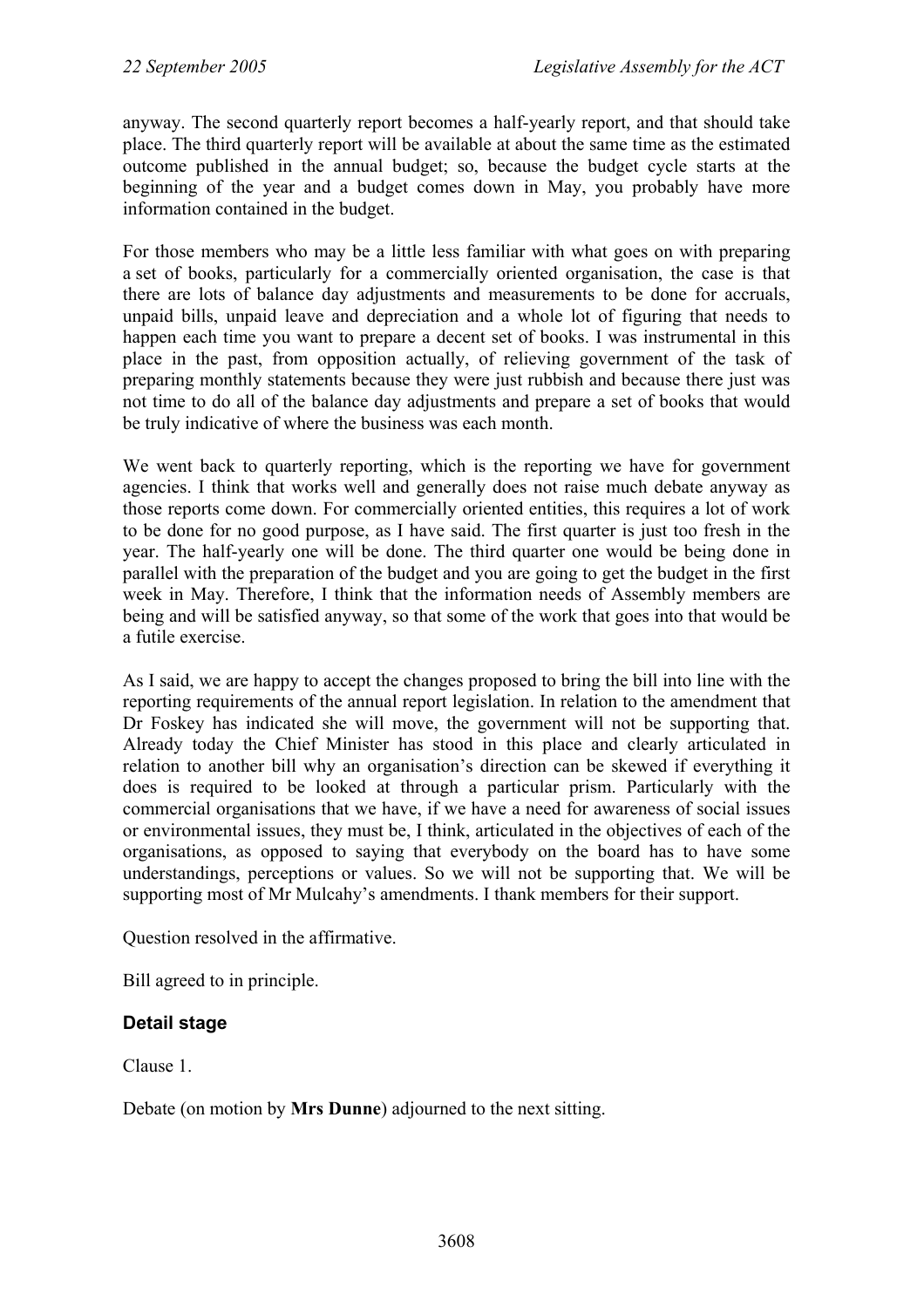## **Adjournment Richmond Fellowship offices Former Macquarie hostel site**

**MR CORBELL** (Molonglo—Minister for Health and Minister for Planning, and Acting Minister for Children, Youth and Family Support, Acting Minister for Women and Acting Minister for Industrial Relations) (5.58): I move:

That the Assembly do now adjourn.

I rise in the adjournment debate this evening to mention two very good events that I had the pleasure and the opportunity of attending today. The first was this morning at 9 o'clock when I joined with members of the Richmond Fellowship and the Canberra Schizophrenia Fellowship to open the Richmond Fellowship's new offices in O'Connor, at the O'Connor shops.

The Richmond Fellowship, for those members who may not be aware, provides a range of very important services to the broader Canberra community. Amongst them is the Canberra accommodation network, which provides supported accommodation and support for people with a mental illness who are rehabilitating themselves and reintegrating themselves back into the community.

The Richmond Fellowship had previously been scattered across Canberra at a range of offices and locations, and I was delighted to be there this morning when the Richmond Fellowship brought all their offices together into a single location in a building owned by the ACT government adjacent to the O'Connor shops. They have been able to work in partnership with the Canberra Schizophrenia Fellowship, which previously had a tenancy over this building they are now in, as well as an adjacent building. The co-location of these two organisations will create a lot of synergies between their respective roles. They do have very similar but complementary roles that they perform in supporting people with schizophrenia and with mental illness more generally.

I was delighted to be there, and I would encourage any members who have an interest to go out and see the new accommodation for the Canberra division of the Richmond Fellowship. I was very pleased also to be joined by the chairman of the fellowship, Chief Magistrate Cahill, and other representatives of the board and the organisation for that event this morning.

The other event which I really enjoyed today and to which I would like to draw the attention of members was the turning of the sod for a new hotel development in Canberra. Many members would be familiar with the Macquarie hostel and the essential role that that building played for so many years in the life of Canberra as a home and haven for many public servants who had nowhere else to go when they first came to the national capital. That site was sold by the commonwealth some years ago and was purchased by a local development and property-owning company, the DOMA Group.

Today I was pleased to formally get under way their work for a new five-star hotel in that location. The government has wanted to support and facilitate additional commercial accommodation in Canberra, particularly four and five-star. All members of this place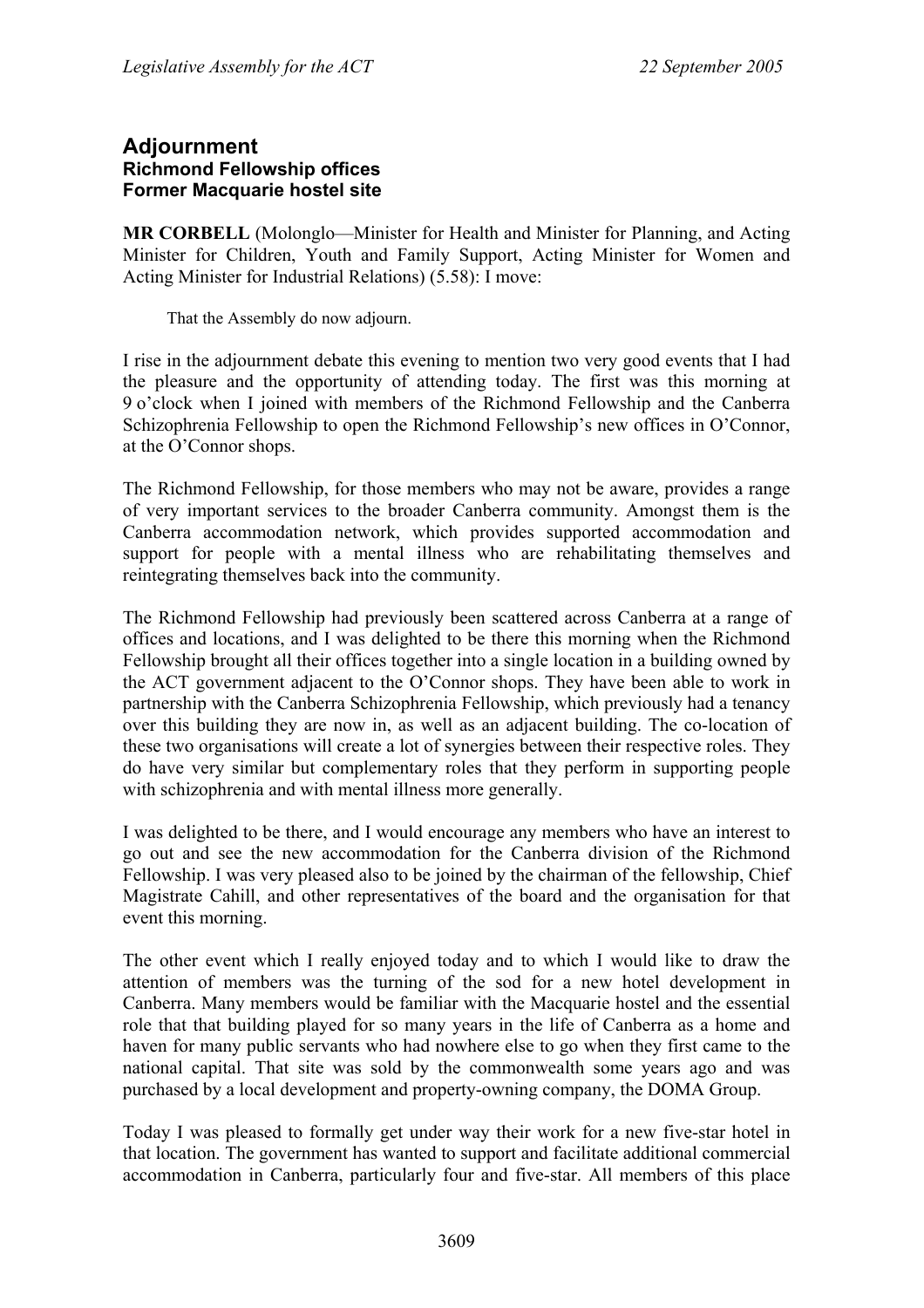are familiar with the demand and the need for that additional type of commercial accommodation. The DOMA Group are putting their money where their mouth is and are building a significant, 160-bed, five-star hotel there on the Macquarie hostel site.

I was particularly pleased by the very strong endorsement that the developers of that site gave to the role played by the ACT Planning and Land Authority. They were extremely complimentary of the work and the assistance that they received from the Planning and Land Authority in facilitating the approval of the development and in facilitating the variation to the territory plan that is required for a later stage of the development. They indicated that something like their development simply would not have been able to get over the hurdles in their way four or five years ago, and they were very complimentary of the assistance and the advice they had received from the ACT Planning and Land Authority.

That only reiterates to me that we are working to change the culture and change the processes for assisting and facilitating good, sustainable development outcomes in our city. To hear it from the mouth of a major local developer that owns four hotels in Canberra, that owns a lot of other property in Canberra and that does a lot of development, is a very strong indicator to me that we are on the right track.

## **Industrial relations—Qantas**

**MR GENTLEMAN** (Brindabella) (6.03): Yesterday in this place Mr Mulcahy waxed lyrical about the wonderful employment conditions enjoyed by workers in this country, thanks to the Howard government. This evening I wish to present a contradictory view to that of Mr Mulcahy. I wish to present a real situation. I want to share with this Assembly the appalling actions undertaken by Qantas Airways against Ross Hocking, a member of the Transport Workers Union and a resident of Gordon in my electorate of Brindabella.

Ross has worked for Qantas in Canberra for some 14 years as a baggage handler. In winter the temperature on the tarmac falls below zero degrees regularly; in summer it hits 40 degrees. This is tough work, and the handlers rely on each other to ensure that the job gets done. This year Ross sustained his fifth injury whilst working at Qantas—yes, his fifth injury. Years of lifting and loading 25-kilo bags in the belly of aeroplanes has taken its toll. As a result of his injury, Mr Hocking cannot return to his job as a baggage handler.

Just two weeks and two days after Mr Hocking had been injured, Qantas decided to terminate his employment. Mr Hocking believes he has been unfairly treated. He is concerned about his future employment prospects and is worried about how he will meet his mortgage repayments. He stands to lose up to three-quarters of a million dollars in wages and entitlements in potential earnings.

Mr Hocking's injury did not have to happen. On any given morning, one to two-person crews, depending on the type of aeroplane, are expected to unload and reload up to 250 mailboxes and up to 130 bags, each weighing an average of 16 kilos, in the space of 30 minutes. With international baggage changeover on a domestic flight, the baggage handlers are expected to unload and reload up to 150 bags in just 35 minutes. These bags weigh up to 32 kilos.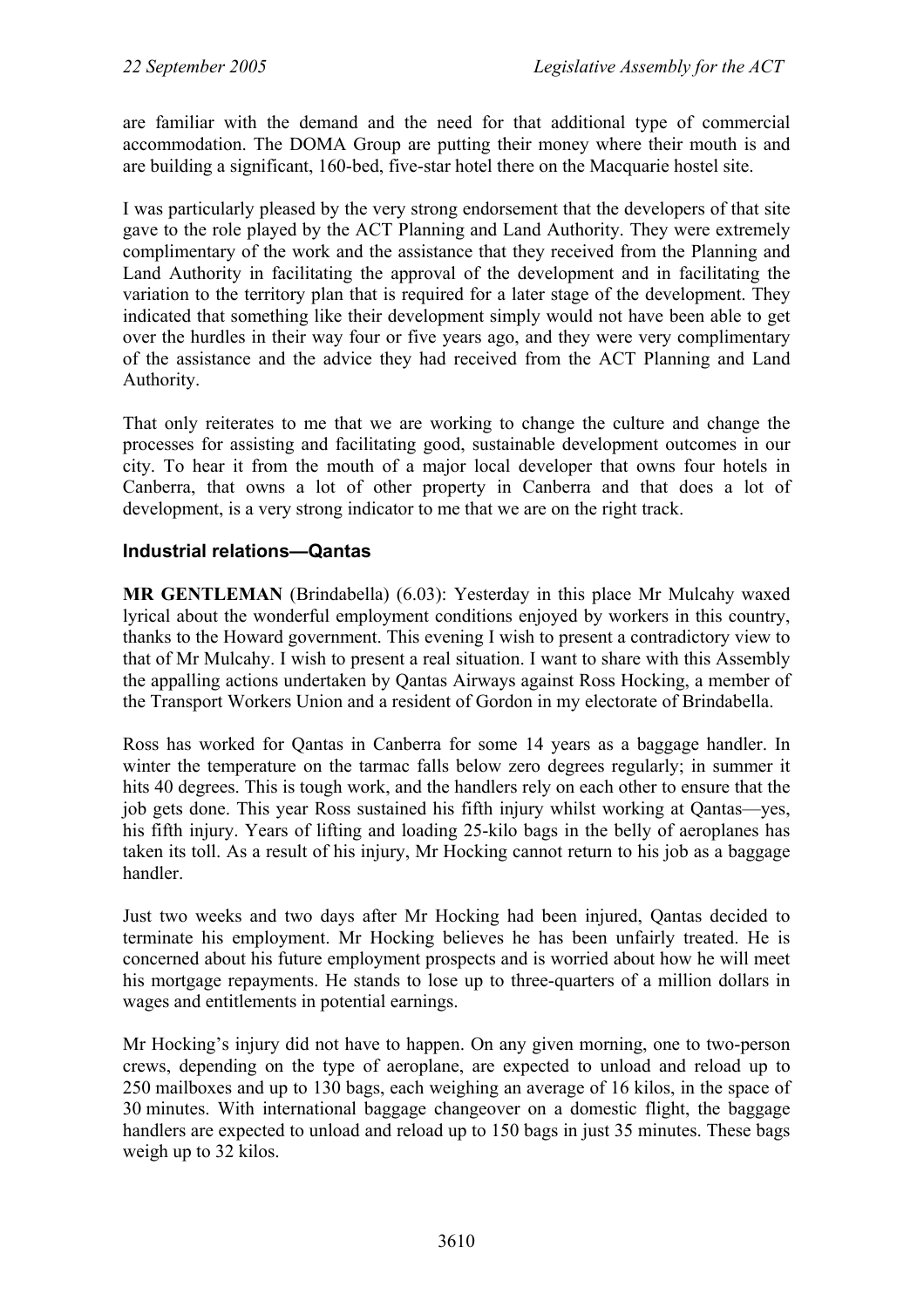Qantas has been aware of the short-staffing issues there for years, are aware of the overworking of their employees and have put them at serious risk of injury. They are aware of the member of their staff who is on his 13th compensation claim in his 11 years of employment. They are aware that the time between plane arrivals is insufficient to allow employees adequate time to rest their bodies. Mr Hocking recalled that, in a two-week period, a colleague had worked a total of 207 hours; 127 of these were overtime hours. That is three times any normal work demand. If that is not ringing alarm bells, then I just cannot think of what would.

Mr Hocking stated that he and his colleagues have been pushed to the limit to ensure that staffing levels were maintained and departures went out on time. Mr Hocking's limit has been broken. Qantas uses these people like machines, just like you treat your washer on overload: put them on, burn them out and sack them.

Surely a company that posted an annual net profit of \$763 million, up 17 per cent on the previous year, could spare some of this money to ensure adequate staffing and safety levels in Canberra. I want to make clear that I have no problems with Qantas making so much money. I encourage business to thrive and to share the rewards of hard work with its employees, but I abhor profits stemming from putting worker safety at risk.

Mr Mulcahy said yesterday that the ACT industrial legislation prohibits the growth of business in Canberra. Occupational health and safety legislation is not about punishing employers; it is about ensuring the fundamental right of workers to a safe working environment. It is shameful that a company that markets itself as an Australian icon could abuse its employees so blatantly. I urge Qantas to rethink its strategy when dealing with employees; be compassionate. These people have chosen to make a career with your company, not end it.

### **Dr Kevin Donnelly 51st CPA conference**

**MR PRATT** (Brindabella) (6.07): I have a preliminary comment first. Poor old Dr Kevin Donnelly! I heard him being slagged off here on Tuesday by my colleague—

**Mrs Burke**: And Wednesday.

**MR PRATT**: And Wednesday too, Mrs Burke. He got a second serve. I thought that I would defend the poor chap, the poor old bugger. Here I am referring to his expertise. Dr Donnelly is well qualified to speak in the arena of education. His book, in fact, has been well received across this country. He is a regular commentator, like Michael Costello by the way, in the mainstream and more interesting areas of the media. But the ALP union-radical left coalition over there that dominate education would have no truck with him, would they? That may have been the root cause of that flare-up about the poor old doctor.

If I may now celebrate the 51st CPA conference that I was most honoured to attend in Fiji. I appreciated that opportunity and I thank the Assembly, my colleagues here and my colleagues broadly for that opportunity. The detail of that trip and the more serious issues will be covered in my report to the branch, but a couple of issues are worth mentioning here.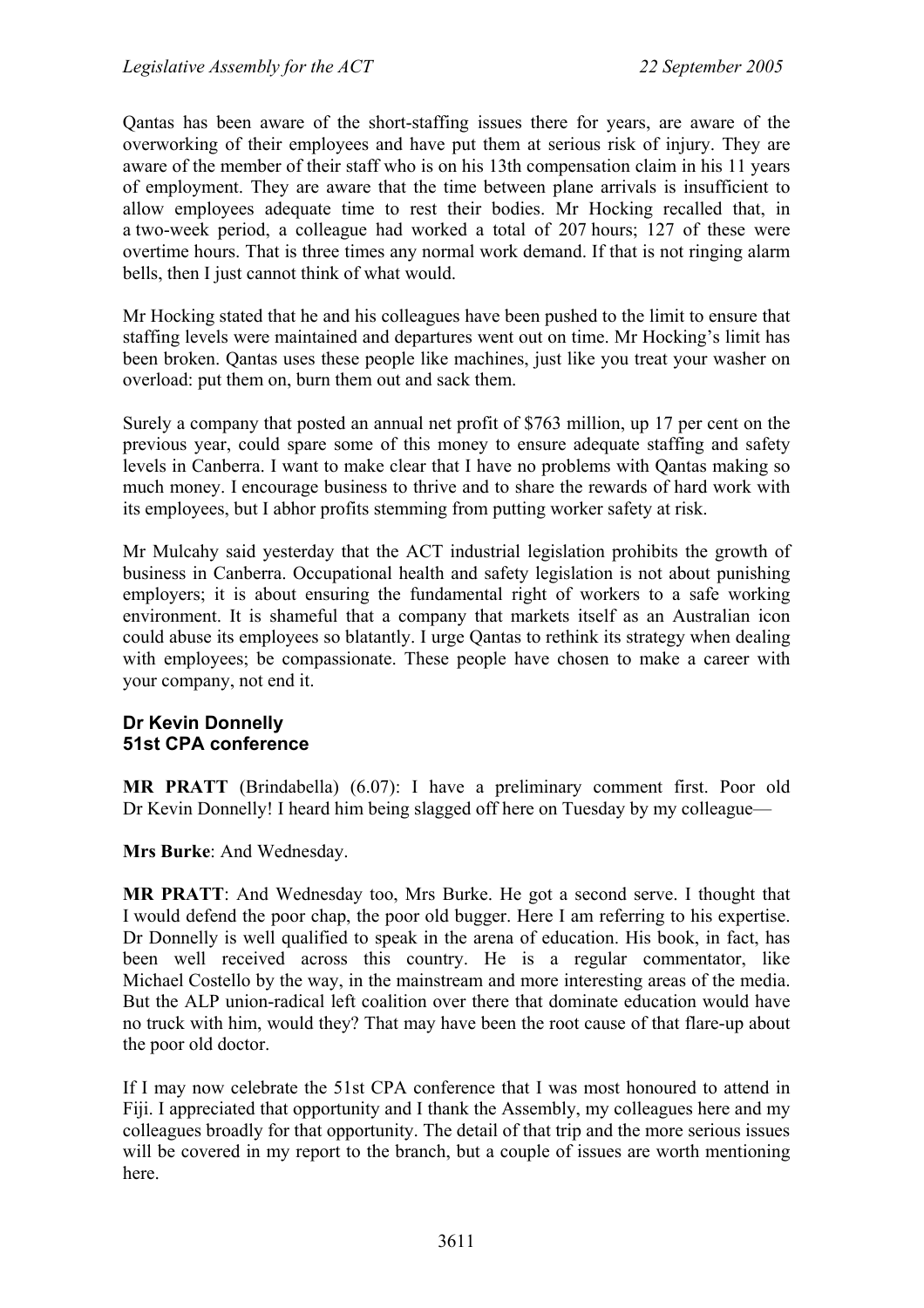It is interesting that the small countries conference, which ran for the first two days, was, in some ways, more robust and more interesting than the mainstream conference. In terms of the election of a chairman, you probably all know now that the Speaker of the West Bengal parliament, with about 160-odd votes—167 votes, I think—defeated Sir Geoffrey Henry of the Cook Islands, who got 83. Sir Geoffrey Henry spoke beautifully; in fact, gave the best speech by a country mile. But good luck to the member from West Bengal. Sadly, the last day of the conference was a bit of an acrimonious finish. I will talk about that in more detail perhaps in my report.

I must say that the Australian team was an excellent team. There were members of all of the mainstream Australian political parties, and I could find no fault with any of them. In fact, the Australian team made quite a robust contribution to all of the plenary and workshop sessions, which was lovely to see.

The host country was magnificent. There were jokes about Fiji time and all of that, but they were so graceful and they bent over backwards to host what was quite a successful meeting.

I must put in a plug, finally, for the Australian administration for this trip; it was quite effective. I must put in a plug also for Max, our own home-grown member, the Deputy Clerk, who did a great job. He carried himself well, by the way. It is a pity that he is not here now. His administrative coordination of the entire team effort was most effective and his excellent advice to new chums like me was certainly well received. I appreciated his presence.

## **Principal-for-a-day scheme**

**MS MacDONALD** (Brindabella) (6.11): I rise to inform the house of an event that I took part in on Wednesday, 31 August just gone, which gave a great deal of pleasure to me. Dr Foskey also participated in this event. I refer to the principal-for-a-day scheme. I have to say that it is a brilliant idea. It is now running for its second year in the ACT. I have to say that I had a great day.

My experience of being principal for a day was at the Wanniassa school, which members may or may not be aware is a dual-campus, kindergarten to year 10 school. I had the opportunity to visit both the senior and the junior campuses throughout the day. I know that it is a radical idea having a K to 10 school, but I can say that the Wanniassa school has been operating successfully since the year 2000. They have approximately 800 students between the two campuses. I was guided on the day by the Wanniassa school principal, Judy Pettiford, and had the opportunity to meet with both staff and students.

There were many highlights for the day. The first class that I attended was a studies of society and environment class. They were looking at renaissance. Each class was presenting what they considered to be a renaissance figure, somebody who epitomised a renaissance—I am reluctant to say it—man. They were all men, I have to say. The class was making very good use of some great software and one of the many smart boards that they now have on their campus, because they have taken up the opportunity of the two-for-two to add to their complement of smart boards.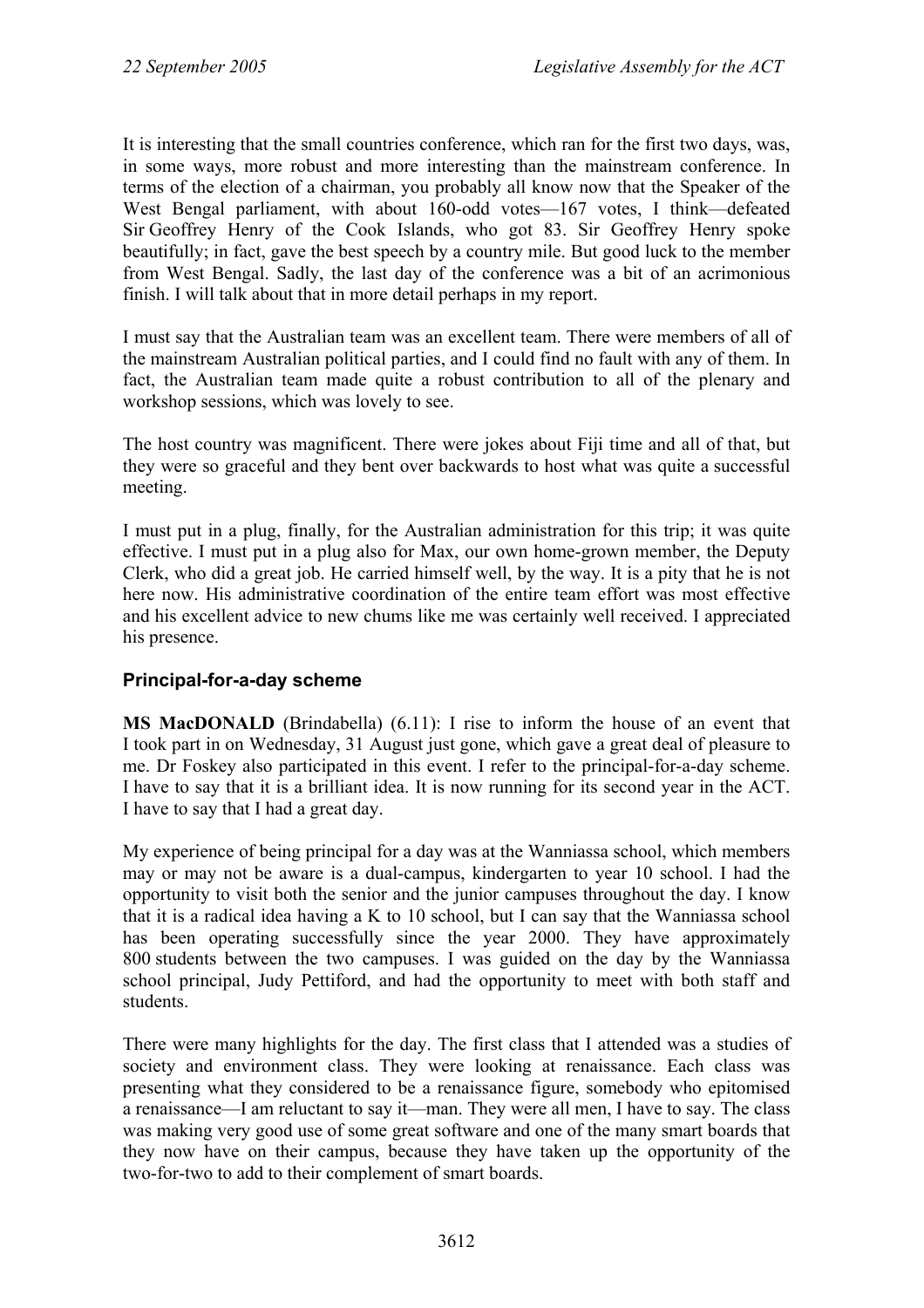I also, interestingly, was interviewed by the year 10 book committee. I have to say that the list of questions, of which I got a copy in advance so that I had about half an hour to prepare my thoughts about what sorts of answers I would give to them, was a very good list of questions. Judy Pettiford kept saying that she thought that many a journalist could learn from the questions that these students were asking me.

I also read to the blue group one of my favourite primary school books for young people, which is years 1 and 2 approximately, I believe, and that was *Where the wild things are*. I understand the department got a few interesting photos of me reading *Where the wild things are*. I certainly enjoyed it and so did the children, I believe. I was also shown the video which had been taken of the preparation by these schools for their entry into the Wakikiri competition, which they won. I am quite positive that they will do very well in the finals.

The principal-for-a-day initiative is designed to celebrate the strengths of public education and the work done by staff under the guidance of the principal. The initiative brings schools and their communities closer together to work in productive partnerships and offers an opportunity for schools to increase their work of contacts in the local community. It was established in Australia in 1999 and enables business men and women and community leaders to experience first-hand the issues facing schools and to meet with students, staff and the wider school community.

There are a number of ACT business and community leaders involved in the principal-for-a-day program, and afterwards we were able to meet and debrief at a feedback forum held at the Canberra college, Phillip campus, which was very successful. There was a lot of buzz in the room, I am sure Dr Foskey would agree, after the day's events. All the comments were very positive. Everybody had a very positive experience from it. The initiative has impressed me and I think it impressed all those who had not done it before. I know that there were a couple of people who were back for their second go.

### **Principal-for-a-day scheme Griffin Centre Assembly open day**

**DR FOSKEY** (Molonglo) (6.16): I want to endorse everything that Ms MacDonald said. I went to Melba high school, which was interesting, given the Ginninderra west schooling controversy. I have to say that I felt it gave me a particular insight into that issue. That is one of the reasons, perhaps, I am speaking out about it.

I want to talk today about another two events that I went to in the last week that I think are connected. The first was the Griffin Centre farewell, which occurred in the middle of the day in the middle of last week. As you are all probably aware, the old Griffin Centre will soon be demolished. Lots of people have already moved into the new building over the road. That road used to be just a road to a car park. Now it is a road into Braddon. It is, in that sense, a bit of a divider. I will not comment on the wisdom of that road; I am not really expert enough.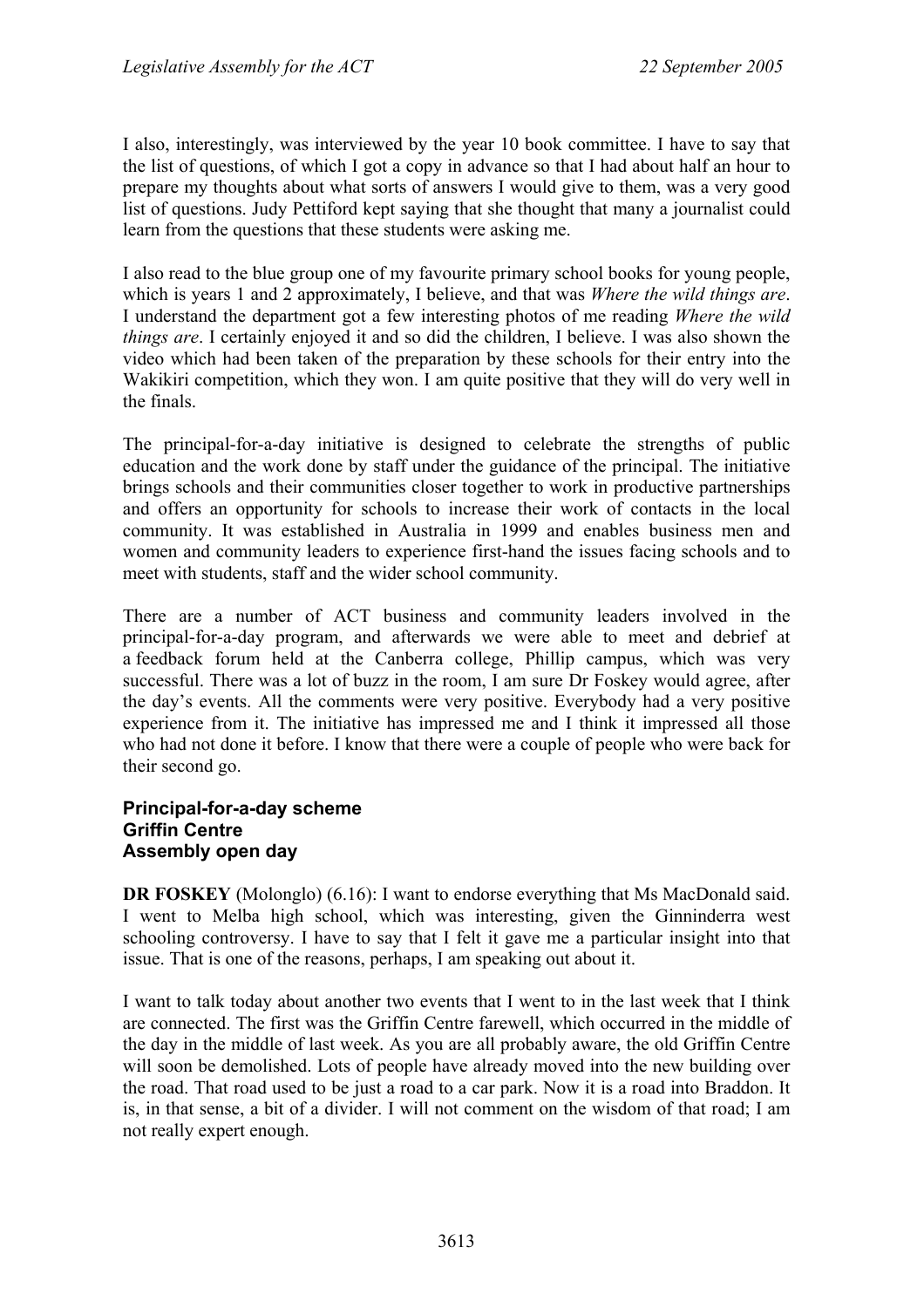What was really great about this event was that it brought together people who have been using that centre for many years. To commemorate that, there was a big sheet of calico put up and people wrote their thoughts and feelings about the Griffin Centre on it. You have to understand that it has, for lots of people, really been an important social gathering place.

When I first came to Canberra in the mid-1980s, I went to a number of events at that place. People might remember the Africa nights that were organised by Maxwell. He had a very polysyllabic name, so I cannot give you his full surname.

**MR SPEAKER**: Nemadzivhanani; is that the one?

**DR FOSKEY:** Probably. He is no longer in the ACT. I think he is back in South Africa, being part of politics there. That was my introduction to it, plus many meetings in those rather bare, concrete, base rooms. Another symbolic event that occurred was that a lit candle was taken over to the other building, in the sense that people wanted the spirit to live on. There is a lot of trepidation about the new building. People are going in with the right spirit and they will work to try to take that community spirit that they had in the old Griffin Centre over to the new Griffin Centre.

The other event I want to comment on very quickly is the ACT Assembly open day. Like most of you, I participated in that. I believe 90 people came. I just want to say what a good event it is and how the people that I spoke to were very appreciative. Perhaps most people have low opinions of politicians, but it is important that they see that we are just ordinary people doing a very difficult job. They love to see the place, its accessibility.

The staff that were here that day—and they were here in great numbers—were magnificent. Margaret Jones, who probably had a lot to do with it, was absent but her presence was felt in the beautiful touches. Something that Margaret does really well is make an event high class. All the materials are of a really high standard and everything Margaret does is excellent. So to her, thanks.

I also want to say how it shows the importance of—and there has got to be something in this—the reception room remaining a place for people to hold meetings and gather because that is something we lack in this town, especially with the end of the Griffin Centre. We lack those kinds of community meeting spaces. The reception room is a great place to have meetings. It was a good place that day to have our displays. Congratulations to all concerned.

# **Kingston foreshore**

**MRS BURKE** (Molonglo) (6.21): There has been much talk in recent times about the future of Canberra, what we should look like as a city, who we are and what we stand for. I believe that we need to be innovative, creative and energetic in building our city as well as preserving our heritage. Over the past months I have been calling on both the federal and territory governments to get behind the real prospect of revitalising the eastern end of the Kingston foreshore into becoming an historical or heritage precinct. That, I believe, would enhance and complement the arts and culture precinct at the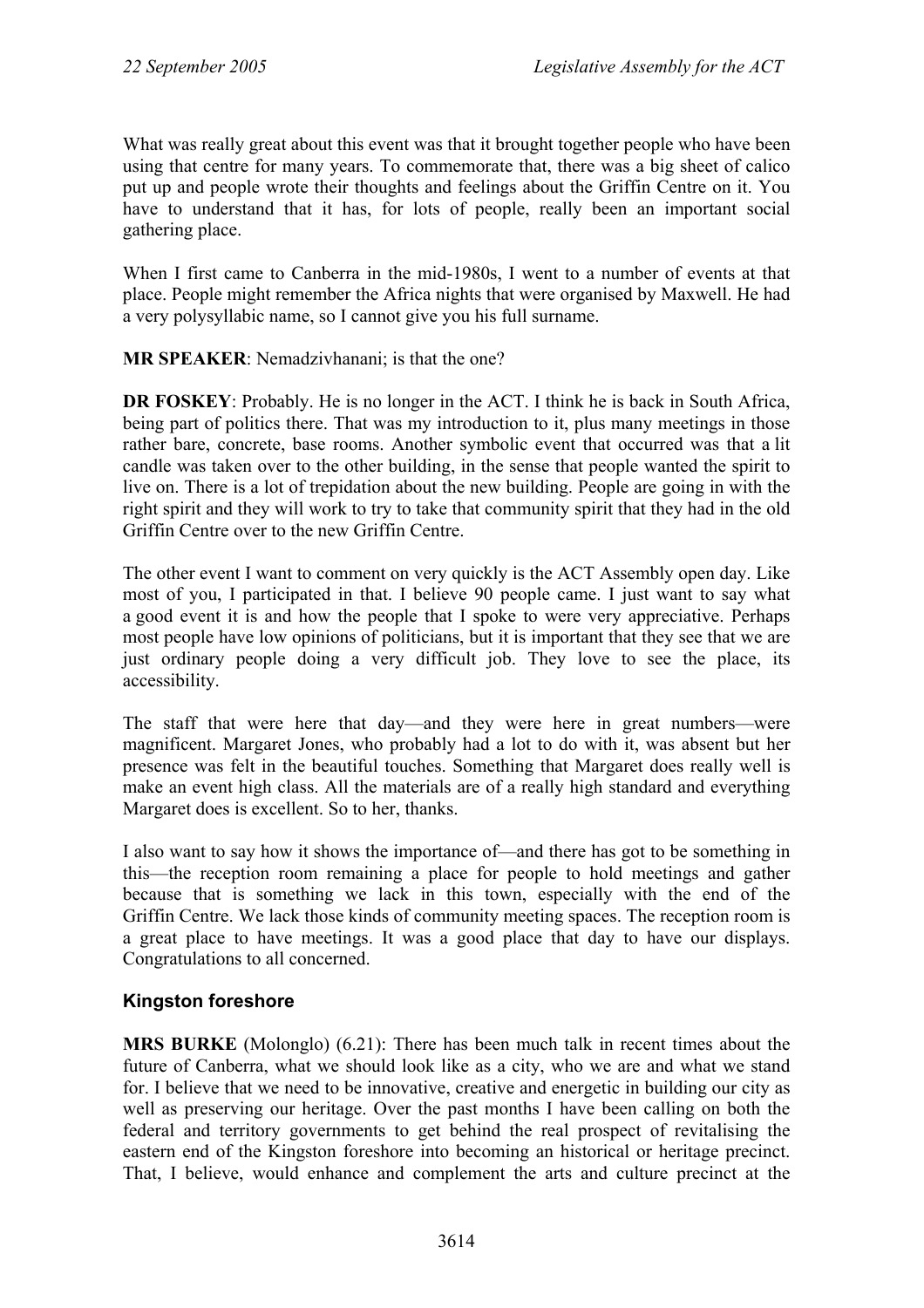western end of the foreshore, which currently encompasses the markets and the soon-to-be-completed glassworks at the powerhouse, which the Chief Minister told us about at question time today.

What I would like to add was the Liberal initiative. Money was set aside, we should remind ourselves, four years ago. It will be great to see the completion of that. I recently wrote to both the Chief Minister and the minister for tourism, Mr Quinlan, suggesting that they might consider the development of a transport museum at the current Australian Railway Historical Society in Kingston. In a positive response the tourism minister, Mr Quinlan, said:

I am aware of the continuing interests of the membership of the ARHS in the future development of the site to be part of a broader transport museum. If the ARHS were to expand into a broader tourism museum to showcase a component of our heritage, there would be some tourism value. The ACT is in continual need of fresh tourism product to cater to varying interests of visitors to the territory and Australian Capital Tourism would indeed be part of promoting the new tourist attraction when established.

There you go, Mr Quinlan: your name on a plaque, a legacy to the ACT—one, I am sure, Mr Quinlan would not shy away from at all.

There is no doubt that the redevelopment of such a significant tract of land across the whole of Kingston foreshore—indeed, it is one of the most valuable community assets is well under way to becoming one of the showpieces of groundbreaking urban design that will, hopefully, blend in well and complement the natural landscape of the Jerrabomberra wetlands adjacent to the old Eastlake precinct.

It is pleasing to the eye to see the shift in the landscape in an area that had always been a precinct designed to service government via the Australian Government Publishing Service and the government fleet workshops. In addition, the powerhouse was a vital public utility during the early development stages and construction of the new capital of Canberra. It is on this very point that I would like to congratulate the former Carnell government and now the current government for their willingness and determination to see, much like the redevelopment of the Kingston bus depot markets, the old powerhouse being once again put to use.

The powerhouse, such an iconic building of significance to the ACT community, will house the glassworks, which I am sure the Canberra School of Arts will establish as a thriving facility to attract and maintain a thriving glass industry for Canberra, including such activities as the creation of the glassworks workshops and classes provided, et cetera. The concept has stirred in me the great idea that, in the spirit of Walter Burley Griffin's design principles, particularly one of symmetry, there is a real prospect of developing another facility at the other end of the residential precinct at the Kinston foreshore. If the powerhouse can have a new lease of life, then surely the rail precinct could also become a premier attraction in the form of a heritage transport museum.

In the same way as the current ACT government anticipates there will be significant benefits to the community from the development of the glassworks, I hope that it will be assumed also that there should be no reason not to consider the real prospect of providing a more broader transport museum that could showcase our heritage and history, centred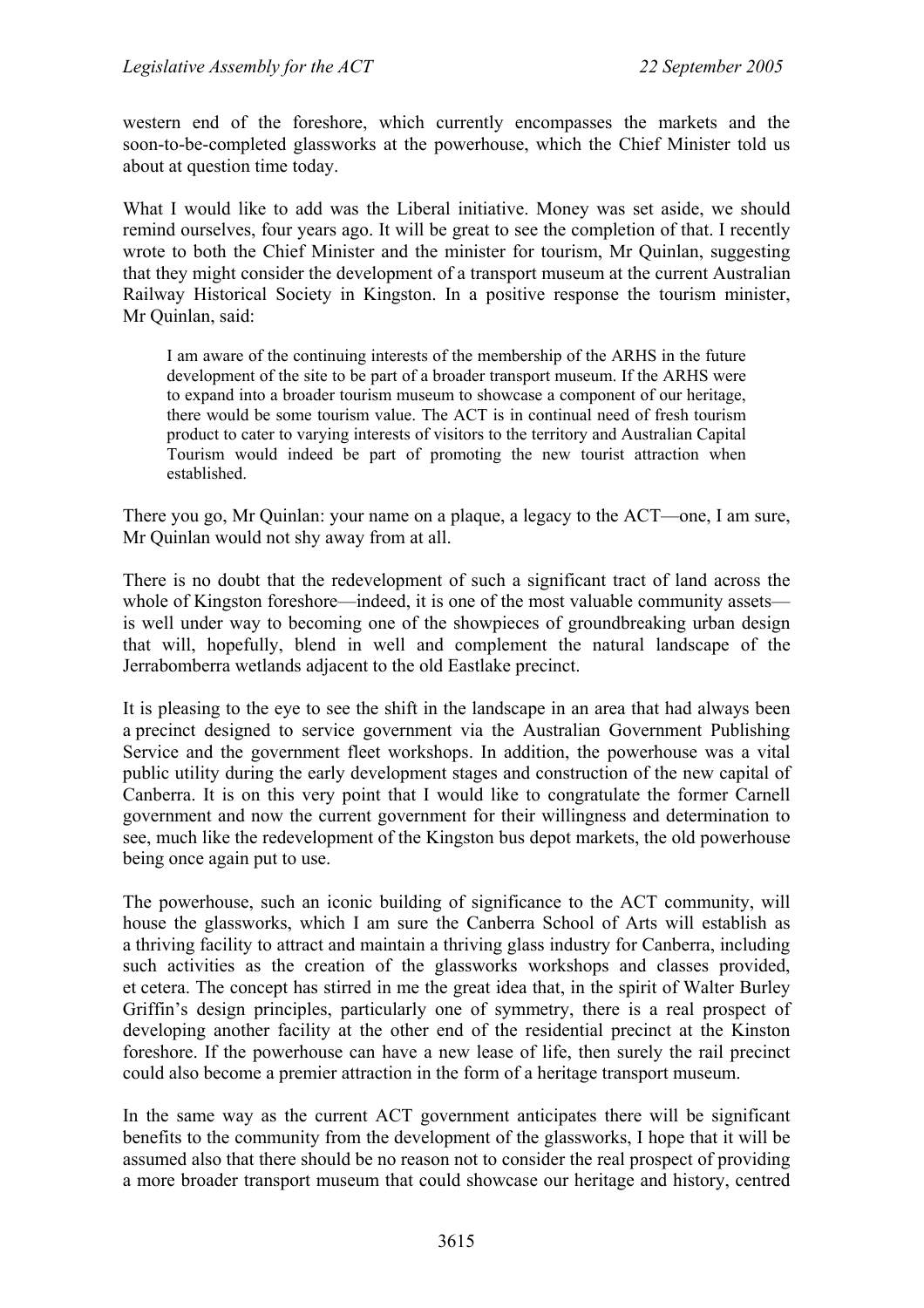on the current rail precinct. The economic, social and cultural return is there for the taking. Let us make sure that we do not abandon good ideas but rather do all we can to preserve organisations such as the Australian Railway Historical Society and thus ensure that our culture and heritage live on for future generations.

Mr Speaker, I know that you are an avid train fanatic. I know that you have been quite interested in this project too, as indeed has the planning minister, Mr Corbell. I hope that we will continue to see positive moves for the ARHS. I thank the government for all their efforts in this work.

### **Industrial relations—Qantas Condolence on loss of father**

**MR MULCAHY** (Molonglo) (6.26): In the limited time available, Mr Speaker, I will not go into the detail of what I wanted to speak about on fiscal policy but just take up Mr Gentleman's point. I will be interested in making inquiries of Qantas because, in my involvement in industrial affairs over 30-odd years, I usually find that there are always two sides to the story. Qantas is a very critical employer in the ACT; it is a partner of the ACT government; it is the provider of the territory's travel; and I would be very surprised if they, in a cavalier fashion, threw people out onto the street. That is not the reputation they enjoy as an airline. In fairness to them, I will make those inquiries. I do not see the relationship with John Howard on every transgression that occurs in the workplace, but I do believe that matter needs an airing to see if it is as harsh and as unreasonable as presented.

I would also like to take this opportunity to thank the Chief Minister, the Leader of the Opposition and other members for the condolences extended to me this day on the loss of my father. Thank you.

Question resolved in the affirmative.

**The Assembly adjourned at 6.28 pm, until Tuesday, 18 October 2005, at 10.30 am.**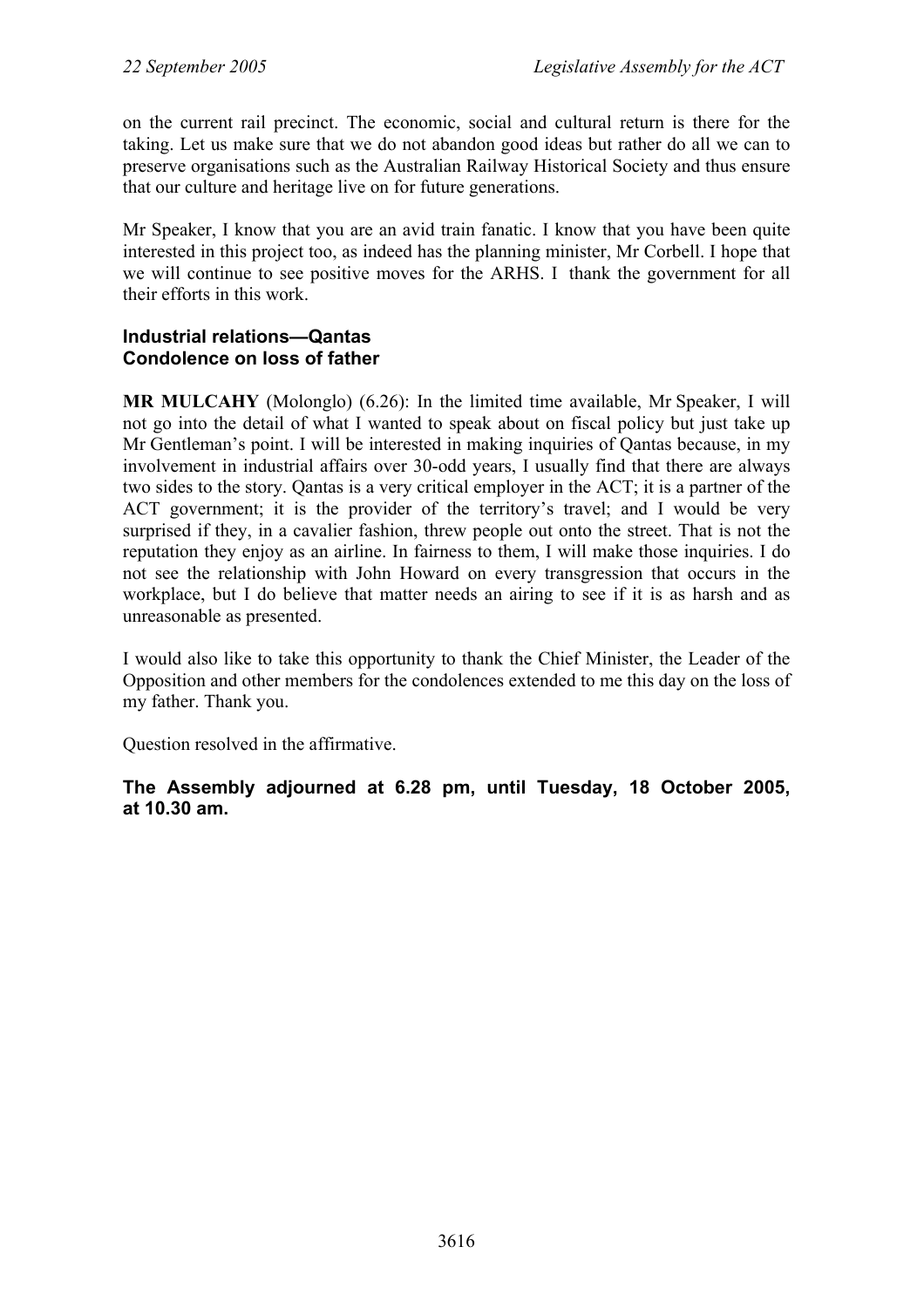## **Schedules of amendments**

### **Schedule 1**

### **Tree Protection Bill 2005**

Amendments moved by Dr Foskey

**6** 

**New clause 67 (3) (aa) Page 43, line 19—** 

*insert* 

(aa) ecology;

**7 New clause 67 (4) (aa) Page 43, line 26—** 

*insert* 

(aa) 1 or more members with extensive experience in ecology; and

### **8**

**Clause 67 (4) (b) Page 44, line 2**  *omit* 

> 2 or more *substitute*  3 or more

### **Schedule 2**

### **Tree Protection Bill 2005**

Amendments moved by Mrs Dunne

**8 Clause 73 (2) Page 47, line 5—** 

*omit clause 73 (2), substitute* 

(2) A determination is a disallowable instrument.

*Note* A disallowable instrument must be notified, and presented to the Legislative Assembly, under the Legislation Act.

**9** 

**Clause 90 (6) Page 59, line 14—** 

*omit*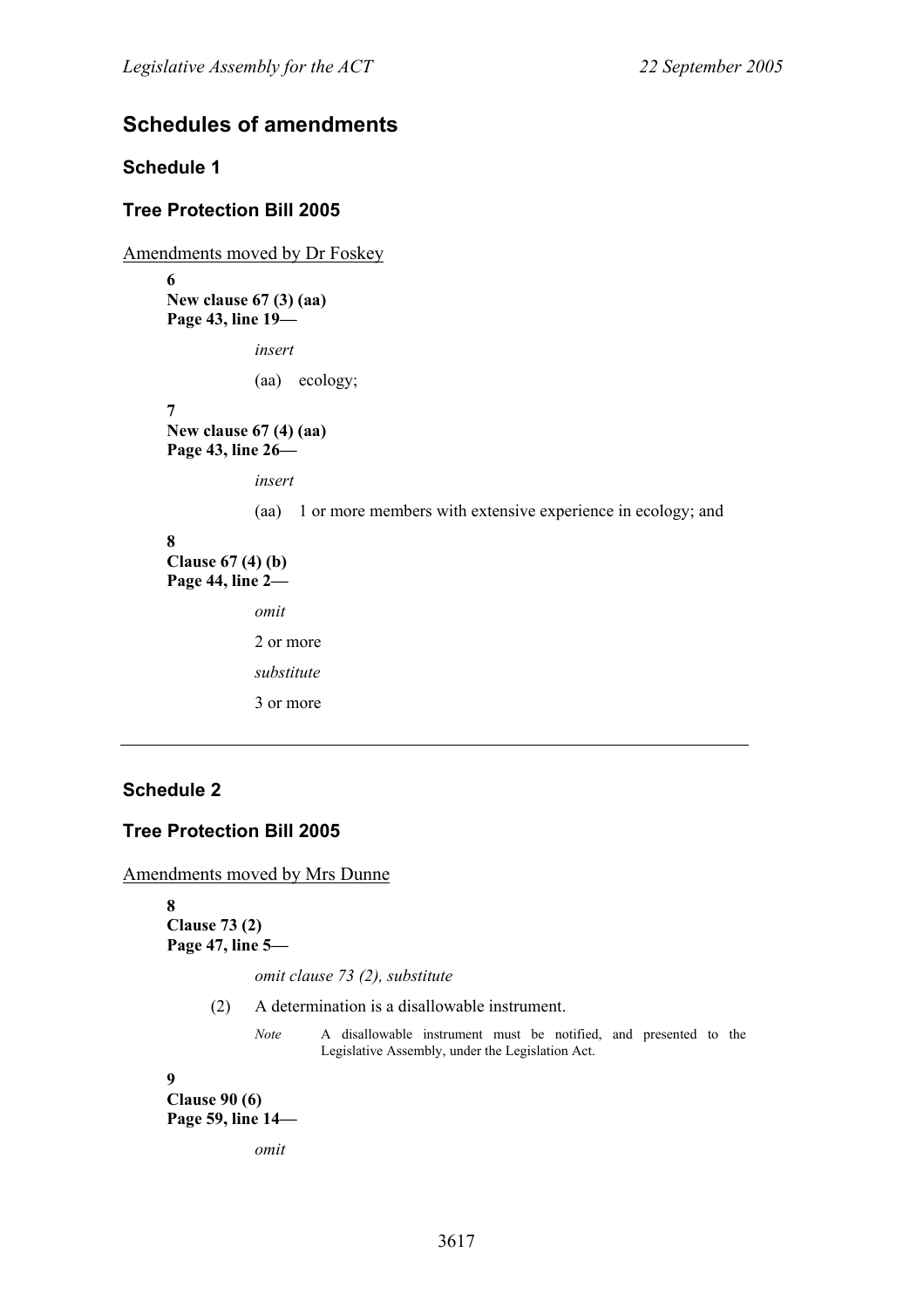**10 Clause 113 (2) Page 76, line 11—** 

*omit* 

### **Schedule 3**

### **Tree Protection Bill 2005**

Amendments moved by the Minister for the Environment

**23 Proposed new clause 62 (3) (e) Page 39, line 16—** 

insert

(e) each representative Aboriginal organisation.

**24 Clause 62 (4) Page 39, line 17—** 

*omit* 

#### **25**

**Clause 65 (3), definition of** *interested person***, proposed new paragraph (f) Page 42, line 2—** 

*insert* 

(f) if the tree is an Aboriginal heritage tree—each representative Aboriginal organisation.

**26 Clause 79, note 1 Page 50, line 10—** 

*omit note 1, substitute* 

*Note 1 Conservator to be given copy of development application* 

The planning and land authority must give the conservator a copy of each development application that relates to land that includes the protection zone for a protected tree or a declared site (including any tree management plan, proposed tree management plan, or proposed amendment of a tree management plan, included with the application) (see Land Act, s 229).

### **27**

**Clause 79, note 4 Page 50, line 23—** 

*omit note 4, substitute* 

*Note 4 Approvals* 

A development approval must not be given that is inconsistent with the advice of the conservator in relation to a registered tree.

A development approval may be given that is inconsistent with the advice of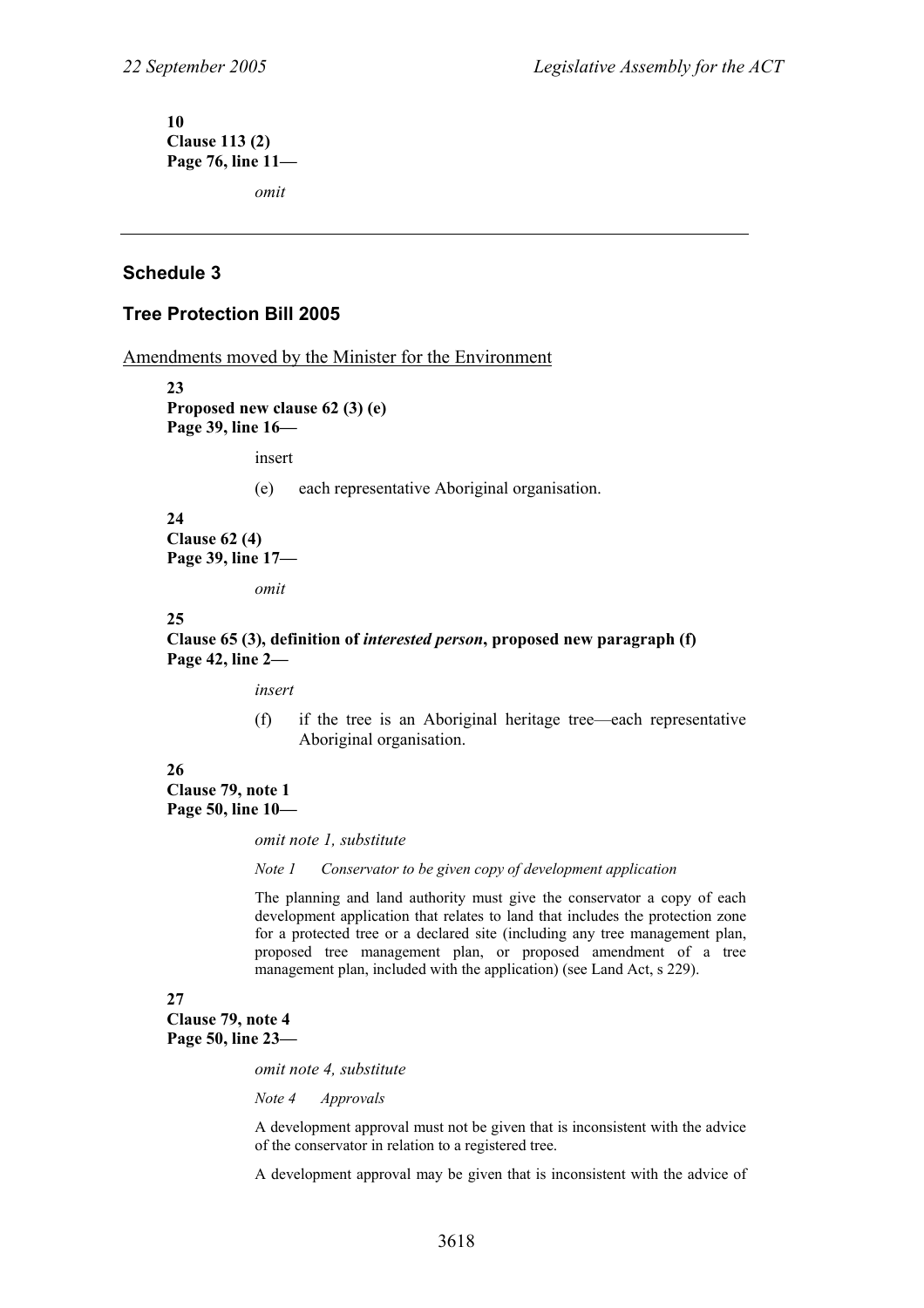the conservator in relation to a regulated tree only in the circumstances described in the Land Act, s 231.

#### **28 Clause 80 (2)**

**Page 51, line 15—** 

*omit* 

its decision

*substitute* 

the development

#### **29 Clause 80 (3 (a) Page 51, line 20—**

*omit clause 80 (3) (a), substitute* 

(a) consider the application, including any tree management plan, proposed tree management plan, or proposed amendment of a tree management plan, included with the application; and

### **30 Clause 81 Page 51, line 22—**

*omit clause 81, substitute* 

### **81 Requirements for conservator's advice about tree protection**

- (1) The conservator's advice under section 80 in relation to a development must include advice about tree protection requirements for each protected tree with a protection zone on, or partly on, the land subject to the development.
- (2) Without limiting subsection (1), the advice may—
	- (a) include information about the trees on the land; and
	- (b) set out the changes (if any) the conservator considers should be made to any tree management plan or proposed tree management plan that relates to the application, having regard to—
		- (i) the guidelines approved under section 29; and
		- (ii) the advice (if any) of the advisory panel; and
		- (iii) anything else the conservator considers relevant.

### **31**

#### **Clause 106 (1) (a) (i) to (iii) Page 71, line 6—**

*omit clause 106 (1) (a) (i) to (iii), substitute* 

- (i) section 15 (Damaging protected trees—general);
- (ia) section 15A (Damaging protected trees—work done as part of a business);
- (ii) section 16 (Doing prohibited groundwork—general);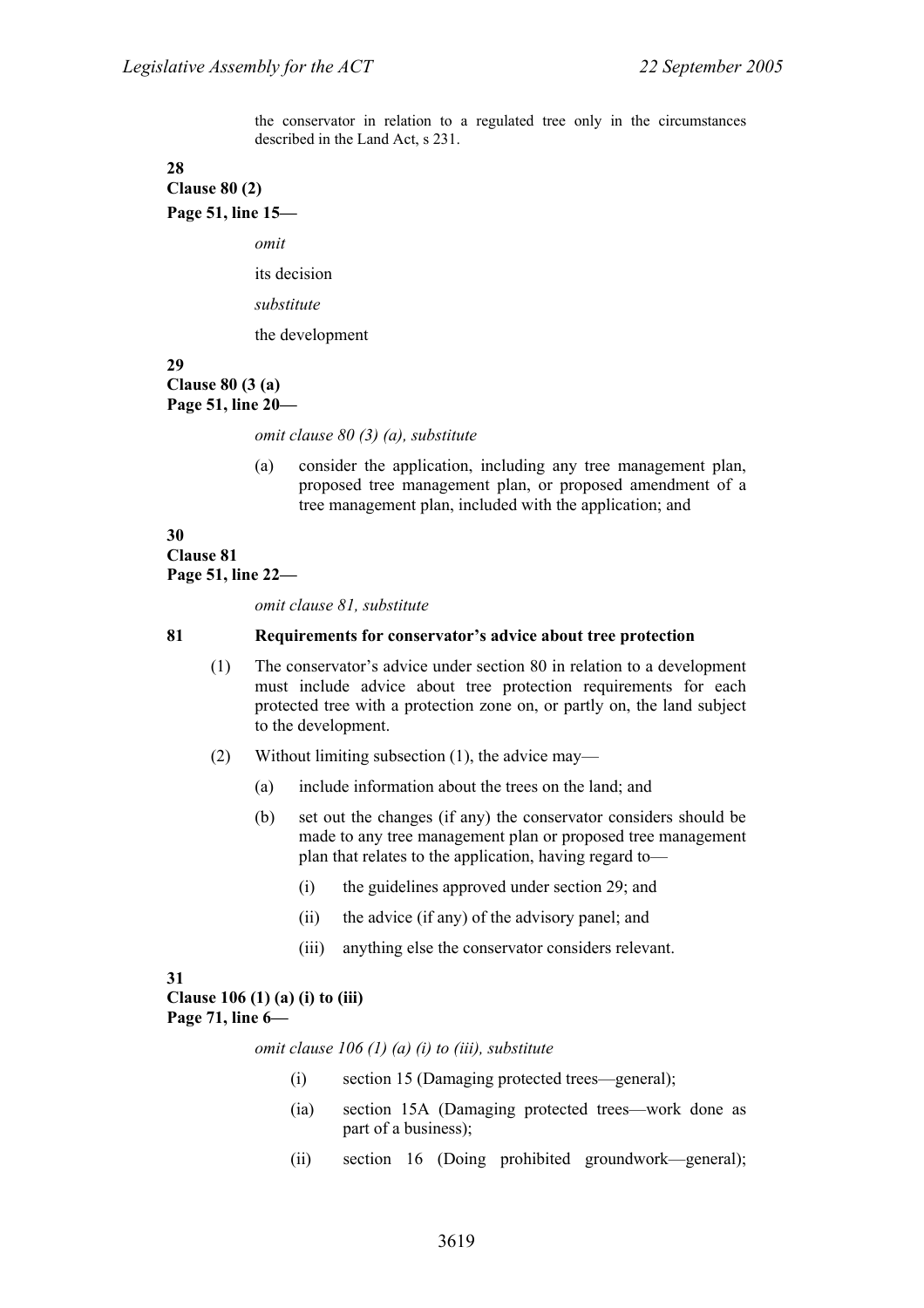- (iia) section 16A (Doing prohibited groundwork—work done as part of a business);
- (iii) section 18 (Failing to notify or contravening tree protection conditions; of development approval)

### **32**

### **Clause 115 (2) Page 77, line 14—**

*omit* 

- *Tree Protection (Interim Scheme) Appointment 2004 (No 1)* DI2004-47
- *Tree Protection (Interim Scheme) Appointment 2004 (No 2)* DI2004-158

*substitute* 

• *Tree Protection (Interim Scheme) Appointment 2005* DI2005-159

### **33 Clause 116 (1) Page 77, line 19—**

*after* 

individual tree

*insert* 

in a built-up urban area

#### **34 Clause 117**

**Page 78, line 3—** 

*omit clause 117, substitute* 

### **117 Interim tree management precincts**

The built-up urban area in each district under the *Districts Act 2002* is taken to be a tree management precinct on the commencement day.

### **35**

**Schedule 1 Amendment 1.3 Proposed new section 3A Page 79, line 18—** 

*omit proposed new section 3A, substitute* 

### **3A Individual heritage trees**

- (1) The council must not register an individual tree in a built-up urban area.
- (2) Subsection (1) does not prevent the registration of a place where a tree or trees form part of the heritage significance of the place.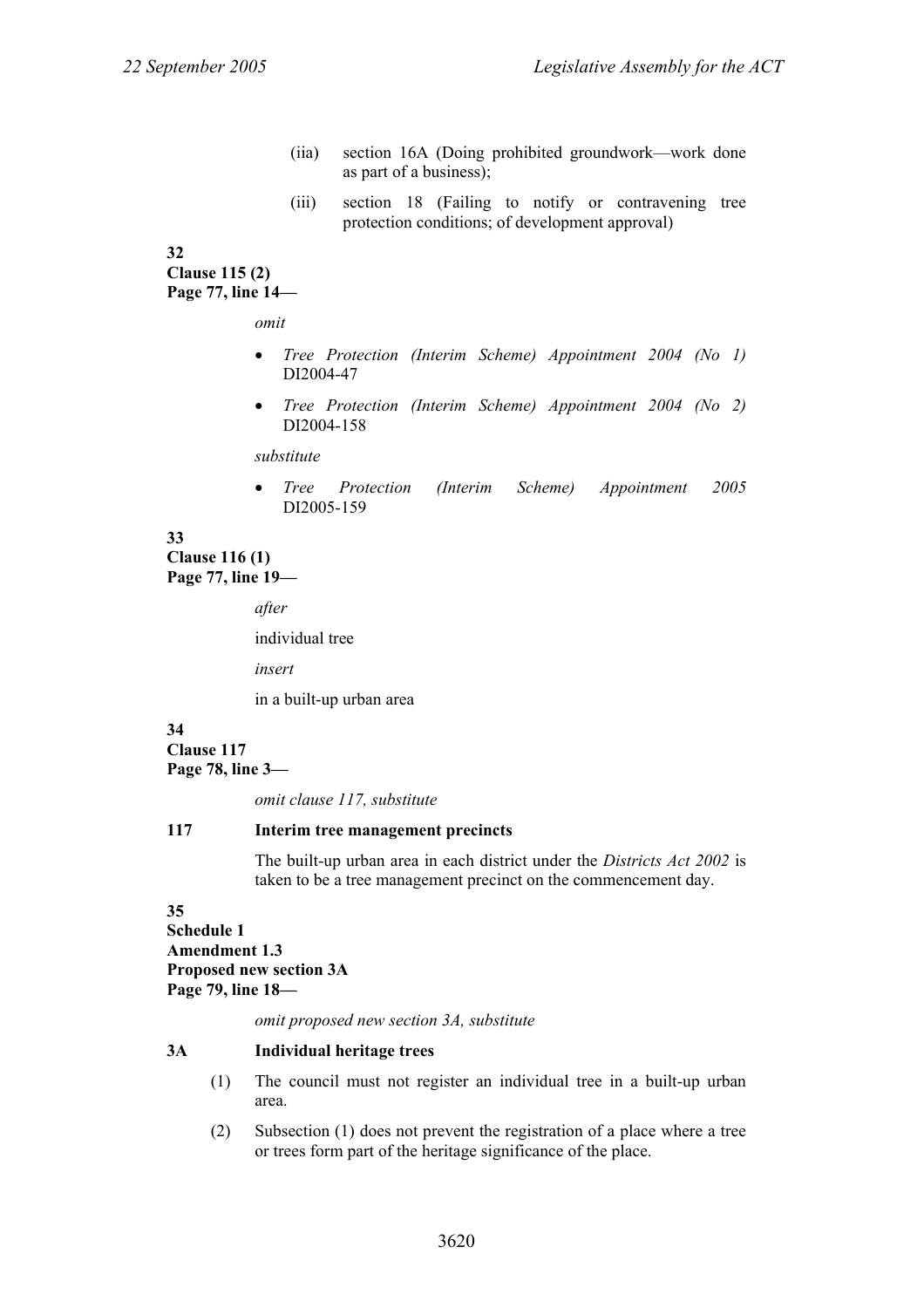#### (3) In this section:

*built-up urban area*—see the *Tree Protection Act 2005*, section 7 (2) (Application of Act—built-up urban area).

*Note* The *Tree Protection Act 2005* includes provision for the protection of trees of heritage significance in built-up urban areas. For trees of heritage significance, it provides for the heritage council to be told about approved activities, tree management plans and provisional registration under that Act. It also provides for the heritage council's advice to be taken into account in deciding whether to register a tree of heritage significance under that Act.

**36** 

**Schedule 1 Amendment 1.4 Proposed new definitions Page 80, line 17—** 

*insert* 

*registered tree*—see the *Tree Protection Act 2005*, dictionary.

*regulated tree*—see the *Tree Protection Act 2005*, dictionary.

*tree management plan*—see the *Tree Protection Act 2005*, dictionary.

#### **37**

**Schedule 1 Amendment 1.7 Proposed new section 229 (4) (b) (i) and (ii) Page 81, line 7—** 

*omit proposed new section 229 (4) (b) (i) and (ii), substitute* 

- (i) a copy of each application that relates to land that includes all or part of—
	- (A) the protection zone for a protected tree; or
	- (B) a declared site; and
- (ii) if a tree management plan approved under the *Tree Protection Act 2005*, part 4, a proposed tree management plan, or a proposed amendment of a tree management plan, is included with the application—a copy of the plan or proposed plan or amendment; and

#### **38 Schedule 1 Amendment 1.14 Page 82, line 20—**

*omit amendment 1.14, substitute* 

#### **[1.14] New section 231 (3A) to (3D)**

*insert* 

(3A) The relevant authority must not make a decision under section 230 that is inconsistent with the advice of the conservator under the *Tree Protection Act 2005*, section 80 in relation to a registered tree or a declared site.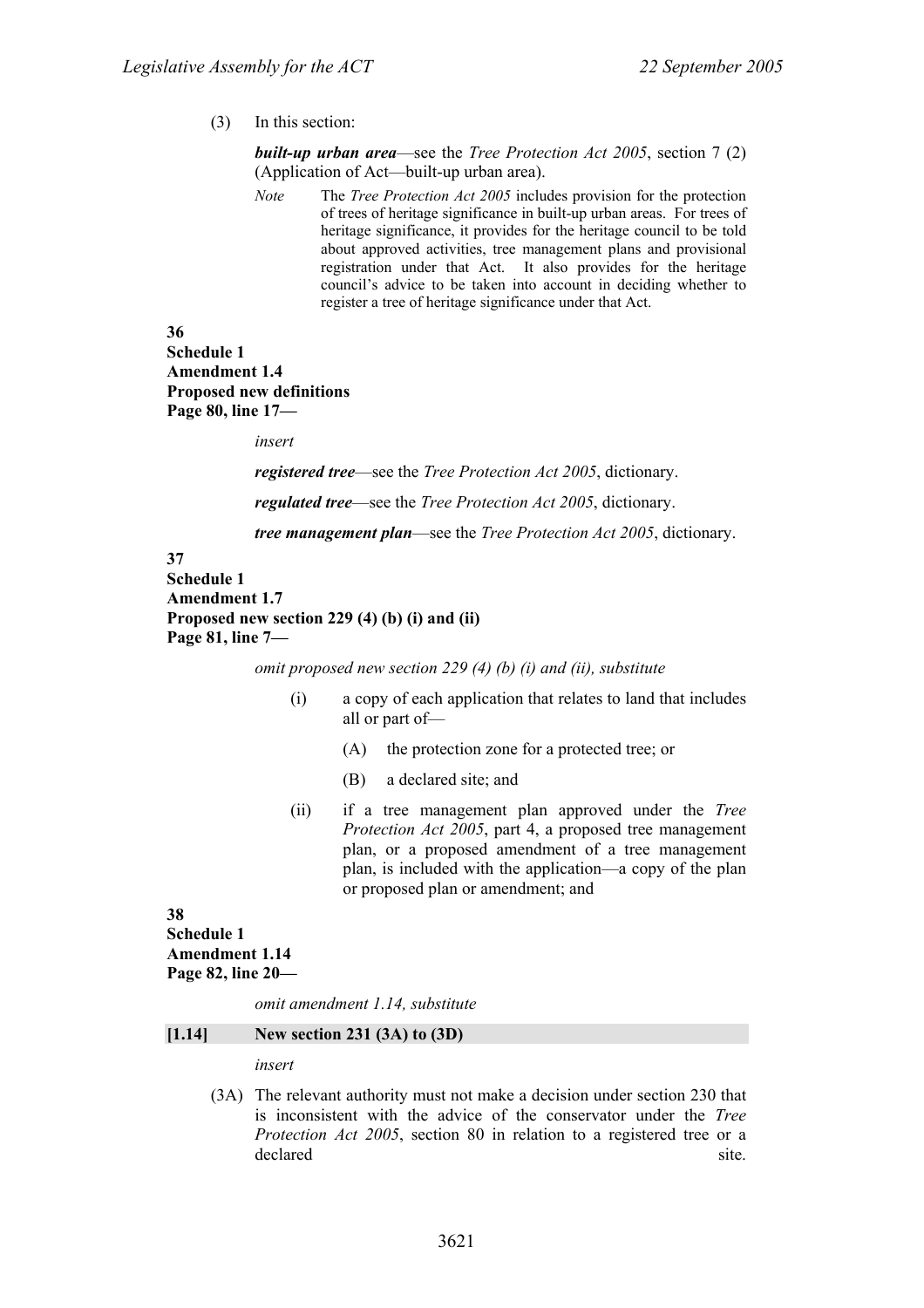- (3B) The relevant authority may make a decision under section 230 that is inconsistent with the advice of the conservator under the *Tree Protection Act 2005*, section 80 in relation to a regulated tree only if the authority is satisfied, having regard to the broader strategic objectives of the territory plan, that all reasonable development options and design solutions have been considered to avoid or minimise the need to damage the tree or undertake prohibited groundwork.
- (3C) In making a decision under section 230 that relates to a regulated tree, the relevant authority may, under this section—
	- (a) if a tree management plan is already in force for the tree approve an amendment of, or replacement for, the tree management plan; or
	- (b) in any other case—approve a tree management plan for the tree.
- (3D) A decision mentioned in subsection (3B) must not be made by a person acting as delegate of the planning and land authority.

### **39 Schedule 1 Proposed new amendment 1.15A Page 83, line 8—**

*insert* 

### **[1.15A] New section 244B**

*insert* 

#### **244B Notice of decision to conservator**

If an application relates to land that includes all or part of the protection zone for a protected tree, or all or part of a declared site, the planning and land authority must give the conservator—

- (a) written notice of the decision to approve or refuse the application; and
- (b) a copy of the decision.

#### **40 Schedule 1 Proposed new amendment 1.19A Page 84, line 6—**

*insert* 

#### **[1.19A] Dictionary, new definitions**

*insert* 

*damage* a protected tree, for part 6 (Approvals and orders)—see section 222.

*declared site*, for part 6 (Approvals and orders)—see section 222.

*prohibited groundwork*, for part 6 (Approvals and orders)—see section 222.

*protected tree*, for part 6 (Approvals and orders)—see section 222.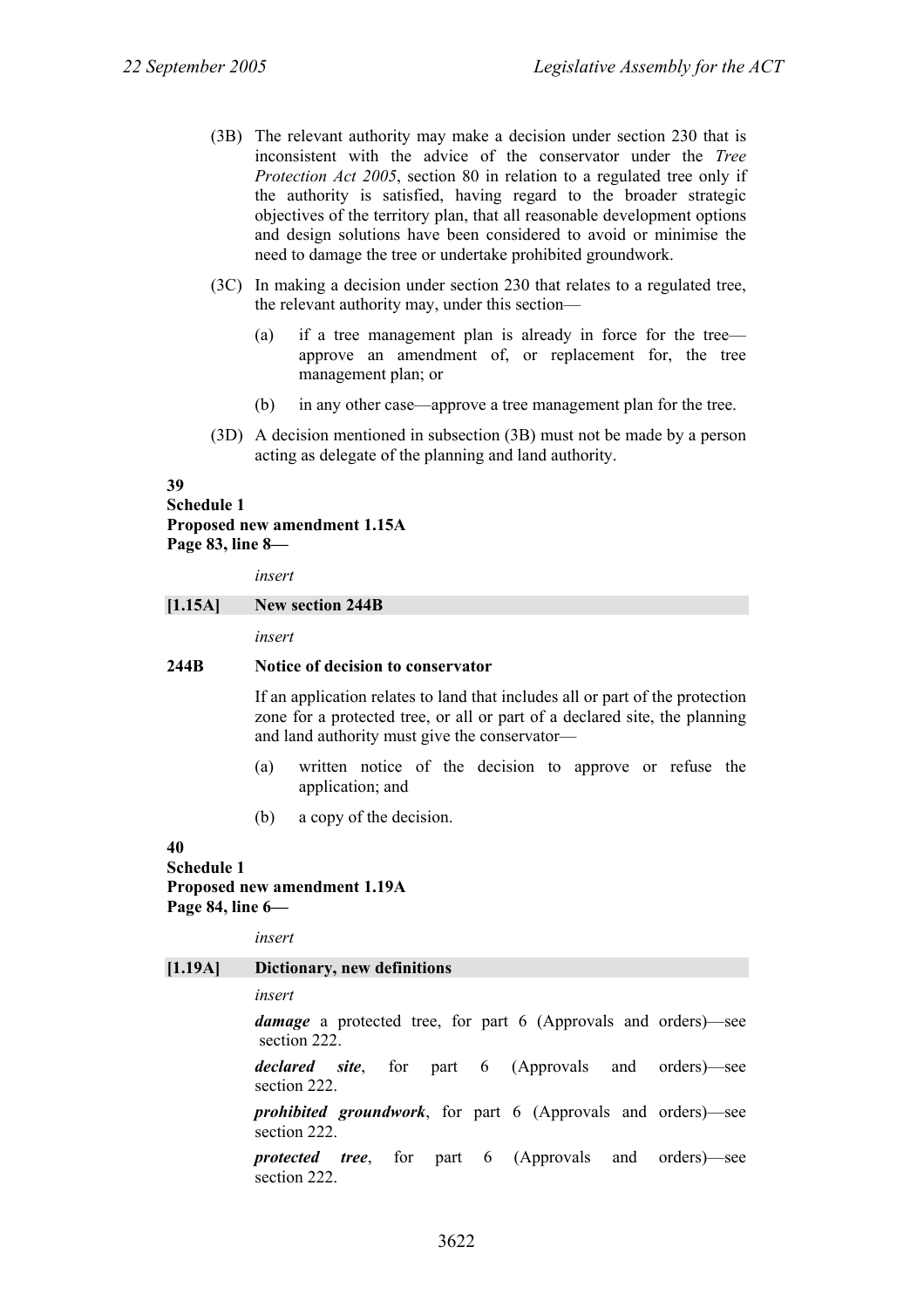*protection zone*, for a protected tree, for part 6 (Approvals and orders)—see section 222.

*registered tree*, for part 6 (Approvals and orders)—see section 222.

*regulated tree*, for part 6 (Approvals and orders)—see section 222.

### **41**

**Dictionary, proposed new definition of** *Aboriginal heritage tree* **Page 88, line 14—** 

*insert* 

*Aboriginal heritage tree*—a tree is an *Aboriginal heritage tree* if it is of particular significance to Aboriginal people because of either or both of the following:

- (a) Aboriginal tradition;
- (b) the history, including contemporary history, of any Aboriginal people of the area where the tree is located.

#### **42**

**Dictionary, proposed new definition of** *representative Aboriginal organisation* **Page 90, line 6—** 

*insert* 

*representative Aboriginal organisation* means—

- (a) an organisation declared under the *Heritage Act 2004*, section 14 to be a representative Aboriginal organisation for that Act; or
- (b) an organisation prescribed by regulation for this definition.

**43** 

### **Dictionary, definition of** *tree management plan* **Page 90, line 11—**

*omit the definition, substitute* 

#### *tree management plan—*

- (a) a tree management plan approved under section 33; and
- (b) in parts 2 to 4—includes a tree management plan approved under the Land Act, section 231 (3C).

### **Schedule 4**

### **Tree Protection Bill 2005**

Amendments moved by Mrs Dunne

**1 Clause 10 (1) Page 6, line 11—** 

*omit* 

on leased land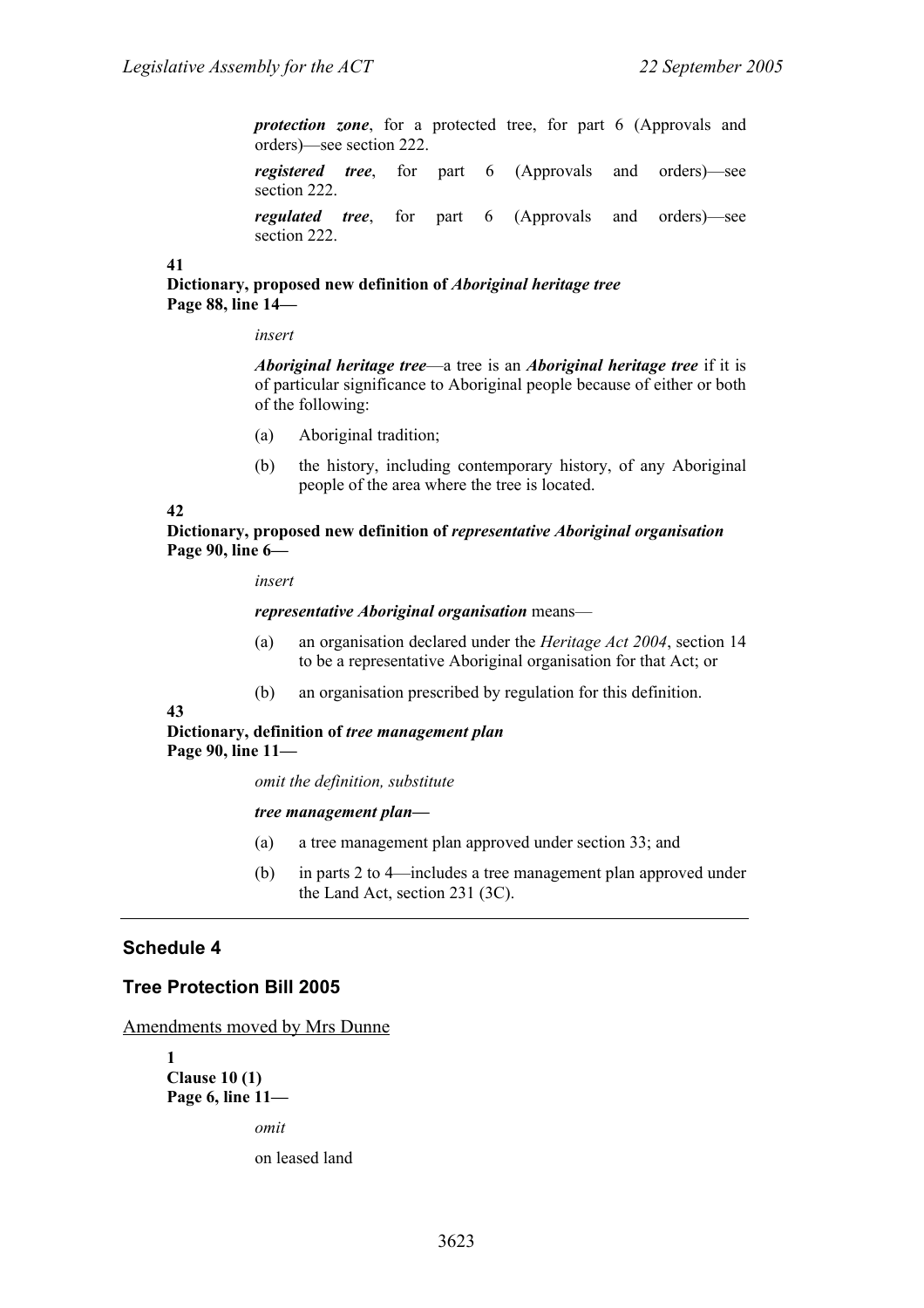# **Answers to questions**

### **Crime—motor vehicle theft (Question No 459)**

**Mr Pratt** asked the Minister for Urban Services, upon notice, on 16 August 2005:

- (1) Further to reports in the media, *ABC Online* of 19 July 2005, that ACT is the 'weakest link' in stolen car registrations, how many incidents of stolen vehicles which have been registered in the ACT occurred in the ACT during (a) 2001-02, (b) 2002-03, (c) 2003-04 and (iv) 2004-05;
- (2) How was it discovered that these vehicles were in fact stolen;
- (3) What are the procedures that are meant to be undertaken by the motor registry to ensure that vehicles are not stolen prior to registration;
- (4) Will motor vehicle registration procedures be tightened as a result of this activity; if so, how; if not, why not;
- (5) Why is the ACT supposedly known to criminals as the 'weakest link' for registering stolen cars;
- (6) What will the ACT Government be doing to combat this illegal activity in light of the court's findings that the ACT is the 'weakest link' for stolen motor vehicle registrations by large interstate organised crime rebirthing rings.

**Mr Hargreaves**: The answer to the member's question is as follows:

- (1) The Road Transport Authority does not keep a record, in any recoverable form, of stolen vehicles that have been registered in the ACT.
- (2) The two vehicles that caused the media reports were vehicles that were discovered to be stolen through the normal inspection and registration processes and were never granted ACT registration.
- (3) The ACT registration system includes a range of measures designed to prevent the registration of stolen vehicles. The ACT is fully connected to the National Exchange of Vehicle and Driver Information System (NEVDIS), Vehicle Identification Number (VIN) System, and has a fully functional Written-Off Vehicle Register (WOVR). All used vehicles are required to be physically inspected upon first registration in the ACT. Further to this, the ACT undertakes a program of higher-level ("third tier") identity inspections for those vehicles considered to be of higher risk. These inspections are conducted by government officers in a centralised inspection station, in conjunction with members of the Australian Federal Police.
- (4) All recent auditing of the vehicle registration system in the ACT has supported the measures in place and has failed to identify any system weaknesses that would provide for the opportunity for criminals to register stolen vehicles in the ACT. Nevertheless, as with all systems at the vehicle registration office, procedures are under constant review. In addition, the ACT continues to participate in national vehicle theft initiatives arising from the National Motor Vehicle Theft Reduction Council and other forums.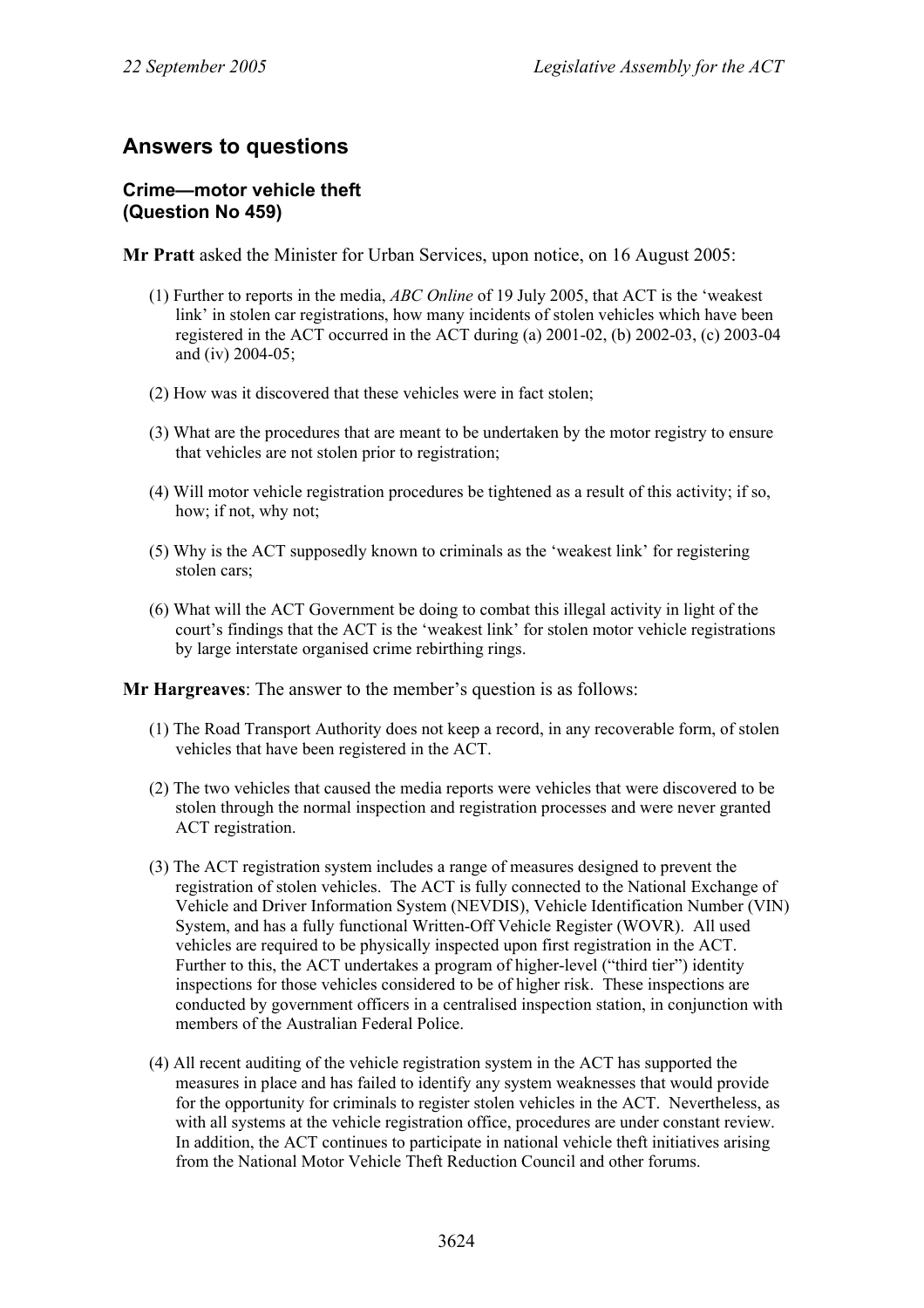- (5) As noted in (3) above, the ACT has one of the more robust registration systems. This has been demonstrated by the successful identification of these two stolen vehicles.
- (6) The Court did not find that the ACT was the "weakest link" in regard to registration of stolen motor vehicles.

#### **Government—insurance (Question No 460)**

**Mr Stefaniak** asked the Treasurer, upon notice, on 16 August 2005:

- (1) What are the names and addresses of the insurance companies which insure the ACT Government;
- (2) What does this insurance cover;
- (3) What were the annual premiums for (a) 2000-01, (b) 2001-02, (c) 2002-03, (d) 2003-04 and (e) 2004-05;
- (4) How much will the premiums be for 2005-06;
- (5) How much are the premiums estimated to be for the forward years 2006 until 2010;
- (6) How much of the ACT Government's legal costs are covered by its insurance with regard to (a) the coronial inquiry into the bushfires and (b) the appeal against the Coroner;
- (7) How much, in dollar terms, is the ACT Government covered for with regard to potentially successful litigation against the Government as the result of the 2003 Canberra fires.

**Mr Quinlan**: The answer to the member's question is as follows:

- (1) There are some 56 companies engaged by the ACT Insurance Authority (ACTIA) to provide insurance and reinsurance protection for Government operations. These providers are located both within Australia and off shore (predominantly in London). Names and addresses can be provided, however it may assist if the question could be more specific in what is actually being sought.
- (2) Insurance provided by ACTIA covers the following classes:
	- Property (Industrial special risks);
	- public and products liability and professional indemnity;
	- medical malpractice;
	- Directors and officers liability;
	- corporate travel;
	- group personal accident for voluntary workers;
	- group personal accident for aero medical retrieval team;
	- aviation liability;
	- construction all risks; and
	- standing timber.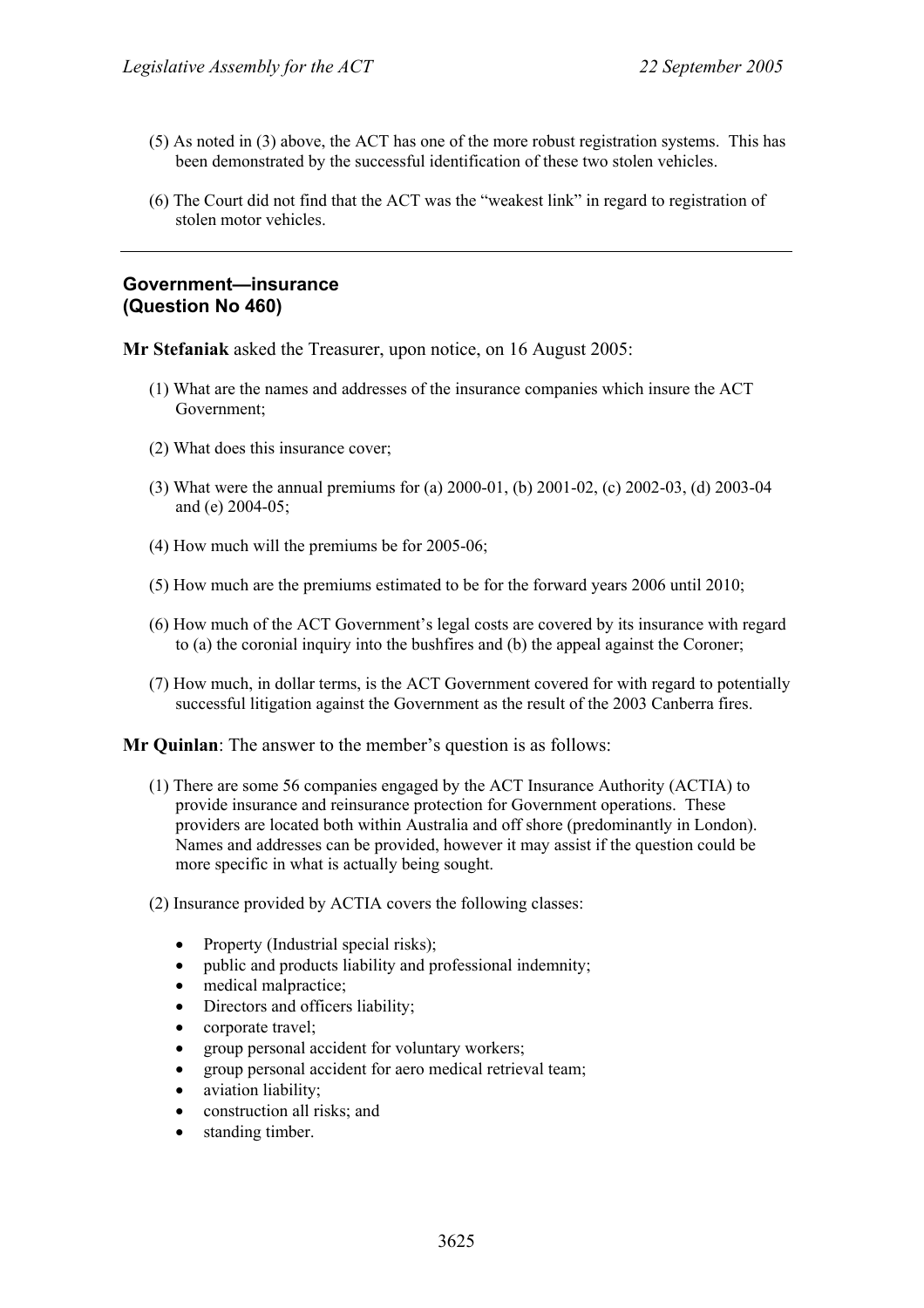- (3) The premiums for the above covers were:
	- a. 2000-01 Not comparable, as ACTIA commenced in April 2001; b. 2001-02 \$4,595,000; c. 2002-03 \$8,006,000; d. 2003-04 \$10,587,000; and e. 2004-05 \$11,819,000.
- (4) The premiums for 2005-06 will be \$10,947,000.
- (5) The premiums for the forward years as at Budget 2005-06 are estimated to be:

a. 2006-07 \$15,235,000; b. 2007-08 \$16,052,000; and c. 2008-09 \$16,478,000.

- (6) All legal costs of both (a) the Coronial Inquest and (b) the appeal against the Coroner are fully covered by the ACTIA insurance arrangements. Under ACTIA's insurance policy, ACTIA is responsible for the first \$5m of total public liability expenses in any one year, including eligible legal expenses. Claims above that are covered by external reinsurance.
- (7) The amount of cover provided under the public liability reinsurance arrangements is \$300m.

# **Finance—capital works (Question No 462)**

**Mrs Burke** asked the Minister for Disability, Housing and Community Services, upon notice, on 16 August 2005:

- (1) In relation to Changes to Appropriation Capital Injection, page 322, 2005-06 Budget Paper 4, what is the basis for adding an additional \$5 million in the 2008-09 financial year, to the affordable housing initiative, first provided by the Government in 2004-05 for \$20 million over 4 years, taking the total to \$25 million over 5 years;
- (2) How has the Government been able to provide for an additional \$5 million for the 2008- 09 financial year when, at this stage, there was no capacity to commit \$10 million each year for three years to housing capital works.

**Mr Hargreaves**: The answer to the member's question is as follows:

- (1) The budget papers indicate that at this stage there is sufficient capacity to continue this important initiative into 2008-09; and
- (2) As previously stated, the decision not to provide the \$10m in 2005-06 was based on consideration of the already large capital program and budget constraints that relate to 2005-06. The provision of capital works funding to Housing ACT will be considered again in the context of the 2006-07 Budget process.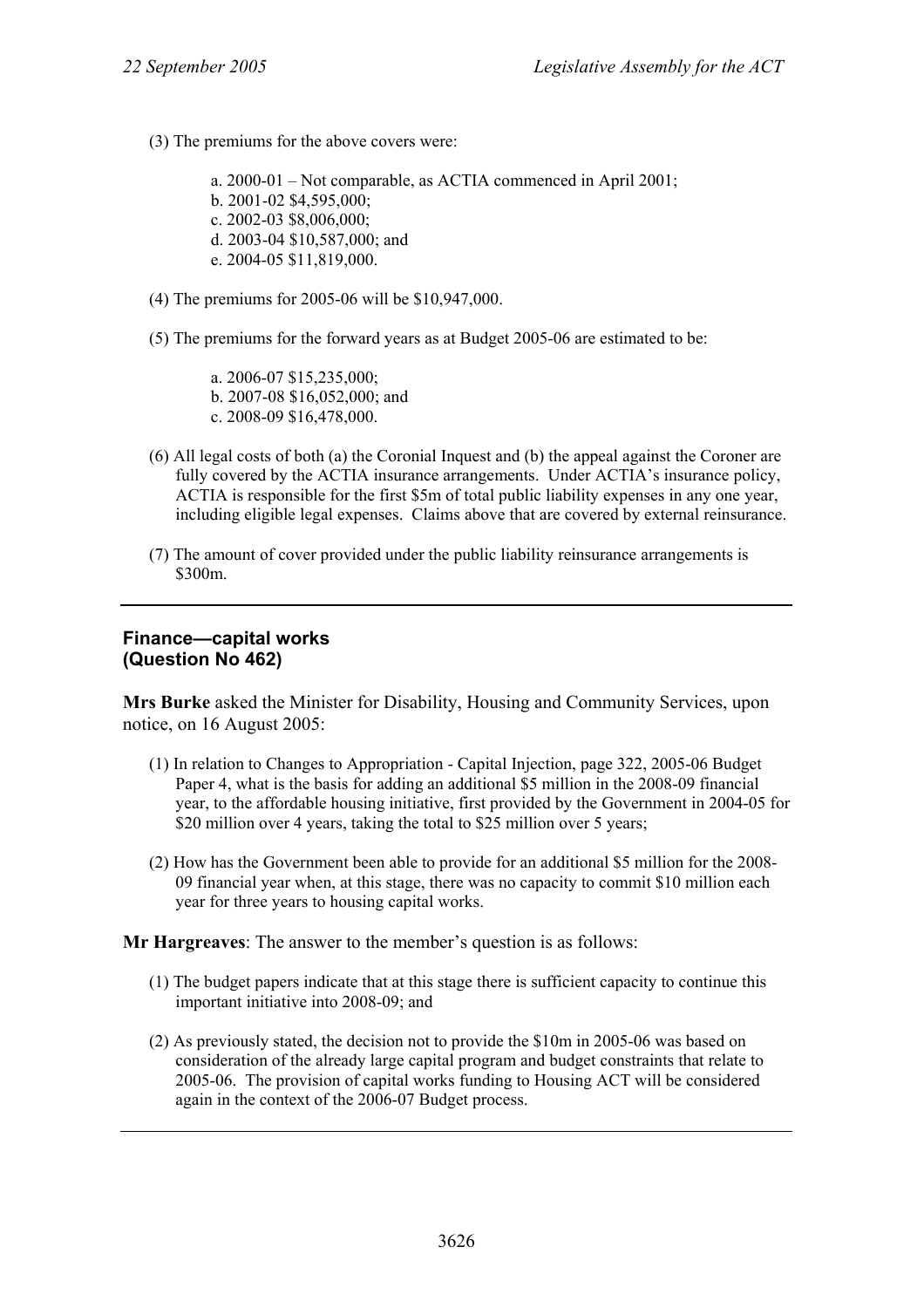## **Social welfare—poverty (Question No 464)**

**Mrs Burke** asked the Minister for Disability, Housing and Community Services, upon notice, on 16 August 2005:

- (1) Further to the recent findings of a review of financial aid and emergency relief conducted by Nucleus Consulting, in what ways is the Department of Disability, Housing and Community Services working to reform the provision of financial aid and emergency relief to assist in breaking poverty and homelessness cycles in the ACT;
- (2) How much additional funding is to be allocated, on a non-recurrent basis, to assist in meeting identified areas of need.

**Mr Hargreaves**: The answer to the member's question is as follows:

- (1) The initial findings of Nucleus Consulting were used to assist the funded organisations to improve service delivery. However, the draft Report is still a working document. Further work is being undertaken on costings for the program based on revised program guidelines.
- (2) The Government announced additional recurrent funding of \$150,000 per year in the 2004-05 Budget.

## **Motorcycle registration fees (Question No 465)**

**Mrs Burke** asked the Minister for Urban Services, upon notice, on 16 August 2005:

Is the Government considering lowering vehicle registration fees for motorcycles in the ACT; if so, will the cost of registering a motorcycle in the ACT better reflect differences between other motor vehicles and motorcycles such as size, weight, passenger capacity and impact upon the environment.

**Mr Hargreaves**: The answer to the member's question is as follows:

(1) The Government currently has no plans to reduce the registration fee for motorcycles.

#### **Health—red reflex screening (Question No 466)**

**Mr Smyth** asked the Minister for Health, upon notice, on 17 August 2005:

- (1) Have any concerns been raised with the Government or the Health Department regarding the conduct of red reflex screening in the ACT;
- (2) What regulations are currently in place in the ACT to ensure red reflex screening does take place and at what age is screening meant to take place;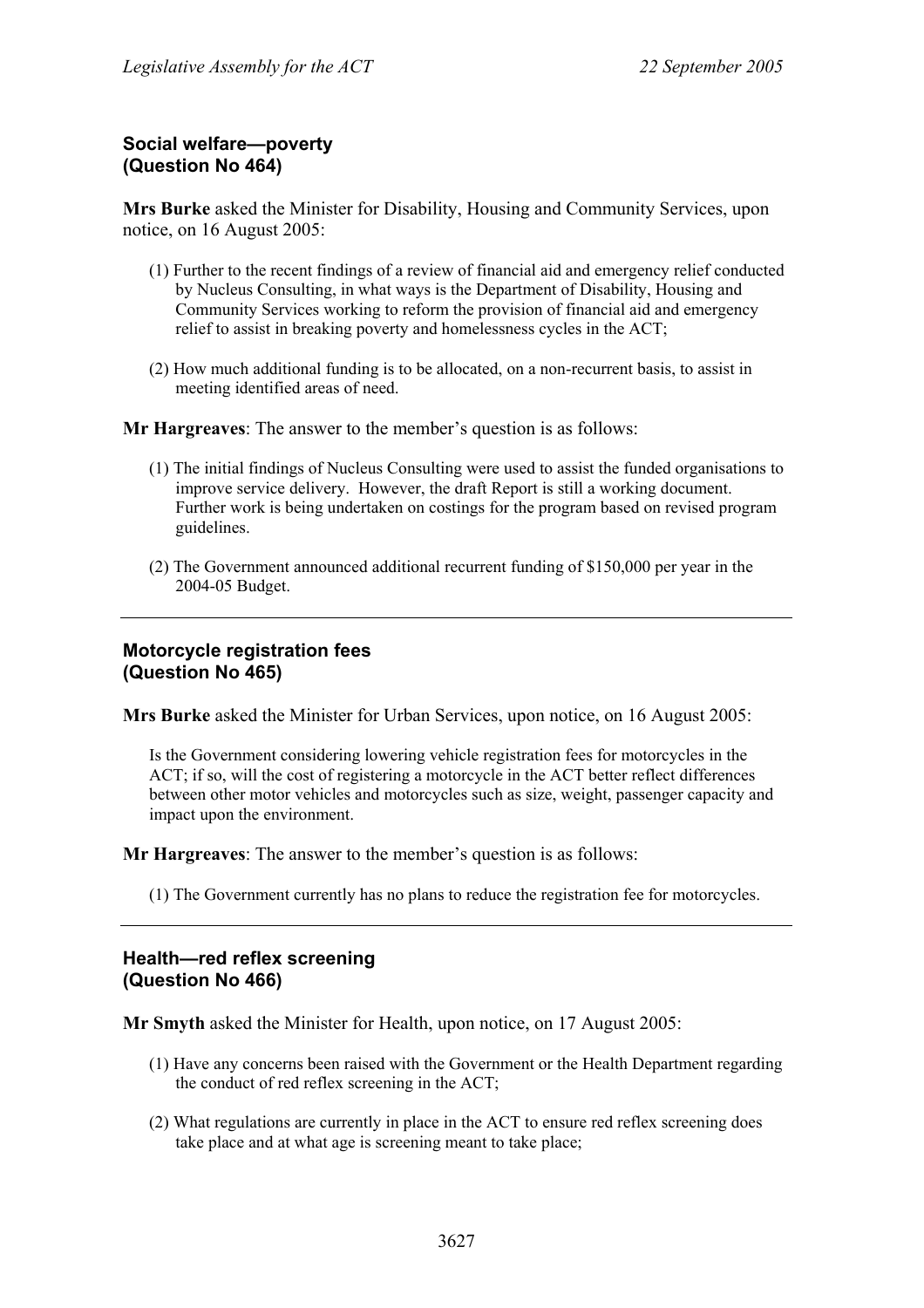(3) Are there similar concerns in the ACT to those found in a recent study in New Zealand that doctors and midwives need more training and education about red reflex screening of infants with results showing many do not conduct the test correctly and do not fully understand its importance.

**Mr Corbell**: The answer to the member's question is as follows:

This question refers to the process of examining infant's eyes at the time of birth to exclude such morbidities as cataract, retinoblastoma, glaucoma or other congenital eye problems.

- (1) No concerns have been raised with The Canberra Hospital (TCH).
- (2) Clinical examination of the eyes is part of the newborn examination prior to discharge at TCH. The examination may be undertaken by a resident, registrar or midwife trained in complete examination of the newborn.

The Obstetric and Gynaecology resident or the Neonatal Registrar conducts almost all newborn checks also known as the "Well Baby Assessment", which includes the red reflex. These checks usually occur on the day of discharge which can be on day one or up to day four or beyond particularly if conducted in the Centre for Newborn Care.

Formal ophthalmologic examination is undertaken by a consultant who regularly attends the Centre for Newborn Care if an abnormality is found at the initial examination.

Further examination is undertaken by the GP at 6 weeks or by hospital staff if the baby represents in a follow-up clinic.

All new residents are provided with training in examination of the newborn and medical students are regularly examined in this context during their medical school training.

Midwives/Nurses have to undergo a "Well Baby Assessment" study day run through the Staff Development Unit at The Canberra Hospital. They have to perform numerous baby checks under supervision of either an Obstetrics and Gynaecology resident or Neonatology Registrar, and then undergo an annual competency review.

(3) Are there similar concerns in the ACT to those found in a recent study in New Zealand that doctors and midwives need more training and education about red reflex screening of infants with results showing many do not conduct the test correctly and do not fully understand its importance.

TCH is unaware of significant omissions to date in relation to doctors.

With regards to nurses and midwives, to date, there have been no incidents in relation to red reflex checking as only those midwives and nurses who have completed the competency program conduct the test.

*(Extract from Newborn examination manual is available at the Chamber Support Office)* 

#### **Health—asthma (Question No 468)**

**Mr Smyth** asked the Minister for Health, upon notice, on 17 August 2005: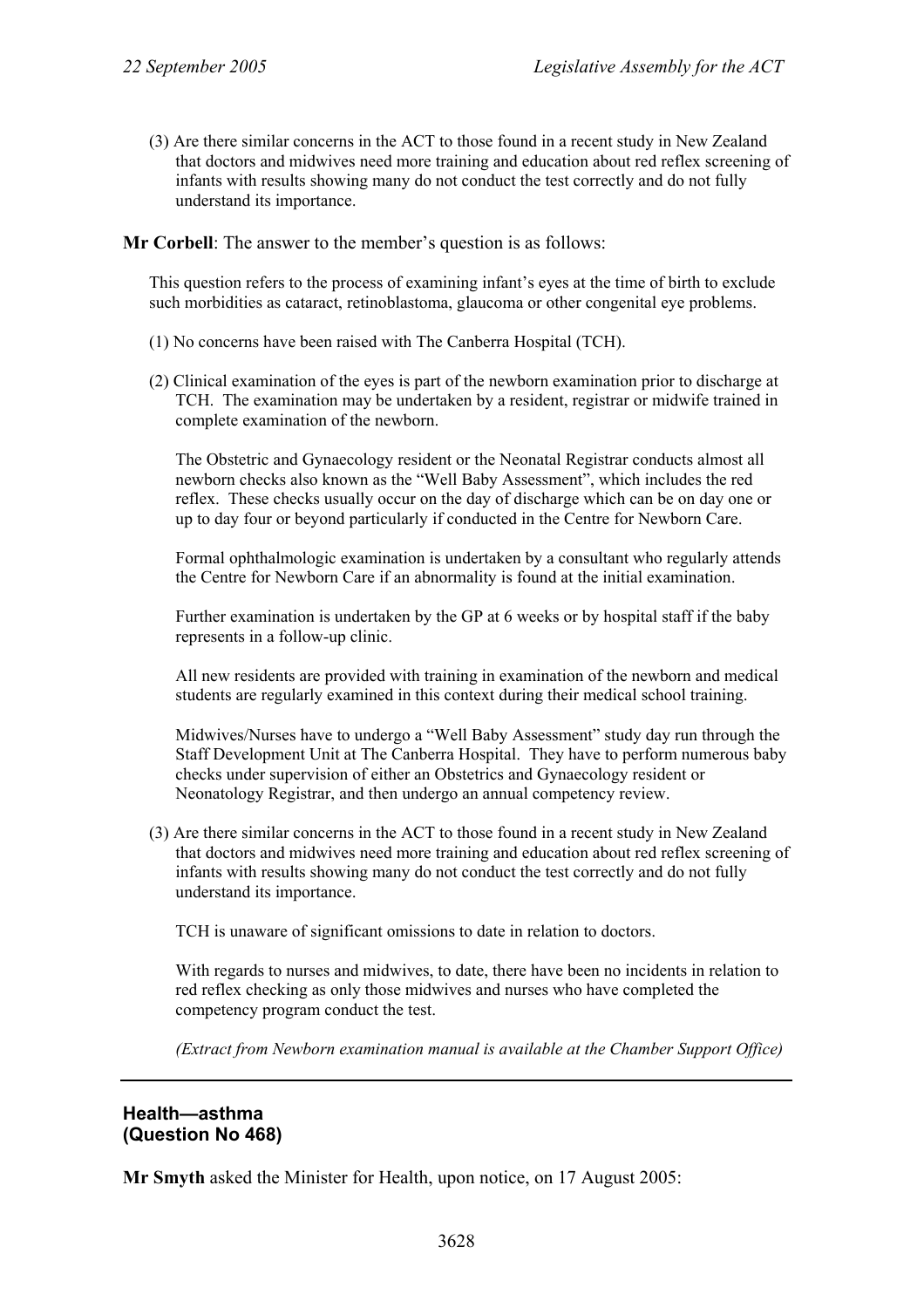- (1) How many asthma sufferers are there in the ACT;
- (2) Is the Asthma Clinic at Calvary Hospital no longer operating;
- (3) What are the reasons for the cessation of this service and is it related to a lack of funding from the Government;
- (4) How many clients, on a monthly average, used the Asthma Clinic while in operation;
- (5) Is it true that the asthma educators at the hospital have now left; if so, why;
- (6) Is there any truth to claims that the asthma educators left because of lack of support for their work from management;
- (7) Are there any similar services available at The Canberra Hospital for asthma sufferers.
- (8) If there is no truth to the claims in part (6) what support is available in the ACT for asthma sufferers and are such services adequate.

**Mr Corbell**: The answer to the member's question is as follows:

- (1) In response to your query, the most recent, reliable data on asthma prevalence for the ACT is from the 2001 National Health Survey. In 2001, 12.6% of ACT respondents to the National Health Survey reported having been previously diagnosed with asthma.
- (2) Yes, the Asthma Clinic at Calvary Hospital no longer operating
- (3) There was insufficient demand for the Calvary Health Care service. The Calvary Clinic was staffed to run 2 days per week with a capacity of 14 patients per week, or 56 per month. During the last 7 months of operation (Jan-July 2004) the average number of patients seen per month were 14, which is a utilisation of 25%.

Asthma management has changed significantly in recent years In 2003 Calvary participated in a Commonwealth funded asthma research project which focussed on providing patients and general practitioners with information packs and action plans. This practice continues today and is thought to be the reason why demand for the asthma clinic has decreased.

This decision was not related to a lack of funding from the Government.

- (4) A monthly average 19 patients or 23 occasions of service for the whole time the clinic was in operation. During the last 7 months of operation (Jan-July 2004) the average number of patients seen per month was 14.
- (5) Yes 2 accredited asthma educators who were employed for a combined total of 0.3 FTE for asthma education have resigned - both staff left to pursue other career opportunities.
- (6) I cannot answer on the specific individual staff member's reasons for leaving.
- (7) The Department of Thoracic Medicine at The Canberra Hospital provides Adult Asthma Education. Patients are referred from the ACT and local region and are seen at no charge. There is no waiting time for appointments and patients are seen as soon as it is convenient for them.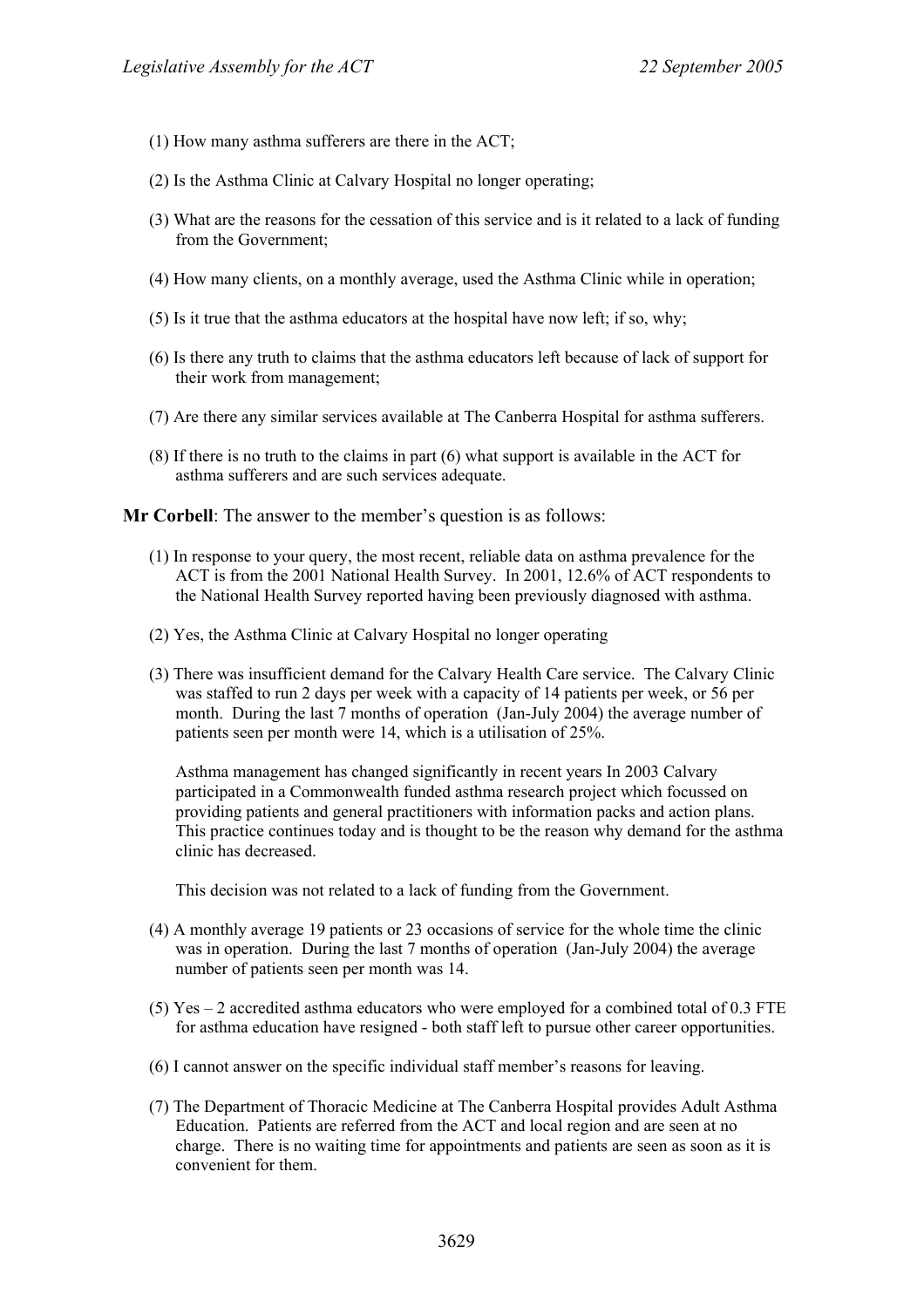Inpatient adult education is also provided at TCH. Home visits are provided for patients who may have difficulty accessing the Department. 63 patients have had Adult Asthma Education in the past 3 months provided by this service. The Asthma Educator also provides Asthma Education talks to community groups and other health service providers.

(8) Asthma education is provided in a primary health care model through Community Health, general practitioners and The Canberra Hospital's Asthma Clinic.

The Community Asthma Support Service, ACT Health provides Asthma Education to children, young adults up to 25years of age and their families. This service provides 2 clinics each month at the Paediatric Outpatient Department at TCH and home visits for their other patients. The service also provides education for community groups and training for the "Asthma Friendly School" program.

Registered nurses, who are accredited asthma educators, work closely with family doctors (GPs), paediatricians, specialists, pharmacists, teachers, hospital staff and the ACT Asthma Association.

Any family or young person under 25 years can use the service if a doctor has diagnosed their child or youth with asthma. The asthma educators will arrange to see families in their homes, in hospitals, clinics or in health centres.

Schools, childcare centres and community organisations are able to request group education sessions in their own venue.

Any individual seeking information about asthma is also welcome to contact the service.

Current wait time for this service is less than 2 weeks.

### **Hospitals—bypass figures (Question No 469)**

**Mr Smyth** asked the Minister for Health, upon notice, on 17 August 2005:

- (1) On how many occasions this calendar year has (a) Calvary Hospital and (b) The Canberra Hospital been on bypass;
- (2) What is the breakdown of the figures in part (1) each month from January to July 2005 and what is the current figure for the month of August;
- (3) What were the reasons for the bypass on each occasion that a hospital has been placed on bypass this calendar year.

**Mr Corbell**: The answer to the member's question for TCH is as follows:

- (1) The Canberra Hospital has been on bypass on 41 occasions in the 2005 calendar year.
- (2) The breakdown of the figures in each month

| occasions<br>-01<br>N <sub>O</sub> | Jan 05 | 05<br>$\blacksquare$<br>r eb | $\sim$ $\sim$<br>Mar<br>-05 | $\sim$ $\sim$<br>$^{\prime}$<br>Apr<br>v. | 05<br>May | 0 <sup>5</sup><br>Jun | 05<br>Jul<br>ັ∪≂ | ሰሩ<br>Aug<br>UJ |
|------------------------------------|--------|------------------------------|-----------------------------|-------------------------------------------|-----------|-----------------------|------------------|-----------------|
| $T$ $C1$<br>◡⊥                     |        |                              |                             | . .                                       |           |                       |                  | . .             |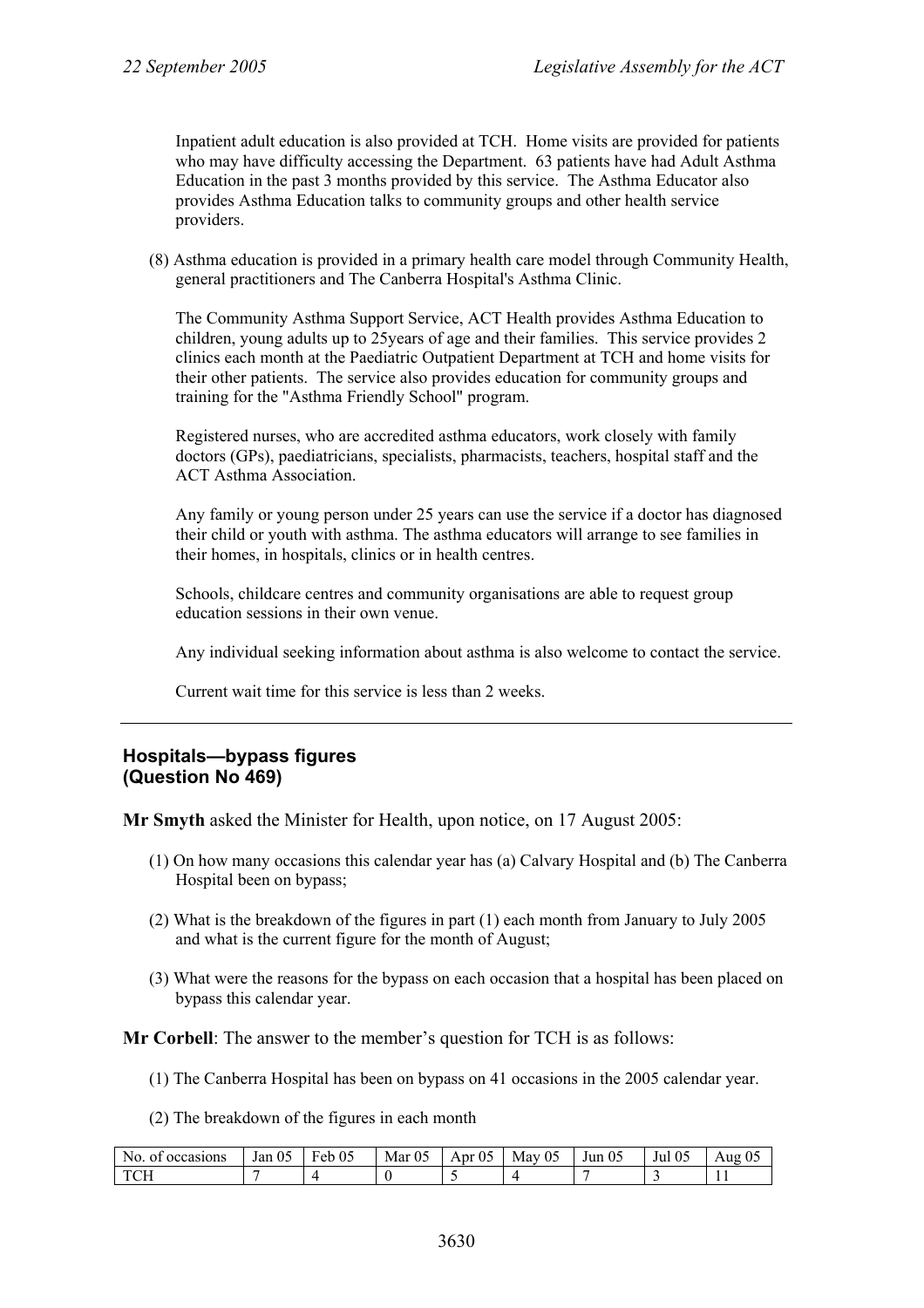The numbers above refers to the number of consecutive episodes of bypass, i.e. if on one calendar day "bypass" is called twice with a non-bypass time in between this counts as 2 episodes. Consecutive episodes are counted as 1 regardless of the amount of consecutive time on "bypass".

(3) The reason that The Canberra Hospital (TCH) goes on bypass (load share) is to distribute the workload by directing less urgent ambulance patients to Calvary Hospital, allowing staff at TCH to attend to more seriously ill patients and ACT Ambulance resources to be used in the most efficient manner.

The answer to the member's question for Calvary Health Care is as follows:

(1) On how many occasions this calendar year has Calvary Hospital been on bypass.

Calvary Hospital has been on bypass 11 times this year. It should be noted that on the weekend of the 23-25th July by-pass was due to the upgrade of the electrical board change over and the limited bypass was planned in advance.

(2) What is the breakdown in figures in each part (1) each month from January to July and what is the current figures for the month of August.

Calvary Hospital has been on bypass on 11 occasions in the 2005 calendar year

| occasions<br>NO.<br>- 01 | $\sim$ $\sim$<br>05<br>Jan | $\sim$ $\sim$<br>−<br>$\ddot{\phantom{1}}$<br>eb<br>н<br>UJ. | $\sim$ $\sim$<br>יי<br>Mar<br>v. | $\sim$ $\sim$<br>05<br>Apr | 05<br>May | 05<br>Jun | $\sim$ $\sim$<br>.<br>Jul<br>ູບມ | Aug<br>UJ |
|--------------------------|----------------------------|--------------------------------------------------------------|----------------------------------|----------------------------|-----------|-----------|----------------------------------|-----------|
| alvary_                  |                            |                                                              |                                  |                            |           |           |                                  |           |

The numbers above refers to the number of consecutive episodes of bypass, i.e. if on one calendar day "bypass" is called twice with a non-bypass time in between this counts as 2 episodes. Consecutive episodes are counted as 1 regardless of the amount of consecutive time on "bypass".

(3) What were the reasons for the bypass on each occasion that a hospital has been placed on bypass this calendar year

Bypass is used to distribute less urgent cases to TCH when Calvary Hospital is experiencing peaks in demand. This is a mutual arrangement with TCH and ensures that ACT Ambulance resources are used in the most efficient manner.

## **Hospitals—elective surgery waiting lists (Question No 470)**

**Mr Smyth** asked the Minister for Health, upon notice, on 17 August 2005:

- (1) Does the Government monitor and keep a record of the "other reasons" that patients are removed from the elective surgery waiting list; if so, how many people removed for "other reasons" (a) died, (b) received their surgery interstate, (c) received their surgery at a local private hospital, (d) chose not to have surgery and (e) their surgery was cancelled; if not, why not and will you begin monitoring and recording these reasons;
- (2) If no to part (1) what does the Government presume are the reasons that people are removed from the elective surgery waiting list under the category "other reasons";
- (3) Why in the months of May and June have the figures for patients removed for "other reasons" been so high in comparison to previous months.

**Mr Corbell**: The answer to the member's question is as follows: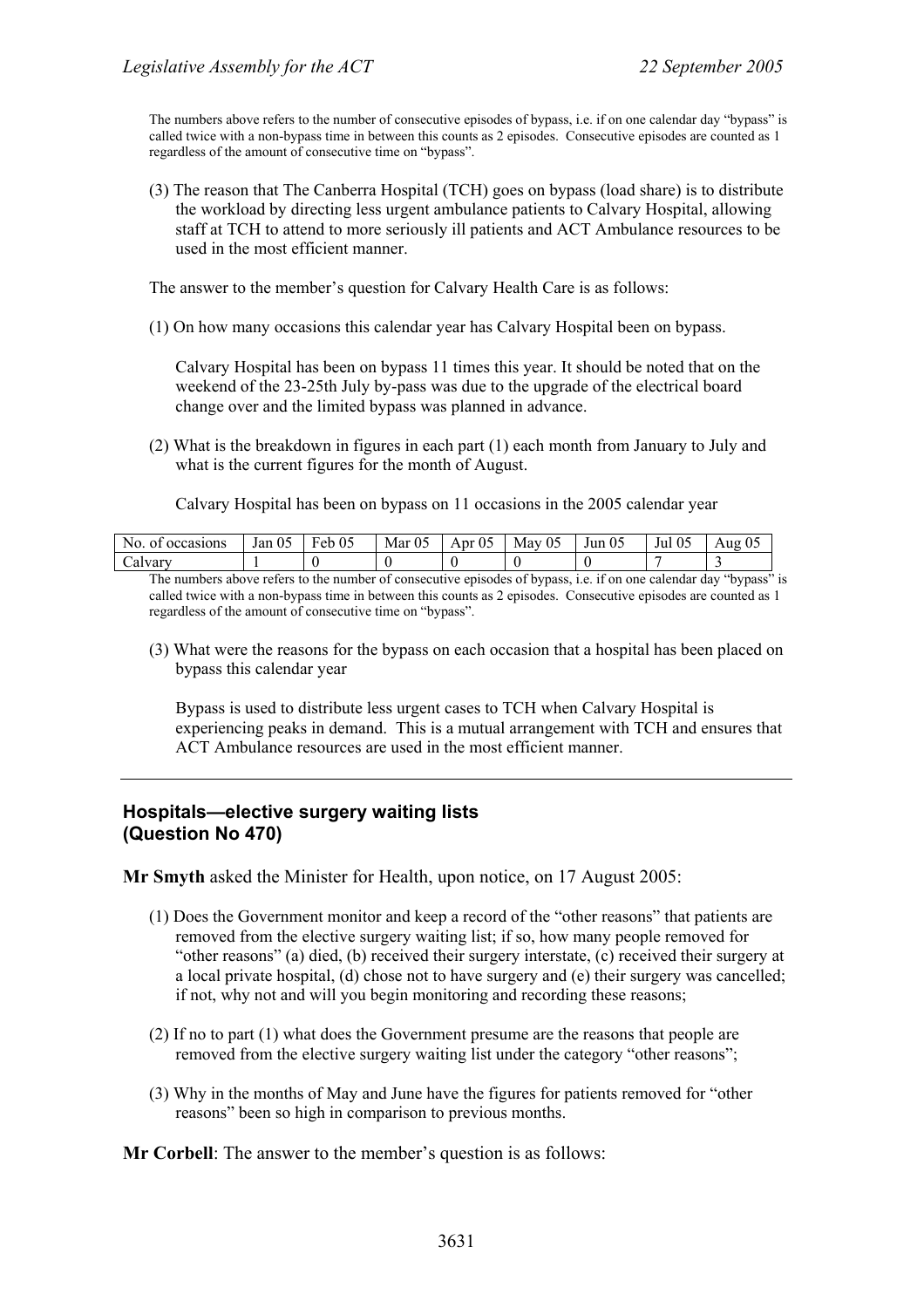- (1) Yes the Government does record the total removals from the waiting list for 'other reasons'. Hospital information systems are not able to divide these into individual reasons.
- (2) Removals from the waiting list for 'other reasons' include could not be contacted; treated elsewhere, died, surgery not required or declined and transferred to another hospital's waiting list.
- (3) The removals for 'other reasons' were high in May and June as TCH and Calvary Hospital conducted a whole of waiting list audit during these months.

### **Hospitals—psychiatric services units (Question No 471)**

**Mr Smyth** asked the Minister for Health, upon notice, on 17 August 2005:

- (1) Further to the response to question on notice No 331 in which you provided details for the Psychiatry Services Unit and as my original question asked for details regarding the New Psychiatric Secure Unit as listed on page 149 of the 2004-05 Budget Paper No. 4, what funds have been expended to date on the "Extension of Psychiatric Secure Unit" listed as New Works in the 2004-05 Budget;
- (2) What has been delivered for that expenditure;
- (3) Was this project meant to be completed by March 2005; if so, was the project completed in March; if not, why not;
- (4) If the project was completed by March 2005, when will the extension be open for use.

**Mr Corbell**: The answer to the member's question is as follows:

- (1) The question the member has asked in relation to the Psychiatric Secure Unit is, in fact, the extension of the Psychiatric Services Unit located on campus at The Canberra Hospital. The expenditure to date on this project is \$1,248,554 (exclusive of GST).
- (2) The project has delivered a new secure reception area including office and workroom, new Low Dependency Unit staff station, new egress doors from the interview rooms, a new seclusion area extension, internal refurbishment of Suite B, new external courtyard area and other improvements in accordance with the recommendations of the Mann-Laroche report. A fire sprinkler system has also been installed for all patient areas.
- (3) The original project schedule was for the works to be completed by March 2005. The project was subject to delays due to a number of factors including:
	- difficulties in securing appropriately designed seclusion room doors
	- sprinkler system design approval installation all patient areas. This required a solution which was compliant to appropriate building codes.
	- a busy construction industry which resulted in delays in materials
	- undertaking construction whilst maintaining sufficient patient beds and keeping the facility operating 24 hours per day.

(4) The project was completed in July 2005 and new areas are now available for use.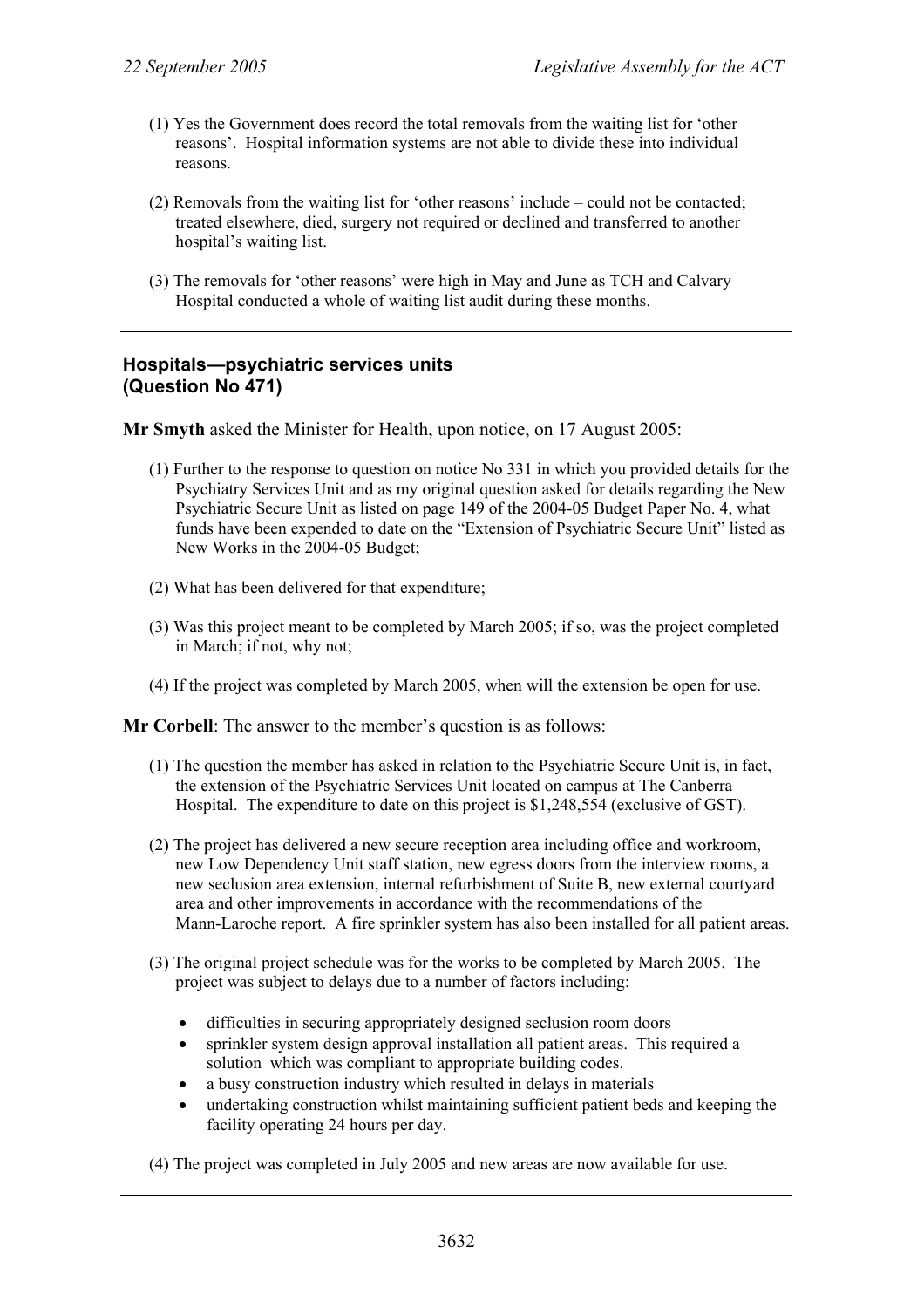# **Hospitals—funding (Question No 472)**

**Mr Smyth** asked the Minister for Health, upon notice, on 17 August 2005:

- (1) How much of the funding allocated to (a) sub and non-acute service phase 1 (\$5.15m) and (b) sub/non acute services supplementary funding (\$4.6m) has been expended to date;
- (2) What guarantee will you give that the project will be completed in October 2006 as indicated in the 2005-06 budget papers given that phase 1 of this project was originally scheduled for completion in December 2004, then February 2006 and now October 2006;
- (3) What are the delays associated with this project since funding was first allocated by the Government in the 2003-04 budget.

**Mr Corbell**: The answer to the member's question is as follows:

- (1) Approximately \$0.5m has been spent to date with another \$1.7M committed. The construction for next year is estimated to be in the order of \$7.8M
- (2) I refer the member to Budget Paper No.4, page 188 which outlines the estimated completion dates.
- (3) This has been an extremely complex project to bring together, involving numerous key stakeholders and representative groups. It has involved the rationalising of a currently disjointed Territory wide service, and the development of a workable model of care in order to allow the 2 distinct services to be provided from a single facility. At the end of the Preliminary Sketch Plan stage, the design requirements for this facility far exceeded the available budget. A Value Management Study was initiated to challenge and revisit many of the assumptions made about the needs of the service providers. At the end of the Final Sketch Plan stage the building remained over budget, requiring a review of the design elements to further reduce cost. This has now been completed and the project team is now confident in the ability to deliver the building within budget.

### **Hospitals—transition care places (Question No 473)**

**Mr Smyth** asked the Minister for Health, upon notice, on 17 August 2005:

- (1) Did a joint press release issued by the Federal Minster for Ageing, the Hon Julie Bishop MP and yourself as the Minister for Health state that 'the ACT had been allocated 10 new transition care places for 2005, which would become operational as local services become ready'; if so, how long will it take for local services to be made ready to accommodate this allocation of beds from the Federal Government;
- (2) In which local facility or facilities is it likely these beds will be housed.

**Mr Corbell**: The answer to the member's question is as follows:

(1) That is an accurate quote from the 22 July 2005 joint press release.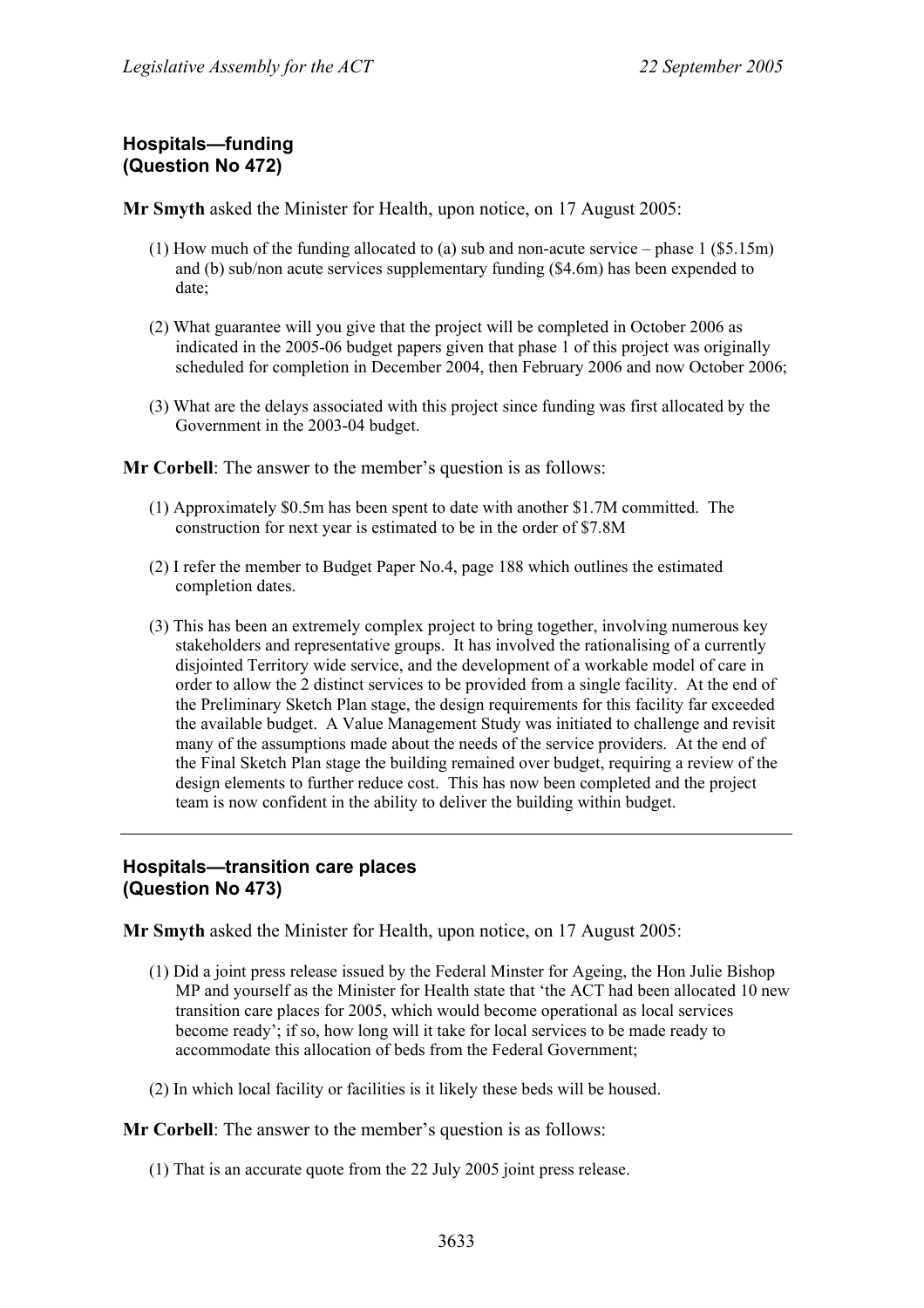It is anticipated that the allocation of 10 new transition care places for 2005 will be operationalised from 1 October 2005. These will be community-based packages.

(2) The 10 new transition care places for 2005 will be community-based packages in the first instance. A tender has recently been issued seeking a residential component of the program, and the location of those beds will not be known until completion of the tender process.

## **Aboriginal and Torres Strait Islander regional health plan (Question No 474)**

**Dr Foskey** asked the Minister for Health, upon notice, on 18 August 2005:

- (1) Given that the Aboriginal and Torres Strait Islander Regional Health Plan 2000-2004 has now expired, is the Government reviewing the effectiveness of the Plan; if not, why not; if so, who is involved in the review and what is the process;
- (2) Is the Government producing another Aboriginal and Torres Strait Islander Regional Health Plan for the future; if not, why not; if so, who is involved in the review and what is the process.

**Mr Corbell**: The answer to the member's question is as follows:

- (1) That the Government has recently developed a draft Aboriginal and Torres Strait Islander Health and Family Wellbeing Plan for 2005 to 2010. The Plan has been released for comment as a Consultation Draft, to all government departments and to key Aboriginal organisations.
- (2) The Plan was developed collaboratively by the Aboriginal and Torres Strait Islander Health Forum. The Health Forum comprises representatives of ACT Health, Winnunga Nimmityjah, and the Australian Government Office of Aboriginal and Torres Strait Islander Health. As part of the process of developing the Plan, the Health Forum reviewed the effectiveness of the previous Plan and identified areas to be addressed by the new Plan.

The new Plan will be updated to incorporate feedback received, and will be released following final approval from the Health Forum.

## **Office of Aboriginal and Torres Strait Islander Affairs (Question No 475)**

**Mrs Burke** asked the Chief Minister, upon notice, on 18 August 2005:

- (1) What plans, if any, are there to scale back the operations of the Office of Aboriginal and Torres Strait Islander Affairs within the Chief Minister's Department;
- (2) If there are plans to scale back the operations, how many staff will be transferred or offered redundancies as a result of reduction in staff members of the Unit.

**Mr Stanhope**: The answer to the member's question is as follows: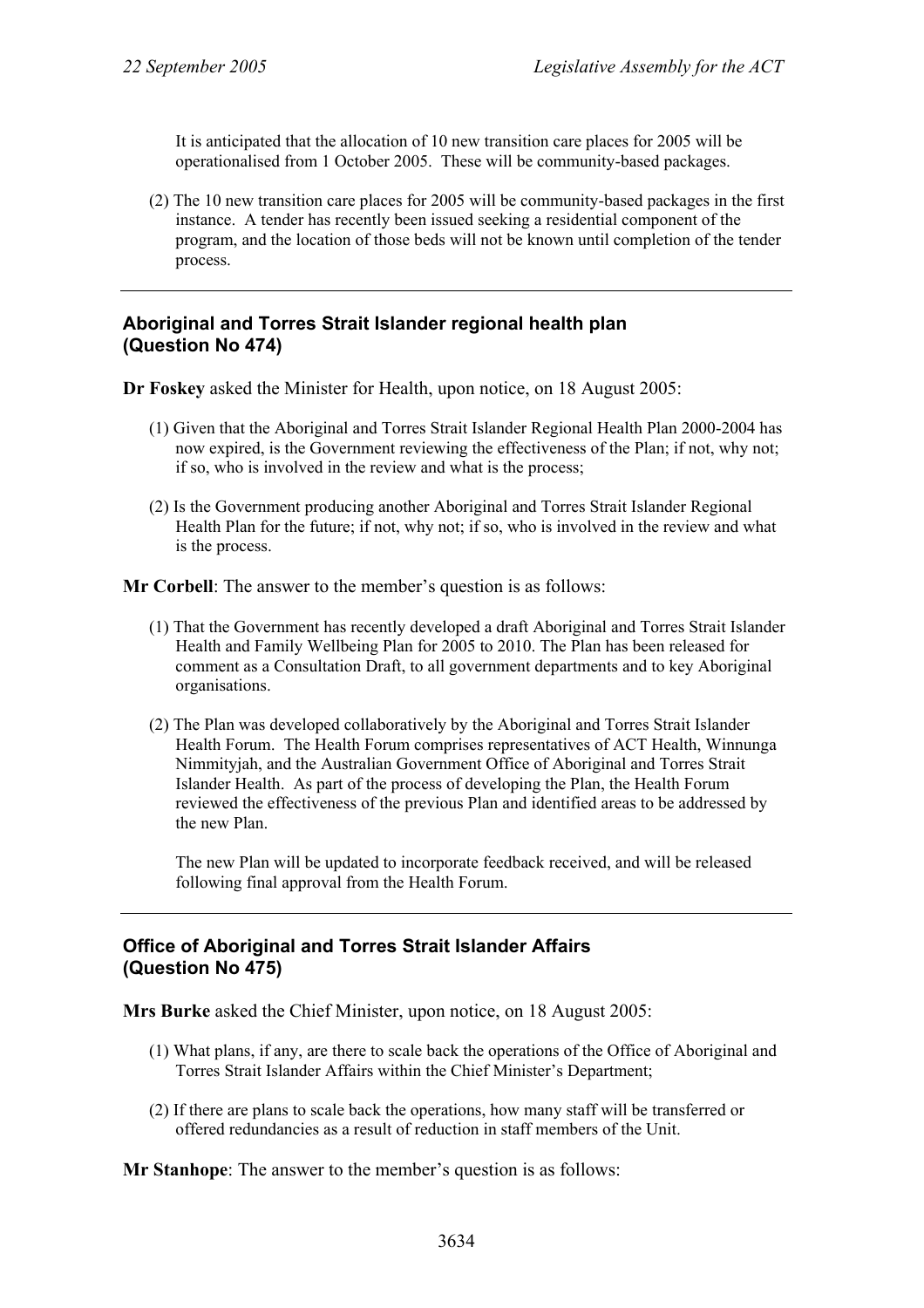(1) There are currently no plans to scale back the operations of the Office of Aboriginal and Torres Strait Islander Affairs within Chief Minister's Department. As part of the broad 5% cut across government agencies, announced in May this year, the Cabinet and Policy Group within Chief Minister's Department is undergoing organisational review. Specifically in Community Affairs, which includes the Office of Aboriginal and Torres Strait Islander Affairs, a review process over the next six months will examine organisational options to best support strong whole of government policy development.

(2) See above.

### **Animals—product testing (Question No 476)**

**Mrs Burke** asked the Attorney-General, upon notice, on 18 August 2005:

Is there evidence to suggest the use of animals in testing of cosmetics and household products in the ACT; if so, what steps is the Government taking to eradicate the testing of products on animals in the ACT.

**Mr Stanhope**: The answer to the member's question is as follows:

There is no evidence to suggest the use of animals in testing of cosmetics and household products in the ACT.

No organisation has applied for a licence or been registered in the ACT to use animals for the purpose of testing cosmetics and household products. The *Animal Welfare Act 1992* establishes licensing and authorisation requirements for the use of animals in the course of research and teaching activities.

### **Housing—tenant rights (Question No 477)**

**Mrs Burke** asked the Attorney-General, upon notice, on 18 August 2005:

What steps are being taken to assist tenants in the ACT to extend their statutory rights to terminate leases, by following appropriate notice to vacate, without incurring liability or penalty for the remainder of a lease or part of a lease where a tenant (a) becomes unemployed or (b) is offered a public housing tenancy agreement.

**Mr Stanhope**: The answer to the member's question is as follows:

General assistance to tenants in the ACT is provided through a number of avenues:

- o the Tenants' Union of the ACT provides advice and legal assistance through the Tenants' Advice Service;
- o the Residential Tenancies Tribunal provides a forum for the resolution of tenancy disputes;
- o the Welfare Rights and Legal Centre also operates through the Tenants' Advice Service;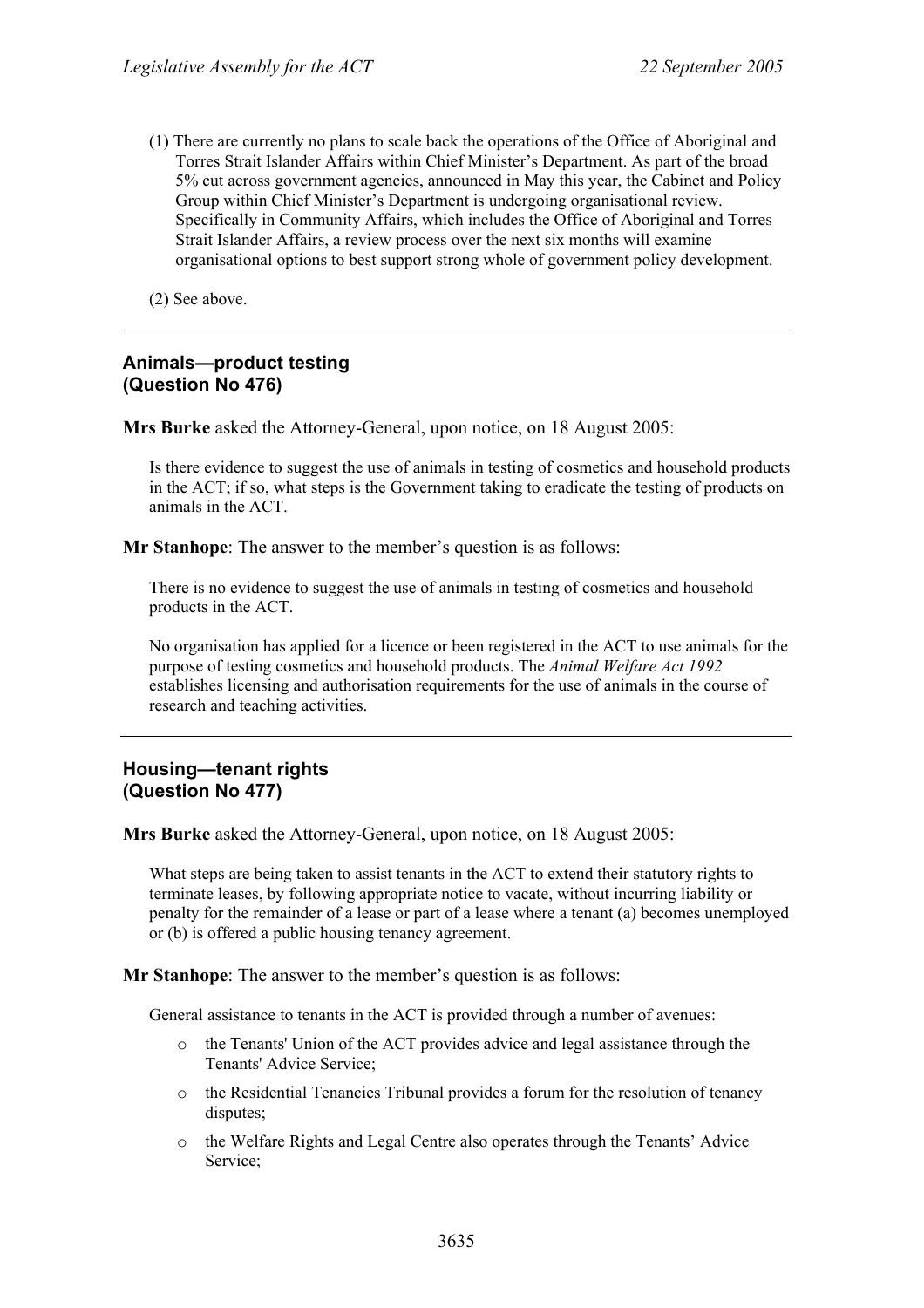o the Legal Aid Commission offers free minor advice and assistance through the Legal Aid Offices in the ACT.

These bodies offer tenants assistance in understanding their statutory rights and obligations under the *Residential Tenancies Act 1997* and other associated legislation.

Tenants in the ACT can apply to the Residential Tenancies Tribunal to terminate a residential tenancy agreement on grounds of significant hardship under section 44 of the *Residential Tenancies Act 1997*.

The *Residential Tenancies Amendment Act 2005* was notified on 31 August 2005 and is yet to commence. Consultation was undertaken with stakeholders, including community tenancy organisations, in formulating amendments and the ability to terminate tenancy agreements beyond the scope of the current Act was not identified as a problem.

### **Housing—tenant advice service (Question No 478)**

**Mrs Burke** asked the Attorney-General, upon notice, on 18 August 2005:

- (1) What steps have been taken to consider forming a tenants' advice service in the ACT;
- (2) If a service has been established, where has funding been drawn from to operate the service.

**Mr Stanhope**: The answer to the member's question is as follows:

There is currently a tenants' advice service in the ACT. It is funded from interest generated by the Office of Rental Bonds.

#### **Finance—Treasurer's Advance (Question No 479)**

**Mrs Burke** asked the Minister for Disability, Housing and Community Services, upon notice, on 18 August 2005:

- (1) Of the \$10 million Treasurer's Advance, did \$896 000 remain to be spent by 30 June 2005 on fire safety works in Housing ACT multi unit properties; if so, was this spent; if not, why not;
- (2) Have the outstanding works been completed at (a) Booloominbah Court, (b) Ambara Court, (c) Ainslie Flats, (d) Northbourne Flats, (e) Stuart Flats, (f) Strathgordon Court, (g) Illawarra Court (first block) and (h) Griffith Flats;
- (3) Has the balance of works to occur at Illawarra Court, Kanangra, Gowrie, Allawah and Bega Courts commenced, as the new Total Facilities Management (TFM) contractor is known;
- (4) What are the new fire safety works arrangements and have they been agreed to between Housing ACT and the new TFM.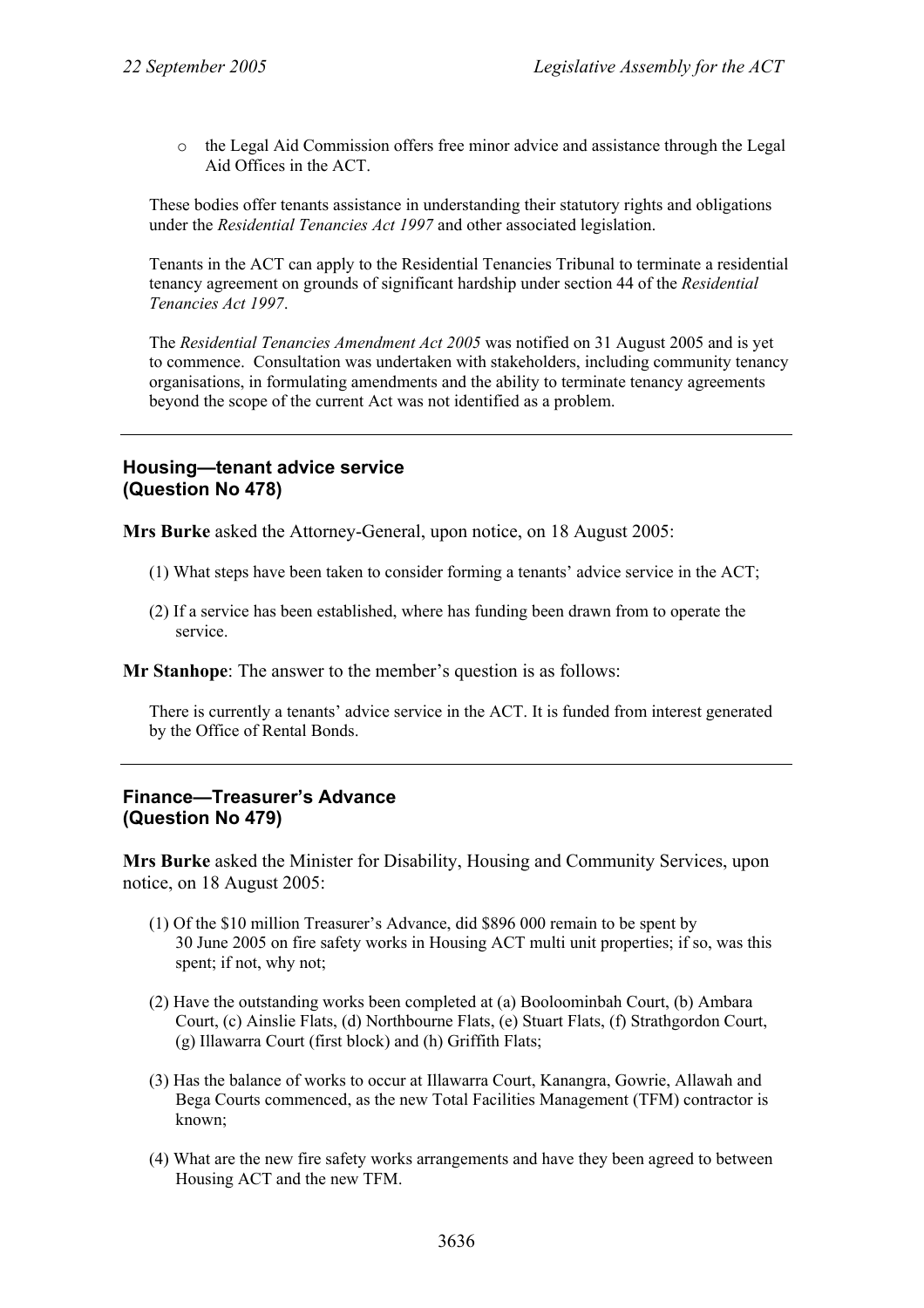**Mr Hargreaves**: The answer to the member's question is as follows:

- (1) The Treasurer's Advance of \$10 million for fire safety works in Housing ACT multi unit properties was expended prior to 30 June 2005;
- (2) The status of works is as follows:
	- (a) Booloominbah Court minor structural works outstanding;
	- (b) Ambara Court practical completion achieved;
	- (c) Ainslie Flats completion due October 2005;
	- (d) Northbourne Flats (Braddon) practical completion achieved;
	- (e) Stuart Flats works in one unit outstanding;
	- (f) Strathgordon Court electrical works complete;
	- (g) Illawarra Court (first block) practical completion achieved;
	- (h) Griffith Flats completion due September 2005
- (3&4) Procurement for the balance of works at Illawarra Court has commenced. Planning and procurement for fire safety works at other multi unit properties is the subject of discussion between Housing ACT, the Total Facilities Manager and ACT Procurement Solutions.

### **Animals—de-sexing pets (Question No 480)**

**Mrs Burke** asked the Minister for Urban Services, upon notice, on 18 August 2005:

- (1) What steps are being taken to provide a differentiation between the registration costs of de-sexed and non-desexed cats and dogs;
- (2) What forms of financial incentive are to be considered to encourage domestic pet owners to de-sex a pet;
- (3) Is there any evidence of an increase in the number of de-sexed domestic pets being registered in the ACT; if so, what was the increase.

**Mr Hargreaves**: The answer to the member's question is as follows:

(1) A person must not, without reasonable excuse keep a cat or a dog that has not been desexed unless the person is the holder of a permit under the *Domestic Animals Act 2000*. Owners of sexually entire dogs must obtain a permit that attracts a one off fee of \$267.90 or \$53.55 for concession holders. Whereas owners of de-sexed dogs are not required to obtain a permit.

There is no requirement to register cats in the Territory.

- (2) As above.
- (3) The Domestic Animal Services database is not able to provide this information.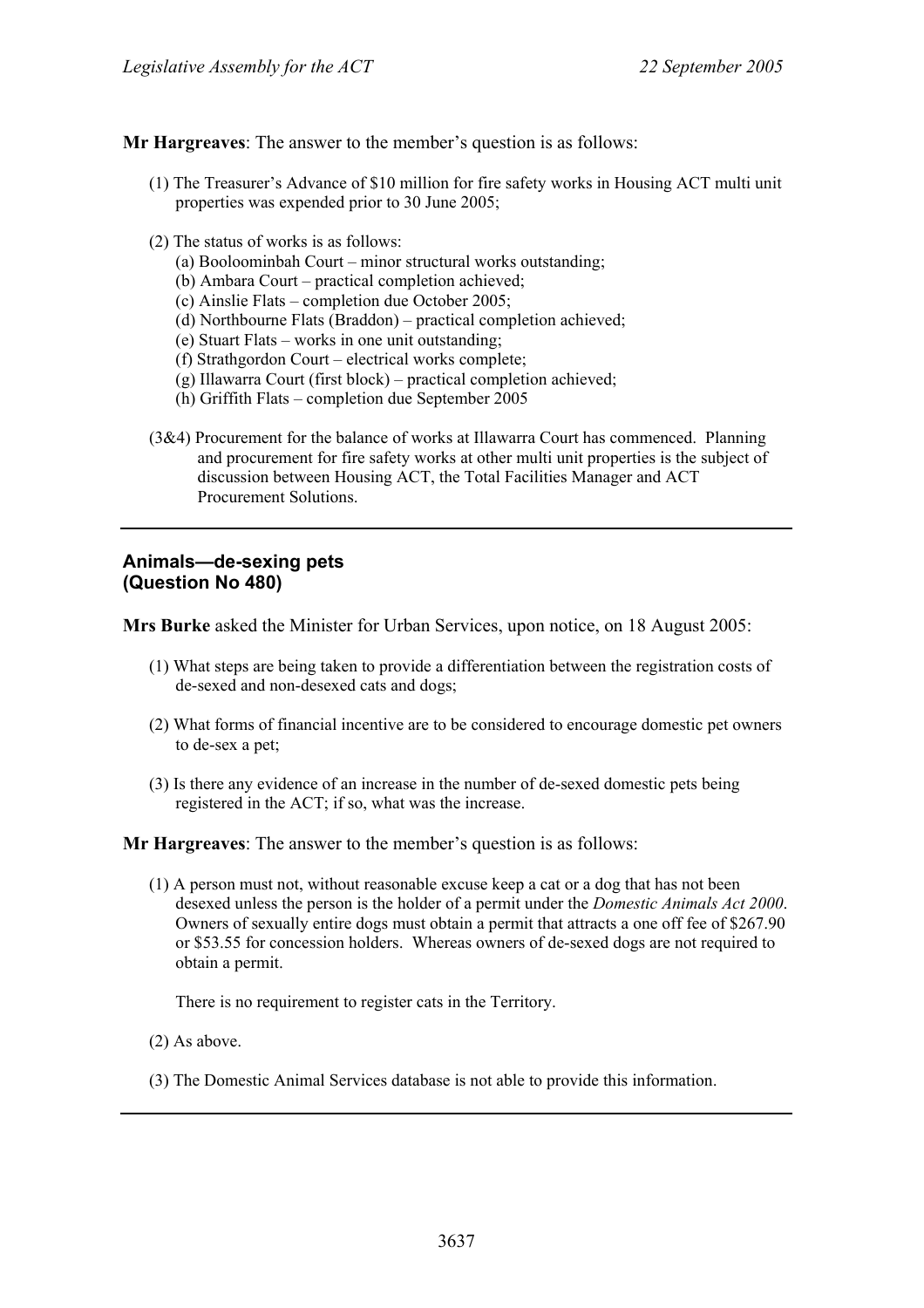## **Health—meningococcal disease (Question No 481)**

**Mr Smyth** asked the Minister for Health, upon notice, on 18 August 2005:

- (1) How many cases of meningococcal have been diagnosed in the ACT in (a) 2001-02, (b) 2002-03, (c) 2003-04, (d) 2004-05 and (c) 2005-06 to date;
- (2) Were there any deaths related to meningococcal in the ACT in (a) 2001-02, (b) 2002-03, (c) 2003-04, (d) 2004-05 and (c) 2005-06 to date.

**Mr Corbell:** The answer to the member's question is as follows:

(1) Notifications received for confirmed cases of meningococcal disease to ACT Health in 2001-02, 2002-03, 2003-04, 2004-05 and 2005-06 (to date), are outlined in table 1 below.

| ı<br>яn |  |
|---------|--|
|---------|--|

|     | <b>Financial Year</b>           | <b>Number of Meningococcal</b><br><b>Disease Notifications</b> |
|-----|---------------------------------|----------------------------------------------------------------|
| (a) | $01/07/01 - 30/06/02$           |                                                                |
| (b) | $01/07/02 - 30/06/03$           |                                                                |
| (c) | $01/07/03 - 30/06/04$           |                                                                |
| (d) | $01/07/04 - 30/06/05$           |                                                                |
| (e) | $01/07/05 - 31/08/05$ (present) |                                                                |
|     | Total $01/07/01 - 31/08/05$     | 39                                                             |

(2) Notification of deaths reported to ACT Health as a result of meningococcal disease in 2001-02, 2002-03, 2003-04, 2004-05 and 2005-06 (to date) is outlined in table 2.

| DI<br>Н |  |
|---------|--|
|---------|--|

|              | <b>Financial Year</b>           | <b>Number of Meningococal</b><br><b>Disease Deaths</b> |
|--------------|---------------------------------|--------------------------------------------------------|
| $\alpha$     | $01/07/01 - 30/06/02$           |                                                        |
| b)           | $01/07/02 - 30/06/03$           |                                                        |
| $\mathbf{c}$ | $01/07/03 - 30/06/04$           |                                                        |
| ď            | $01/07/04 - 30/06/05$           |                                                        |
| $\epsilon$   | $01/07/05 - 31/08/05$ (present) |                                                        |
|              | Total $01/07/01 - 31/08/05$     |                                                        |

## **Calvary Hospital—night staff (Question No 483)**

**Mr Smyth** asked the Minister for Health, upon notice, on 18 August 2005:

- (1) What would be the normal process followed in assisting a patient who presents to the Emergency Department of Calvary Hospital at night time with a suspected ankle fracture;
- (2) Is it clinically acceptable for such a patient to be told to go home and return the following day for treatment as particular staff have gone home;
- (3) Why are there no staff available at night times to treat injuries like suspected fractures;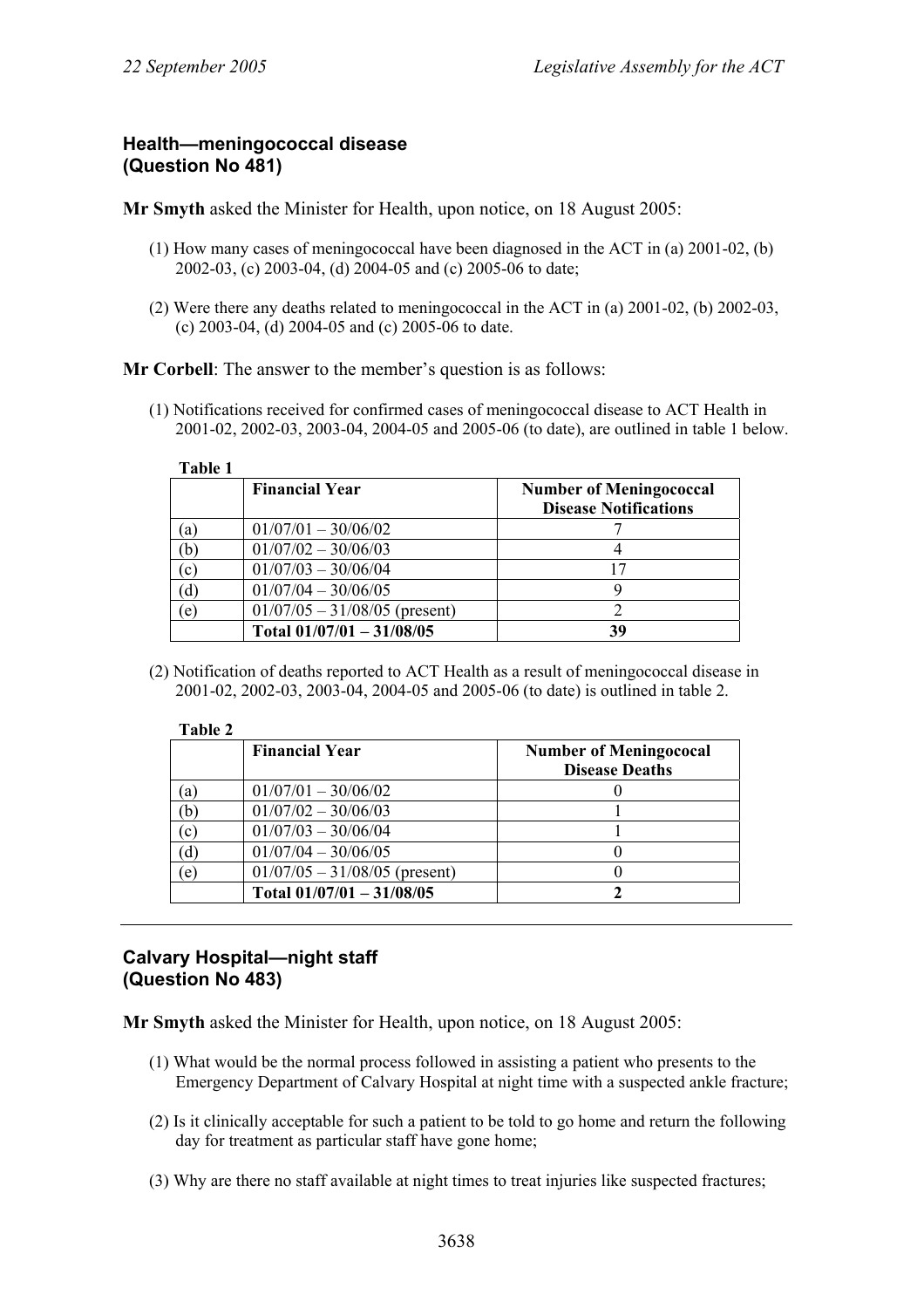(4) If there are no staff to treat suspected fractures at night time at Calvary Hospital, why don't staff at Calvary Hospital Emergency Department refer these patients to The Canberra Hospital Emergency Department or Canberra After Hours Locum Medical Service for treatment.

**Mr Corbell**: The answer to the member's question is as follows:

(1) At Calvary Health Care ACT between the hours of 2230 and 0700 there is no on site Radiographer to perform x-rays that are not considered urgent. By urgent I mean that the x-ray (CT or U/S) is required to make or confirm a potentially life or limb threatening injury and it can not be postponed until after 0700.

In the case of a suspected ankle fracture, the patient's ankle is assessed for pulses, neurological intactness and degree of pain, deformity and swelling. If the ankle is suspected to be fractured with significant displacement of the fractured bones or dislocated then the x-ray staff are called in at the time to do the x-ray. If the ankle is not significantly swollen, deformed or painful and the foot is neurologically intact and the pulses are present then the patient may safely be discharged home with analgesia and asked to return to the ED the next day for x-ray.

In cases where there is a strong suspicion of a fracture but no deformity and pulses and neurology are all intact then the doctor may elect to place the lower limb in a back slab (half plaster) for pain relief until the x-ray is completed. The patient is still safe to go home.

- (2) Yes (see point 1.)
- (3) Calvary Health Care ACT provides routine on site radiological services from 0700 to 2230 hours and from 2230 to 0700 urgent cases are provided via an on-call arrangement. Radiological services are provided on an on-call only basis outside of the hours as demand is insufficient for 24 hour on-site services.
- (4) As detailed in point 1, it is safe to send these patients home. If the patient requires urgent x-rays then x-ray staff are called in at Calvary.

It is not necessary to transfer these non-urgent patients to TCH ED.

## **Hospitals—waiting times (Question No 484)**

**Mr Smyth** asked the Minister for Health, upon notice, on 18 August 2005:

- (1) What would be the normal process followed in assisting a patient who is presented to the Emergency Department of The Canberra Hospital (TCH) by ambulance with serious blood disorders necessitating a hospital stay of several weeks;
- (2) Is it clinically acceptable for this patient to wait for over 30 hours to be admitted to a bed;
- (3) Is it acceptable practice for hospital staff not to clean or change a patient's clothes and bedding when they have wet themselves;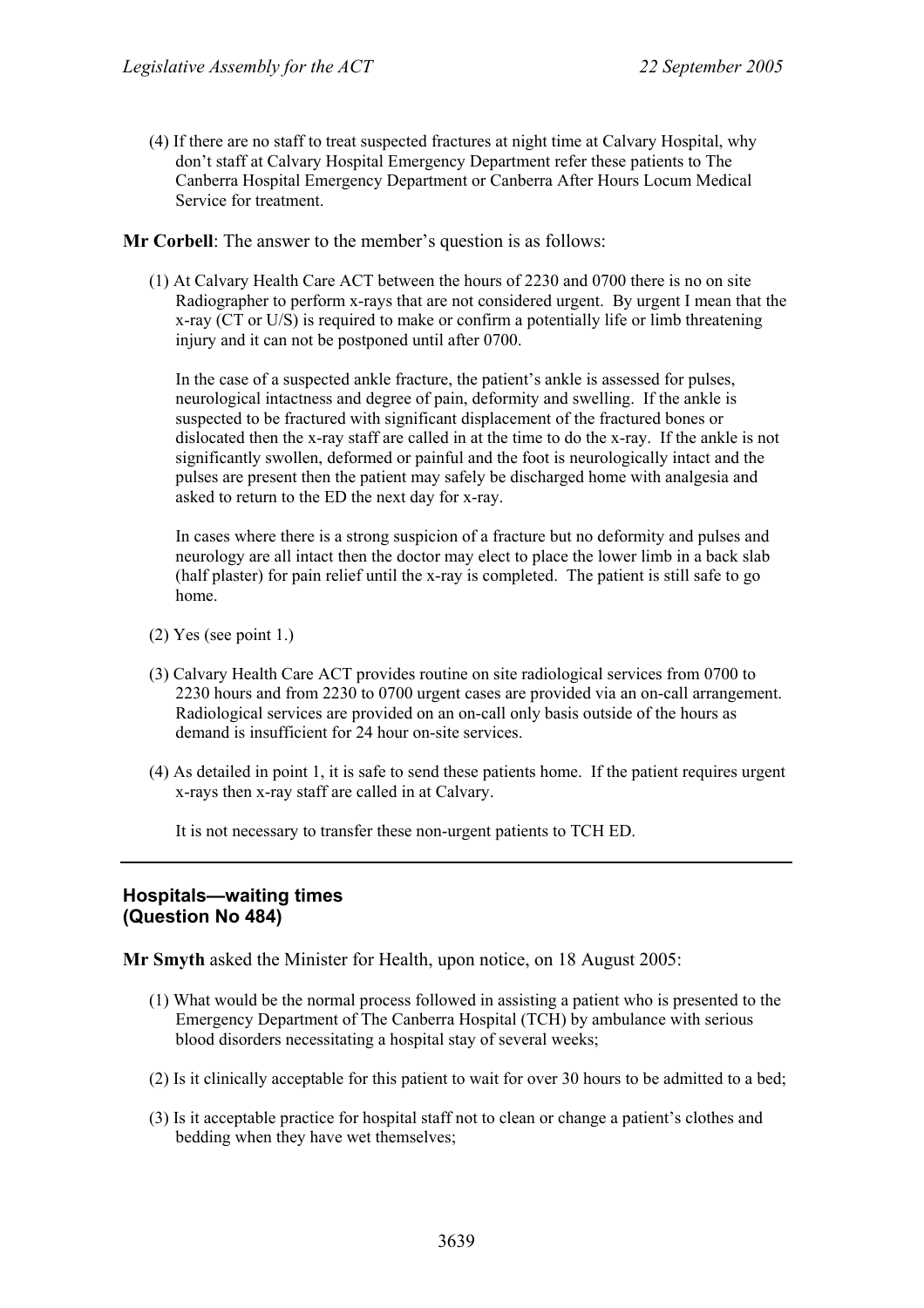(4) Are staff at the Emergency Department of TCH required to routinely check up on patients waiting for beds and treatment; if not, why not.

**Mr Corbell**: The answer to the member's question is as follows:

- (1) There are many types of blood disorders, not all of which are serious and without specific details, it is not possible to comment on the usual procedures for assessing patients with blood disorders. However, in general, patients with blood disorders will require initial assessment by the Emergency Department staff, blood tests and possibly other investigations, assessment by the haematology registrar and/or specialist and possible admission.
- (2) A wait of 30 hours is very unusual but during this time a patient would be undergoing the same clinical assessment by specialist staff, investigations and treatment as would occur if the patient were admitted to a ward. Deciding whether a patient requires admission can sometimes take several hours and may depend on the results of investigations, further delaying admission.
- (3) and (4) While patients are in the Emergency Department nursing staff provide a high level of ongoing nursing care including changing the patient's clothes and the bed linen if necessary. Delays may occur if the patient is unaware of a problem and has been unable to communicate this to the nursing staff. If specific details of the patient are provided this could be investigated further.

It is not possible to comment accurately on hypothetical medical cases without more information.

## **Hospitals—waiting times (Question No 485)**

**Mr Smyth** asked the Minister for Health, upon notice, on 18 August 2005:

- (1) If a person presented to the Emergency Department at The Canberra Hospital or Calvary Hospital with a broken arm that needed pinning and plastering, what would be the normal process that would be followed in assisting this patient;
- (2) Would it be acceptable for this patient to be sent away and told to come back four days later (for example, presents on Monday and told to come back Friday) for the injury to be treated;
- (3) Would it then be acceptable for this patient, when they return in four days still with a broken arm that has not been pinned or plastered, to sit in the waiting room from 9 am to 6 pm and be told at 6 pm that they could not be treated that day and then be told to come back three days later (for example, sat in the waiting room on Friday told to come back on Monday);
- (4) Is it acceptable for a person to wait a total of seven days, with a broken arm that requires pinning and plastering, before they receive treatment; if not, why not and why has this been allowed to happen recently;
- (5) Would such a patient have had to wait so long purely because a Bateman's Bay Hospital could not treat him and he was told to go to Canberra; if so, why are we making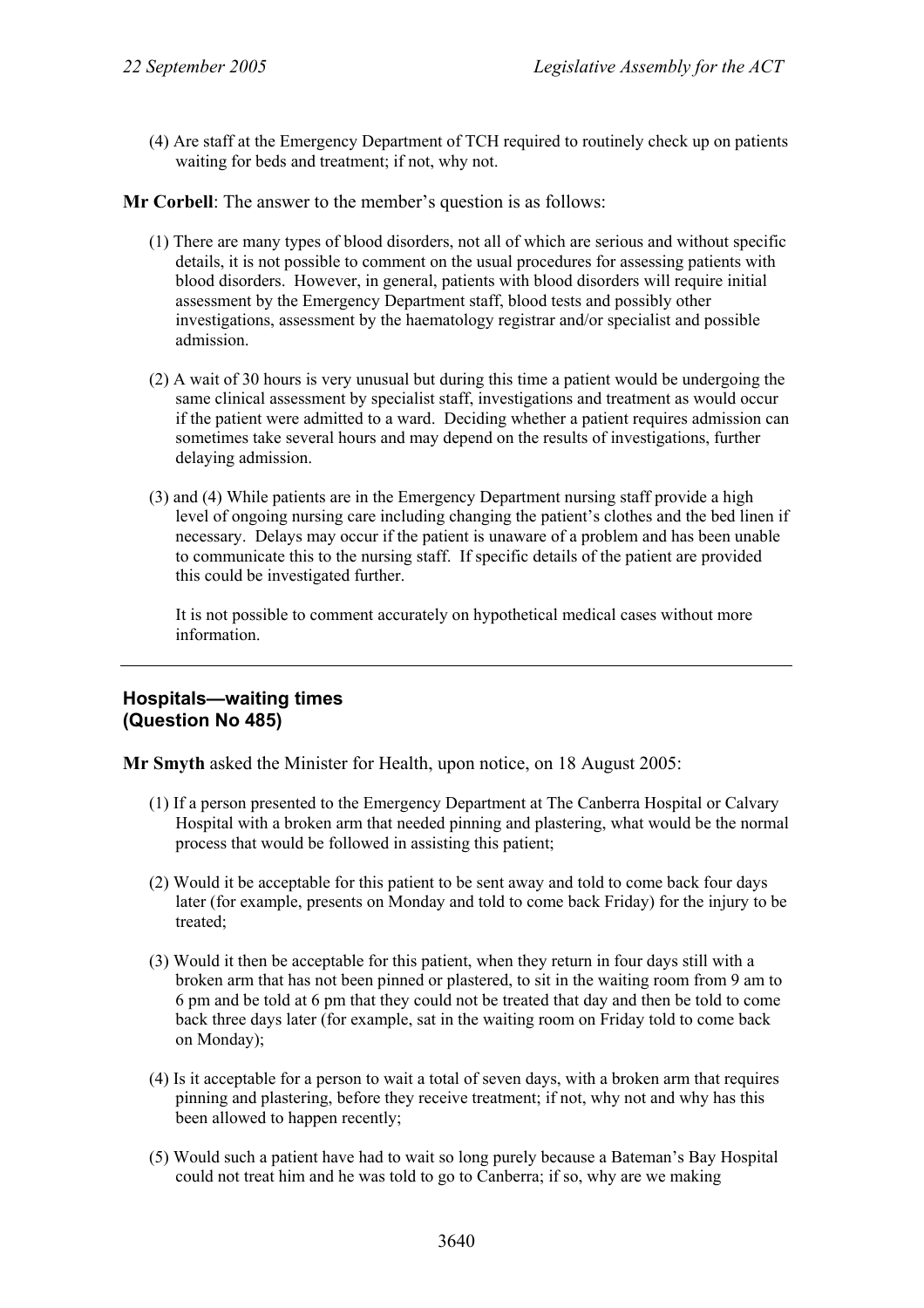Bateman's Bay patients wait seven days for what would be deemed emergency treatment; if not, why would a person be made to wait for seven days for emergency treatment.

**Mr Corbell:** The answer to the member's question is as follows:

(1) to (5) In general, fractures require fixation to reduce pain, to reduce damage to surrounding tissues and to allow the bone to heal in the correct position.

If a patient is not in much pain and the fracture is stable, there may be no urgency about fixation. Sometimes it is preferable to delay fixation to allow swelling to subside.

It is not possible to comment accurately on hypothetical medical cases without more information.

## **School cleaners—complaints (Question No 487)**

**Mrs Dunne** asked the Minister for Education and Training, upon notice, on 18 August 2005:

Has the Minister received any complaints this calendar year, to date, regarding school cleaners; if so, (a) how many complaints have been received, (b) what were the nature of these complaints and (c) how has she responded; if not, what is she doing to monitor the situation with school cleaners given the problems previously experienced with contractors.

**Ms Gallagher**: The answer to the member's question is as follows:

(1) My office has received no complaints this calendar year regarding school cleaners.

## **Waste disposal (Question No 488)**

**Mrs Dunne** asked the Minister for Urban Services, upon notice, on 18 August 2005:

Did you state in a press statement issued on Monday 1 August that ACT NOWaste is also developing a number of other initiatives that target organic material to form an integrated waste management approach "for example, ACT NOWaste is currently working with its contractors to develop processes to target and extract green waste from mixed loads" and that "trials have already commenced on construction and demolition waste to remove and process green waste"; if so, what are the initiatives that you are working on, in addition to the said trial.

**Mr Hargreaves**: The answer to the member's question is as follows:

ACT NOWaste has been actively working on a number of initiatives to continually facilitate increased recovery and recycling of garden wastes and timber from mixed waste streams in addition to the trials being conducted at the Mugga Lane Landfill by the landfill subcontractor. These initiatives include:

• facilitating the establishment of three skip waste recycling businesses at the Parkwood Road Recycling Estate;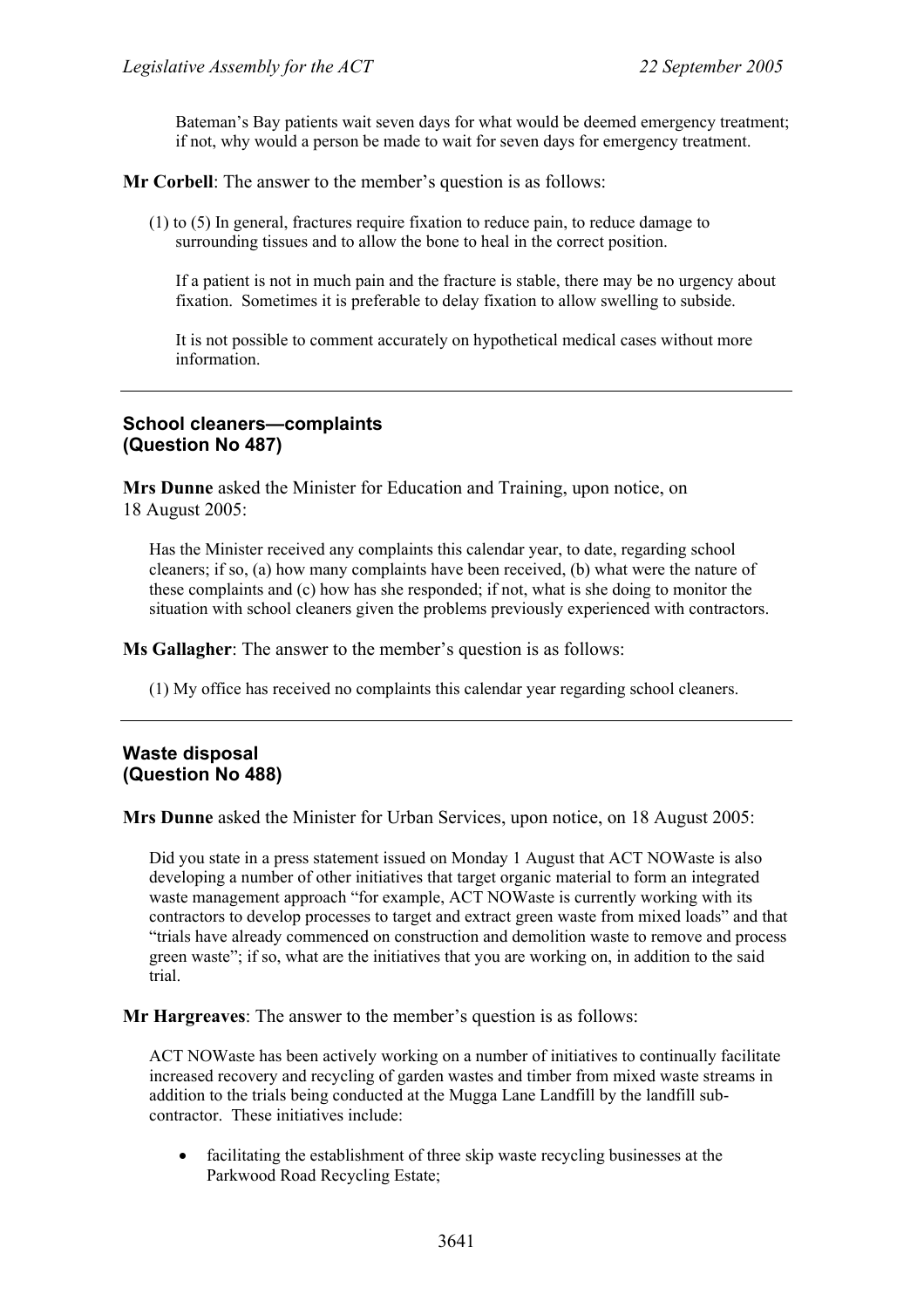- working with another two skip operators to set up sorting operations at Hume and Mugga Lane Landfill; and
- agreeing to the Mitchell Resource Management Centre contractor commencing a trial of skip waste sorting at that site in September 2005.

## **Transport—private bus drivers (Question No 491)**

**Mr Pratt** asked the Minister for Urban Services, upon notice, on 18 August 2005:

- (1) Further to a report on *ABC News Online*, 15 August, that a school bus driver returning from the NSW snowfields was charged with drink driving, how many ACTION bus drivers have been (a) randomly and (b) routinely breath tested during (i) 2001-02, (ii) 2002-03, (iii) 2003-04, (iv) 2004-05 and (v) 2005-06 to date;
- (2) How many private bus drivers have been (a) randomly and (b) routinely breath tested during (i) 2001-02, (ii) 2002-03, (iii) 2003-04, (iv) 2004-05 and (v) 2005-06 to date;
- (3) How many bus drivers in each of the years above have been (a) charged, (b) convicted, (c) suspended from duty or (d) dismissed as a result of a drink driving offence;
- (4) If no bus drivers have been routinely or randomly tested, why not.

**Mr Hargreaves**: The answer to the member's question is as follows:

- (1) While the drivers of public and private buses are required to submit to police breath testing in the same way as any other motorist in the ACT, the profession of drivers is not routinely recorded by ACT Policing. It is therefore not possible to provide data on this issue.
- (2) See response to question 1.
- (3) See response to question 1.
- (4) See response to question 1.

### **Roads—line markings (Question No 492)**

**Mr Pratt** asked the Minister for Urban Services, upon notice, on 18 August 2005:

- (1) Further to a report in *The Canberra Times*, Letters to the Editor "Thin White Lines" 15 August 2005, page 10 that ACT lane markings are confusing for some motorists, are there any differences between lane markings in the ACT and NSW; if so, what are those differences and why are they different;
- (2) Do all line markings in the ACT meet with Australian Standards; if not, why not;
- (3) Have there been any complaints recorded relating to the marking of road lanes in the ACT; if so, how many complaints have been received during (a) 2005-06 to date,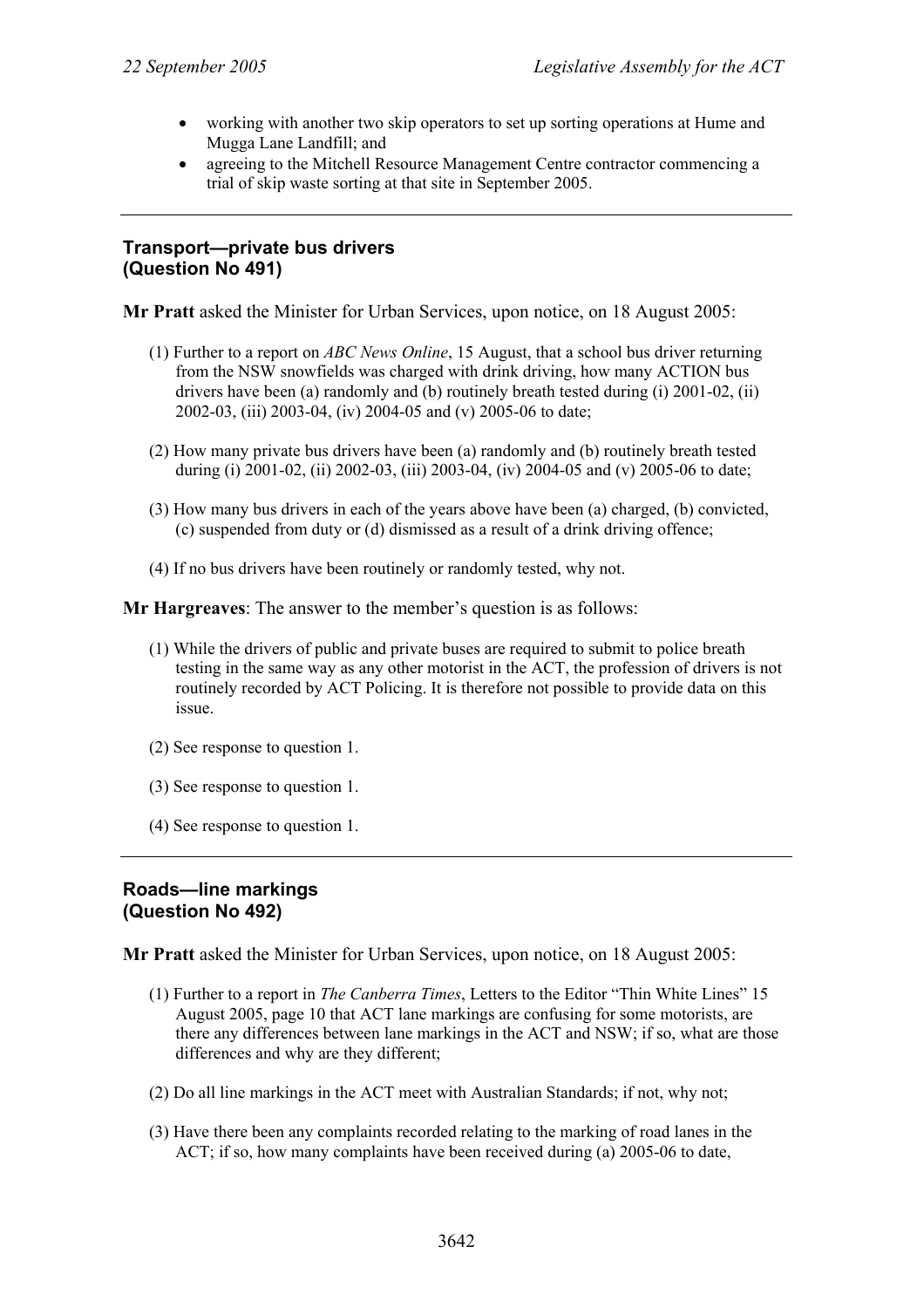(b) 2004-05, (c) 2003-04, (d) 2002-03 and (e) 2001-02, and what were the nature of those complaints;

- (4) Have any accidents occurred in the ACT as a result of lane markings being misinterpreted by drivers during the years listed in part (3); if so, how many and what was the nature of the misinterpretation;
- (5) Have any reviews been conducted into lane marking procedures and guidelines across the ACT and in comparison with nearby jurisdictions in NSW; if so, what are those reviews and where can they be accessed; if not, why not.

**Mr Hargreaves**: The answer to the member's question is as follows:

- (1) Generally there is no difference between the lane markings in the ACT and in NSW. Both the ACT and NSW follow the Australian Standards and RTA guidelines for all lane markings.
- (2) Yes, all line markings in the ACT satisfy the Australian Standards. However, in some locations, minor variations are adopted to emphasise potential conflict points. For example the use of pavement markers in the ACT, to highlight line types especially during night times, is higher than other jurisdictions.
- (3) It is not possible to report on complaints that relate to the markings of road lanes only.
- (4) No information is available on the number of crashes that have occurred in the ACT as a result of lane markings being misinterpreted.
- (5) Refer to (1) above. The Australian Standards are reviewed from time to time and the ACT, and other jurisdictions, contribute to these reviews and adopt any change over time.

## **Environment and conservation—tree plantings (Question No 493)**

**Mr Pratt** asked the Minister for Urban Services, upon notice, on 18 August 2005:

- (1) Further to a report in the *Canberra City News* 21 July, page 9 regarding the planting of 4000 trees throughout the ACT, where exactly will these trees be planted and how many will be planted in each location;
- (2) What species will be planted and why have they been chosen;
- (3) How many trees in total have been lost in the ACT as a result of (a) Gungahlin Drive Extension and (b) the January 2003 bushfires.

**Mr Hargreaves**: The answer to the member's question is as follows:

(1) The trees are located across two hundred locations (each containing on average 30 trees) within or adjacent to road corridors. The total number of trees corresponding to each road is: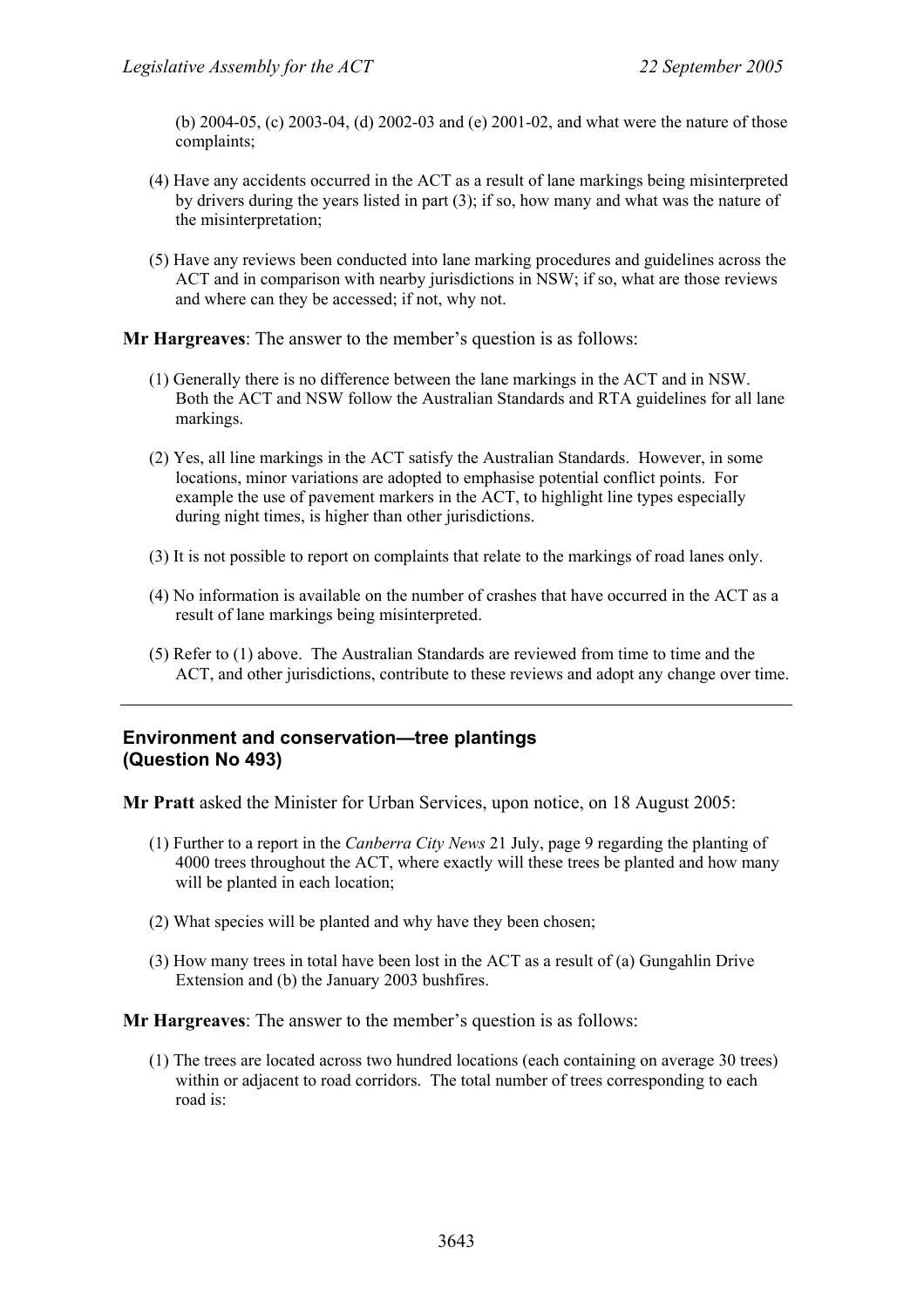#### **Urban Roads (associated with GDE project)**

| Barton Highway        | 730 |
|-----------------------|-----|
| Belconnen Way         | 130 |
| <b>Coulter Drive</b>  | 300 |
| Federal Highway       | 30  |
| Ginninderra Drive     | 760 |
| Gundaroo Drive        | 120 |
| Gungahlin Drive       | 185 |
| Kingsford Smith Drive | 320 |
| Tuggeranong Parkway   | 470 |

#### **Rural Roads (associated with bushfire recovery)**

| Boboyan Road              | 180 |
|---------------------------|-----|
| Brindabella Road          | 245 |
| Coppins Crossing          | 35  |
| Cotter Road               | 75  |
| Paddy's River Road        | 215 |
| <b>Point Hut Crossing</b> | 25  |
| Uriarra Road              | 185 |
|                           |     |

#### **TOTAL 4005**

Additionally, 18,700 fire-damaged plants including trees have been replanted throughout urban roads and urban parklands since the January 2003 bushfires.

(2) The following local native tree species have been used:

Casuarina cunninghmaniana Eucalyptus blakeleyi Eucalyptus bridgesiana Eucalyptus manninfera Eucalyptus melliodora Eucalyptus polyanthemos Eucalyptus rossii Eucalyptus viminalis

The above has been selected for their suitability to local climate and soil conditions, and to reflect the local plant communities of which they form a part.

In areas considered vulnerable to fire, tree characteristics were considered in relation to fire spread and capacity to regenerate after a fire event. For sites of considerable ecological value, stock has been grown from locally sourced seed.

(3) (a) 8000 trees (trunk diameter >100 mm) were removed to facilitate the Gungahlin Drive Extension. A total number of 16,000 trees are to be planted either along the route of the GDE corridor or along main roads under the current tree planting project.

(b) Tree losses relating to the January 2003 bushfires within Department of Urban Services land management areas, such as Urban roads and parklands are estimated to be in the order of 13,000.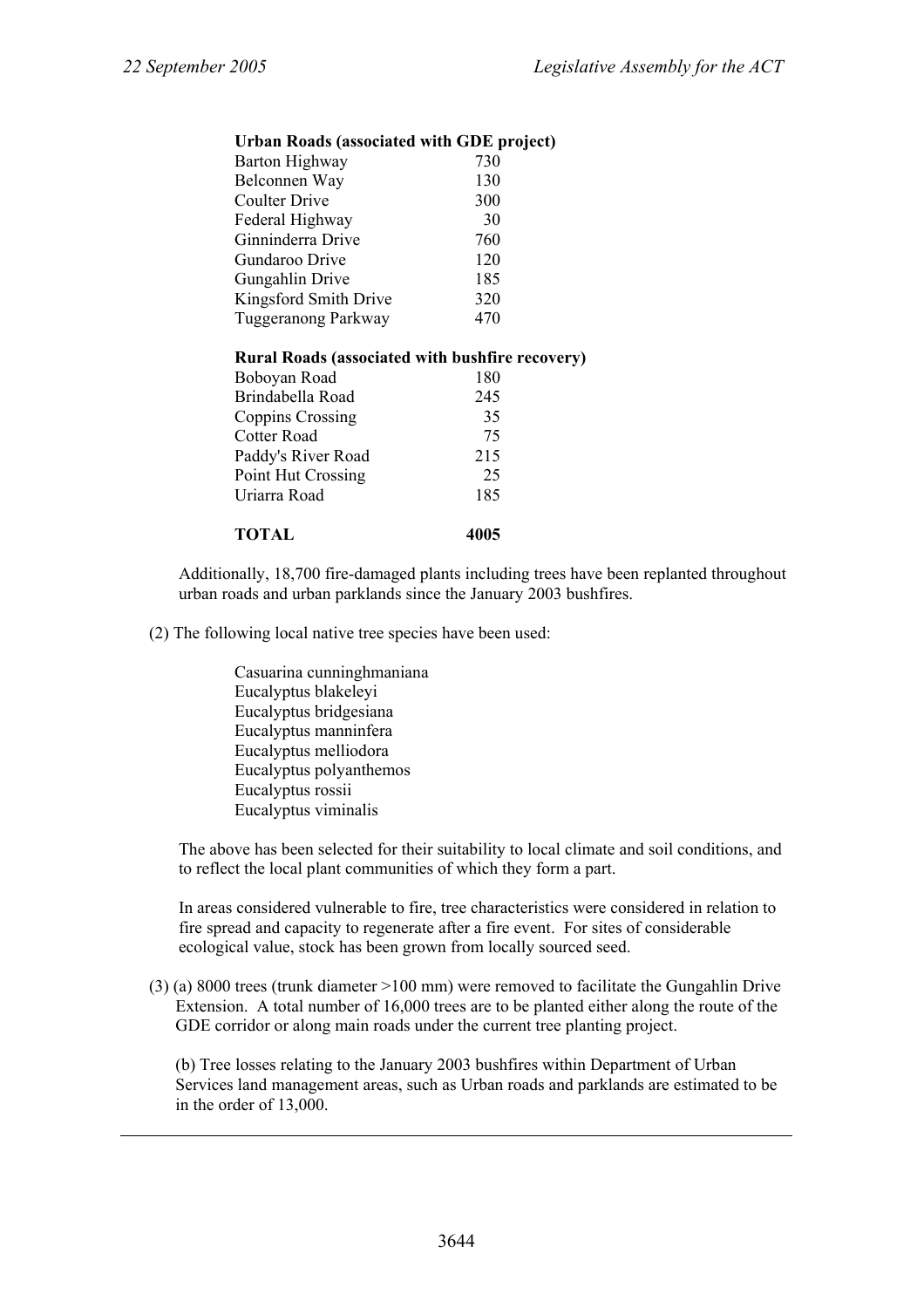# **Lollipop Childcare Centre—safety (Question No 494)**

**Mr Pratt** asked the Minister for Police and Emergency Services, upon notice, on 18 August 2005:

- (1) In relation to incidents of threat and violence against passers-by, including parents and children attending the nearby Lollipop Childcare Centre, in the vicinity of the needle exchange located at the Phillip Health Centre in Woden, how many such incidents have been reported during (a) 2001-02, (b) 2002-03, (c) 2003-04, (d) 2004-05 and (e) 2005-06 to date;
- (2) How many of these incidents have involved users of the needle exchange program at the health centre;
- (3) Have any of these incidents involved needle-stick injuries;
- (4) Does the Minister regard operating a needle exchange and disposal outlet in close proximity as a childcare centre as a safe and acceptable policy; if so, why;
- (5) What will the ACT Government do to ensure the safety of children and parents attending the Lollipop Childcare Centre who may be feeling threatened by users of the needle exchange.

**Mr Hargreaves**: The answer to the member's question is as follows:

- (1) A search was conducted of the Police database based on the parameters of common assault or threat to kill. No incidents were reported for the offence types at the Phillip Health Centre Woden and the Lollipop Childcare Centre during the requested reporting periods.
- (2) No incidents were reported.
- (3) No incidents were reported.
- (4) I am advised by ACT Health that Needle and Syringe Programs (NSPs) operate in all states and territories in Australia. In the ACT, there are over 40 outlets including pharmacies and community health centres. While efforts are made not to locate outlets near childcare centres, particularly in town centres, some will be relatively close to childcare centres. The ACT Government has a Sharps Hotline service and a City Ranger will collect and dispose of inappropriately discarded needles and syringes 24 hours a day, seven days a week. Puncture proof disposal containers and safe disposal bins are located across the ACT. Two safe disposal bins are located outside Phillip Health Centre in Woden.
- (5) ACT Policing takes all reports of disturbances and criminal activity seriously, especially those involving children, and will respond in accordance with established priorities. ACT Policing encourages people to report all incidents to police in order that they may gain as accurate a picture as possible of incidents occurring and effectively deploy resources.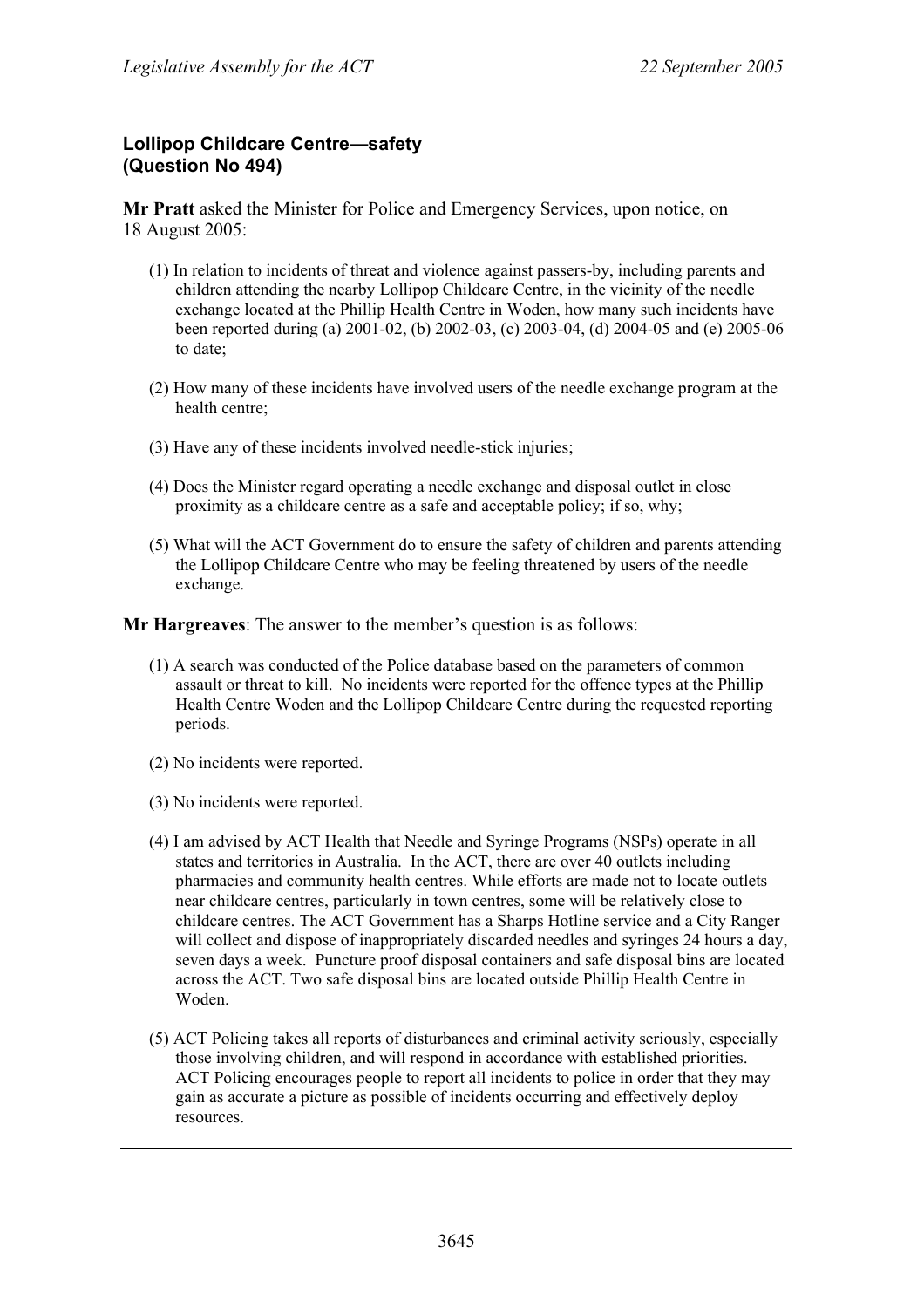# **Roads—alcohol and drug driving tests (Question No 495)**

**Mr Pratt** asked the Minister for Police and Emergency Services, upon notice, on 18 August 2005:

- (1) Further to a report in The Canberra Times of 25 July entitled "ACT push for drug-driving tests", page 1, how many motorists have been (a) tested, (b) arrested, (c) charged or (d) convicted for driving under the influence of drugs other than alcohol in the ACT during (i) 2001-02, (ii) 2002-03, (iii) 2003-04, (iv) 2004-05 and (v) 2005-06 to date;
- (2) How many motorists have been (a) tested, (b) arrested, (c) charged or (d) convicted for driving under the influence of alcohol in the ACT during (i) 2001-02, (ii) 2002-03, (iii) 2003-04, (iv) 2004-05 and (v) 2005-06 to date.

**Mr Hargreaves**: The answer to the member's question is as follows:

(1) (a)

|                                              | 2001-02 | 2002-03 | 2003-04 | 2004-05 | 2005-06 |  |
|----------------------------------------------|---------|---------|---------|---------|---------|--|
| Drug driving tests                           |         |         | ∸       |         |         |  |
| <b>Source PROMIS as at 05 September 2005</b> |         |         |         |         |         |  |

(b)

|                                              | 2001-02 | 2002-03 | 2003-04 | 2004-05 | 2005-06 |  |  |
|----------------------------------------------|---------|---------|---------|---------|---------|--|--|
| Drug driving arrests                         |         | ↩       |         |         |         |  |  |
| <b>Source PROMIS as at 05 September 2005</b> |         |         |         |         |         |  |  |

(c)

|                      | 2001-02                             | 2002-03 | 2003-04 | 2004-05 | 2005-06 |  |
|----------------------|-------------------------------------|---------|---------|---------|---------|--|
| Drug driving charges |                                     |         |         |         |         |  |
| (arrests)            |                                     |         |         |         |         |  |
| Drug driving charges |                                     |         |         |         |         |  |
|                      | $\alpha$ provide $\alpha$ is an one |         |         |         |         |  |

*Source PROMIS as at 05 September 2005* 

(d) The following statistics have been provided by the ACT Courts:

| Financial Year | Convicted |
|----------------|-----------|
| $2001 - 2002$  | 793       |
| $2002 - 2003$  | 903       |
| $2003 - 2004$  | 1197      |
| $2004 - 2005$  | 1088      |
| $2005$ to date | 153       |

*ACT Courts database is unable to differentiate between Alcohol and Drug convictions.* 

Please note there are approximately 278 defendants who have had their matters adjourned pending the decision from the Supreme Court and now Court of Appeal on the gazetting of the Alcolmeter issue. These matters have not been finalised.

(2) (a)

|                 | 2001-02 | 2002-03 | 2003-04 | 2004-05 | $2005$ -to date |
|-----------------|---------|---------|---------|---------|-----------------|
| Random/Targeted |         |         |         |         |                 |
| breath tests*   | 75176   | 76675   | 48332   | 46898   | n/a             |
| $\sim$          |         |         |         |         |                 |

*Source: Traffic Operations* 

*\* DOES NOT include post-accident testing* 

*n/a ~ data not available*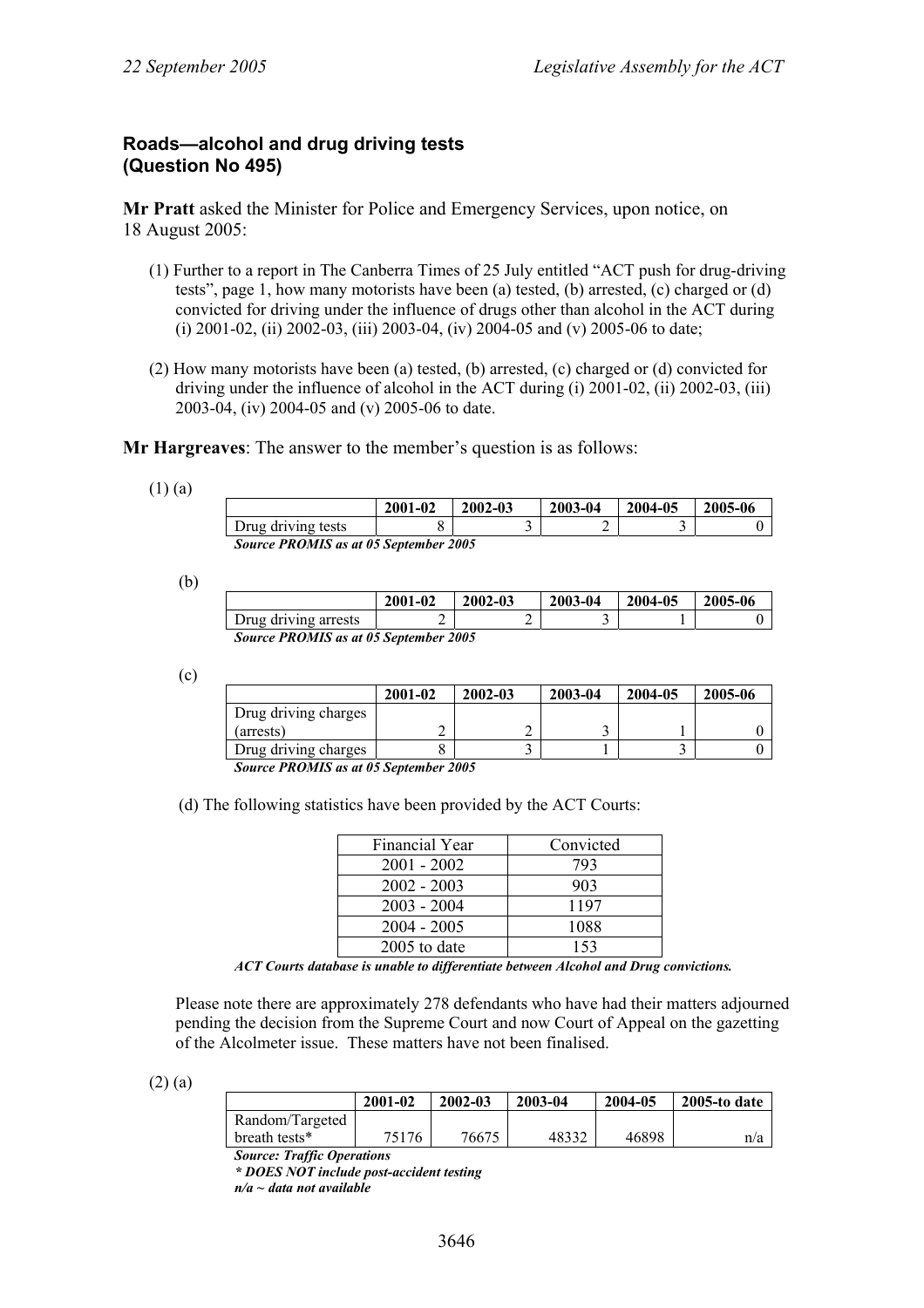(b)

|               | 2001-02 | 2002-03 | 2003-04 | 2004-05 | 2005-to date |
|---------------|---------|---------|---------|---------|--------------|
| Drink driving |         |         |         |         |              |
| $arrests**$   | 104     | 98      | 133     | 144     | ົ<br>∠∠      |
| _ _ _ _ _ _   | - - -   | - - - - |         |         |              |

*Source: PROMIS as at 05 September 2005* 

*\*\* Includes arrests/charges from RBT, targeted testing and post-accident testing* 

(c)

|               | 2001-02 | 2002-03 | 2003-04 | 2004-05 | $2005$ -to date |
|---------------|---------|---------|---------|---------|-----------------|
| Drink driving |         |         |         |         |                 |
| charges $**$  | 1097    | 429ء    | 1666    | 1288    | 97ء             |
| --            |         | - - - - |         |         |                 |

*Source: PROMIS as at 05 September 2005* 

*\*\* Includes arrests/charges from RBT, targeted and post-accident testing* 

*Please note as a result of quality assurance processes and manual data verification these figures may differ from previously reported information* 

*Footnote – Traffic Operations is currently conducting an audit of records for 2001-02 and 2002- 03. It is anticipated that this manual verification may result in a minor variation in results of 0- 5%. Any variation in final results will be reported at the conclusion of this review.* 

(d) Please refer to the answer to question 1(d).

### **Bushfires—hazard reduction (Question No 496)**

**Mr Pratt** asked the Minister for Police and Emergency Services, upon notice, on 18 August 2005:

- (1) Further to a report in the *Canberra City News*, 21 July 2005 entitled "Lessening the risk of bushfires" page 9, where specifically did the 18 hazard reduction burns totalling 628 hectares take place and on what date were they conducted;
- (2) Of the 198 hectares of the ACT's Urban Edge that had extensive physical removal undertaken, in what locations were these operations conducted and when;
- (3) Of the 3 577 hectares mown or slashed, in what locations were these operations conducted and when;
- (4) Of the 5 677 hectares of non-sensitive land that was grazed, in what locations and when were these operations conducted and was there a significant reduction in bushfire fuel as a result of the operation;
- (5) Does the ACT Government consider the grazing of non-sensitive land an efficient method for fire fuel hazard reduction; if not, why not;
- (6) Will the ACT Government continue with each and all of the above fire fuel hazard reductions in the future; if not, why not.

**Mr Hargreaves**: The answer to the member's question is as follows:

(1) I am not prepared to provide the level of detail of the timing and location of the 18 Hazard Reduction burns described in the article. Nevertheless, I will provide a break up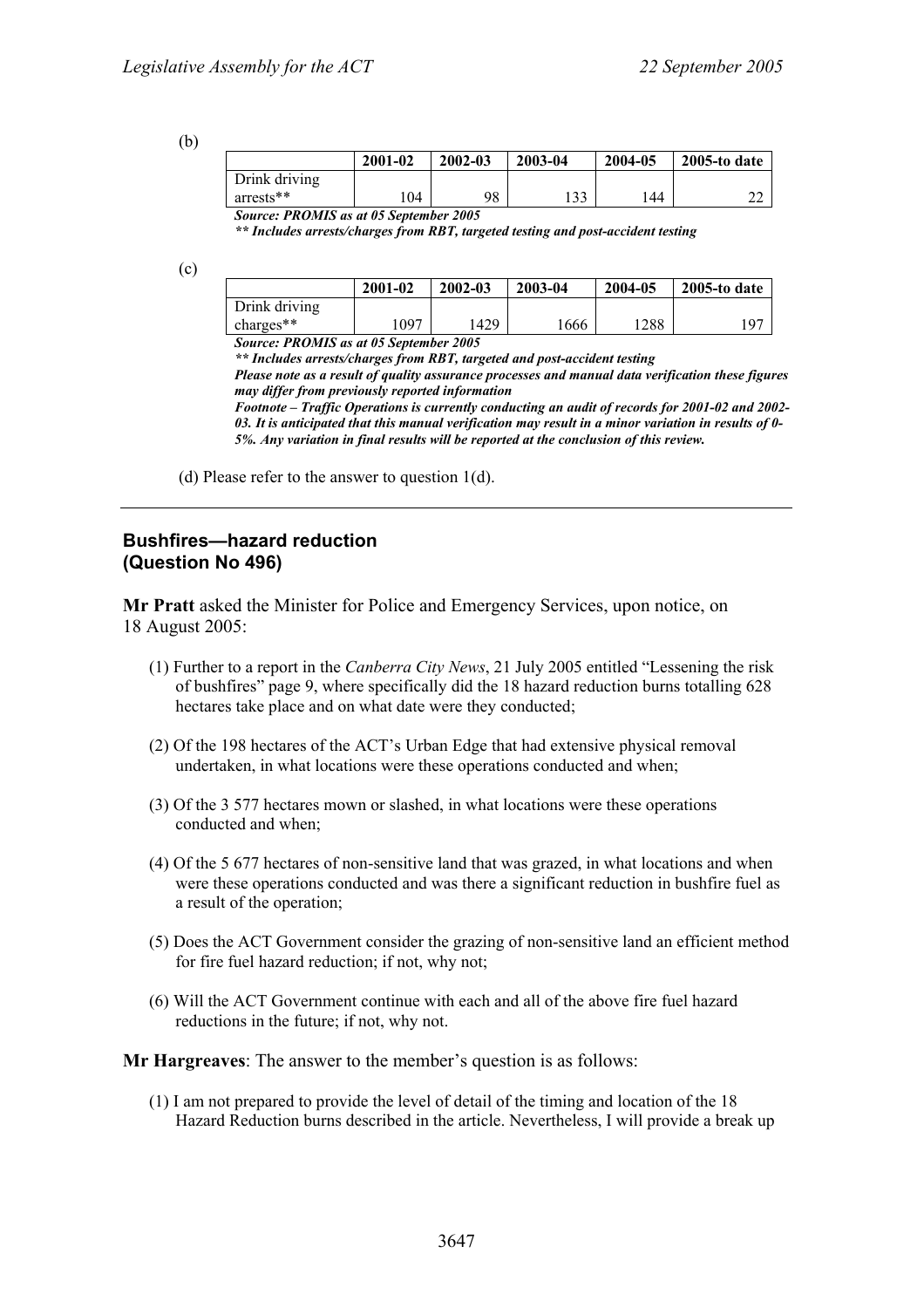of the hazard reduction burning that was undertaken between 1 July 2004 and 30 June  $2005$ <sup>-</sup>

- a. Eight of the burns were on lands managed by Environment ACT, totalling an area of 207 hectares, with three occurring on Black Mountain and the remainder within the areas of McArthur Hills, Wanniassa Hills, Red Hill, Mt Painter and Boboyan Pines;
- b. Two of the burns were on lands managed by the ACT Planning and Land Authority, totalling an area of seven hectares within the areas of Bruce and Urambi Hills;
- c. Three of the burns were on lands managed by Canberra Urban Parks, totalling an area of 16 hectares within the areas of O'Connor, Oxley Hill and Calwell Hill; and
- d. Five of the burns were undertaken by ACT Forests, totalling an area of 398 hectares, for the removal of burnt pines in Stromlo, Uriarra and Pierces Creek.
- (2) I am not prepared to authorise the use of the very considerable resources that would be involved in providing the detailed information required to answer the Member's question.
- (3) I am not prepared to authorise the use of the very considerable resources that would be involved in providing the detailed information required to answer the Member's question.
- (4) I am not prepared to authorise the use of the very considerable resources that would be involved in providing the detailed information required to answer the Member's question.
- (5) Yes, the ACT does support the use of grazing as an effective technique for the management of bushfire fuels
- (6) Yes, the ACT Government will continue to undertake the management of bushfire fuels using the techniques described in these questions

### **Crime—drink spiking (Question No 497)**

**Mr Pratt** asked the Minister for Police and Emergency Services, upon notice, on 18 August 2005:

- (1) Further to claims reported in Victoria of drink spiking utilising a sterilisation agent called Progesterex, have any incidents of such drink spiking been recorded or reported in the ACT; if so, on how many occasions and where and when did these incidents occur;
- (2) Have there been any reports or record of Progesterex being mixed in with Rohypnol in relation to any of the above reports;
- (3) Have any charges been laid for drink spiking using Progesterex in the ACT the last 4 years; if so, how many in each year have been recorded;
- (4) What is the ACT Government currently doing to warn the ACT community of the dangers, of drink spiking (a) in general and (b) using Progesterex.

**Mr Hargreaves**: The answer to the member's question is as follows:

(1) No incidents have been reported.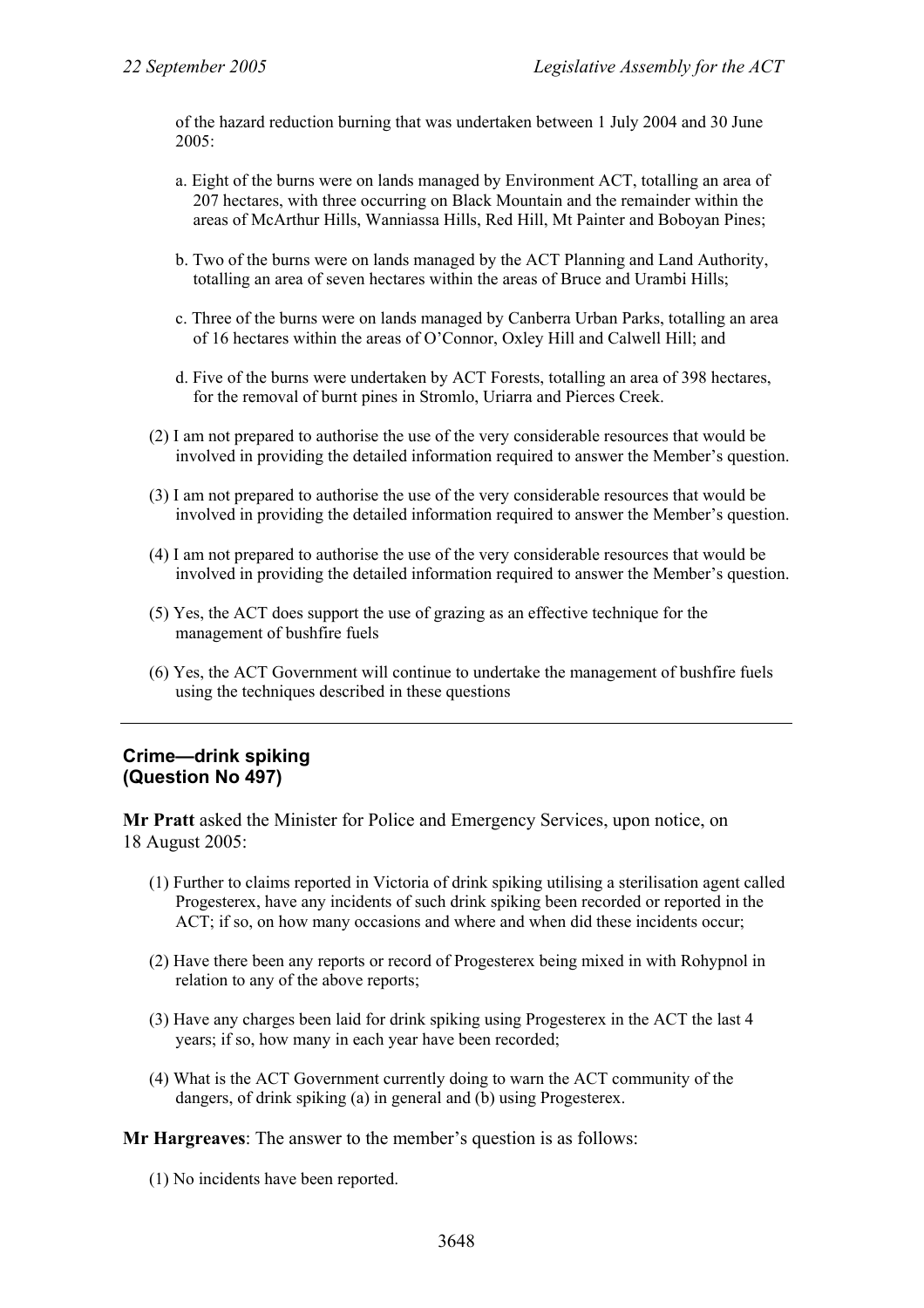- (2) No incidents have been recorded of either Rohypnol or Progesterex being used in the ACT.
- (3) No charges have been laid for drink spiking specific offences using Progesterex in the ACT.
- (4) ACT Policing established Operation Skeet in 2000 as a result of intelligence analysis indicating an emerging trend in ecstasy distribution and use throughout ACT nightclubs and dance parties. Stemming from this was the identification of a growing trend within the nightclub scene of 'drink spiking'.

The project contributes to Outcome 1 and 2 of the ACT Policing (ACTP) Purchase Agreement, with the primary objectives being: to identify the scope of ecstasy use and incidents of drink spiking in the ACT and implement harm minimisation strategies to reduce the risk to the ACT Community, identify and engage the support of the stakeholders in the interest of the project, and educate the stakeholders in concerns/issues of the use of ecstasy in the ACT.

Operation Skeet is a long-term, ongoing operation including criminal investigations and the distribution and implementation of education packages. An education program was designed to target street level users, and young adults generally associated with the dance party scene. The aim of the package is to educate target groups of associated risks involved with ecstasy use, and to educate target groups attending dance parties and nightclubs, of associated risks relating to incidents of drug facilitated sexual assault.

It consists of posters, pamphlets, cards and stickers. To date the package has been distributed throughout the ACT to schools, businesses, social and welfare groups and universities, and to all police jurisdictions within Australia. A module for the AFP drug education resource 'Making the Difference' has been prepared for use by Community Policing members.

Operation Skeet has been widely promoted by the AFP through the Intergovernmental Committee on Drugs (IGCD), National Police Drug and Alcohol Coordinators Committee (NPDACC) and other forum as an innovative drug law enforcement initiative regarding both the use of amphetamine type stimulants and drink spiking. Other police services have shown interest in the package and information has been widely disseminated amongst law enforcement and health agencies.

The Ministerial Council on Drug Strategy has also funded research under the Cost Shared Funding Model in a two stage project. The Australian Institute of Criminology completed stage one of the project which produced the research report National Project on Drink Spiking: Investigating the nature and extent of drink spiking in Australia. In response to this report, State and Territory Governments have agreed to review their criminal offences, in terms of the applicability to different forms of drink spiking and appropriate maximum penalties. The Standing Committee of Attorneys General has referred this issue to the Model Criminal Code Officers' Committee.

An advertising company has been commissioned with stage two of the project. They are developing awareness raising packages for the police, sexual assault counsellors, hospital emergency staff and the liquor industry. The packages will consist of posters, manuals, information cards and DVDs, and distributed nationally.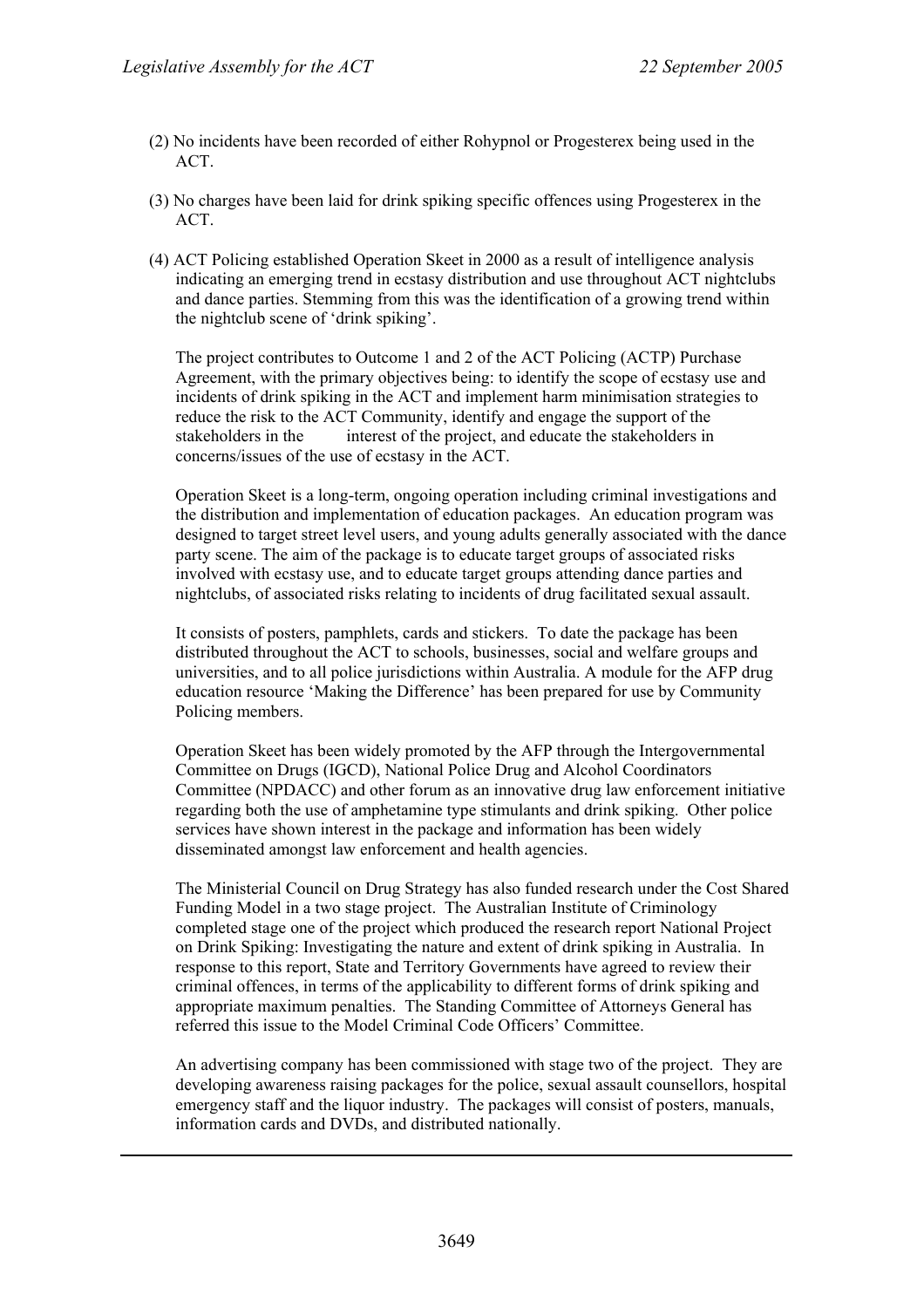## **Crime—car re-birthing (Question No 498)**

**Mr Pratt** asked the Minister for Police and Emergency Services, upon notice, on 18 August 2005:

- (1) How many incidents of car re-birthing have been identified in the ACT during (a) 2001- 02, (b) 2002-03, (c) 2003-04 and (d) 2004-05;
- (2) How many offences have been recorded for car re-birthing in the ACT during each of the years listed in part (1);
- (3) How many charges or convictions have there been for car re-birthing in each of the years listed in part (1).

**Mr Hargreaves**: The answer to the member's question is as follows:

- (1) The term 'car re-birthing' is an anecdotal reference to the re-identification of stolen motor vehicles. Car re-birthing may involve the commission of numerous offences dependant on the circumstances of particular incidents. There is no specific offence category of 'car re-birthing'. In recent months however, ACT Policing's collegiate response incorporating ACT Road User Services, NSW Road Traffic Authority and state police jurisdictions has resulted in two arrests and the seizure of five vehicles for related offence types.
- (2) Refer to the answer to question 1.
- (3) Refer to the answer to question 1.

## **Policing—Civic (Question No 499)**

**Mr Pratt** asked the Minister for Police and Emergency Services, upon notice, on 18 August 2005:

- (1) On how many occasions were the 15 CCTV cameras in Civic (a) not operational or in need of repair, (b) not being monitored and (c) unable to have data or vision retrieved during (i) 2001-02, (ii) 2002-03, (iii) 2003-04, (iv) 2004-05 and (v) 2005-06 to date;
- (2) What is the explanation in each case for the failure to monitor CCTV cameras, inability to retrieve data or vision, and/or the cameras not being operational;
- (3) Do any persons other than police ever monitor the CCTV cameras; if so, who undertakes this task;
- (4) Are the cameras monitored in "real time" or are they reviewed at a later date; if so, (a) how, (b) when, (c) where and (d) by whom;
- (5) What is the longest period of time that any camera has been non-operational, what camera was this and when: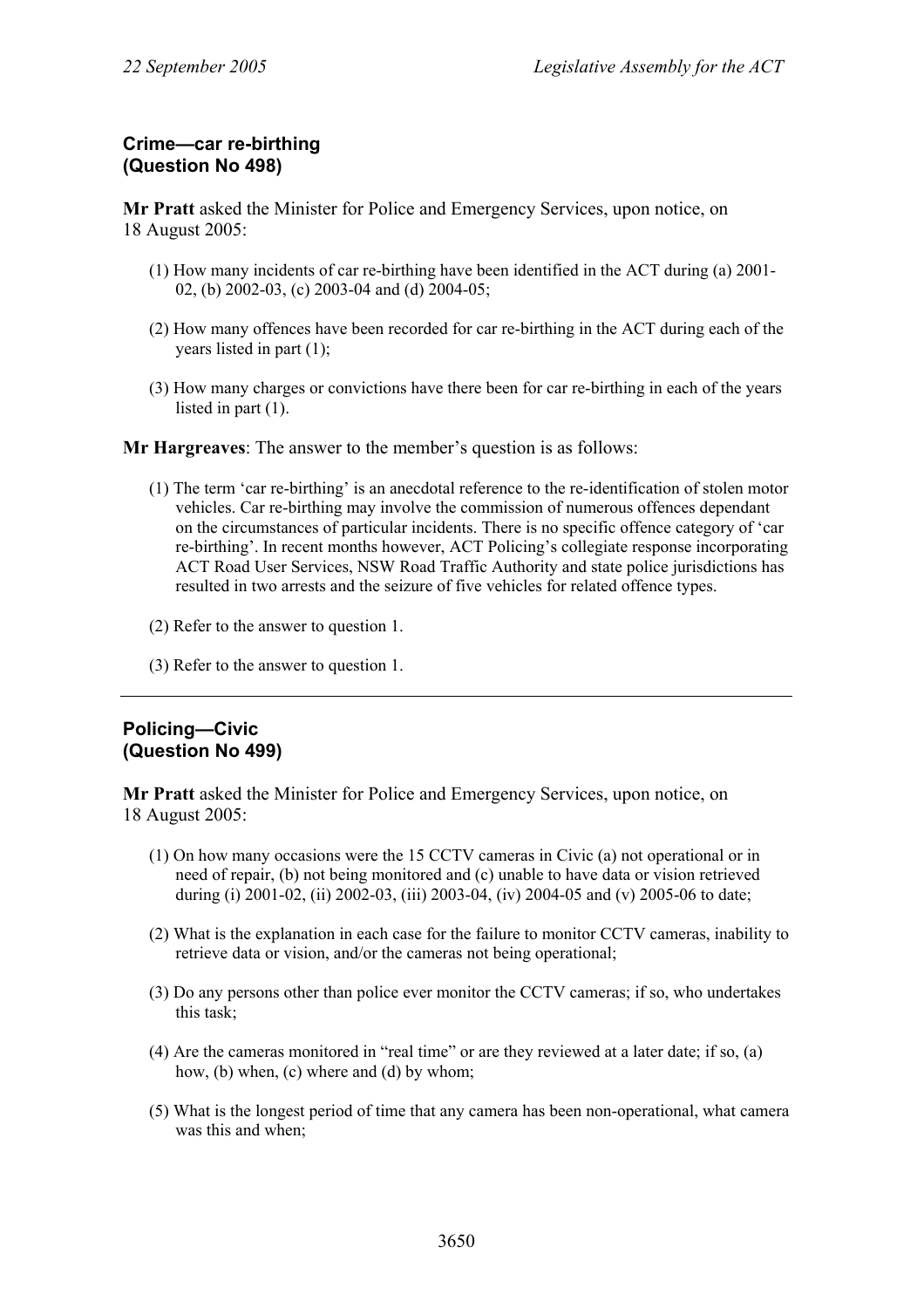- (6) Are the same rigorous testing procedures that are applied to speed cameras also applied to CCTV cameras; if not, why not;
- (7) Is the data or vision from CCTV cameras retrieved by an independent operator other than police, or are police themselves able to access and download vision from CCTV cameras in the first instance.

**Mr Hargreaves**: The answer to the member's question is as follows:

(1) It is too resource intensive to obtain this information, however the Chief Minister's Department in conjunction with ACT Policing, is currently undertaking a full review of issues surrounding CCTVs in Civic. Please note that of the 15 cameras, 12 are operational at this time. While cameras 9, 10 and 11 are out of service, it is anticipated that camera 11 will be operational before the end of September.

Regarding the issue of monitoring in particular, no police personnel are dedicated to the full time monitoring of the CCTVs as this is conducted on an operational needs basis

- (2) As with the response for question one in relation to the monitoring of the CCTVs, there is a review underway and a response cannot be provided at this time.
- (3) The Code of Practice permits staff of the Australian Federal Police to operate the CCTV system. This may include non-sworn staff. All personnel who operate the system must have the approval of the designated 'Manager' of the Civic Safety Camera System. The appointed manager is currently the ACT Policing Superintendent of North District.
- (4) The Civic Safety Camera System is monitored on an operational needs basis, for example during major events such as New Years Eve and Summernats. At other times, it may be used reactively by ACT Policing to assist in the response to, or investigation of incidents or offences. If video is required for review, this will occur within the confines of the City Police Station. Several ACT Policing staff members are trained to access, retrieve and review this video.
- (5) In November 2003, camera 10 (located on the Bunda Street footpath opposite Garema Arcade) was removed by building contractors undertaking construction works in this area. To date, camera 10 remains out of service.
- (6) The 'testing procedures' applied to speed cameras in the ACT, occur in accordance with the Road Transport Act 1999 and in particular, the Road Transport (Safety and Traffic Management) Regulation 2000. Section 104 articulates how often, by whom and the general specifications involved with regards to the testing and measurement of traffic offence detection devices. Similar legislative provisions do not apply to CCTVs.

(7) See responses 3 to 4.

# **Emergency Services Authority—funding (Question No 500)**

**Mr Pratt** asked the Treasurer, upon notice, on 23 August 2005: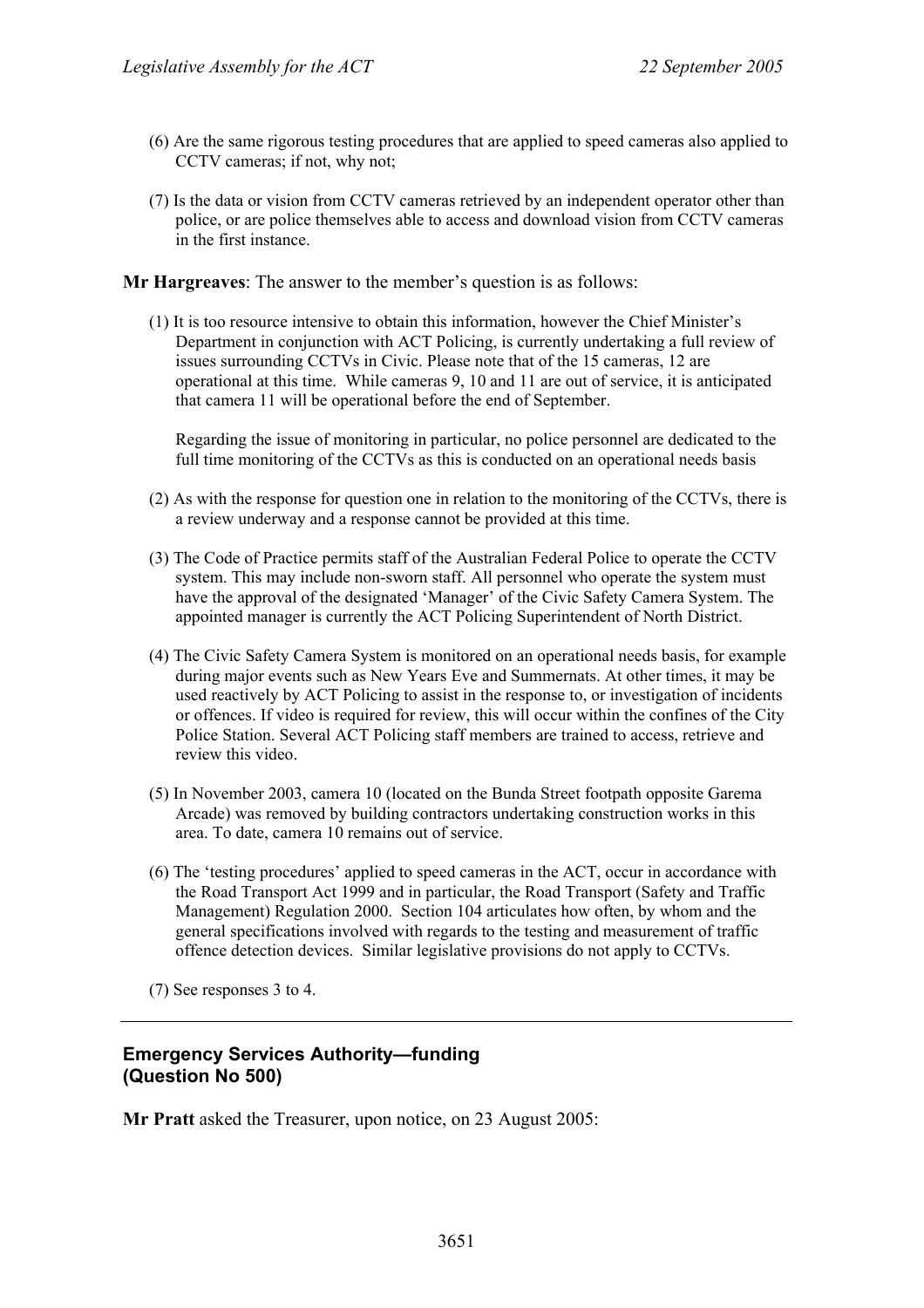- (1) In relation to the provision of \$5.449 million of additional funds to the Emergency Services Authority during 2004-05, when did the Government receive advice from the Authority of the need for additional funding of \$5.449 million;
- (2) What were the components of the additional funding that were sought by the Authority for (a) general insurance premium, (b) Comcare premium, (c) overtime costs for ACT Fire Brigade, (d) security upgrade at the Authority's headquarters, (e) implementing the Strategic Bushfire Management Plan, (f) costs associated with the January 2003 Coronial inquiry, (g) costs associated with ACT Emergency Service medals, (h) additional establishment costs, (i) indexation for salaries, (j) additional media resources, (k) other salaries and wages and (l) any other matters;
- (3) Why, and for what specific purposes, were three requests for (a) \$1.271 million, (b) \$2.089 million and (c) \$2.089 million made for the additional funding of \$5.449 million;
- (4) Why was the first request for \$2.089 million dated 3 June 2005 and the relevant Direction 2004-05/8 dated 14 June 2005;
- (5) Why was the second request for \$2.089 million dated 20 June 2005 and the relevant Direction 2004-05/10 dated 27 June 2005;
- (6) Why were there two requests for an identical amount of \$2.089 million;
- (7) Was an evaluation undertaken of each of the requests for additional funding from the Authority; if not, why not;
- (8) If an evaluation of these requests was made, what did those evaluations reveal;
- (9) Were all the additional funds sought by the Authority to be spent during 2004-05; if so, were all these funds committed or spent by 30 June 2005; if not, why not;

**Mr Quinlan**: The answer to the member's question is as follows:

- (1) The Commissioner of the Emergency Services Authority wrote to the Under Treasurer on 20 May 2005 requesting funding from Treasurer's Advance;
- (2) The Authority requested funding from Treasurer's Advance for salaries and administrative expenditure because of the following unforseen expenditure during 2004- 05:
	- (a) general insurance premium (\$0.370m);
	- (b) Comcare premium (\$0.400m);
	- (c) overtime costs for the ACT Fire Brigade (\$0.932m);
	- (d) security upgrade at the Authority's headquarters (\$0.170m);
	- (e) implementing the Strategic Bushfire Management Plan (\$0.250m);
	- (f) costs associated with the January 2003 Coronial inquiry (\$0.272m);
	- (g) costs associated with ACT Emergency Service medals (\$0.189m);
	- (h) additional establishment costs (\$0.566m);
	- (i) indexation for salaries (\$0.060m);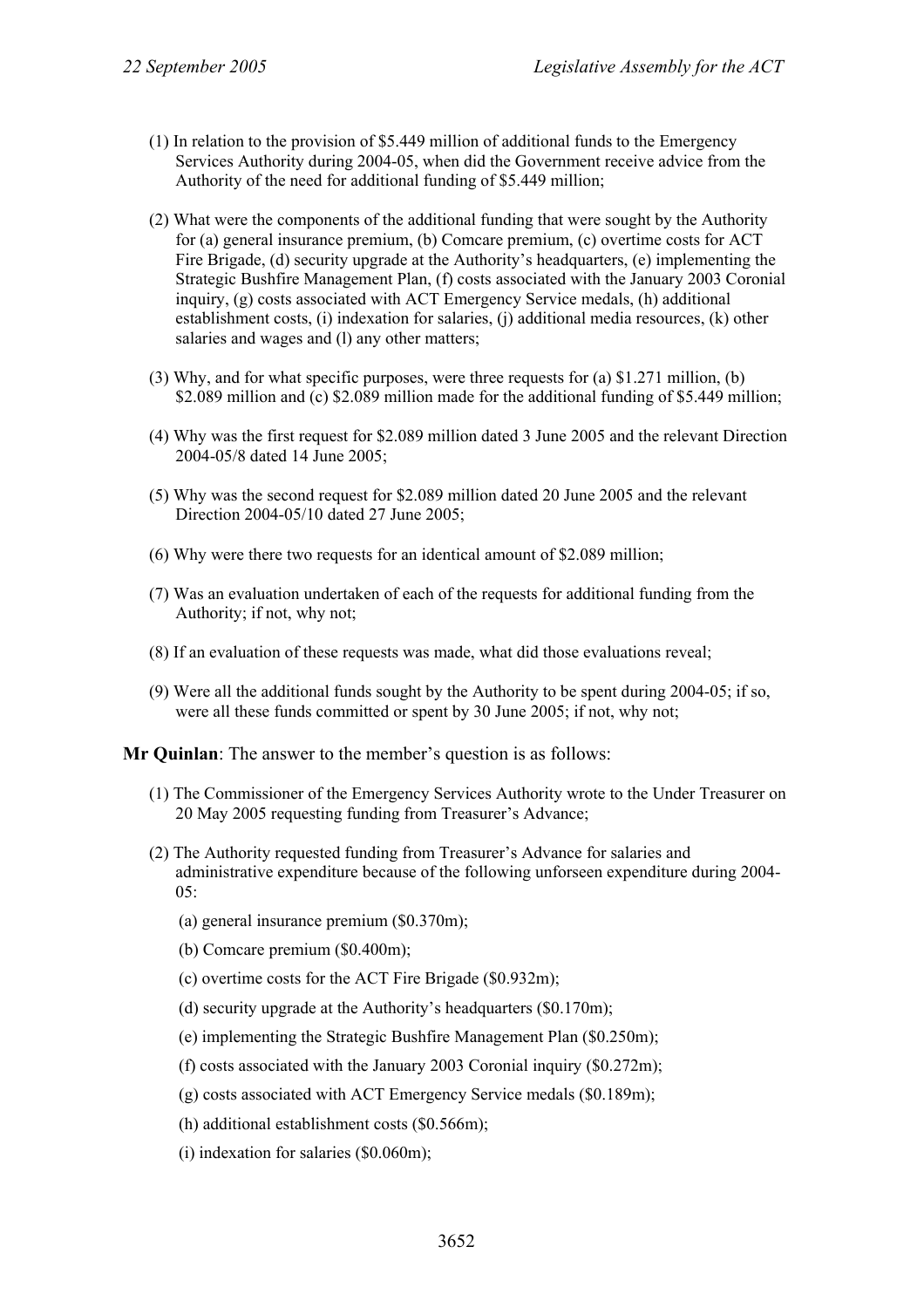(j) additional media resources (\$0.112m); and

- (k) other salaries and wages (\$2.128m).
- (3) The Authority requested additional funding of \$5.449 million for the period up to 30 June 2005. This period covered three cash disbursement dates, 31 May 2005, 14 June 2005 and 28 June 2005. Rather than provide the whole amount in one instalment, Treasury requested the Authority to cash manage its funding and submit funding requests according to its needs at each cash disbursement date. Based on individual requests, Treasury provided additional funding of \$1.271m, \$2.089m and \$2.089m for salaries and administrative expenditure on 31 May 2005, 14 June 2005 and 28 June 2005 respectively;
- (4) 3 June 2005 was the date Treasury commenced processing the request. 14 June 2005 was the date the instrument number 2004-05/8 was signed by the delegate. The cash disbursement to the Authority was made later that day;
- (5) 20 June 2005 was the date Treasury commenced processing the request. 27 June 2005 was the date the instrument number 2004-05/8 was signed by the delegate. The cash disbursement to the Authority was made 28 June 2005;
- (6) For the cash disbursement date of 14 June 2005 the Authority requested \$2.329 million, but Treasury provided \$2.089 million after evaluation of the Authority's cash position and projected payments. For the cash disbursement date of 28 June 2005 the Authority requested \$2.089 million and was provided the same amount;
- (7) Each funding request was evaluated separately;
- (8) Evaluation of the requests revealed that the Authority did not have sufficient funds to meet its normal operational expenditure;
- (9) The Authority advises that all additional funds it sought in 2004-05 were spent by 30 June 2005. The main reason the Treasurer's Advance request was dealt with in three stages was to ensure that no more cash was provided to the Authority than needed.

### **Motor vehicles—registrations (Question No 501)**

**Mr Pratt** asked the Treasurer, upon notice, on 23 August 2005:

- (1) In relation to the reduction in revenue of \$1.6m in motor vehicle registrations and transfers as reported in the June 2005 interim quarterly report, how much of the \$1.6m was attributed to the drop in (a) motor vehicle registrations and (b) transfers;
- (2) What was the reason for the drop in (a) motor vehicle registrations and (b) transfers.

**Mr Quinlan**: The answer to the member's question is as follows:

(1) Financial information on the stamp duty applied to new motor vehicle registrations and transfers is recorded and budgeted as a single line item. It is not feasible to separate the \$1.6m decrease between the estimate recorded in the 2005-06 Budget papers and the June interim outcome into the two elements.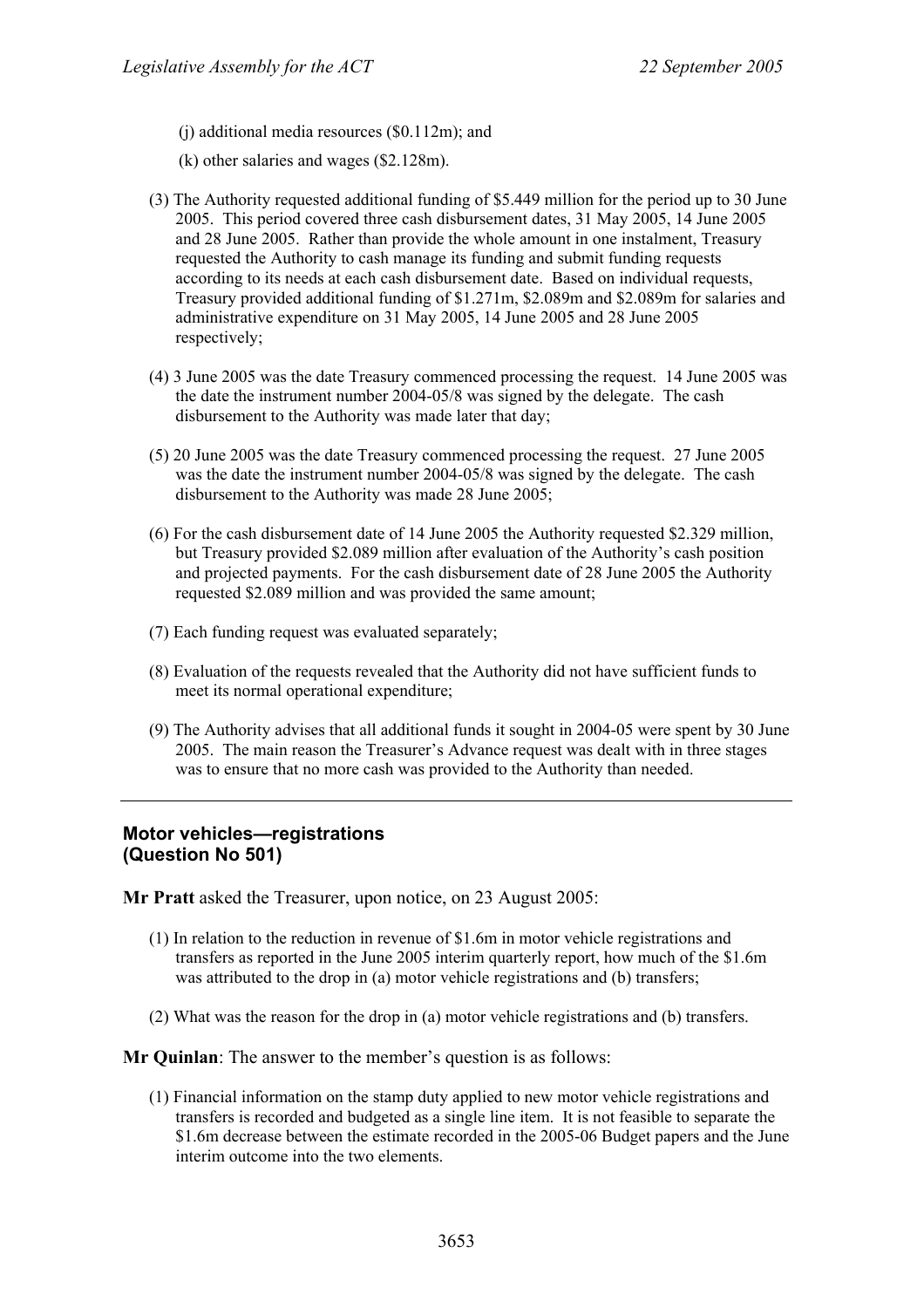(2) The original budget for Motor Vehicle Registration and Transfers was \$24.858m. The estimate was increased for the estimated outcome for 2004-05 to reflect a base change that flowed through from a higher than expected outcome in the previous year, as it was considered at the time, likely to continue in 2004-05. The market did not, however, experience the forecast continued growth, resulting in the \$1.6m underachievement when compared to the estimated outcome.

### **ACTION buses—bike racks (Question No 502)**

**Mr Pratt** asked the Minister for Planning, upon notice, on 23 August 2005:

- (1) On how many ACTION buses will bike racks be installed and how many have been installed to date;
- (2) What will be the total cost for the installation of the bike racks;
- (3) When will the bike rack installation project be completed;
- (4) What is the annual ongoing cost of maintaining the bike racks;
- (5) Is the passenger accompanying the bike or the bus driver responsible for fitting the bikes onto the racks;
- (6) What training requirements must be met for (a) drivers and (b) passengers to be proficient in the loading of the bikes and how long on average must they be in front of the bus to load a bike successfully;
- (7) How many bikes does each bike rack hold;
- (8) If the bike racks are full, will additional bike-wielding passengers be allowed to load their bikes inside the bus; if not, why not, and is the passenger then turned away from boarding the bus if the bike rack is full;
- (9) Were there any problems found during the trial of the racks; if so, what were these problems and have these problems or potential problems been addressed or rectified; if not, why not;
- (10) Does the 'overhang' of the racks together with the extended effective length of the bus cause any problems for the safety of pedestrians, motorists or cyclists; if so, what are those problems;
- (11) Do buses that have the racks installed have any problems navigating smaller roundabouts or bus bays due to the extended effective length of the buses;
- (12) Have there been any complaints from drivers concerned about the safety of the racks; if so, what has been the nature of the concerns raised and what has been done to address them;
- (13) Have there been any incidents to date where passengers, pedestrians or drivers have been injured by the racks or have been in a collision with the racks; if so, what is the detail of these incidents, including (a) when they occurred, (b) what was the nature of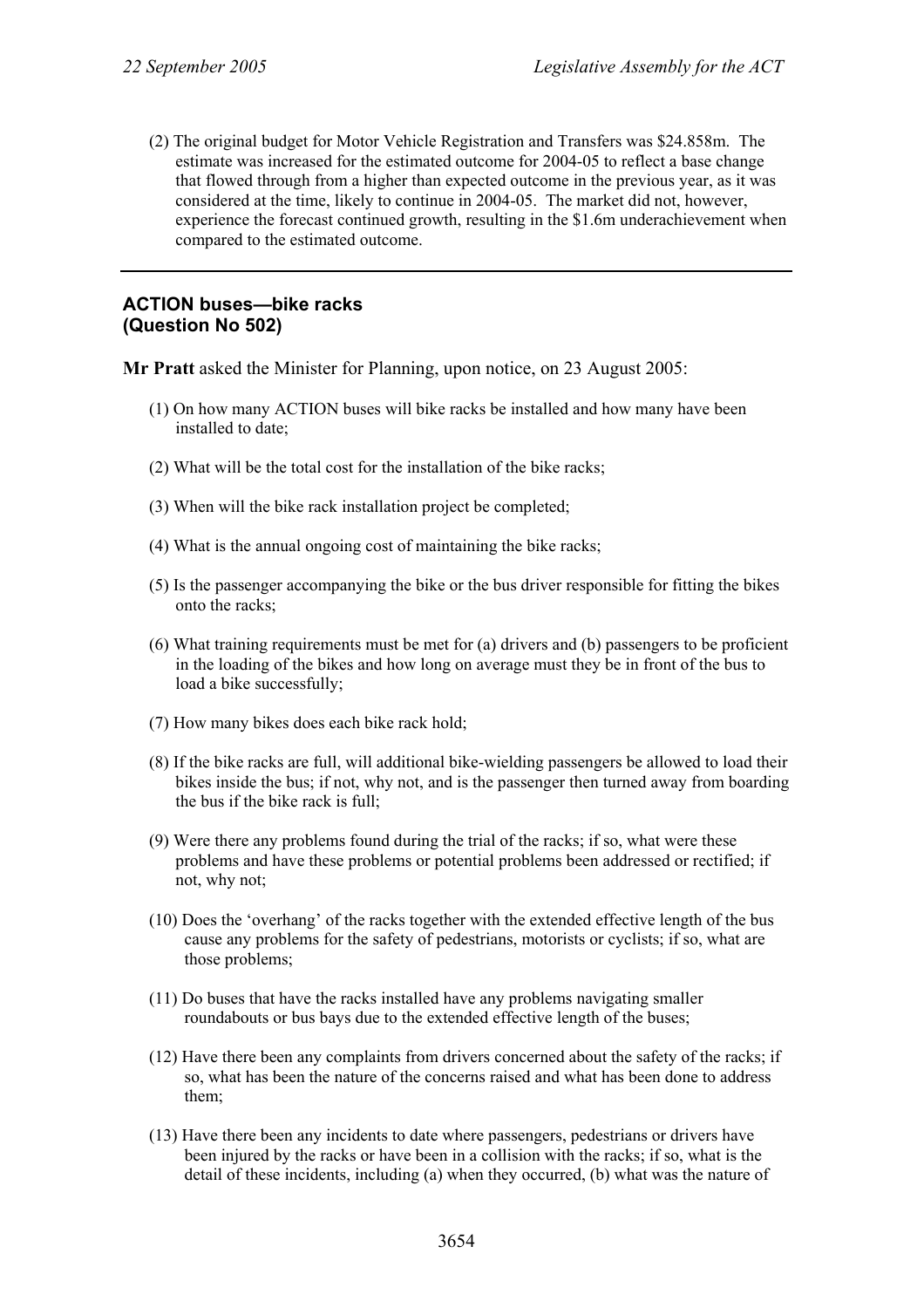the collision, (c) who was found to be at fault and (d) have ACTION been subject to any insurance claims as a result of such incidents;

(14) Has the Occupational Health and Safety (OH&S) officers of ACTION or any other similar representative body expressed concerns about these bike racks; if so, what are those concerns and have the bike racks since been given OH&S approval; if not, why not.

**Mr Corbell**: The answer to the member's question is as follows:

- (1) 65; 4 installed.
- (2) Budget allocation of \$345,000 for bike racks, installation, public education/awareness campaign and training.
- (3) Proposed to complete implementation process: November 2005.
- (4) Any costs will be incorporated in the ongoing vehicle maintenance regime.
- (5) It is the responsibility of the bike owner/rider to stow and un-stow the bike rack and to mount and dismount bikes.
- (6) (a) Drivers –education/awareness program will be provided. The program will cover the use of the bike rack, practical demonstration, hand out of literature outlining ACTION's usage policy and a Q&A session where all drivers' questions about the use of the racks will be answered.
	- (b) Passenger bike owner/rider education/awareness program will be provided.
- $(7)$  2.
- (8) No, if the bike rack is full bikes will not be allowed inside the bus due to safety issues. If the bike rack is full the passenger bike owner/rider has the option of waiting for the next bus. As all bike racks will be installed on the Intertown 300 series, the waiting period would be approximately 6 minutes during peak hours.
- (9) No.
- (10) When the rack is in the down position with bikes fitted it will be necessary for drivers to make allowances for the extra length of the bus.
- (11) See response (10)
- (12) Driver TWU delegates and OH&S representatives conducted route audits, in nonoperational and operational conditions, with two buses fitted with bike racks and bicycles. Issues raised by these groups have been addressed by ACTION.
- (13) No.
- (14) See response (12).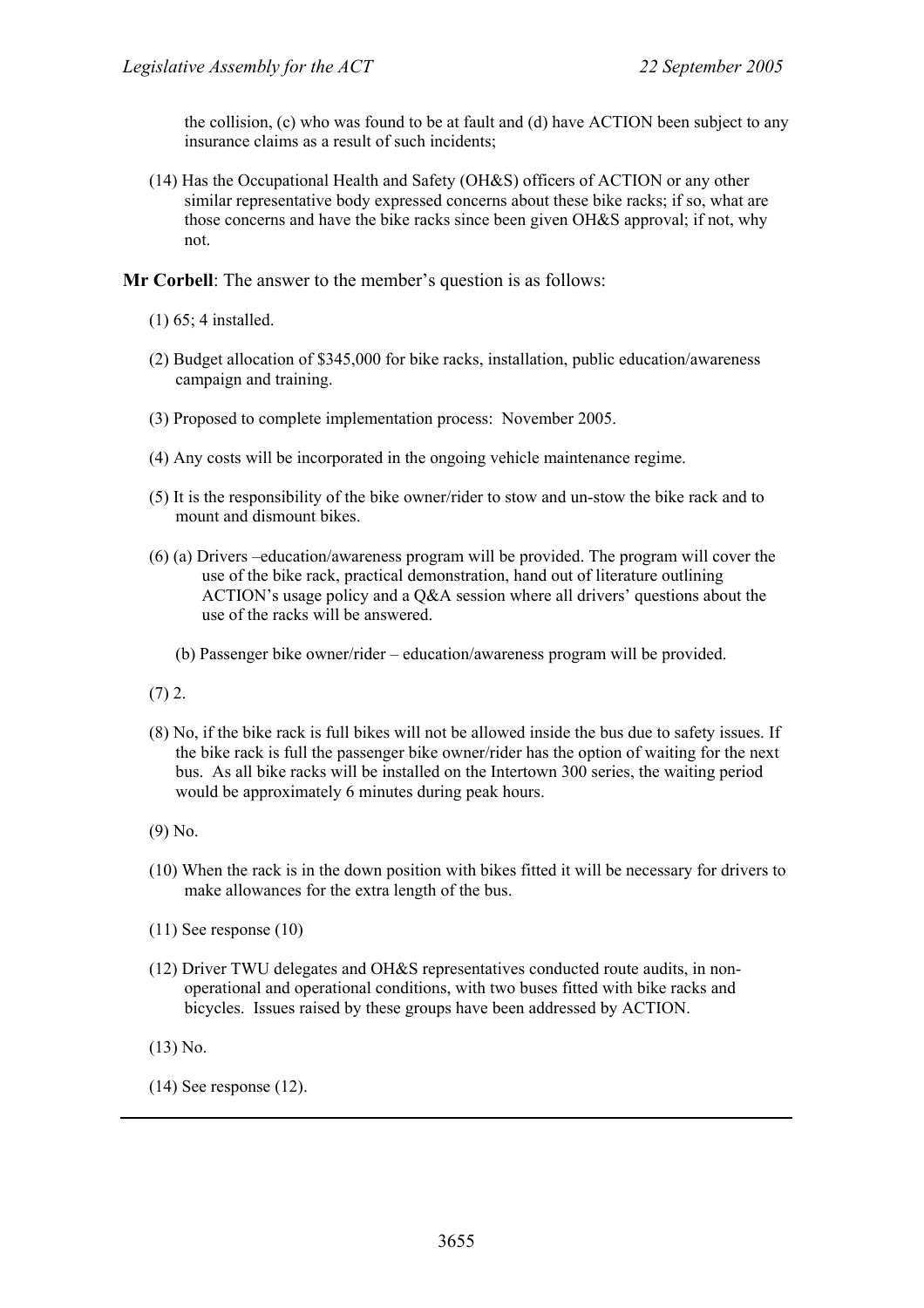# **Crime—graffiti incidents (Question No 503)**

**Mr Pratt** asked the Minister for Urban Services, upon notice, on 23 August 2005:

- (1) How (a) much has the ACT Government spent on graffiti removal, (b) many reports of graffiti vandalism were received, (c) many graffiti incidents were cleaned up within 24 hours of being reported and (d) many offenders have been (i) caught, (ii) charged and (iii) penalised or prosecuted for graffiti related offences, for the period 1 January to 30 June 2005;
- (2) What was the average penalty given for graffiti offences for the period 1 January to 30 June 2005;
- (3) How many (a) graffiti offenders have been successfully rehabilitated through diversionary art programs, (b) participants have there been in these diversionary art programs over the last three financial years and (c) people charged, cautioned or otherwise with graffiti offences have previously participated in diversionary art programs.

**Mr Hargreaves**: The answer to the member's question is as follows:

# 1.

### **For the period 1 January to 30 June 2005,**

a) \$458,625

- b) 4,895
- c) The graffiti removal contracts for government assets require most areas to be inspected weekly. Graffiti with offensive words or messages must be removed within 24 hours of observation or notification. All other graffiti must be removed within 3 days. Although less than 2% of the reported graffiti is offensive, more than 80% of **all** reported graffiti incidents are removed within 24 hours. The remainder, with the odd exception is removed within 3 days. The contracts require at least 95% compliance. This is being achieved.
- d) The Department of Urban Services does not keep this information.
- 2. The Department of Urban Services does not keep this information.
- 3.

a) The programs have been a successful diversionary measure for the majority of participants. This was evident in their interest to learn art skills, the increasing pride they took in learning to draw and creating their artworks, increased social confidence, increased skills, motivation to continue on to learn other art skills in a formal context and participation in public murals where they adjusted their styles as needed.

b) The first such courses occurred in 2004. There have been two courses in 2004/05. Thirty-two young people attended these workshops. Subsequent workshops have been run by Reclink, a service of the Police and Citizen's Youth Club, and they have maintained a regular attendance of between six – ten participants for each course.

c) The Department of Urban Services does not keep this information.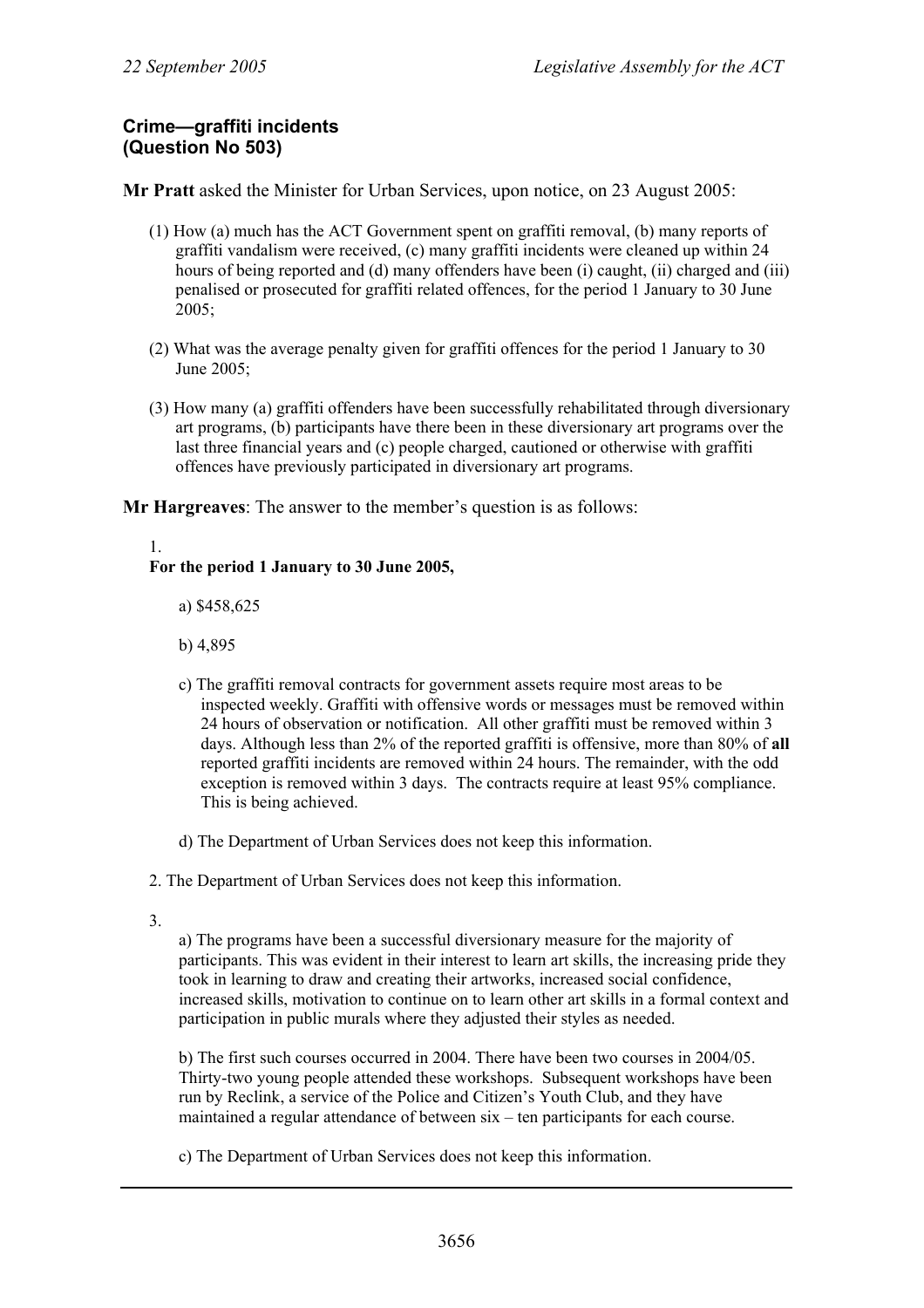### **Roads—black spot programs (Question No 504)**

**Mr Pratt** asked the Minister for Urban Services, upon notice, on 23 August 2005:

- (1) In relation to the additional Commonwealth funding of \$75 700 received for the Road Safety Black Spot Program and \$15 700 received for the Interstate Road Transport Program as adjusted for the 2004-05 appropriation and approved by the Treasurer on 29 June 2005, what was/is this additional funding for each program to be used for and what is the breakdown of program expenditures within the additional funding;
- (2) When will these programs be fully expended and does the Minister expect ongoing Commonwealth funding for the continuation of any of these programs; if so, what ongoing funding will be provided and which programs will continue under this funding.

**Mr Hargreaves**: The answer to the member's question is as follows:

(1) No overall increase was received in the ACT Black Spot Road Safety (BSP) funding from the Commonwealth in 2004/05. The \$75,700 was an adjustment in appropriation approved by the Treasurer to accommodate authorisation for work commenced during 2004/05 and completed in 2005/06 financial years.

With regard to the additional \$15,700 received for the Interstate Road Transport Program (IRT), this funding was used for the Heavy Vehicle Route maintenance program.

(2) The 2004/05 funding allocation for both programs is fully expended. It is a matter for the Commonwealth Government to determine whether these programs continue.

# **Disasters—mitigation funding (Question No 505)**

**Mr Pratt** asked the Minister for Urban Services, upon notice, on 23 August 2005:

- (1) In relation to the \$762 200 received in Commonwealth funding for the Natural Disaster Mitigation Program as adjusted for the 2004-05 appropriation and approved by the Treasurer on 29 June 2005, what was/is this funding to be used for and what is the breakdown of program expenditures within the \$762 200;
- (2) When will these programs be fully expended and does the Minister expect ongoing Commonwealth funding for the continuation of any of these programs; if so, what ongoing funding will be provided and which programs will continue under this funding.

**Mr Hargreaves**: The answer to the member's question is as follows:

(1) The Natural Disaster Mitigation Programme (NDMP) is a national programme aimed at identifying and addressing natural disaster risk priorities across the Nation. The Department of Urban Services has undertaken activities through this programme to reduce the affect of bushfires in the following areas: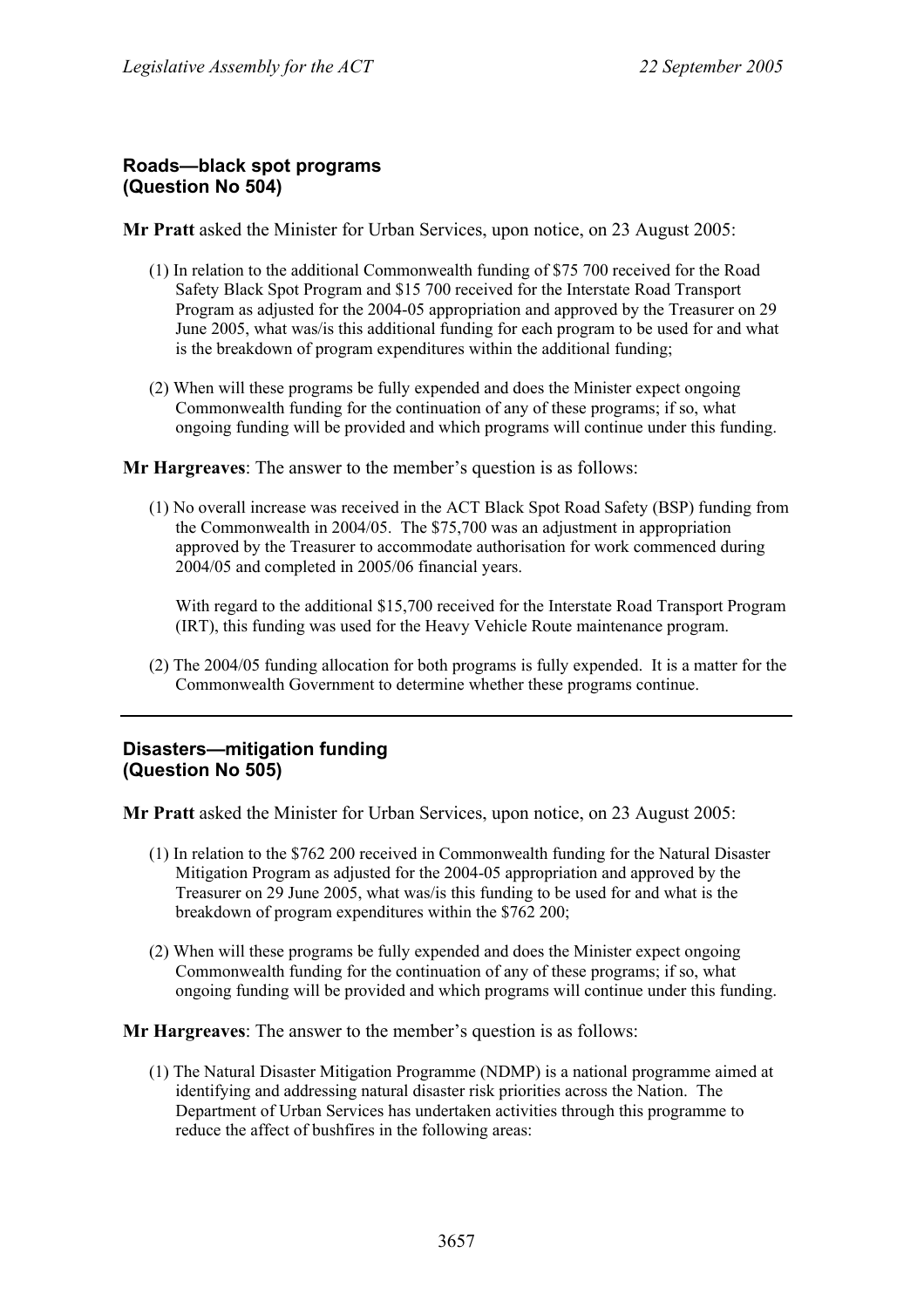- a. Structural works along the urban edge that mitigate the severity of damage and intensity of bushfires on life and property include: removing impediments such as rocks, stumps and vegetation to improve fuel reduction mowing and access; and the removal of trees, vegetation and the construction of new mineral earth breaks/fire trails to improve property protection. NDMP funding \$145,000.
- b. Mount Franklin Road is a strategic road for bushfire fighting along the western border of the ACT. Mitigation activities along this road include: clearing roadside vegetation to improve access, fire fighting capabilities and widen the area as a strategic fuel break, and undertaking a engineering and environmental review on providing float and dozer access found to be deficient during the January 2003 bushfires. NDMP funding \$577,598.
- c. Initial data collection to support the development of Geographic Information Systems (GIS) fuel dynamics and fuel load models for the ACT. NDMP funding \$39,621.
- (2) The funding available for 2004-05 will be expended by the beginning of October 2005 after receiving agreement from the Commonwealth Government for an extension of time. The National Disaster Mitigation Programme is an ongoing programme and is coordinated by the ACT Emergency Services Authority on behalf of the Territory.

### **Trail bikes—incidents and charges (Question No 506)**

**Mr Pratt** asked the Minister for Police and Emergency Services, upon notice, on 23 August 2005:

- (1) Further to a media release of 16 August 2005 entitled Police act on trail bike reports, of the 36 large capacity trail bike riders that have been charged or cautioned in the North Belconnen area in the last 12 months, how many of those were actually charged;
- (2) How many riders have been (a) charged and (b) cautioned in the last three months;
- (3) Of the riders that have been charged over the last year, what (a) were they charged with and (b) penalties did they receive;
- (4) Have any offenders been cautioned or charged on more than one occasion;
- (5) Were the parents of those riders that were cautioned informed of the cautioning process if they were minors; if not, why not;
- (6) How many of the riders were found to be riding without a helmet;
- (7) How many trail bike riders have been (a) charged and (b) cautioned in the ACT over the last 12 months;
- (8) Of those charged or cautioned in over the last 12 months, (a) in what suburbs and (b) when did the offences take place;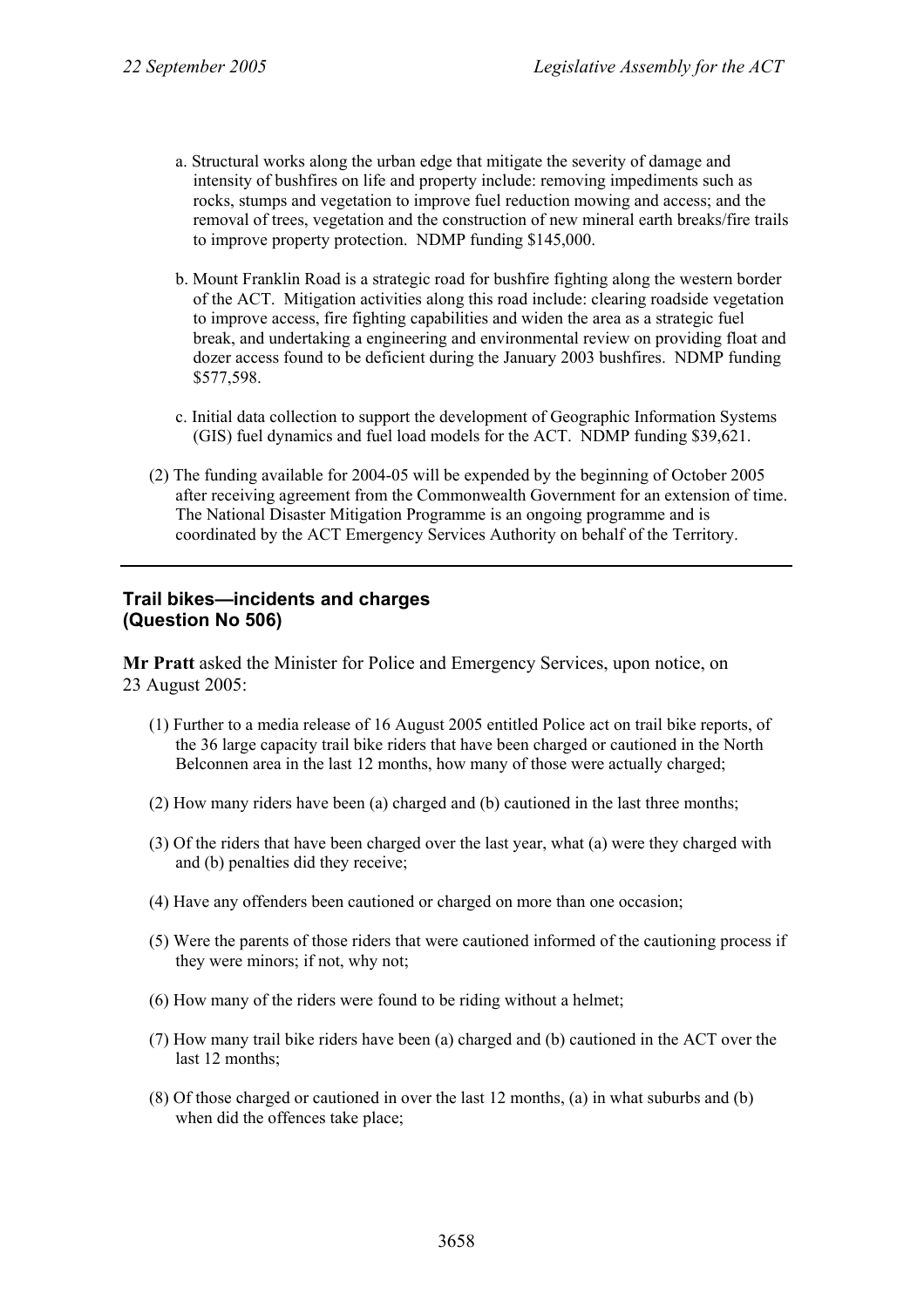- (9) How many patrols have been dispatched to the North Belconnen area to target dangerous trail bike riders over the last 12 months;
- (10) How many reports from residents have the police received in the last (a) three and (b) 12 months relating to trail bike riders in (i) North Belconnen and (ii) other areas of the ACT;
- (11) How many trail bikes have been confiscated in relation to any offences in the last (a) three and (b) 12 months in (i) North Belconnen and (ii) other areas of the ACT.

**Mr Hargreaves**: The answer to the member's question is as follows:

(1) The media release of 16 August referred to a discreet 12-month period in which ACT police had actively targeted one geographic region of the ACT and achieved good results.

In relation to the Member's other questions ACT Policing advises me that there is no specific offence category that relates only to trail bike riders for reporting purposes and that trial bike riders may be involved in the commission of numerous offences dependant on the circumstances of particular incidents.

I am further advised that the identification of incidents and offences involving only trail bike riders would require considerable manual data extraction and examination of individual records. Undertaking such a task would require the commitment of a significant amount of police resources for a protracted period. Given this advice from ACT Policing, I am not prepared to authorise the diversion of police resources from important policing duties to answer the Member's questions.

- (2) Refer to the answer to Question 1.
- (3) Refer to the answer to Question 1.
- (4) Refer to the answer to Question 1.
- (5) ACT Policing's response to incidents involving children and young persons is in accordance with the legislative requirements of the *Children and Young People Act 1999* and ACT Policing's Children and Young People Practical Guide. To identify incidents involving children and young persons riding trailbikes is too resource intensive as identified in the answer to Question 1.
- (6) Refer to the answer to Question 1.
- (7) Refer to the answer to Question 1.
- (8) Refer to the answer to Question 1.
- (9) Refer to the answer to Question 1.
- (10) Refer to the answer to Question 1.
- (11) Refer to the answer to Question 1.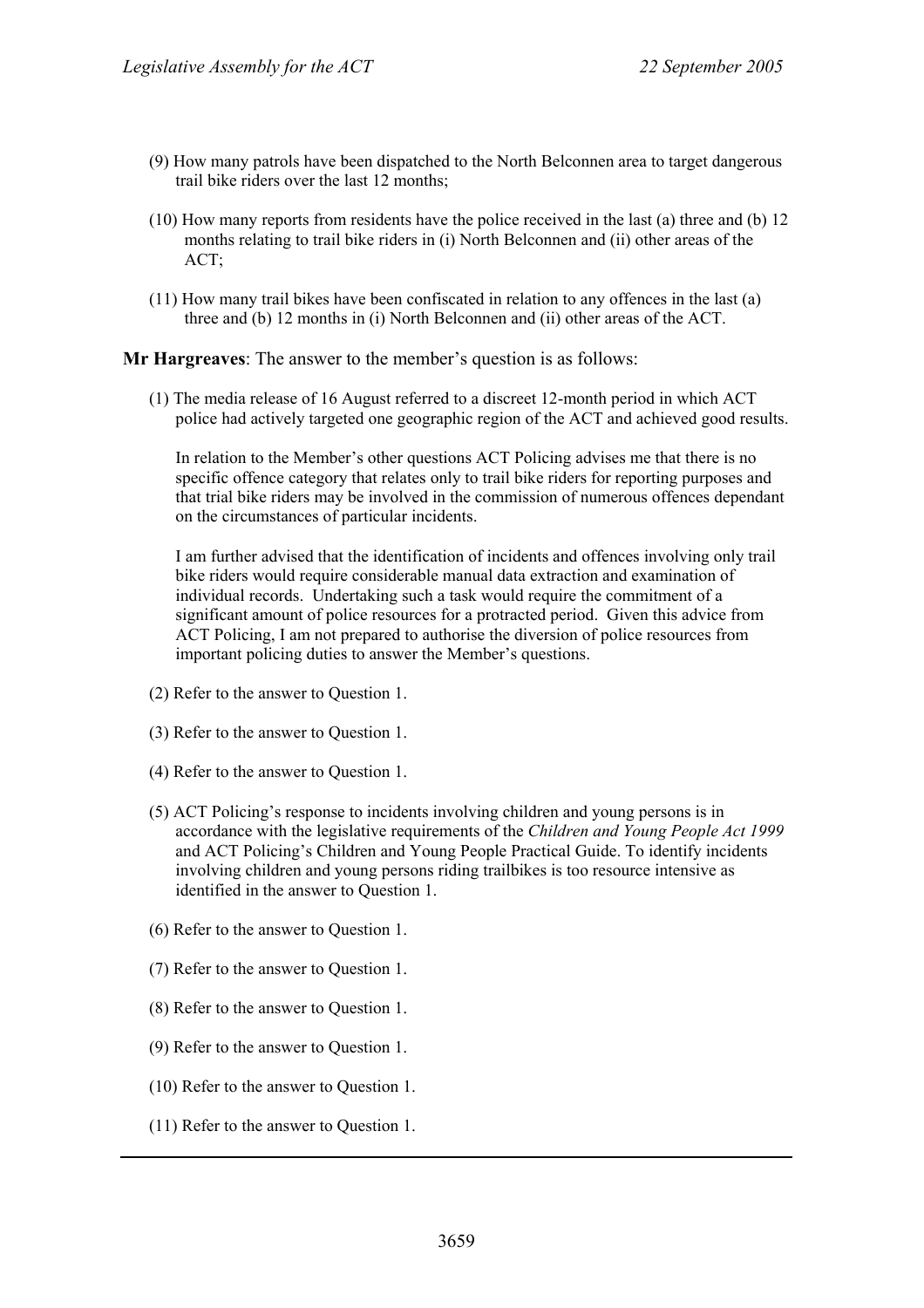## **Hospitals—paediatricians (Question No 508)**

**Mr Smyth** asked the Minister for Health, upon notice, on 23 August 2005:

- (1) How many paediatricians currently practise in the ACT and how many of these are based in the ACT;
- (2) How many paediatricians based in the ACT specialise in other areas of paediatric medicine for example, paediatric haematology, paediatric gastro-enterology and what are their specialties;
- (3) How many paediatric surgeons currently practise in the ACT and how many of these are based in the ACT.

**Mr Corbell**: The answer to the member's question is as follows:

(1) The total number of Paediatricians currently practising at The Canberra Hospital (TCH) is 21.

The total number of Paediatricians currently practising at Community Health (CH) is five.

The total number of Paediatricians currently practising at Calvary Health Care ACT (CHC) is five.

The total number of Paediatricians based in the ACT is 15.

The total number of Neonatologists currently practising at TCH is three. The total number of Neonatologists based in the ACT is three.

(2) Paediatric sub-specialties based in the ACT are as follows:

| Paediatric Respiratory      |  |
|-----------------------------|--|
| Paediatric Gastroenterology |  |
| Paediatric Endocrinology    |  |
| Paediatric Epilepsy         |  |
| Developmental Medicine      |  |
| <b>Child Protection</b>     |  |

Adult Physicians who provide further Paediatric Specialist service s for children at PatCH (Paediatrics at The Canberra Hospital) are as follows:

| Paediatric Immunology      |  |
|----------------------------|--|
| Paediatric Renal Medicine  |  |
| <b>Adolescent Diabetes</b> |  |
| Paediatric Rheumatology    |  |

(3) The total number of Paediatric surgeons currently practicing at TCH is three.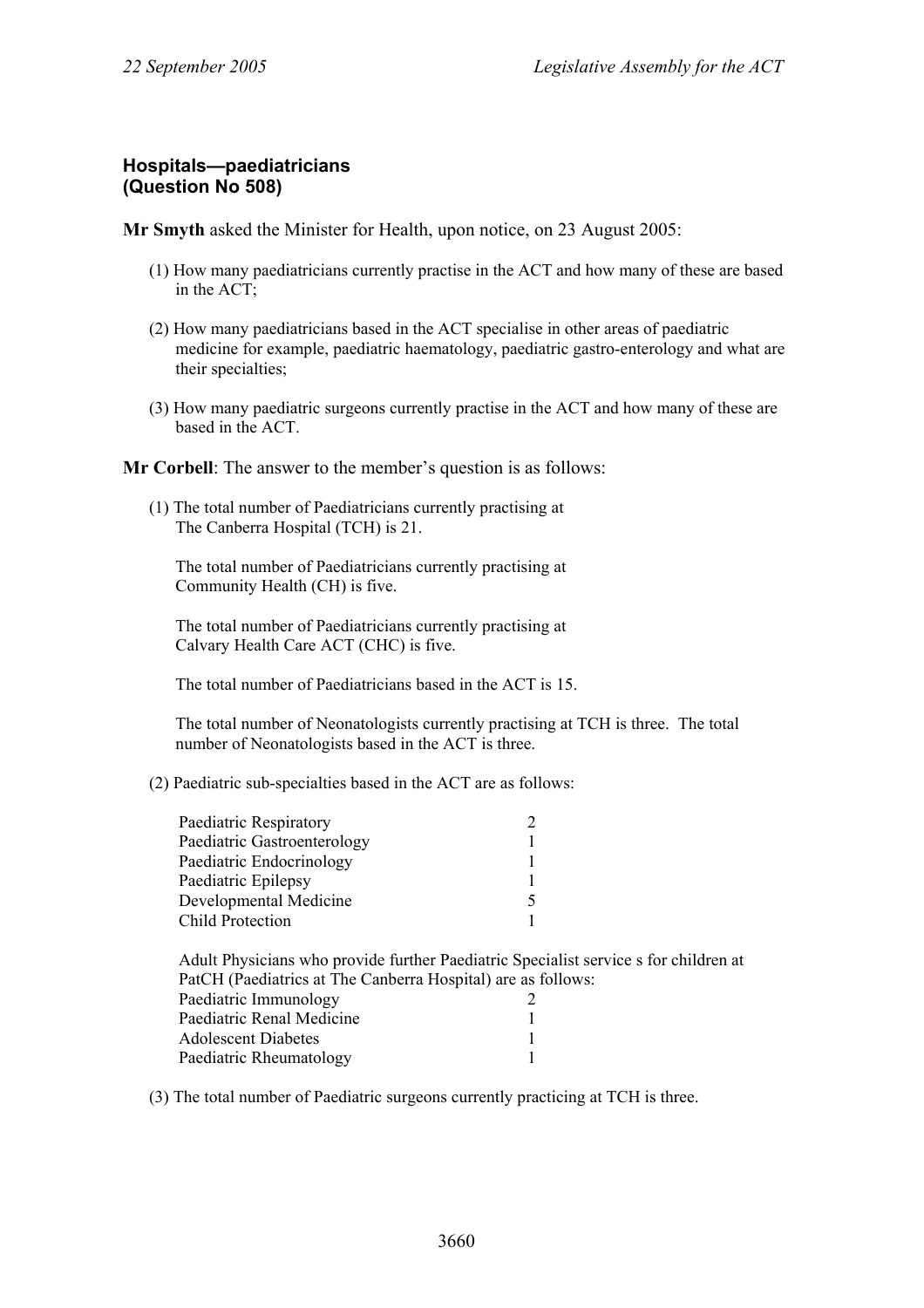The total number of Paediatric surgeons currently practicing at CHC is one, however the doctor rarely works at CHC.

The total number of Paediatric surgeons based in the ACT is three.

## **Hospitals—psychiatric units (Question No 509)**

**Mr Smyth** asked the Minister for Health, upon notice, on 23 August 2005:

Did the 2004-05 March Quarter Capital Works progress report state that 'ACT health is anticipating the completion of the Extension of Psychiatric Unit during the final quarter of 2004-05'; if so, has the extension of the PSU been completed; if so, when was it completed and was the project to budget; if not, (a) why has it not been completed, (b) what is the expected completion date and (c) is the project running to budget.

**Mr Corbell:** The answer to the member's question is as follows:

ACT Health was confident that the construction program at the time would result in the project being complete by the end of the final quarter of 2004-05. The project experienced some delays and completion was achieved at the end of July 2005. The project was completed with a budget overrun of \$80,000. This was due in part to the overheated construction market, the difficult nature of working in an occupied site whilst maintaining bed numbers and design and construction issues related to the installation of fire sprinklers to patient areas.

## **Capital works—project funding (Question No 510)**

**Mr Smyth** asked the Minister for Health, upon notice, on 23 August 2005:

- (1) Why was there nil expenditure on the (a) Bush Healing Centre and the (b) New Psychiatric Forensic Centre projects funded in the capital works budget, listed under 'Financial and Economic Business Case', as at the end of the March Quarter;
- (2) What, if any, funding had been expended on these two projects as at the end of the 2004- 05 financial year;
- (3) When will these two projects be completed.

**Mr Corbell**: The answer to the member's question is as follows:

(1) The Bush Healing Centre feasibility study was underway at this time, however no invoices had been recorded against this project funding. It is unclear which project the member is referring to in (b) above, however the 3 mental health related feasibility studies (Crisis Assessment and Treatment Team, New Psychiatric Secure Unit and Adolescent Mental Health Services Infrastructure Plan) are being undertaken by the same consultant.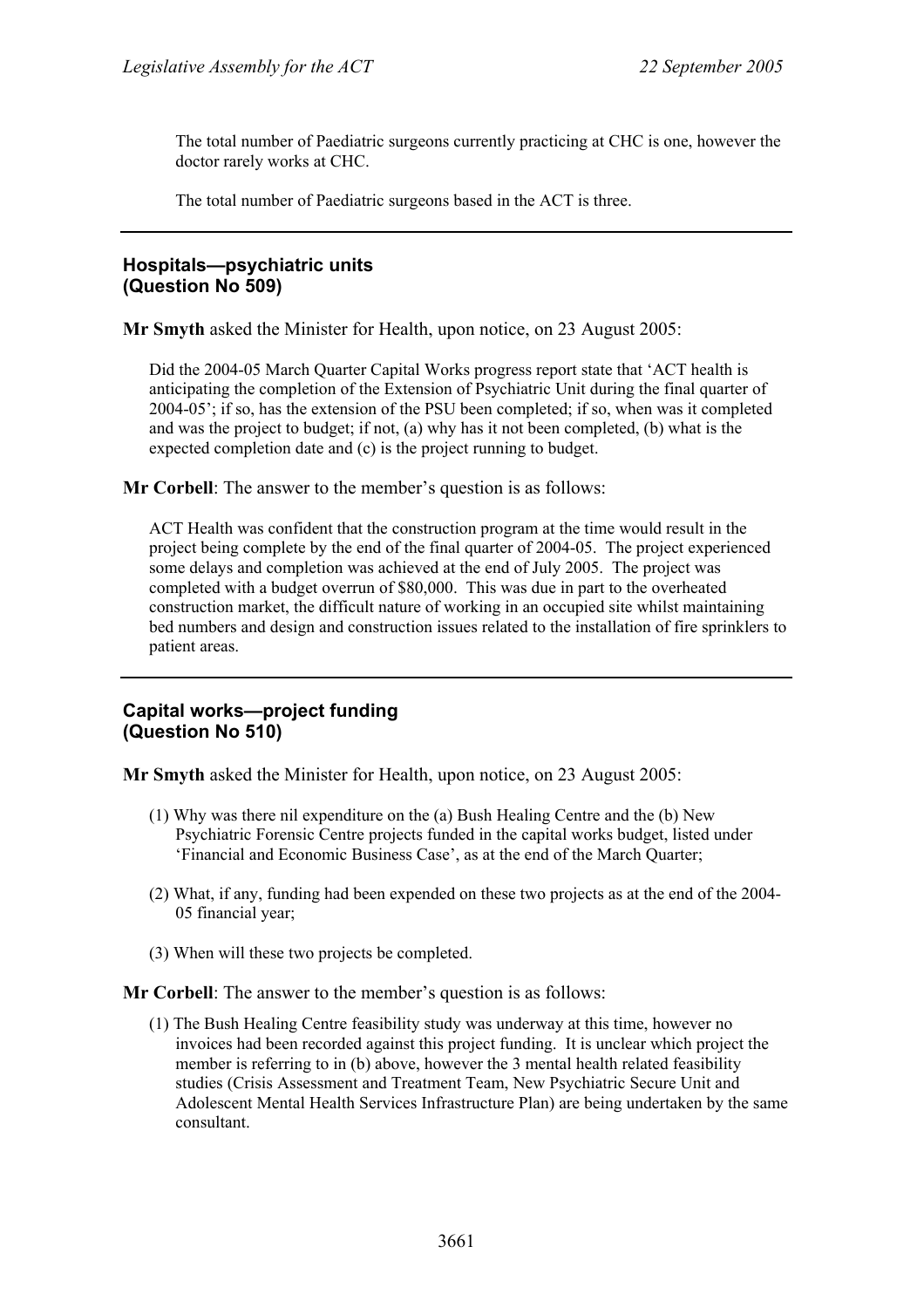- (2) At the end of the 2004-05 financial year, \$85,000 had been expended on the Bush Healing Centre and \$50,000 had been recorded against the Adolescent Mental Health Services Infrastructure Plan.
- (3) The Bush Healing Centre report will be completed in October 2005. The 3 Mental Health Reports are expected to be completed in October 2005.

## **Capital works—feasibility studies (Question No 511)**

**Mr Smyth** asked the Minister for Health, upon notice, on 23 August 2005:

- (1) What is the purpose of the 'Crisis Assessment and Treatment Team Feasibility Study' as funded in the Capital Works budget;
- (2) Why as at the end of the March Quarter had there been nil expenditure on this project;
- (3) What was the (a) status of this project and (b) total amount of expenditure on this project as at the end of the 2004-05;
- (4) Was there an outstanding authorisation; if so, what was the total;
- (5) Has this feasibility study been completed; if so, when and what did it reveal; if not, why not, and when will it be completed.

**Mr Corbell**: The answer to the member's question is as follows:

- (1) To establish the most cost effective arrangements for providing mental health crisis services, including accommodation arrangements.
- (2) This project was one of three projects (plus New Psychiatric Secure Unit and Adolescent Mental Health Services Infrastructure Plan) which are being undertaken by the same consultant. Work started late in 2004 and at the time of reporting, no expenditure had been recorded against this project funding allocation.
- (3) This project has been undertaken by external consultants and is progressing. A final report is expected to be provided by the end of September 2005. It is expected that expenditure will be recorded against the project in the  $1<sup>st</sup>$  Quarter of 2005-06.
- (4) The balance of funding unexpended on the project at the end of the 2004-05 year was \$100,000.
- (5) No. The study is considering a number of complex issues related to the provision of various mental health services. The consultants are progressing the study, with the report to be finalised in September 2005.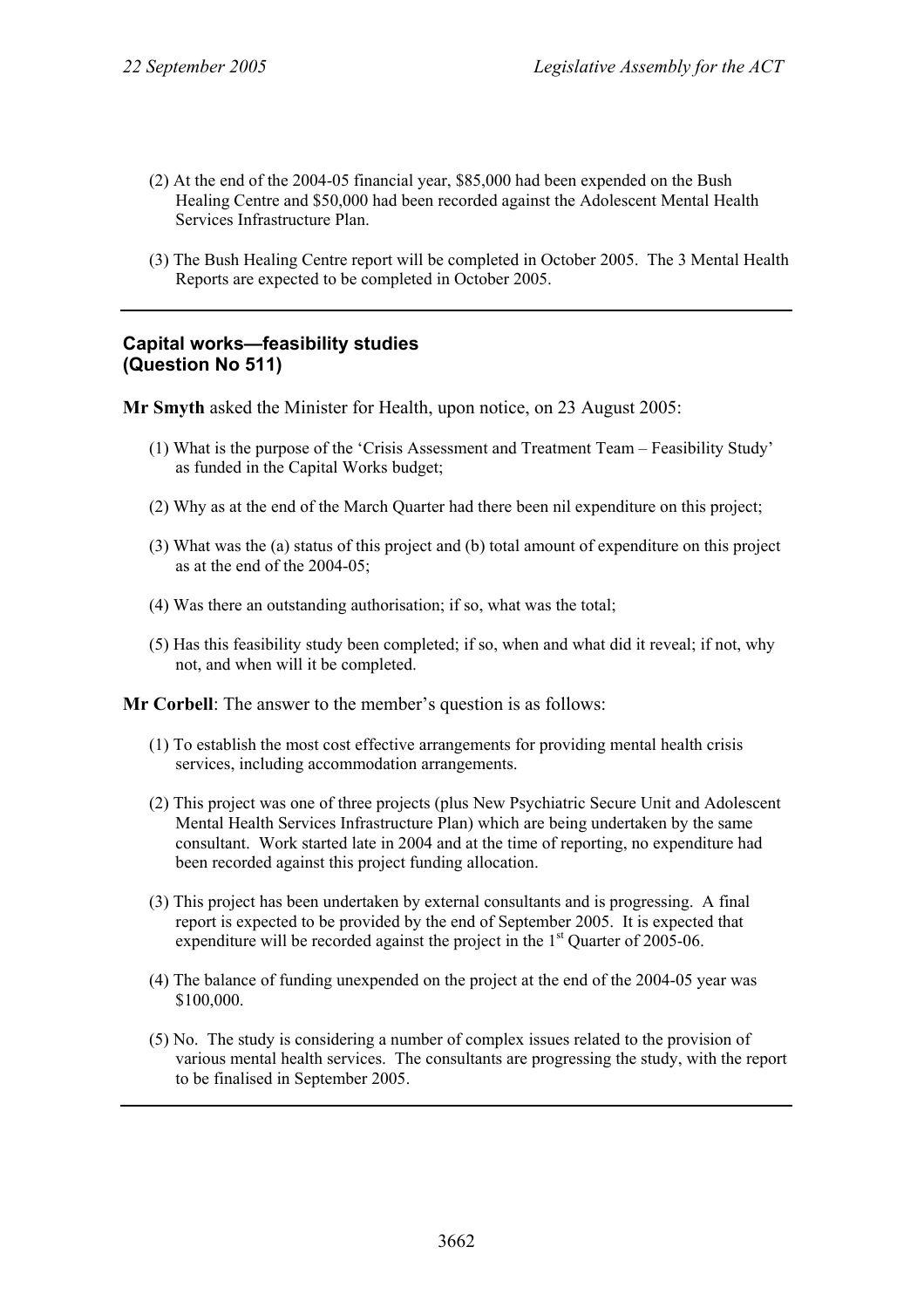## **Capital works—projects (Question No 512)**

**Mr Smyth** asked the Minister for Health, upon notice, on 23 August 2005:

- (1) Did the 2004-05 March Quarter Capital Works progress report show that the \$70 000 allocated to the 'Mental Health Forensic Centre' had been expended; if so, will the Minister release the financial and economic business case prepared for this expenditure; if not, why not.
- (2) Will the Minister provide copies to MLAs; if so, when.

**Mr Corbell**: The answer to the member's question is as follows:

- (1) The funds were expended against the project.
- (2) Consideration will be given to public discussion of this Feasibility Plan upon completion.

## **Capital works—projects (Question No 513)**

**Mr Smyth** asked the Minister for Health, upon notice, on 23 August 2005:

- (1) What is the status of the 'Renal Dialysis Satellite Northside' capital works project, as listed in the 2004-05 March Quarter Capital Works progress report;
- (2) Why does it appear that funding has been withdrawn for this project;
- (3) Why was money allocated to this project in the first instance;
- (4) What will be the impact of withdrawing funding for this project;
- (5) Will this project be funded in the future; if not, why not.

**Mr Corbell**: The answer to the member's question is as follows:

- (1) This project was cancelled and the funds returned to Government as the service will be provided by a private sector operator and government capital funds are no longer required.
- (2) Funding for capital works was withdrawn due to an alternative solution to providing the Renal Dialysis Satellite being provided.
- (3) ACT Health was undertaking a tender process to seek to establish and operate a Privately Operated Satellite Haemodialysis Centre on the Northside of Canberra. At the stage when the capital funds were allocated, it was unclear whether this tender process would yield a successful result. Capital funding was provided to ensure the facility would be built by ACT Health if a suitable facility was not able to be provided via the private sector.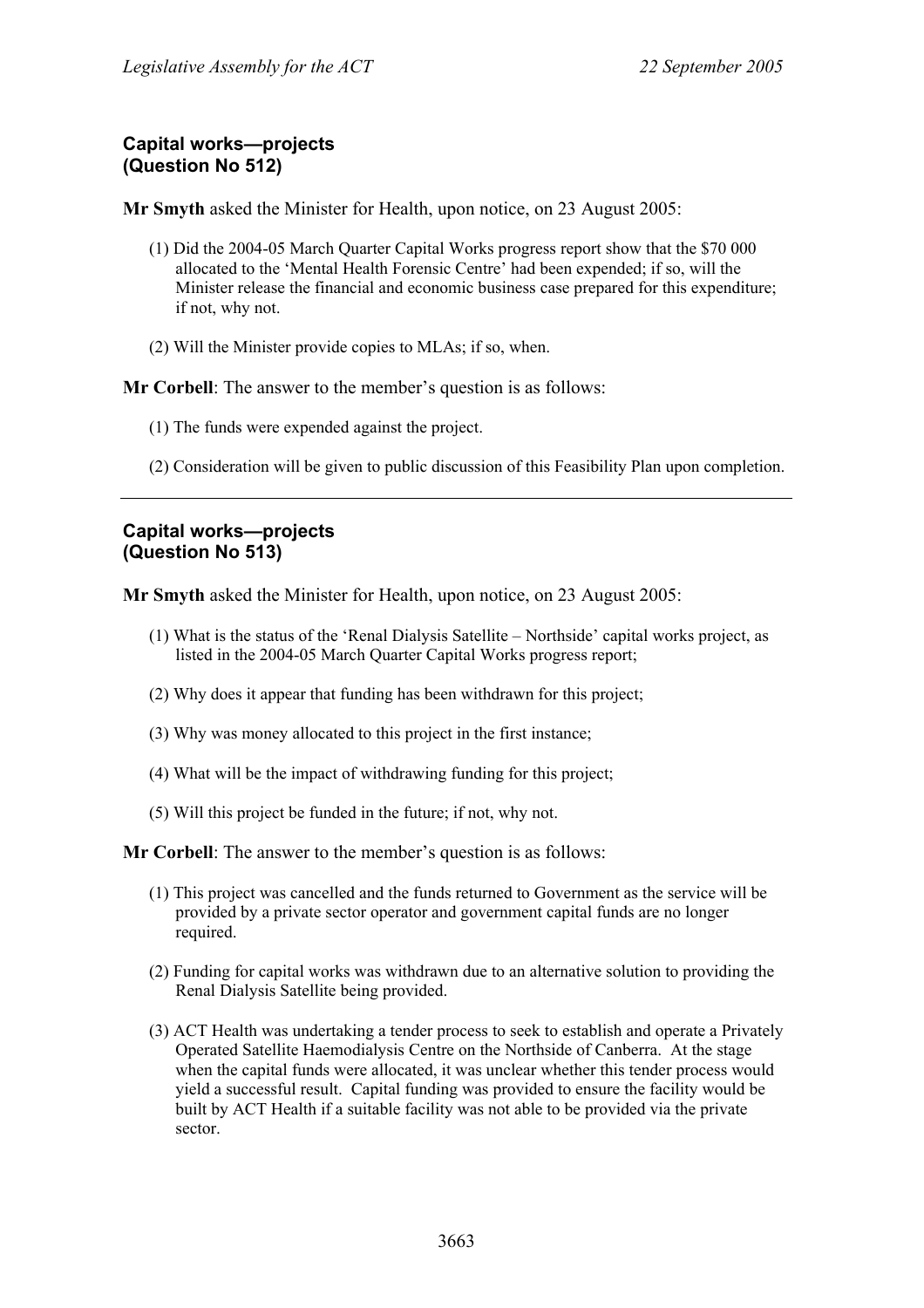- (4) There will be no adverse impact of withdrawing funding for this project. A contract was awarded by ACT Health to Fresenius Medical Care Australia Pty Ltd in August 2005. It will provide for 13 dialysis beds and be located in an underutilized building on the Calvary Hospital site. A \$1M 'owner/operator' refurbishment program is currently underway of this facility and has an anticipated completion date of late November 2005. It is expected that patients will be able to receive treatment from this new facility prior to Christmas.
- (5) No new capital funding for this project will be required as the service has been provided by alternative means.

## **Aboriginals and Torres Strait Islanders—partnership plan (Question No 514)**

**Mrs Burke** asked the Minister for Arts, Heritage and Indigenous Affairs, upon notice, on 23 August 2005:

- (1) What evidence is there to suggest that progress has been made by the ACT Government to formulate an ACT Indigenous Partnership Plan with the Indigenous community in the ACT;
- (2) If the ACT Government plan has not been formulated due to perceived external factors, why would the Government, in the interests of the local Indigenous community, not continue to formulate the plan.

**Mr Stanhope**: The answer to the member's question is as follows:

- (1) The formulation of an ACT Indigenous Partnership Plan involving the ACT Indigenous community, ACT Government and ATSIC was delayed with the announcement in April 2004, by the Federal Government, that it would abolish ATSIC and the Queanbeyan ATSIC Regional Council.
- (2) The ACT Government is committed to the establishment of a representative body for the Aboriginal and Torres Strait Islander community of the ACT and will work to formulate a partnership plan with the new elected body.

As an interim measure, the Government is currently developing an across-government policy framework in relation to Indigenous Affairs and will look to develop a draft plan in collaboration with the ACT Aboriginal and Torres Strait Islander Community Consultative Council.

## **Capital works—projects (Question No 515)**

**Mrs Burke** asked the Minister for Arts, Heritage and Indigenous Affairs, upon notice, on 23 August 2005:

Does the most recent quarterly capital works progress report available, September Quarter 2004-05 show that the outstanding authorisation for the Aboriginal and Torres Strait Islander (ATSI) Cultural Centre project is \$1.5m and is this the same figure as when the Australian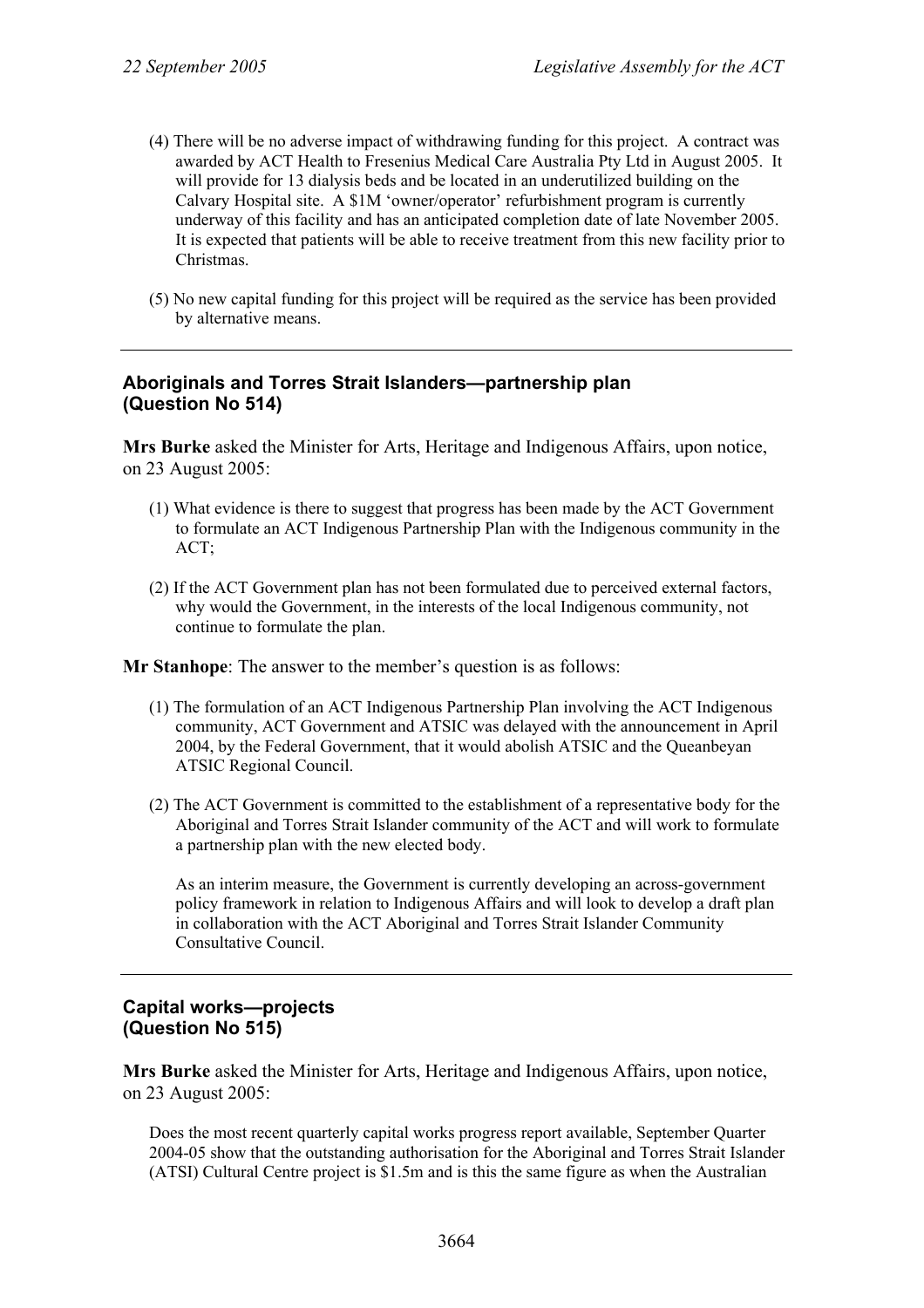Labor Party came into office in 2001; if so, why hasn't one cent been spent from the capital funding on the ATSI Cultural Centre project at Yarramundi Reach.

**Mr Stanhope**: The answer to the member's question is as follows:

No.

# **Development—Garran (Question No 517)**

**Mrs Burke** asked the Minister for Disability, Housing and Community, upon notice, on 23 August 2005:Services—

- (1) Further to the response to question on notice No 440, when did the Government reach the decision to review the future development of Hartigan Gardens, Garran;
- (2) What effort is Housing ACT making to re-house applicants on the waiting lists in the 13 units at Hartigan Gardens, Garran that are currently vacant, if options for future development are currently under review.

**Mr Hargreaves**: The answer to the member's question is as follows:

- (1) Following a briefing from my Department in May 2005, I agreed that the future development of Hartigan Gardens should be reviewed.
- (2) The vacant units at Hartigan Gardens do not meet current public housing standards both in terms of size and/or amenity. In the past, Public Housing Applicants who were offered properties at Hartigan Gardens declined to live there. However, in case of emergencies there may be instances where the accommodation may be used.

### **Hospitals—elective surgery admissions (Question No 520)**

**Mr Smyth** asked the Minister for Health, upon notice, on 24 August 2005:

- (1) Do the patient activity datasets for June 2005 note that elective surgery counted for 27.6% of total admissions at The Canberra Hospital (47 077) and 55.8% of total admissions at Calvary Hospital (16 752); if so, is it the case that there were 22 340 admissions for elective surgery in 2004-05;
- (2) If it is the case that there were 22 340 admissions for elective surgery in 2004-05, why is there such a disparity between the number of admissions for elective surgery in 2004-05 and the number of actual surgeries done (8 369);
- (3) Is it the case that patients who arrive at hospital for their surgery, complete formalities such as signing Medicare forms, but have their surgery cancelled count as an admission for elective surgery.

**Mr Corbell**: The answer to the member's question is as follows: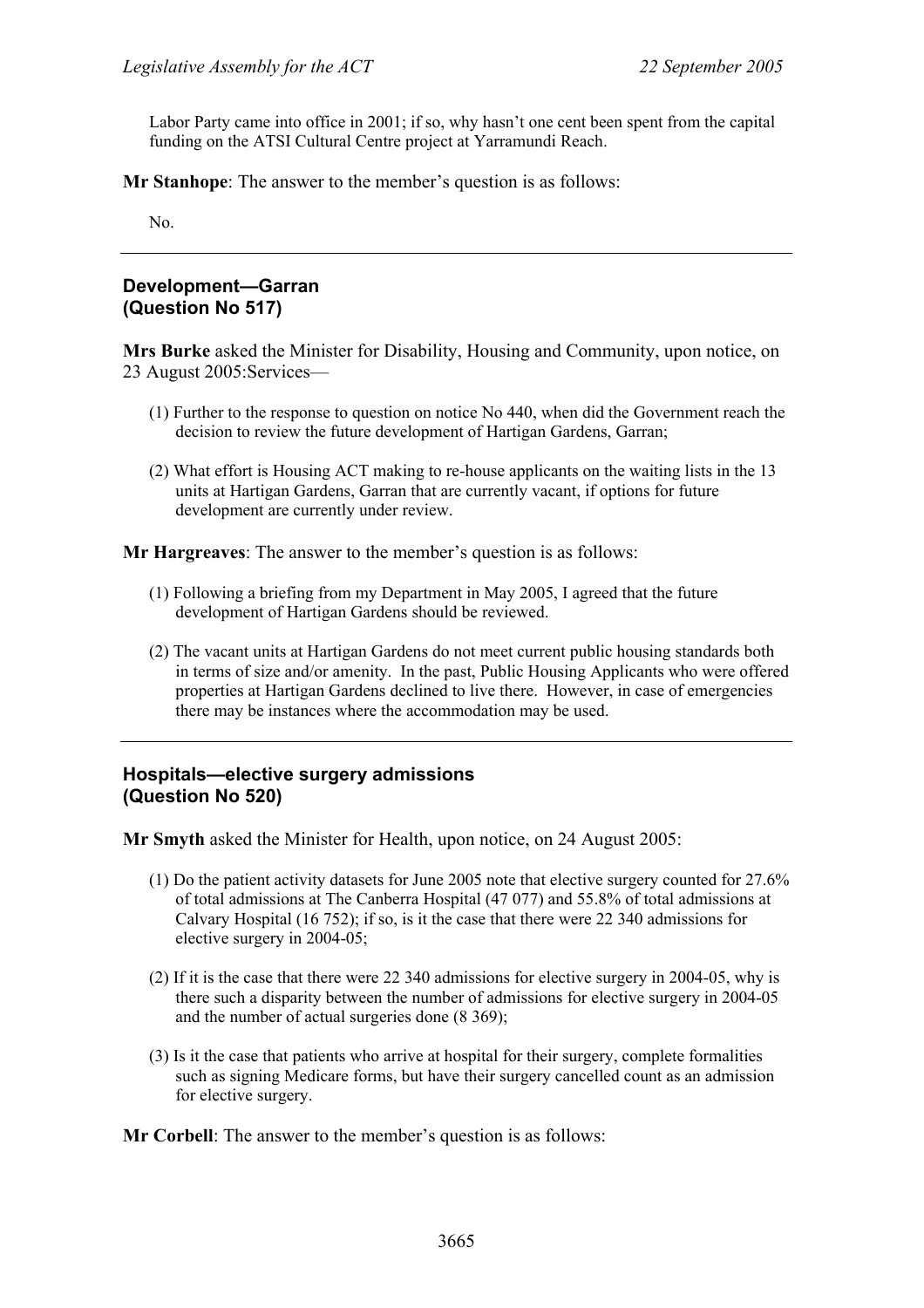#### (1) No

The figure in the hospital datasets noted as "elective admissions" refer to all elective admissions – not just elective surgery. Admissions for medical procedures such as renal dialysis, chemotherapy and interventional cardiology are all elective in nature and are included in the "elective admissions" total.

- (2) See answer to question one
- (3) No

Only patients who receive surgery are counted as a removal from the elective surgery waiting list. However, all patients who complete admission procedures are included in hospital admissions data (but not in elective surgery data) in accordance with national standards on the recording of hospital activity. The relatively small resource usage required for these patients is reflected in the cost weight for their stay.

## **Canberra Hospital—funding (Question No 522)**

**Mr Smyth** asked the Minister for Health, upon notice, on 24 August 2005:

- (1) Does the 2004-05 March Quarterly Capital Works Progress Report show that for The Canberra Hospital the year-to-date New Works spending as at the end of March was \$71 000, yet the 'total expenditure to date' figure is only \$21 000; if so, which is the correct figure and what funding was expended on which projects as at the end of March;
- (2) Why had less than 2% of funding allocated to projects at The Canberra Hospital been expended nine months into the capital works budget;
- (3) What was the total amount of expenditure as at the end of 2004-05 for new works at The Canberra Hospital and what projects was funding expended on in the June Quarter;
- (4) In relation to (a) MNW Hospital Keying System Project, (b) MNSW Carpark Gaunt Place, (c) MNW Loading Dock Wash down area, (d) MNW Pathology Building, Airlock to Main Entrance and (e) MNW Canberra Community Dialysis Centre, have the projects, listed as 'project savings' in the 2004-05 March Quarterly Capital Works Progress Report been postponed, cancelled or otherwise and what are the reasons for the decision made around each of these projects,
- (5) Why was funding allocated to these projects initially if they are now listed as project savings.

**Mr Corbell**: The answer to the member's question is as follows:

- (1) \$71 000 is the correct expenditure, a figure of \$50 000 was not transferred across to the Total Expenditure Column for the Stroke Unit project due to a formula issue in the table. This has been corrected to ensure the issue does not occur in the June Quarterly Report.
- (2) All TCH MNW projects are continually reviewed against competing priorities to ensure projects with the highest operational, health, safety and security needs are authorized and funded. In October 2004 TCH requested a change to its priorities for the MNW program, on the basis that new and more urgent projects had been raised. This process of review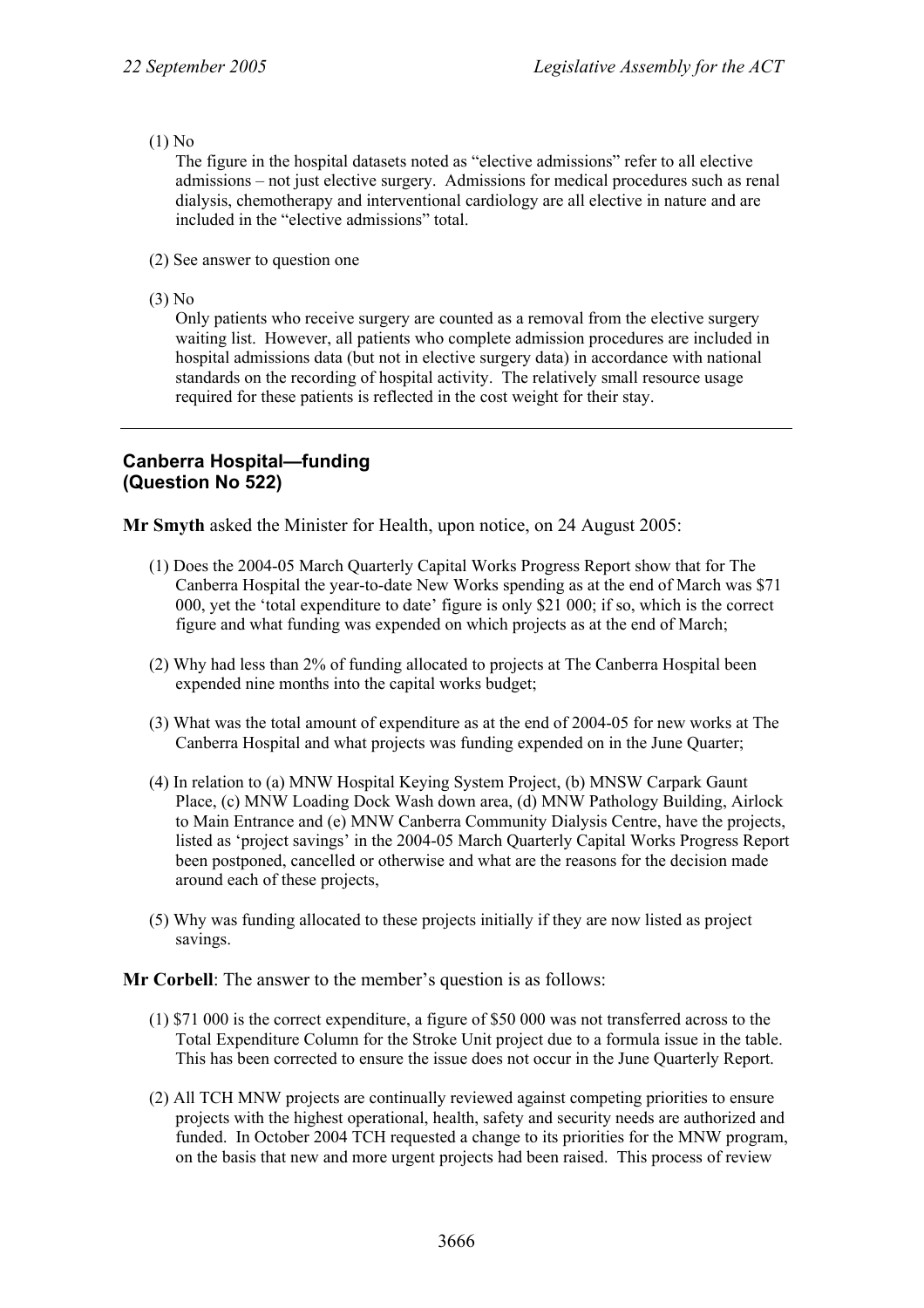resulted in an initial delay in issuing these projects to Procurement Solutions for action until December 2004.

- (3) The total expenditure for FY 04/05 was \$2.187m of which \$2.116m was expended in the June Quarter. Project expenditure was incurred on Major Works including:
	- Building 10 lifts and dumb waiter upgrade
	- Orthopaedic Theatre refurbishment
	- Imaging Department reception

Feasibility Studies including:

- Early Warning Intercom System and Emergency
- Public Address System
- Neonatal Intensive Care Unit

Minor New Works including:

- Building 10 generator replacement
- Car park Gaunt Place
- Floor coverings replacement project
- Food Services refrigeration plant
- Haemodialysis Nurses Station refurbishment
- Pathology Core Laboratory
- Specimen Reception office accommodation
- UPS Cardiac Catheter Suite
- Stroke Unit level 7
- Cancer Services offices
- Radiation Oncology offices
- Main Reception security
- HITH expansion
- Anesthetics Department modifications,
- Communications Office and;
- Level 6 bathroom modification.
- (4) All TCH MNW projects were reviewed against competing priorities to ensure projects with the highest operational, health, safety and security needs are authorized and funded. The projects identified have been deferred to subsequent Minor New Works programs whilst the car park Gaunt Place did proceed with a reduced budget.
- (5) At the time of budget submissions the initial projects were deemed as suitable for the Minor New Works program. Other projects were identified and determined by TCH to be of a higher priority due to operational, health and safety and security needs.

# **Hospitals—inpatient services (Question No 523)**

**Mr Smyth** asked the Minister for Health, upon notice, on 24 August 2005:

- (1) What has been delivered for the \$169 000 expended to date this year, as at the end of the March Quarter, on the Sub/Non Acute Inpatient Services (Phase 1) project;
- (2) What was the total amount of funding expended on this project as at the end of 2004-05;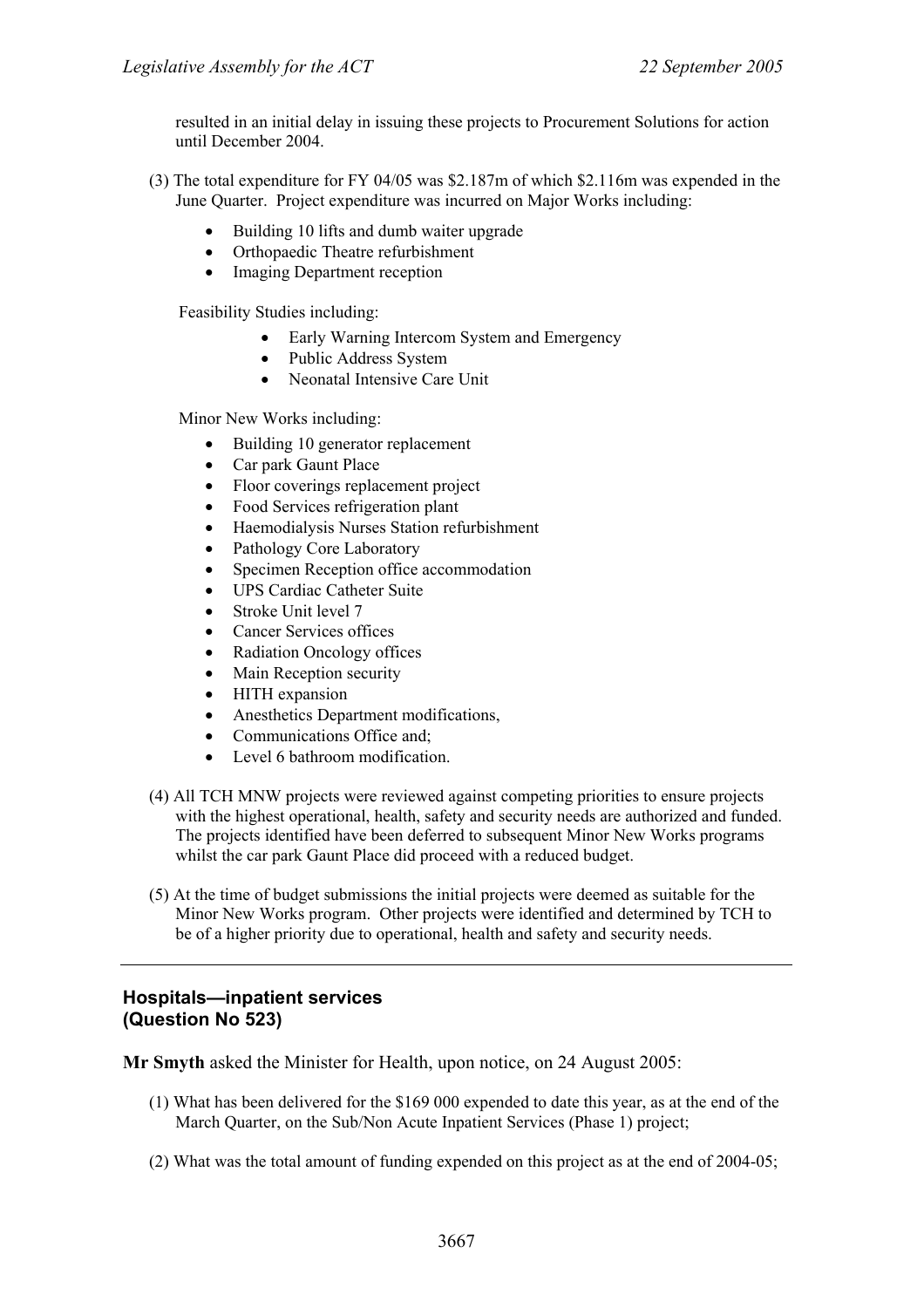- (3) When will (a) Phase 1 of the project be completed and (b) work start on Phase 2 of the project;
- (4) Have any of the funds allocated for Phase 2 been expended to date; if so, how much and what has been delivered for that expenditure;
- (5) What is the delay with Phase 1 and Phase 2 of this project;
- (6) Why has only \$22 000 of the \$300 000 allocated in the 2003-04 Budget for forward design for Sub and Non-Acute Inpatient Services for the ACT been expended;
- (7) Does this mean that the forward design for the facility has not yet been completed and is this part of the reason this project has been delayed.

**Mr Corbell**: The answer to the member's question is as follows:

- (1) Preliminary Sketch Plans for the new Sub and Non Acute (SNAS) Unit were completed by March 2005.
- (2) \$219,000.00 was expended by the end of 2004/05.
- (3) Phase 1 and 2 no longer exist as such. The project was funded over 2 financial years and funding was allocated accordingly. Now that the design is complete, construction will follow. The facility is now in construction documentation phase. The consultant team has been engaged with the exception of the Construction Manager. It is planned to deliver this project by a lump sum contract, with construction anticipated to commence January 2006, completion December 2006.
- (4) No funds have been used from Phase 2 funding at this stage. All remaining funding is now allocated to the construction phase of the project. Cash flow expenditure will accelerate during construction and it is anticipated that all funds will be expended by the end of the project.
- (5) The delay has only been with 'stage 1', which has involved the design and documentation of the facility. Given the extensive number of groups involved in stakeholder consultation it has taken time well in excess of initial expectations. Design reviews have also been a frequent requirement as the project team endeavoured to bring the facility back to budget.
- (6) The same design consultant was engaged for the Canberra Medical School and the Sub and Non Acute Service. Coding of expenditure was initially not broken into each sub project. Full expenditure has been achieved against this funding and future reporting will reflect this.
- (7) Final Sketch Plans for the design of the Sub and Non Acute Facility are complete. Construction and tender documentation is presently being undertaken ready for the first letting of trade packages in January 2006.

#### **Hospitals—pediatrics refurbishment (Question No 524)**

**Mr Smyth** asked the Minister for Health, upon notice, on 24 August 2005: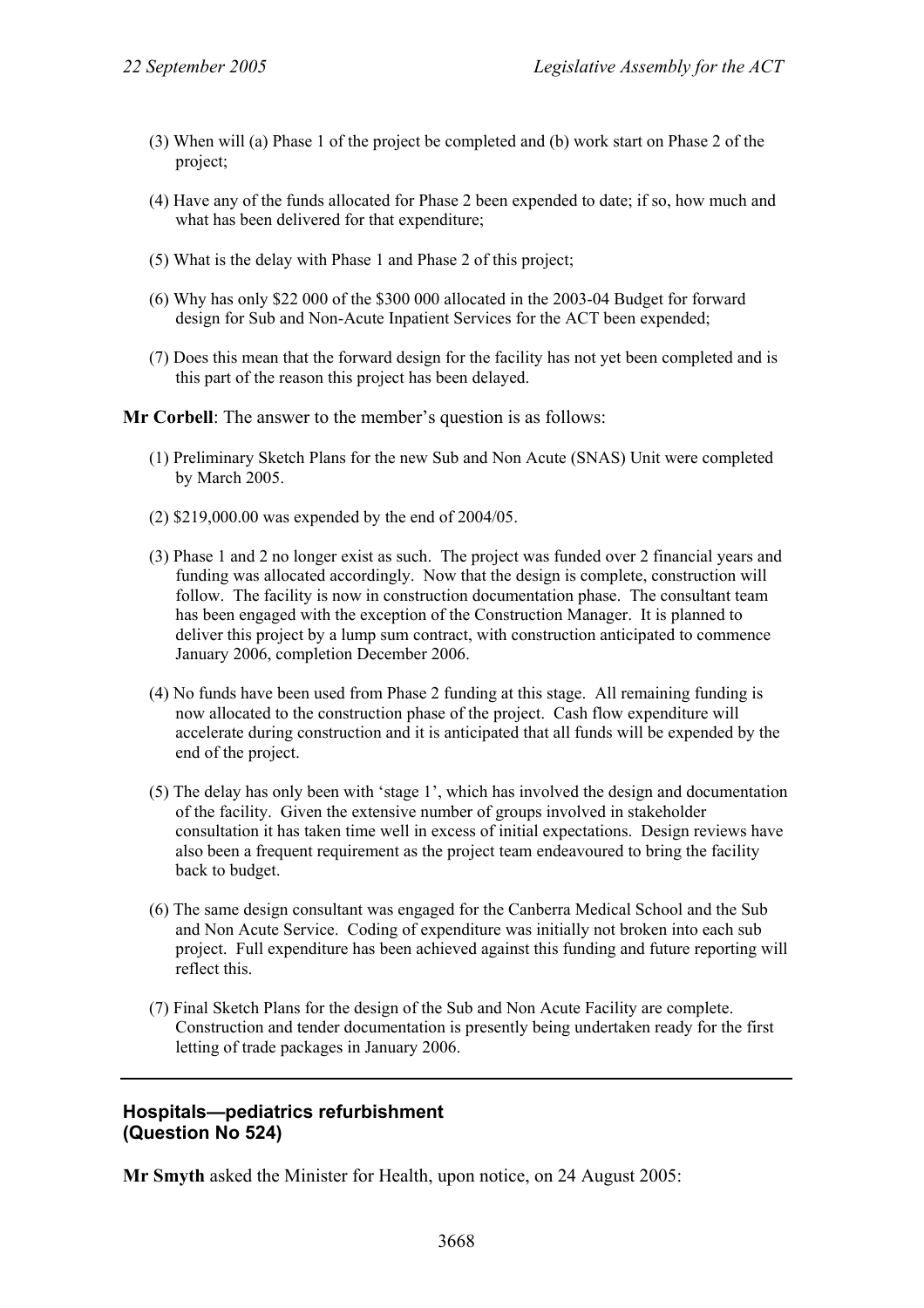- (1) What has been delivered for the \$934 000 capital works expenditure as at the end of March on the refurbishment of Paediatrics;
- (2) What was the total expenditure on this project as at the end of the 2004-05 financial year;
- (3) When will this project be completed;
- (4) How will this refurbishment deliver better outcomes or services to consumers.

**Mr Corbell:** The answer to the member's question is as follows:

- (1) The \$934,000 capital works expenditure on the refurbishment of Paediatrics as at the end of March 2005 delivered 100% completion of the design work and 64% completion of Stage 1 construction works on level 4. All demolition, passive fire works, floor leveling and grinding, rough in of engineering services and a proportion of the final fit out was completed in this quarter.
- (2) The total expenditure for the Paediatrics Refurbishment Project at the end of the 2004-05 financial year was \$3,592,996.
- (3) The Paediatrics Refurbishment Project is planned for completion and handover in October 05
- (4) The refurbishment of the Paediatric Department is predicated on the concept of a "children's space" within a general hospital setting.

The refurbishment facilitates the consolidation of all inpatient activity on the same floor. This allows for more efficient use of resources especially given the seasonal nature of paediatric hospitalisation requirements.

The refurbishment process has allowed:

- 1. integration of the entire in-patient service;
- 2. consolidation and cost effective infrastructure;
- 3. efficient distribution and use of medications, equipment, beds, monitoring services;
- 4. common departmental protocols;
- 5. common school senior and primary hospital space with integrated teacher functionality;
- 6. a single in-patient entry point and ward clerk services;
- 7. improved patient and parent facilities;
- 8. integration of Ronald MacDonald House/Rooms for parents;
- 9. purpose built adolescent spaces;
- 10. increased size and functionality of safe play spaces and better play therapy facilities;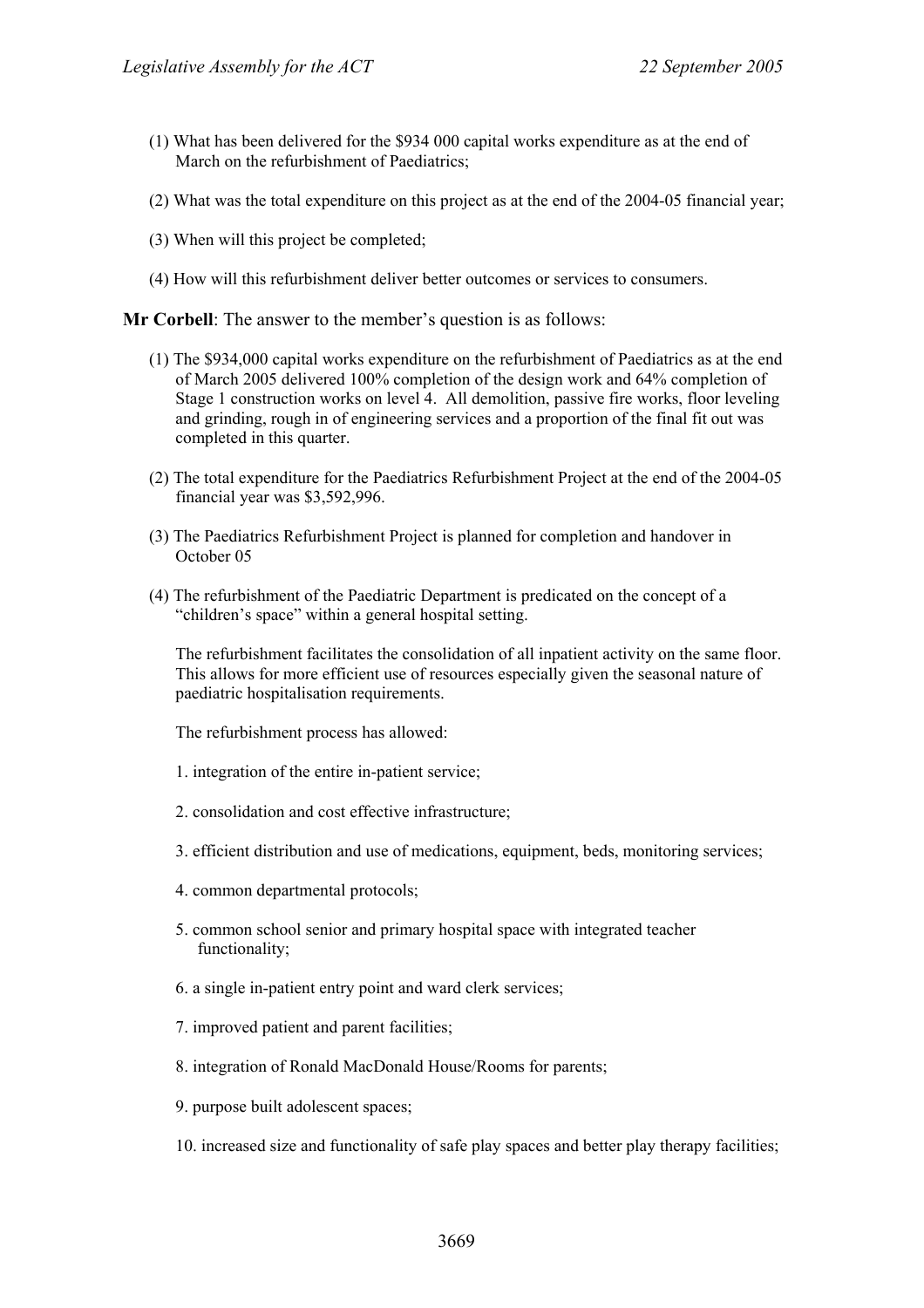- 11. efficiencies in nurse and medical care with enhanced work flows and work processes ensuring improved discharge planning;
- 12. larger and better equipped High Dependency Unit including high dependency isolation;
- 13. Quiet Room and improved interview rooms for parents;
- 14. separate space for children with immune deficiency and cancers to play safely and without risk of infection from others; and
- 15. improved storage of paediatric equipment ensuring greater longevity and fewer breakages.

#### **Calvary Hospital—capital expenditure (Question No 525)**

**Mr Smyth** asked the Minister for Health, upon notice, on 24 August 2005:

- (1) Why was there nil capital expenditure as at the end of March on the forward design to refurbish the ICU and CCU at the Calvary Hospital;
- (2) What was the total amount of expenditure on this project as at the end of the 2004-05 financial year;
- (3) What is the delay with completing this project and when will it be completed.

**Mr Corbell**: The answer to the member's question is as follows:

- (1) A decision was made that it would be inappropriate to go forward with the design of a facility without knowing the outcomes of both the ACT Clinical Services Plan and The Canberra Hospital and Calvary Hospital Master Planning exercise.
- (2) \$48,000 has been spent to date.
- (3) The project is currently on hold pending finalisation of the Clinical Services Plan and service modelling. When this has been finalised, the project will be reviewed and preliminary conceptual design undertaken.

## **Belconnen arts centre (Question No 526)**

**Mr Stefaniak** asked the Minister for Arts, Heritage and Indigenous Affairs, upon notice, on 24 August 2005:

- (1) What has been delivered for the \$12 000 of capital expenditure as at the end of the 2004- 05 March Quarter on the Belconnen Arts Centre;
- (2) What was the total amount of funds expended on this project as at the end of the 2004-05 financial year;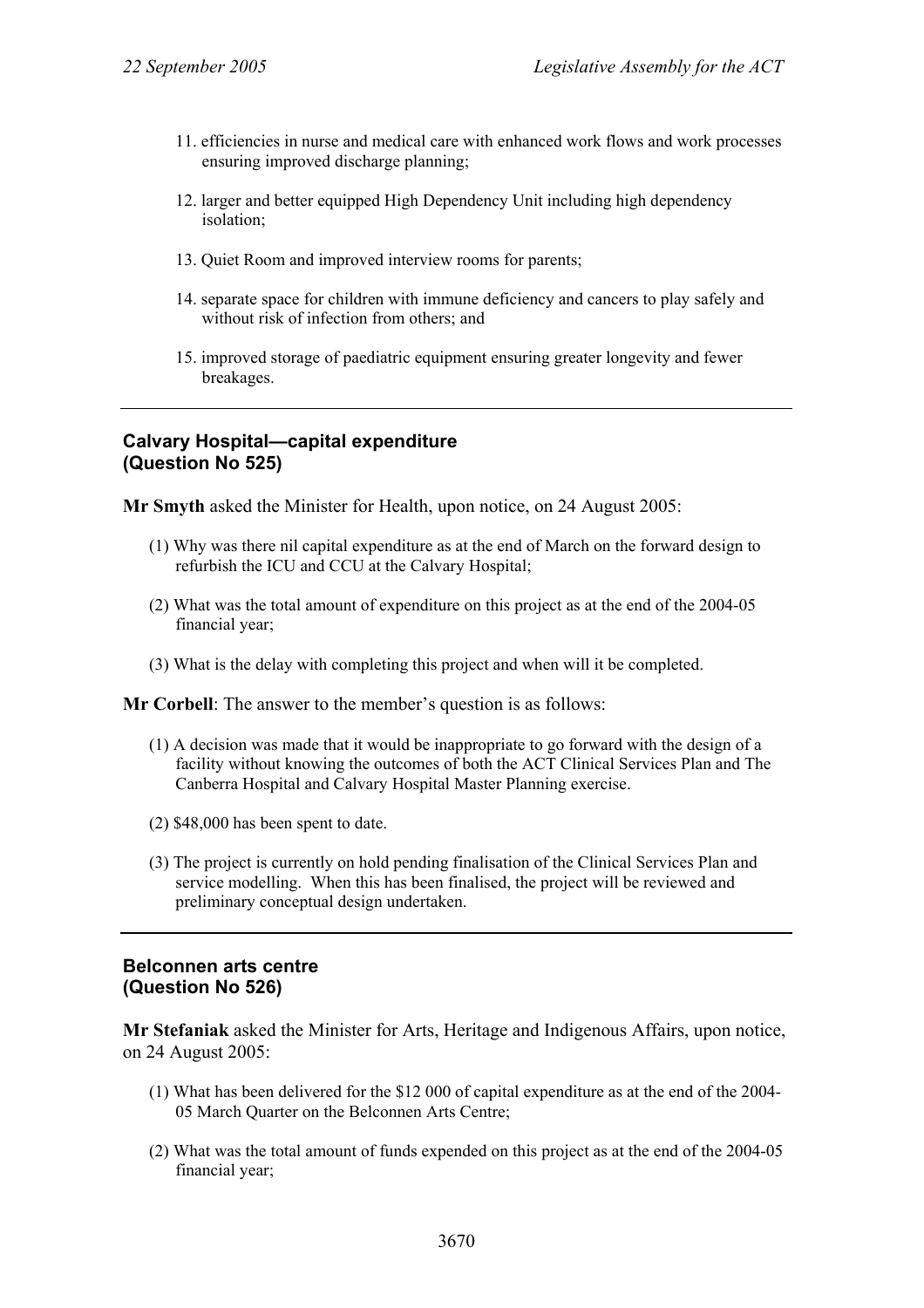- (3) Have any funds been expended on this project to date this financial year; if so, how much; if not, why not;
- (4) What is the forecast expenditure on this project this financial year;
- (5) What is the estimated completion date of this project;
- (6) Is this project running according to schedule to meet that completion date.

**Mr Stanhope**: The answer to the member's question is as follows:

(1) What has been delivered for the \$12 000 of capital expenditure as at the end of the 2004- 05 March Quarter on the Belconnen Arts Centre;

This amount was the first payment to Munns Sly Architects who were engaged to complete the Functional Requirements Brief for The Belconnen Arts and Cultural Centre.

(2) What was the total amount of funds expended on this project as at the end of the 2004-05 financial year;

The total amount of funds expended on this project at the end of the 2004-05 financial year was \$43,048.

(3) Have any funds been expended on this project to date this financial year; if so, how much; if not, why not;

\$13,922 has been expended on this project this financial year.

(4) What is the forecast expenditure on this project this financial year;

The forecast expenditure on this project in this financial year is \$665,000.

(5) What is the estimated completion date of this project;

Pending budget allocation for construction the estimated completion date is 2007.

(6) Is this project running according to schedule to meet that completion date;

Yes, the project is running to schedule to meet the completion date.

### **Registrar General's Office—identity documentation (Question No 529)**

**Mr Stefaniak** asked the Attorney-General, upon notice, on 24 August 2005:

(1) Did the media recently highlight a case where a woman went to the Registrar General's Office to get a copy of her birth certificate but was not asked for identification and are the rules clearly stipulated on the Department of Justice and Community Safety website that if you wish to obtain a birth certificate you must provide proof of identity and justification for the release; if so, why was a person allowed to get a copy of a birth certificate given the strict rules around proof of identity;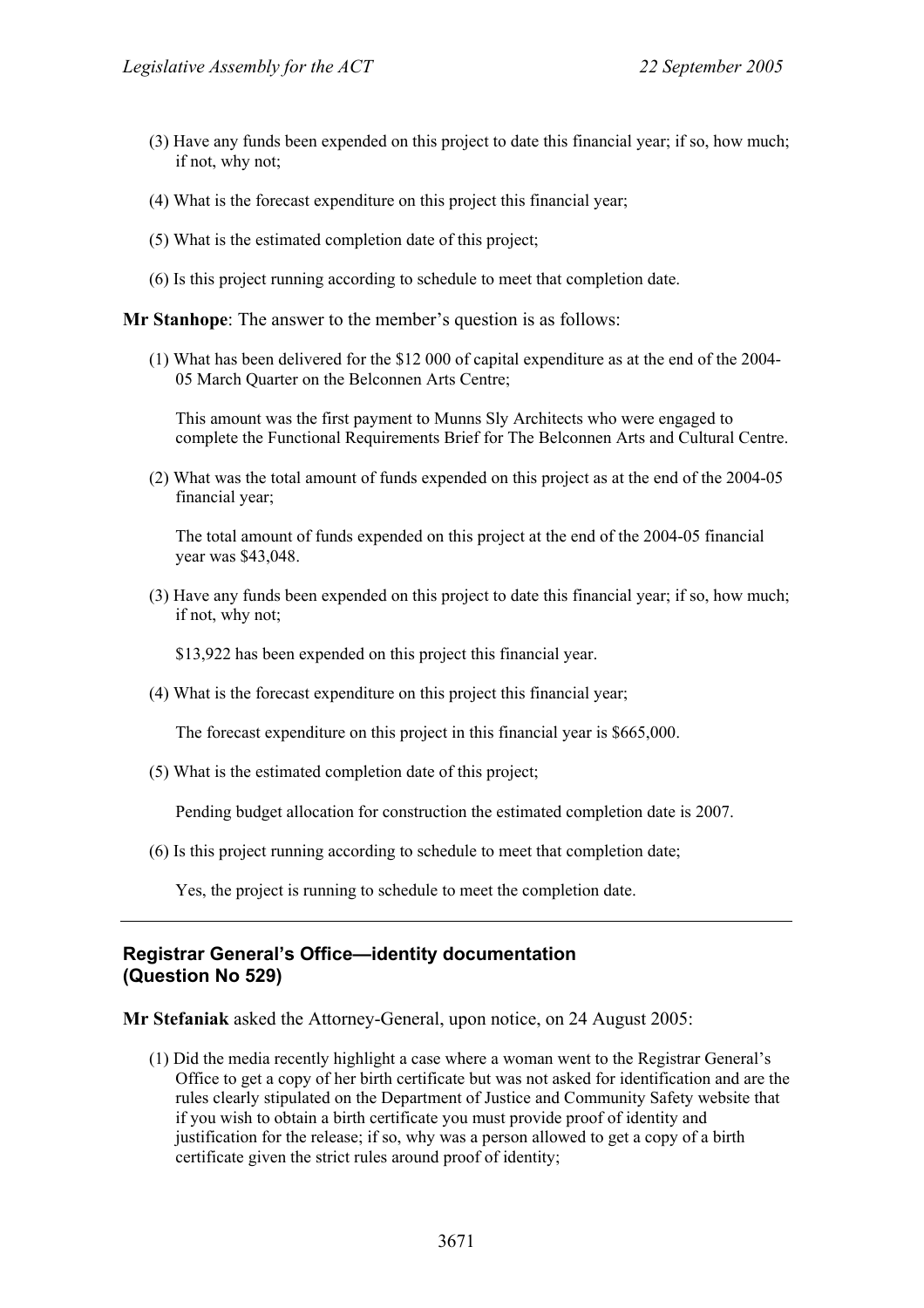- (2) What has the Minister done since this incident to ensure that anyone asking for copies of certificates within the Registrar General's Office is asked to provide appropriate proof of identity;
- (3) Will the Minister give an assurance that this situation will not occur again.

**Mr Stanhope**: The answer to the member's question is as follows:

- (1) There was a recent story in the media concerning a young woman who applied online to the ACT Registrar-General's Office website for a copy of her birth certificate. The application was completed correctly with all the required information being provided to establish the bona fides of the application and the identity of the applicant. In this case, the applicant opted to collect the birth certificate in person from the Registrar-General's Office. It is the usual business practice for such an applicant to be requested to provide proof of identity documentation, together with what is known as 'shared secrets' information, before the certificate is handed over the counter. With the number of birth, deaths and marriage certificate applicants that attend the office, it has not been possible to verify whether this did or did not occur in this case.
- (2) Procedures have been reviewed to ensure that proof of identity documentation is called for and sighted in all cases where birth, death and marriage certificates are being supplied to applicants over the counter. At about the same time as the incident is alleged to have occurred, new procedures were being introduced to remove the option for online applicants collecting certificates in person from the Registrar-General's Office. A certificate applied for online is now sent by registered post to the address furnished on the application form. This has been done in the interests of efficiency and without in any way compromising proof of identity arrangements.
- (3) Every effort is made by the Registrar-General's Office to ensure that proof of identity requirements are as good as they can be. Procedures are being reviewed continually, and in line with other jurisdictions, to minimise the risks of identity fraud.

### **Capital works—projects (Question No 530)**

**Mr Stefaniak** asked the Minister for Urban Services, upon notice, on 24 August 2005:

- (1) What was delivered for the \$478 000 of capital expenditure on the Facilities Improvement Program in Sport and Recreation as at the end of the March 2004-05 Quarter;
- (2) What was the total amount of expenditure on the Facilities Improvement Program as at the end of the 2004-05 financial year;
- (3) What further improvements were made in the last quarter of the 2004-05 financial year;
- (4) If there was a roll-over into the 2005-06 financial year, what was the amount and has it been spent to date this financial year; if so, on what; if not, why not and when will it be spent;
- (5) Has any of the \$1.1 million allocated in the 2005-06 capital works budget for 'Sports Facilities' been expended to date this financial year; if so, how much and on what; if not, why not and for what sports facilities is it planned that the money will be spent on.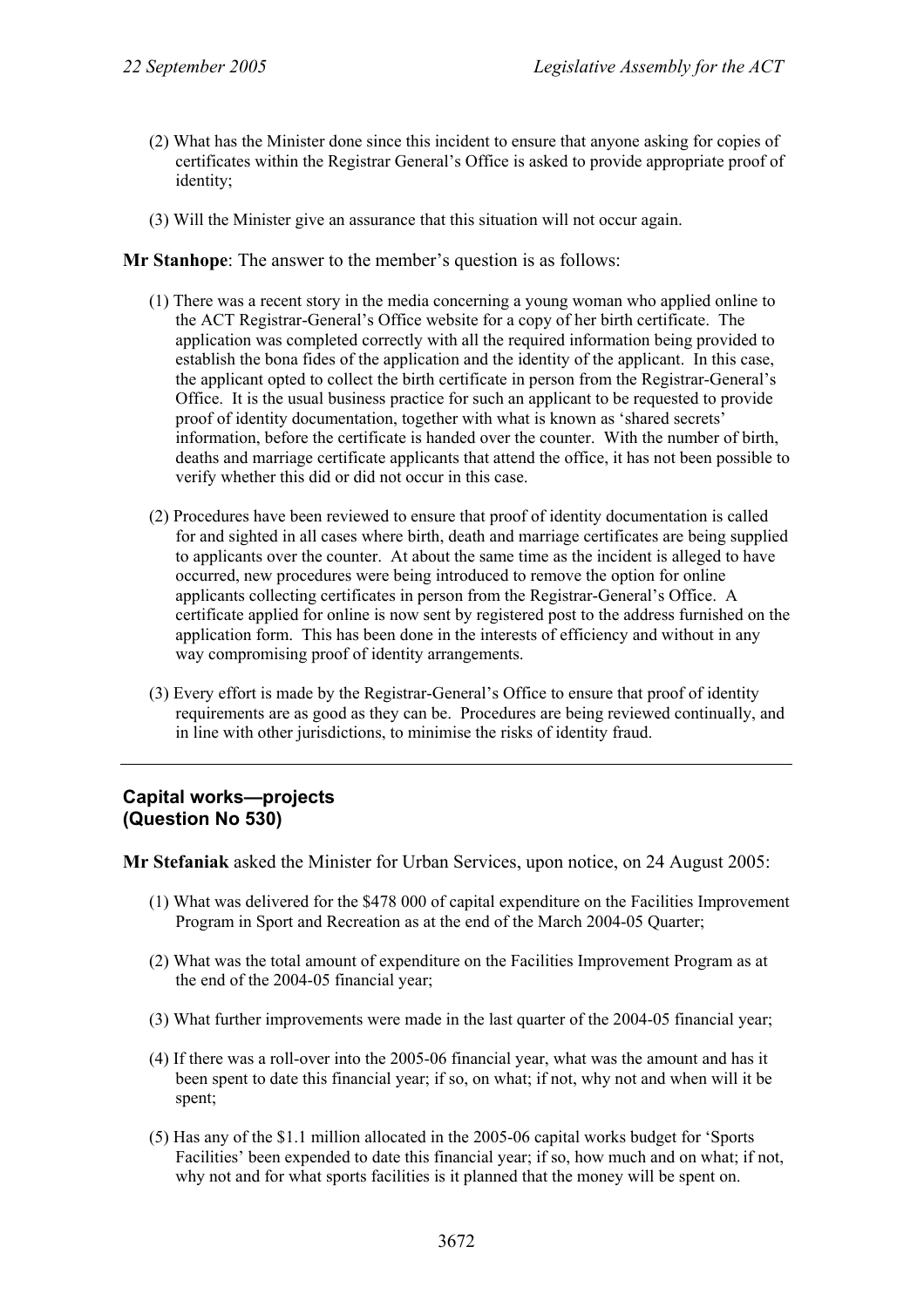**Mr Hargreaves**: The answer to the member's question is as follows:

- (1), (2) and (3). The Facilities Improvement Program provided the following outcomes to the end of the 2004-05 financial year, incurring total expenses of \$1.0m;
	- the upgrading of lights to national/international standard on Diamonds 2 and 3 at the Canberra Softball Centre, Hawker;
	- refurbishing and upgrading of the pavilion at the Hawker Softball Centre;
	- installation of new training lights at Stirling district playing fields;
	- landscaped viewing terrace and replacement of pumps at the Dickson Pool;
	- a new hypochlorite handling system at the Manuka Pool; and
	- fencing and minor landscape and amenity improvements at a number of sporting and recreational facilities.

Most of these works were in progress at the end of March 2005, incurring expenses of \$0.478m at that time.

- (4) There was no roll-over of funding into the 2005-06 financial year.
- (5) Subject to final costings, the 2005-06 sports facilities capital upgrades program will include:
	- new cricket training facility  $-$  Lyneham Oval;
	- new training lights Garran and Jerrabomberra Ovals:
	- additional changeroom facilities O'Connor Enclosed Oval;
	- canteen facilities Latham Oval; and
	- minor improvements to changerooms, pipework etc. at Dickson and Manuka Pools.

In addition, some of the funding is retained to cover minor works that arise during the year such as fencing and other minor improvements.

Expenditure for the current financial year to date has been limited to two projects:

- (i) repainting and repair of office space at Canberra Olympic Pool following a roof leak (\$16,950); and
- (ii) renovation of the Reid Oval turf cricket wicket (\$21,000).

### **Capital works—projects (Question No 531)**

**Mr Stefaniak** asked the Minister for Urban Services, upon notice, on 24 August 2005:

- (1) What has been delivered for the \$46 000 of capital expenditure, as at the end of the 2004- 05 March Quarter, on forward design for a permanent enclosure and refurbishment of the Civic Pool;
- (2) Was there any further expenditure on this project in the final quarter of the 2004-05 financial year; if so, how much, and what was delivered; if not, when will the outstanding authorisation of \$24 000 be expended;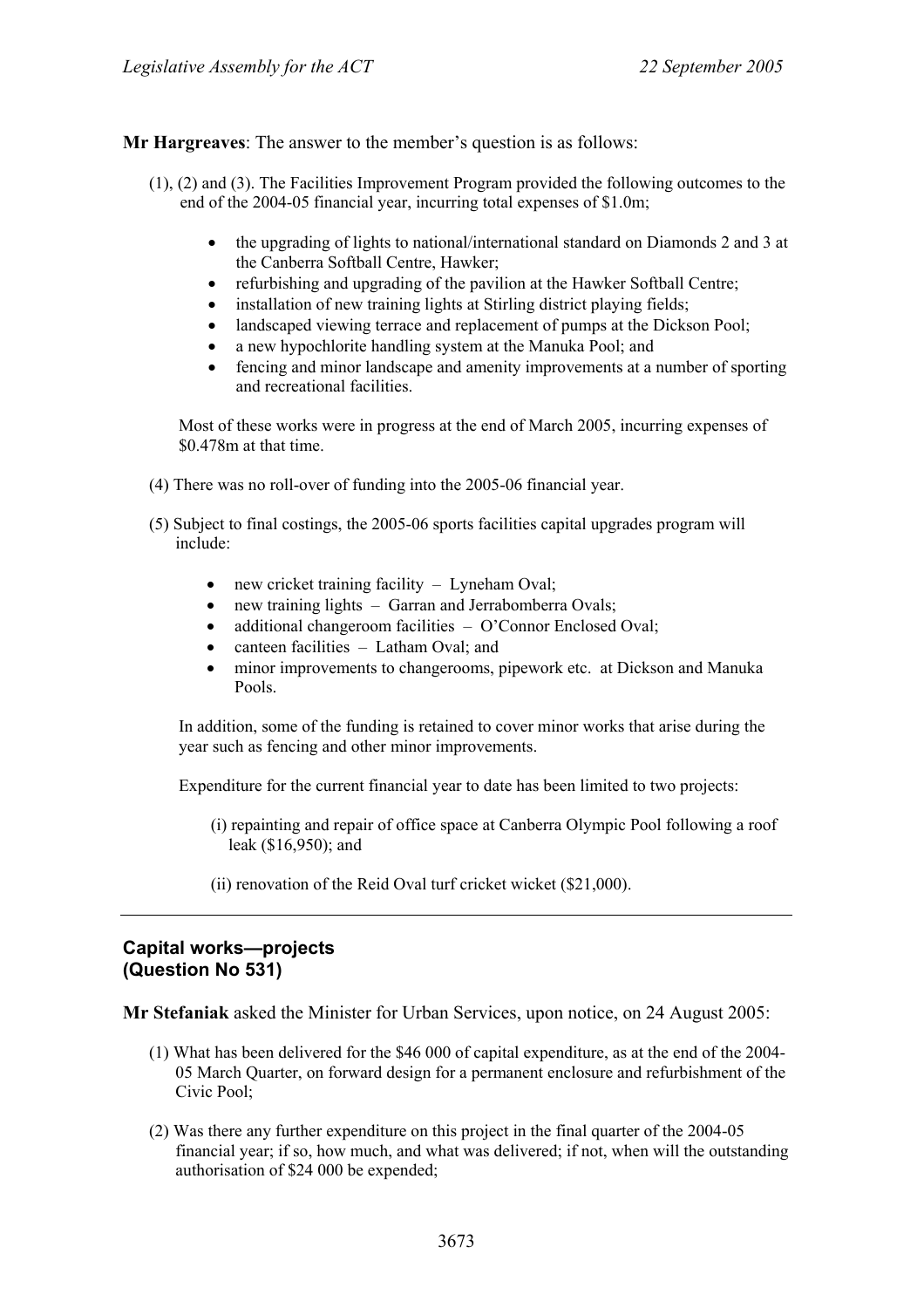- (3) Has this project been completed; if so, what did the feasibility study recommend and what action will the Government now take to enclose the Civic Pool; if not, when will it be completed;
- (4) Why was there a need to undertake this feasibility study given that the former Liberal Government also funded a feasibility study for a permanent cover for the Civic Pool.

#### **Mr Hargreaves**: The answer to the member's question is as follows:

(1) & (2) The allocation of \$70,000 made in the 2004-05 budget for forward design of the Civic Pool permanent enclosure and refurbishment, provided for a review of the principal findings of the 2001 feasibility study by a specialist leisure consultant to determine whether those findings remained valid in the light of recent developments in the aquatics industry.

The department also commissioned a Conservation Management Plan for the site, in recognition of the Pool's heritage status and a recommendation of the 2001 study. This Plan has established guidelines for the facility's redevelopment in line with its heritage status.

Funding was also used to obtain specialist advice from the same consultant to assist in developing specifications for the new management contract for Civic Pool and Lakeside Leisure Centre that took effect from 1 July 2005.

The allocation of \$70,000 has been fully expended.

(3) The project has been completed. However, as noted above, the project was not a feasibility study. The review of the 2001 study essentially supported the earlier findings in terms of the design principles and components to be included in the redevelopment. The Conservation Management Plan allows for a permanent enclosure structure, subject to certain guidelines. The exterior of the main buildings must be retained but the interiors may be reconfigured. The eventual design will need to recognise these constraints.

The Government will again consider funding the project as part of the 2006-07 budget, subject to other capital works priorities. Completion timing will be dependent on funding and the programming of works.

(4) As noted in 3 above, this project was not a feasibility study. Some additional work was necessary to progress aspects of the 2001 study and issues relating to the management of the Civic Pool, such as the Conservation Management Plan.

## **Kippax library (Question No 532)**

**Mr Stefaniak** asked the Minister for Urban Services, upon notice, on 24 August 2005:

- (1) What was the total year's capital expenditure on the Kippax Library project in 2004-05;
- (2) Has this project been completed; if not, why not and when will it be completed;
- (3) Will this project be delivered on its allocated budget of \$3.5 million.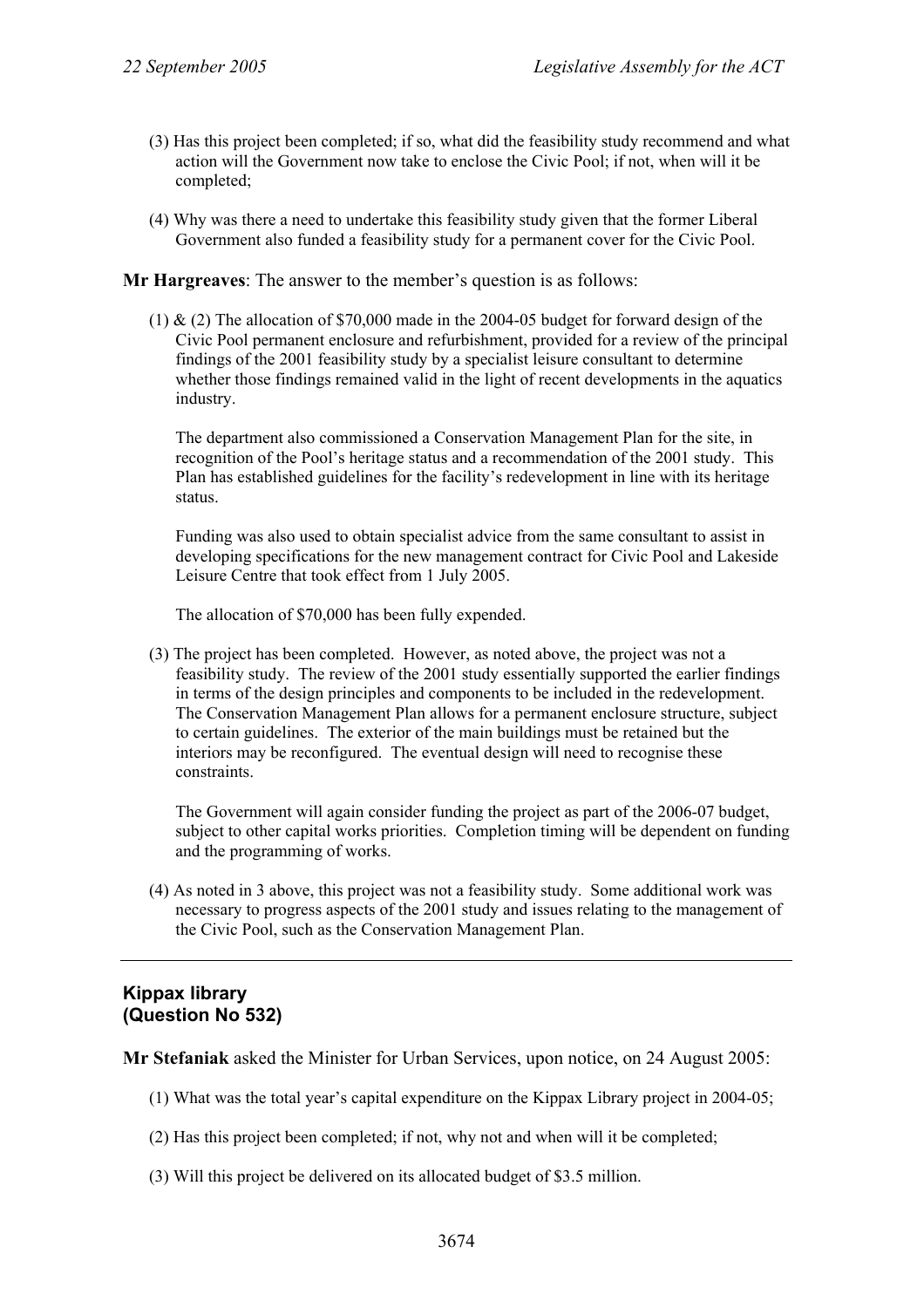**Mr Hargreaves**: The answer to the member's question is as follows:

- (1) Total capital expenditure in 2004-05 was \$2.305m.
- (2). Construction of the library has been completed and the library was opened to the public on 30 August 2005.
- (3) Yes.

#### **Roads—parking infringements (Question No 533)**

**Mr Pratt** asked the Minister for Urban Services, upon notice, on 24 August 2005:

- (1) How many parking infringements have been issued to vehicles for sale illegally parked on roundabouts or nature strips across the ACT, listed by month for the last 12 months, including infringements issued in August 2005 to date;
- (2) How many such infringements have been issued in the previous four financial years to 30 June 2005;
- (3) What (a) is the category of infringements issued for this offence and (b) was the average costs of each infringement, at parts (1) and (2) above;
- (4) Have any such infringements been (a) disputed and (b) withdrawn; if so, how many and when, listed by month/year as per parts (1) and (2) above.

**Mr Hargreaves**: The answer to the member's question is as follows:

(1) The total number of infringements issued to vehicles illegally parked on nature strips by month for the last 12 months is:

| August 2004      | 151                    |
|------------------|------------------------|
| September 2004   | 159                    |
| October 2004     | 168                    |
| November 2004    | 212                    |
| December 2004    | 129                    |
| January 2005     | 145                    |
| February 2005    | 295                    |
| March 2005       | 373                    |
| April 2005       | 343                    |
| May 2005         | 266                    |
| June 2005        | 255                    |
| <b>July 2005</b> | 240                    |
| August 2005      | 152 (as at $24/8/05$ ) |

(2) The total of infringements issued for being illegally parked on natures strips for the last four financial years is:

| 2001-2002 | 1360 |
|-----------|------|
| 2002-2003 | 1531 |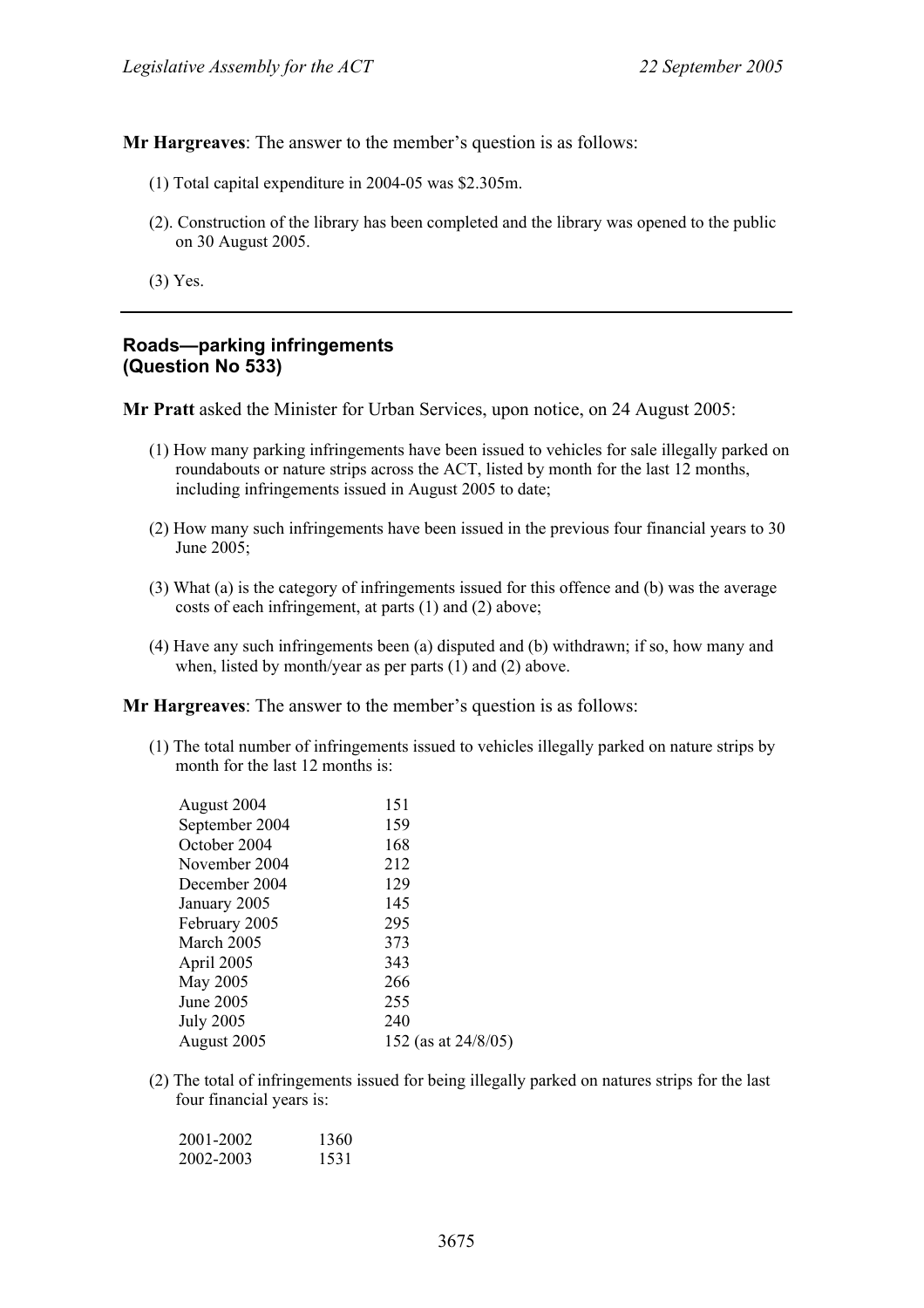| 2003-2004 | 1768 |
|-----------|------|
| 2004-2005 | 2713 |

(3) (a) Infringements for parking on roundabouts or natures strips are issued under *Australian Road Rule 197* for "**Stopping on a path, dividing strip or nature strip**".

(b) The penalty amount associated with the infringement of "**Stopping on a path, dividing strip or nature strip**" is increased each financial year in accordance with CPI. The penalty amount applied over the past five years has been:

| 2001-2002 | \$62.00 |
|-----------|---------|
| 2002-2003 | \$63.00 |
| 2003-2004 | \$66.00 |
| 2004-2005 | \$68.00 |
| 2005-2006 | \$70.00 |

(4) The total number of such infringements that have been disputed and withdrawn is:

For the last 12 months including to date in August 2005

|                     | Disputed | Withdrawn |
|---------------------|----------|-----------|
| August 2004         | 26       | 6         |
| September 2004      | 29       | 6         |
| October 2004        | 39       | 17        |
| November 2004       | 68       | 29        |
| December 2004       | 30       | 8         |
| January 2005        | 40       | 12        |
| February 2005       | 91       | 34        |
| March 2005          | 91       | 30        |
| April 2005          | 68       | 23        |
| May 2005            | 60       | 15        |
| June 2005           | 50       | 14        |
| <b>July 2005</b>    | 56       | 15        |
| August 2005 to date | 19       | 8         |

For the last four financial years to 30 June 2005

|           | Disputed | Withdrawn |
|-----------|----------|-----------|
| 2001-2002 | 243      | 93        |
| 2002-2003 | 292      | 106       |
| 2003-2004 | 315      | 112       |
| 2004-2005 | 635      | 216       |

# **Burringiri Aboriginal Corporation (Question No 535)**

**Mrs Burke** asked the Minister for Arts, Heritage and Indigenous Affairs, upon notice, on 24 August 2005: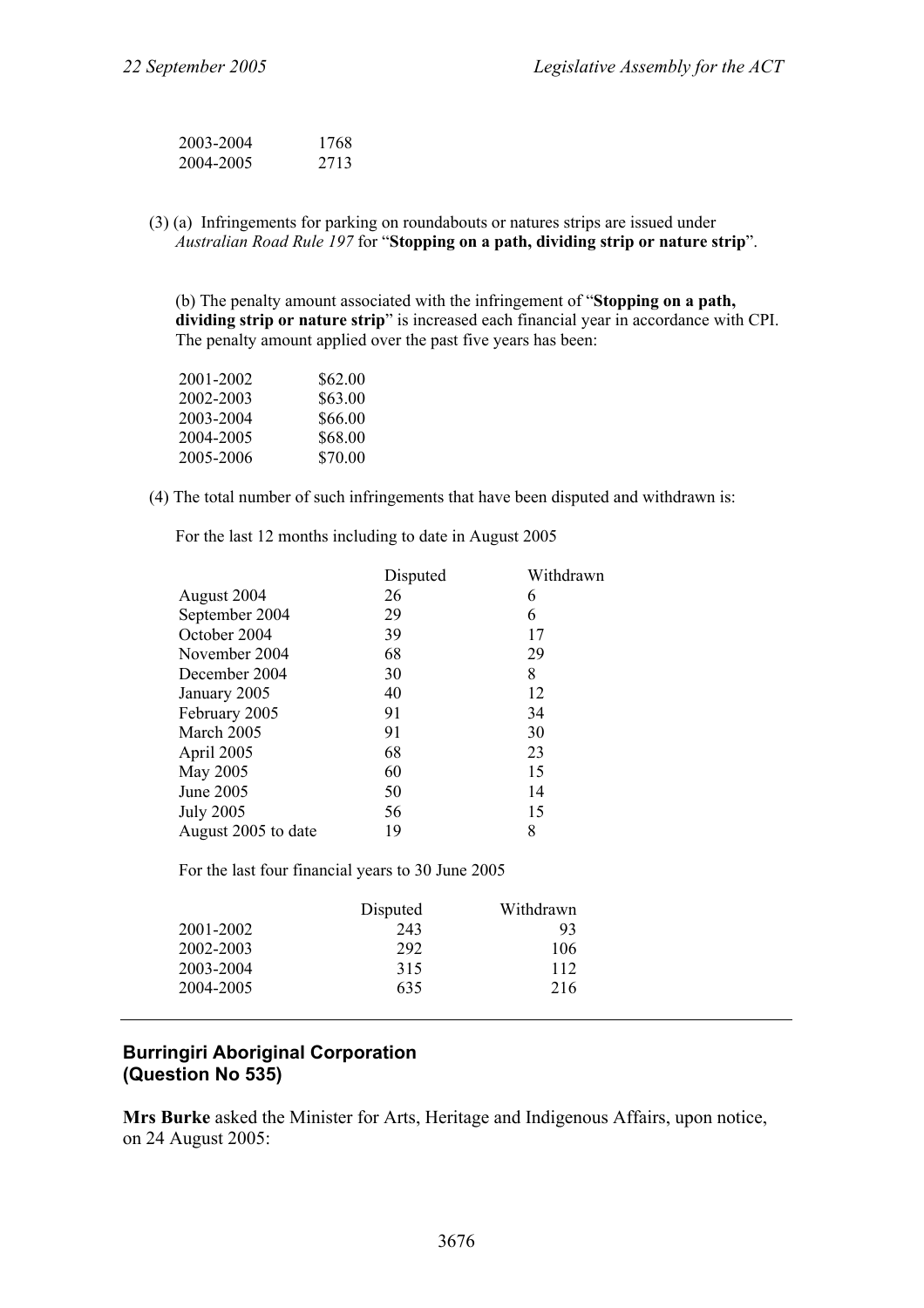- (1) Further to the response to question on notice No 134 that asked whether or not Burringiri Aboriginal Corporation had gained access to the capital works budget of \$1.542 million set aside for future capital works improvements to be made to the Indigenous Cultural Centre at Yarramundi Reach in which you stated that the terms of the contract between the ACT Government and Burringiri Aboriginal Corporation does not allow for access to capital works funds, why would the Burrigiri Aboriginal Corporation believe that they had direct access to the funds to make improvements to the site;
- (2) Did the Minister indicate that he had no involvement in the expenditure of the money set aside for the site and did he also state on WIN News on 12 July 2005 that he is not making decisions because it is not my responsibility and that it was also disrespectful and patronising; if so, why in the answer to question on notice No 134, did he state that the Chief Minister's Department and Urban Services have been in consultation with Burringiri on the development of a 5 year capital refurbishment program.

**Mr Stanhope**: The answer to the member's question is as follows:

- (1) I cannot answer for the Burringiri Aboriginal Corporation. As a community organisation, Burringiri does not have direct access to the capital works fund.
- (2) (a) Yes.
	- (b) Yes.
	- (c) Because it is a fact that the Chief Minister's Department and Urban Services have been in consultation with Burringiri on the development of a 5 year capital refurbishment program.

### **Housing—price signalling mechanisms (Question No 536)**

**Mrs Burke** asked the Minister for Disability, Housing and Community Services, upon notice, on 24 August 2005:

- (1) In response to question on notice No 216, did the Minister indicated that Housing ACT does not have any plans to implement price signalling mechanisms to provide public housing tenants with incentives such as the Sales to Tenants program, that would see some tenants move into alternative housing options other than social housing; if so, is this still the case;
- (2) If it is the Government's wish to see security of tenure remain as a central tenet of the public housing system, even for some tenants who are clearly capable of leaving the system to free up properties for more needy applicants, why would the Chief Minister now indicate that he wants to review the system and set in place mechanisms to encourage market renters to become more independent by moving into the private market, as reported in *The Canberra Times* on 23 July 2005.

**Mr Hargreaves**: The answer to the member's question is as follows:

(1) No, I did not indicate that "Housing ACT does not have any plans to implement price signalling mechanisms to provide public housing tenants with incentives such as the Sales to Tenants program".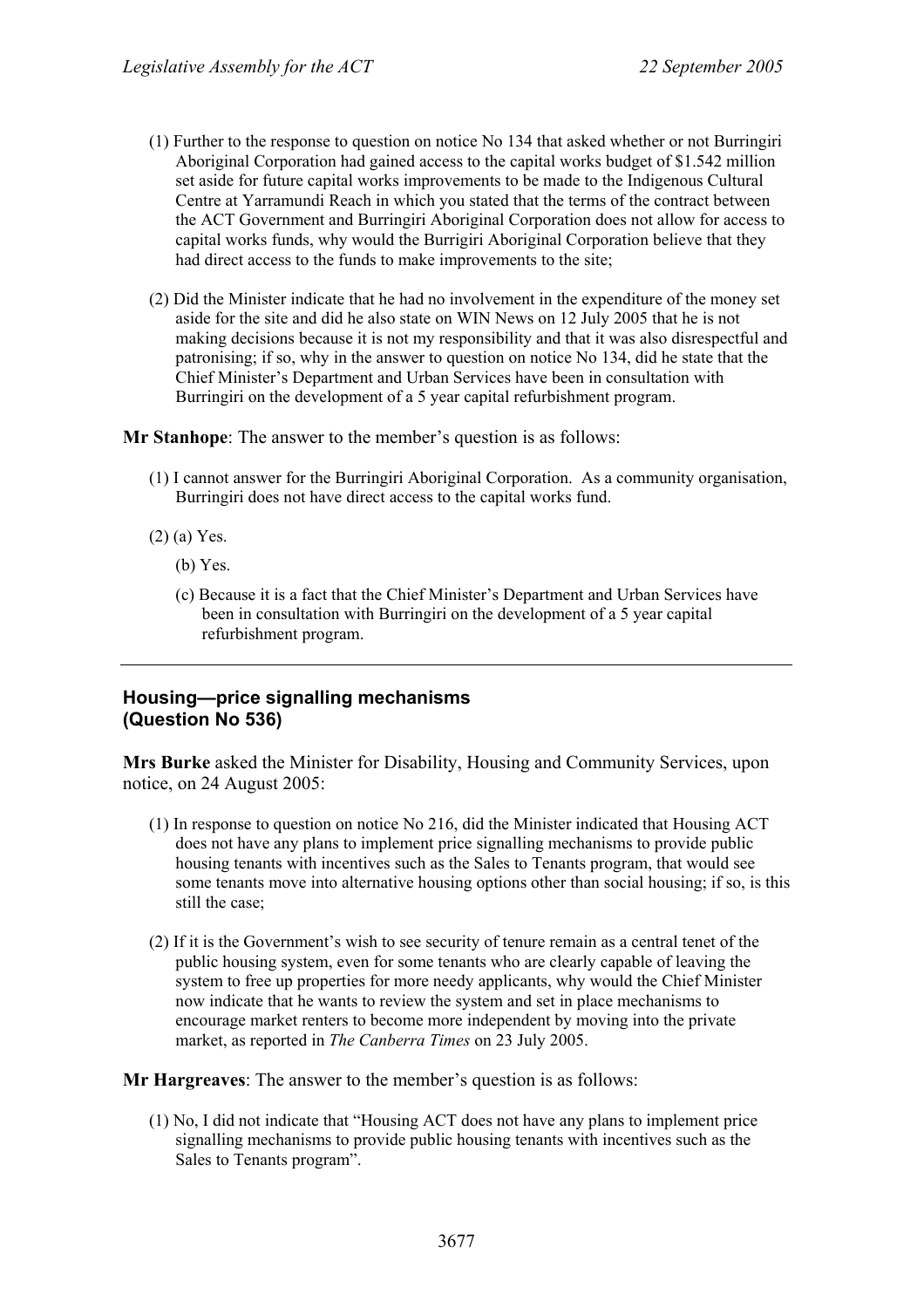Question on Notice No. 216 asked:

How will ACT Housing implement price signalling mechanisms to aid some market renters in public housing properties *who do not take up incentives* such as the Sales to Tenants Program to move into alternative housing options other than social housing [emphasis added].

This does not correspond with the wording of Question on Notice No. 536 above which asks if I indicated that "Housing ACT does not have any plans to implement … mechanisms to provide public housing tenants with incentives such as the Sales to Tenants program".

(2) The Chief Minister advised that the Government is considering whether there should be a system which would assist people who pay market rent to purchase their house from the government or move into the private rental market. The Government's stated policy on security of tenure remains in place.

# **Albert Hall (Question No 537)**

**Mrs Burke** asked the Minister for Disability, Housing and Community Services, upon notice, on 24 August 2005:

- (1) When leasing arrangements for Albert Hall again come under the scrutiny of the Department of Disability, Housing and Community Services, will confirmation of bookings be able to be made for dates after 30 June 2006;
- (2) Are there any plans to sell the facility;
- (3) What guarantee will the Minister provide to ensure this unique ACT Heritage Listed landmark remains public property and accessible to all Canberrans given that the Chief Minister announced in the 2005-06 Budget the possible refurbishment of Albert Hall will be examined as part of a \$40 000 scoping study.

**Mr Stanhope**: The answer to the member's question is as follows:

(1) Leasing arrangements for the Albert Hall are currently managed by the Chief Minister's Department, not Department of Disability, Housing and Community Services.

The current sub- lease is due to expire on 30 June 2006. The Government is assessing options for the future use of Albert Hall. At this stage no work has been undertaken in relation to a new management lease.

- (2) There are no plans to sell the facility.
- (3) Part of the funding for the scoping study has been allocated to the preparation of a Conservation and Landscape Management Plan for Albert Hall. This will inform the Government of any opportunities and constraints that might affect its refurbishment given the heritage significance of the Hall. The Government is committed to providing continued community access and use to Albert Hall.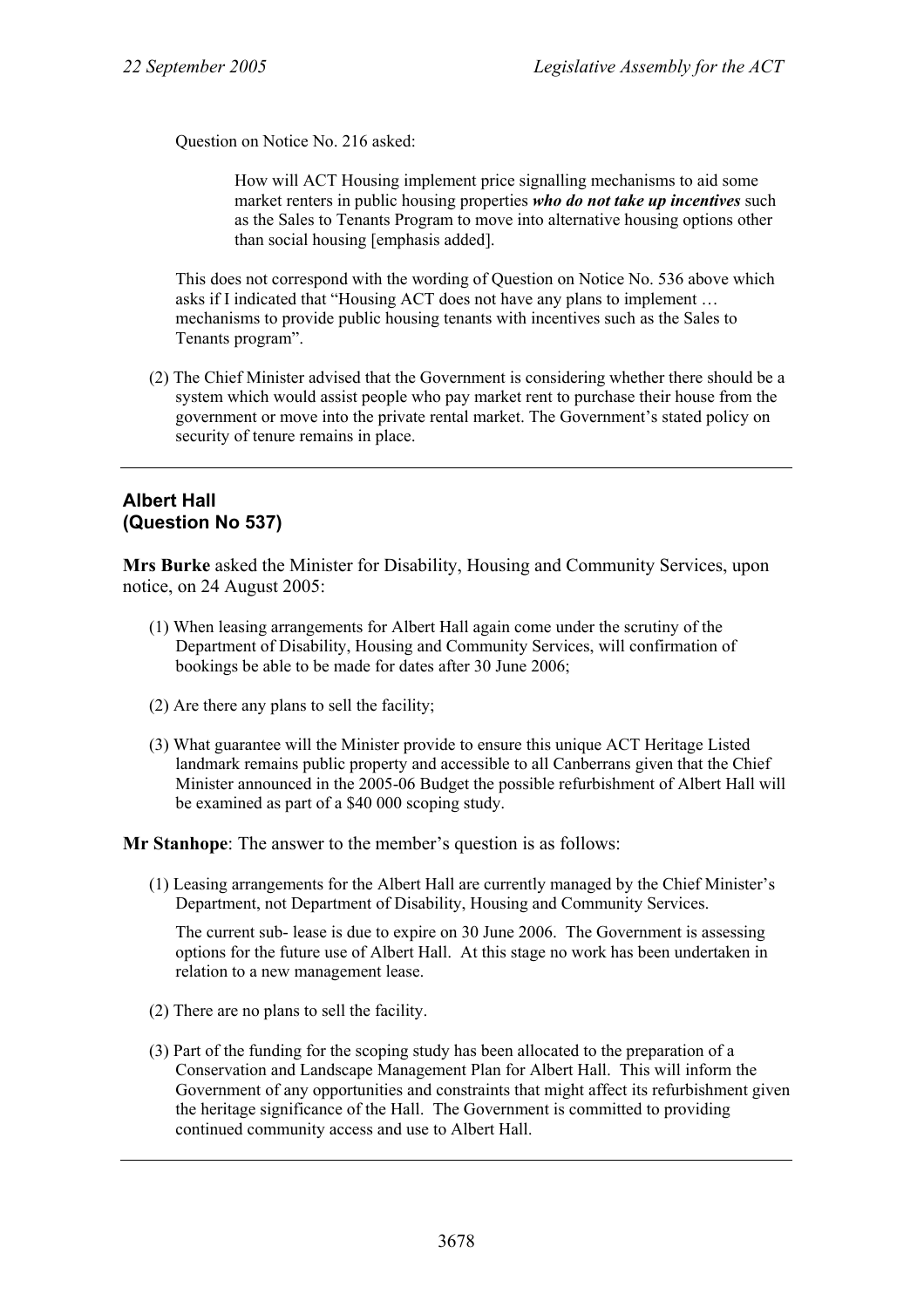# **Griffin Centre—security (Question No 539)**

**Mrs Burke** asked the Minister for Disability, Housing and Community Services, upon notice, on 24 August 2005:

- (1) How many swipe cards will the Minister be directing the Department of Disability, Housing and Community Services to issue to tenants and visitors to gain access to the new 'high security' Griffin Centre;
- (2) Why wasn't the matter of access to the building discussed and decided upon during the initial planning process;
- (3) Why are the tenants of the Griffin Centre now footing the costs of security in the new Griffin Centre.

**Mr Hargreaves**: The answer to the member's question is as follows:

- (1) The issue of the cards to tenants and users is a matter for the Griffin Centre to determine and is not an issue for Ministerial direction;
- (2) Access to the building was considered and discussed during the initial planning phase. It was decided to install a swipe card access system based on the work done at that time. Following further discussions with the ACT Council of Cultural and Community Organisations Inc, a consultant was engaged to provide additional advice. That report has been received and is being considered by the Department in close consultation with the Council;
- (3) The tenants of the old Griffin Centre met the security costs of that building.

# **Libraries—internet pornography (Question No 540)**

**Mrs Burke** asked the Minister for Urban Services, upon notice, on 24 August 2005:

What measures does the ACT Government have in place to block access to pornography on the internet at public libraries and other venues where the public have access to the internet, in order to protect children from accidental or deliberate access to pornography.

**Mr Hargreaves**: The answer to the member's question is as follows:

- (1) A filtering system called Content Keeper has been in place to block access to pornography on the Internet in all public library branches since March 2004. Content Keeper also blocks internet sites that include:
	- Adult Content
	- Violence/Undesirable content
	- Malicious ie hacking etc.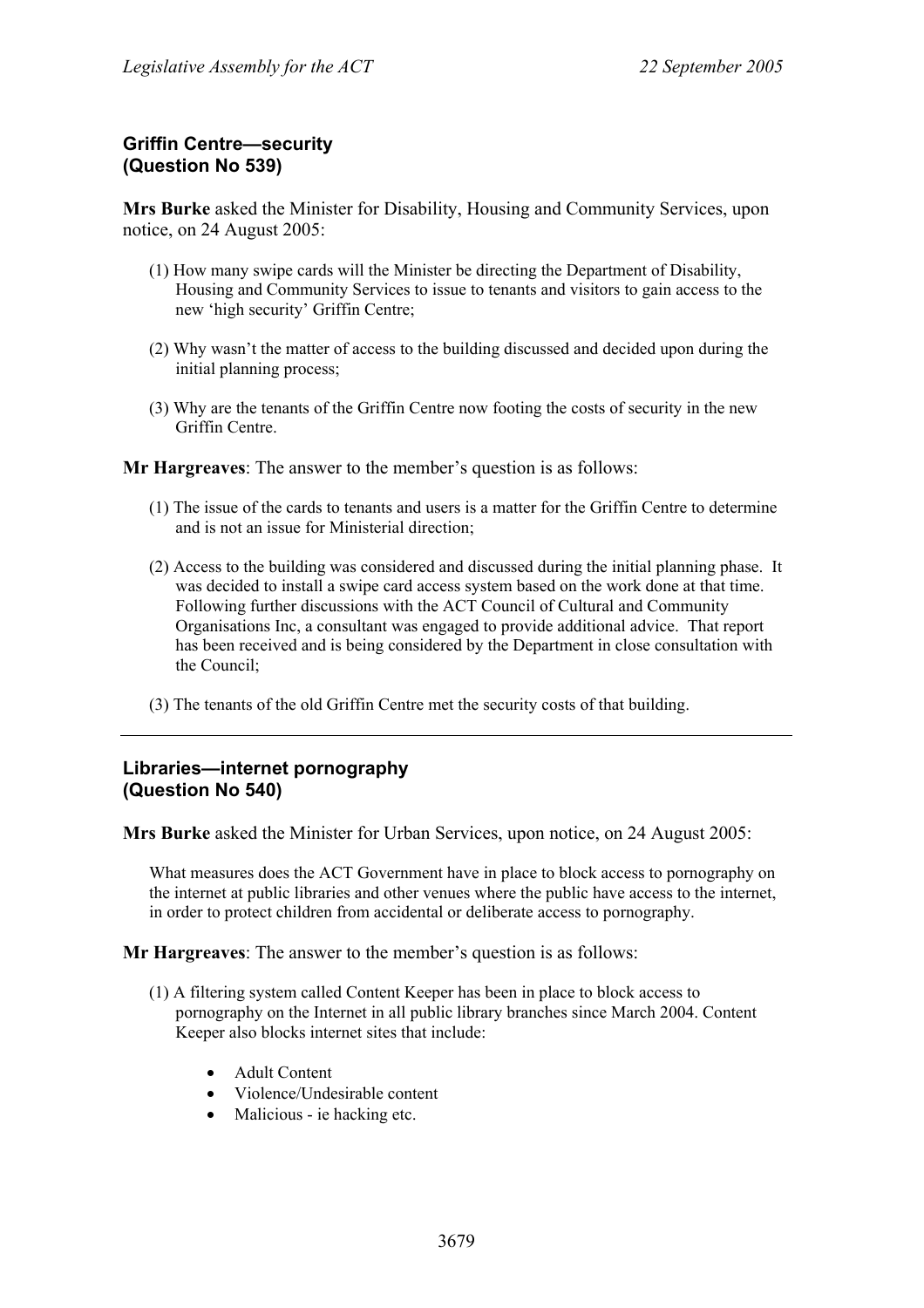When a site is blocked an appropriate message informs the customer what has happened and why. If Content Keeper blocks a legitimately inoffensive Internet site, public library customers can approach service desk staff to request that the site be unblocked.

Public Libraries are currently the only Department of Urban Services' venues where the public have access to the Internet.

### **Suicide prevention (Question No 541)**

**Mr Seselja** asked the Minister for Health, upon notice, on 25 August 2005:

- (1) What does the draft Suicide Prevention Strategy say about (a) life skills programs for apprentices and trainees throughout the ACT and (b) provision of services to men who are seeking help;
- (2) What changes in emphasis have been made to the draft recommendations on these two points through various drafts of the Suicide Prevention Strategy document;
- (3) What are the reasons for these changes.

**Mr Corbell**: The answer to the member's question is as follows:

- (1) (a) About life skills programs for apprentices and trainees throughout the ACT, the draft Suicide Prevention Strategy says:
- 1.1.3: Explore options for building on life skills programs that focus on resilience building, coping strategies and help seeking behaviors for apprentices and trainees throughout the ACT.

(b) About provision of services for men who are seeking help, the draft Suicide Prevention Strategy says:

- 2.3.1: In partnership between government and community organisations investigate and identify successful approaches and protocols to increase help seeking among men and improve men's social and emotional well-being.
- (2) All actions within the draft Suicide Prevention Strategy, including these two, have been developed through an extensive consultation process and have undergone numerous changes throughout that process. The emphasis within these two actions has always been on finding ways to improve services for men and increasing men's utilisation of existing and future services to improve their mental health and reduce the risk of suicide amongst men.
- (3) The actions as included in the final draft of the Strategy reflect the consensus position of key stakeholders and the ACT community as agreed during the consultation process.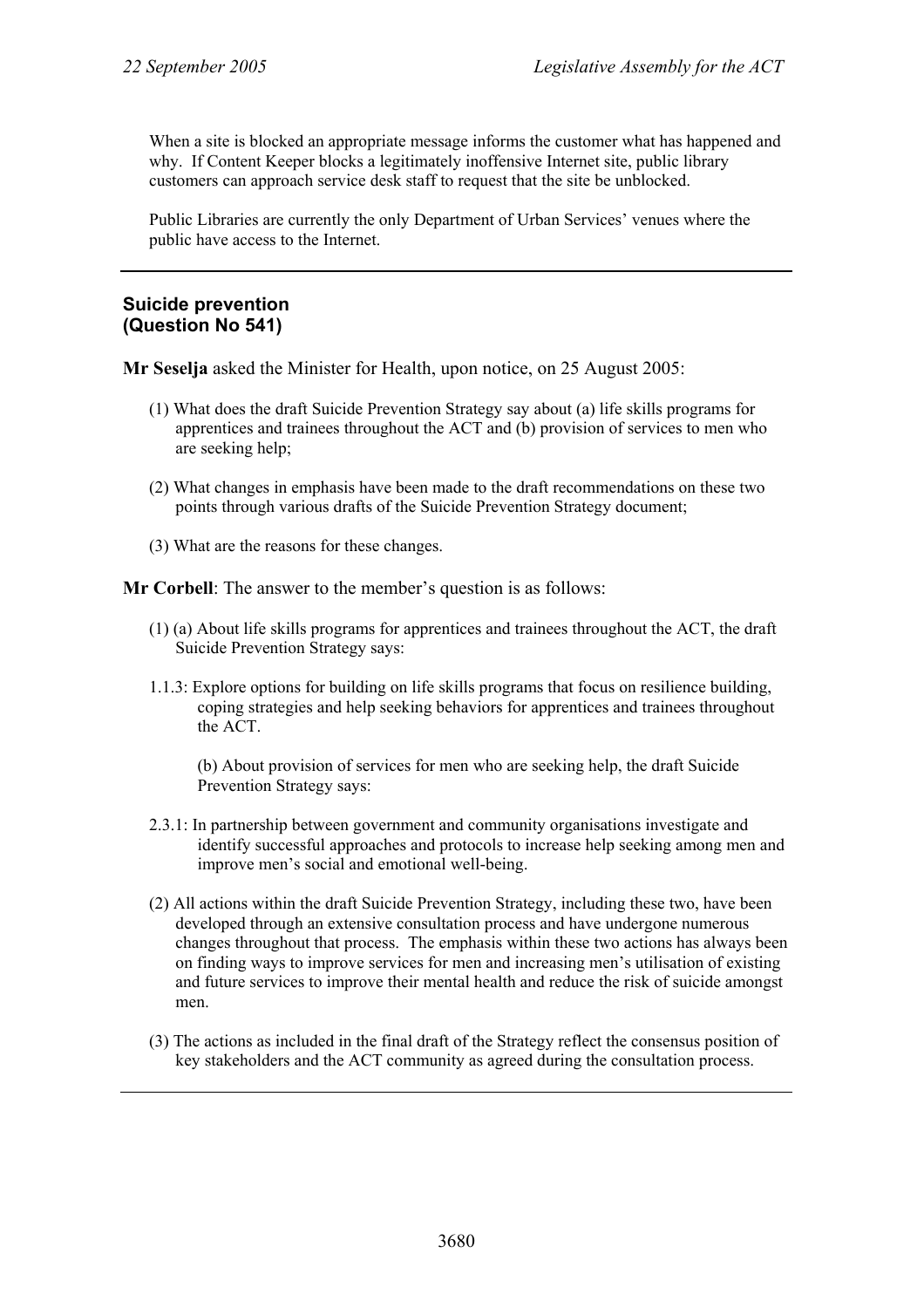### **Transport—capital expenditure (Question No 543)**

**Mr Seselja** asked the Minister for Planning, upon notice, on 25 August 2005:

- (1) What was delivered for the \$169 000 of capital expenditure, as at the end of the 2004-05 March Quarter, on the forward design of the Sustainable Transport Initiative, Stage 1;
- (2) Was there any further expenditure on this project in the final quarter of 2004-05; if so, how much and what was delivered for that expenditure; if not, why not;
- (3) What is the current (a) total expenditure and (b) status of this project;
- (4) What is the completion date for this project;
- (5) Is the project running according to schedule to meet that completion date and will it be met on budget.

**Mr Corbell**: The answer to the member's question is as follows:

- (1) The following items have been delivered as at end March 2005:
	- − bus station design guidelines
	- − governance model and committee terms of reference for project oversight
	- − initial route options work for early discussions with stakeholders
	- proposed route announced in January 2005
	- − completion of route options for busway through City West area and initial option identification for bus operation in the City Centre
	- − capitalised salary for dedicated project staff
	- − tenders called for route identification and Preliminary assessment of Belconnen-City Busway
	- − tenders called for specialist Busway program management assistance.
- (2) Expenditure for the June quarter was \$1.18m.

Total expenditure for the year was forecast at \$1.5m of which \$1.47m was spent as at the end of June 2005. During this quarter the following was delivered:

- − a one-off annual transfer of \$0.5m made to Department of Urban Services for completion of bicycle path construction in 2004-05 as part of the 10 year cycle master plan;
- − contract awarded for the Belconnen City route identification and Preliminary Assessment work;
- − contract awarded to McCormick Rankin and Cagney, an international transportation and Busway specialist organisation, for work to be undertaken in  $2005 - 2007$ .
- − Completion of preliminary sketch plans for bus priority measures in Belconnen Town Centre.
- − Preparation of tender documentation for a number of tenders to be called in Quarters 1-2 2005-06, including:
	- o City Transport feasibility study supporting the Canberra Central work.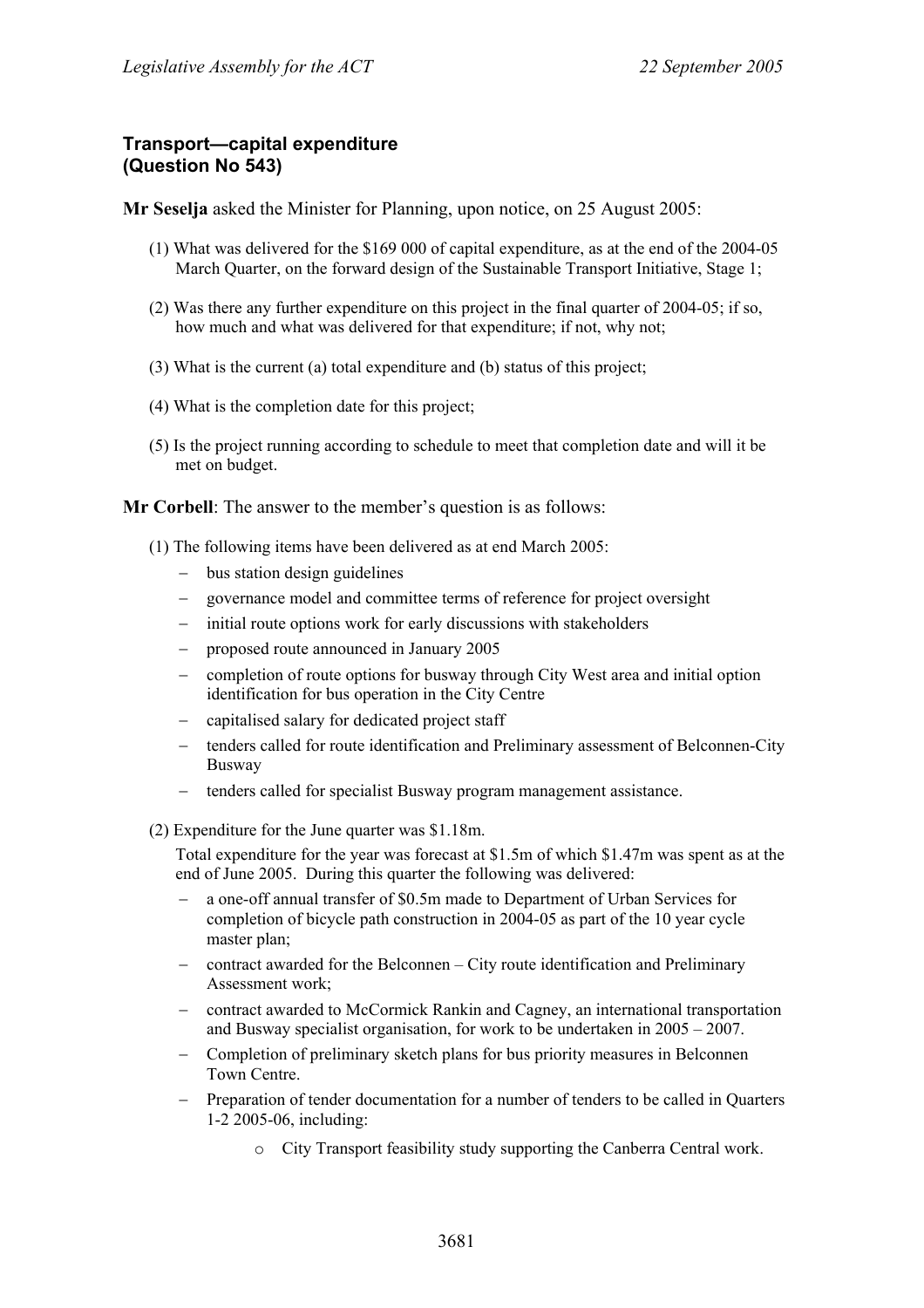- o Real Time Passenger Information and Signal Priority system
- o Planning Study (Preliminary Assessment) for improved bus transit in the Belconnen Town Centre

Note: an increase in expenditure for this June 2005 quarter is typical for a major capital infrastructure project where the previous quarter involved the calling of tenders and letting of contracts, followed by a period of increased expenditure as work is undertaken and contract payments occur.

- (3) (a) \$1.47m; (b) The projects are on time and delivering projected outcomes.
- (4) Projects currently funded within the Sustainable Transport Plan Stage 1, are due to be completed at end 2006 with the exception of the Belconnen – City Busway detailed engineering design and tender documentation which is due to be completed in Quarters 2- 3 of 2006-07.
- (5) Projects are running to time and budget and the forecast is for completion dates to be achieved.

## **Roads—Wells Station (Question No 544)**

**Mr Seselja** asked the Minister for Planning, upon notice, on 25 August 2005:

- (1) Are there two forward design projects titled 'Hoskins Street Wells Station Drive to Flemington Road' and 'Wells Station Drive Hoskins Street to Flemington Road' in the 2004-05 capital works program; if so, what are the details around these two projects;
- (2) What is the feasibility study for these two projects designed to report to Government;
- (3) Will these projects involve a road being constructed from the Wells Station Drive/Hoskins Street intersection directly across to meet with Flemington Road; if so, where is it proposed that such an access road would meet with Flemington Road.

**Mr Corbell**: The answer to the member's question is as follows:

- (1) Yes.
	- a) Hoskins Street from Wells Station Drive to Flemington Road

The proposed road extension has two 3.5 metre wide lanes with on-road cycle lanes and parallel parking bays on both sides of the road. It is a major collector road through the suburb of Franklin and will provide access to Mitchell and the Gungahlin Town Centre.

b) Wells Station Drive from Hoskins Street to Flemington Road

Wells Station Drive is a proposed arterial road linking Gungahlin Drive and Horse Park Drive. The road forms the boundary of three suburbs, Franklin, Harrison and Kenny. Part of the road has been previously constructed to link Gungahlin Drive to Hoskins Street in Mitchell industrial area. This project comprises the section of Wells Station Drive from Hoskins Street to link to the next major arterial road, Flemington Road.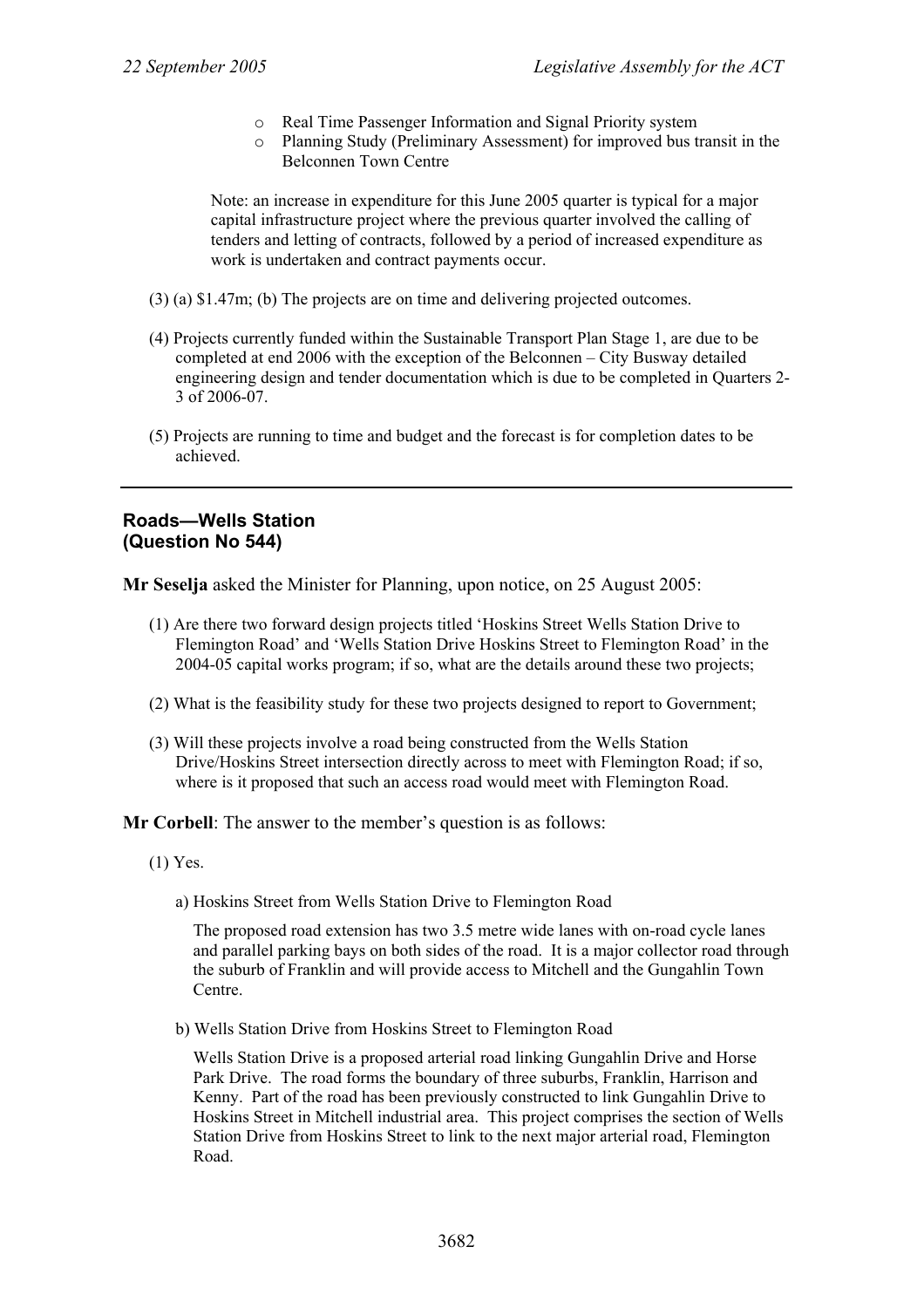- (2) The alignments of these two roads were set by the East Gungahlin Draft Variation to the Territory Plan and the Concept Plans for Harrison and Franklin. The two forward design projects will provide Government with detailed design of these two sections of the road.
- (3) Yes. The road will meet Flemington Road at the southwest corner of the suburb of Harrison.

### **Transport—joint venture projects (Question No 545)**

**Mr Seselja** asked the Minister for Planning, upon notice, on 25 August 2005:

Has the Minister or the Government been approached by the private sector to undertake a joint venture to provide more public transport opportunities to the people of Canberra through projects like light rail or a monorail system; if so, when was the Minister or the Government approached and what was the response; if not, would the Minister or the Government consider a joint venture project to improve public transport opportunities to the people of Canberra.

**Mr Corbell**: The answer to the member's question is as follows:

- (1) Yes the Government was approached in May 2004 regarding a proposal to build a monorail network in Canberra at the cost of \$3 billion. In return the proponent would require from the ACT:
	- Sites in the town centres for stations, plus right-of-ways for the track;
	- 400 hectares of land (a location south of William Hovell Drive and west of Coppins Crossing was suggested) for a 'monorail hub centre';
	- \$5 million on signing of the MOU for undertaking planning and development:
	- \$5 million on signing the completed 'Monorail Development Agreement';
	- \$500 million bank guarantee to be lodged with project financiers; and
	- Operational franchise of 40 years.
- (2) ACT Treasury assessed the proposal (based on the information available) as not viable. Based on the available information the benefits to the ACT were more difficult to establish than the costs or risks.
- (3) The Government would consider a viable proposal that is consistent with the objectives of the Sustainable Transport Plan, and where the benefits and costs were able to be fully analysed.

### **Gungahlin to Civic busway (Question No 547)**

**Mr Seselja** asked the Minister for Planning, upon notice, on 25 August 2005:

(1) What was delivered for the \$11 000 of capital expenditure, as at the end of the 2004-05 March Quarter, on the Business Case for the Gungahlin to Civic Bus Way, Stage 2;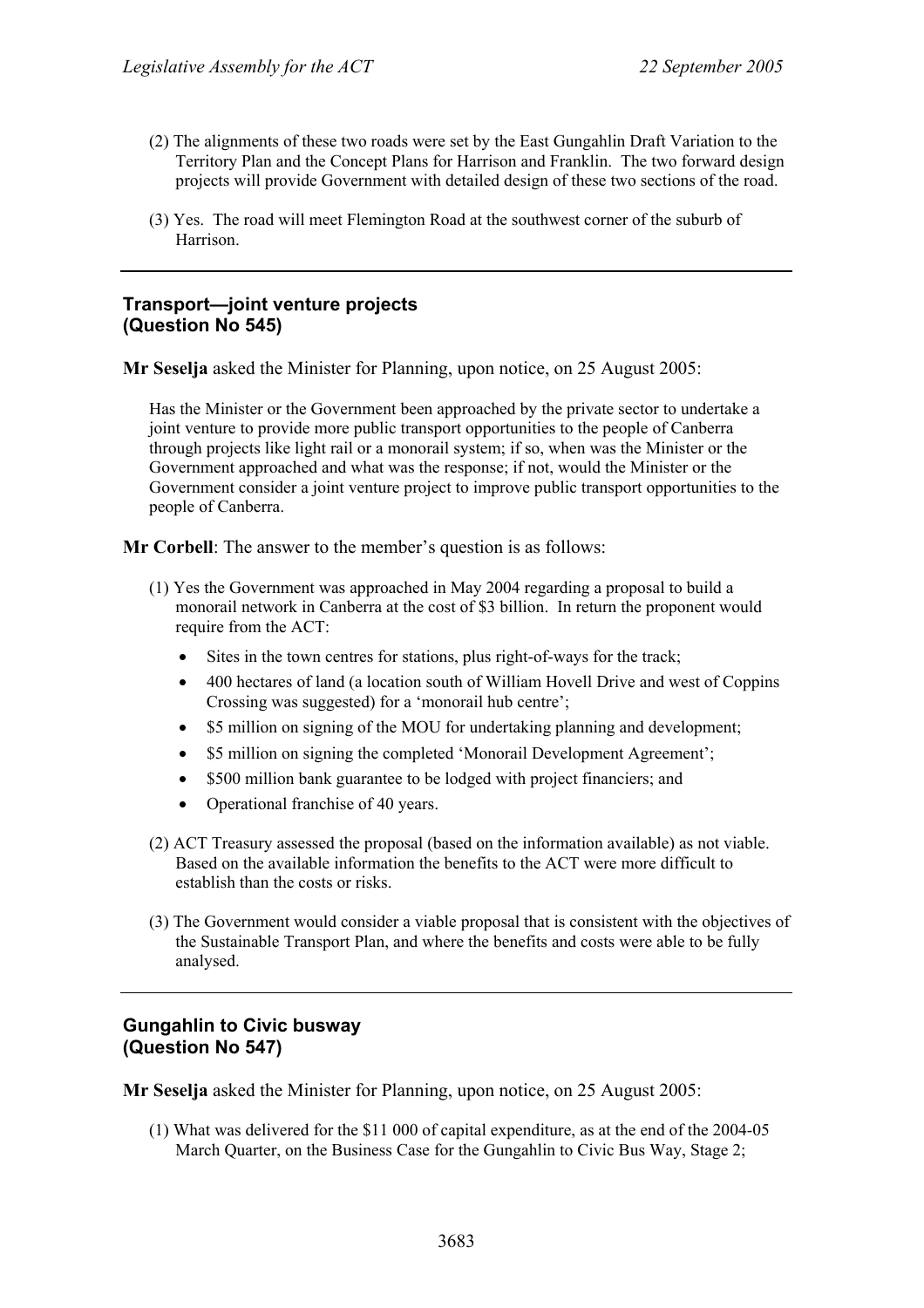- (2) Was there any further expenditure on this project in the final quarter of 2004-05; if so, how much and what was delivered for that expenditure; if not, why not;
- (3) What is the (a) current total expenditure and (b) current status of the project;
- (4) What is the completion date for this project and is it running according to schedule to meet that completion date;
- (5) If the project has been completed will the Minister release publicly the Financial and Economic Business Case;
- (6) When does the Minister expect to make a decision on the viability of this project.

**Mr Corbell**: The answer to the member's question is as follows:

- (1) By the end of the 2004-05 March Quarter, a range of options (three main options and more than ten sub-options) for the busway were identified and associated materials delivered.
- (2) As end June 2005, the expenditure was \$52,963. During this quarter, the following was completed:
	- − identification of issues and options
	- − traffic survey and analysis
	- − preliminary consultations with key stakeholders
	- − traffic modelling of key options
	- − analysis of alternatives
- (3) (a) \$52,963; (b) the project is progressing on time and is meeting the objectives of the project.
- (4) The draft report is expected in September 2005 and the final report in October 2005. The progress is in accordance with the expected timelines.
- (5) Once completed, it will initially be a document for internal Government circulation and consideration.
- (6) The viability of the project will be considered as part of the Government's examination of the final report and as part of any business case submitted with future Capital Works programs.

#### **Roads—capital expenditure (Question No 548)**

**Mr Seselja** asked the Minister for Planning, upon notice, on 25 August 2005:

- (1) What has been delivered for the \$120 000 of capital expenditure, as at the end of the March Quarter, on the Gungahlin to Civic Corridor, Stage  $1 - HOV$  priority measures;
- (2) Was there any further expenditure on this project in the final quarter of 2004-05; if so, how much and what was delivered for that expenditure; if not, why not;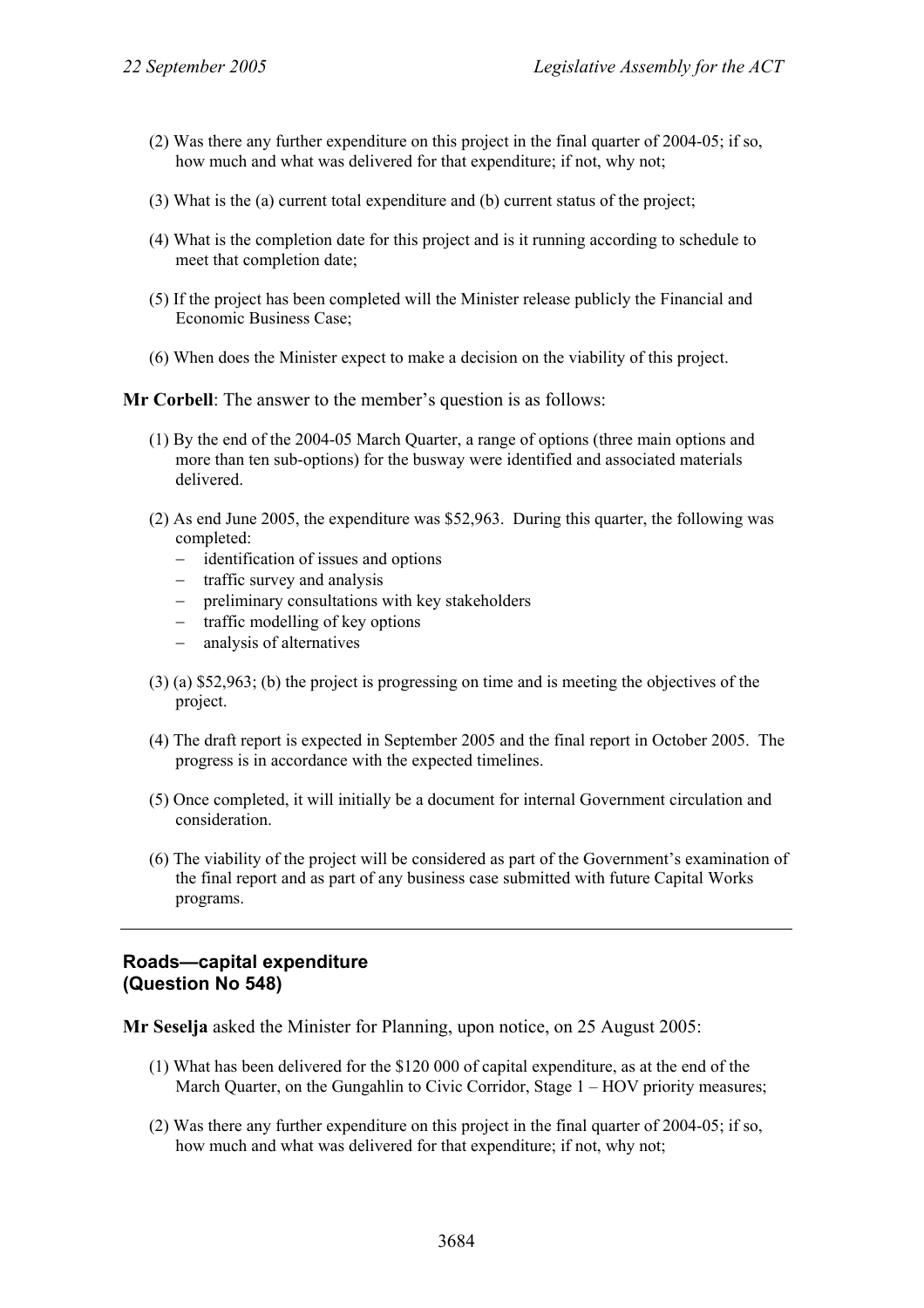- (3) Has there been any expenditure on this project in the current financial year and what is the total amount of funding that has been expended on this project to date;
- (4) What is the completion date for this project;
- (5) Is this project running according to schedule to meet the completion date and according to budget.

**Mr Corbell**: The answer to the member's question is as follows:

- (1) As at the end of the 2004-05 March quarter, preliminary engineering investigations and preliminary sketch plan designs were completed.
- (2) As at the end of June 2005, the expenditure on the project was \$155,492 out of a total budget allocation of \$900,000. Initial agencies and stakeholder consultation was completed, and there has been substantial progress with the final design.
- (3) There has been no expenditure on this project in the current financial year. Total expenditure is \$155,492 as at 30 June 2005.
- (4) December 2005.
- (5) Yes.

## **Crime—assaults (Question No 549)**

**Mr Pratt** asked the Minister for Police and Emergency Services, upon notice, on 25 August 2005:

- $(1)$  How many assaults were (a) reported and (b) attended to by police in (i) the City, (ii) Belconnen, (iii) Gungahlin, (iv) Tuggeranong and (v) Woden, on the nights of Friday, 19 August and Saturday, 20 August 2005;
- (2) How many (a) arrests and (b) charges were made as a result of these assaults;
- (3) How many police patrols were on duty at each of the locations listed in part (1) on each night;
- (4) How many assaults were reported to which police did not attend the incident at each of the locations listed in part  $(1)$  on each night;
- (5) What is the weekly average number of assaults (a) reported and (b) attended to on Friday and Saturday evenings during (i) 2004-05, (ii) 2003-04, (iii) 2002-03 and (iv) 2001-02 at each of the locations listed in part (1);
- (6) Further to part (5), what is the average number of (a) arrests, (b) charges and (c) convictions made.

**Mr Hargreaves**: The answer to the member's question is as follows: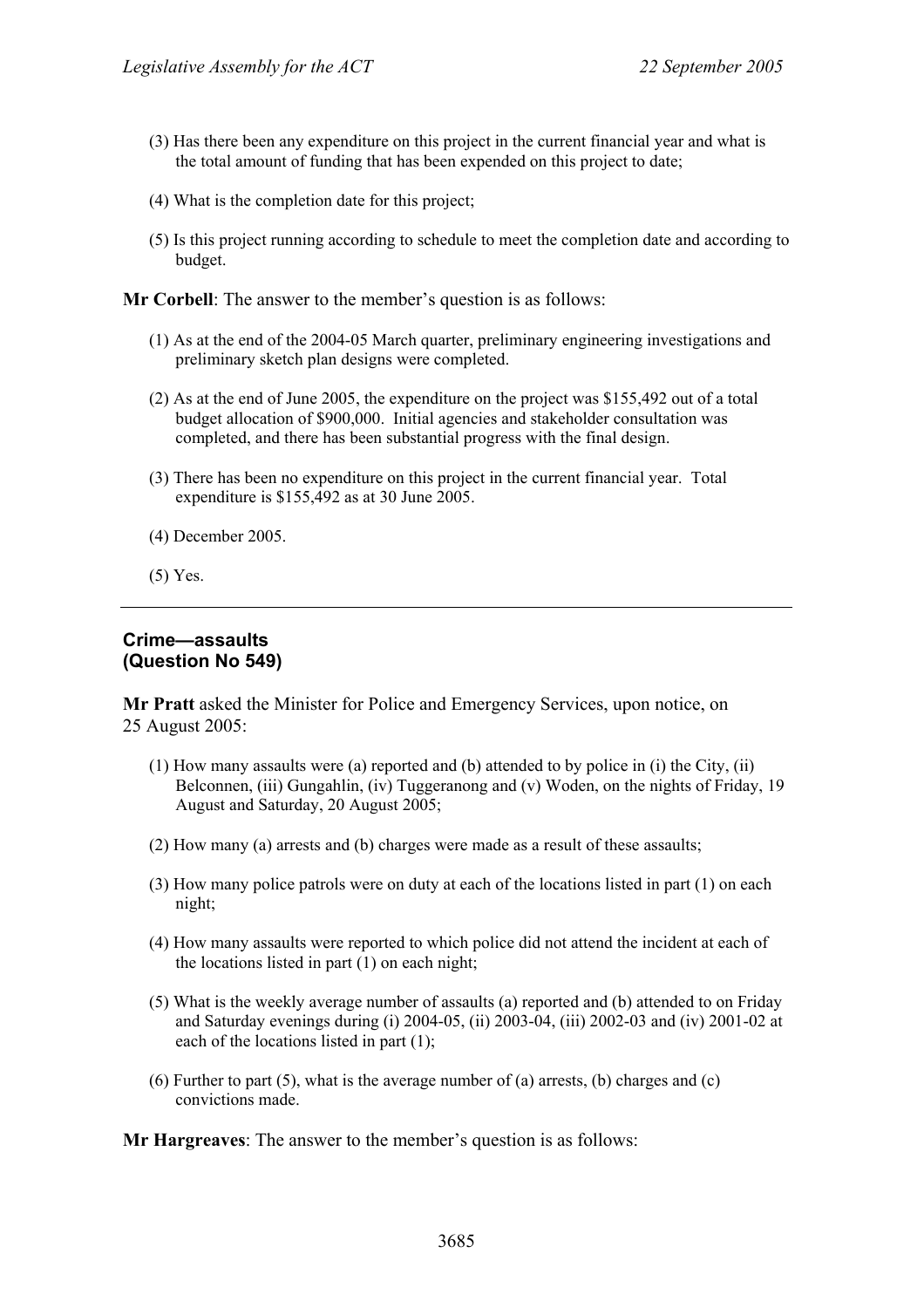(1)(a) Number of assaults reported to police for the City, Belconnen, Gungahlin, Tuggeranong and Woden regions.

|             | Friday 19th | Saturday 20th |  |
|-------------|-------------|---------------|--|
|             | August      | August        |  |
| City        |             |               |  |
| Belconnen   |             |               |  |
| Gungahlin   |             |               |  |
| Tuggeranong |             |               |  |
| Woden       |             |               |  |

*Source: PROMIS database as at 12 September 2005* 

Note:

- For the purpose of 'night', the data reflects the periods 1800 to 0600.
- The geographic regions are not limited to any respective town centre but include the total patrol areas.
- Assault includes all non-sexual assaults including family violence incidents.
- Assault offences do not include instances of assault as a result of a robbery. In accordance with Australian Bureau of Statistics publication 1234.0: Australian Standard Offence Classification 1997, an assault where the intent is to rob or steal from a person, is classed as an aggravated robbery.
- (1)(b) Number of assaults attended by police for the City, Belconnen, Gungahlin, Tuggeranong and Woden regions.

|             | Friday 19th | Saturday 20th |  |
|-------------|-------------|---------------|--|
|             | August      | August        |  |
| City        |             |               |  |
| Belconnen   |             |               |  |
| Gungahlin   |             |               |  |
| Tuggeranong |             |               |  |
| Woden       |             |               |  |

*Source: PROMIS database as at 12 September 2005* 

Note:

- For the purpose of 'night', the data reflects the periods 1800 to 0600.
- The geographic regions are not limited to any respective town centre but include the total patrol areas.
- Assault includes all non-sexual assaults including family violence incidents.
- Assault offences do not include instances of assault as a result of a robbery. In accordance with Australian Bureau of Statistics publication 1234.0: Australian Standard Offence Classification 1997, an assault where the intent is to rob or steal from a person, is classed as an aggravated robbery.
- (2) For the City region, there were two arrests and one assault charge laid between the hours of 1800 and 0600 on 19 August 2005. There were no other arrests or assault charges made, in any police region of the ACT between these hours on 19 and 20 August 2005.
- (3) The following data is displayed by police region, number of patrols and corresponding hours of operation:

|                  | 19 August 2005          | 20 August 2005          |
|------------------|-------------------------|-------------------------|
| C <sub>ity</sub> | 3 patrols $1600 - 2400$ | 2 patrols $1800 - 0600$ |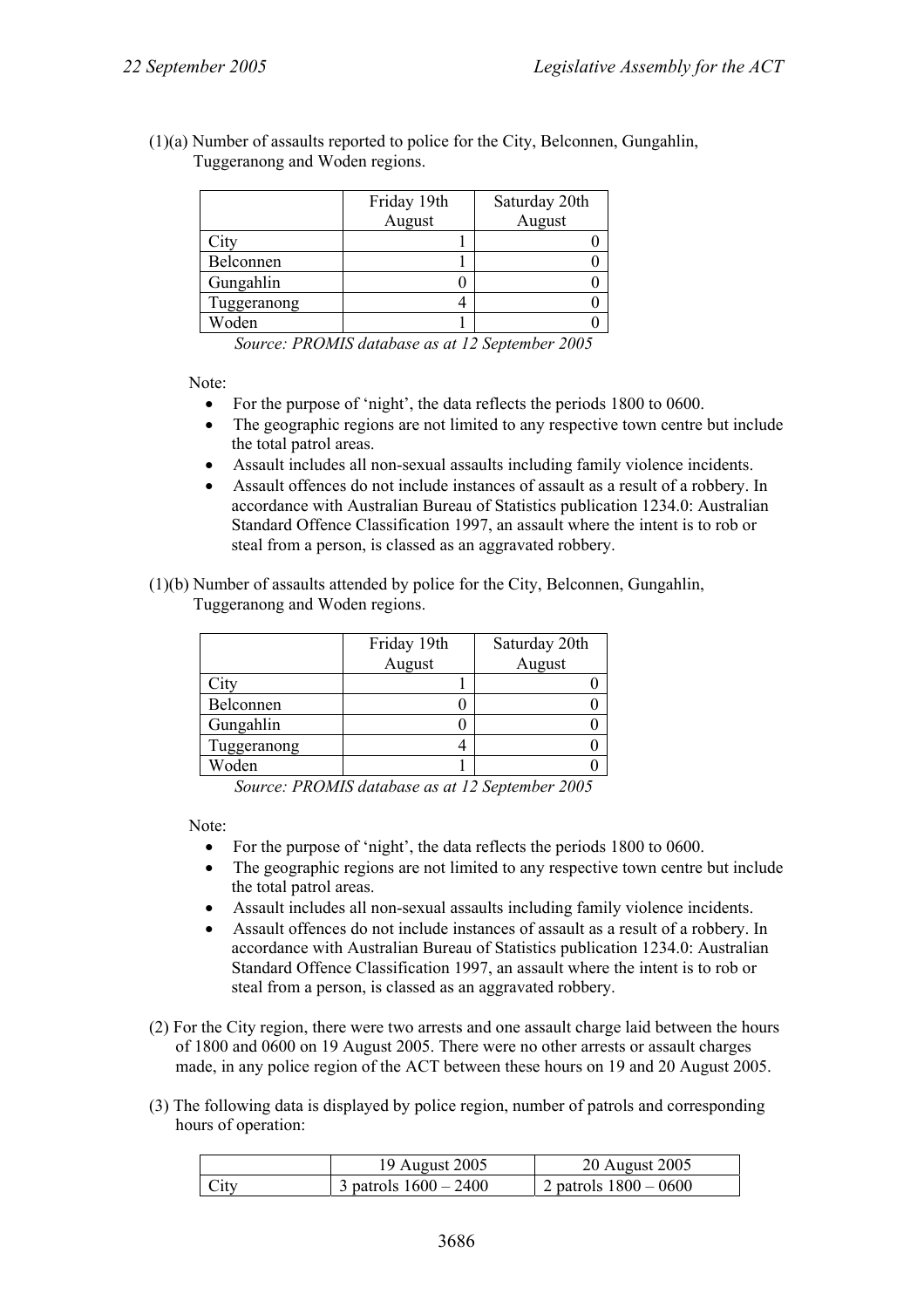|             | 5 patrols $2000 - 0600$ | 2 patrols $2000 - 0600$ |
|-------------|-------------------------|-------------------------|
| Belconnen   | 4 patrols $1400 - 2400$ | 3 patrols $1800 - 0600$ |
|             | 3 patrols $2000 - 0600$ |                         |
| Gungahlin   | 1 patrol $1500 - 2300$  | 1 patrol $1500 - 2300$  |
| Tuggeranong | 1 patrol $1300 - 2300$  | 1 patrol $1300 - 2400$  |
|             | 2 patrols $1400 - 2400$ | 1 patrol $1500 - 0100$  |
|             | 2 patrols $2000 - 0600$ | 1 patrol $1700 - 0200$  |
|             | 1 patrol $2100 - 0700$  | 2 patrols $2000 - 0600$ |
|             |                         | 1 patrol $2100 - 0400$  |
|             |                         | 1 patrol $2100 - 0700$  |
| Woden       | 1 patrol $1000 - 2000$  | 1 patrol $1000 - 2000$  |
|             | 2 patrols $1400 - 0000$ | 1 patrol $1400 - 0000$  |
|             | 2 patrols 1300 - 2300   | 3 patrols $1500 - 0100$ |
|             | 1 patrol $1500 - 0100$  | 1 patrol $1600 - 0200$  |
|             | 1 patrol $1900 - 0500$  | 1 patrol $1900 - 0500$  |
|             | 3 patrols $2000 - 0600$ | 3 patrols $2000 - 0600$ |

*Source: ACT Policing North and South Districts* 

Note: while the above figures do not include shift supervisors, there is capacity for supervisors to attend incidents should circumstances warrant this level of assistance.

- (4) One assault reported to Belconnen Police Station on the evening of 19 August 2005, did not result in attendance by a police patrol. The complainant in this matter did not return police telephone calls and did not re-attend a police station in relation to the assault. Patrols responded to all other incidents requiring police attendance on 19 and 20 August 2005.
- (5)(a) Average number of assault offences reported to police per week for the City, Belconnen, Gungahlin, Tuggeranong and Woden regions. The following data is consistent with standard counting rules for ACT Policing.

|             | 2001-02 | 2002-03 | 2003-04 | 2004-05 |
|-------------|---------|---------|---------|---------|
|             | 3.4     | 3.3     | 2.4     | ل. ک    |
| Belconnen   | 2.0     | 2.3     | l .4    | .8      |
| Gungahlin   | 2.2     | 2.7     | 2.6     | .9      |
| luggeranong |         | 2.6     | 1.8     | 2.0     |
| Woden       | J.3     | 0.5     |         |         |

*Source: PROMIS database as at 12 September 2005* 

Note:

- For the purpose of 'evening', the data reflects the periods 1800 to 0600.
- The geographic regions are not limited to any respective town centre but include the total patrol areas.
- Assault includes all non-sexual assaults including family violence incidents.
- Assault offences do not include instances of assault as a result of a robbery. In accordance with Australian Bureau of Statistics publication 1234.0: Australian Standard Offence Classification 1997, an assault where the intent is to rob or steal from a person, is classed as an aggravated robbery.
- (5)(b) Average number of assault offences attended by police per week for the City, Belconnen, Gungahlin, Tuggeranong and Woden regions. The following data is consistent with standard counting rules for ACT Policing.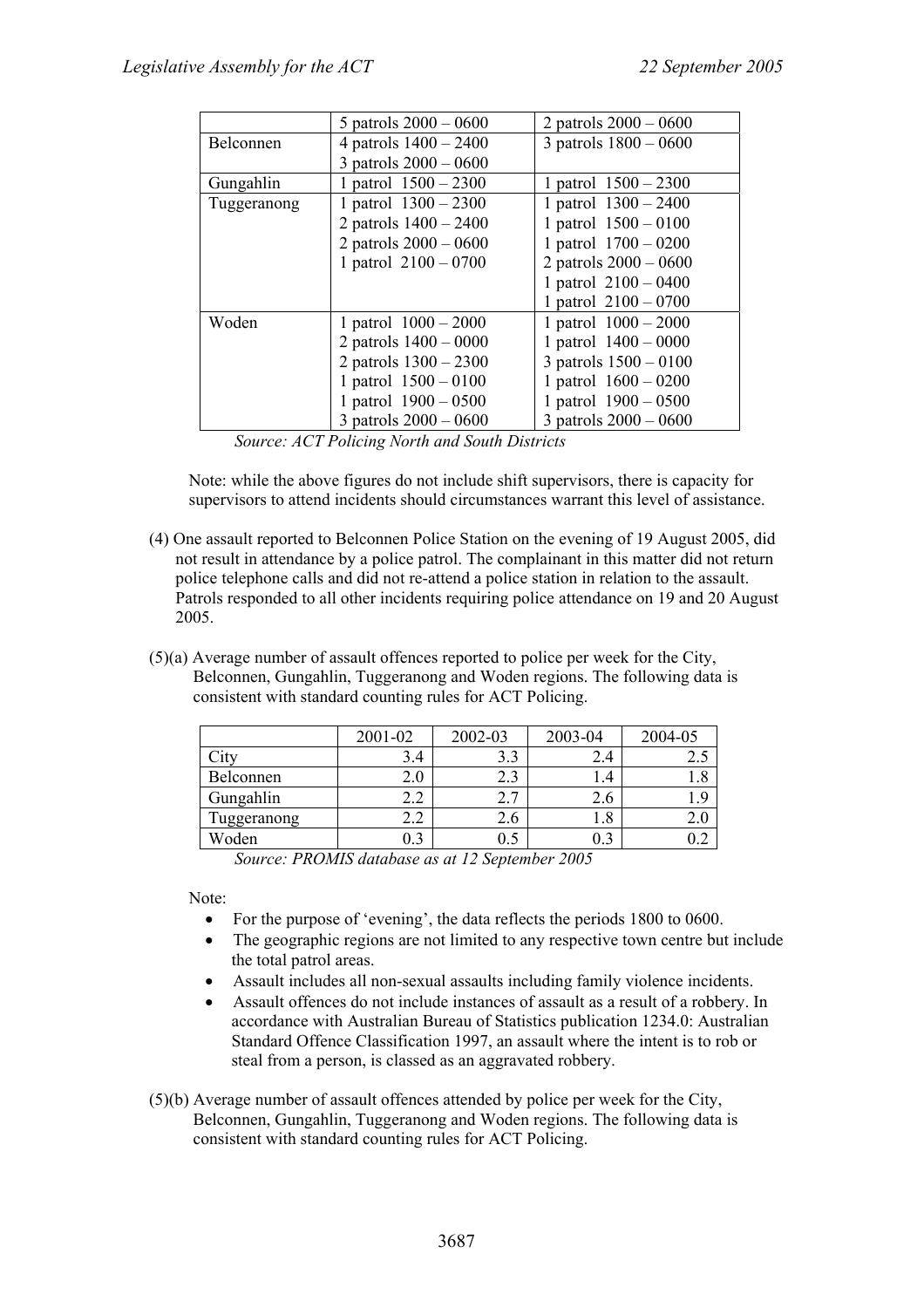|             | 2001-02 | 2002-03  | 2003-04 | 2004-05 |
|-------------|---------|----------|---------|---------|
| 1tv         |         | 3.0      |         |         |
| Belconnen   | Q       | ◠<br>4.4 |         |         |
| Gungahlin   |         | ل . ک    | 2.2     |         |
| Tuggeranong |         |          |         |         |
| Woden       |         |          |         |         |

*Source: PROMIS database as at 12 September 2005* 

Note:

- For the purpose of 'evening', the data reflects the periods 1800 to 0600.
- The geographic regions are not limited to any respective town centre but include the total patrol areas.
- Assault includes all non-sexual assaults including family violence incidents.
- Assault offences do not include instances of assault as a result of a robbery. In accordance with Australian Bureau of Statistics publication 1234.0: Australian Standard Offence Classification 1997, an assault where the intent is to rob or steal from a person, is classed as an aggravated robbery.
- (6)(a) Average number of assault offences cleared by way of arrests per week for the City, Belconnen, Gungahlin, Tuggeranong and Woden regions. The following data is consistent with standard counting rules for ACT Policing.

|                    | 2001-02 | 2002-03        | 2003-04 | 2004-05 |
|--------------------|---------|----------------|---------|---------|
| $\gamma$ ity       |         |                | 0.7     |         |
| Belconnen          | v.o     | 0.8            | 0.4     |         |
| Gungahlin          | U.6     | <u>г</u><br>0. | 0.6     |         |
| <b>Tuggeranong</b> | 0.6     | 0.6            | 0.5     |         |
| Woden              |         | 0.3            |         |         |

*Source: PROMIS database as at 12 September 2005* 

Note:

- For the purpose of 'evening', the data reflects the periods 1800 to 0600.
- The geographic regions are not limited to any respective town centre but include the total patrol areas.
- Assault includes all non-sexual assaults including family violence incidents.
- Assault offences do not include instances of assault as a result of a robbery. In accordance with Australian Bureau of Statistics publication 1234.0: Australian Standard Offence Classification 1997, an assault where the intent is to rob or steal from a person, is classed as an aggravated robbery.
- (6)(b) Average number of assault offences cleared by way of charges per week for the City, Belconnen, Gungahlin, Tuggeranong and Woden regions. The following data is consistent with standard counting rules for ACT Policing.

|            | 2001-02      | 2002-03          | 2003-04      | 2004-05 |
|------------|--------------|------------------|--------------|---------|
|            | 0.3          | 0.6              | 0.2          | V.Z     |
| Belconnen  | 0.4          | 0.4              | 0.1          | 0.4     |
| Gungahlin  | $\angle$ . 1 | 0.6 <sub>1</sub> | 0.4          |         |
| uggeranong | $\rm 0.2$    | 0.4              | 0.3          |         |
| Woden      |              |                  | $_{\rm 0.0}$ |         |

*Source: PROMIS database as at 12 September 2005*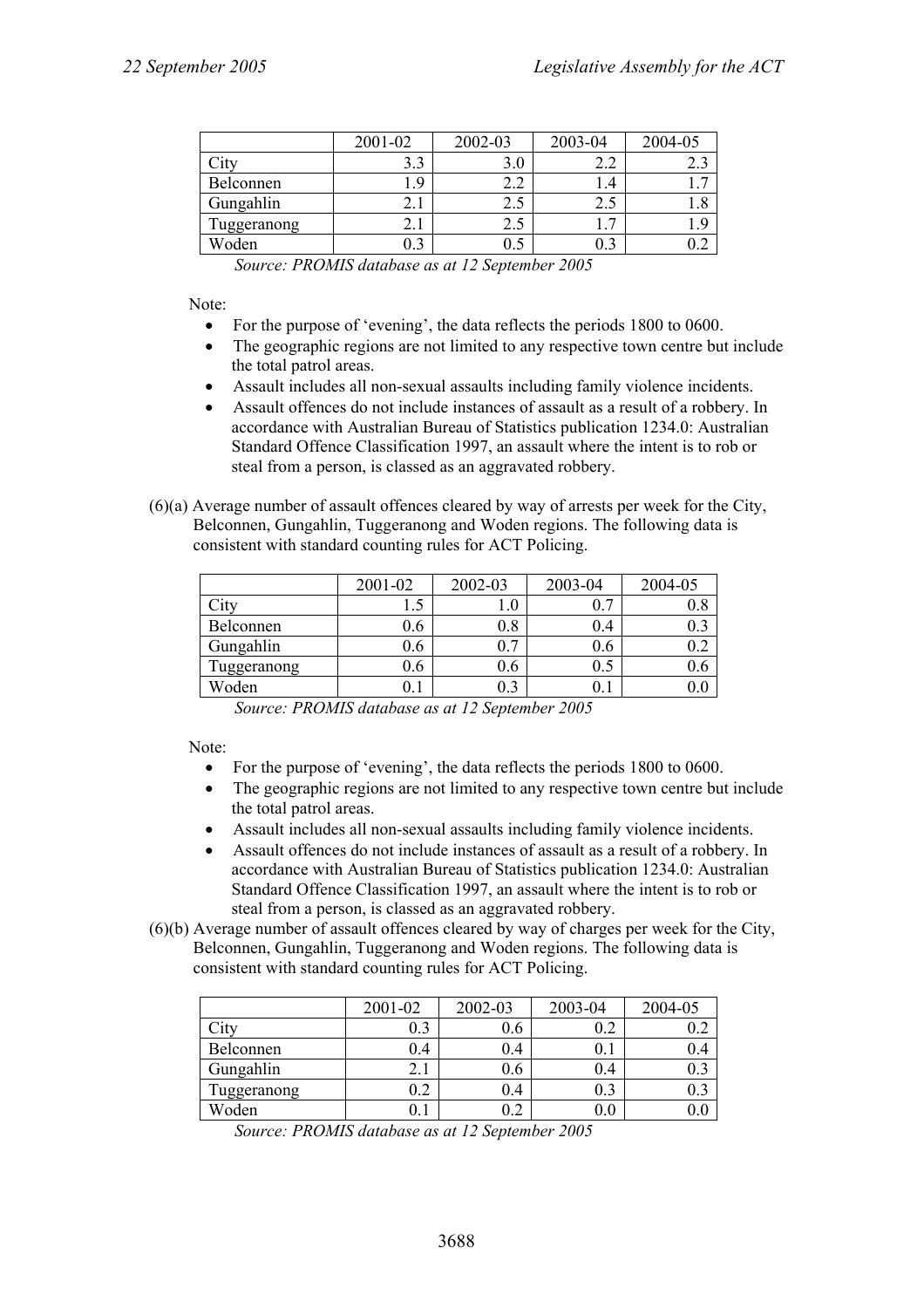Note:

- For the purpose of 'evening', the data reflects the periods 1800 to 0600.
- The geographic regions are not limited to any respective town centre but include the total patrol areas.
- Assault includes all non-sexual assaults including family violence incidents.
- Assault offences do not include instances of assault as a result of a robbery. In accordance with Australian Bureau of Statistics publication 1234.0: Australian Standard Offence Classification 1997, an assault where the intent is to rob or steal from a person, is classed as an aggravated robbery.
- (6)(c) In relation to convictions made, it is too resource intensive to provide this data within the timeframe provided.

## **Veterans memorial—capital expenditure (Question No 550)**

**Mr Smyth** asked the Chief Minister, upon notice, on 25 August 2005:

- (1) What has been delivered for the \$1 000 capital expenditure, as at the end of the 2004-05 March Quarter, on the ACT Veterans' Memorial;
- (2) What was the total amount of expenditure on this project as at the end of the 2004-05 financial year;
- (3) Has this project been completed; if so, when was it completed; if not, (a) what is its current status, (b) why was it not completed by June 2005 as forecast in the 2004-05 Budget, (c) what is the new completion date, (d) what design will the Memorial take and (e) at what stage are the plans at for this Memorial;
- (4) What consultation has taken place for this project.

**Mr Stanhope**: The answer to the member's question is as follows:

- (1) The \$1,000 of capital expenditure was associated with research materials and consultation activities relating to the development of the ACT Memorial.
- (2) Expenditure at the end of the 2004-05 financial year totalled \$1,254. The remaining funds were rolled over into the 2005-06 Budget.
- (3) I accepted the recommendation of the Memorial Reference Group to develop the Memorial in two integrated parts – the physical memorial and a website with a database of those who have an association with the ACT and who have served the country. An additional \$250,000 was allocated in the 2005-06 Budget.
	- (a) The Memorial Reference Group is currently considering designs for the physical Memorial. A researcher has been appointed to prepare data for the ACT Memorial database. Work has commenced on the development of a website to support the Memorial.
	- (b) The project's forecast completion of June 2005 was changed to extend the scope of the project.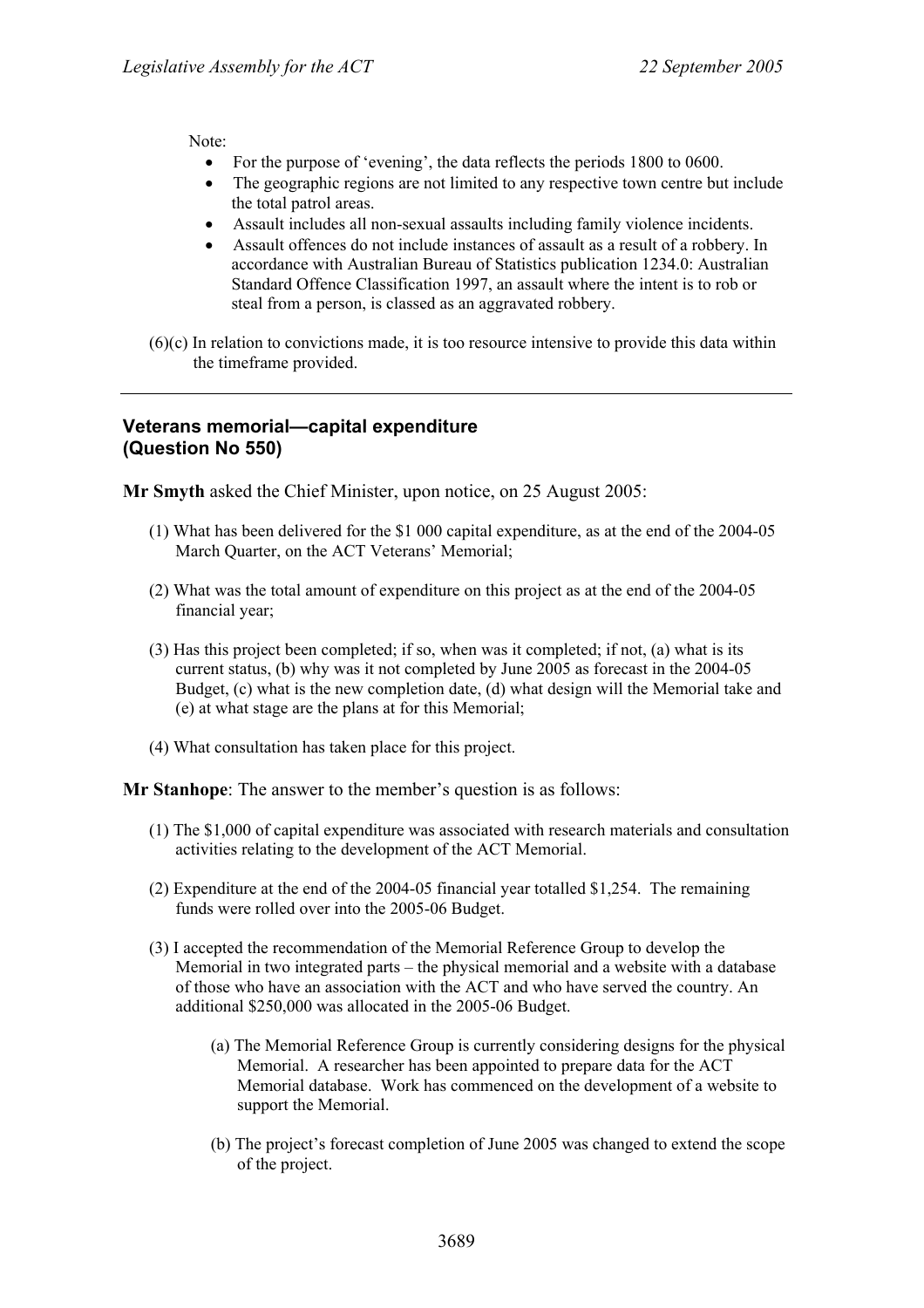- (c) The project is scheduled for a Stage 1 completion in April/May 2006, which will comprise the final testing of the website and database, and the dedication of the physical Memorial (Stage 2) is planned for after August 2006 on a date to be confirmed with the Memorial Reference Group.
- (d) Five artists have contributed design concepts for the physical Memorial. The Memorial Reference Group is currently considering the concept designs and costings for recommendations to the Government. A public announcement of the Memorial will be made once a design has been selected.
- (e) See (c) and (d) above.
- (4) Consultation with the Memorial Reference Group has been an ongoing and integral part of this project. The Memorial Reference Group comprises representatives from the ACT branches of the Returned & Services League, the RAAF Association, the Australian Federal Police Association, Canberra Legacy, the Korea and South East Asia Forces Association, Vietnam Veterans' organisations, a military academic and the daughter of a serviceman killed in World War II. Members of the Memorial Reference Group consult with their constituents.

#### **Public art program—capital expenditure (Question No 551)**

**Mr Smyth** asked the Minister for Arts, Heritage and Indigenous Affairs, upon notice, on 25 August 2005:

- (1) Why had the Government only expended 3% of the capital funds available for the Public Art Program and Arts Facilities (New Works) as at the end of the 2004-05 March Quarter;
- (2) What was the total amount of capital expenditure on (a) the Public Art Program and (b) Arts Facilities as at the end of the 2004-05 financial year;
- (3) What was delivered for the \$10 000 capital expenditure on the Public Art Program, as at the end of the March 2004-05 Quarter;
- (4) What is planned for the Public Art Program in the current financial year;
- (5) What was delivered for the \$2 000 capital expenditure on Arts Facilities, as at the end of the March 2004-05 Quarter;
- (6) What is planned for improving or adding to Arts Facilities in the current financial year;
- (7) If the Government is committed to the Arts why is it not ensuring capital injection in the Arts is a greater priority.

**Mr Stanhope**: The answer to the member's question is as follows:

(1) Public art funds have been committed to two projects which are in progress. A new public artwork for Lake Ginninderra is awaiting development approval. The anticipated practical completion of the work is December 2005 (Budget \$140,000). A new public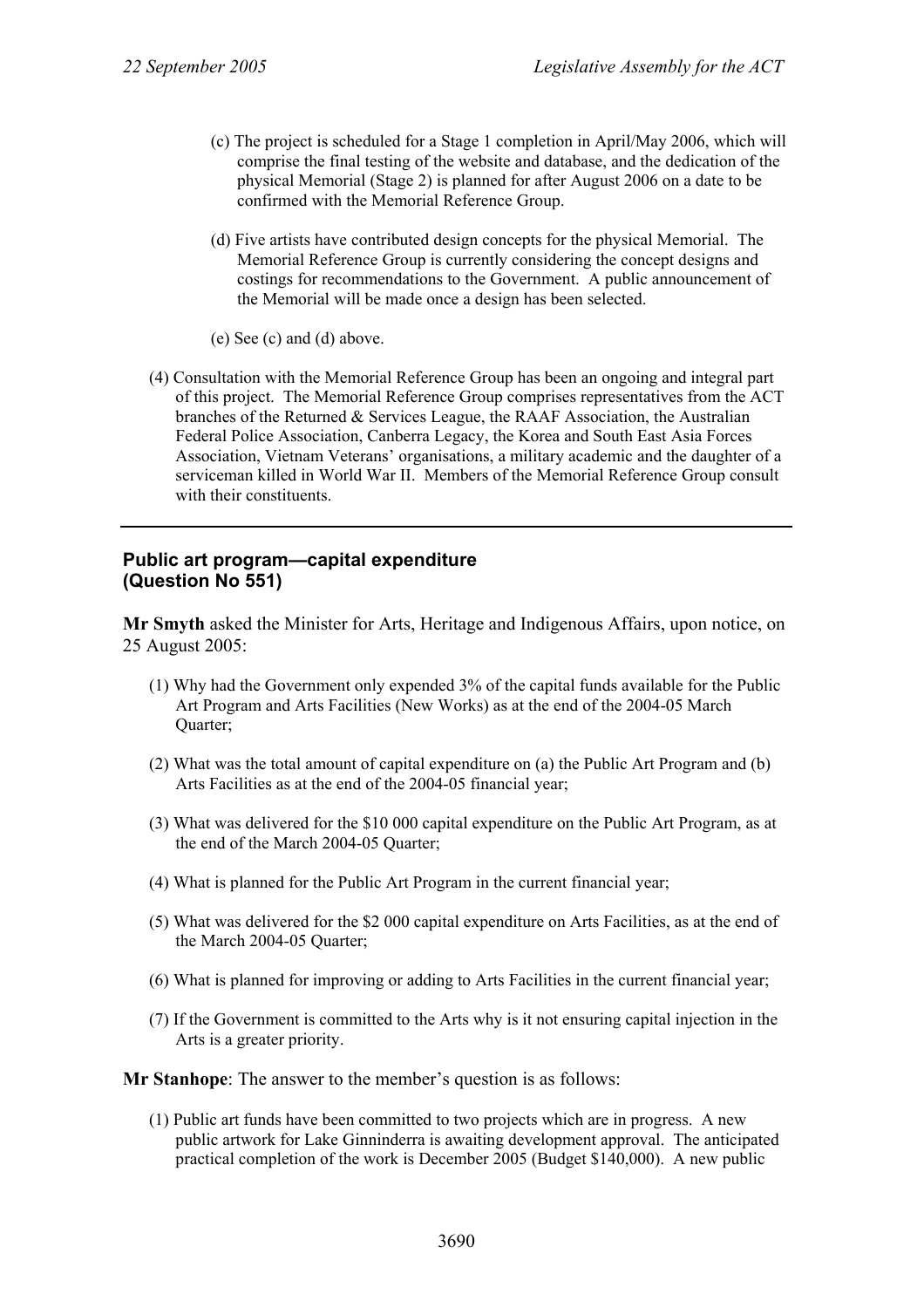artwork is being commissioned for the ACT Prison. This project is tied to the building schedule and will be completed when the Prison building is completed in 2007 (Budget \$110,000).

Arts works on arts facilities were being planned, designed and procured in the first three quarters of the year with construction work completed by 30 June 2005.

- (2) Total expenditure at end 2004-05 financial year for:
	- a) Public Art Program \$10,185
	- b) Facilities \$101,125 (budget fully expensed)
- (3) The \$10,185 for public art was used to run a design competition for the Lake Ginninderra artwork and provide the selected artists with a 5% payment for the final design phase.
- (4) The Government has committed \$1 million over two years to commission iconic public artworks for Canberra.
- (5) The \$2,000 was spent on design work for disabled access to the Gorman House Arts Centre.
- (6) The Government has a significant program of work planned for, and already commenced, in the current year for arts facilities. Ultimately this work will lead to a greater number, diversity and quality of opportunities for our community to access and participate in local arts activities. Work currently underway or planned for this year, includes:
	- commencing final design for the Belconnen Arts and Cultural Centre;
	- finalising design and commencing construction of the Glass Centre in the Powerhouse at Kingston Foreshore;
	- undertaking a cost benefit analysis on the establishment of a major new Choreographic facility in the ACT; and
	- developing a functional requirements brief for a significant new performing arts complex in City West.
- (7) The Government is ensuring that capital expenditure in the arts is given a high priority, as evidenced by the significant list of current arts facilities projects outlined at (6) above.

This Government has committed more funds to commissioning new public art in this financial year than has any previous ACT Government in any previous year.

## **Glassworks project—capital expenditure (Question No 552)**

**Mr Smyth** asked the Minister for Arts, Heritage and Indigenous Affairs, upon notice, on 25 August 2005:

- (1) What is the delay with the Glassworks project;
- (2) What was the total amount of capital expenditure on this project as at the end of the 2004- 05 financial year;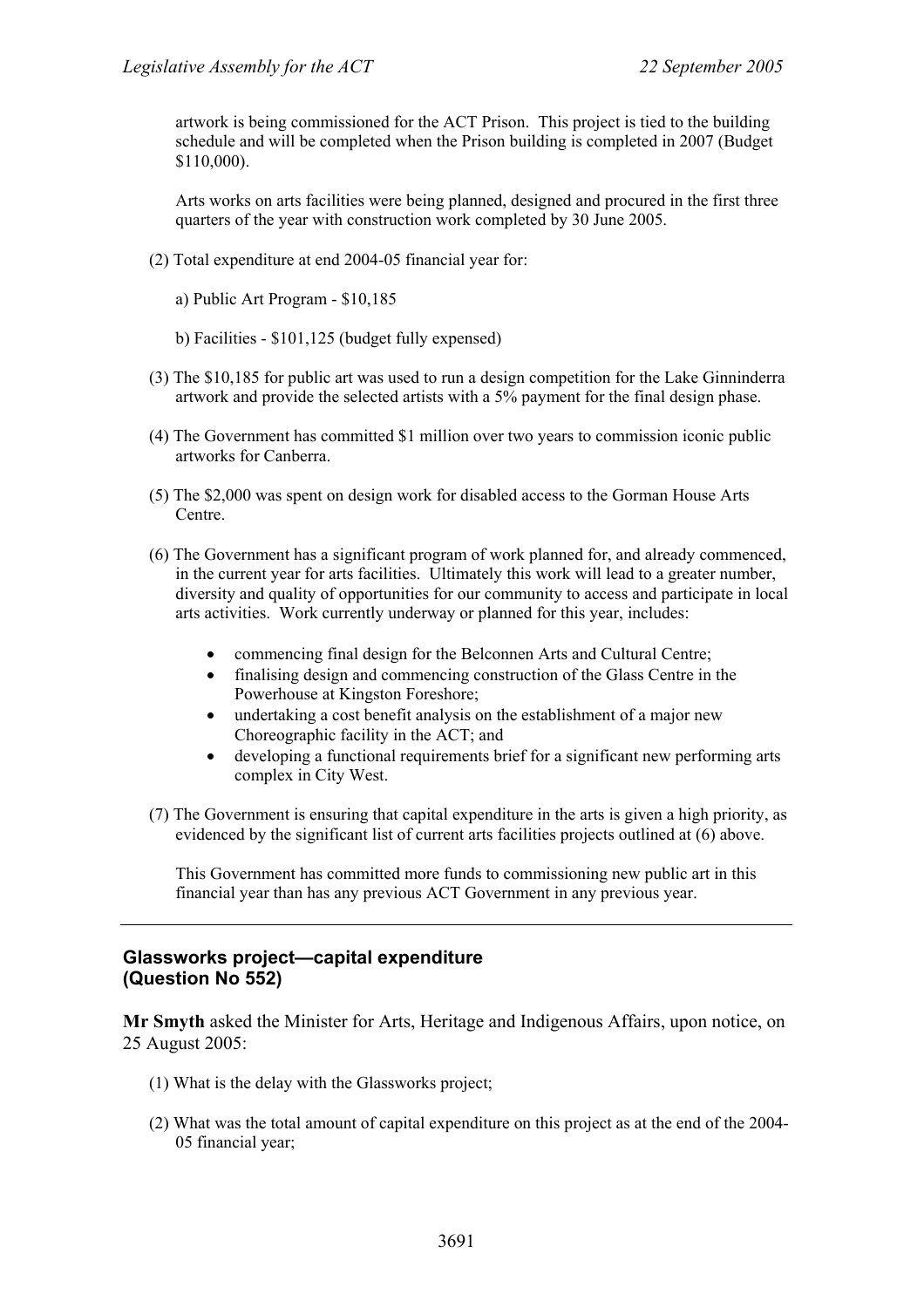- (3) What funds, if any, have been expended on this project to date this financial year;
- (4) What is the current completion date for this project;
- (5) Is the Government still committed to this project.

**Mr Stanhope**: The answer to the member's question is as follows:

- (1) There is no delay with the project. The Government has committed to opening the new glass centre in late 2006, which was established as the appropriate completion date by the design and construction consultants engaged to undertake the project. The project remains on track to meet this commitment.
- (2) \$417,000.
- (3) None to date. The project is currently in final design stage, and I will shortly announce the completion of this phase and the commencement of construction.
- (4) The construction phase will be completed in November 2006. Following commissioning of the specialised glass production equipment, the centre will be opened in December 2006.
- (5) As a clear demonstration of its very strong commitment, the Government has allocated substantial financial and human resources to this important project.

## **Crime—strict liability offences (Question No 553)**

**Mrs Dunne** asked the Attorney-General, upon notice, on 25 August 2005:

- (1) How many strict liability offences were enacted where an element of the offence is an element of (a) strict and (b) absolute liability in (i) 2001, (ii) 2002, (iii) 2003, (iv) 2004 and (v) 2005 to date;
- (2) Of those offences enacted between 2001 and 2005 to date containing an element of (a) strict and (b) absolute liability, how many were punishable by a term of imprisonment;
- (3) In which pieces of legislation can these offence provisions be found;
- (4) How many people were prosecuted for an offence containing an element of (a) strict and (b) absolute liability in (i) 2001, (ii) 2002, (iii) 2003, (iv) 2004 and (v) 2005 to date;
- (5) Of the prosecutions embarked on between 2001 and 2005 to date, for an offence containing (a) strict and (b) absolute liability, how many of those offences prosecuted were proved;
- (6) Of those offences found to be proved, in how many was a term of imprisonment imposed;
- (7) How many bills currently before the Assembly contain an offence where an element of the offence is an element of (a) strict and (b) absolute liability.

**Mr Stanhope**: The answer to the member's question is as follows: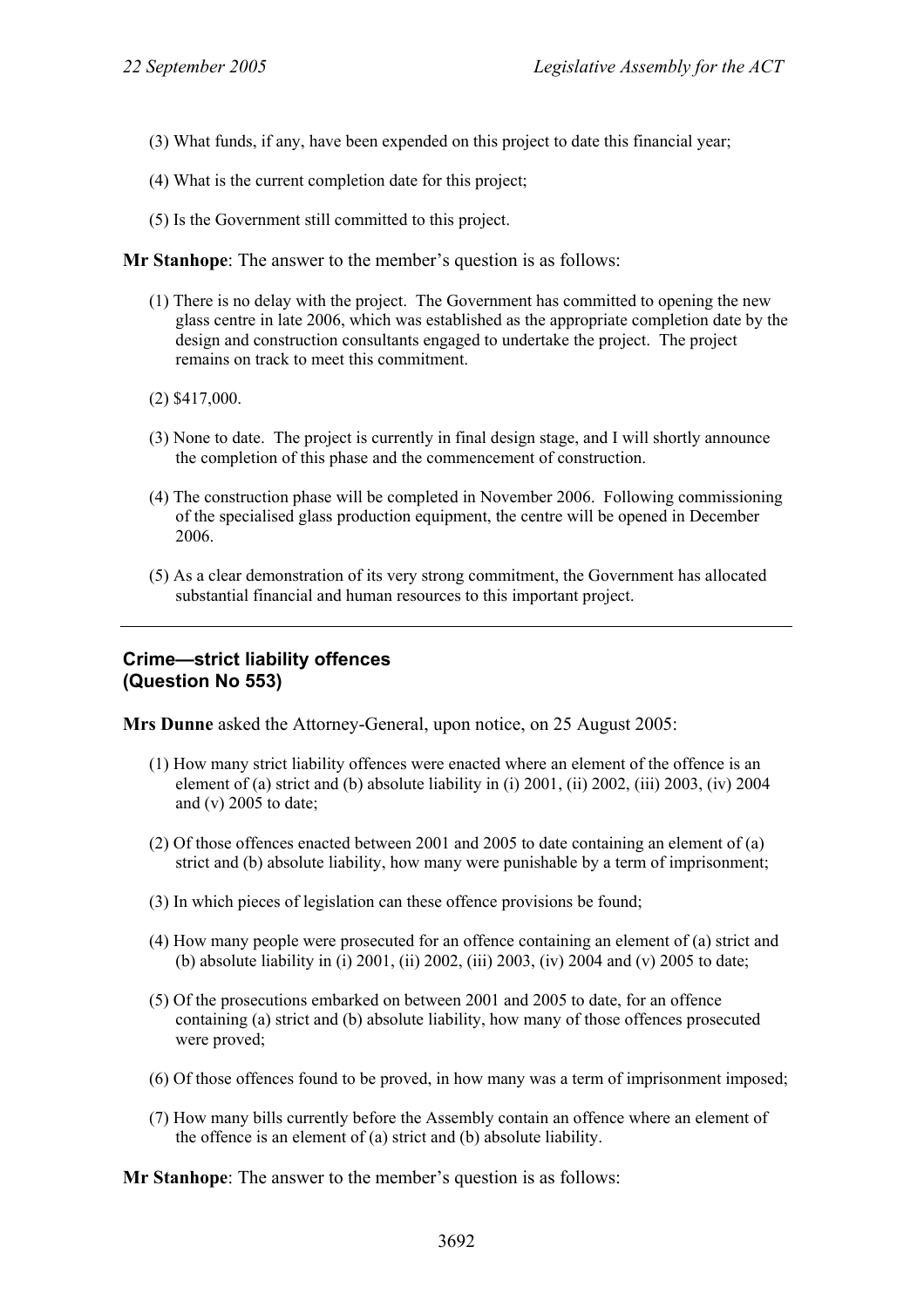(1) The Criminal Code 2002 did not apply to offences created in 2001 and 2002. Consequently, it would be a major task and an undue demand on my department's resources to attempt to provide the information requested for those years because there was no necessity at that time for an offence to state whether strict or absolute liability applied to the offence or an element of the offence. Therefore, to determine the position for those years it would be necessary to examine each offence and make an assessment based on a number of varying and competing factors such as the nature of the offence concerned, the language used and the level of penalty that applies.

As for the offences created in the years 2003, 2004 and 2005, the task involved in accessing and collating that information is significant and not one I could justify my department to undertake given that it is publicly available on the internet and that, in my opinion, the questions are designed to produce misleading answers. For instance the results will not show:-

- the number of existing strict liability offences (with prison terms) replaced by the strict liability offences enacted in those years;
- the amount of legislation enacted in those years compared to others;
- the proportion that related to criminal law matters or incorporated regimes (such as regulatory regimes) that justified the inclusion of strict liability;
- the nature of the legislation involved and the serious consequences that could flow from a contravention of the offences concerned;
- the instances in which absolute or strict liability was applied to a particular physical element of a fault element offence that has little if any relevance to the culpability of the defendant (such as where the defendant may think that he or she is obstructing a Commonwealth official instead of a Territory official – see for example section 361(b) of the Criminal Code);
- the instances in which absolute or strict liability was applied to a particular physical element of an offence as a device to deactivate section 22 of the Code so that a more suitable element that relates to fault could be applied (such as sections 13 (1)(b) and (3) of the *Classification (Publications, Films and Computer Games) (Enforcement) Act 1995)*;
- the instances in which the enactment of such offences was supported by non government members of the Assembly.
- (2) For the reasons stated in my response to question 1, this would be too resource intensive to answer. Also, for the years 2003 to 2005 to date, the information requested can be obtained from the ACT legislation register at www.legislation.act.gov.au by clicking on the link titled "Acts" and then the annual list of Acts as notified for 2003, 2004 and 2005 and then opening each Act for that year and under the drop down menu titled "Edit", click "Find" and in the box indicated type in the phrase "strict liability and "absolute liability" for each Act.
- (3) See response to question 2.
- (4) The Office of the Director of Public Prosecutions (the DPP) has advised that it does not collect the requested information in a statistical form and that the work involved in obtaining that information would place a significant burden on the resources of the DPP and, in its view, cannot be justified.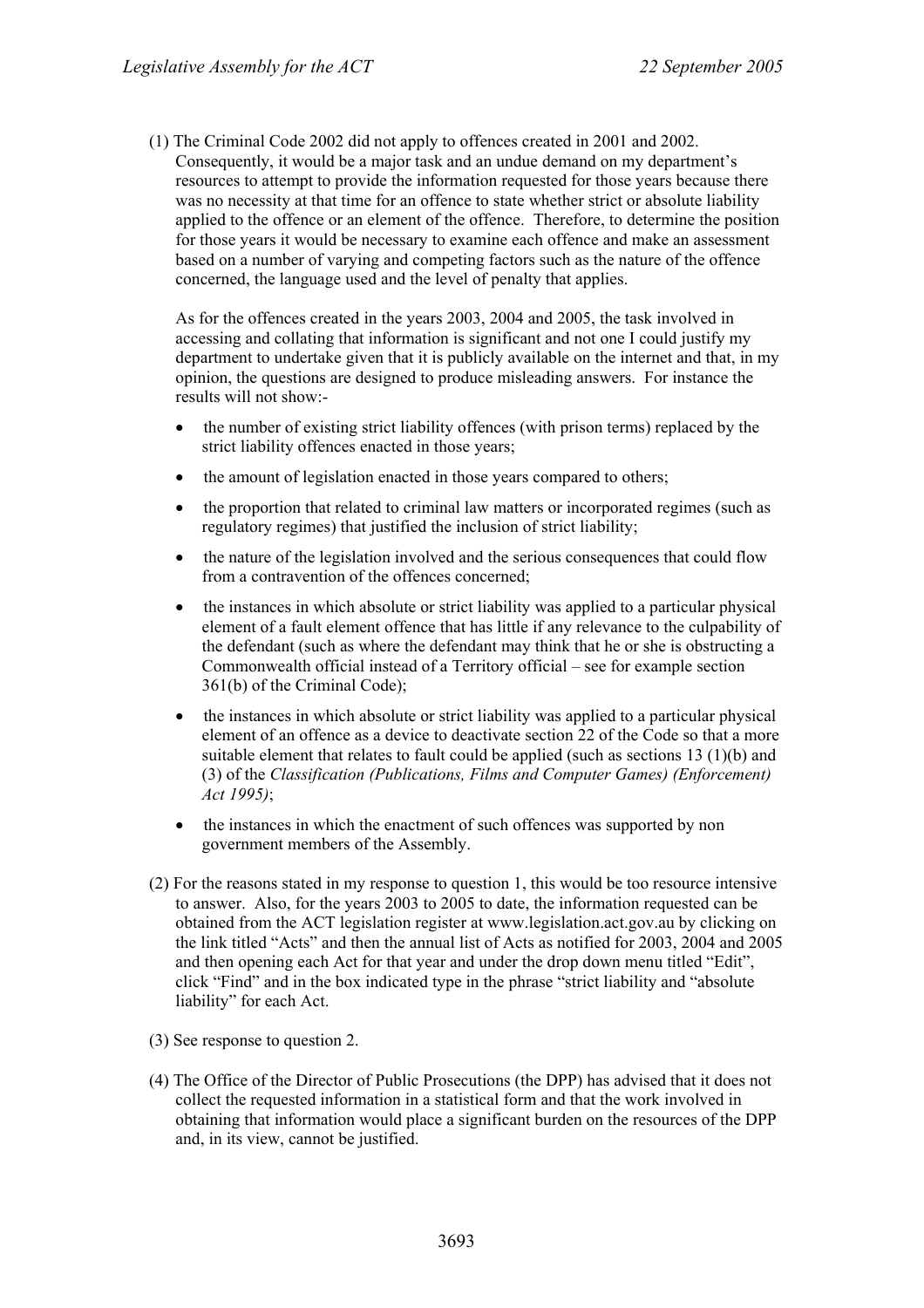- (5) See response to question 4.
- (6) See response to question 4.
- (7) See response to question 2.

#### **Infrastructure—capital expenditure (Question No 554)**

**Mrs Dunne** asked the Treasurer, upon notice, on 25 August 2005:

- (1) Why did the Government record nil capital expenditure, as at the end of the 2004-05 March Quarter, on the 'Sustainable Infrastructure' project;
- (2) What was the total amount of capital expenditure on this project as at the end of the 2004- 05 financial year;
- (3) What is the current status of this project in terms of expenditure and what has been delivered for that expenditure;
- (4) Is the Government committed to sustainable infrastructure in the ACT; if so, why was \$2.5 million for this project rolled over into the 2005-06 financial year;
- (5) Why was the Government not able to meet its commitment to the Sustainable Infrastructure project in the financial year that the funding was allocated to it.

**Mr Quinlan**: The answer to the member's question is as follows:

(1) The Sustainable Infrastructure Program is not a specific individual capital works project but a Fund that is aimed to supplement individual capital works projects to enhance their environmental performance. As noted in the 2004-05 Budget papers (2004-05 Budget Paper No. 3, page 210):

> "The programs will implement measures aimed at increasing energy efficiency, conserving water and reducing emissions. It will explore the use of alternative energy sources, materials and design elements to deliver cost effective enhancements in the environmental performance of public facilities and infrastructure."

Hence activities that are supported by the Fund are elements of other, larger projects and are inextricably linked to the timeframes for the delivery of the individual projects.

Whilst at the end of the 2004-05 March quarter there had been no cash expenditure from the Sustainable Infrastructure Program, a total of \$1,500,000 had been committed to a number of projects. These projects are the Birrigai Redevelopment, the Health Protection Service, Holder and the North Building refurbishment.

- (2) As at 30 June 2005, a total of \$2,315,000 had been committed to a total of 7 different projects.
- (3) The majority of available funds have been committed to a number of projects that are currently under construction or are scheduled to go to tender in October. The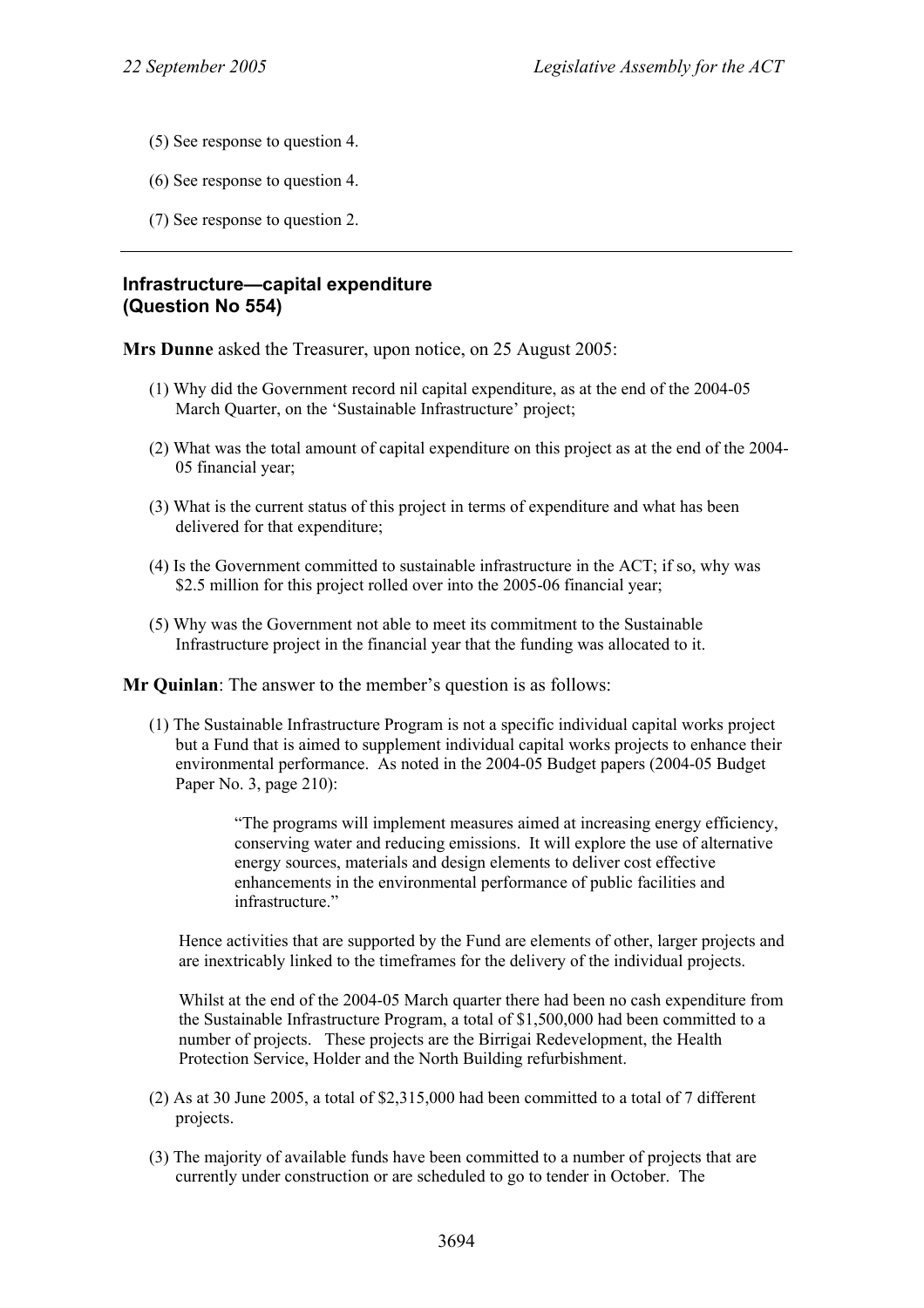contributions from the Sustainable Infrastructure Fund will enable these projects to be more sustainable than would have otherwise been possible without support from the Fund. The projects which are currently under construction are:

- a. Birrigai Redevelopment;
- b. Health Protection Service, Holder;
- c. North Building refurbishment; and
- d. Gungahlin Child and Family Centre.

A further two projects are scheduled to go to tender in October 2005:

- a. Palmerston Community Hall; and
- b. Environment ACT Ranger House replacement.

A review of rainwater retention and reuse issues at Exhibition Park was also undertaken. The review indicated that the costs of introducing an integrated rainwater collection and reticulation system at EPIC significantly outweighed the potential benefits of the proposal.

- (4) Yes. The Funds were rolled over to ensure that they remained available to be applied to increasing the sustainability performance of a range of infrastructure projects.
- (5) As noted above, the majority of funds were committed to projects during 2004-05. Provision of the funds in the 2004 Budget enabled commitments to be made for a wide range of projects that are now under construction and for an enhanced level of sustainability elements to be incorporated into the design stage of other projects.

### **Work-based child care—capital expenditure (Question No 555)**

**Mrs Dunne** asked the Minister for Children, Youth and Family Support, upon notice, on 25 August 2005:

- (1) What was delivered for the \$54 000 year-to-date capital expenditure, as at the end of the March 2004-05 Quarter, on 'Work-Based Child Care Centres';
- (2) If the year-to-date expenditure on this project, as at the end of the March quarter, was in fact \$54 000, why does the total expenditure figure, as shown in the March capital works progress report show that only \$14 000 has been expended;
- (3) Is this an error in the report or is there another explanation for the apparent error in these figures;
- (4) What is the current (a) status of the 'Work-Based Child Care Centres' project and (b) total expenditure on this project.

**Ms Gallagher**: The answer to the member's question is as follows:

(1) As at the of the March quarter for the 2004-2005 financial year, \$54,000 was expended on the Work-Based Child Care Project. The funds were expended on a feasibility study to examine the issues around the establishment of: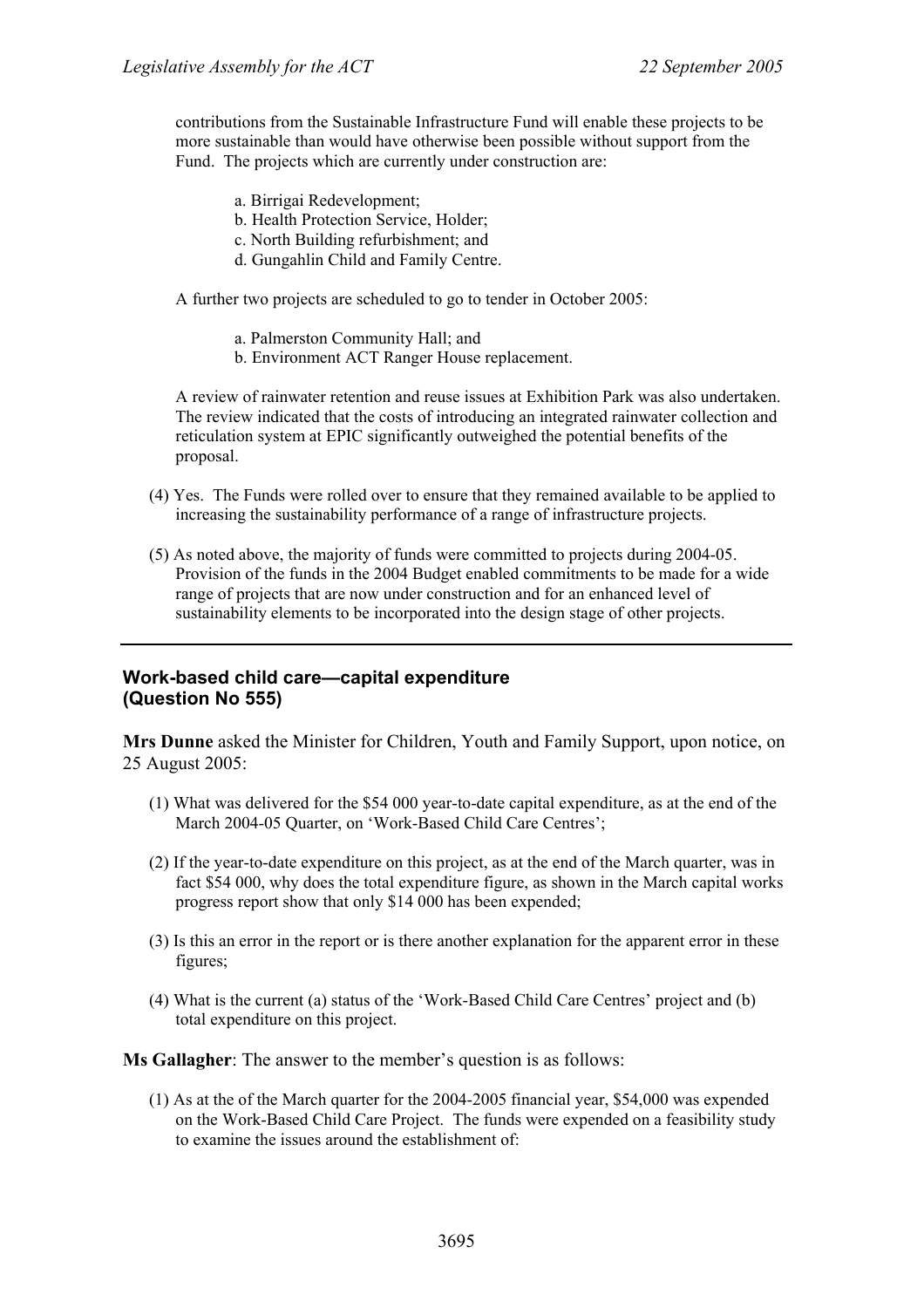a. work based child care centres for ACT public service employees; and b. shared work based child care centres with ACT private sector employers.

- (2) The year to date expenditure on the project, as at the end of the March quarter, was \$54,000. The capital works progress report shows that \$14,000 had been expended in the December quarter.
- (3) Please refer to the response to question 2.
- (4) (a) The feasibility study was completed on 30 June 2005.
	- (b) The total expenditure for the project was \$97,000.

### **Aboriginal cultural centre (Question No 556)**

**Mrs Burke** asked the Minister for Arts, Heritage and Indigenous Affairs, upon notice, on 25 August 2005:

- (1) Does the Lonely Planet *Aboriginal Australia and the Torres Strait Islands Guide to Indigenous Australia* state that the Ngunnawal Aboriginal land council plans to set up an Aboriginal Cultural Centre at Yarramundi Reach, on the western shore of Lake Burley Griffin in 2001 and that it will focus on the culture and history of Indigenous peoples of the Canberra region; if so, why is the Minister allowing the ATSI Centre to be promoted as such to tourists when it is currently far from being a tourist destination;
- (2) Given that the ATSI Cultural Centre at Yarramundi Reach is currently being used for little more than circle sentencing and storage, when will the Government spend the capital funds available to make the Centre a 'Keeping Place' that will showcase Indigenous heritage and culture from the ACT and region;
- (3) When will the Minister spend the funds allocated to this Centre to make it the tourist destination that it should be and was intended to be.

**Mr Stanhope**: The answer to the member's question is as follows:

- (1) The 2001 edition of the Lonely Planet *Aboriginal Australia and Torres Strait Islands Guide to Indigenous Australia* does state that the Ngunnawal Aboriginal land council plans to set up an Aboriginal Cultural Centre at Yarramundi Reach, on the western shore of Lake Burley Griffin in 2001 and that it will focus on the culture and history of Indigenous peoples of the Canberra region. The Ngunnawal Aboriginal Land Council is a Queanbeyan-based entity, incorporated in NSW, and independent from the ACT Government.
- (2) The Chief Minister's Department and Department of Urban Services have been in consultation with Burringiri Aboriginal Corporation on the development of a 5-year capital refurbishment program. The work plan is being developed in line with directions set by Burringiri to support its management of the Cultural Centre and its programs.
- (3) Funds are being spent in accordance with the work plan developed as described above.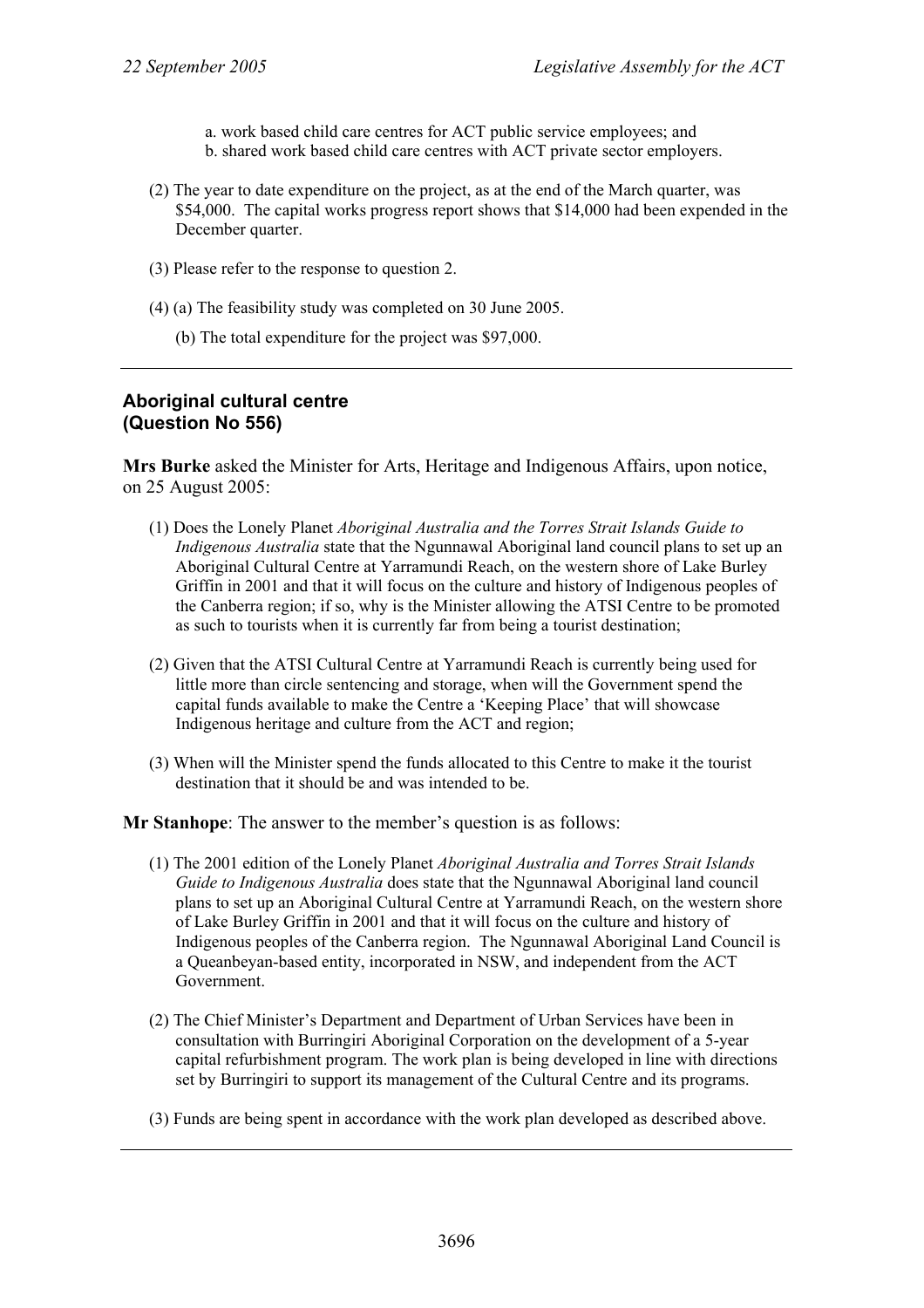## **Land—releases (Question No 557)**

**Mrs Burke** asked the Minister for Planning, upon notice, on 25 August 2005:

- (1) How is the ACT Government looking for innovative ways for the Land Development Agency (LDA) to release land in an effective and timely manner to maintain some control over the actual cost of land and in effect see a reasonable value on each block of land in new land releases;
- (2) What is the real net return to the ACT Government on each block of land released for sale by the LDA after servicing of the blocks by connecting all the necessary utilities, for example, electricity, water, sewage and gas and running costs of the LDA, are taken into consideration;
- (3) If the Government was to sell a portion of surveyed land to a private developer, what would be the real net return to the ACT Government on each block of land.

**Mr Corbell**: The answer to the member's question is as follows:

(1) The Land Development Agency (LDA) is responsible for the delivery of land to the market in a timely and commercial manner. The land sales program is monitored and reviewed against market conditions to ensure development meets market demand and that commercial returns are optimised.

Depending on the market conditions at the time and specific objectives required for a particular development, land may be released as a LDA estate, in a development arrangement with the private sector or by englobo sale to the market.

- (2) The average real net return for each block of land sold by LDA at Wells Station and Ginninderra Ridge (LDA developments) during 2004-05 was \$99,000.
- (3) The average real net return for each block of land sold by LDA to private developers during 2004-05 was \$86,000.

# **Housing—fire safety (Question No 558)**

**Mrs Burke** asked the Minister for Disability, Housing and Community Services, upon notice, on 25 August 2005:

- (1) Has any evidence been presented to Housing ACT concerning a rodent infestation in or around any of the properties owned and managed by Housing ACT at Karuah Street, Dickson; if so, what will Housing ACT do to rectify the situation;
- (2) When was the last fire safety inspection carried out at the properties on Karuah Street that are the responsibility of Housing ACT;
- (3) What were the recommendations arising from such a fire safety inspection and were they reported to the Department;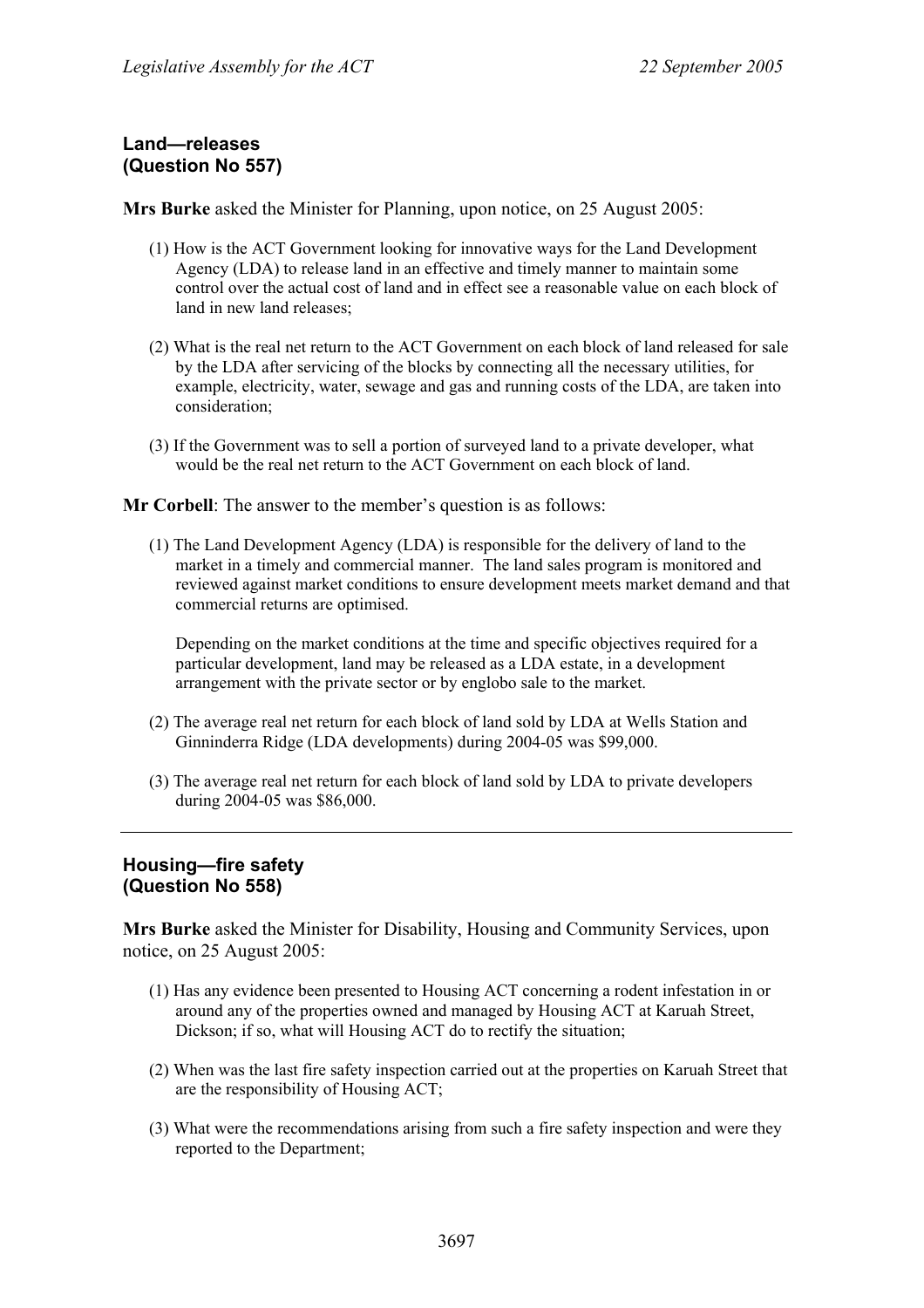- (4) If recommendations were made to upgrade fire safety at any Housing ACT property on Karuah Street, were they put into practice; if not, why not;
- (5) Is there any evidence of any occupational health and safety issues at Housing ACT properties on Karuah Street.

- (1) Housing ACT has received evidence of rodents at some of the properties at Kaurah Street, Dickson. Rodent baits were put in the courtyards of the dwellings in May 2005 and no further evidence has been presented to Housing ACT on this matter.
- (2) Housing ACT has not carried out fire safety inspections at these properties.
- (3) As per 2.
- (4) As per 2.
- (5) Housing ACT is not aware of any occupational health and safety issues at the properties on Karuah Street, Dickson raised by tenants that have not been addressed.

### **Housing ACT—electoral forms (Question No 559)**

**Mrs Burke** asked the Minister for Disability, Housing and Community Services, upon notice, on 25 August 2005:

- (1) Can Housing ACT staff advise or assist tenants to submit an electoral enrolment form to the Australian Electoral Commission (AEC), in line with the process of re-signing or offering a new tenancy agreement; if not, why not;
- (2) If this practice is not already in place, how will the Minister consider assisting the AEC in maintaining a more accurate and up-to-date Electoral Roll.

**Mr Hargreaves**: The answer to the member's question is as follows:

(1) and (2) This is the role of the Australian Electoral Commission (AEC)

#### **Bushfires—warnings (Question No 561)**

**Mrs Burke** asked the Minister for Police and Emergency Services, upon notice, on 25 August 2005:

(1) At what time and date were residents at (a) Pierces Creek, (b) Tharwa, (c) Uriarra and (d) Stromlo, officially (i) given warning and (ii) directed to evacuate due to the bushfire on and around 18 January 2003;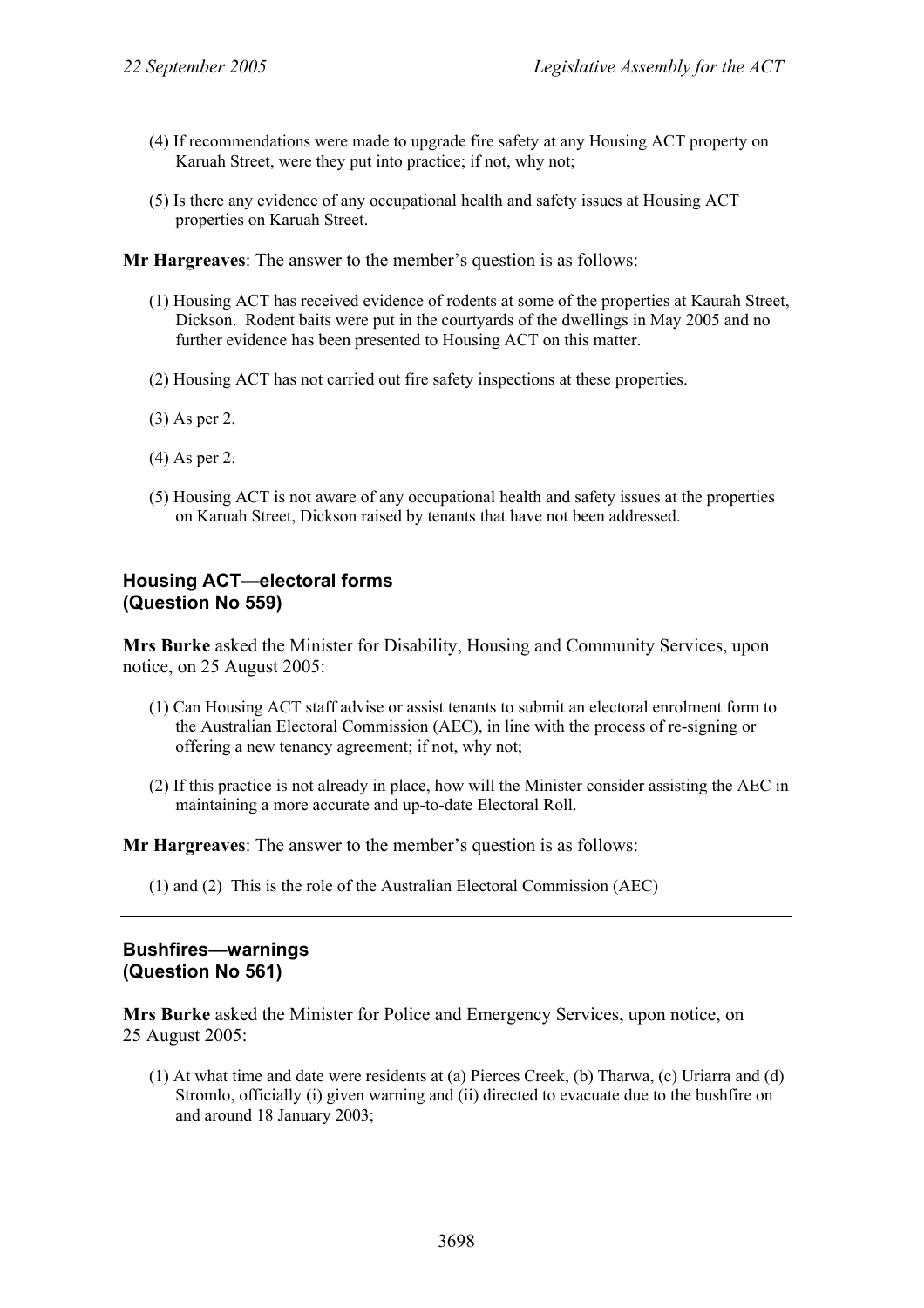(2) What adequate bushfire response plans did the Emergency Services Bureau put in place that would identify that rural settlements such as Tharwa, Pierces Creek, Uriarra and Stromlo face a major threat from a bushfire.

**Mr Hargreaves**: The answer to the member's question is as follows:

- (1) The question falls within the sub judice convention and I therefore do not propose to provide an answer or enter debate concerning the question. The relevant court proceedings are both the 2003 Bushfire Coronial Inquiry and the current ACT Supreme Court proceedings arising from the January 2003 bushfires.
- (2) The question falls within the sub judice convention and I therefore do not propose to provide an answer or enter debate concerning the question. The relevant court proceedings are both the 2003 Bushfire Coronial Inquiry and the current ACT Supreme Court proceedings arising from the January 2003 bushfires.

## **Spence primary school (Question No 568)**

**Mrs Burke** asked the Minister for Urban Services, upon notice, on 26 August 2005:

What (a) short, (b) medium and (c) long term plans does the Government have for the old Spence Primary School, Mount Rogers, in Spence.

**Mr Hargreaves**: The answer to the member's question is as follows:

The former Spence Primary School was converted into the Mount Rogers Community Centre in 1999. It currently has many tenants that cover a diverse portfolio of activities. Each tenant has an individual period of tenure that commenced from the date that the tenancy was agreed. The current tenants at the Centre are:

- The Baringa Child Care Centre Incorporated
- Dale Stevens
- The Canberra Dance Development Centre
- JCE Positive Outcomes Pty Ltd
- Kip McGrath
- Light Educational Ministries
- Northside Christian Church Incorporated
- The Spastic Centre, NSW
- St Paul's Anglican Church Ginninderra
- Sue Read

There are no plans at this stage for any change to this arrangement.

## **Children—playground safety (Question No 569)**

**Mrs Burke** asked the Minister for Urban Services, upon notice, on 26 August 2005: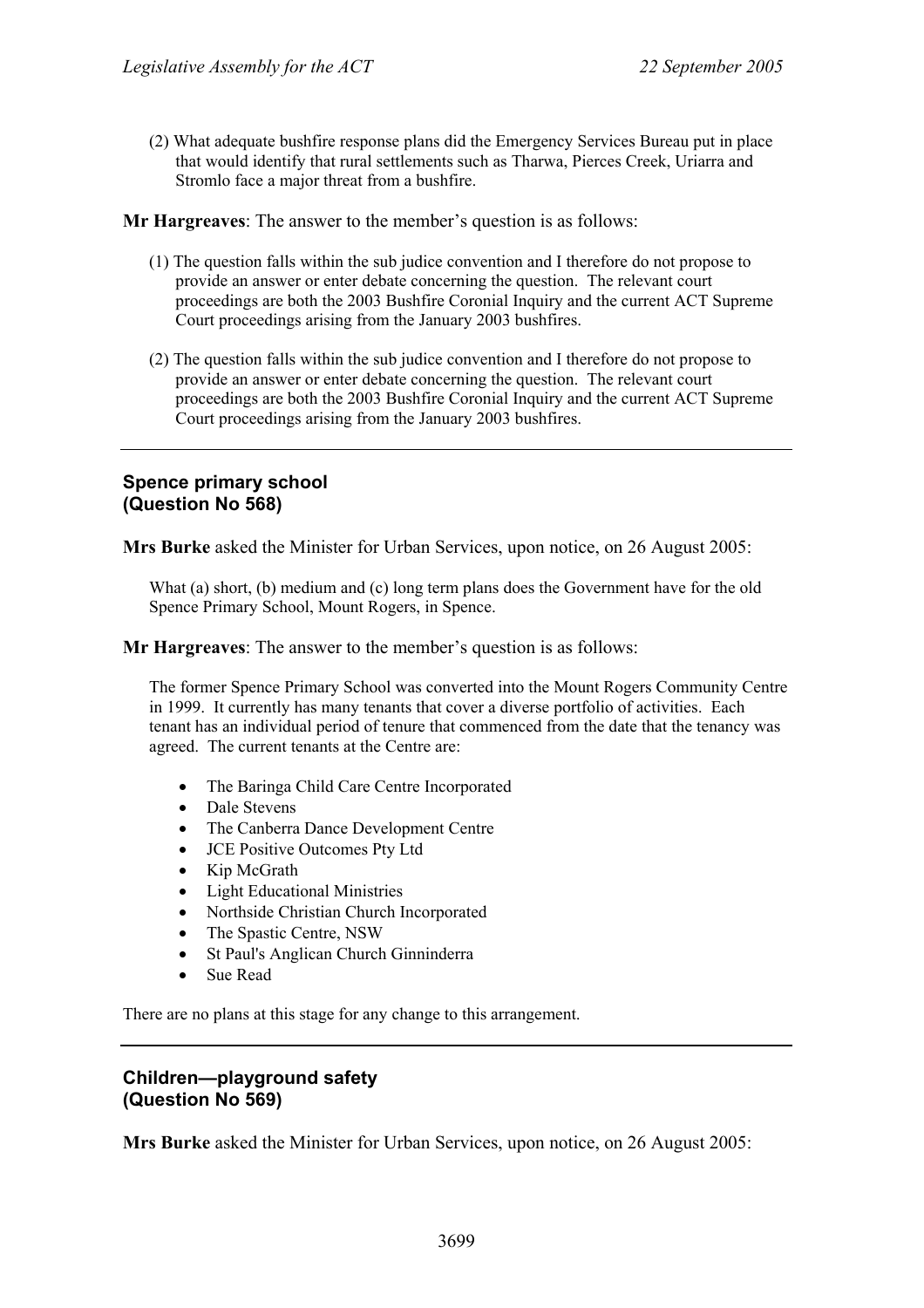- (1) Where and what was delivered for the \$212 000 of capital expenditure on the "Playground safety program 2004-05" as at the end of the March quarter;
- (2) Was there any further expenditure on this project in the final quarter of 2004-05; if so, where and what was delivered for that expenditure and what was the total amount of expenditure as at the end of 2004-05;
- (3) Were there any funds rolled over for this project into the 2005-06 financial year; if so, how much of that funding has been expended to date this financial year and what has been delivered for that expenditure;
- (4) If there is no rolled over amount, why not;
- (5) If there are outstanding improvements to be made to playgrounds from the 2004-05 budget, where and what are the outstanding improvements;
- (6) Was there new funding allocated to playground safety improvements in the 2005-06 budget; if so, how much and what, if any, of that budget, has been expended; if not, why not;
- (7) Is there a list or schedule of improvements for the current financial year; if so, where are the sites that improvements will be made.

- (1) \$200 000 was advanced to ACT Procurement Solutions (Project Director) to cover expenditure and money committed for expenditure for the design, documentation, tender preparation and anticipated works for the upgrade of nine playgrounds programmed for upgrade in 2004-05. The remaining \$12 000 was expended by the end of the third quarter of 2004-05 to deliver the following works:
	- Swing replacement in Oxley
	- Landscaping and Engineering design and sketch plans for the upgrade of the giraffe swing at Yerrabi District Park
	- An item of play equipment upgraded at Kippax Shopping Centre playground
	- Infant swing seats installed at the local playgrounds in Fisher, Hughes, Lyneham, O'Connor, Pearce and Warramanga.
- (2) Yes, a further \$288 000 was advanced to ACT Procurement Solutions in the final quarter. Upgrade construction work was completed in the 2004-05 final quarter at the following playgrounds:
	- Wakefield Gardens, Ainslie
	- Hackett Gardens, Turner
	- Canaway Place, Evatt
	- Strumm Place, Latham
	- Bowling Place, Spence
	- Hansen Circuit, Isaacs
	- Florey Drive, Latham

The full \$500 000 budget was expended or advanced to ACT Procurement Solutions (Project Director) by the end of 2004-05 financial year.

(3) No funds were rolled over into the 2005-06 financial year.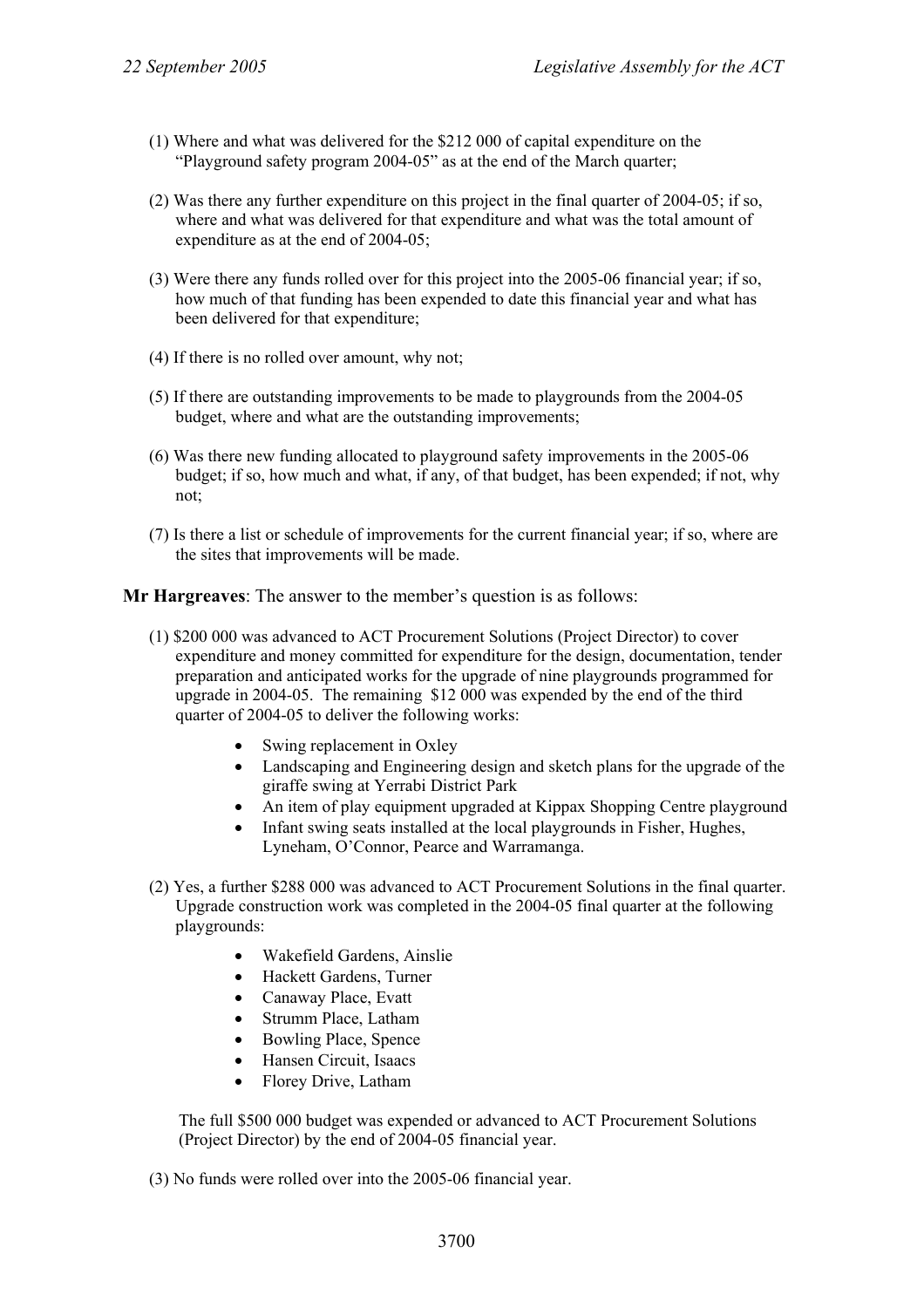- (4) No funds were rolled over as the funding was either expended or committed during the 2004-05 financial year.
- (5) Two playgrounds from 2004-05 Playground Safety Program awaiting completion are Sanderson Close, Flynn and Herron Place, Latham. The finalisation of these playgrounds is behind schedule due to delays in the supply and installation of play equipment.
- (6) Yes, \$500 000 has been allocated to the 2005-06 Playground Safety Program. None of the funds have been expended to date. The design stage for the 2005-06 programmed works is underway with the submission of Preliminary Sketch Plans due by mid October 2005. The construction stage of the program is scheduled for delivery in the third and fourth quarter of 2005-06.
- (7) The 2005-06 Playground Safety Program includes the following playgrounds for upgrade:
	- Black Mt. Peninsula District Park, Liberty Swing installation
	- Fadden Pines District Park, Junior Playground upgrade
	- Nicklin Crescent, Fadden
	- Livingston Avenue, Kambah
	- Julia Flynn Avenue, Isaacs

## **Transport—capital expenditure (Question No 570)**

**Mr Pratt** asked the Minister for Urban Services, upon notice, on 26 August 2005:

- (1) What was delivered for the \$3000 of capital expenditure on "Accessible public transport facilities" as at the end of the March 2004-05 quarter;
- (2) Why was only 1.5% of the budget allocated to this project spent as at the end of the March quarter;
- (3) Was there any further expenditure on this project in the final quarter of 2004-05; if so, where and what was delivered for that expenditure and what was the total amount of expenditure as at the end of 2004-05;
- (4) What was the total amount rolled over for this project into the 2005-06 financial year;
- (5) If there is no rolled over amount, why not;
- (6) What is planned for this project as part of any rollover amount in 2005-06;
- (7) Given that the Government has been talking about the need to improve public transport in Canberra, why does it seem expenditure on this project has such a low priority.

- (1) The \$3,000 capital was spent on the connection of a bus pad and footpath in Fawkner Street, Braddon and a traffic control device plan for a new bus stop at the Canberra Centre.
- (2) The tender for the majority of this work was only called in March 2005.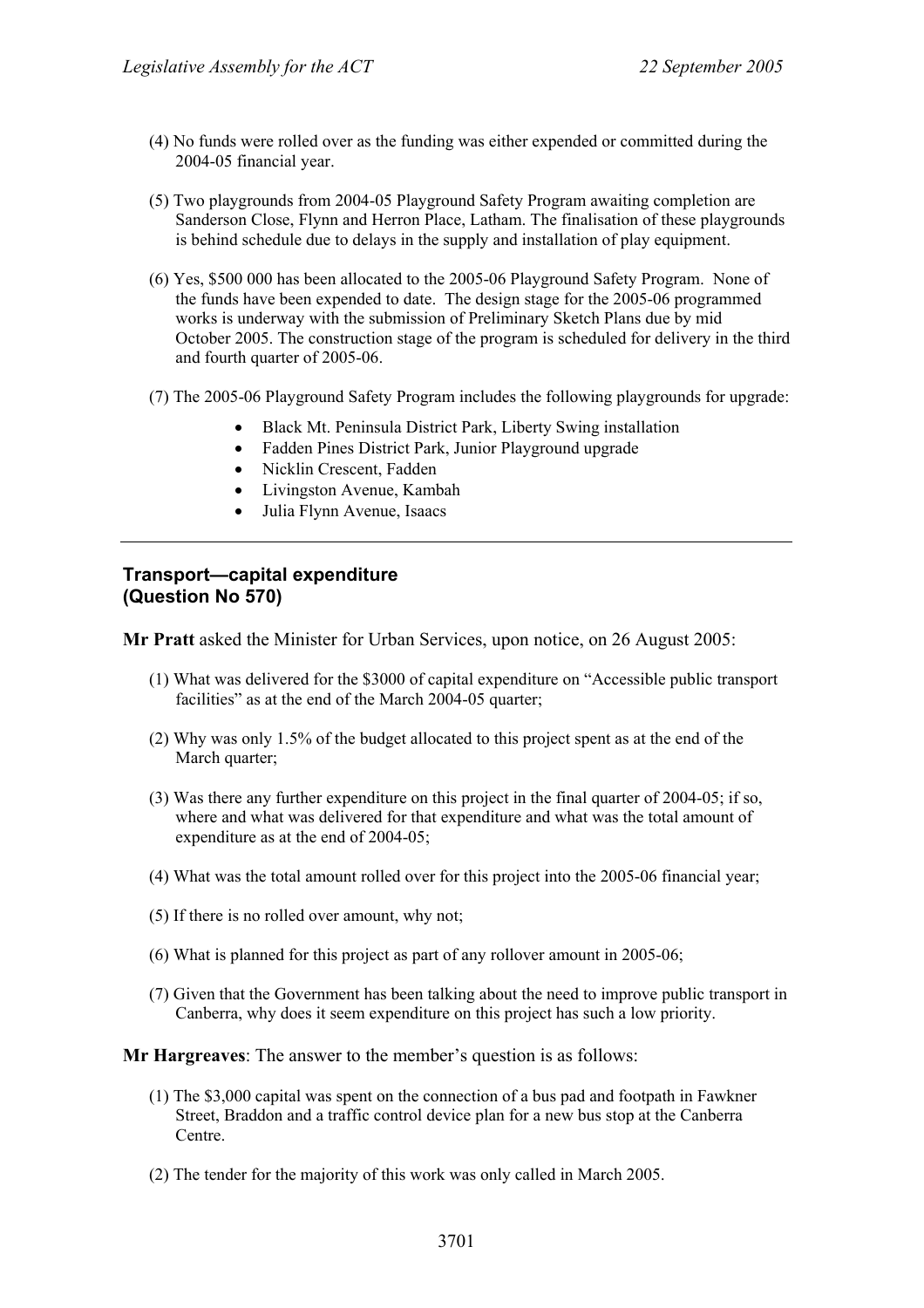- (3) \$197,000 was expended for numerous bus pads at various suburbs, including Gungahlin Town Centre, Nicholls, Palmerston, Turner, Phillip, Garran, Hughes, Deakin, Forrest, Barton, Civic, Yarralumla, Griffith and Kingston. The 2004-05 expenditure was \$200,000.
- (4) There was no roll-over to 2005-06.
- (5) No funding remained to roll over.
- (6) Refer to (4).
- (7) The project was fully expended within 2004-05, as per the budget forecast.

# **Roads—lighting (Question No 573)**

**Mr Pratt** asked the Minister for Urban Services, upon notice, on 26 August 2005:

- (1) Where and what was delivered for the \$7000 of capital expenditure on "Arterial roads lighting" as at the end of the March 2004-05 quarter;
- (2) Why was only 2% of the funds allocated to this project been expended as at the end of the March quarter:
- (3) Was there any further expenditure on this project in the final quarter of 2004-05; if so, where and what was delivered for that expenditure and what was the total amount of expenditure as at the end of 2004-05;
- (4) What was the total amount rolled over for this project into the 2005-06 financial year;
- (5) If there is no rolled over amount, why not;
- (6) Where and what projects are planned as part of this rolled-over amount in 2005-06;
- (7) Was there new funding allocated to "Arterial roads lighting" in the 2005-06 budget; if so, how much and what, if any, of that budget, has been expended;
- (8) Is there a list or schedule of improvements for the current financial year; if so, where are the sites that improvements will be made.

- (1) The \$7,000 was expended on the preliminary design of the Gungahlin Drive/Mirrabei Drive mid-block street lighting;
- (2) Most of the work was carried out in the final quarter of 2004-05;
- (3) \$293,000 was expended for the design and construction of Gungahlin Drive/Mirrabei Drive mid-block street lighting, the supply of lamps and luminaries for Limestone Avenue/Melrose Drive and closing off a previous "Streetlighting" project. The 2004-05 expenditure was \$300,000.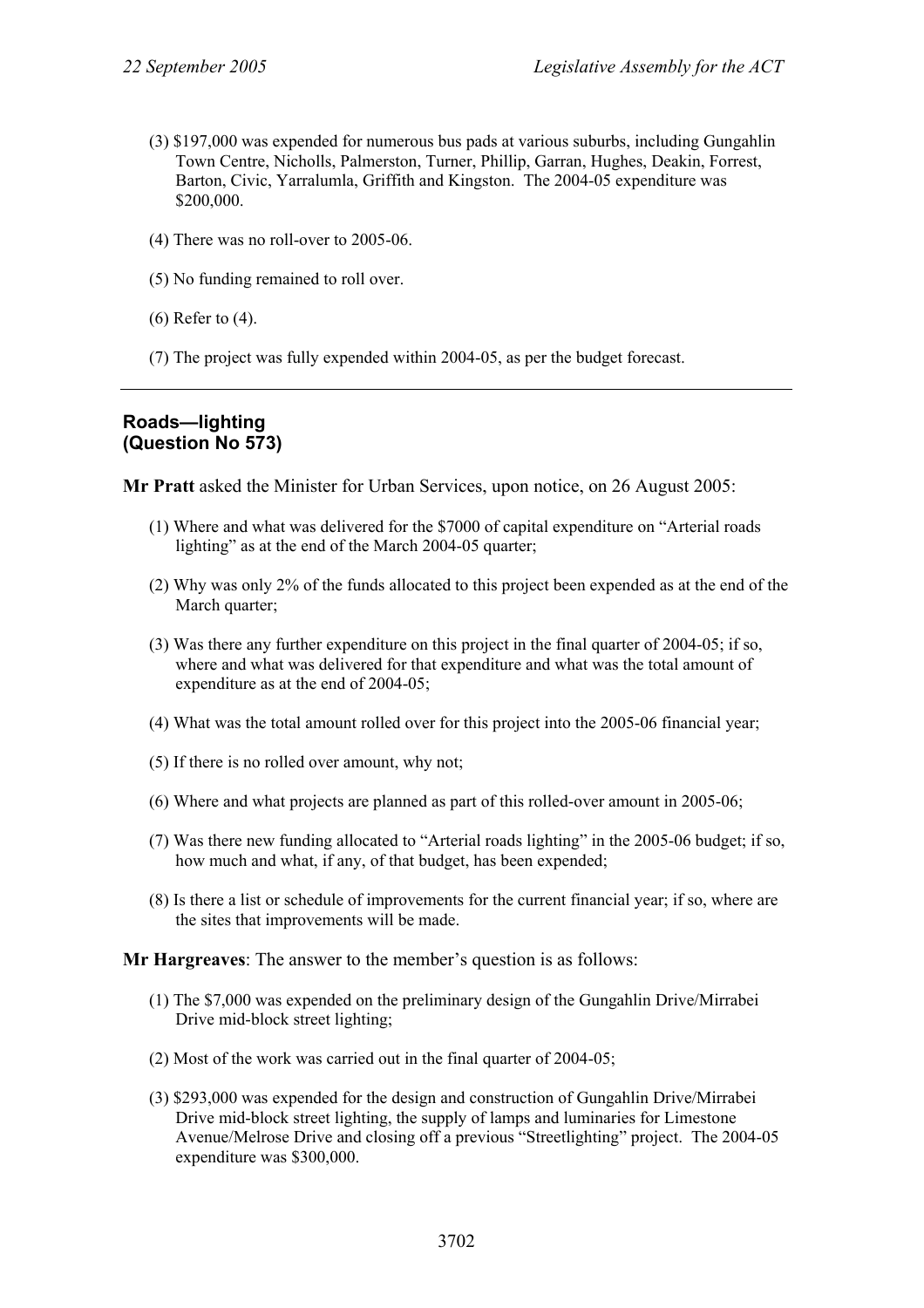- (4) There was no roll over of funding to 2005-06;
- (5) No funding remained to roll over;
- (6) Refer to (4);
- (7) \$200,000 has been allocated in 2005-06 with \$34,000 expenditure to-date; and
- (8) The proposed works are the completion of Gunaghlin Drive/Merrabei Drive mid-block street lighting and a section of Parkwood Road mid-block street lighting.

## **Roads—Kings Highway (Question No 575)**

**Mr Pratt** asked the Minister for Urban Services, upon notice, on 26 August 2005:

- (1) Does the 2004-05 capital works budget include an amount of \$50 000 for the "Kings Highway"; if so, what is the purpose of this funding and why had there been nil expenditure as at the end of the March quarter;
- (2) What was the total amount of expenditure on this project as at the end of the 2004-05 financial year;
- (3) Were funds rolled over into the 2005-06 financial year; if so, how much and how much of that roll-over has been expended.

**Mr Hargreaves**: The answer to the member's question is as follows:

- (1) The 2004-05 Capital Works budget does contain an item "Kings Highway" with an allocation of \$50,000. The purpose of this funding is to study the current and predicted use of the Kings Highway, identify substandard areas and develop proposed remedies for any deficiencies identified. No work had been completed in March 2005;
- (2) There has been no expenditure in 2004-05; and
- (3) \$50,000 was rolled over into the 2005-06 financial year and \$38,000 has now been expended.

## **Roads—Majura Parkway (Question No 576)**

**Mr Pratt** asked the Minister for Urban Services, upon notice, on 26 August 2005:

- (1) What was delivered for the \$275 000 of capital expenditure on "Majura Parkway forward design" as at the end of the March 2004-05 quarter;
- (2) Was there any further expenditure on this project in the final quarter of 2004-05; if so, what was delivered for that expenditure and what was the total amount of expenditure as at the end of 2004-05;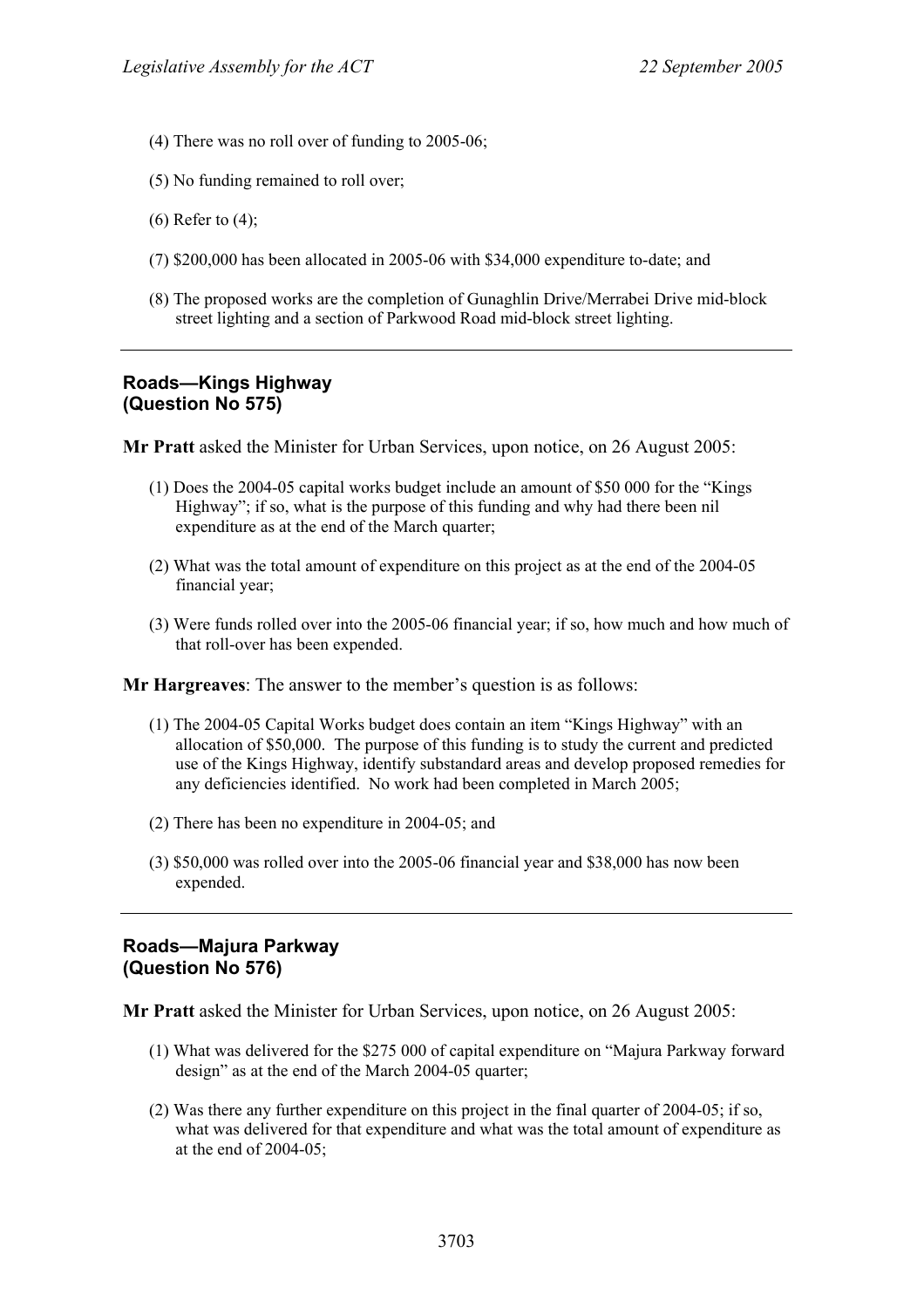- (3) Why had only 18% of the budget allocated to "Majura Parkway forward design" been expended as at the end of the March 2004-05 quarter;
- (4) What work is planned on this project in the 2005-06 financial year.

- (1) A preliminary evaluation report of issues relating to the planning of a future Majura parkway was delivered for the \$275,000;
- (2) Yes, there was further expenditure in the final quarter covering preliminary design work and initial consultation with the Department of Defence, the National Capital Authority, the management of Canberra Airport and Environment ACT with regards to the preliminary evaluation report. \$400,000 was expended on this project at the end of June 2005;
- (3) Progress was slower than originally planned due to the need to review the traffic impact of an expanded Canberra Airport employment base in the short to medium term; and
- (4) During the 2005-06 financial year, the preliminary evaluation report will be released for public comment and will be followed by either a formal Preliminary Assessment or a full environment assessment impact depending on the nature of the comments received.

#### **Roads—residential street improvements (Question No 578)**

**Mr Pratt** asked the Minister for Urban Services, upon notice, on 26 August 2005:

- (1) Where and what was delivered for the \$200 000 of capital expenditure on "Residential street improvements" as at the end of the March 2004-05 quarter;
- (2) Was there any further expenditure on this project in the final quarter of 2004-05; if so, where and what was delivered for that expenditure and what was the total amount of expenditure as at the end of 2004-05;
- (3) Why had only 40% of the budget allocated to "Residential street improvements" been expended as at the end of the March 2004-05 quarter;
- (4) What was the total amount rolled over for this project into the 2005-06 financial year;
- (5) If there is no rolled over amount, why not;
- (6) Where and what projects are planned as part of this rolled-over amount in 2005-06;
- (7) Was there new funding allocated to "Residential street improvements" in the 2005-06 budget; if so, how much and what, if any, of that budget, has been expended;
- (8) Is there a list or schedule of improvements for the current financial year; if so, where are the sites that improvements will be made.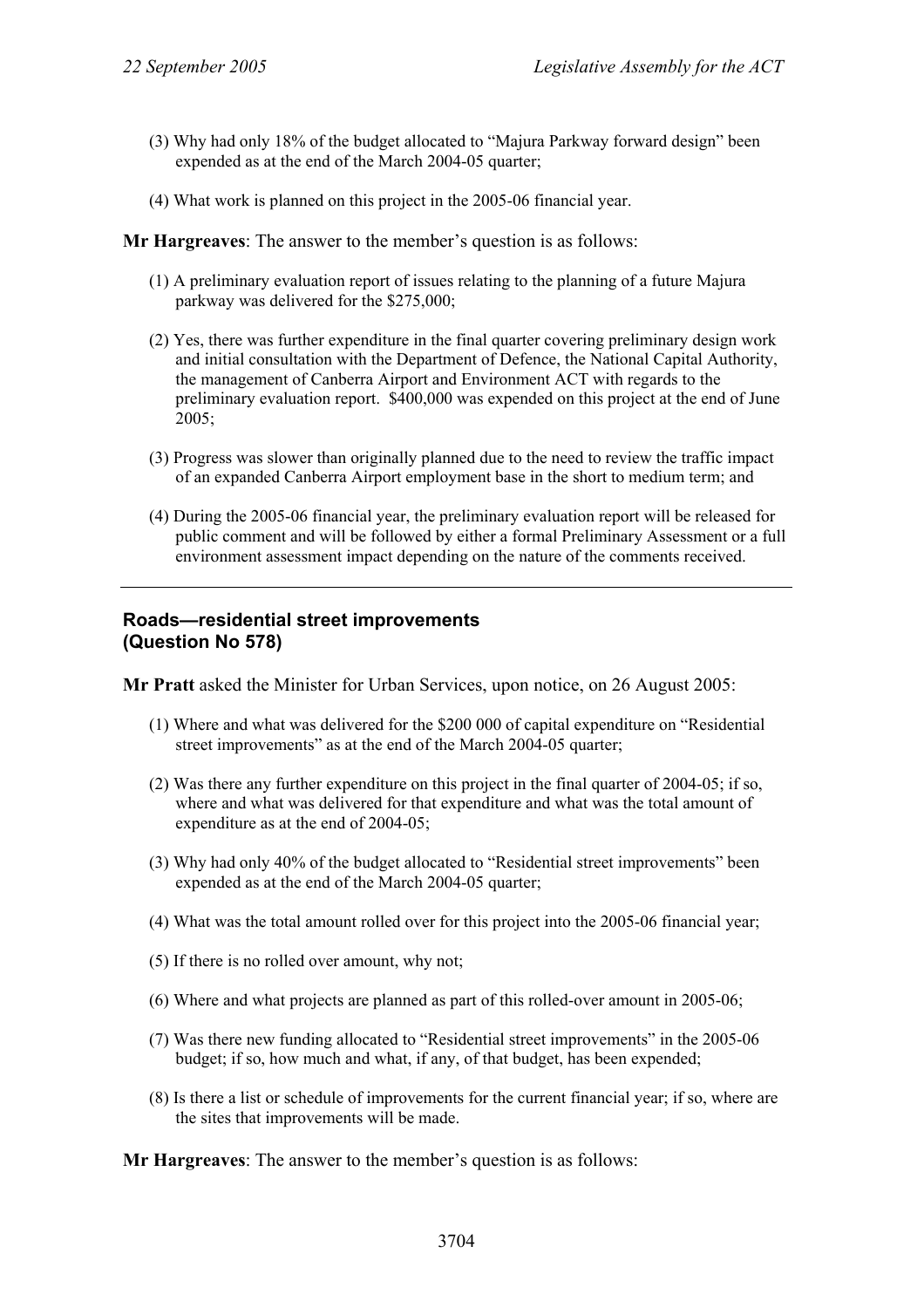- (1) The \$200,000 capital was expensed on Langdon Avenue/Heagney Crescent local area traffic management, road barriers, stormwater drainage at Bonner Close, Holt, and a pedestrian crossing at Namatijira Avenue, Weston;
- (2) \$246,000 was expended on Kingston stormwater augmentation and Langdon Avenue/Heagney Crescent local area traffic management. The 2004-05 expenditure was \$446,000;
- (3) The tender for Wakefield Avenue/Cowper Street was not called until April 2005 and the work undertaken on the Kingston stormwater augmentation was not completed until May 2005;
- (4) \$54,000 has been rolled into the 2005-06 financial year;
- (5) Refer to (4);
- (6) The roll over will be used for the Wakefield Avenue/Cowper Street roundabout;
- (7) \$200,000 has been allocated in 2005-06 with \$1,000 expenditure to-date; and
- (8) Completion of the Wakefield Avenue/Cowper Street roundabout.

#### **Community paths—capital expenditure (Question No 579)**

**Mr Pratt** asked the Minister for Urban Services, upon notice, on 26 August 2005:

- (1) Where and what was delivered for the \$150 000 of capital expenditure on "Community paths – Rehabilitation" as at the end of the March 2004-05 quarter;
- (2) Was there any further expenditure on this project in the final quarter of 2004-05; if so, where and what was delivered for that expenditure and what was the total amount of expenditure as at the end of 2004-05;
- (3) Why had only 21% of the budget allocated to "Community paths Rehabilitation" been expended as at the end of the March 2004-05 quarter;
- (4) What was the total amount rolled over for this project into the 2005-06 financial year;
- (5) If there is no rolled over amount, why not;
- (6) Where and what projects are planned as part of this rolled-over amount in 2005-06;
- (7) Was there new funding allocated to "Community paths Rehabilitation" in the 2005-06 budget; if so, how much and what, if any, of that budget, has been expended;
- (8) Is there a list or schedule of improvements for the current financial year; if so, where are the sites that improvements will be made.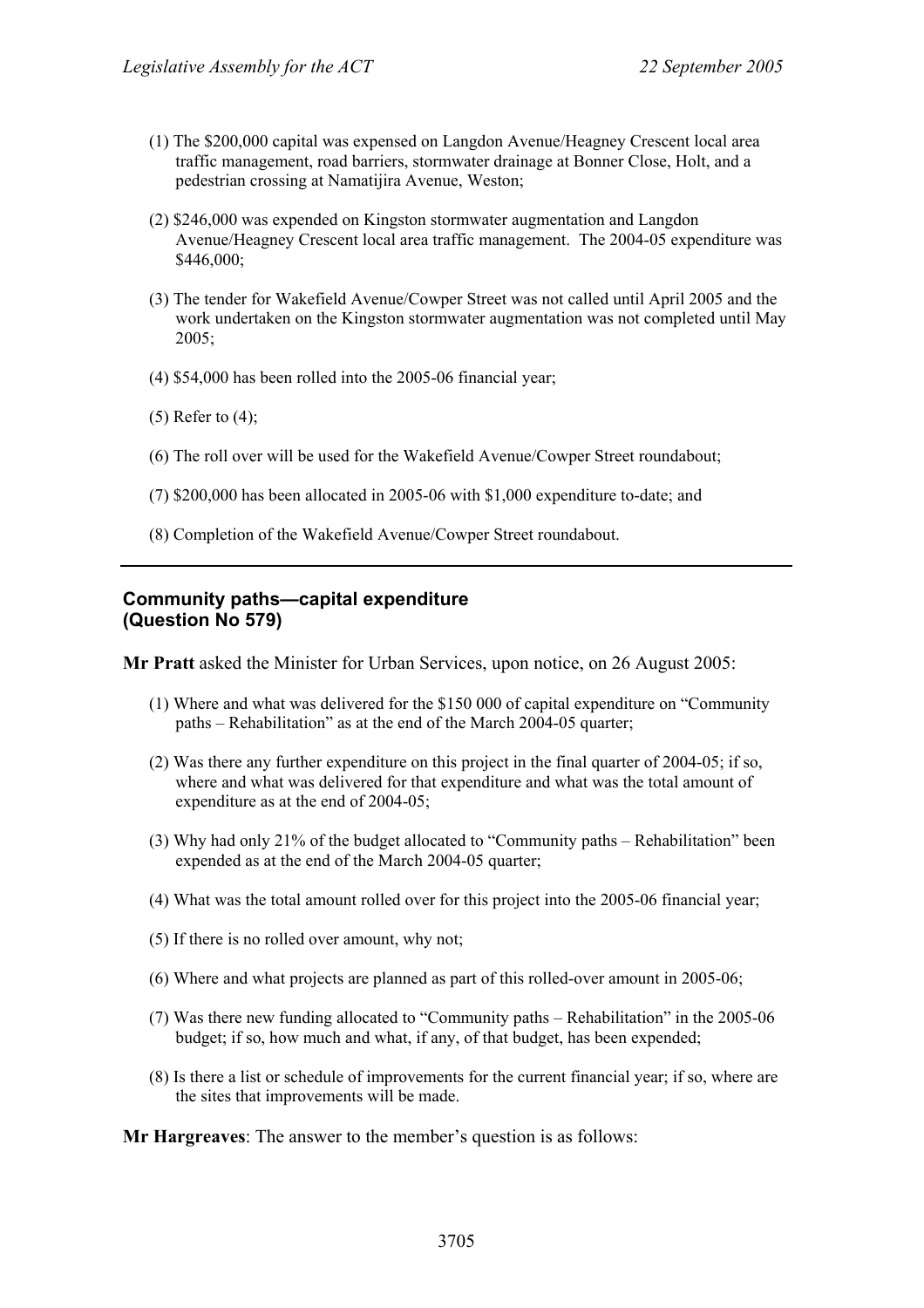- (1) At the end of the March quarter new paths had been completed at Dalgleish Street Curtin and Carnegie Crescent Red Hill. Rehabilitation of existing paths had also been completed at various sites throughout Canberra;
- (2) At the end of 2004-05, \$615,917 had been spent on the "Community Paths' project. New paths had been completed at A' Beckett Street Watson, Dennis Street Garran, Groom Street Hughes, Wyselaskie Circuit Kambah, Kingsford Smith Drive Melba, Hopetoun Circuit Yarralumla and Damala Street Waramanga. Rehabilitation of additional paths has also been completed at various sites throughout Canberra;
- (3) Only completed work had been paid for;
- (4) \$84,083 has been rolled into the 2005-06 financial year;
- (5) Refer to (4);
- (6) New paths have been completed at Mirrabei Drive Nicholls, Streeton Drive Weston, Waramanga Place Waramanga, Damala Street Waramanga and Haverfield Place McKellar;
- (7) The ACT Government has provided a budget initiative of \$1,995,000 over three years of an expansion of the footpath maintenance program within the ACT, particularly in older suburbs. None of this program has been expended yet. The ACT Government has also provided \$350,000 as part of the 'Sustainable Transport Initiatives' project in the 2005- 06 Capital Works program for new footpaths and \$18,238.07 of this budget has been expended; and
- (8) The suburbs of Dickson, Kingston south of Wentworth Avenue, Griffith, Turner and Reid are expected to be treated under the Footpath Maintenance budget initiative this financial year subject to the amount of defects found in each suburb. The 'Sustainable Transport' project will fund the provision of a new path connecting Jennings Street and the North Curtin District Playing Fields.

## **Finance—capital expenditure (Question No 581)**

**Mr Pratt** asked the Minister for Urban Services, upon notice, on 26 August 2005:

- (1) Where and what was delivered for the \$46 000 of capital expenditure on "Neighbourhood improvements" as at the end of the March 2004-05 quarter;
- (2) Was there any further expenditure on this project in the final quarter of 2004-05; if so, where and what was delivered for that expenditure and what was the total amount of expenditure as at the end of 2004-05;
- (3) Why had only 5% of the budget allocated to "Neighbourhood improvements" been expended as at the end of the March 2004-05 quarter;
- (4) What was the total amount rolled over for this project into the 2005-06 financial year;
- (5) If there is no rolled over amount, why not;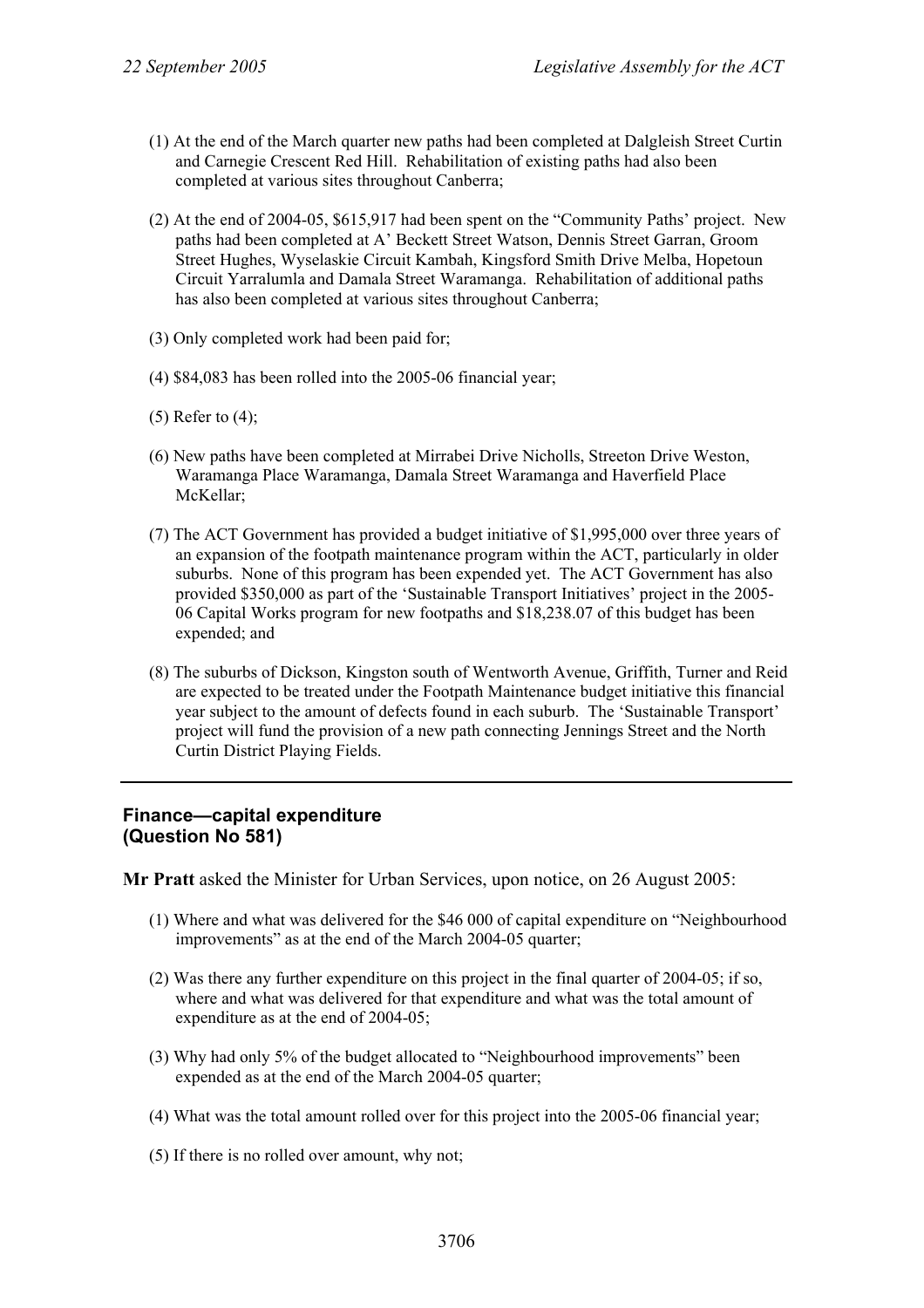- (6) Where and what projects are planned as part of this rolled-over amount in 2005-06;
- (7) Was there new funding allocated to "Neighbourhood improvements" in the 2005-06 budget; if so, how much and what, if any, of that budget, has been expended;
- (8) Is there a list or schedule of improvements for the current financial year; if so, where are the sites that improvements will be made.

- (1) The \$46,000 expenditure delivered community path upgrades at Watson;
- (2) A further \$66,000 was expended in the last quarter of 2004-05 on community path upgrades at Watson, a pedestrian refuge at Groom Street, Hughes, various signs and linemarking at Downer, Forrest, Garran, Griffith, Narrabundah, Red Hill, Watson and Yarralumla.
- (3) The tender for this work was only awarded in March 2005 with the majority of expenditure taking place after March as indicated in No. (2) above.
- (4) There was no roll-over to 2005-06.
- (5) No funding remained to roll over.
- (6) Refer to (4).
- (7) \$500,000 has been allocated in 2005-06 with \$236,000 expenditure to-date.
- (8) Improvements are planned for the Wakefield Avenue / Cowper Street roundabout, lighting for the King Street carpark at Deakin, linemarking at David Street and a pedestrian crossing at Hopetoun Circuit.

### **Roads—on-road cycle lanes (Question No 582)**

**Mr Pratt** asked the Minister for Urban Services, upon notice, on 26 August 2005:

- (1) Further to NRMA's decision to undertake an investigation of the on-road cycle lane system and given that in Estimates hearings this year the Minister stated that he had received "no negative feedback" on the cycle lanes and that the NRMA had been consulted on two or three occasions, is he able to give reasons for this sudden call by NRMA to undertake this review;
- (2) Will the Minister be taking NRMA's safety and usage findings on board; if not, why not;
- (3) Did the Minister have consultations with NRMA specifically on on-road cycle lanes or did he simply inform them of his decisions to construct additional on-road cycle lanes rather than asking for their valuable input; if not, why not.